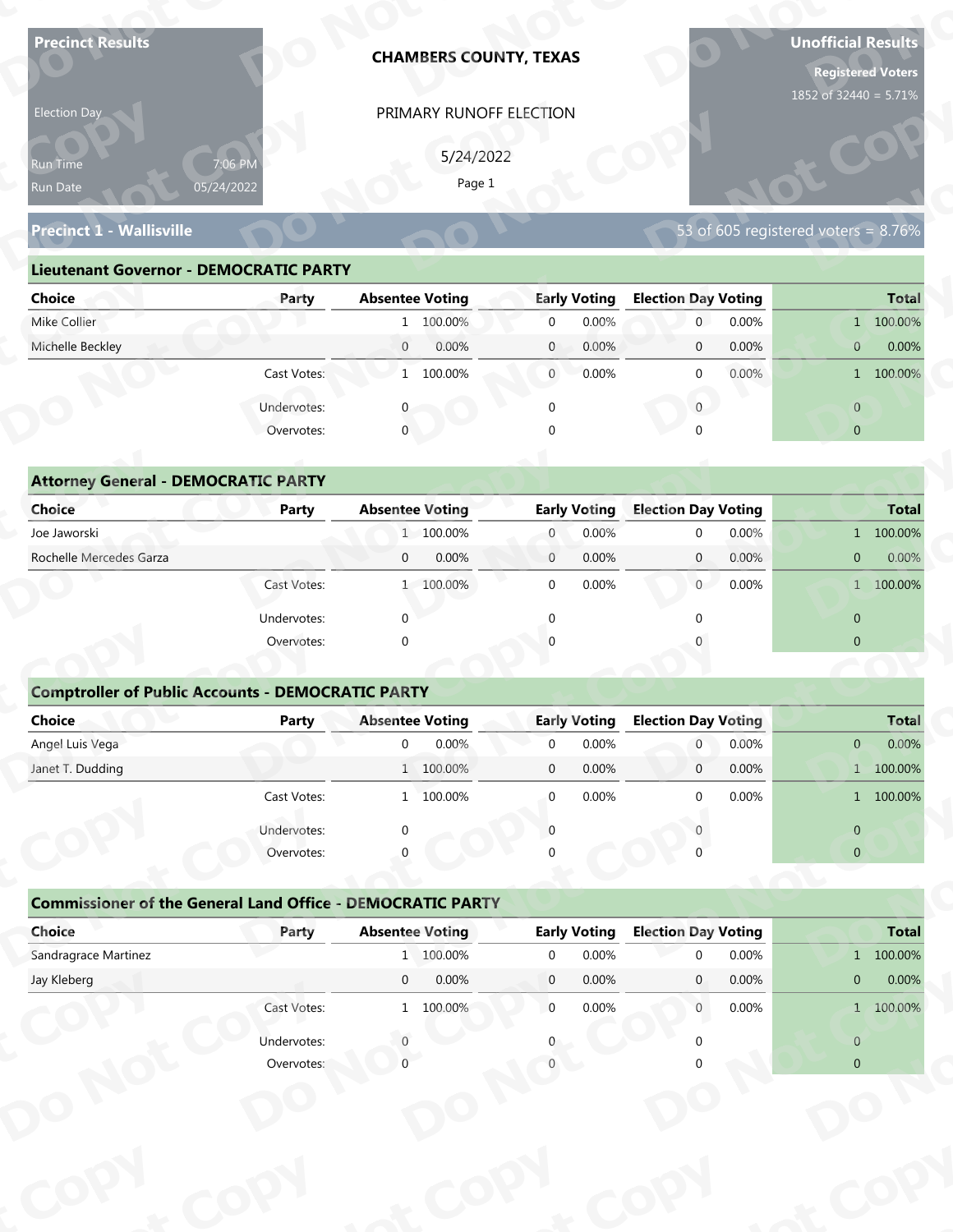| <b>Precinct Results</b>                                            |              | <b>CHAMBERS COUNTY, TEXAS</b> |                                     |                                                 | <b>Unofficial Results</b><br><b>Registered Voters</b><br>1852 of 32440 = 5.71% |
|--------------------------------------------------------------------|--------------|-------------------------------|-------------------------------------|-------------------------------------------------|--------------------------------------------------------------------------------|
| Election Day                                                       |              | PRIMARY RUNOFF ELECTION       |                                     |                                                 |                                                                                |
|                                                                    |              |                               |                                     |                                                 |                                                                                |
| Run Time                                                           | 7:06 PM      | 5/24/2022<br>Page 2           |                                     |                                                 |                                                                                |
| Run Date                                                           | 05/24/2022   |                               |                                     |                                                 |                                                                                |
| <b>Precinct 1 - Wallisville</b>                                    |              |                               |                                     |                                                 | 53 of 605 registered voters = $8.76\%$                                         |
| <b>Attorney General - REPUBLICAN PARTY</b>                         |              |                               |                                     |                                                 |                                                                                |
| <b>Choice</b>                                                      | Party        | <b>Absentee Voting</b>        | <b>Early Voting</b>                 | <b>Election Day Voting</b>                      | <b>Total</b>                                                                   |
| George P. Bush                                                     |              | 0.00%<br>$\overline{0}$       | 27.08%<br>13                        | 0.00%<br>$\mathbf 0$                            | 25.49%<br>13                                                                   |
| Ken Paxton                                                         |              | 3 100.00%                     | 72.92%<br>35                        | 0.00%<br>$\mathbf 0$                            | 38<br>74.51%                                                                   |
|                                                                    | Cast Votes:  | 3 100.00%                     | 48 100.00%                          | 0.00%<br>$\mathbf 0$                            | 51 100.00%                                                                     |
|                                                                    | Undervotes:  |                               |                                     | $\overline{0}$                                  | $\mathbf{1}$                                                                   |
|                                                                    | Overvotes:   | $\mathbf{0}$                  | $\Omega$                            |                                                 | $\overline{0}$                                                                 |
|                                                                    |              |                               |                                     |                                                 |                                                                                |
| <b>Commissioner of the General Land Office - REPUBLICAN PARTY</b>  |              |                               |                                     |                                                 |                                                                                |
| <b>Choice</b>                                                      | <b>Party</b> | <b>Absentee Voting</b>        | <b>Early Voting</b>                 | <b>Election Day Voting</b>                      | <b>Total</b>                                                                   |
| Tim Westley                                                        |              | 3 100.00%                     | 34.88%<br>15                        | 0.00%<br>$\mathbf 0$                            | 39.13%<br>18                                                                   |
| Dawn Buckingham                                                    |              | 0.00%<br>$\overline{0}$       | 65.12%<br>28                        | 0.00%<br>$\overline{0}$                         | 60.87%<br>28                                                                   |
|                                                                    | Cast Votes:  | 3 100.00%                     | 43 100.00%                          | 0.00%<br>0                                      | 46 100.00%                                                                     |
|                                                                    | Undervotes:  | $\Omega$                      | 6                                   | $\Omega$                                        | 6                                                                              |
|                                                                    | Overvotes:   | $\Omega$                      |                                     |                                                 | $\overline{0}$                                                                 |
|                                                                    |              |                               |                                     |                                                 |                                                                                |
| <b>Railroad Commissioner - REPUBLICAN PARTY</b>                    |              |                               |                                     |                                                 |                                                                                |
| <b>Choice</b>                                                      | <b>Party</b> | <b>Absentee Voting</b>        | <b>Early Voting</b>                 | <b>Election Day Voting</b>                      | <b>Total</b>                                                                   |
| Wayne Christian                                                    |              | $2^{\circ}$<br>66.67%         | 33<br>76.74%                        | 0.00%<br>$\overline{0}$                         | 76.09%<br>35                                                                   |
| Sarah Stogner                                                      |              | 1 33.33%                      | 23.26%<br>10                        | 0.00%<br>$\overline{0}$                         | 11<br>23.91%                                                                   |
|                                                                    | Cast Votes:  | 3 100.00%                     | 100.00%<br>43                       | 0.00%<br>$\Omega$                               | 46 100.00%                                                                     |
|                                                                    | Undervotes:  | ∩                             | 6                                   |                                                 | 6                                                                              |
|                                                                    | Overvotes:   |                               |                                     |                                                 | $\overline{0}$                                                                 |
|                                                                    |              |                               |                                     |                                                 |                                                                                |
|                                                                    |              |                               |                                     |                                                 |                                                                                |
| State Representative, District No. 23 - REPUBLICAN PARTY<br>Choice | Party        | <b>Absentee Voting</b>        |                                     |                                                 |                                                                                |
| Terri Leo-Wilson                                                   |              | 3 100.00%                     | <b>Early Voting</b><br>65.31%<br>32 | <b>Election Day Voting</b><br>0.00%<br>$\Omega$ | 35                                                                             |
| Patrick Gurski                                                     |              | $\overline{0}$<br>0.00%       | 34.69%<br>17                        | 0.00%<br>$\mathbf{0}$                           | 17                                                                             |
|                                                                    | Cast Votes:  | 3 100.00%                     | 49 100.00%                          | 0.00%<br>$\overline{0}$                         | <b>Total</b><br>67.31%<br>32.69%<br>52 100.00%                                 |
|                                                                    | Undervotes:  |                               |                                     |                                                 | $\overline{0}$                                                                 |

| Election Day                                                      |                       | PRIMARY RUNOFF ELECTION |                           |                            |                                     |
|-------------------------------------------------------------------|-----------------------|-------------------------|---------------------------|----------------------------|-------------------------------------|
| <b>Run Time</b><br>Run Date                                       | 7:06 PM<br>05/24/2022 | 5/24/2022<br>Page 2     |                           |                            |                                     |
| <b>Precinct 1 - Wallisville</b>                                   |                       |                         |                           |                            | 53 of 605 registered voters = 8.76% |
| <b>Attorney General - REPUBLICAN PARTY</b>                        |                       |                         |                           |                            |                                     |
| <b>Choice</b>                                                     | Party                 | <b>Absentee Voting</b>  | <b>Early Voting</b>       | <b>Election Day Voting</b> | <b>Total</b>                        |
| George P. Bush                                                    |                       | 0.00%<br>$\overline{0}$ | 27.08%<br>13              | 0.00%<br>$\overline{0}$    | 13<br>25.49%                        |
| Ken Paxton                                                        |                       | 3 100.00%               | 72.92%<br>35 <sup>2</sup> | 0.00%<br>$\overline{0}$    | 74.51%<br>38                        |
|                                                                   | Cast Votes:           | 3 100.00%               | 48 100.00%                | $0.00\%$<br>$\Omega$       | 51 100.00%                          |
|                                                                   | Undervotes:           |                         |                           | $\overline{0}$             |                                     |
|                                                                   | Overvotes:            | $\mathbf 0$             |                           |                            | $\overline{0}$                      |
|                                                                   |                       |                         |                           |                            |                                     |
| <b>Commissioner of the General Land Office - REPUBLICAN PARTY</b> |                       |                         |                           |                            |                                     |
| <b>Choice</b>                                                     | <b>Party</b>          | <b>Absentee Voting</b>  | <b>Early Voting</b>       | <b>Election Day Voting</b> | <b>Total</b>                        |
| Tim Westley                                                       |                       | 3 100.00%               | 34.88%<br>15              | 0.00%<br>$\Omega$          | 39.13%<br>18                        |
| Dawn Buckingham                                                   |                       | 0.00%<br>$\overline{0}$ | 65.12%<br>28              | 0.00%<br>$\overline{0}$    | 28<br>60.87%                        |
|                                                                   | Cast Votes:           | 3 100.00%               | 100.00%<br>43             | $\overline{0}$<br>0.00%    | 46 100.00%                          |
|                                                                   |                       |                         |                           |                            |                                     |

| <b>Choice</b>                                                               | Party       | <b>Absentee Voting</b>    | <b>Early Voting</b> | <b>Election Day Voting</b> | <b>Total</b>   |
|-----------------------------------------------------------------------------|-------------|---------------------------|---------------------|----------------------------|----------------|
| George P. Bush                                                              |             | 0.00%<br>$\mathbf{0}$     | 27.08%<br>13        | 0.00%<br>$\mathbf{0}$      | 25.49%<br>13   |
| Ken Paxton                                                                  |             | 3 100.00%                 | 72.92%<br>35        | 0.00%<br>$\mathbf 0$       | 38<br>74.51%   |
|                                                                             | Cast Votes: | 3 100.00%                 | 48 100.00%          | 0.00%<br>$\mathbf 0$       | 51 100.00%     |
|                                                                             | Undervotes: |                           |                     | $\mathbf{0}$               | $\mathbf{1}$   |
|                                                                             | Overvotes:  | $\mathbf{0}$              | $\Omega$            | $\Omega$                   | $\overline{0}$ |
| <b>Commissioner of the General Land Office - REPUBLICAN PARTY</b><br>Choice | Party       | <b>Absentee Voting</b>    | <b>Early Voting</b> | <b>Election Day Voting</b> | <b>Total</b>   |
| Tim Westley                                                                 |             | 3 100.00%                 | 34.88%<br>15        | 0.00%<br>$\mathbf{0}$      | 18<br>39.13%   |
| Dawn Buckingham                                                             |             | 0.00%<br>$\mathbf{0}$     | 65.12%<br>28        | 0.00%<br>$\overline{0}$    | 28<br>60.87%   |
|                                                                             | Cast Votes: | 100.00%<br>$\overline{3}$ | 100.00%<br>43       | 0.00%<br>$\overline{0}$    | 46 100.00%     |
|                                                                             | Undervotes: | $\mathbf 0$               | 6                   |                            | 6              |
|                                                                             | Overvotes:  | $\mathbf 0$               | $\Omega$            |                            | $\mathbf{0}$   |
|                                                                             |             |                           |                     |                            |                |
| <b>Railroad Commissioner - REPUBLICAN PARTY</b>                             |             |                           |                     |                            |                |
| Choice                                                                      | Party       | <b>Absentee Voting</b>    | <b>Early Voting</b> | <b>Election Day Voting</b> | <b>Total</b>   |
| Wayne Christian                                                             |             | 66.67%<br>2               | 76.74%<br>33        | 0.00%<br>$\overline{0}$    | 35<br>76.09%   |
| Carole Champan                                                              |             | CCCCC<br>$\mathbf{1}$     | 22.200<br>$10^{-7}$ | 0.0001<br>$\sim$           | 22010'<br>11   |

|                                                                   |                           | PRIMARY RUNOFF ELECTION  |                           |                                     |                                                                                                                    |
|-------------------------------------------------------------------|---------------------------|--------------------------|---------------------------|-------------------------------------|--------------------------------------------------------------------------------------------------------------------|
|                                                                   |                           | 5/24/2022                |                           |                                     |                                                                                                                    |
| Run Time                                                          | 7:06 PM<br>05/24/2022     | Page 2                   |                           |                                     |                                                                                                                    |
| Run Date                                                          |                           |                          |                           |                                     |                                                                                                                    |
| <b>Precinct 1 - Wallisville</b>                                   |                           |                          |                           | 53 of 605 registered voters = 8.76% |                                                                                                                    |
| <b>Attorney General - REPUBLICAN PARTY</b>                        |                           |                          |                           |                                     |                                                                                                                    |
| <b>Choice</b>                                                     | Party                     | <b>Absentee Voting</b>   | <b>Early Voting</b>       | <b>Election Day Voting</b>          | <b>Total</b>                                                                                                       |
| George P. Bush                                                    |                           | 0.00%<br>$\overline{0}$  | 27.08%<br>13              | $\overline{0}$<br>0.00%             | 25.49%<br>13                                                                                                       |
| Ken Paxton                                                        |                           | 3 100.00%                | 72.92%<br>35 <sup>°</sup> | 0.00%<br>$\mathbf{0}$               | 38<br>74.51%                                                                                                       |
|                                                                   | Cast Votes:               | 3 100.00%                | 48 100.00%                | 0.00%<br>$\mathbf{0}$               | 51 100.00%                                                                                                         |
|                                                                   | Undervotes:               | $\mathbf{0}$             | $\mathbf{1}$              | $\overline{0}$                      | $\mathbf{1}$                                                                                                       |
|                                                                   | Overvotes:                | $\mathbf{0}$             | $\Omega$                  |                                     | $\overline{0}$                                                                                                     |
|                                                                   |                           |                          |                           |                                     |                                                                                                                    |
| <b>Commissioner of the General Land Office - REPUBLICAN PARTY</b> |                           |                          |                           |                                     |                                                                                                                    |
| Choice                                                            | Party                     | <b>Absentee Voting</b>   | <b>Early Voting</b>       | <b>Election Day Voting</b>          | <b>Total</b>                                                                                                       |
| Tim Westley                                                       |                           | 3 100.00%                | 34.88%<br>15              | 0.00%<br>$\mathbf 0$                | 39.13%<br>18                                                                                                       |
| Dawn Buckingham                                                   |                           | 0.00%<br>$\overline{0}$  | 65.12%<br>28              | 0.00%<br>$\mathbf{0}$               | 60.87%<br>28                                                                                                       |
|                                                                   | Cast Votes:               | 3 100.00%                | 100.00%<br>43             | $\overline{0}$<br>0.00%             | 46 100.00%                                                                                                         |
|                                                                   | Undervotes:               | $\Omega$                 | 6                         |                                     | 6                                                                                                                  |
|                                                                   | Overvotes:                | $\Omega$                 |                           |                                     | $\overline{0}$                                                                                                     |
|                                                                   |                           |                          |                           |                                     |                                                                                                                    |
|                                                                   |                           |                          |                           |                                     |                                                                                                                    |
| <b>Railroad Commissioner - REPUBLICAN PARTY</b>                   |                           |                          |                           |                                     |                                                                                                                    |
| <b>Choice</b>                                                     | <b>Party</b>              | <b>Absentee Voting</b>   | <b>Early Voting</b>       | <b>Election Day Voting</b>          |                                                                                                                    |
| Wayne Christian                                                   |                           | 66.67%<br>$\overline{2}$ | 76.74%<br>33              | 0.00%<br>$\overline{0}$             | 35                                                                                                                 |
| Sarah Stogner                                                     |                           | 33.33%<br>1              | 23.26%<br>10              | 0.00%<br>$\mathbf 0$                | 11                                                                                                                 |
|                                                                   | Cast Votes:               | 3 100.00%                | 43 100.00%                | 0.00%<br>$\Omega$                   |                                                                                                                    |
|                                                                   |                           |                          | 6                         |                                     |                                                                                                                    |
|                                                                   | Undervotes:<br>Overvotes: |                          |                           |                                     | $6\phantom{.}6$<br>$\overline{0}$                                                                                  |
|                                                                   |                           |                          |                           |                                     |                                                                                                                    |
| State Representative, District No. 23 - REPUBLICAN PARTY          |                           |                          |                           |                                     |                                                                                                                    |
| Choice                                                            | Party                     | <b>Absentee Voting</b>   | <b>Early Voting</b>       | <b>Election Day Voting</b>          |                                                                                                                    |
| Terri Leo-Wilson                                                  |                           | 3 100.00%                | 65.31%<br>32              | 0.00%<br>$\Omega$                   | 35                                                                                                                 |
| Patrick Gurski                                                    |                           | 0.00%<br>$\overline{0}$  | 17<br>34.69%              | 0.00%<br>$\mathbf{0}$               | 17                                                                                                                 |
|                                                                   | Cast Votes:               | 3 100.00%                | 49 100.00%                | 0.00%<br>$\mathbf{0}$               |                                                                                                                    |
|                                                                   | Undervotes:               |                          |                           |                                     | <b>Total</b><br>76.09%<br>23.91%<br>46 100.00%<br><b>Total</b><br>67.31%<br>32.69%<br>52 100.00%<br>$\overline{0}$ |

|                                                          | Cast votes. | $\mathcal{P}$ | TOO'OO XQ              | 45 | TOO'OO XQ           |                            | <b>U.UU70</b> |                | 40 100.00%   |
|----------------------------------------------------------|-------------|---------------|------------------------|----|---------------------|----------------------------|---------------|----------------|--------------|
|                                                          | Undervotes: | $\Omega$      |                        | 6  |                     |                            |               | 6              |              |
|                                                          | Overvotes:  | $\Omega$      |                        | 0  |                     |                            |               | $\overline{0}$ |              |
| State Representative, District No. 23 - REPUBLICAN PARTY |             |               |                        |    |                     |                            |               |                |              |
| Choice                                                   | Party       |               | <b>Absentee Voting</b> |    | <b>Early Voting</b> | <b>Election Day Voting</b> |               |                | <b>Total</b> |
| Terri Leo-Wilson                                         |             |               | 3 100.00%              | 32 | 65.31%              | $\Omega$                   | 0.00%         | 35             | 67.31%       |
| Patrick Gurski                                           |             | $\mathbf 0$   | 0.00%                  | 17 | 34.69%              | $\mathbf{0}$               | $0.00\%$      | 17             | 32.69%       |
|                                                          | Cast Votes: |               | 3 100.00%              | 49 | 100.00%             | $\mathbf{0}$               | 0.00%         | 52             | 100.00%      |
|                                                          | Undervotes: |               |                        | 0  |                     |                            |               | $\overline{0}$ |              |
|                                                          | Overvotes:  |               |                        |    |                     |                            |               | $\overline{0}$ |              |
|                                                          |             |               |                        |    |                     |                            |               |                |              |
|                                                          |             |               |                        |    |                     |                            |               |                |              |
|                                                          |             |               |                        |    |                     |                            |               |                |              |
|                                                          |             |               |                        |    |                     |                            |               |                |              |
|                                                          |             |               |                        |    |                     |                            |               |                |              |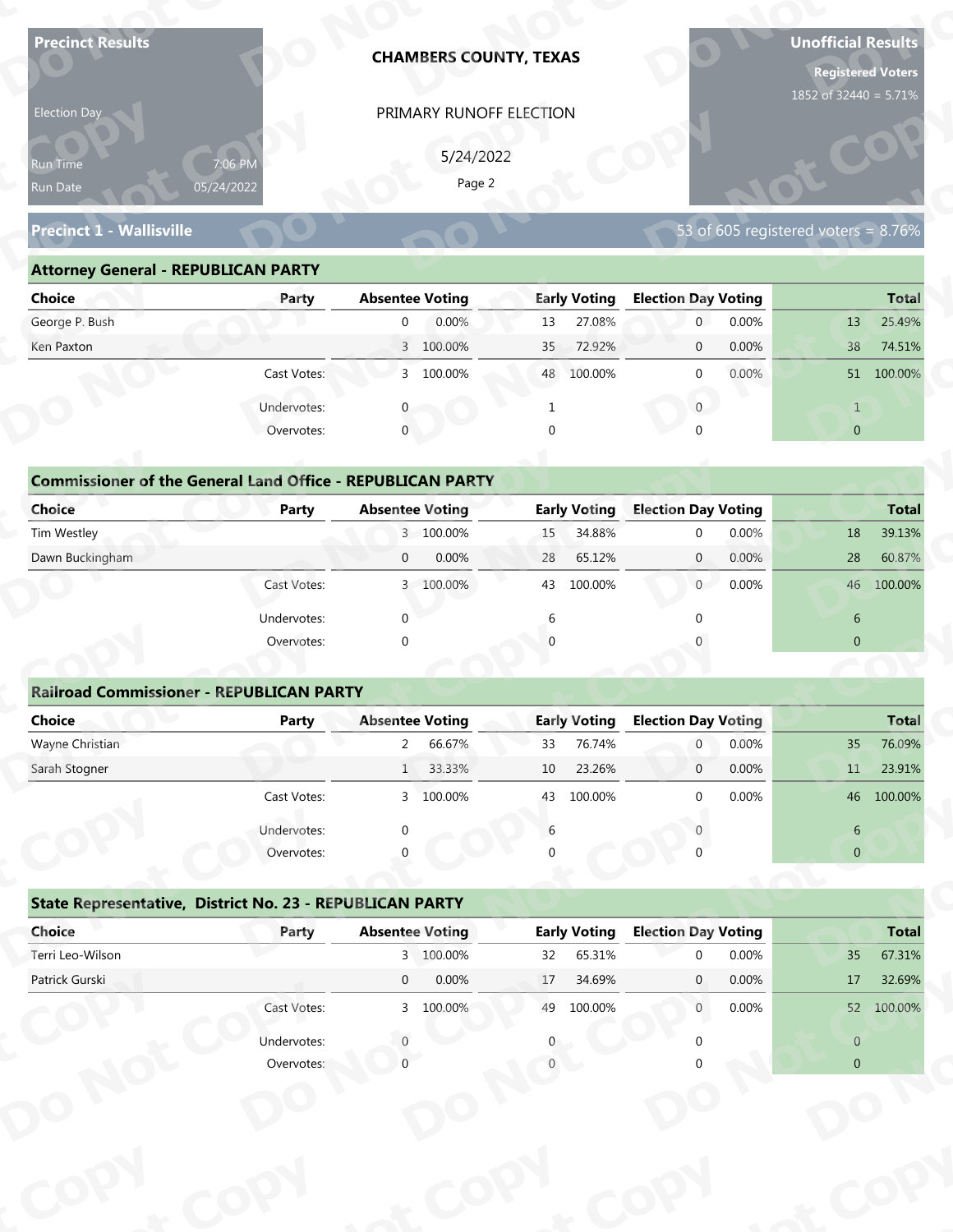| <b>Precinct Results</b>                                           |              | <b>CHAMBERS COUNTY, TEXAS</b> |                          |                                | <b>Unofficial Results</b><br><b>Registered Voters</b><br>1852 of 32440 = 5.71% |
|-------------------------------------------------------------------|--------------|-------------------------------|--------------------------|--------------------------------|--------------------------------------------------------------------------------|
| Election Day                                                      |              | PRIMARY RUNOFF ELECTION       |                          |                                |                                                                                |
|                                                                   |              |                               |                          |                                |                                                                                |
| Run Time                                                          | 7:06 PM      | 5/24/2022<br>Page 3           |                          |                                |                                                                                |
| Run Date                                                          | 05/24/2022   |                               |                          |                                |                                                                                |
| <b>Precinct 2 - Hankamer</b>                                      |              |                               |                          |                                | 60 of 823 registered voters = $7.29\%$                                         |
| <b>Lieutenant Governor - DEMOCRATIC PARTY</b>                     |              |                               |                          |                                |                                                                                |
| <b>Choice</b>                                                     | Party        | <b>Absentee Voting</b>        | <b>Early Voting</b>      | <b>Election Day Voting</b>     | <b>Total</b>                                                                   |
| Mike Collier                                                      |              | 50.00%<br>$\mathbf{1}$        | 4 100.00%                | 0.00%<br>$\mathbf{0}$          | 83.33%<br>5 <sup>1</sup>                                                       |
| Michelle Beckley                                                  |              | 50.00%<br>$\mathbf{1}$        | $\mathbf{0}$<br>0.00%    | 0.00%<br>$\mathbf 0$           | 16.67%<br>$\mathbf{1}$                                                         |
|                                                                   | Cast Votes:  | 2 100.00%                     | 4 100.00%                | 0.00%<br>$\mathbf 0$           | 6 100.00%                                                                      |
|                                                                   | Undervotes:  |                               | $\Omega$                 | $\overline{0}$                 | $\overline{0}$                                                                 |
|                                                                   | Overvotes:   | $\mathbf{0}$                  |                          |                                | $\overline{0}$                                                                 |
|                                                                   |              |                               |                          |                                |                                                                                |
| <b>Attorney General - DEMOCRATIC PARTY</b>                        |              |                               |                          |                                |                                                                                |
| <b>Choice</b>                                                     | <b>Party</b> | <b>Absentee Voting</b>        | <b>Early Voting</b>      | <b>Election Day Voting</b>     | <b>Total</b>                                                                   |
| Joe Jaworski                                                      |              | $\overline{0}$<br>0.00%       | 50.00%<br>$\overline{2}$ | 0.00%<br>$\mathbf 0$           | 33.33%<br>$2^{\circ}$                                                          |
| Rochelle Mercedes Garza                                           |              | 2 100.00%                     | $\overline{2}$<br>50.00% | 0.00%<br>$\overline{0}$        | 66.67%<br>4                                                                    |
|                                                                   | Cast Votes:  | 2 100.00%                     | 4 100.00%                | $\overline{0}$<br>0.00%        | 6 100.00%                                                                      |
|                                                                   | Undervotes:  | $\Omega$                      | $\Omega$                 | $\Omega$                       | $\overline{0}$                                                                 |
|                                                                   | Overvotes:   | $\Omega$                      |                          |                                | $\overline{0}$                                                                 |
|                                                                   |              |                               |                          |                                |                                                                                |
| <b>Comptroller of Public Accounts - DEMOCRATIC PARTY</b>          |              |                               |                          |                                |                                                                                |
| Choice                                                            | <b>Party</b> | <b>Absentee Voting</b>        | <b>Early Voting</b>      | <b>Election Day Voting</b>     | <b>Total</b>                                                                   |
| Angel Luis Vega                                                   |              | 2 100.00%                     | 33.33%<br>$\mathbf{1}$   | 0.00%<br>$\overline{0}$        | 60.00%<br>$3 -$                                                                |
| Janet T. Dudding                                                  |              | $\overline{0}$<br>0.00%       | 66.67%<br>$\overline{2}$ | 0.00%<br>$\overline{0}$        | 40.00%<br>$2 -$                                                                |
|                                                                   | Cast Votes:  | 2 100.00%                     | 3 100.00%                | 0.00%<br>$\Omega$              | 5 100.00%                                                                      |
|                                                                   | Undervotes:  | ∩                             | $\mathbf{1}$             |                                | $\mathbf{1}$                                                                   |
|                                                                   | Overvotes:   |                               |                          |                                | $\overline{0}$                                                                 |
|                                                                   |              |                               |                          |                                |                                                                                |
| <b>Commissioner of the General Land Office - DEMOCRATIC PARTY</b> |              |                               |                          |                                |                                                                                |
| Choice                                                            | Party        | <b>Absentee Voting</b>        | <b>Early Voting</b>      | <b>Election Day Voting</b>     | <b>Total</b>                                                                   |
| Sandragrace Martinez                                              |              | 2 100.00%                     | 50.00%<br>$\overline{2}$ | 0.00%<br>$\Omega$              | 66.67%<br>$\overline{4}$                                                       |
|                                                                   |              | $\overline{0}$<br>0.00%       | $\overline{2}$<br>50.00% | 0.00%<br>$\mathbf{0}$<br>0.00% | 33.33%<br>$2^{\circ}$<br>6 100.00%                                             |
| Jay Kleberg                                                       |              |                               |                          | $\overline{0}$                 |                                                                                |
|                                                                   | Cast Votes:  | 2 100.00%                     | 4 100.00%                |                                |                                                                                |
|                                                                   | Undervotes:  |                               |                          |                                | $\overline{0}$                                                                 |

| 5/24/2022<br>7:06 PM<br><b>Run Time</b><br>Page 3<br>05/24/2022<br>Run Date                                                  |
|------------------------------------------------------------------------------------------------------------------------------|
| 60 of 823 registered voters = $7.29\%$<br><b>Precinct 2 - Hankamer</b>                                                       |
| <b>Lieutenant Governor - DEMOCRATIC PARTY</b>                                                                                |
| <b>Absentee Voting</b><br><b>Early Voting</b><br><b>Election Day Voting</b><br><b>Choice</b><br><b>Total</b><br>Party        |
| Mike Collier<br>50.00%<br>4 100.00%<br>0.00%<br>83.33%<br>$\overline{0}$<br>5 <sup>1</sup><br>1                              |
| Michelle Beckley<br>50.00%<br>0.00%<br>0.00%<br>16.67%<br>1<br>$\overline{0}$<br>$\overline{0}$<br>1                         |
| 2 100.00%<br>$0.00\%$<br>6 100.00%<br>Cast Votes:<br>4 100.00%<br>$\Omega$                                                   |
| Undervotes:<br>$\overline{0}$<br>$\overline{0}$                                                                              |
| $\mathbf 0$<br>Overvotes:<br>$\Omega$<br>$\overline{0}$                                                                      |
|                                                                                                                              |
| <b>Attorney General - DEMOCRATIC PARTY</b>                                                                                   |
| <b>Early Voting</b><br><b>Election Day Voting</b><br><b>Choice</b><br><b>Absentee Voting</b><br><b>Party</b><br><b>Total</b> |
| Joe Jaworski<br>0.00%<br>50.00%<br>0.00%<br>33.33%<br>$\overline{0}$<br>$\overline{2}$<br>$\Omega$<br>$\overline{2}$         |
| Rochelle Mercedes Garza<br>2 100.00%<br>$\overline{2}$<br>50.00%<br>$\overline{0}$<br>0.00%<br>66.67%<br>$4\overline{ }$     |
| $\overline{0}$<br>0.00%<br>6 100.00%<br>2 100.00%<br>100.00%<br>Cast Votes:<br>$\overline{4}$                                |

| 7:06 PM<br>Run Time<br>05/24/2022<br>Run Date<br><b>Precinct 2 - Hankamer</b> |              |                        |           |                | PRIMARY RUNOFF ELECTION |                            |       |                                     |                                 |
|-------------------------------------------------------------------------------|--------------|------------------------|-----------|----------------|-------------------------|----------------------------|-------|-------------------------------------|---------------------------------|
|                                                                               |              |                        | 5/24/2022 |                |                         |                            |       |                                     |                                 |
|                                                                               |              |                        | Page 3    |                |                         |                            |       |                                     |                                 |
|                                                                               |              |                        |           |                |                         |                            |       |                                     |                                 |
|                                                                               |              |                        |           |                |                         |                            |       | 60 of 823 registered voters = 7.29% |                                 |
| <b>Lieutenant Governor - DEMOCRATIC PARTY</b>                                 |              |                        |           |                |                         |                            |       |                                     |                                 |
| <b>Choice</b>                                                                 | Party        | <b>Absentee Voting</b> |           |                | <b>Early Voting</b>     | <b>Election Day Voting</b> |       |                                     | <b>Total</b>                    |
| Mike Collier                                                                  |              | 1                      | 50.00%    |                | 4 100.00%               | $\overline{0}$             | 0.00% |                                     | 83.33%<br>5 <sup>1</sup>        |
| Michelle Beckley                                                              |              | 1                      | 50.00%    | $\mathbf{0}$   | 0.00%                   | $\mathbf{0}$               | 0.00% |                                     | 16.67%<br>1                     |
|                                                                               | Cast Votes:  |                        | 2 100.00% |                | 4 100.00%               | $\mathbf{0}$               | 0.00% |                                     | 6 100.00%                       |
|                                                                               | Undervotes:  | 0                      |           | $\mathbf 0$    |                         | $\overline{0}$             |       |                                     | $\overline{0}$                  |
|                                                                               | Overvotes:   | $\mathbf{0}$           |           |                |                         |                            |       |                                     | $\overline{0}$                  |
|                                                                               |              |                        |           |                |                         |                            |       |                                     |                                 |
| <b>Attorney General - DEMOCRATIC PARTY</b>                                    |              |                        |           |                |                         |                            |       |                                     |                                 |
| Choice                                                                        | <b>Party</b> | <b>Absentee Voting</b> |           |                | <b>Early Voting</b>     | <b>Election Day Voting</b> |       |                                     | <b>Total</b>                    |
| Joe Jaworski                                                                  |              | $\overline{0}$         | 0.00%     | $\overline{2}$ | 50.00%                  | $\mathbf 0$                | 0.00% |                                     | 33.33%<br>$\overline{2}$        |
| Rochelle Mercedes Garza                                                       |              |                        | 2 100.00% | $\overline{2}$ | 50.00%                  | $\mathbf{0}$               | 0.00% |                                     | 66.67%<br>$\overline{4}$        |
|                                                                               | Cast Votes:  |                        | 2 100.00% | 4              | 100.00%                 | $\overline{0}$             | 0.00% |                                     | 6 100.00%                       |
|                                                                               | Undervotes:  | $\Omega$               |           | ∩              |                         |                            |       | $\mathbf{0}$                        |                                 |
|                                                                               | Overvotes:   | $\Omega$               |           |                |                         |                            |       | $\overline{0}$                      |                                 |
|                                                                               |              |                        |           |                |                         |                            |       |                                     |                                 |
| <b>Comptroller of Public Accounts - DEMOCRATIC PARTY</b>                      |              |                        |           |                |                         |                            |       |                                     |                                 |
| <b>Choice</b>                                                                 | <b>Party</b> | <b>Absentee Voting</b> |           |                | <b>Early Voting</b>     | <b>Election Day Voting</b> |       |                                     | <b>Total</b>                    |
| Angel Luis Vega                                                               |              |                        | 2 100.00% | $\mathbf{1}$   | 33.33%                  | $\overline{0}$             | 0.00% |                                     | 60.00%<br>$\mathbf{3}$          |
| Janet T. Dudding                                                              |              | $\overline{0}$         | 0.00%     | $\overline{2}$ | 66.67%                  | $\mathbf 0$                | 0.00% |                                     | 40.00%<br>$\overline{2}$        |
|                                                                               | Cast Votes:  |                        | 2 100.00% |                | 3 100.00%               | $\Omega$                   | 0.00% |                                     | 5 100.00%                       |
|                                                                               | Undervotes:  |                        |           | -1             |                         |                            |       | $\mathbf{1}$                        |                                 |
|                                                                               | Overvotes:   |                        |           |                |                         |                            |       |                                     | $\overline{0}$                  |
|                                                                               |              |                        |           |                |                         |                            |       |                                     |                                 |
|                                                                               |              |                        |           |                |                         |                            |       |                                     |                                 |
| <b>Commissioner of the General Land Office - DEMOCRATIC PARTY</b>             |              |                        |           |                |                         |                            |       |                                     |                                 |
| Choice                                                                        | Party        | <b>Absentee Voting</b> |           |                | <b>Early Voting</b>     | <b>Election Day Voting</b> |       |                                     | <b>Total</b>                    |
| Sandragrace Martinez                                                          |              |                        | 2 100.00% | $2^{\circ}$    | 50.00%                  | $\Omega$                   | 0.00% |                                     | 4                               |
| Jay Kleberg                                                                   |              | $\overline{0}$         | 0.00%     | $\overline{2}$ | 50.00%                  | $\mathbf{0}$               | 0.00% |                                     | 66.67%<br>33.33%<br>$2^{\circ}$ |
|                                                                               | Cast Votes:  |                        | 2 100.00% |                | 4 100.00%               | $\overline{0}$             | 0.00% |                                     | 6 100.00%                       |
|                                                                               | Undervotes:  |                        |           |                |                         |                            |       |                                     | $\overline{0}$                  |

### **Comptroller of Public Accounts - DEMOCRATIC PARTY**

| <b>Choice</b>                                                     | Party       | <b>Absentee Voting</b> |           |                | <b>Early Voting</b> | <b>Election Day Voting</b> |       |                | <b>Total</b> |
|-------------------------------------------------------------------|-------------|------------------------|-----------|----------------|---------------------|----------------------------|-------|----------------|--------------|
| Joe Jaworski                                                      |             | 0                      | 0.00%     | $2^{\circ}$    | 50.00%              | $\mathbf{0}$               | 0.00% |                | 2 33.33%     |
| Rochelle Mercedes Garza                                           |             |                        | 2 100.00% | $\overline{2}$ | 50.00%              | $\mathbf{0}$               | 0.00% | $\overline{4}$ | 66.67%       |
|                                                                   | Cast Votes: |                        | 2 100.00% |                | 4 100.00%           | $\overline{0}$             | 0.00% |                | 6 100.00%    |
|                                                                   | Undervotes: | ∩                      |           | ∩              |                     | $\Omega$                   |       | $\mathbf{0}$   |              |
|                                                                   | Overvotes:  | $\Omega$               |           |                |                     |                            |       | $\mathbf{0}$   |              |
| <b>Comptroller of Public Accounts - DEMOCRATIC PARTY</b>          |             |                        |           |                |                     |                            |       |                |              |
| <b>Choice</b>                                                     | Party       | <b>Absentee Voting</b> |           |                | <b>Early Voting</b> | <b>Election Day Voting</b> |       |                | <b>Total</b> |
| Angel Luis Vega                                                   |             |                        | 2 100.00% | $\mathbf{1}$   | 33.33%              | $\overline{0}$             | 0.00% | $\overline{3}$ | 60.00%       |
| Janet T. Dudding                                                  |             | $\overline{0}$         | 0.00%     | $2^{\circ}$    | 66.67%              | $\overline{0}$             | 0.00% | 2 <sup>2</sup> | 40.00%       |
|                                                                   | Cast Votes: |                        | 2 100.00% |                | 3 100.00%           | $\mathbf{0}$               | 0.00% |                | 5 100.00%    |
|                                                                   |             |                        |           |                |                     |                            |       |                |              |
|                                                                   | Undervotes: | ∩                      |           |                |                     |                            |       | $\mathbf{1}$   |              |
|                                                                   | Overvotes:  |                        |           |                |                     |                            |       | $\mathbf 0$    |              |
| <b>Commissioner of the General Land Office - DEMOCRATIC PARTY</b> |             |                        |           |                |                     |                            |       |                |              |
| Choice                                                            | Party       | <b>Absentee Voting</b> |           |                | <b>Early Voting</b> | <b>Election Day Voting</b> |       |                | <b>Total</b> |
| Sandragrace Martinez                                              |             |                        | 2 100.00% | $\overline{2}$ | 50.00%              | $\mathbf{0}$               | 0.00% | $\overline{4}$ | 66.67%       |
| Jay Kleberg                                                       |             | $\mathbf 0$            | 0.00%     | $\overline{2}$ | 50.00%              | $\mathbf{0}$               | 0.00% | 2 <sup>2</sup> | 33.33%       |
|                                                                   | Cast Votes: |                        | 2 100.00% |                | 4 100.00%           | $\mathbf{0}$               | 0.00% |                | 6 100.00%    |
|                                                                   | Undervotes: |                        |           |                |                     |                            |       | $\overline{0}$ |              |

|                                                                   | Cast votes. | $\sim$                 | TOO'OO SO | $\mathcal{P}$  | TOO'OO SO           |                            | <b>U.UU70</b> | $\mathcal{P}$  | LUU.UU 70    |
|-------------------------------------------------------------------|-------------|------------------------|-----------|----------------|---------------------|----------------------------|---------------|----------------|--------------|
|                                                                   | Undervotes: | $\Omega$               |           |                |                     |                            |               |                |              |
|                                                                   | Overvotes:  | $\Omega$               |           | 0              |                     |                            |               | $\overline{0}$ |              |
|                                                                   |             |                        |           |                |                     |                            |               |                |              |
| <b>Commissioner of the General Land Office - DEMOCRATIC PARTY</b> |             |                        |           |                |                     |                            |               |                |              |
| Choice                                                            | Party       | <b>Absentee Voting</b> |           |                | <b>Early Voting</b> | <b>Election Day Voting</b> |               |                | <b>Total</b> |
| Sandragrace Martinez                                              |             |                        | 2 100.00% | $\overline{2}$ | 50.00%              | $\Omega$                   | 0.00%         | $\overline{4}$ | 66.67%       |
| Jay Kleberg                                                       |             | $\mathbf 0$            | 0.00%     | $\overline{2}$ | 50.00%              | $\mathbf{0}$               | $0.00\%$      | $\overline{2}$ | 33.33%       |
|                                                                   | Cast Votes: |                        | 2 100.00% | $\overline{4}$ | 100.00%             | $\mathbf{0}$               | 0.00%         | 6              | 100.00%      |
|                                                                   | Undervotes: |                        |           | 0              |                     |                            |               | $\overline{0}$ |              |
|                                                                   | Overvotes:  |                        |           |                |                     |                            |               | $\overline{0}$ |              |
|                                                                   |             |                        |           |                |                     |                            |               |                |              |
|                                                                   |             |                        |           |                |                     |                            |               |                |              |
|                                                                   |             |                        |           |                |                     |                            |               |                |              |
|                                                                   |             |                        |           |                |                     |                            |               |                |              |
|                                                                   |             |                        |           |                |                     |                            |               |                |              |
|                                                                   |             |                        |           |                |                     |                            |               |                |              |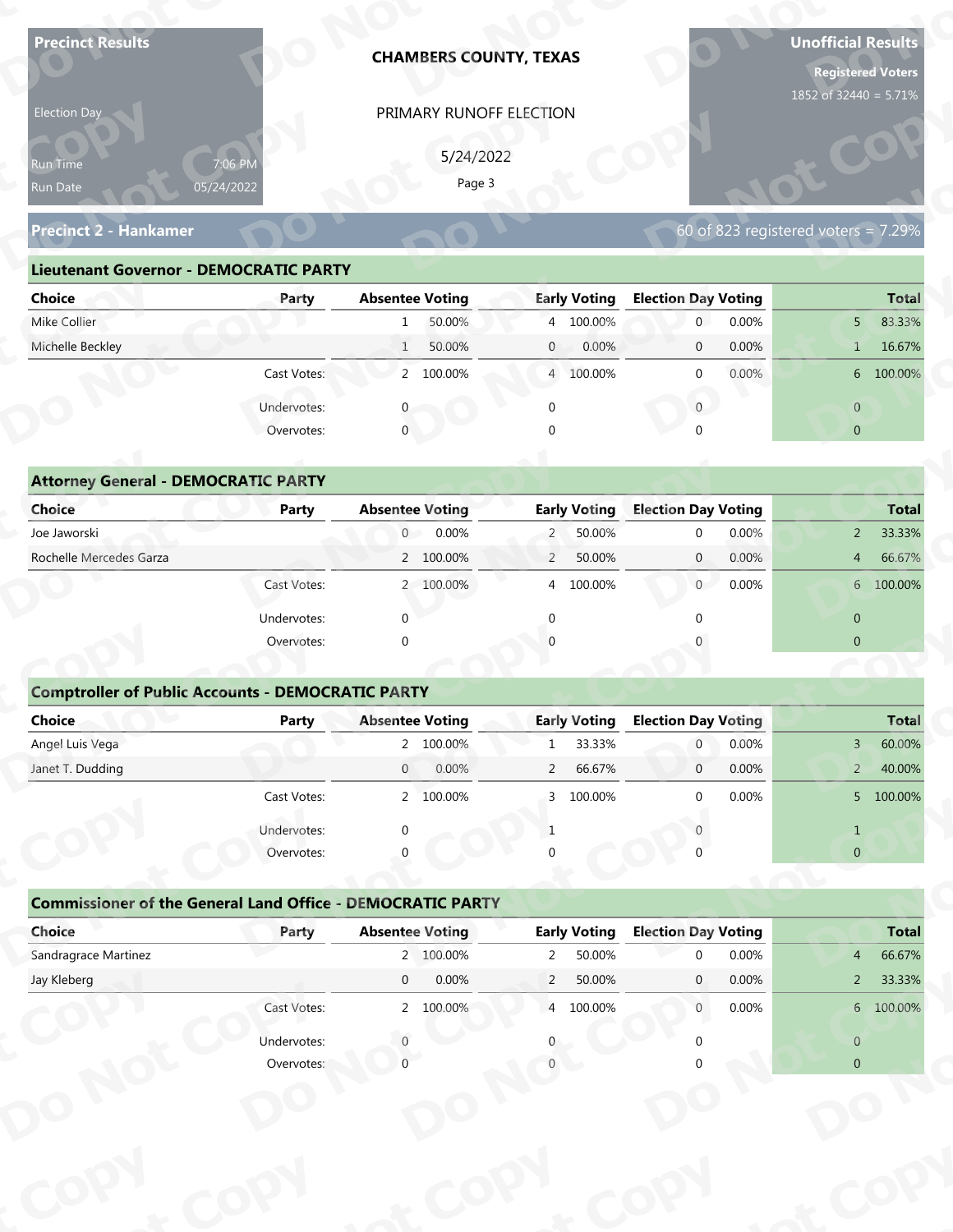| <b>Precinct Results</b>                                           |              |                        | <b>CHAMBERS COUNTY, TEXAS</b> |                 |                     |                            |       | <b>Unofficial Results</b><br><b>Registered Voters</b><br>1852 of 32440 = 5.71% |              |
|-------------------------------------------------------------------|--------------|------------------------|-------------------------------|-----------------|---------------------|----------------------------|-------|--------------------------------------------------------------------------------|--------------|
| Election Day                                                      |              |                        | PRIMARY RUNOFF ELECTION       |                 |                     |                            |       |                                                                                |              |
|                                                                   |              |                        |                               |                 |                     |                            |       |                                                                                |              |
| Run Time                                                          | 7:06 PM      |                        | 5/24/2022<br>Page 4           |                 |                     |                            |       |                                                                                |              |
| Run Date                                                          | 05/24/2022   |                        |                               |                 |                     |                            |       |                                                                                |              |
| <b>Precinct 2 - Hankamer</b>                                      |              |                        |                               |                 |                     |                            |       | 60 of 823 registered voters = $7.29\%$                                         |              |
| <b>Attorney General - REPUBLICAN PARTY</b>                        |              |                        |                               |                 |                     |                            |       |                                                                                |              |
| <b>Choice</b>                                                     | Party        | <b>Absentee Voting</b> |                               |                 | <b>Early Voting</b> | <b>Election Day Voting</b> |       |                                                                                | <b>Total</b> |
| George P. Bush                                                    |              | $\mathbf{1}$           | 50.00%                        | 12              | 23.08%              | $\mathbf 0$                | 0.00% | 13                                                                             | 24.07%       |
| Ken Paxton                                                        |              | $\mathbf{1}$           | 50.00%                        | 40              | 76.92%              | $\mathbf 0$                | 0.00% | 41                                                                             | 75.93%       |
|                                                                   | Cast Votes:  |                        | 2 100.00%                     |                 | 52 100.00%          | $\mathbf 0$                | 0.00% |                                                                                | 54 100.00%   |
|                                                                   | Undervotes:  |                        |                               | $\mathbf 0$     |                     | $\overline{0}$             |       | $\overline{0}$                                                                 |              |
|                                                                   | Overvotes:   | $\mathbf{0}$           |                               | $\Omega$        |                     |                            |       | $\overline{0}$                                                                 |              |
|                                                                   |              |                        |                               |                 |                     |                            |       |                                                                                |              |
| <b>Commissioner of the General Land Office - REPUBLICAN PARTY</b> |              |                        |                               |                 |                     |                            |       |                                                                                |              |
| <b>Choice</b>                                                     | <b>Party</b> | <b>Absentee Voting</b> |                               |                 | <b>Early Voting</b> | <b>Election Day Voting</b> |       |                                                                                | <b>Total</b> |
| Tim Westley                                                       |              | $\overline{0}$         | 0.00%                         | 16              | 34.04%              | $\mathbf 0$                | 0.00% | 16                                                                             | 32.65%       |
| Dawn Buckingham                                                   |              |                        | 2 100.00%                     | 31              | 65.96%              | $\overline{0}$             | 0.00% | 33                                                                             | 67.35%       |
|                                                                   | Cast Votes:  |                        | 2 100.00%                     |                 | 47 100.00%          | 0                          | 0.00% | 49                                                                             | 100.00%      |
|                                                                   | Undervotes:  | $\Omega$               |                               | 5               |                     | $\Omega$                   |       | 5                                                                              |              |
|                                                                   | Overvotes:   | $\Omega$               |                               |                 |                     |                            |       | $\overline{0}$                                                                 |              |
|                                                                   |              |                        |                               |                 |                     |                            |       |                                                                                |              |
| <b>Railroad Commissioner - REPUBLICAN PARTY</b>                   |              |                        |                               |                 |                     |                            |       |                                                                                |              |
| <b>Choice</b>                                                     | <b>Party</b> | <b>Absentee Voting</b> |                               |                 | <b>Early Voting</b> | <b>Election Day Voting</b> |       |                                                                                | <b>Total</b> |
| Wayne Christian                                                   |              |                        | 2 100.00%                     | 34              | 68.00%              | $\overline{0}$             | 0.00% | 36                                                                             | 69.23%       |
| Sarah Stogner                                                     |              | $\overline{0}$         | 0.00%                         | 16              | 32.00%              | $\overline{0}$             | 0.00% | 16                                                                             | 30.77%       |
|                                                                   | Cast Votes:  |                        | 2 100.00%                     |                 | 50 100.00%          | $\Omega$                   | 0.00% |                                                                                | 52 100.00%   |
|                                                                   | Undervotes:  | ∩                      |                               | 2               |                     |                            |       | $\overline{2}$                                                                 |              |
|                                                                   | Overvotes:   |                        |                               |                 |                     |                            |       | $\overline{0}$                                                                 |              |
| State Representative, District No. 23 - REPUBLICAN PARTY          |              |                        |                               |                 |                     |                            |       |                                                                                |              |
|                                                                   |              | <b>Absentee Voting</b> |                               |                 | <b>Early Voting</b> | <b>Election Day Voting</b> |       |                                                                                | <b>Total</b> |
| Choice                                                            | Party        |                        |                               |                 |                     |                            |       |                                                                                | 86.79%       |
| Terri Leo-Wilson                                                  |              |                        | 2 100.00%                     | 44              | 86.27%              | $\Omega$                   | 0.00% | 46                                                                             |              |
| Patrick Gurski                                                    |              | $\overline{0}$         | 0.00%                         | $7\overline{ }$ | 13.73%              | $\mathbf{0}$               | 0.00% | 7 <sup>7</sup>                                                                 | 13.21%       |
|                                                                   | Cast Votes:  |                        | 2 100.00%                     |                 | 51 100.00%          | $\overline{0}$             | 0.00% |                                                                                | 53 100.00%   |
|                                                                   | Undervotes:  |                        |                               |                 |                     |                            |       | $\mathbf{1}$                                                                   |              |

| 5/24/2022<br>7:06 PM<br>Page 4<br>05/24/2022<br>60 of 823 registered voters = $7.29\%$<br><b>Attorney General - REPUBLICAN PARTY</b><br><b>Early Voting</b><br><b>Election Day Voting</b><br><b>Absentee Voting</b><br>Party<br>50.00%<br>23.08%<br>0.00%<br>12<br>$\overline{0}$<br>13<br>$\mathbf{1}$<br>50.00%<br>76.92%<br>0.00%<br>40<br>41<br>$\overline{0}$<br>$\mathbf{1}$<br>2 100.00%<br>$0.00\%$<br>Cast Votes:<br>52 100.00%<br>$\Omega$<br>Undervotes:<br>$\overline{0}$<br>$\overline{0}$<br>$\mathbf 0$<br>Overvotes:<br>$\Omega$<br>$\overline{0}$<br><b>Commissioner of the General Land Office - REPUBLICAN PARTY</b><br><b>Early Voting</b><br><b>Election Day Voting</b><br><b>Absentee Voting</b><br><b>Party</b><br>0.00%<br>34.04%<br>0.00%<br>$\overline{0}$<br>16<br>$\Omega$<br>16<br>2 100.00%<br>65.96%<br>0.00%<br>33<br>31<br>$\overline{0}$<br>0<br>0.00%<br>2 100.00%<br>100.00%<br>49<br>Cast Votes:<br>47 | Election Day                 | PRIMARY RUNOFF ELECTION |  |              |
|---------------------------------------------------------------------------------------------------------------------------------------------------------------------------------------------------------------------------------------------------------------------------------------------------------------------------------------------------------------------------------------------------------------------------------------------------------------------------------------------------------------------------------------------------------------------------------------------------------------------------------------------------------------------------------------------------------------------------------------------------------------------------------------------------------------------------------------------------------------------------------------------------------------------------------------------|------------------------------|-------------------------|--|--------------|
|                                                                                                                                                                                                                                                                                                                                                                                                                                                                                                                                                                                                                                                                                                                                                                                                                                                                                                                                             | <b>Run Time</b><br>Run Date  |                         |  |              |
|                                                                                                                                                                                                                                                                                                                                                                                                                                                                                                                                                                                                                                                                                                                                                                                                                                                                                                                                             | <b>Precinct 2 - Hankamer</b> |                         |  |              |
|                                                                                                                                                                                                                                                                                                                                                                                                                                                                                                                                                                                                                                                                                                                                                                                                                                                                                                                                             |                              |                         |  |              |
|                                                                                                                                                                                                                                                                                                                                                                                                                                                                                                                                                                                                                                                                                                                                                                                                                                                                                                                                             | <b>Choice</b>                |                         |  | <b>Total</b> |
|                                                                                                                                                                                                                                                                                                                                                                                                                                                                                                                                                                                                                                                                                                                                                                                                                                                                                                                                             | George P. Bush               |                         |  | 24.07%       |
|                                                                                                                                                                                                                                                                                                                                                                                                                                                                                                                                                                                                                                                                                                                                                                                                                                                                                                                                             | Ken Paxton                   |                         |  | 75.93%       |
|                                                                                                                                                                                                                                                                                                                                                                                                                                                                                                                                                                                                                                                                                                                                                                                                                                                                                                                                             |                              |                         |  | 54 100.00%   |
|                                                                                                                                                                                                                                                                                                                                                                                                                                                                                                                                                                                                                                                                                                                                                                                                                                                                                                                                             |                              |                         |  |              |
|                                                                                                                                                                                                                                                                                                                                                                                                                                                                                                                                                                                                                                                                                                                                                                                                                                                                                                                                             |                              |                         |  |              |
|                                                                                                                                                                                                                                                                                                                                                                                                                                                                                                                                                                                                                                                                                                                                                                                                                                                                                                                                             |                              |                         |  |              |
|                                                                                                                                                                                                                                                                                                                                                                                                                                                                                                                                                                                                                                                                                                                                                                                                                                                                                                                                             |                              |                         |  |              |
|                                                                                                                                                                                                                                                                                                                                                                                                                                                                                                                                                                                                                                                                                                                                                                                                                                                                                                                                             | <b>Choice</b>                |                         |  | <b>Total</b> |
|                                                                                                                                                                                                                                                                                                                                                                                                                                                                                                                                                                                                                                                                                                                                                                                                                                                                                                                                             | Tim Westley                  |                         |  | 32.65%       |
|                                                                                                                                                                                                                                                                                                                                                                                                                                                                                                                                                                                                                                                                                                                                                                                                                                                                                                                                             | Dawn Buckingham              |                         |  | 67.35%       |
|                                                                                                                                                                                                                                                                                                                                                                                                                                                                                                                                                                                                                                                                                                                                                                                                                                                                                                                                             |                              |                         |  | 100.00%      |

| <b>Choice</b>                                                     | Party       | <b>Absentee Voting</b> | <b>Early Voting</b> | <b>Election Day Voting</b> | <b>Total</b>             |
|-------------------------------------------------------------------|-------------|------------------------|---------------------|----------------------------|--------------------------|
| George P. Bush                                                    |             | 50.00%<br>$\mathbf{1}$ | 23.08%<br>12        | 0.00%<br>$\mathbf{0}$      | 24.07%<br>13             |
| Ken Paxton                                                        |             | 50.00%<br>$\mathbf{1}$ | 76.92%<br>40        | 0.00%<br>$\mathbf 0$       | 41<br>75.93%             |
|                                                                   | Cast Votes: | 2 100.00%              | 52 100.00%          | 0.00%<br>$\mathbf 0$       | 54 100.00%               |
|                                                                   | Undervotes: | $\Omega$               | 0                   | $\mathbf{0}$               | $\overline{0}$           |
|                                                                   | Overvotes:  | $\mathbf{0}$           | 0                   | $\Omega$                   | $\overline{0}$           |
| <b>Commissioner of the General Land Office - REPUBLICAN PARTY</b> |             |                        |                     |                            |                          |
| Choice                                                            | Party       | <b>Absentee Voting</b> | <b>Early Voting</b> | <b>Election Day Voting</b> | <b>Total</b>             |
| Tim Westley                                                       |             | 0<br>0.00%             | 34.04%<br>16        | 0.00%<br>$\mathbf{0}$      | 32.65%<br>16             |
| Dawn Buckingham                                                   |             | 2 100.00%              | 65.96%<br>31        | 0.00%<br>$\overline{0}$    | 33<br>67.35%             |
|                                                                   | Cast Votes: | 2 100.00%              | 47<br>100.00%       | 0.00%<br>$\overline{0}$    | 49<br>100.00%            |
|                                                                   | Undervotes: | $\mathbf 0$            |                     |                            | 5                        |
|                                                                   | Overvotes:  | $\mathbf 0$            | $\Omega$            |                            | $\mathbf{0}$             |
|                                                                   |             |                        |                     |                            |                          |
| <b>Railroad Commissioner - REPUBLICAN PARTY</b>                   |             |                        |                     |                            |                          |
| Choice                                                            | Party       | <b>Absentee Voting</b> | <b>Early Voting</b> | <b>Election Day Voting</b> | <b>Total</b>             |
| Wayne Christian                                                   |             | 2 100.00%              | 68.00%<br>34        | 0.00%<br>$\overline{0}$    | 69.23%<br>36             |
| Carole Champan                                                    |             | 0.0001<br>$\cap$       | $16$ $22000$        | 0.0001<br>$\sim$           | 20770/<br>1 <sup>C</sup> |

|                                                                   |                           | PRIMARY RUNOFF ELECTION |                     |                                     |                                                                                                               |
|-------------------------------------------------------------------|---------------------------|-------------------------|---------------------|-------------------------------------|---------------------------------------------------------------------------------------------------------------|
|                                                                   |                           | 5/24/2022               |                     |                                     |                                                                                                               |
| Run Time<br>Run Date                                              | 7:06 PM<br>05/24/2022     | Page 4                  |                     |                                     |                                                                                                               |
|                                                                   |                           |                         |                     |                                     |                                                                                                               |
| <b>Precinct 2 - Hankamer</b>                                      |                           |                         |                     | 60 of 823 registered voters = 7.29% |                                                                                                               |
| <b>Attorney General - REPUBLICAN PARTY</b>                        |                           |                         |                     |                                     |                                                                                                               |
| <b>Choice</b>                                                     | Party                     | <b>Absentee Voting</b>  | <b>Early Voting</b> | <b>Election Day Voting</b>          | <b>Total</b>                                                                                                  |
| George P. Bush                                                    |                           | 50.00%<br>1             | 23.08%<br>12        | $\overline{0}$<br>0.00%             | 24.07%<br>13                                                                                                  |
| Ken Paxton                                                        |                           | 50.00%<br>1             | 76.92%<br>40        | 0.00%<br>$\mathbf{0}$               | 75.93%<br>41                                                                                                  |
|                                                                   | Cast Votes:               | 2 100.00%               | 52 100.00%          | 0.00%<br>$\mathbf{0}$               | 54 100.00%                                                                                                    |
|                                                                   | Undervotes:               | $\mathbf{0}$            | $\mathbf 0$         | $\overline{0}$                      | $\overline{0}$                                                                                                |
|                                                                   | Overvotes:                | $\mathbf{0}$            | $\Omega$            |                                     | $\overline{0}$                                                                                                |
|                                                                   |                           |                         |                     |                                     |                                                                                                               |
| <b>Commissioner of the General Land Office - REPUBLICAN PARTY</b> |                           |                         |                     |                                     |                                                                                                               |
| Choice                                                            | Party                     | <b>Absentee Voting</b>  | <b>Early Voting</b> | <b>Election Day Voting</b>          | <b>Total</b>                                                                                                  |
| Tim Westley                                                       |                           | 0.00%<br>$\overline{0}$ | 34.04%<br>16        | 0.00%<br>$\mathbf 0$                | 32.65%<br>16                                                                                                  |
| Dawn Buckingham                                                   |                           | 2 100.00%               | 65.96%<br>31        | 0.00%<br>$\mathbf{0}$               | 33<br>67.35%                                                                                                  |
|                                                                   | Cast Votes:               | 2 100.00%               | 100.00%<br>47       | $\overline{0}$<br>0.00%             | 100.00%<br>49                                                                                                 |
|                                                                   | Undervotes:               | $\Omega$                | 5                   |                                     | 5                                                                                                             |
|                                                                   | Overvotes:                | $\Omega$                |                     |                                     | $\overline{0}$                                                                                                |
|                                                                   |                           |                         |                     |                                     |                                                                                                               |
|                                                                   |                           |                         |                     |                                     |                                                                                                               |
| <b>Railroad Commissioner - REPUBLICAN PARTY</b>                   |                           |                         |                     |                                     |                                                                                                               |
| <b>Choice</b>                                                     | <b>Party</b>              | <b>Absentee Voting</b>  | <b>Early Voting</b> | <b>Election Day Voting</b>          |                                                                                                               |
| Wayne Christian                                                   |                           | 2 100.00%               | 68.00%<br>34        | 0.00%<br>$\overline{0}$             | 36                                                                                                            |
| Sarah Stogner                                                     |                           | 0.00%<br>$\overline{0}$ | 32.00%<br>16        | 0.00%<br>$\mathbf 0$                | 16                                                                                                            |
|                                                                   | Cast Votes:               | 2 100.00%               | 50 100.00%          | 0.00%<br>$\Omega$                   | 52 <sup>2</sup>                                                                                               |
|                                                                   |                           |                         | 2                   |                                     | $\overline{2}$                                                                                                |
|                                                                   | Undervotes:<br>Overvotes: |                         |                     |                                     | $\overline{0}$                                                                                                |
|                                                                   |                           |                         |                     |                                     |                                                                                                               |
| State Representative, District No. 23 - REPUBLICAN PARTY          |                           |                         |                     |                                     |                                                                                                               |
| Choice                                                            | Party                     | <b>Absentee Voting</b>  | <b>Early Voting</b> | <b>Election Day Voting</b>          |                                                                                                               |
| Terri Leo-Wilson                                                  |                           | 2 100.00%               | 86.27%<br>44        | 0.00%<br>$\Omega$                   | 46                                                                                                            |
| Patrick Gurski                                                    |                           | 0.00%<br>$\overline{0}$ | 13.73%<br>7         | 0.00%<br>$\mathbf{0}$               | 7 <sup>7</sup>                                                                                                |
|                                                                   | Cast Votes:               | 2 100.00%               | 51 100.00%          | 0.00%<br>$\overline{0}$             |                                                                                                               |
|                                                                   | Undervotes:               |                         |                     |                                     | <b>Total</b><br>69.23%<br>30.77%<br>100.00%<br><b>Total</b><br>86.79%<br>13.21%<br>53 100.00%<br>$\mathbf{1}$ |

|                                                          | Cast votes. |             | 2, 100.0076            | <b>JC</b>   | TOO'OO XQ           |                            | <b>U.UU70</b> |                | <b>DE DUO.UU ZC</b> |
|----------------------------------------------------------|-------------|-------------|------------------------|-------------|---------------------|----------------------------|---------------|----------------|---------------------|
|                                                          | Undervotes: | $\Omega$    |                        |             |                     |                            |               | $\overline{2}$ |                     |
|                                                          | Overvotes:  | $\Omega$    |                        | 0           |                     |                            |               | $\overline{0}$ |                     |
| State Representative, District No. 23 - REPUBLICAN PARTY |             |             |                        |             |                     |                            |               |                |                     |
| Choice                                                   | Party       |             | <b>Absentee Voting</b> |             | <b>Early Voting</b> | <b>Election Day Voting</b> |               |                | <b>Total</b>        |
| Terri Leo-Wilson                                         |             |             | 2 100.00%              | 44          | 86.27%              | $\Omega$                   | 0.00%         | 46             | 86.79%              |
| Patrick Gurski                                           |             | $\mathbf 0$ | 0.00%                  | $7^{\circ}$ | 13.73%              | $\mathbf{0}$               | $0.00\%$      | $\overline{7}$ | 13.21%              |
|                                                          | Cast Votes: |             | 2 100.00%              | 51          | 100.00%             | $\mathbf 0$                | $0.00\%$      | 53             | 100.00%             |
|                                                          | Undervotes: |             |                        |             |                     |                            |               |                |                     |
|                                                          | Overvotes:  |             |                        |             |                     |                            |               | $\overline{0}$ |                     |
|                                                          |             |             |                        |             |                     |                            |               |                |                     |
|                                                          |             |             |                        |             |                     |                            |               |                |                     |
|                                                          |             |             |                        |             |                     |                            |               |                |                     |
|                                                          |             |             |                        |             |                     |                            |               |                |                     |
|                                                          |             |             |                        |             |                     |                            |               |                |                     |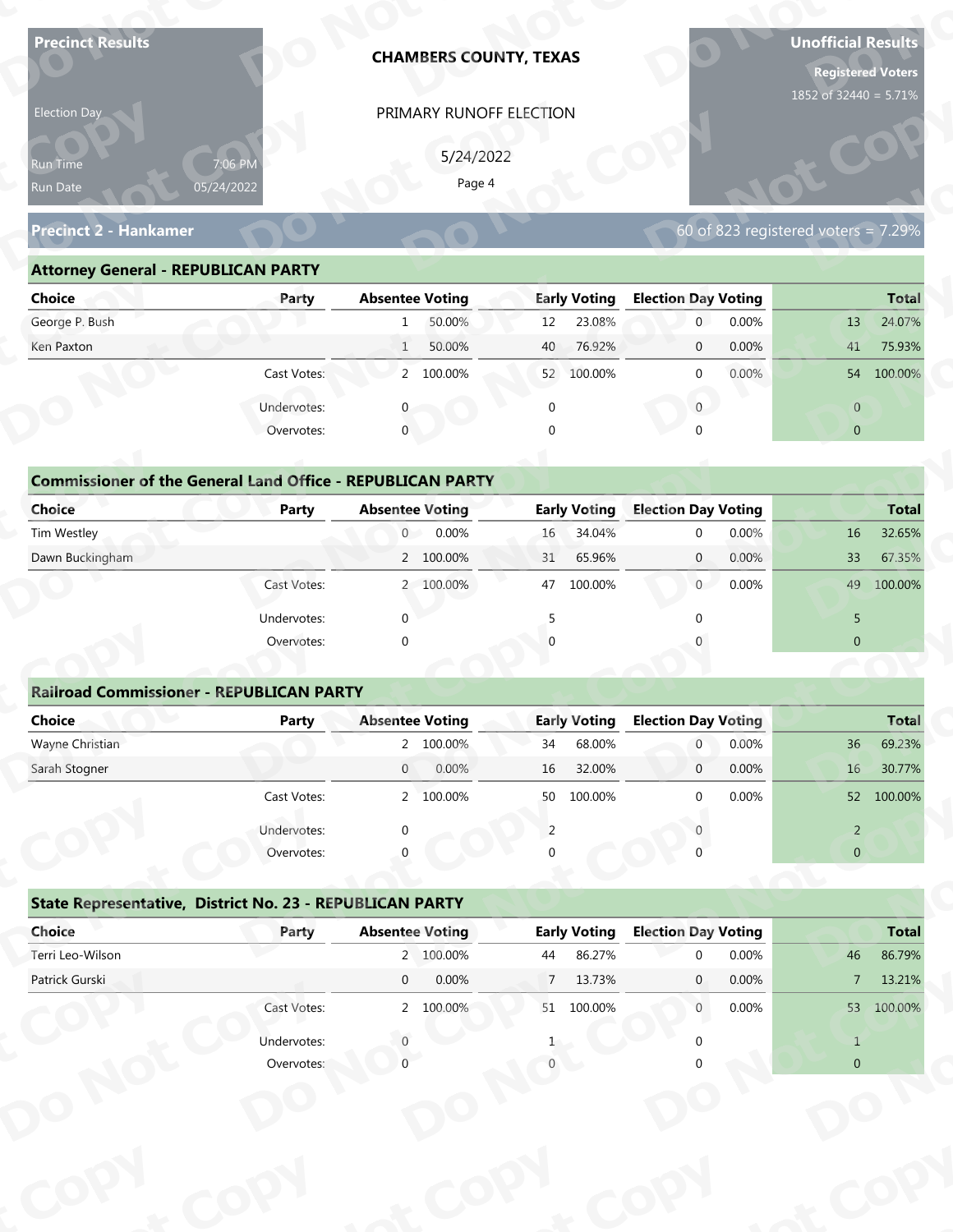| Page 5<br>05/24/2022<br>Run Date<br>60 of 823 registered voters = $7.29\%$<br><b>Precinct 2 - Hankamer</b><br><b>Precinct Chair, Precinct 2 - REPUBLICAN PARTY</b><br><b>Absentee Voting</b><br><b>Early Voting</b><br><b>Election Day Voting</b><br><b>Choice</b><br>Party<br>Saree Nash<br>0.00%<br>25.53%<br>0.00%<br>$\Omega$<br>12 <sup>2</sup><br>12<br>Wendy Copeland<br>2 100.00%<br>0.00%<br>74.47%<br>37<br>75.51%<br>35<br>$\mathbf{0}$<br>2 100.00%<br>Cast Votes:<br>100.00%<br>0.00%<br>49<br>100.00%<br>$\mathbf{0}$<br>47<br>Undervotes:<br>$\Omega$<br>5<br>$\overline{0}$<br>Overvotes:<br>COPY<br>DO NOT COPY<br>DO NOT COPY<br>DO NOT COPY<br>DO NOT COPY<br>DO NO<br>COPY<br>DO NOT COPY<br>DO NOT COPY<br>DO NOT COPY<br>DO NOT COPY<br>DO NO<br>COPY<br>DO NOT COPY<br>DO NOT COPY<br>DO NOT COPY<br>DO NOT COPY<br>DO NO<br>COPY<br>& COPY<br>of COPY | <b>Precinct Results</b><br><b>Election Day</b><br>የun Time | <b>CHAMBERS COUNTY, TEXAS</b><br>PRIMARY RUNOFF ELECTION<br>5/24/2022 |  | <b>Unofficial Results</b><br><b>Registered Voters</b><br>1852 of 32440 = 5.71% |
|-------------------------------------------------------------------------------------------------------------------------------------------------------------------------------------------------------------------------------------------------------------------------------------------------------------------------------------------------------------------------------------------------------------------------------------------------------------------------------------------------------------------------------------------------------------------------------------------------------------------------------------------------------------------------------------------------------------------------------------------------------------------------------------------------------------------------------------------------------------------------------|------------------------------------------------------------|-----------------------------------------------------------------------|--|--------------------------------------------------------------------------------|
|                                                                                                                                                                                                                                                                                                                                                                                                                                                                                                                                                                                                                                                                                                                                                                                                                                                                               |                                                            |                                                                       |  |                                                                                |
|                                                                                                                                                                                                                                                                                                                                                                                                                                                                                                                                                                                                                                                                                                                                                                                                                                                                               |                                                            |                                                                       |  |                                                                                |
|                                                                                                                                                                                                                                                                                                                                                                                                                                                                                                                                                                                                                                                                                                                                                                                                                                                                               |                                                            |                                                                       |  | <b>Total</b>                                                                   |
|                                                                                                                                                                                                                                                                                                                                                                                                                                                                                                                                                                                                                                                                                                                                                                                                                                                                               |                                                            |                                                                       |  | 24.49%                                                                         |
|                                                                                                                                                                                                                                                                                                                                                                                                                                                                                                                                                                                                                                                                                                                                                                                                                                                                               |                                                            |                                                                       |  |                                                                                |
|                                                                                                                                                                                                                                                                                                                                                                                                                                                                                                                                                                                                                                                                                                                                                                                                                                                                               |                                                            |                                                                       |  |                                                                                |
|                                                                                                                                                                                                                                                                                                                                                                                                                                                                                                                                                                                                                                                                                                                                                                                                                                                                               |                                                            |                                                                       |  |                                                                                |
|                                                                                                                                                                                                                                                                                                                                                                                                                                                                                                                                                                                                                                                                                                                                                                                                                                                                               |                                                            |                                                                       |  |                                                                                |
|                                                                                                                                                                                                                                                                                                                                                                                                                                                                                                                                                                                                                                                                                                                                                                                                                                                                               |                                                            |                                                                       |  |                                                                                |
|                                                                                                                                                                                                                                                                                                                                                                                                                                                                                                                                                                                                                                                                                                                                                                                                                                                                               |                                                            |                                                                       |  |                                                                                |
|                                                                                                                                                                                                                                                                                                                                                                                                                                                                                                                                                                                                                                                                                                                                                                                                                                                                               |                                                            |                                                                       |  |                                                                                |
|                                                                                                                                                                                                                                                                                                                                                                                                                                                                                                                                                                                                                                                                                                                                                                                                                                                                               |                                                            |                                                                       |  |                                                                                |

### **Precinct Chair, Precinct 2 - REPUBLICAN PARTY**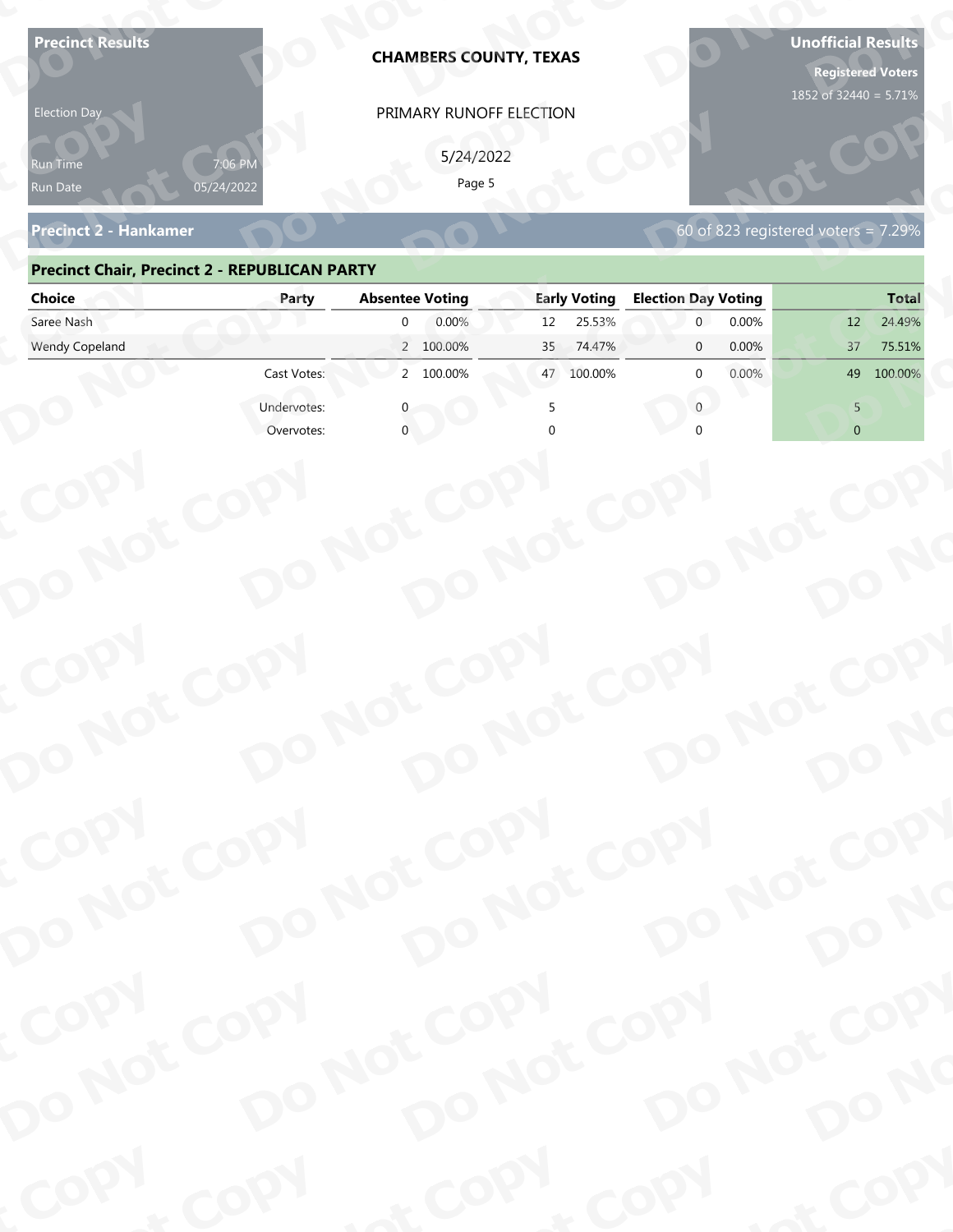| <b>Precinct Results</b>                                           |                       |                        |           | <b>CHAMBERS COUNTY, TEXAS</b> |                     |                            |       | <b>Unofficial Results</b>           | <b>Registered Voters</b> |
|-------------------------------------------------------------------|-----------------------|------------------------|-----------|-------------------------------|---------------------|----------------------------|-------|-------------------------------------|--------------------------|
| Election Day                                                      |                       |                        |           | PRIMARY RUNOFF ELECTION       |                     |                            |       | 1852 of 32440 = 5.71%               |                          |
|                                                                   |                       |                        | 5/24/2022 |                               |                     |                            |       |                                     |                          |
| Run Time<br>Run Date                                              | 7:06 PM<br>05/24/2022 |                        | Page 6    |                               |                     |                            |       |                                     |                          |
|                                                                   |                       |                        |           |                               |                     |                            |       |                                     |                          |
| <b>Precinct 3 - Pine Island</b>                                   |                       |                        |           |                               |                     |                            |       | 30 of 526 registered voters = 5.70% |                          |
| <b>Lieutenant Governor - DEMOCRATIC PARTY</b>                     |                       |                        |           |                               |                     |                            |       |                                     |                          |
| <b>Choice</b>                                                     | Party                 | <b>Absentee Voting</b> |           |                               | <b>Early Voting</b> | <b>Election Day Voting</b> |       |                                     | <b>Total</b>             |
| Mike Collier                                                      |                       | 1                      | 20.00%    | $\overline{0}$                | 0.00%               | $\mathbf{0}$               | 0.00% | 1                                   | 20.00%                   |
| Michelle Beckley                                                  |                       | $\overline{4}$         | 80.00%    | $\mathbf{0}$                  | 0.00%               | $\mathbf 0$                | 0.00% | $\overline{4}$                      | 80.00%                   |
|                                                                   | Cast Votes:           |                        | 5 100.00% | $\overline{0}$                | 0.00%               | $\mathbf 0$                | 0.00% |                                     | 5 100.00%                |
|                                                                   | Undervotes:           |                        |           | $\mathbf 0$                   |                     | $\overline{0}$             |       | $\overline{0}$                      |                          |
|                                                                   | Overvotes:            | $\overline{0}$         |           |                               |                     |                            |       | $\overline{0}$                      |                          |
|                                                                   |                       |                        |           |                               |                     |                            |       |                                     |                          |
| <b>Attorney General - DEMOCRATIC PARTY</b>                        |                       |                        |           |                               |                     |                            |       |                                     |                          |
| <b>Choice</b>                                                     | <b>Party</b>          | <b>Absentee Voting</b> |           |                               | <b>Early Voting</b> | <b>Election Day Voting</b> |       |                                     | <b>Total</b>             |
| Joe Jaworski                                                      |                       |                        | 5 100.00% | $\overline{0}$                | 0.00%               | $\mathbf 0$                | 0.00% |                                     | 5 100.00%                |
| Rochelle Mercedes Garza                                           |                       | $\overline{0}$         | 0.00%     | $\overline{0}$                | 0.00%               | $\overline{0}$             | 0.00% | $\overline{0}$                      | 0.00%                    |
|                                                                   | Cast Votes:           |                        | 5 100.00% | $\mathbf 0$                   | 0.00%               | $\overline{0}$             | 0.00% |                                     | 5 100.00%                |
|                                                                   | Undervotes:           | $\Omega$               |           | $\Omega$                      |                     | $\Omega$                   |       | $\overline{0}$                      |                          |
|                                                                   | Overvotes:            | $\Omega$               |           |                               |                     |                            |       | $\overline{0}$                      |                          |
|                                                                   |                       |                        |           |                               |                     |                            |       |                                     |                          |
| <b>Comptroller of Public Accounts - DEMOCRATIC PARTY</b>          |                       |                        |           |                               |                     |                            |       |                                     |                          |
| Choice                                                            | <b>Party</b>          | <b>Absentee Voting</b> |           |                               | <b>Early Voting</b> | <b>Election Day Voting</b> |       |                                     | <b>Total</b>             |
| Angel Luis Vega                                                   |                       | $\overline{0}$         | 0.00%     | $\mathbf 0$                   | 0.00%               | $\overline{0}$             | 0.00% | $\mathbf{0}$                        | 0.00%                    |
| Janet T. Dudding                                                  |                       |                        | 5 100.00% | $\mathbf 0$                   | 0.00%               | $\overline{0}$             | 0.00% |                                     | 5 100.00%                |
|                                                                   | Cast Votes:           |                        | 5 100.00% | $\overline{0}$                | 0.00%               | $\Omega$                   | 0.00% |                                     | 5 100.00%                |
|                                                                   | Undervotes:           | $\Omega$               |           | $\Omega$                      |                     |                            |       | $\overline{0}$                      |                          |
|                                                                   | Overvotes:            |                        |           |                               |                     |                            |       | $\overline{0}$                      |                          |
|                                                                   |                       |                        |           |                               |                     |                            |       |                                     |                          |
|                                                                   |                       |                        |           |                               |                     |                            |       |                                     |                          |
| <b>Commissioner of the General Land Office - DEMOCRATIC PARTY</b> |                       |                        |           |                               |                     |                            |       |                                     |                          |
| Choice                                                            | Party                 | <b>Absentee Voting</b> |           |                               | <b>Early Voting</b> | <b>Election Day Voting</b> |       |                                     | <b>Total</b>             |
| Sandragrace Martinez                                              |                       | $2^{\circ}$            | 40.00%    | $\overline{0}$                | 0.00%               | $\Omega$                   | 0.00% | $\overline{2}$                      | 40.00%                   |
| Jay Kleberg                                                       |                       | 3 <sup>7</sup>         | 60.00%    | $\overline{0}$                | 0.00%               | $\mathbf{0}$               | 0.00% | $\overline{3}$                      | 60.00%                   |
|                                                                   | Cast Votes:           |                        | 5 100.00% | $\overline{0}$                | 0.00%               | $\overline{0}$             | 0.00% |                                     | 5 100.00%                |
|                                                                   | Undervotes:           |                        |           |                               |                     |                            |       | $\overline{0}$                      |                          |

| Election Day                                  |                       | PRIMARY RUNOFF ELECTION  |                         |                            |                                     |
|-----------------------------------------------|-----------------------|--------------------------|-------------------------|----------------------------|-------------------------------------|
| <b>Run Time</b><br>Run Date                   | 7:06 PM<br>05/24/2022 | 5/24/2022<br>Page 6      |                         |                            |                                     |
| <b>Precinct 3 - Pine Island</b>               |                       |                          |                         |                            | 30 of 526 registered voters = 5.70% |
| <b>Lieutenant Governor - DEMOCRATIC PARTY</b> |                       |                          |                         |                            |                                     |
| <b>Choice</b>                                 | Party                 | <b>Absentee Voting</b>   | <b>Early Voting</b>     | <b>Election Day Voting</b> | <b>Total</b>                        |
| Mike Collier                                  |                       | 20.00%<br>$\mathbf{1}$   | 0.00%<br>$\overline{0}$ | 0.00%<br>$\overline{0}$    | 20.00%<br>$\mathbf{1}$              |
| Michelle Beckley                              |                       | 80.00%<br>$\overline{4}$ | 0.00%<br>$\mathbf{0}$   | 0.00%<br>$\overline{0}$    | 80.00%<br>4 <sup>1</sup>            |
|                                               | Cast Votes:           | 5 100.00%                | 0.00%<br>$\overline{0}$ | $0.00\%$<br>$\Omega$       | 5 100.00%                           |
|                                               | Undervotes:           |                          | $\Omega$                | $\overline{0}$             | $\overline{0}$                      |
|                                               | Overvotes:            | $\mathbf 0$              | $\Omega$                |                            | $\overline{0}$                      |
|                                               |                       |                          |                         |                            |                                     |
| <b>Attorney General - DEMOCRATIC PARTY</b>    |                       |                          |                         |                            |                                     |
| <b>Choice</b>                                 | <b>Party</b>          | <b>Absentee Voting</b>   | <b>Early Voting</b>     | <b>Election Day Voting</b> | <b>Total</b>                        |
| Joe Jaworski                                  |                       | 5 100.00%                | 0.00%<br>$\mathbf{0}$   | 0.00%<br>$\Omega$          | 5 100.00%                           |
| Rochelle Mercedes Garza                       |                       | 0.00%<br>$\overline{0}$  | 0.00%<br>$\mathbf{0}$   | $\overline{0}$<br>0.00%    | 0.00%<br>$\overline{0}$             |
|                                               | Cast Votes:           | 5 100.00%                | 0.00%<br>$\Omega$       | $\overline{0}$<br>0.00%    | 5 100.00%                           |
|                                               |                       |                          |                         |                            |                                     |

| 5/24/2022<br>7:06 PM<br>Run Time<br>Page 6<br>05/24/2022<br>Run Date<br>30 of 526 registered voters = 5.70%<br><b>Precinct 3 - Pine Island</b><br><b>Lieutenant Governor - DEMOCRATIC PARTY</b><br><b>Absentee Voting</b><br><b>Early Voting</b><br><b>Election Day Voting</b><br><b>Choice</b><br>Party<br>Mike Collier<br>20.00%<br>$\overline{0}$<br>0.00%<br>$\overline{0}$<br>0.00%<br>$\mathbf{1}$<br>Michelle Beckley<br>80.00%<br>$\mathbf{0}$<br>0.00%<br>0.00%<br>$\mathbf 0$<br>4<br>Cast Votes:<br>5 100.00%<br>$\overline{0}$<br>0.00%<br>0.00%<br>$\mathbf{0}$<br>$\overline{0}$<br>Undervotes:<br>$\mathbf 0$<br>0<br>Overvotes:<br>$\mathbf{0}$<br>$\Omega$<br><b>Attorney General - DEMOCRATIC PARTY</b><br><b>Early Voting</b><br><b>Election Day Voting</b><br>Choice<br><b>Absentee Voting</b><br><b>Party</b><br>Joe Jaworski<br>5 100.00%<br>0.00%<br>0.00%<br>$\overline{0}$<br>$\mathbf 0$<br>Rochelle Mercedes Garza<br>0.00%<br>0.00%<br>0.00%<br>$\mathbf{0}$<br>$\mathbf{0}$<br>$\mathbf{0}$<br>Cast Votes:<br>5 100.00%<br>$\mathbf 0$<br>0.00%<br>$\overline{0}$<br>0.00%<br>Undervotes:<br>$\Omega$<br>$\Omega$<br>Overvotes:<br>$\Omega$<br><b>Comptroller of Public Accounts - DEMOCRATIC PARTY</b><br><b>Choice</b><br><b>Absentee Voting</b><br><b>Early Voting</b><br><b>Election Day Voting</b><br><b>Party</b><br>0.00%<br>Angel Luis Vega<br>0.00%<br>0.00%<br>$\mathbf 0$<br>$\mathbf 0$<br>$\overline{0}$<br>0.00%<br>0.00%<br>Janet T. Dudding<br>5 100.00%<br>$\mathbf 0$<br>$\mathbf 0$<br>0.00%<br>Cast Votes:<br>5 100.00%<br>$\overline{0}$<br>$0.00\%$<br>$\Omega$ | <b>Total</b><br>20.00%<br>1<br>80.00%<br>$\overline{4}$<br>5 100.00%<br>$\overline{0}$<br>$\overline{0}$<br><b>Total</b><br>5 100.00%<br>$0.00\%$<br>$\overline{0}$<br>5 100.00%<br>$\mathbf{0}$<br>$\overline{0}$ |
|--------------------------------------------------------------------------------------------------------------------------------------------------------------------------------------------------------------------------------------------------------------------------------------------------------------------------------------------------------------------------------------------------------------------------------------------------------------------------------------------------------------------------------------------------------------------------------------------------------------------------------------------------------------------------------------------------------------------------------------------------------------------------------------------------------------------------------------------------------------------------------------------------------------------------------------------------------------------------------------------------------------------------------------------------------------------------------------------------------------------------------------------------------------------------------------------------------------------------------------------------------------------------------------------------------------------------------------------------------------------------------------------------------------------------------------------------------------------------------------------------------------------------------------------------------------------------------------------------------------------|--------------------------------------------------------------------------------------------------------------------------------------------------------------------------------------------------------------------|
|                                                                                                                                                                                                                                                                                                                                                                                                                                                                                                                                                                                                                                                                                                                                                                                                                                                                                                                                                                                                                                                                                                                                                                                                                                                                                                                                                                                                                                                                                                                                                                                                                    |                                                                                                                                                                                                                    |
|                                                                                                                                                                                                                                                                                                                                                                                                                                                                                                                                                                                                                                                                                                                                                                                                                                                                                                                                                                                                                                                                                                                                                                                                                                                                                                                                                                                                                                                                                                                                                                                                                    |                                                                                                                                                                                                                    |
|                                                                                                                                                                                                                                                                                                                                                                                                                                                                                                                                                                                                                                                                                                                                                                                                                                                                                                                                                                                                                                                                                                                                                                                                                                                                                                                                                                                                                                                                                                                                                                                                                    |                                                                                                                                                                                                                    |
|                                                                                                                                                                                                                                                                                                                                                                                                                                                                                                                                                                                                                                                                                                                                                                                                                                                                                                                                                                                                                                                                                                                                                                                                                                                                                                                                                                                                                                                                                                                                                                                                                    |                                                                                                                                                                                                                    |
|                                                                                                                                                                                                                                                                                                                                                                                                                                                                                                                                                                                                                                                                                                                                                                                                                                                                                                                                                                                                                                                                                                                                                                                                                                                                                                                                                                                                                                                                                                                                                                                                                    |                                                                                                                                                                                                                    |
|                                                                                                                                                                                                                                                                                                                                                                                                                                                                                                                                                                                                                                                                                                                                                                                                                                                                                                                                                                                                                                                                                                                                                                                                                                                                                                                                                                                                                                                                                                                                                                                                                    |                                                                                                                                                                                                                    |
|                                                                                                                                                                                                                                                                                                                                                                                                                                                                                                                                                                                                                                                                                                                                                                                                                                                                                                                                                                                                                                                                                                                                                                                                                                                                                                                                                                                                                                                                                                                                                                                                                    |                                                                                                                                                                                                                    |
|                                                                                                                                                                                                                                                                                                                                                                                                                                                                                                                                                                                                                                                                                                                                                                                                                                                                                                                                                                                                                                                                                                                                                                                                                                                                                                                                                                                                                                                                                                                                                                                                                    |                                                                                                                                                                                                                    |
|                                                                                                                                                                                                                                                                                                                                                                                                                                                                                                                                                                                                                                                                                                                                                                                                                                                                                                                                                                                                                                                                                                                                                                                                                                                                                                                                                                                                                                                                                                                                                                                                                    |                                                                                                                                                                                                                    |
|                                                                                                                                                                                                                                                                                                                                                                                                                                                                                                                                                                                                                                                                                                                                                                                                                                                                                                                                                                                                                                                                                                                                                                                                                                                                                                                                                                                                                                                                                                                                                                                                                    |                                                                                                                                                                                                                    |
|                                                                                                                                                                                                                                                                                                                                                                                                                                                                                                                                                                                                                                                                                                                                                                                                                                                                                                                                                                                                                                                                                                                                                                                                                                                                                                                                                                                                                                                                                                                                                                                                                    |                                                                                                                                                                                                                    |
|                                                                                                                                                                                                                                                                                                                                                                                                                                                                                                                                                                                                                                                                                                                                                                                                                                                                                                                                                                                                                                                                                                                                                                                                                                                                                                                                                                                                                                                                                                                                                                                                                    |                                                                                                                                                                                                                    |
|                                                                                                                                                                                                                                                                                                                                                                                                                                                                                                                                                                                                                                                                                                                                                                                                                                                                                                                                                                                                                                                                                                                                                                                                                                                                                                                                                                                                                                                                                                                                                                                                                    |                                                                                                                                                                                                                    |
|                                                                                                                                                                                                                                                                                                                                                                                                                                                                                                                                                                                                                                                                                                                                                                                                                                                                                                                                                                                                                                                                                                                                                                                                                                                                                                                                                                                                                                                                                                                                                                                                                    |                                                                                                                                                                                                                    |
|                                                                                                                                                                                                                                                                                                                                                                                                                                                                                                                                                                                                                                                                                                                                                                                                                                                                                                                                                                                                                                                                                                                                                                                                                                                                                                                                                                                                                                                                                                                                                                                                                    |                                                                                                                                                                                                                    |
|                                                                                                                                                                                                                                                                                                                                                                                                                                                                                                                                                                                                                                                                                                                                                                                                                                                                                                                                                                                                                                                                                                                                                                                                                                                                                                                                                                                                                                                                                                                                                                                                                    |                                                                                                                                                                                                                    |
|                                                                                                                                                                                                                                                                                                                                                                                                                                                                                                                                                                                                                                                                                                                                                                                                                                                                                                                                                                                                                                                                                                                                                                                                                                                                                                                                                                                                                                                                                                                                                                                                                    |                                                                                                                                                                                                                    |
|                                                                                                                                                                                                                                                                                                                                                                                                                                                                                                                                                                                                                                                                                                                                                                                                                                                                                                                                                                                                                                                                                                                                                                                                                                                                                                                                                                                                                                                                                                                                                                                                                    |                                                                                                                                                                                                                    |
|                                                                                                                                                                                                                                                                                                                                                                                                                                                                                                                                                                                                                                                                                                                                                                                                                                                                                                                                                                                                                                                                                                                                                                                                                                                                                                                                                                                                                                                                                                                                                                                                                    |                                                                                                                                                                                                                    |
|                                                                                                                                                                                                                                                                                                                                                                                                                                                                                                                                                                                                                                                                                                                                                                                                                                                                                                                                                                                                                                                                                                                                                                                                                                                                                                                                                                                                                                                                                                                                                                                                                    |                                                                                                                                                                                                                    |
|                                                                                                                                                                                                                                                                                                                                                                                                                                                                                                                                                                                                                                                                                                                                                                                                                                                                                                                                                                                                                                                                                                                                                                                                                                                                                                                                                                                                                                                                                                                                                                                                                    |                                                                                                                                                                                                                    |
|                                                                                                                                                                                                                                                                                                                                                                                                                                                                                                                                                                                                                                                                                                                                                                                                                                                                                                                                                                                                                                                                                                                                                                                                                                                                                                                                                                                                                                                                                                                                                                                                                    | <b>Total</b>                                                                                                                                                                                                       |
|                                                                                                                                                                                                                                                                                                                                                                                                                                                                                                                                                                                                                                                                                                                                                                                                                                                                                                                                                                                                                                                                                                                                                                                                                                                                                                                                                                                                                                                                                                                                                                                                                    | $\overline{0}$<br>0.00%                                                                                                                                                                                            |
|                                                                                                                                                                                                                                                                                                                                                                                                                                                                                                                                                                                                                                                                                                                                                                                                                                                                                                                                                                                                                                                                                                                                                                                                                                                                                                                                                                                                                                                                                                                                                                                                                    | 5 100.00%                                                                                                                                                                                                          |
|                                                                                                                                                                                                                                                                                                                                                                                                                                                                                                                                                                                                                                                                                                                                                                                                                                                                                                                                                                                                                                                                                                                                                                                                                                                                                                                                                                                                                                                                                                                                                                                                                    | 5 100.00%                                                                                                                                                                                                          |
| Undervotes:                                                                                                                                                                                                                                                                                                                                                                                                                                                                                                                                                                                                                                                                                                                                                                                                                                                                                                                                                                                                                                                                                                                                                                                                                                                                                                                                                                                                                                                                                                                                                                                                        | $\overline{0}$                                                                                                                                                                                                     |
| Overvotes:                                                                                                                                                                                                                                                                                                                                                                                                                                                                                                                                                                                                                                                                                                                                                                                                                                                                                                                                                                                                                                                                                                                                                                                                                                                                                                                                                                                                                                                                                                                                                                                                         | $\overline{0}$                                                                                                                                                                                                     |
|                                                                                                                                                                                                                                                                                                                                                                                                                                                                                                                                                                                                                                                                                                                                                                                                                                                                                                                                                                                                                                                                                                                                                                                                                                                                                                                                                                                                                                                                                                                                                                                                                    |                                                                                                                                                                                                                    |
| <b>Commissioner of the General Land Office - DEMOCRATIC PARTY</b>                                                                                                                                                                                                                                                                                                                                                                                                                                                                                                                                                                                                                                                                                                                                                                                                                                                                                                                                                                                                                                                                                                                                                                                                                                                                                                                                                                                                                                                                                                                                                  |                                                                                                                                                                                                                    |
| Choice<br><b>Absentee Voting</b><br><b>Early Voting</b><br><b>Election Day Voting</b><br>Party                                                                                                                                                                                                                                                                                                                                                                                                                                                                                                                                                                                                                                                                                                                                                                                                                                                                                                                                                                                                                                                                                                                                                                                                                                                                                                                                                                                                                                                                                                                     | <b>Total</b>                                                                                                                                                                                                       |
| Sandragrace Martinez<br>2 40.00%<br>$\mathbf 0$<br>0.00%<br>0.00%<br>$\Omega$                                                                                                                                                                                                                                                                                                                                                                                                                                                                                                                                                                                                                                                                                                                                                                                                                                                                                                                                                                                                                                                                                                                                                                                                                                                                                                                                                                                                                                                                                                                                      | 40.00%<br>2 <sup>7</sup>                                                                                                                                                                                           |
| 60.00%<br>0.00%<br>Jay Kleberg<br>$\overline{0}$<br>0.00%<br>3 <sup>7</sup><br>$\mathbf{0}$                                                                                                                                                                                                                                                                                                                                                                                                                                                                                                                                                                                                                                                                                                                                                                                                                                                                                                                                                                                                                                                                                                                                                                                                                                                                                                                                                                                                                                                                                                                        | 60.00%<br>3 <sup>7</sup>                                                                                                                                                                                           |
| Cast Votes:<br>$\overline{0}$<br>0.00%<br>5 100.00%<br>0.00%<br>$\overline{0}$                                                                                                                                                                                                                                                                                                                                                                                                                                                                                                                                                                                                                                                                                                                                                                                                                                                                                                                                                                                                                                                                                                                                                                                                                                                                                                                                                                                                                                                                                                                                     | 5 100.00%                                                                                                                                                                                                          |
| Undervotes:                                                                                                                                                                                                                                                                                                                                                                                                                                                                                                                                                                                                                                                                                                                                                                                                                                                                                                                                                                                                                                                                                                                                                                                                                                                                                                                                                                                                                                                                                                                                                                                                        | $\overline{0}$                                                                                                                                                                                                     |
| Overvotes:                                                                                                                                                                                                                                                                                                                                                                                                                                                                                                                                                                                                                                                                                                                                                                                                                                                                                                                                                                                                                                                                                                                                                                                                                                                                                                                                                                                                                                                                                                                                                                                                         | $\overline{0}$                                                                                                                                                                                                     |

### **Comptroller of Public Accounts - DEMOCRATIC PARTY**

| <b>Choice</b>                                                     | Party       | <b>Absentee Voting</b> |           |                | <b>Early Voting</b> | <b>Election Day Voting</b> |       |                | <b>Total</b> |
|-------------------------------------------------------------------|-------------|------------------------|-----------|----------------|---------------------|----------------------------|-------|----------------|--------------|
| Joe Jaworski                                                      |             |                        | 5 100.00% | $\overline{0}$ | 0.00%               | $\mathbf{0}$               | 0.00% |                | 5 100.00%    |
| Rochelle Mercedes Garza                                           |             | $\boldsymbol{0}$       | 0.00%     | $\overline{0}$ | 0.00%               | $\mathbf{0}$               | 0.00% | $\overline{0}$ | 0.00%        |
|                                                                   | Cast Votes: |                        | 5 100.00% | $\overline{0}$ | 0.00%               | $\overline{0}$             | 0.00% |                | 5 100.00%    |
|                                                                   | Undervotes: |                        |           | $\Omega$       |                     | $\Omega$                   |       | $\mathbf{0}$   |              |
|                                                                   | Overvotes:  | $\Omega$               |           |                |                     |                            |       | $\mathbf{0}$   |              |
|                                                                   |             |                        |           |                |                     |                            |       |                |              |
| <b>Comptroller of Public Accounts - DEMOCRATIC PARTY</b>          |             |                        |           |                |                     |                            |       |                |              |
| <b>Choice</b>                                                     | Party       | <b>Absentee Voting</b> |           |                | <b>Early Voting</b> | <b>Election Day Voting</b> |       |                | <b>Total</b> |
| Angel Luis Vega                                                   |             | $\Omega$               | 0.00%     | $\Omega$       | 0.00%               | $\overline{0}$             | 0.00% | $\overline{0}$ | 0.00%        |
| Janet T. Dudding                                                  |             |                        | 5 100.00% | $\mathbf{0}$   | 0.00%               | $\overline{0}$             | 0.00% |                | 5 100.00%    |
|                                                                   | Cast Votes: |                        | 5 100.00% | $\overline{0}$ | 0.00%               | $\mathbf{0}$               | 0.00% |                | 5 100.00%    |
|                                                                   |             |                        |           |                |                     |                            |       |                |              |
|                                                                   | Undervotes: | ∩                      |           | U              |                     |                            |       | $\overline{0}$ |              |
|                                                                   | Overvotes:  |                        |           |                |                     |                            |       | $\mathbf 0$    |              |
|                                                                   |             |                        |           |                |                     |                            |       |                |              |
| <b>Commissioner of the General Land Office - DEMOCRATIC PARTY</b> |             |                        |           |                |                     |                            |       |                |              |
| Choice                                                            | Party       | <b>Absentee Voting</b> |           |                | <b>Early Voting</b> | <b>Election Day Voting</b> |       |                | <b>Total</b> |
| Sandragrace Martinez                                              |             | $2^{\circ}$            | 40.00%    | $\mathbf{0}$   | 0.00%               | $\mathbf{0}$               | 0.00% | 2 <sup>7</sup> | 40.00%       |
| Jay Kleberg                                                       |             | $\mathbf{3}$           | 60.00%    | $\overline{0}$ | 0.00%               | $\mathbf{0}$               | 0.00% | $\overline{3}$ | 60.00%       |
|                                                                   | Cast Votes: |                        | 5 100.00% | $\overline{0}$ | 0.00%               | $\overline{0}$             | 0.00% |                | 5 100.00%    |
|                                                                   | Undervotes: |                        |           |                |                     |                            |       | $\overline{0}$ |              |

|                                                                   | Cast votes. | $\mathcal{P}$          | TOO'OO XQ | v              | <b>U.UU70</b>       |                            | <b>U.UU70</b> | $\mathcal{P}$  | LUU.UU 70    |
|-------------------------------------------------------------------|-------------|------------------------|-----------|----------------|---------------------|----------------------------|---------------|----------------|--------------|
|                                                                   | Undervotes: | $\Omega$               |           | 0              |                     |                            |               | $\Omega$       |              |
|                                                                   | Overvotes:  | $\Omega$               |           | 0              |                     |                            |               | $\overline{0}$ |              |
|                                                                   |             |                        |           |                |                     |                            |               |                |              |
| <b>Commissioner of the General Land Office - DEMOCRATIC PARTY</b> |             |                        |           |                |                     |                            |               |                |              |
| Choice                                                            | Party       | <b>Absentee Voting</b> |           |                | <b>Early Voting</b> | <b>Election Day Voting</b> |               |                | <b>Total</b> |
| Sandragrace Martinez                                              |             | 2                      | 40.00%    | $\overline{0}$ | 0.00%               | $\Omega$                   | 0.00%         | $\overline{2}$ | 40.00%       |
| Jay Kleberg                                                       |             | 3                      | 60.00%    | $\overline{0}$ | $0.00\%$            | $\mathbf{0}$               | $0.00\%$      | 3              | 60.00%       |
|                                                                   | Cast Votes: |                        | 5 100.00% | $\mathbf{0}$   | $0.00\%$            | $\mathbf{0}$               | $0.00\%$      | 5 <sup>1</sup> | 100.00%      |
|                                                                   | Undervotes: |                        |           | 0              |                     |                            |               | $\overline{0}$ |              |
|                                                                   | Overvotes:  |                        |           |                |                     |                            |               | $\overline{0}$ |              |
|                                                                   |             |                        |           |                |                     |                            |               |                |              |
|                                                                   |             |                        |           |                |                     |                            |               |                |              |
|                                                                   |             |                        |           |                |                     |                            |               |                |              |
|                                                                   |             |                        |           |                |                     |                            |               |                |              |
|                                                                   |             |                        |           |                |                     |                            |               |                |              |
|                                                                   |             |                        |           |                |                     |                            |               |                |              |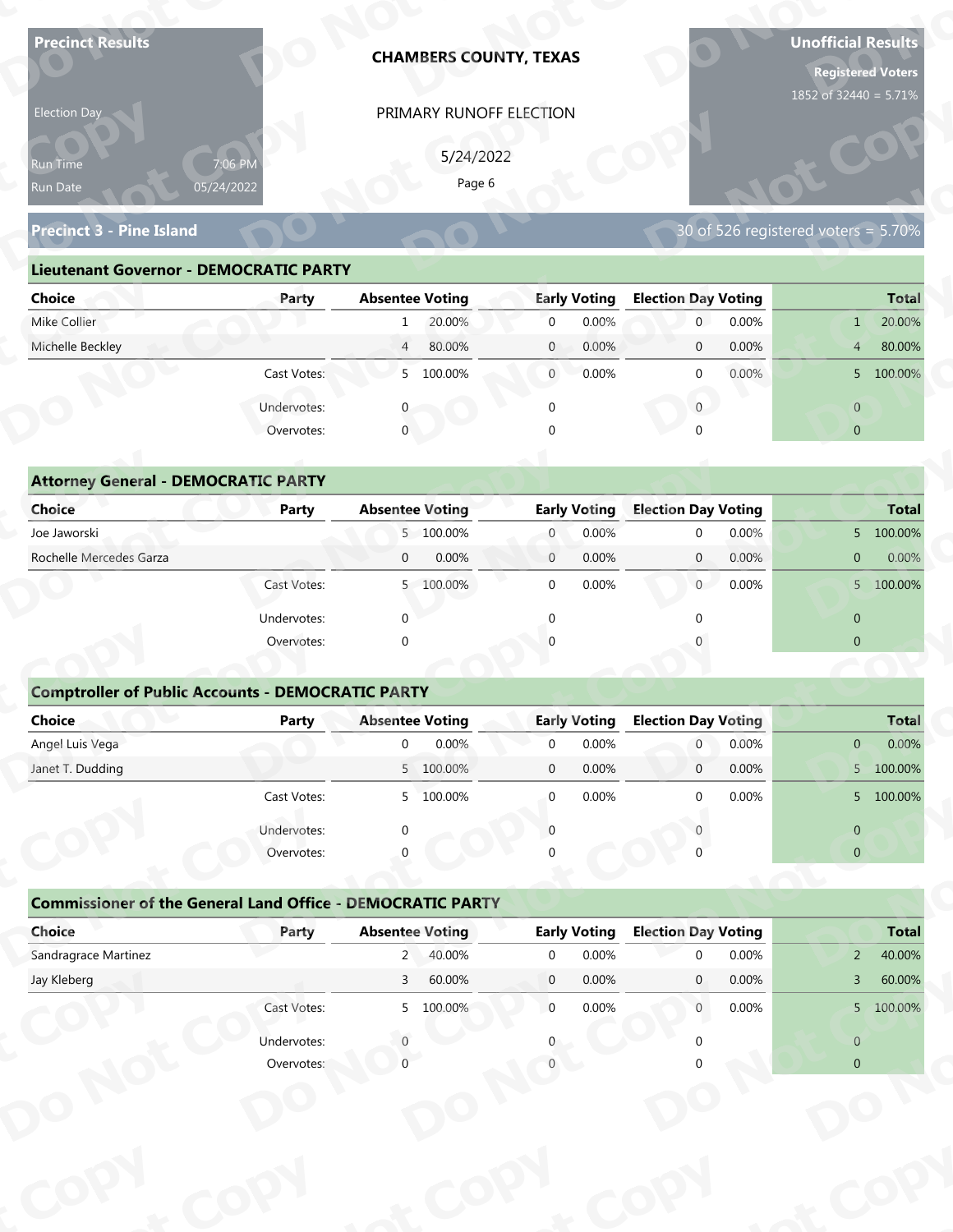| <b>Precinct Results</b>                                           |              |                        | <b>CHAMBERS COUNTY, TEXAS</b> |             |                     |                            |       | <b>Unofficial Results</b><br><b>Registered Voters</b><br>1852 of 32440 = 5.71% |              |
|-------------------------------------------------------------------|--------------|------------------------|-------------------------------|-------------|---------------------|----------------------------|-------|--------------------------------------------------------------------------------|--------------|
| Election Day                                                      |              |                        | PRIMARY RUNOFF ELECTION       |             |                     |                            |       |                                                                                |              |
|                                                                   |              |                        |                               |             |                     |                            |       |                                                                                |              |
| Run Time                                                          | 7:06 PM      |                        | 5/24/2022<br>Page 7           |             |                     |                            |       |                                                                                |              |
| Run Date                                                          | 05/24/2022   |                        |                               |             |                     |                            |       |                                                                                |              |
| <b>Precinct 3 - Pine Island</b>                                   |              |                        |                               |             |                     |                            |       | 30 of 526 registered voters = 5.70%                                            |              |
| <b>Attorney General - REPUBLICAN PARTY</b>                        |              |                        |                               |             |                     |                            |       |                                                                                |              |
| <b>Choice</b>                                                     | Party        | <b>Absentee Voting</b> |                               |             | <b>Early Voting</b> | <b>Election Day Voting</b> |       |                                                                                | <b>Total</b> |
| George P. Bush                                                    |              | $\overline{0}$         | 0.00%                         | 8           | 33.33%              | $\mathbf 0$                | 0.00% | 8                                                                              | 32.00%       |
| Ken Paxton                                                        |              |                        | 1 100.00%                     | 16          | 66.67%              | $\mathbf 0$                | 0.00% | 17                                                                             | 68.00%       |
|                                                                   | Cast Votes:  |                        | 1 100.00%                     |             | 24 100.00%          | $\mathbf 0$                | 0.00% |                                                                                | 25 100.00%   |
|                                                                   | Undervotes:  |                        |                               | $\mathbf 0$ |                     | $\overline{0}$             |       | $\overline{0}$                                                                 |              |
|                                                                   | Overvotes:   | $\mathbf{0}$           |                               | $\Omega$    |                     |                            |       | $\overline{0}$                                                                 |              |
|                                                                   |              |                        |                               |             |                     |                            |       |                                                                                |              |
| <b>Commissioner of the General Land Office - REPUBLICAN PARTY</b> |              |                        |                               |             |                     |                            |       |                                                                                |              |
| <b>Choice</b>                                                     | <b>Party</b> | <b>Absentee Voting</b> |                               |             | <b>Early Voting</b> | <b>Election Day Voting</b> |       |                                                                                | <b>Total</b> |
| Tim Westley                                                       |              |                        | 1 100.00%                     | 3           | 13.64%              | $\mathbf 0$                | 0.00% | $\overline{4}$                                                                 | 17.39%       |
| Dawn Buckingham                                                   |              | $\mathbf{0}$           | 0.00%                         | 19          | 86.36%              | $\overline{0}$             | 0.00% | 19                                                                             | 82.61%       |
|                                                                   | Cast Votes:  |                        | 1 100.00%                     |             | 22 100.00%          | 0                          | 0.00% |                                                                                | 23 100.00%   |
|                                                                   | Undervotes:  | $\Omega$               |                               | 2           |                     | $\Omega$                   |       | $\overline{2}$                                                                 |              |
|                                                                   | Overvotes:   | $\Omega$               |                               |             |                     |                            |       | $\overline{0}$                                                                 |              |
|                                                                   |              |                        |                               |             |                     |                            |       |                                                                                |              |
| <b>Railroad Commissioner - REPUBLICAN PARTY</b>                   |              |                        |                               |             |                     |                            |       |                                                                                |              |
| <b>Choice</b>                                                     | <b>Party</b> | <b>Absentee Voting</b> |                               |             | <b>Early Voting</b> | <b>Election Day Voting</b> |       |                                                                                | <b>Total</b> |
| Wayne Christian                                                   |              |                        | 1 100.00%                     | 17          | 73.91%              | $\overline{0}$             | 0.00% | 18                                                                             | 75.00%       |
| Sarah Stogner                                                     |              | $\overline{0}$         | 0.00%                         | 6           | 26.09%              | $\overline{0}$             | 0.00% | 6 <sup>1</sup>                                                                 | 25.00%       |
|                                                                   | Cast Votes:  |                        | 1 100.00%                     | 23          | 100.00%             | $\Omega$                   | 0.00% |                                                                                | 24 100.00%   |
|                                                                   | Undervotes:  |                        |                               | 1           |                     |                            |       | $\mathbf{1}$                                                                   |              |
|                                                                   | Overvotes:   |                        |                               |             |                     |                            |       | $\overline{0}$                                                                 |              |
| State Representative, District No. 23 - REPUBLICAN PARTY          |              |                        |                               |             |                     |                            |       |                                                                                |              |
| Choice                                                            | Party        | <b>Absentee Voting</b> |                               |             | <b>Early Voting</b> | <b>Election Day Voting</b> |       |                                                                                | <b>Total</b> |
| Terri Leo-Wilson                                                  |              | 0 <sub>1</sub>         | 0.00%                         | 18          | 75.00%              | $\Omega$                   | 0.00% | 18                                                                             | 72.00%       |
| Patrick Gurski                                                    |              |                        | 1 100.00%                     | 6           | 25.00%              | $\mathbf{0}$               | 0.00% | $\overline{7}$                                                                 | 28.00%       |
|                                                                   | Cast Votes:  |                        | 1 100.00%                     |             | 24 100.00%          | $\mathbf{0}$               | 0.00% |                                                                                | 25 100.00%   |
|                                                                   | Undervotes:  |                        |                               |             |                     |                            |       | $\overline{0}$                                                                 |              |
|                                                                   | Overvotes:   |                        |                               |             |                     |                            |       | $\overline{0}$                                                                 |              |
|                                                                   |              |                        |                               |             |                     |                            |       |                                                                                |              |
|                                                                   |              |                        |                               |             |                     |                            |       |                                                                                |              |
|                                                                   |              |                        |                               |             |                     |                            |       |                                                                                |              |

| 5/24/2022<br>7:06 PM<br><b>Run Time</b><br>Page 7<br>05/24/2022<br>Run Date<br>30 of 526 registered voters = 5.70%<br><b>Precinct 3 - Pine Island</b><br><b>Attorney General - REPUBLICAN PARTY</b><br><b>Early Voting</b><br><b>Election Day Voting</b><br><b>Choice</b><br><b>Absentee Voting</b><br><b>Total</b><br>Party<br>0.00%<br>33.33%<br>0.00%<br>32.00%<br>8<br>$\overline{0}$<br>8<br>$\overline{0}$ |
|------------------------------------------------------------------------------------------------------------------------------------------------------------------------------------------------------------------------------------------------------------------------------------------------------------------------------------------------------------------------------------------------------------------|
|                                                                                                                                                                                                                                                                                                                                                                                                                  |
|                                                                                                                                                                                                                                                                                                                                                                                                                  |
|                                                                                                                                                                                                                                                                                                                                                                                                                  |
|                                                                                                                                                                                                                                                                                                                                                                                                                  |
| George P. Bush                                                                                                                                                                                                                                                                                                                                                                                                   |
| 1 100.00%<br>66.67%<br>0.00%<br>68.00%<br>Ken Paxton<br>16<br>17<br>$\overline{0}$                                                                                                                                                                                                                                                                                                                               |
| 1 100.00%<br>$0.00\%$<br>Cast Votes:<br>24 100.00%<br>25 100.00%<br>$\Omega$                                                                                                                                                                                                                                                                                                                                     |
| Undervotes:<br>$\overline{0}$<br>$\overline{0}$                                                                                                                                                                                                                                                                                                                                                                  |
| $\mathbf 0$<br>Overvotes:<br>$\Omega$<br>$\overline{0}$                                                                                                                                                                                                                                                                                                                                                          |
|                                                                                                                                                                                                                                                                                                                                                                                                                  |
| <b>Commissioner of the General Land Office - REPUBLICAN PARTY</b>                                                                                                                                                                                                                                                                                                                                                |
| <b>Choice</b><br><b>Early Voting</b><br><b>Election Day Voting</b><br><b>Absentee Voting</b><br><b>Party</b><br><b>Total</b>                                                                                                                                                                                                                                                                                     |
| Tim Westley<br>1 100.00%<br>13.64%<br>0.00%<br>17.39%<br>3<br>$\Omega$<br>4                                                                                                                                                                                                                                                                                                                                      |
| Dawn Buckingham<br>0.00%<br>86.36%<br>0.00%<br>19<br>82.61%<br>$\overline{0}$<br>19<br>$\overline{0}$                                                                                                                                                                                                                                                                                                            |
| $\overline{0}$<br>0.00%<br>100.00%<br>1 100.00%<br>22<br>100.00%<br>23<br>Cast Votes:                                                                                                                                                                                                                                                                                                                            |

| <b>Choice</b>                                                               | Party       | <b>Absentee Voting</b> | <b>Early Voting</b>       | <b>Election Day Voting</b> | <b>Total</b>             |
|-----------------------------------------------------------------------------|-------------|------------------------|---------------------------|----------------------------|--------------------------|
| George P. Bush                                                              |             | 0.00%<br>$\mathbf{0}$  | 8 33.33%                  | 0.00%<br>$\overline{0}$    | 32.00%<br>8              |
| Ken Paxton                                                                  |             | 1 100.00%              | 66.67%<br>16 <sup>°</sup> | 0.00%<br>$\mathbf 0$       | 68.00%<br>17             |
|                                                                             | Cast Votes: | 1 100.00%              | 24 100.00%                | 0.00%<br>$\mathbf 0$       | 100.00%<br>25            |
|                                                                             | Undervotes: |                        | 0                         | $\mathbf{0}$               | $\overline{0}$           |
|                                                                             | Overvotes:  | $\mathbf{0}$           | 0                         | $\Omega$                   | $\overline{0}$           |
| <b>Commissioner of the General Land Office - REPUBLICAN PARTY</b><br>Choice | Party       | <b>Absentee Voting</b> | <b>Early Voting</b>       | <b>Election Day Voting</b> | <b>Total</b>             |
| Tim Westley                                                                 |             | 1 100.00%              | 3 13.64%                  | 0.00%<br>$\mathbf{0}$      | 17.39%<br>4              |
| Dawn Buckingham                                                             |             | 0.00%<br>$\mathbf{0}$  | 86.36%<br>19              | 0.00%<br>$\overline{0}$    | 19<br>82.61%             |
|                                                                             | Cast Votes: | 1 100.00%              | 22 100.00%                | 0.00%<br>$\overline{0}$    | 23<br>100.00%            |
|                                                                             | Undervotes: | $\mathbf{0}$           |                           |                            | 2                        |
|                                                                             | Overvotes:  | $\mathbf{0}$           | $\Omega$                  |                            | $\mathbf{0}$             |
|                                                                             |             |                        |                           |                            |                          |
| <b>Railroad Commissioner - REPUBLICAN PARTY</b>                             |             |                        |                           |                            |                          |
| Choice                                                                      | Party       | <b>Absentee Voting</b> | <b>Early Voting</b>       | <b>Election Day Voting</b> | <b>Total</b>             |
| Wayne Christian                                                             |             | 1 100.00%              | 73.91%<br>17              | 0.00%<br>$\overline{0}$    | 75.00%<br>18             |
| Carole Champan                                                              |             | 0.0001<br>$\cap$       | $C = 2C \Omega Q$         | 0.0001<br>$\sim$           | $2F$ $00V$<br>$\epsilon$ |

| 5/24/2022<br>7:06 PM<br>Run Time<br>Page 7<br>05/24/2022<br>Run Date<br>30 of 526 registered voters = 5.70%<br><b>Precinct 3 - Pine Island</b><br><b>Attorney General - REPUBLICAN PARTY</b><br><b>Absentee Voting</b><br><b>Early Voting</b><br><b>Election Day Voting</b><br><b>Choice</b><br>Party<br>George P. Bush<br>0.00%<br>8<br>33.33%<br>$\overline{0}$<br>0.00%<br>$\overline{0}$<br>8<br>1 100.00%<br>66.67%<br>0.00%<br>Ken Paxton<br>16 <sup>1</sup><br>$\mathbf{0}$<br>17<br>Cast Votes:<br>1 100.00%<br>24 100.00%<br>0.00%<br>$\mathbf{0}$<br>$\overline{0}$<br>Undervotes:<br>$\overline{0}$<br>$\mathbf 0$<br>$\mathbf{0}$<br>Overvotes:<br>$\mathbf{0}$<br>$\overline{0}$<br>$\Omega$<br><b>Commissioner of the General Land Office - REPUBLICAN PARTY</b><br><b>Election Day Voting</b><br>Choice<br><b>Early Voting</b><br>Party<br><b>Absentee Voting</b><br>1 100.00%<br>13.64%<br>0.00%<br>Tim Westley<br>3<br>$\mathbf 0$<br>$\overline{4}$<br>Dawn Buckingham<br>0.00%<br>0.00%<br>86.36%<br>$\mathbf{0}$<br>19<br>$\overline{0}$<br>19<br>Cast Votes:<br>1 100.00%<br>100.00%<br>$\overline{0}$<br>0.00%<br>22<br>Undervotes:<br>$\Omega$<br>$\overline{2}$<br>2<br>$\overline{0}$<br>Overvotes:<br>$\Omega$<br><b>Railroad Commissioner - REPUBLICAN PARTY</b><br><b>Absentee Voting</b><br><b>Election Day Voting</b><br><b>Choice</b><br><b>Early Voting</b><br><b>Party</b><br>Wayne Christian<br>1 100.00%<br>73.91%<br>0.00%<br>$\overline{0}$<br>18<br>17<br>26.09%<br>0.00%<br>Sarah Stogner<br>0.00%<br>6<br>$\overline{0}$<br>$\mathbf 0$<br>6<br>0.00%<br>Cast Votes:<br>1 100.00%<br>23 100 00%<br>$\Omega$<br>Undervotes:<br>$\mathbf{1}$<br>-1<br>Overvotes:<br>$\mathbf{0}$<br>State Representative, District No. 23 - REPUBLICAN PARTY<br><b>Early Voting</b><br><b>Election Day Voting</b><br>Choice<br><b>Absentee Voting</b><br>Party<br>Terri Leo-Wilson<br>0.00%<br>$\overline{0}$<br>75.00%<br>0.00%<br>18<br>18<br>$\Omega$<br>Patrick Gurski<br>$1\quad 100.00\%$<br>6<br>25.00%<br>0.00%<br>$\mathbf{0}$<br>7 <sup>7</sup><br>Cast Votes:<br>24 100.00%<br>1 100.00%<br>0.00%<br>$\overline{0}$<br>Undervotes:<br>$\overline{0}$<br>Overvotes:<br>$\overline{0}$ | <b>Election Day</b> | PRIMARY RUNOFF ELECTION |  |              |
|-----------------------------------------------------------------------------------------------------------------------------------------------------------------------------------------------------------------------------------------------------------------------------------------------------------------------------------------------------------------------------------------------------------------------------------------------------------------------------------------------------------------------------------------------------------------------------------------------------------------------------------------------------------------------------------------------------------------------------------------------------------------------------------------------------------------------------------------------------------------------------------------------------------------------------------------------------------------------------------------------------------------------------------------------------------------------------------------------------------------------------------------------------------------------------------------------------------------------------------------------------------------------------------------------------------------------------------------------------------------------------------------------------------------------------------------------------------------------------------------------------------------------------------------------------------------------------------------------------------------------------------------------------------------------------------------------------------------------------------------------------------------------------------------------------------------------------------------------------------------------------------------------------------------------------------------------------------------------------------------------------------------------------------------------------------------------------------------------------------------------------------------------------------------------------------------------------------------------|---------------------|-------------------------|--|--------------|
|                                                                                                                                                                                                                                                                                                                                                                                                                                                                                                                                                                                                                                                                                                                                                                                                                                                                                                                                                                                                                                                                                                                                                                                                                                                                                                                                                                                                                                                                                                                                                                                                                                                                                                                                                                                                                                                                                                                                                                                                                                                                                                                                                                                                                       |                     |                         |  |              |
|                                                                                                                                                                                                                                                                                                                                                                                                                                                                                                                                                                                                                                                                                                                                                                                                                                                                                                                                                                                                                                                                                                                                                                                                                                                                                                                                                                                                                                                                                                                                                                                                                                                                                                                                                                                                                                                                                                                                                                                                                                                                                                                                                                                                                       |                     |                         |  |              |
|                                                                                                                                                                                                                                                                                                                                                                                                                                                                                                                                                                                                                                                                                                                                                                                                                                                                                                                                                                                                                                                                                                                                                                                                                                                                                                                                                                                                                                                                                                                                                                                                                                                                                                                                                                                                                                                                                                                                                                                                                                                                                                                                                                                                                       |                     |                         |  |              |
|                                                                                                                                                                                                                                                                                                                                                                                                                                                                                                                                                                                                                                                                                                                                                                                                                                                                                                                                                                                                                                                                                                                                                                                                                                                                                                                                                                                                                                                                                                                                                                                                                                                                                                                                                                                                                                                                                                                                                                                                                                                                                                                                                                                                                       |                     |                         |  |              |
|                                                                                                                                                                                                                                                                                                                                                                                                                                                                                                                                                                                                                                                                                                                                                                                                                                                                                                                                                                                                                                                                                                                                                                                                                                                                                                                                                                                                                                                                                                                                                                                                                                                                                                                                                                                                                                                                                                                                                                                                                                                                                                                                                                                                                       |                     |                         |  |              |
|                                                                                                                                                                                                                                                                                                                                                                                                                                                                                                                                                                                                                                                                                                                                                                                                                                                                                                                                                                                                                                                                                                                                                                                                                                                                                                                                                                                                                                                                                                                                                                                                                                                                                                                                                                                                                                                                                                                                                                                                                                                                                                                                                                                                                       |                     |                         |  | <b>Total</b> |
|                                                                                                                                                                                                                                                                                                                                                                                                                                                                                                                                                                                                                                                                                                                                                                                                                                                                                                                                                                                                                                                                                                                                                                                                                                                                                                                                                                                                                                                                                                                                                                                                                                                                                                                                                                                                                                                                                                                                                                                                                                                                                                                                                                                                                       |                     |                         |  | 32.00%       |
|                                                                                                                                                                                                                                                                                                                                                                                                                                                                                                                                                                                                                                                                                                                                                                                                                                                                                                                                                                                                                                                                                                                                                                                                                                                                                                                                                                                                                                                                                                                                                                                                                                                                                                                                                                                                                                                                                                                                                                                                                                                                                                                                                                                                                       |                     |                         |  | 68.00%       |
|                                                                                                                                                                                                                                                                                                                                                                                                                                                                                                                                                                                                                                                                                                                                                                                                                                                                                                                                                                                                                                                                                                                                                                                                                                                                                                                                                                                                                                                                                                                                                                                                                                                                                                                                                                                                                                                                                                                                                                                                                                                                                                                                                                                                                       |                     |                         |  | 25 100.00%   |
|                                                                                                                                                                                                                                                                                                                                                                                                                                                                                                                                                                                                                                                                                                                                                                                                                                                                                                                                                                                                                                                                                                                                                                                                                                                                                                                                                                                                                                                                                                                                                                                                                                                                                                                                                                                                                                                                                                                                                                                                                                                                                                                                                                                                                       |                     |                         |  |              |
|                                                                                                                                                                                                                                                                                                                                                                                                                                                                                                                                                                                                                                                                                                                                                                                                                                                                                                                                                                                                                                                                                                                                                                                                                                                                                                                                                                                                                                                                                                                                                                                                                                                                                                                                                                                                                                                                                                                                                                                                                                                                                                                                                                                                                       |                     |                         |  |              |
|                                                                                                                                                                                                                                                                                                                                                                                                                                                                                                                                                                                                                                                                                                                                                                                                                                                                                                                                                                                                                                                                                                                                                                                                                                                                                                                                                                                                                                                                                                                                                                                                                                                                                                                                                                                                                                                                                                                                                                                                                                                                                                                                                                                                                       |                     |                         |  |              |
|                                                                                                                                                                                                                                                                                                                                                                                                                                                                                                                                                                                                                                                                                                                                                                                                                                                                                                                                                                                                                                                                                                                                                                                                                                                                                                                                                                                                                                                                                                                                                                                                                                                                                                                                                                                                                                                                                                                                                                                                                                                                                                                                                                                                                       |                     |                         |  |              |
|                                                                                                                                                                                                                                                                                                                                                                                                                                                                                                                                                                                                                                                                                                                                                                                                                                                                                                                                                                                                                                                                                                                                                                                                                                                                                                                                                                                                                                                                                                                                                                                                                                                                                                                                                                                                                                                                                                                                                                                                                                                                                                                                                                                                                       |                     |                         |  | <b>Total</b> |
|                                                                                                                                                                                                                                                                                                                                                                                                                                                                                                                                                                                                                                                                                                                                                                                                                                                                                                                                                                                                                                                                                                                                                                                                                                                                                                                                                                                                                                                                                                                                                                                                                                                                                                                                                                                                                                                                                                                                                                                                                                                                                                                                                                                                                       |                     |                         |  | 17.39%       |
|                                                                                                                                                                                                                                                                                                                                                                                                                                                                                                                                                                                                                                                                                                                                                                                                                                                                                                                                                                                                                                                                                                                                                                                                                                                                                                                                                                                                                                                                                                                                                                                                                                                                                                                                                                                                                                                                                                                                                                                                                                                                                                                                                                                                                       |                     |                         |  | 82.61%       |
|                                                                                                                                                                                                                                                                                                                                                                                                                                                                                                                                                                                                                                                                                                                                                                                                                                                                                                                                                                                                                                                                                                                                                                                                                                                                                                                                                                                                                                                                                                                                                                                                                                                                                                                                                                                                                                                                                                                                                                                                                                                                                                                                                                                                                       |                     |                         |  | 23 100.00%   |
|                                                                                                                                                                                                                                                                                                                                                                                                                                                                                                                                                                                                                                                                                                                                                                                                                                                                                                                                                                                                                                                                                                                                                                                                                                                                                                                                                                                                                                                                                                                                                                                                                                                                                                                                                                                                                                                                                                                                                                                                                                                                                                                                                                                                                       |                     |                         |  |              |
|                                                                                                                                                                                                                                                                                                                                                                                                                                                                                                                                                                                                                                                                                                                                                                                                                                                                                                                                                                                                                                                                                                                                                                                                                                                                                                                                                                                                                                                                                                                                                                                                                                                                                                                                                                                                                                                                                                                                                                                                                                                                                                                                                                                                                       |                     |                         |  |              |
|                                                                                                                                                                                                                                                                                                                                                                                                                                                                                                                                                                                                                                                                                                                                                                                                                                                                                                                                                                                                                                                                                                                                                                                                                                                                                                                                                                                                                                                                                                                                                                                                                                                                                                                                                                                                                                                                                                                                                                                                                                                                                                                                                                                                                       |                     |                         |  |              |
|                                                                                                                                                                                                                                                                                                                                                                                                                                                                                                                                                                                                                                                                                                                                                                                                                                                                                                                                                                                                                                                                                                                                                                                                                                                                                                                                                                                                                                                                                                                                                                                                                                                                                                                                                                                                                                                                                                                                                                                                                                                                                                                                                                                                                       |                     |                         |  |              |
|                                                                                                                                                                                                                                                                                                                                                                                                                                                                                                                                                                                                                                                                                                                                                                                                                                                                                                                                                                                                                                                                                                                                                                                                                                                                                                                                                                                                                                                                                                                                                                                                                                                                                                                                                                                                                                                                                                                                                                                                                                                                                                                                                                                                                       |                     |                         |  | <b>Total</b> |
|                                                                                                                                                                                                                                                                                                                                                                                                                                                                                                                                                                                                                                                                                                                                                                                                                                                                                                                                                                                                                                                                                                                                                                                                                                                                                                                                                                                                                                                                                                                                                                                                                                                                                                                                                                                                                                                                                                                                                                                                                                                                                                                                                                                                                       |                     |                         |  | 75.00%       |
|                                                                                                                                                                                                                                                                                                                                                                                                                                                                                                                                                                                                                                                                                                                                                                                                                                                                                                                                                                                                                                                                                                                                                                                                                                                                                                                                                                                                                                                                                                                                                                                                                                                                                                                                                                                                                                                                                                                                                                                                                                                                                                                                                                                                                       |                     |                         |  | 25.00%       |
|                                                                                                                                                                                                                                                                                                                                                                                                                                                                                                                                                                                                                                                                                                                                                                                                                                                                                                                                                                                                                                                                                                                                                                                                                                                                                                                                                                                                                                                                                                                                                                                                                                                                                                                                                                                                                                                                                                                                                                                                                                                                                                                                                                                                                       |                     |                         |  | 24 100.00%   |
|                                                                                                                                                                                                                                                                                                                                                                                                                                                                                                                                                                                                                                                                                                                                                                                                                                                                                                                                                                                                                                                                                                                                                                                                                                                                                                                                                                                                                                                                                                                                                                                                                                                                                                                                                                                                                                                                                                                                                                                                                                                                                                                                                                                                                       |                     |                         |  |              |
|                                                                                                                                                                                                                                                                                                                                                                                                                                                                                                                                                                                                                                                                                                                                                                                                                                                                                                                                                                                                                                                                                                                                                                                                                                                                                                                                                                                                                                                                                                                                                                                                                                                                                                                                                                                                                                                                                                                                                                                                                                                                                                                                                                                                                       |                     |                         |  |              |
|                                                                                                                                                                                                                                                                                                                                                                                                                                                                                                                                                                                                                                                                                                                                                                                                                                                                                                                                                                                                                                                                                                                                                                                                                                                                                                                                                                                                                                                                                                                                                                                                                                                                                                                                                                                                                                                                                                                                                                                                                                                                                                                                                                                                                       |                     |                         |  |              |
|                                                                                                                                                                                                                                                                                                                                                                                                                                                                                                                                                                                                                                                                                                                                                                                                                                                                                                                                                                                                                                                                                                                                                                                                                                                                                                                                                                                                                                                                                                                                                                                                                                                                                                                                                                                                                                                                                                                                                                                                                                                                                                                                                                                                                       |                     |                         |  |              |
|                                                                                                                                                                                                                                                                                                                                                                                                                                                                                                                                                                                                                                                                                                                                                                                                                                                                                                                                                                                                                                                                                                                                                                                                                                                                                                                                                                                                                                                                                                                                                                                                                                                                                                                                                                                                                                                                                                                                                                                                                                                                                                                                                                                                                       |                     |                         |  | <b>Total</b> |
|                                                                                                                                                                                                                                                                                                                                                                                                                                                                                                                                                                                                                                                                                                                                                                                                                                                                                                                                                                                                                                                                                                                                                                                                                                                                                                                                                                                                                                                                                                                                                                                                                                                                                                                                                                                                                                                                                                                                                                                                                                                                                                                                                                                                                       |                     |                         |  | 72.00%       |
|                                                                                                                                                                                                                                                                                                                                                                                                                                                                                                                                                                                                                                                                                                                                                                                                                                                                                                                                                                                                                                                                                                                                                                                                                                                                                                                                                                                                                                                                                                                                                                                                                                                                                                                                                                                                                                                                                                                                                                                                                                                                                                                                                                                                                       |                     |                         |  | 28.00%       |
|                                                                                                                                                                                                                                                                                                                                                                                                                                                                                                                                                                                                                                                                                                                                                                                                                                                                                                                                                                                                                                                                                                                                                                                                                                                                                                                                                                                                                                                                                                                                                                                                                                                                                                                                                                                                                                                                                                                                                                                                                                                                                                                                                                                                                       |                     |                         |  | 25 100.00%   |
|                                                                                                                                                                                                                                                                                                                                                                                                                                                                                                                                                                                                                                                                                                                                                                                                                                                                                                                                                                                                                                                                                                                                                                                                                                                                                                                                                                                                                                                                                                                                                                                                                                                                                                                                                                                                                                                                                                                                                                                                                                                                                                                                                                                                                       |                     |                         |  |              |
|                                                                                                                                                                                                                                                                                                                                                                                                                                                                                                                                                                                                                                                                                                                                                                                                                                                                                                                                                                                                                                                                                                                                                                                                                                                                                                                                                                                                                                                                                                                                                                                                                                                                                                                                                                                                                                                                                                                                                                                                                                                                                                                                                                                                                       |                     |                         |  |              |
|                                                                                                                                                                                                                                                                                                                                                                                                                                                                                                                                                                                                                                                                                                                                                                                                                                                                                                                                                                                                                                                                                                                                                                                                                                                                                                                                                                                                                                                                                                                                                                                                                                                                                                                                                                                                                                                                                                                                                                                                                                                                                                                                                                                                                       |                     |                         |  |              |
|                                                                                                                                                                                                                                                                                                                                                                                                                                                                                                                                                                                                                                                                                                                                                                                                                                                                                                                                                                                                                                                                                                                                                                                                                                                                                                                                                                                                                                                                                                                                                                                                                                                                                                                                                                                                                                                                                                                                                                                                                                                                                                                                                                                                                       |                     |                         |  |              |
|                                                                                                                                                                                                                                                                                                                                                                                                                                                                                                                                                                                                                                                                                                                                                                                                                                                                                                                                                                                                                                                                                                                                                                                                                                                                                                                                                                                                                                                                                                                                                                                                                                                                                                                                                                                                                                                                                                                                                                                                                                                                                                                                                                                                                       |                     |                         |  |              |
|                                                                                                                                                                                                                                                                                                                                                                                                                                                                                                                                                                                                                                                                                                                                                                                                                                                                                                                                                                                                                                                                                                                                                                                                                                                                                                                                                                                                                                                                                                                                                                                                                                                                                                                                                                                                                                                                                                                                                                                                                                                                                                                                                                                                                       |                     |                         |  |              |

|                                                          | Cast votes. | $\mathbf{r}$           | TOO'OO SO | 25 | TOO'OO XQ           |                            | <b>U.UU70</b> |                | Z4 100.00%   |
|----------------------------------------------------------|-------------|------------------------|-----------|----|---------------------|----------------------------|---------------|----------------|--------------|
|                                                          | Undervotes: | $\Omega$               |           |    |                     |                            |               |                |              |
|                                                          | Overvotes:  | $\Omega$               |           | 0  |                     |                            |               | $\overline{0}$ |              |
| State Representative, District No. 23 - REPUBLICAN PARTY |             |                        |           |    |                     |                            |               |                |              |
| Choice                                                   | Party       | <b>Absentee Voting</b> |           |    | <b>Early Voting</b> | <b>Election Day Voting</b> |               |                | <b>Total</b> |
| Terri Leo-Wilson                                         |             | $\mathbf 0$            | 0.00%     | 18 | 75.00%              | $\Omega$                   | 0.00%         | 18             | 72.00%       |
| Patrick Gurski                                           |             |                        | 1 100.00% | 6  | 25.00%              | $\mathbf{0}$               | $0.00\%$      | $7^{\circ}$    | 28.00%       |
|                                                          | Cast Votes: |                        | 1 100.00% | 24 | 100.00%             | $\mathbf{0}$               | $0.00\%$      | 25             | 100.00%      |
|                                                          | Undervotes: |                        |           | 0  |                     |                            |               | $\overline{0}$ |              |
|                                                          | Overvotes:  |                        |           |    |                     |                            |               | $\overline{0}$ |              |
|                                                          |             |                        |           |    |                     |                            |               |                |              |
|                                                          |             |                        |           |    |                     |                            |               |                |              |
|                                                          |             |                        |           |    |                     |                            |               |                |              |
|                                                          |             |                        |           |    |                     |                            |               |                |              |
|                                                          |             |                        |           |    |                     |                            |               |                |              |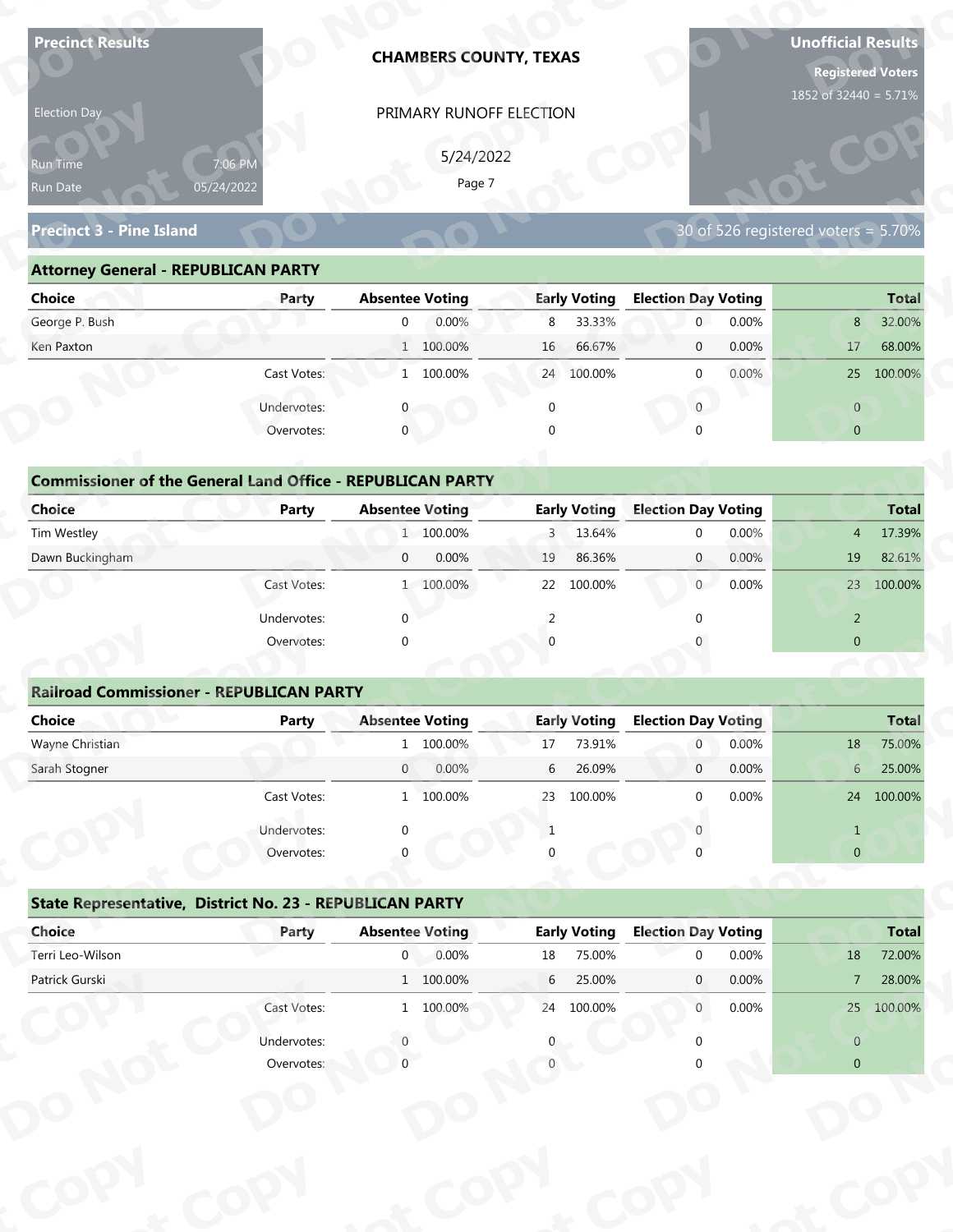| <b>Precinct Results</b>                                           |                           |                        | <b>CHAMBERS COUNTY, TEXAS</b> |                |                     |                            |       | <b>Unofficial Results</b><br><b>Registered Voters</b><br>1852 of 32440 = 5.71% |              |
|-------------------------------------------------------------------|---------------------------|------------------------|-------------------------------|----------------|---------------------|----------------------------|-------|--------------------------------------------------------------------------------|--------------|
| Election Day                                                      |                           |                        | PRIMARY RUNOFF ELECTION       |                |                     |                            |       |                                                                                |              |
|                                                                   |                           |                        | 5/24/2022                     |                |                     |                            |       |                                                                                |              |
| Run Time                                                          | 7:06 PM<br>05/24/2022     |                        | Page 8                        |                |                     |                            |       |                                                                                |              |
| Run Date                                                          |                           |                        |                               |                |                     |                            |       |                                                                                |              |
| Precinct 4 - Mont Belvieu - Goss Library                          |                           |                        |                               |                |                     |                            |       | $272$ of 4,160 registered voters = 6.54%                                       |              |
| <b>Lieutenant Governor - DEMOCRATIC PARTY</b>                     |                           |                        |                               |                |                     |                            |       |                                                                                |              |
| <b>Choice</b>                                                     | Party                     | <b>Absentee Voting</b> |                               |                | <b>Early Voting</b> | <b>Election Day Voting</b> |       |                                                                                | <b>Total</b> |
| Mike Collier                                                      |                           | $\mathbf{1}$           | 50.00%                        | 6              | 85.71%              | $\mathbf 0$                | 0.00% | $7^{\circ}$                                                                    | 77.78%       |
| Michelle Beckley                                                  |                           | $\mathbf{1}$           | 50.00%                        |                | 1 14.29%            | $\mathbf 0$                | 0.00% | $\overline{2}$                                                                 | 22.22%       |
|                                                                   | Cast Votes:               |                        | 2 100.00%                     |                | 7 100.00%           | $\mathbf 0$                | 0.00% |                                                                                | 9 100.00%    |
|                                                                   | Undervotes:               |                        |                               | $\Omega$       |                     | $\overline{0}$             |       | $\overline{0}$                                                                 |              |
|                                                                   | Overvotes:                | $\mathbf{0}$           |                               |                |                     |                            |       | $\overline{0}$                                                                 |              |
|                                                                   |                           |                        |                               |                |                     |                            |       |                                                                                |              |
| <b>Attorney General - DEMOCRATIC PARTY</b>                        |                           |                        |                               |                |                     |                            |       |                                                                                |              |
| <b>Choice</b>                                                     | <b>Party</b>              | <b>Absentee Voting</b> |                               |                | <b>Early Voting</b> | <b>Election Day Voting</b> |       |                                                                                | <b>Total</b> |
| Joe Jaworski                                                      |                           | $\overline{0}$         | 0.00%                         | 6              | 85.71%              | $\mathbf 0$                | 0.00% | 6                                                                              | 66.67%       |
| Rochelle Mercedes Garza                                           |                           |                        | 2 100.00%                     | $\mathbf{1}$   | 14.29%              | $\overline{0}$             | 0.00% | 3                                                                              | 33.33%       |
|                                                                   | Cast Votes:               |                        | 2 100.00%                     |                | 7 100.00%           | $\overline{0}$             | 0.00% |                                                                                | 9 100.00%    |
|                                                                   | Undervotes:               | $\Omega$               |                               | $\mathbf{0}$   |                     | $\Omega$                   |       | $\overline{0}$                                                                 |              |
|                                                                   | Overvotes:                | $\Omega$               |                               |                |                     |                            |       | $\overline{0}$                                                                 |              |
|                                                                   |                           |                        |                               |                |                     |                            |       |                                                                                |              |
| <b>Comptroller of Public Accounts - DEMOCRATIC PARTY</b>          |                           |                        |                               |                |                     |                            |       |                                                                                |              |
| Choice                                                            | Party                     | <b>Absentee Voting</b> |                               |                | <b>Early Voting</b> | <b>Election Day Voting</b> |       |                                                                                | <b>Total</b> |
| Angel Luis Vega                                                   |                           | 1                      | 50.00%                        | 3              | 42.86%              | $\overline{0}$             | 0.00% | $\overline{4}$                                                                 | 44.44%       |
| Janet T. Dudding                                                  |                           | 1                      | 50.00%                        | $\overline{4}$ | 57.14%              | $\overline{0}$             | 0.00% | $5-$                                                                           | 55.56%       |
|                                                                   | Cast Votes:               |                        | 2 100.00%                     | $7^{\circ}$    | 100.00%             | $\Omega$                   | 0.00% |                                                                                | 9 100.00%    |
|                                                                   | Undervotes:               | ∩                      |                               | $\Omega$       |                     |                            |       | $\overline{0}$                                                                 |              |
|                                                                   | Overvotes:                |                        |                               |                |                     |                            |       | $\overline{0}$                                                                 |              |
|                                                                   |                           |                        |                               |                |                     |                            |       |                                                                                |              |
|                                                                   |                           |                        |                               |                |                     |                            |       |                                                                                |              |
| <b>Commissioner of the General Land Office - DEMOCRATIC PARTY</b> |                           |                        |                               |                |                     |                            |       |                                                                                | <b>Total</b> |
| Choice                                                            | Party                     | <b>Absentee Voting</b> |                               |                | <b>Early Voting</b> | <b>Election Day Voting</b> |       |                                                                                |              |
| Sandragrace Martinez                                              |                           | $\overline{0}$         | 0.00%                         | 3              | 42.86%              | $\Omega$                   | 0.00% | $\mathbf{3}$                                                                   | 33.33%       |
| Jay Kleberg                                                       |                           |                        | 2 100.00%                     | $\overline{4}$ | 57.14%              | $\mathbf{0}$               | 0.00% | 6 <sup>1</sup>                                                                 | 66.67%       |
|                                                                   | Cast Votes:               |                        | 2 100.00%                     |                | 7 100.00%           | $\overline{0}$             | 0.00% |                                                                                | 9 100.00%    |
|                                                                   | Undervotes:<br>Overvotes: |                        |                               |                |                     |                            |       | $\overline{0}$<br>$\overline{0}$                                               |              |

| 5/24/2022<br>7:06 PM<br><b>Run Time</b><br>Page 8<br>05/24/2022<br>Run Date                                  |              |  |  |  |  |
|--------------------------------------------------------------------------------------------------------------|--------------|--|--|--|--|
| 272 of 4,160 registered voters = $6.54\%$<br><b>Precinct 4 - Mont Belvieu - Goss Library</b>                 |              |  |  |  |  |
| <b>Lieutenant Governor - DEMOCRATIC PARTY</b>                                                                |              |  |  |  |  |
| <b>Absentee Voting</b><br><b>Early Voting</b><br><b>Election Day Voting</b><br>Choice<br>Party               | <b>Total</b> |  |  |  |  |
| Mike Collier<br>50.00%<br>85.71%<br>0.00%<br>6<br>$\overline{0}$<br>$\overline{7}$<br>$\mathbf{1}$           | 77.78%       |  |  |  |  |
| Michelle Beckley<br>50.00%<br>1 14.29%<br>0.00%<br>$\overline{0}$<br>$2^{\circ}$<br>$\mathbf{1}$             | 22.22%       |  |  |  |  |
| 2 100.00%<br>$0.00\%$<br>9 100.00%<br>Cast Votes:<br>7 100.00%<br>$\Omega$                                   |              |  |  |  |  |
| Undervotes:<br>$\overline{0}$<br>$\overline{0}$                                                              |              |  |  |  |  |
| $\mathbf 0$<br>Overvotes:<br>$\Omega$<br>$\overline{0}$                                                      |              |  |  |  |  |
|                                                                                                              |              |  |  |  |  |
| <b>Attorney General - DEMOCRATIC PARTY</b>                                                                   |              |  |  |  |  |
| <b>Early Voting</b><br><b>Election Day Voting</b><br><b>Choice</b><br><b>Absentee Voting</b><br><b>Party</b> | <b>Total</b> |  |  |  |  |
| Joe Jaworski<br>0.00%<br>85.71%<br>0.00%<br>$\overline{0}$<br>6<br>6<br>$\Omega$                             | 66.67%       |  |  |  |  |
| Rochelle Mercedes Garza<br>2 100.00%<br>14.29%<br>$\overline{0}$<br>0.00%<br>$\mathbf{3}$                    | 33.33%       |  |  |  |  |
| $\overline{0}$<br>0.00%<br>9 100.00%<br>2 100.00%<br>100.00%<br>Cast Votes:<br>$\overline{7}$                |              |  |  |  |  |

| 5/24/2022<br>7:06 PM<br>Run Time<br>Page 8<br>05/24/2022<br>Run Date<br>272 of 4,160 registered voters = $6.54\%$<br>Precinct 4 - Mont Belvieu - Goss Library<br><b>Lieutenant Governor - DEMOCRATIC PARTY</b><br><b>Absentee Voting</b><br><b>Early Voting</b><br><b>Election Day Voting</b><br><b>Choice</b><br>Party<br>Mike Collier<br>0.00%<br>50.00%<br>6<br>85.71%<br>$\overline{0}$<br>1<br>Michelle Beckley<br>50.00%<br>0.00%<br>1 14.29%<br>$\mathbf{0}$<br>1<br>Cast Votes:<br>2 100.00%<br>7 100.00%<br>0.00%<br>$\mathbf{0}$<br>$\mathbf{0}$<br>Undervotes:<br>$\mathbf 0$<br>Overvotes:<br>$\mathbf{0}$<br><b>Attorney General - DEMOCRATIC PARTY</b><br><b>Early Voting</b><br><b>Election Day Voting</b><br>Choice<br><b>Absentee Voting</b><br><b>Party</b><br>Joe Jaworski<br>0.00%<br>85.71%<br>0.00%<br>$\overline{0}$<br>6<br>$\mathbf{0}$<br>Rochelle Mercedes Garza<br>2 100.00%<br>0.00%<br>14.29%<br>$\mathbf{0}$<br>$\mathbf{1}$<br>Cast Votes:<br>2 100.00%<br>100.00%<br>$\overline{0}$<br>0.00%<br>$7^{\circ}$<br>Undervotes:<br>$\Omega$<br>∩<br>Overvotes:<br>$\Omega$<br><b>Comptroller of Public Accounts - DEMOCRATIC PARTY</b><br><b>Choice</b><br><b>Absentee Voting</b><br><b>Early Voting</b><br><b>Election Day Voting</b><br><b>Party</b><br>42.86%<br>Angel Luis Vega<br>50.00%<br>0.00%<br>$\overline{0}$<br>3<br>$\mathbf{1}$<br>57.14%<br>0.00%<br>Janet T. Dudding<br>50.00%<br>$\overline{4}$<br>$\mathbf 0$<br>1<br>0.00%<br>Cast Votes:<br>2 100.00%<br>7 100.00%<br>$\Omega$ | <b>Total</b><br>77.78%<br>$7^{\circ}$<br>22.22%<br>$\overline{2}$<br>9 100.00%<br>$\overline{0}$<br>$\overline{0}$<br><b>Total</b><br>66.67%<br>6<br>33.33%<br>3<br>9 100.00%<br>$\overline{0}$<br>$\overline{0}$ |
|--------------------------------------------------------------------------------------------------------------------------------------------------------------------------------------------------------------------------------------------------------------------------------------------------------------------------------------------------------------------------------------------------------------------------------------------------------------------------------------------------------------------------------------------------------------------------------------------------------------------------------------------------------------------------------------------------------------------------------------------------------------------------------------------------------------------------------------------------------------------------------------------------------------------------------------------------------------------------------------------------------------------------------------------------------------------------------------------------------------------------------------------------------------------------------------------------------------------------------------------------------------------------------------------------------------------------------------------------------------------------------------------------------------------------------------------------------------------------------------------------------------------------------|-------------------------------------------------------------------------------------------------------------------------------------------------------------------------------------------------------------------|
|                                                                                                                                                                                                                                                                                                                                                                                                                                                                                                                                                                                                                                                                                                                                                                                                                                                                                                                                                                                                                                                                                                                                                                                                                                                                                                                                                                                                                                                                                                                                |                                                                                                                                                                                                                   |
|                                                                                                                                                                                                                                                                                                                                                                                                                                                                                                                                                                                                                                                                                                                                                                                                                                                                                                                                                                                                                                                                                                                                                                                                                                                                                                                                                                                                                                                                                                                                |                                                                                                                                                                                                                   |
|                                                                                                                                                                                                                                                                                                                                                                                                                                                                                                                                                                                                                                                                                                                                                                                                                                                                                                                                                                                                                                                                                                                                                                                                                                                                                                                                                                                                                                                                                                                                |                                                                                                                                                                                                                   |
|                                                                                                                                                                                                                                                                                                                                                                                                                                                                                                                                                                                                                                                                                                                                                                                                                                                                                                                                                                                                                                                                                                                                                                                                                                                                                                                                                                                                                                                                                                                                |                                                                                                                                                                                                                   |
|                                                                                                                                                                                                                                                                                                                                                                                                                                                                                                                                                                                                                                                                                                                                                                                                                                                                                                                                                                                                                                                                                                                                                                                                                                                                                                                                                                                                                                                                                                                                |                                                                                                                                                                                                                   |
|                                                                                                                                                                                                                                                                                                                                                                                                                                                                                                                                                                                                                                                                                                                                                                                                                                                                                                                                                                                                                                                                                                                                                                                                                                                                                                                                                                                                                                                                                                                                |                                                                                                                                                                                                                   |
|                                                                                                                                                                                                                                                                                                                                                                                                                                                                                                                                                                                                                                                                                                                                                                                                                                                                                                                                                                                                                                                                                                                                                                                                                                                                                                                                                                                                                                                                                                                                |                                                                                                                                                                                                                   |
|                                                                                                                                                                                                                                                                                                                                                                                                                                                                                                                                                                                                                                                                                                                                                                                                                                                                                                                                                                                                                                                                                                                                                                                                                                                                                                                                                                                                                                                                                                                                |                                                                                                                                                                                                                   |
|                                                                                                                                                                                                                                                                                                                                                                                                                                                                                                                                                                                                                                                                                                                                                                                                                                                                                                                                                                                                                                                                                                                                                                                                                                                                                                                                                                                                                                                                                                                                |                                                                                                                                                                                                                   |
|                                                                                                                                                                                                                                                                                                                                                                                                                                                                                                                                                                                                                                                                                                                                                                                                                                                                                                                                                                                                                                                                                                                                                                                                                                                                                                                                                                                                                                                                                                                                |                                                                                                                                                                                                                   |
|                                                                                                                                                                                                                                                                                                                                                                                                                                                                                                                                                                                                                                                                                                                                                                                                                                                                                                                                                                                                                                                                                                                                                                                                                                                                                                                                                                                                                                                                                                                                |                                                                                                                                                                                                                   |
|                                                                                                                                                                                                                                                                                                                                                                                                                                                                                                                                                                                                                                                                                                                                                                                                                                                                                                                                                                                                                                                                                                                                                                                                                                                                                                                                                                                                                                                                                                                                |                                                                                                                                                                                                                   |
|                                                                                                                                                                                                                                                                                                                                                                                                                                                                                                                                                                                                                                                                                                                                                                                                                                                                                                                                                                                                                                                                                                                                                                                                                                                                                                                                                                                                                                                                                                                                |                                                                                                                                                                                                                   |
|                                                                                                                                                                                                                                                                                                                                                                                                                                                                                                                                                                                                                                                                                                                                                                                                                                                                                                                                                                                                                                                                                                                                                                                                                                                                                                                                                                                                                                                                                                                                |                                                                                                                                                                                                                   |
|                                                                                                                                                                                                                                                                                                                                                                                                                                                                                                                                                                                                                                                                                                                                                                                                                                                                                                                                                                                                                                                                                                                                                                                                                                                                                                                                                                                                                                                                                                                                |                                                                                                                                                                                                                   |
|                                                                                                                                                                                                                                                                                                                                                                                                                                                                                                                                                                                                                                                                                                                                                                                                                                                                                                                                                                                                                                                                                                                                                                                                                                                                                                                                                                                                                                                                                                                                |                                                                                                                                                                                                                   |
|                                                                                                                                                                                                                                                                                                                                                                                                                                                                                                                                                                                                                                                                                                                                                                                                                                                                                                                                                                                                                                                                                                                                                                                                                                                                                                                                                                                                                                                                                                                                |                                                                                                                                                                                                                   |
|                                                                                                                                                                                                                                                                                                                                                                                                                                                                                                                                                                                                                                                                                                                                                                                                                                                                                                                                                                                                                                                                                                                                                                                                                                                                                                                                                                                                                                                                                                                                |                                                                                                                                                                                                                   |
|                                                                                                                                                                                                                                                                                                                                                                                                                                                                                                                                                                                                                                                                                                                                                                                                                                                                                                                                                                                                                                                                                                                                                                                                                                                                                                                                                                                                                                                                                                                                |                                                                                                                                                                                                                   |
|                                                                                                                                                                                                                                                                                                                                                                                                                                                                                                                                                                                                                                                                                                                                                                                                                                                                                                                                                                                                                                                                                                                                                                                                                                                                                                                                                                                                                                                                                                                                |                                                                                                                                                                                                                   |
|                                                                                                                                                                                                                                                                                                                                                                                                                                                                                                                                                                                                                                                                                                                                                                                                                                                                                                                                                                                                                                                                                                                                                                                                                                                                                                                                                                                                                                                                                                                                |                                                                                                                                                                                                                   |
|                                                                                                                                                                                                                                                                                                                                                                                                                                                                                                                                                                                                                                                                                                                                                                                                                                                                                                                                                                                                                                                                                                                                                                                                                                                                                                                                                                                                                                                                                                                                | <b>Total</b>                                                                                                                                                                                                      |
|                                                                                                                                                                                                                                                                                                                                                                                                                                                                                                                                                                                                                                                                                                                                                                                                                                                                                                                                                                                                                                                                                                                                                                                                                                                                                                                                                                                                                                                                                                                                | 44.44%<br>$\overline{4}$                                                                                                                                                                                          |
|                                                                                                                                                                                                                                                                                                                                                                                                                                                                                                                                                                                                                                                                                                                                                                                                                                                                                                                                                                                                                                                                                                                                                                                                                                                                                                                                                                                                                                                                                                                                | 55.56%<br>5                                                                                                                                                                                                       |
|                                                                                                                                                                                                                                                                                                                                                                                                                                                                                                                                                                                                                                                                                                                                                                                                                                                                                                                                                                                                                                                                                                                                                                                                                                                                                                                                                                                                                                                                                                                                | 9 100.00%                                                                                                                                                                                                         |
| Undervotes:                                                                                                                                                                                                                                                                                                                                                                                                                                                                                                                                                                                                                                                                                                                                                                                                                                                                                                                                                                                                                                                                                                                                                                                                                                                                                                                                                                                                                                                                                                                    | $\overline{0}$                                                                                                                                                                                                    |
| Overvotes:                                                                                                                                                                                                                                                                                                                                                                                                                                                                                                                                                                                                                                                                                                                                                                                                                                                                                                                                                                                                                                                                                                                                                                                                                                                                                                                                                                                                                                                                                                                     | $\overline{0}$                                                                                                                                                                                                    |
|                                                                                                                                                                                                                                                                                                                                                                                                                                                                                                                                                                                                                                                                                                                                                                                                                                                                                                                                                                                                                                                                                                                                                                                                                                                                                                                                                                                                                                                                                                                                |                                                                                                                                                                                                                   |
| <b>Commissioner of the General Land Office - DEMOCRATIC PARTY</b>                                                                                                                                                                                                                                                                                                                                                                                                                                                                                                                                                                                                                                                                                                                                                                                                                                                                                                                                                                                                                                                                                                                                                                                                                                                                                                                                                                                                                                                              |                                                                                                                                                                                                                   |
| Choice<br><b>Absentee Voting</b><br><b>Early Voting</b><br><b>Election Day Voting</b><br>Party                                                                                                                                                                                                                                                                                                                                                                                                                                                                                                                                                                                                                                                                                                                                                                                                                                                                                                                                                                                                                                                                                                                                                                                                                                                                                                                                                                                                                                 | <b>Total</b>                                                                                                                                                                                                      |
| Sandragrace Martinez<br>0.00%<br>42.86%<br>$\overline{0}$<br>$\mathbf{3}$<br>0.00%<br>$\Omega$                                                                                                                                                                                                                                                                                                                                                                                                                                                                                                                                                                                                                                                                                                                                                                                                                                                                                                                                                                                                                                                                                                                                                                                                                                                                                                                                                                                                                                 | 33.33%<br>3 <sup>7</sup>                                                                                                                                                                                          |
| 2 100.00%<br>Jay Kleberg<br>$\overline{4}$<br>57.14%<br>0.00%<br>$\mathbf{0}$                                                                                                                                                                                                                                                                                                                                                                                                                                                                                                                                                                                                                                                                                                                                                                                                                                                                                                                                                                                                                                                                                                                                                                                                                                                                                                                                                                                                                                                  | 66.67%<br>6 <sup>1</sup>                                                                                                                                                                                          |
| Cast Votes:<br>7 100.00%<br>2 100.00%<br>0.00%<br>$\overline{0}$                                                                                                                                                                                                                                                                                                                                                                                                                                                                                                                                                                                                                                                                                                                                                                                                                                                                                                                                                                                                                                                                                                                                                                                                                                                                                                                                                                                                                                                               | 9 100.00%                                                                                                                                                                                                         |
| Undervotes:                                                                                                                                                                                                                                                                                                                                                                                                                                                                                                                                                                                                                                                                                                                                                                                                                                                                                                                                                                                                                                                                                                                                                                                                                                                                                                                                                                                                                                                                                                                    | $\overline{0}$                                                                                                                                                                                                    |
| Overvotes:                                                                                                                                                                                                                                                                                                                                                                                                                                                                                                                                                                                                                                                                                                                                                                                                                                                                                                                                                                                                                                                                                                                                                                                                                                                                                                                                                                                                                                                                                                                     | $\overline{0}$                                                                                                                                                                                                    |

### **Comptroller of Public Accounts - DEMOCRATIC PARTY**

| <b>Choice</b>                                                     | Party       | <b>Absentee Voting</b> |           |                | <b>Early Voting</b> | <b>Election Day Voting</b> |       |                | <b>Total</b> |
|-------------------------------------------------------------------|-------------|------------------------|-----------|----------------|---------------------|----------------------------|-------|----------------|--------------|
| Joe Jaworski                                                      |             | 0                      | 0.00%     | 6 <sup>1</sup> | 85.71%              | $\mathbf{0}$               | 0.00% | 6              | 66.67%       |
| Rochelle Mercedes Garza                                           |             |                        | 2 100.00% | 1              | 14.29%              | $\mathbf{0}$               | 0.00% | $\overline{3}$ | 33.33%       |
|                                                                   | Cast Votes: |                        | 2 100.00% |                | 7 100.00%           | $\overline{0}$             | 0.00% |                | 9 100.00%    |
|                                                                   | Undervotes: | ∩                      |           | $\Omega$       |                     | $\Omega$                   |       | $\mathbf{0}$   |              |
|                                                                   | Overvotes:  | $\Omega$               |           |                |                     |                            |       | $\mathbf{0}$   |              |
| <b>Comptroller of Public Accounts - DEMOCRATIC PARTY</b>          |             |                        |           |                |                     |                            |       |                |              |
| <b>Choice</b>                                                     | Party       | <b>Absentee Voting</b> |           |                | <b>Early Voting</b> | <b>Election Day Voting</b> |       |                | <b>Total</b> |
| Angel Luis Vega                                                   |             | $\mathbf{1}$           | 50.00%    | 3              | 42.86%              | $\overline{0}$             | 0.00% | $\overline{4}$ | 44.44%       |
| Janet T. Dudding                                                  |             | 1                      | 50.00%    | $\overline{4}$ | 57.14%              | $\overline{0}$             | 0.00% | 5              | 55.56%       |
|                                                                   | Cast Votes: |                        | 2 100.00% |                | 7 100.00%           | $\mathbf{0}$               | 0.00% |                | 9 100.00%    |
|                                                                   |             |                        |           |                |                     |                            |       |                |              |
|                                                                   | Undervotes: |                        |           | <sup>0</sup>   |                     |                            |       | $\overline{0}$ |              |
|                                                                   | Overvotes:  |                        |           |                |                     |                            |       | $\mathbf 0$    |              |
| <b>Commissioner of the General Land Office - DEMOCRATIC PARTY</b> |             |                        |           |                |                     |                            |       |                |              |
| Choice                                                            | Party       | <b>Absentee Voting</b> |           |                | <b>Early Voting</b> | <b>Election Day Voting</b> |       |                | <b>Total</b> |
| Sandragrace Martinez                                              |             | $\overline{0}$         | 0.00%     | 3              | 42.86%              | $\mathbf{0}$               | 0.00% | $\mathsf{3}$   | 33.33%       |
| Jay Kleberg                                                       |             |                        | 2 100.00% | 4              | 57.14%              | $\mathbf{0}$               | 0.00% | 6 <sup>1</sup> | 66.67%       |
|                                                                   | Cast Votes: |                        | 2 100.00% |                | 7 100.00%           | $\mathbf{0}$               | 0.00% |                | 9 100.00%    |
|                                                                   | Undervotes: |                        |           |                |                     |                            |       | $\overline{0}$ |              |

|                                                                   | Cast votes. | $\sim$                 | TOO'OO SO |                | 100.0076            |                            | <b>U.UU70</b> | ັ              | LUU.UU70     |
|-------------------------------------------------------------------|-------------|------------------------|-----------|----------------|---------------------|----------------------------|---------------|----------------|--------------|
|                                                                   | Undervotes: | $\Omega$               |           | 0              |                     |                            |               | $\Omega$       |              |
|                                                                   | Overvotes:  | $\Omega$               |           | 0              |                     |                            |               | $\overline{0}$ |              |
|                                                                   |             |                        |           |                |                     |                            |               |                |              |
| <b>Commissioner of the General Land Office - DEMOCRATIC PARTY</b> |             |                        |           |                |                     |                            |               |                |              |
| Choice                                                            | Party       | <b>Absentee Voting</b> |           |                | <b>Early Voting</b> | <b>Election Day Voting</b> |               |                | <b>Total</b> |
| Sandragrace Martinez                                              |             | $\mathbf 0$            | 0.00%     | 3              | 42.86%              | $\Omega$                   | 0.00%         | $\overline{3}$ | 33.33%       |
| Jay Kleberg                                                       |             |                        | 2 100.00% | $\overline{4}$ | 57.14%              | $\mathbf{0}$               | $0.00\%$      | 6              | 66.67%       |
|                                                                   | Cast Votes: |                        | 2 100.00% | $7^{\circ}$    | 100.00%             | $\mathbf{0}$               | $0.00\%$      | 9 <sup>1</sup> | 100.00%      |
|                                                                   | Undervotes: |                        |           | 0              |                     |                            |               | $\overline{0}$ |              |
|                                                                   | Overvotes:  |                        |           |                |                     |                            |               | $\overline{0}$ |              |
|                                                                   |             |                        |           |                |                     |                            |               |                |              |
|                                                                   |             |                        |           |                |                     |                            |               |                |              |
|                                                                   |             |                        |           |                |                     |                            |               |                |              |
|                                                                   |             |                        |           |                |                     |                            |               |                |              |
|                                                                   |             |                        |           |                |                     |                            |               |                |              |
|                                                                   |             |                        |           |                |                     |                            |               |                |              |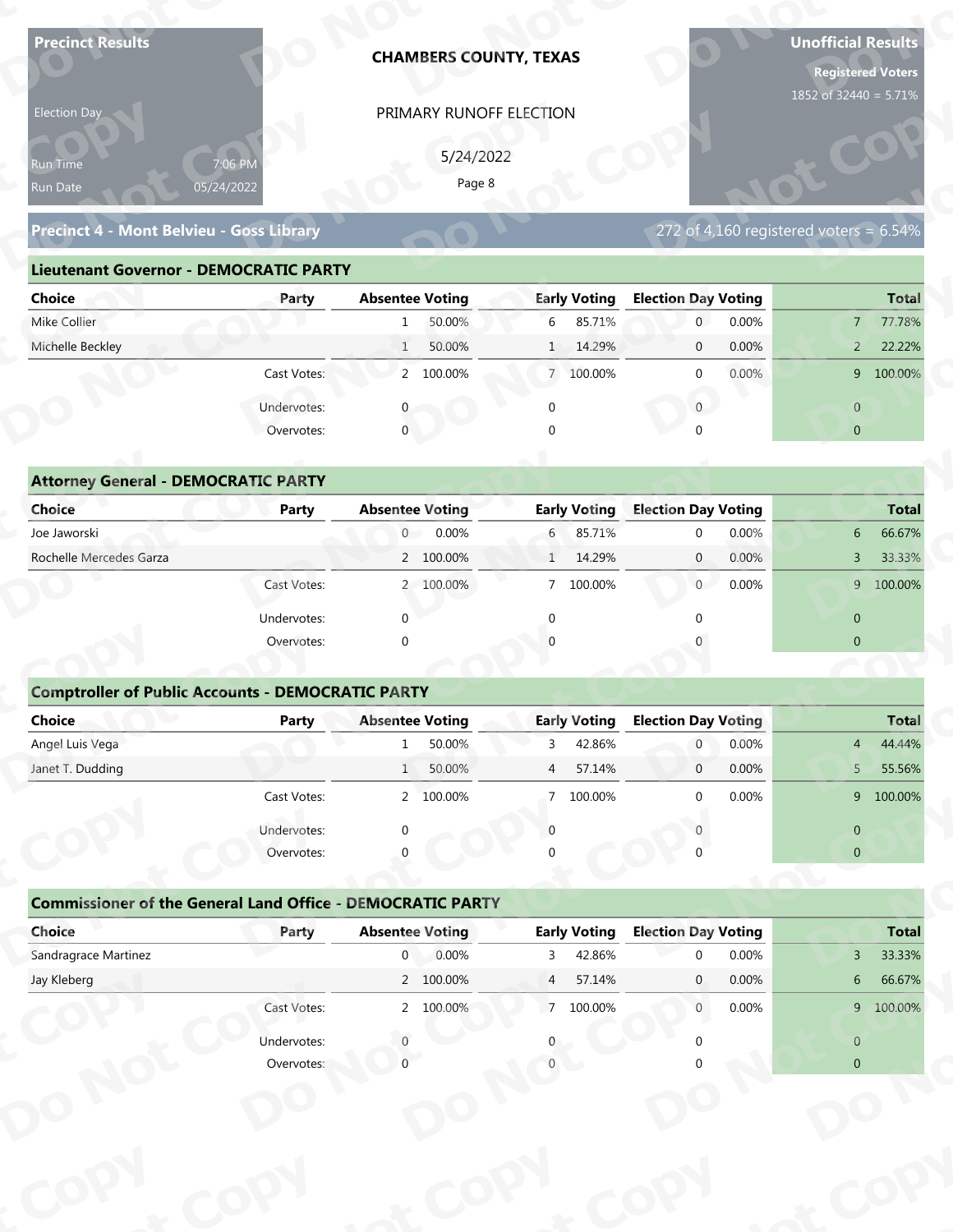| <b>Precinct Results</b>                                           |              |                        |                     | <b>CHAMBERS COUNTY, TEXAS</b> |                     |                            |       | <b>Unofficial Results</b><br><b>Registered Voters</b><br>1852 of 32440 = 5.71% |              |
|-------------------------------------------------------------------|--------------|------------------------|---------------------|-------------------------------|---------------------|----------------------------|-------|--------------------------------------------------------------------------------|--------------|
| Election Day                                                      |              |                        |                     | PRIMARY RUNOFF ELECTION       |                     |                            |       |                                                                                |              |
|                                                                   |              |                        |                     |                               |                     |                            |       |                                                                                |              |
| Run Time                                                          | 7:06 PM      |                        | 5/24/2022<br>Page 9 |                               |                     |                            |       |                                                                                |              |
| Run Date                                                          | 05/24/2022   |                        |                     |                               |                     |                            |       |                                                                                |              |
| Precinct 4 - Mont Belvieu - Goss Library                          |              |                        |                     |                               |                     |                            |       | 272 of 4,160 registered voters = $6.54\%$                                      |              |
| <b>Attorney General - REPUBLICAN PARTY</b>                        |              |                        |                     |                               |                     |                            |       |                                                                                |              |
| <b>Choice</b>                                                     | Party        | <b>Absentee Voting</b> |                     |                               | <b>Early Voting</b> | <b>Election Day Voting</b> |       |                                                                                | <b>Total</b> |
| George P. Bush                                                    |              | $\overline{4}$         | 40.00%              | 58                            | 23.11%              | $\mathbf 0$                | 0.00% | 62                                                                             | 23.75%       |
| Ken Paxton                                                        |              | 6                      | 60.00%              | 193                           | 76.89%              | $\mathbf 0$                | 0.00% | 199                                                                            | 76.25%       |
|                                                                   | Cast Votes:  |                        | 10 100.00%          |                               | 251 100.00%         | $\mathbf 0$                | 0.00% |                                                                                | 261 100.00%  |
|                                                                   | Undervotes:  |                        |                     | 2                             |                     | $\overline{0}$             |       | $\overline{2}$                                                                 |              |
|                                                                   | Overvotes:   | $\mathbf{0}$           |                     | $\Omega$                      |                     |                            |       | $\overline{0}$                                                                 |              |
|                                                                   |              |                        |                     |                               |                     |                            |       |                                                                                |              |
| <b>Commissioner of the General Land Office - REPUBLICAN PARTY</b> |              |                        |                     |                               |                     |                            |       |                                                                                |              |
| <b>Choice</b>                                                     | <b>Party</b> | <b>Absentee Voting</b> |                     |                               | <b>Early Voting</b> | <b>Election Day Voting</b> |       |                                                                                | <b>Total</b> |
| Tim Westley                                                       |              | $4 -$                  | 40.00%              | 62                            | 26.96%              | $\mathbf 0$                | 0.00% | 66                                                                             | 27.50%       |
| Dawn Buckingham                                                   |              | 6                      | 60.00%              | 168                           | 73.04%              | $\overline{0}$             | 0.00% | 174                                                                            | 72.50%       |
|                                                                   | Cast Votes:  |                        | 10 100.00%          |                               | 230 100.00%         | 0                          | 0.00% | 240                                                                            | 100.00%      |
|                                                                   | Undervotes:  | $\Omega$               |                     | 23                            |                     | $\Omega$                   |       | 23                                                                             |              |
|                                                                   | Overvotes:   | $\Omega$               |                     |                               |                     |                            |       | $\overline{0}$                                                                 |              |
|                                                                   |              |                        |                     |                               |                     |                            |       |                                                                                |              |
| <b>Railroad Commissioner - REPUBLICAN PARTY</b>                   |              |                        |                     |                               |                     |                            |       |                                                                                |              |
| <b>Choice</b>                                                     | <b>Party</b> | <b>Absentee Voting</b> |                     |                               | <b>Early Voting</b> | <b>Election Day Voting</b> |       |                                                                                | <b>Total</b> |
| Wayne Christian                                                   |              | $7^{\circ}$            | 70.00%              | 182                           | 77.45%              | $\overline{0}$             | 0.00% | 189                                                                            | 77.14%       |
| Sarah Stogner                                                     |              | 3 <sup>1</sup>         | 30.00%              | 53                            | 22.55%              | $\overline{0}$             | 0.00% | 56                                                                             | 22.86%       |
|                                                                   | Cast Votes:  |                        | 10 100.00%          | 235                           | 100.00%             | $\Omega$                   | 0.00% |                                                                                | 245 100.00%  |
|                                                                   | Undervotes:  |                        |                     | 18                            |                     |                            |       | 18                                                                             |              |
|                                                                   | Overvotes:   |                        |                     |                               |                     |                            |       | $\overline{0}$                                                                 |              |
|                                                                   |              |                        |                     |                               |                     |                            |       |                                                                                |              |
| State Representative, District No. 23 - REPUBLICAN PARTY          |              |                        |                     |                               |                     |                            |       |                                                                                |              |
| Choice                                                            | Party        | <b>Absentee Voting</b> |                     |                               | <b>Early Voting</b> | <b>Election Day Voting</b> |       |                                                                                | <b>Total</b> |
| Terri Leo-Wilson                                                  |              | $6\degree$             | 60.00%              | 129                           | 51.39%              | <sup>0</sup>               | 0.00% | 135                                                                            | 51.72%       |
| Patrick Gurski                                                    |              | $\overline{4}$         | 40.00%              | 122                           | 48.61%              | $\mathbf{0}$               | 0.00% | 126                                                                            | 48.28%       |
|                                                                   | Cast Votes:  |                        | 10 100.00%          |                               | 251 100.00%         | $\overline{0}$             | 0.00% |                                                                                | 261 100.00%  |
|                                                                   | Undervotes:  |                        |                     |                               |                     |                            |       | $\overline{2}$                                                                 |              |
|                                                                   | Overvotes:   |                        |                     |                               |                     |                            |       | $\Omega$                                                                       |              |
|                                                                   |              |                        |                     |                               |                     |                            |       |                                                                                |              |
|                                                                   |              |                        |                     |                               |                     |                            |       |                                                                                |              |

| 5/24/2022<br>7:06 PM<br>Run Time<br>Page 9<br>05/24/2022<br>Run Date<br>272 of 4,160 registered voters = $6.54\%$<br>Precinct 4 - Mont Belvieu - Goss Library |
|---------------------------------------------------------------------------------------------------------------------------------------------------------------|
|                                                                                                                                                               |
|                                                                                                                                                               |
| <b>Attorney General - REPUBLICAN PARTY</b>                                                                                                                    |
| <b>Early Voting</b><br><b>Election Day Voting</b><br>Choice<br><b>Absentee Voting</b><br><b>Total</b><br>Party                                                |
| George P. Bush<br>40.00%<br>23.11%<br>0.00%<br>23.75%<br>58<br>$\overline{0}$<br>62<br>$\overline{4}$                                                         |
| 60.00%<br>76.89%<br>0.00%<br>76.25%<br>Ken Paxton<br>$6\overline{6}$<br>193<br>199<br>$\overline{0}$                                                          |
| 0.00%<br>Cast Votes:<br>10 100.00%<br>251 100.00%<br>261 100.00%<br>$\Omega$                                                                                  |
| Undervotes:<br>$\overline{0}$<br>2<br>$\overline{2}$                                                                                                          |
| $\mathbf{0}$<br>Overvotes:<br>$\Omega$<br>$\overline{0}$                                                                                                      |
|                                                                                                                                                               |
| <b>Commissioner of the General Land Office - REPUBLICAN PARTY</b>                                                                                             |
| Choice<br><b>Early Voting</b><br><b>Election Day Voting</b><br><b>Absentee Voting</b><br><b>Total</b><br>Party                                                |
| 4 40.00%<br>0.00%<br>Tim Westley<br>26.96%<br>66<br>27.50%<br>62<br>$\Omega$                                                                                  |
| Dawn Buckingham<br>60.00%<br>73.04%<br>0.00%<br>174<br>72.50%<br>6<br>168<br>$\overline{0}$                                                                   |
| 0<br>0.00%<br>100.00%<br>10 100.00%<br>230<br>100.00%<br>Cast Votes:<br>240                                                                                   |

| <b>Choice</b>                                                     | Party       | <b>Absentee Voting</b>     | <b>Early Voting</b> | <b>Election Day Voting</b> | <b>Total</b>        |
|-------------------------------------------------------------------|-------------|----------------------------|---------------------|----------------------------|---------------------|
| George P. Bush                                                    |             | 40.00%<br>4                | 23.11%<br>58        | 0.00%<br>$\mathbf{0}$      | 23.75%<br>62        |
| Ken Paxton                                                        |             | 60.00%<br>6                | 76.89%<br>193       | 0.00%<br>$\mathbf 0$       | 76.25%<br>199       |
|                                                                   | Cast Votes: | 100.00%<br>10              | 251 100.00%         | 0.00%<br>$\mathbf 0$       | 100.00%<br>261      |
|                                                                   | Undervotes: |                            | $\overline{2}$      | $\mathbf{0}$               | $\overline{2}$      |
|                                                                   | Overvotes:  | $\mathbf{0}$               | 0                   | $\Omega$                   | $\overline{0}$      |
| <b>Commissioner of the General Land Office - REPUBLICAN PARTY</b> |             |                            |                     |                            |                     |
| Choice                                                            | Party       | <b>Absentee Voting</b>     | <b>Early Voting</b> | <b>Election Day Voting</b> | <b>Total</b>        |
| Tim Westley                                                       |             | 4 40.00%                   | 26.96%<br>62        | 0.00%<br>$\mathbf{0}$      | 27.50%<br>66        |
| Dawn Buckingham                                                   |             | 60.00%<br>6                | 73.04%<br>168       | $\overline{0}$<br>0.00%    | 72.50%<br>174       |
|                                                                   | Cast Votes: | 100.00%<br>10 <sup>°</sup> | 230<br>100.00%      | 0.00%<br>$\overline{0}$    | 240 100.00%         |
|                                                                   | Undervotes: | $\mathbf{0}$               | 23                  |                            | 23                  |
|                                                                   | Overvotes:  | $\mathbf{0}$               | $\overline{0}$      |                            | $\mathbf{0}$        |
|                                                                   |             |                            |                     |                            |                     |
| <b>Railroad Commissioner - REPUBLICAN PARTY</b>                   |             |                            |                     |                            |                     |
| Choice                                                            | Party       | <b>Absentee Voting</b>     | <b>Early Voting</b> | <b>Election Day Voting</b> | <b>Total</b>        |
| Wayne Christian                                                   |             | 70.00%                     | 77.45%<br>182       | 0.00%<br>$\overline{0}$    | 77.14%<br>189       |
| Carole Champan                                                    |             | 20.000<br>$\sqrt{ }$       | 22 FFA<br>гэ.       | 0.0001<br>$\sim$           | 22000<br>$\Gamma C$ |

| Precinct Results                                                  |                       | <b>CHAMBERS COUNTY, TEXAS</b>                  |                                     |                                                    | Unofficial Results<br><b>Registered Voters</b><br>1852 of 32440 = 5.71% |
|-------------------------------------------------------------------|-----------------------|------------------------------------------------|-------------------------------------|----------------------------------------------------|-------------------------------------------------------------------------|
| Election Day<br>kun Tim <u>e </u><br>Run Date                     | 7:06 PM<br>05/24/2022 | PRIMARY RUNOFF ELECTION<br>5/24/2022<br>Page 9 |                                     |                                                    |                                                                         |
| <b>Precinct 4 - Mont Belvieu - Goss Library</b>                   |                       |                                                |                                     |                                                    | 272 of 4,160 registered voters = $6.54\%$                               |
| <b>Attorney General - REPUBLICAN PARTY</b>                        |                       |                                                |                                     |                                                    |                                                                         |
| <b>Choice</b>                                                     | Party                 | <b>Absentee Voting</b>                         | <b>Early Voting</b>                 | <b>Election Day Voting</b>                         | <b>Total</b>                                                            |
| George P. Bush                                                    |                       | 40.00%<br>$\overline{4}$                       | 23.11%<br>58                        | 0.00%<br>$\overline{0}$                            | 23.75%<br>62                                                            |
| Ken Paxton                                                        |                       | 6<br>60.00%                                    | 76.89%<br>193                       | 0.00%<br>$\mathbf 0$                               | 199<br>76.25%                                                           |
|                                                                   | Cast Votes:           | 10 100.00%                                     | 251 100.00%                         | 0.00%<br>$\mathbf{0}$                              | 261 100.00%                                                             |
|                                                                   | Undervotes:           |                                                | 2                                   | $\mathbf{0}$                                       | $\overline{2}$                                                          |
|                                                                   | Overvotes:            | $\mathbf 0$                                    | $\Omega$                            |                                                    | $\overline{0}$                                                          |
|                                                                   |                       |                                                |                                     |                                                    |                                                                         |
| <b>Commissioner of the General Land Office - REPUBLICAN PARTY</b> |                       |                                                |                                     |                                                    |                                                                         |
| <b>Choice</b><br>Tim Westley                                      | <b>Party</b>          | <b>Absentee Voting</b><br>40.00%<br>$4 -$      | <b>Early Voting</b><br>26.96%<br>62 | <b>Election Day Voting</b><br>0.00%<br>$\mathbf 0$ | <b>Total</b><br>27.50%<br>66                                            |
| Dawn Buckingham                                                   |                       | 60.00%<br>6                                    | 73.04%<br>168                       | 0.00%<br>$\mathbf{0}$                              | 72.50%<br>174                                                           |
|                                                                   | Cast Votes:           |                                                | 100.00%                             | 0.00%                                              |                                                                         |
|                                                                   |                       | 10 100.00%                                     | 230                                 | $\overline{0}$                                     | 240 100.00%                                                             |
|                                                                   | Undervotes:           | $\Omega$                                       | 23                                  |                                                    | 23                                                                      |
|                                                                   | Overvotes:            | $\Omega$                                       | $\Omega$                            |                                                    | $\overline{0}$                                                          |
| <b>Railroad Commissioner - REPUBLICAN PARTY</b>                   |                       |                                                |                                     |                                                    |                                                                         |
| <b>Choice</b>                                                     | <b>Party</b>          | <b>Absentee Voting</b>                         | <b>Early Voting</b>                 | <b>Election Day Voting</b>                         | <b>Total</b>                                                            |
| Wayne Christian                                                   |                       | 70.00%                                         | 182<br>77.45%                       | $\boldsymbol{0}$<br>0.00%                          | 189<br>77.14%                                                           |
| Sarah Stogner                                                     |                       | $\overline{3}$<br>30.00%                       | 22.55%<br>53                        | 0.00%<br>$\mathbf 0$                               | 56<br>22.86%                                                            |
|                                                                   | Cast Votes:           | 10 100.00%                                     | 235 100.00%                         | 0.00%<br>$\mathbf 0$                               | 245 100.00%                                                             |
|                                                                   | Undervotes:           | $\Omega$                                       | 18                                  |                                                    | 18                                                                      |
|                                                                   | Overvotes:            |                                                |                                     |                                                    | $\pmb{0}$                                                               |
|                                                                   |                       |                                                |                                     |                                                    |                                                                         |
| State Representative, District No. 23 - REPUBLICAN PARTY          |                       |                                                |                                     |                                                    |                                                                         |
| Choice                                                            | Party                 | <b>Absentee Voting</b>                         | <b>Early Voting</b>                 | <b>Election Day Voting</b>                         | <b>Total</b>                                                            |
| Terri Leo-Wilson                                                  |                       | $6\overline{6}$<br>60.00%                      | 51.39%<br>129                       | 0.00%<br>$\mathbf{0}$                              | 135<br>51.72%                                                           |
| Patrick Gurski                                                    |                       | 40.00%<br>$\overline{4}$                       | 48.61%<br>122                       | 0.00%<br>$\mathbf{0}$                              | 126<br>48.28%                                                           |
|                                                                   | Cast Votes:           | 10 100.00%                                     | 251 100.00%                         | 0.00%<br>$\mathbf{0}$                              | 261 100.00%                                                             |
|                                                                   | Undervotes:           | $\Omega$                                       |                                     |                                                    | $\overline{2}$                                                          |
|                                                                   | Overvotes:            | $\Omega$                                       |                                     |                                                    | $\overline{0}$                                                          |
|                                                                   |                       |                                                |                                     |                                                    |                                                                         |
|                                                                   |                       |                                                |                                     |                                                    |                                                                         |

|                                                          | Cast votes. | TΩ                     | TOO'OO XQ | 253      | TOO'OO NO           |                            | <b>U.UU70</b> |                | Z45 100.00%  |
|----------------------------------------------------------|-------------|------------------------|-----------|----------|---------------------|----------------------------|---------------|----------------|--------------|
|                                                          | Undervotes: | $\Omega$               |           | $18\,$   |                     |                            |               | 18             |              |
|                                                          | Overvotes:  | $\Omega$               |           | $\Omega$ |                     |                            |               | $\overline{0}$ |              |
| State Representative, District No. 23 - REPUBLICAN PARTY |             |                        |           |          |                     |                            |               |                |              |
| Choice                                                   | Party       | <b>Absentee Voting</b> |           |          | <b>Early Voting</b> | <b>Election Day Voting</b> |               |                | <b>Total</b> |
| Terri Leo-Wilson                                         |             | 6                      | 60.00%    | 129      | 51.39%              | $\Omega$                   | 0.00%         | 135            | 51.72%       |
| Patrick Gurski                                           |             | $\overline{4}$         | 40.00%    | 122      | 48.61%              | $\mathbf{0}$               | 0.00%         | 126            | 48.28%       |
|                                                          | Cast Votes: | 10 <sup>°</sup>        | 100.00%   | 251      | 100.00%             | $\mathbf{0}$               | $0.00\%$      | 261            | 100.00%      |
|                                                          | Undervotes: |                        |           |          |                     |                            |               | 2              |              |
|                                                          | Overvotes:  |                        |           |          |                     |                            |               | $\overline{0}$ |              |
|                                                          |             |                        |           |          |                     |                            |               |                |              |
|                                                          |             |                        |           |          |                     |                            |               |                |              |
|                                                          |             |                        |           |          |                     |                            |               |                |              |
|                                                          |             |                        |           |          |                     |                            |               |                |              |
|                                                          |             |                        |           |          |                     |                            |               |                |              |
|                                                          |             |                        |           |          |                     |                            |               |                |              |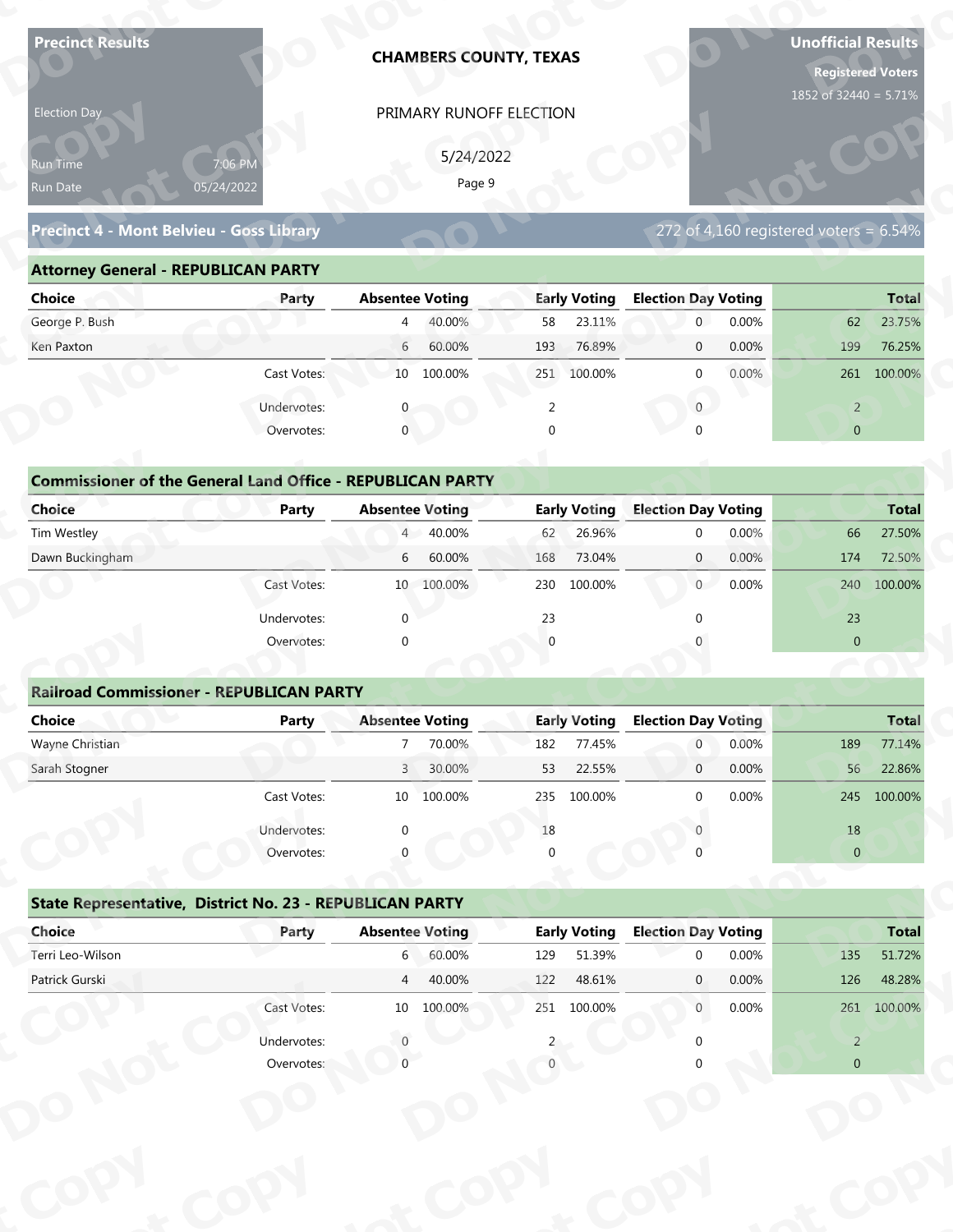| 05/24/2022<br>Run Date<br>272 of 4,160 registered voters = $6.54\%$<br>Precinct 4 - Mont Belvieu - Goss Library<br><b>Precinct Chair, Precinct 4 - REPUBLICAN PARTY</b><br><b>Absentee Voting</b><br><b>Early Voting</b><br><b>Election Day Voting</b><br><b>Choice</b><br>Party<br><b>Steve Villemez</b><br>25.00%<br>37.85%<br>0.00%<br>37.39%<br>$\mathbf{2}$<br>81<br>83<br>Calyn Copeland Wesson<br>0.00%<br>6<br>75.00%<br>133<br>62.15%<br>139<br>62.61%<br>$\mathbf{0}$<br>8 100.00%<br>Cast Votes:<br>100.00%<br>0.00%<br>100.00%<br>214<br>$\mathbf{0}$<br>222<br>Undervotes:<br>39<br>41<br>$\Omega$<br>$\overline{0}$<br>Overvotes:<br>COPY<br>DO NOT COPY<br>DO NOT COPY<br>DO NOT COPY<br>DO NOT COPY<br>DO NO<br>COPY<br>DO NOT COPY<br>DO NOT COPY<br>DO NOT COPY<br>DO NOT COPY<br>DO NO<br>COPY<br>DO NOT COPY<br>DO NOT COPY<br>DO NOT COPY<br>DO NOT COPY<br>DO NO<br>COPY<br>& COPY<br>of COPY | <b>Precinct Results</b><br><b>Election Day</b><br>የun Time | <b>CHAMBERS COUNTY, TEXAS</b><br>PRIMARY RUNOFF ELECTION<br>5/24/2022<br>Page 10 |  | <b>Unofficial Results</b><br><b>Registered Voters</b><br>1852 of 32440 = 5.71% |
|---------------------------------------------------------------------------------------------------------------------------------------------------------------------------------------------------------------------------------------------------------------------------------------------------------------------------------------------------------------------------------------------------------------------------------------------------------------------------------------------------------------------------------------------------------------------------------------------------------------------------------------------------------------------------------------------------------------------------------------------------------------------------------------------------------------------------------------------------------------------------------------------------------------------|------------------------------------------------------------|----------------------------------------------------------------------------------|--|--------------------------------------------------------------------------------|
|                                                                                                                                                                                                                                                                                                                                                                                                                                                                                                                                                                                                                                                                                                                                                                                                                                                                                                                     |                                                            |                                                                                  |  |                                                                                |
|                                                                                                                                                                                                                                                                                                                                                                                                                                                                                                                                                                                                                                                                                                                                                                                                                                                                                                                     |                                                            |                                                                                  |  |                                                                                |
|                                                                                                                                                                                                                                                                                                                                                                                                                                                                                                                                                                                                                                                                                                                                                                                                                                                                                                                     |                                                            |                                                                                  |  | <b>Total</b>                                                                   |
|                                                                                                                                                                                                                                                                                                                                                                                                                                                                                                                                                                                                                                                                                                                                                                                                                                                                                                                     |                                                            |                                                                                  |  |                                                                                |
|                                                                                                                                                                                                                                                                                                                                                                                                                                                                                                                                                                                                                                                                                                                                                                                                                                                                                                                     |                                                            |                                                                                  |  |                                                                                |
|                                                                                                                                                                                                                                                                                                                                                                                                                                                                                                                                                                                                                                                                                                                                                                                                                                                                                                                     |                                                            |                                                                                  |  |                                                                                |
|                                                                                                                                                                                                                                                                                                                                                                                                                                                                                                                                                                                                                                                                                                                                                                                                                                                                                                                     |                                                            |                                                                                  |  |                                                                                |
|                                                                                                                                                                                                                                                                                                                                                                                                                                                                                                                                                                                                                                                                                                                                                                                                                                                                                                                     |                                                            |                                                                                  |  |                                                                                |
|                                                                                                                                                                                                                                                                                                                                                                                                                                                                                                                                                                                                                                                                                                                                                                                                                                                                                                                     |                                                            |                                                                                  |  |                                                                                |
|                                                                                                                                                                                                                                                                                                                                                                                                                                                                                                                                                                                                                                                                                                                                                                                                                                                                                                                     |                                                            |                                                                                  |  |                                                                                |
|                                                                                                                                                                                                                                                                                                                                                                                                                                                                                                                                                                                                                                                                                                                                                                                                                                                                                                                     |                                                            |                                                                                  |  |                                                                                |
|                                                                                                                                                                                                                                                                                                                                                                                                                                                                                                                                                                                                                                                                                                                                                                                                                                                                                                                     |                                                            |                                                                                  |  |                                                                                |

### **Precinct Chair, Precinct 4 - REPUBLICAN PARTY**

| <b>Election Day</b>                                  |             | PRIMARY RUNOFF ELECTION    |                     |                                           |                |
|------------------------------------------------------|-------------|----------------------------|---------------------|-------------------------------------------|----------------|
| Run Time<br>Run Date                                 | 05/24/2022  | 5/24/2022<br>Page 10       |                     |                                           |                |
| <b>Precinct 4 - Mont Belvieu - Goss Library</b>      |             |                            |                     | 272 of 4,160 registered voters = $6.54\%$ |                |
| <b>Precinct Chair, Precinct 4 - REPUBLICAN PARTY</b> |             |                            |                     |                                           |                |
| <b>Choice</b>                                        | Party       | <b>Absentee Voting</b>     | <b>Early Voting</b> | <b>Election Day Voting</b>                | <b>Total</b>   |
| <b>Steve Villemez</b>                                |             | 25.00%<br>$\overline{2}$   | 37.85%<br>81        | 0.00%<br>$\overline{0}$                   | 37.39%<br>83   |
| Calyn Copeland Wesson                                |             | 6 75.00%                   | 62.15%<br>133       | 0.00%<br>$\mathbf{0}$                     | 62.61%<br>139  |
|                                                      | Cast Votes: | 8 100.00%                  | 214 100.00%         | 0.00%<br><sup>0</sup>                     | 222 100.00%    |
|                                                      | Undervotes: |                            | 39                  | $\overline{0}$                            | 41             |
|                                                      | Overvotes:  |                            |                     |                                           | $\overline{0}$ |
|                                                      |             |                            |                     |                                           |                |
|                                                      |             |                            |                     |                                           |                |
|                                                      |             |                            |                     |                                           |                |
|                                                      |             |                            |                     |                                           |                |
|                                                      |             |                            |                     |                                           |                |
|                                                      |             |                            |                     |                                           |                |
|                                                      |             |                            |                     |                                           |                |
|                                                      |             |                            |                     |                                           |                |
|                                                      |             |                            |                     |                                           |                |
|                                                      |             |                            |                     |                                           |                |
|                                                      |             |                            |                     |                                           |                |
|                                                      |             |                            |                     |                                           |                |
| COPY<br>DO NOT COPY                                  |             | DO NOT COPY<br>DO NOT COPY |                     | DO NOT COPY                               |                |
|                                                      |             |                            |                     |                                           |                |
|                                                      |             |                            |                     |                                           | DO NO          |
|                                                      |             |                            |                     |                                           |                |
|                                                      |             |                            |                     |                                           |                |
|                                                      |             |                            |                     |                                           |                |
|                                                      |             |                            |                     |                                           |                |
| COPY                                                 |             |                            |                     |                                           |                |
|                                                      |             |                            |                     |                                           |                |
| DO NOT COPY                                          |             | DO NOT COPY<br>DO NOT COPY |                     | DO NOT COPY                               |                |
|                                                      |             |                            |                     |                                           | DO NO          |
|                                                      |             |                            |                     |                                           |                |
| <b>POO.</b>                                          | <b>LON</b>  |                            | $P_{Q_0}$ .         | <b>Any</b>                                | ·ODW           |
|                                                      |             |                            |                     |                                           |                |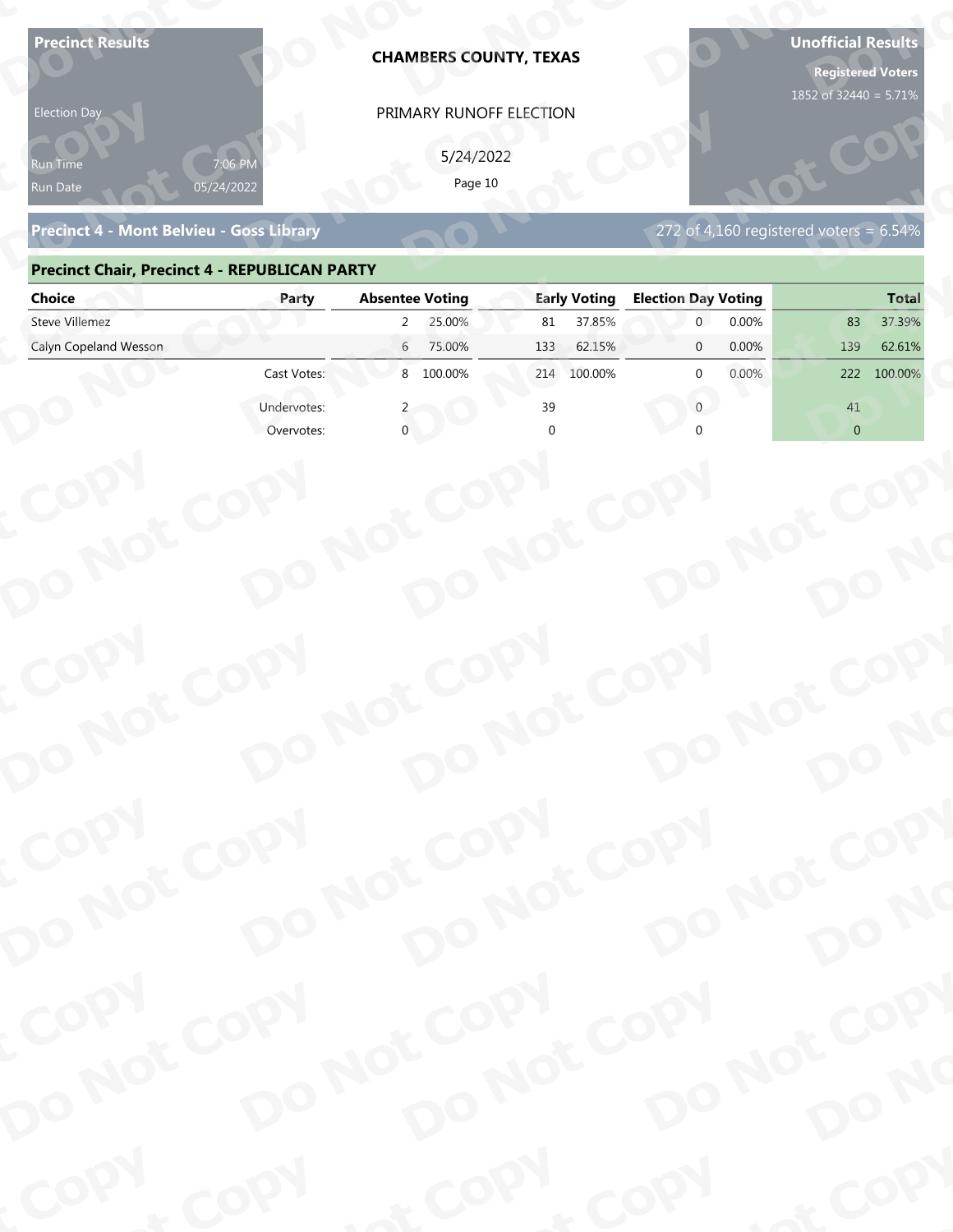| 1852 of 32440 = 5.71%<br>PRIMARY RUNOFF ELECTION<br>Election Day<br>5/24/2022<br>7:06 PM<br>Run Time<br>Page 11<br>05/24/2022<br>Run Date<br>181 of 2,481 registered voters = $7.30\%$<br><b>Precinct 5 - Beach City</b><br><b>Lieutenant Governor - DEMOCRATIC PARTY</b><br><b>Election Day Voting</b><br><b>Absentee Voting</b><br><b>Early Voting</b><br><b>Total</b><br><b>Choice</b><br>Party<br>Mike Collier<br>0.00%<br>33.33%<br>0.00%<br>16.67%<br>$\overline{0}$<br>$\mathbf{1}$<br>$\mathbf{0}$<br>1<br>Michelle Beckley<br>0.00%<br>3 100.00%<br>$\overline{2}$<br>66.67%<br>$\mathbf 0$<br>83.33%<br>5<br>3 100.00%<br>0.00%<br>Cast Votes:<br>3 100.00%<br>$\mathbf 0$<br>6 100.00%<br>Undervotes:<br>$\overline{0}$<br>$\mathbf 0$<br>$\overline{0}$<br>$\overline{0}$<br>$\overline{0}$<br>Overvotes:<br><b>Attorney General - DEMOCRATIC PARTY</b><br><b>Election Day Voting</b><br><b>Choice</b><br><b>Absentee Voting</b><br><b>Early Voting</b><br><b>Total</b><br><b>Party</b><br>$\overline{0}$<br>0.00%<br>33.33%<br>0.00%<br>Joe Jaworski<br>$\mathbf 0$<br>16.67%<br>1<br>$\mathbf{1}$<br>Rochelle Mercedes Garza<br>3 100.00%<br>66.67%<br>0.00%<br>83.33%<br>$\overline{2}$<br>$\overline{0}$<br>5<br>0.00%<br>Cast Votes:<br>3 100.00%<br>3 100.00%<br>$\overline{0}$<br>6 100.00%<br>$\Omega$<br>$\Omega$<br>$\overline{0}$<br>Undervotes:<br>$\Omega$<br>Overvotes:<br>$\Omega$<br>$\overline{0}$<br><b>Comptroller of Public Accounts - DEMOCRATIC PARTY</b><br>Choice<br><b>Absentee Voting</b><br><b>Early Voting</b><br><b>Election Day Voting</b><br><b>Total</b><br>Party |
|---------------------------------------------------------------------------------------------------------------------------------------------------------------------------------------------------------------------------------------------------------------------------------------------------------------------------------------------------------------------------------------------------------------------------------------------------------------------------------------------------------------------------------------------------------------------------------------------------------------------------------------------------------------------------------------------------------------------------------------------------------------------------------------------------------------------------------------------------------------------------------------------------------------------------------------------------------------------------------------------------------------------------------------------------------------------------------------------------------------------------------------------------------------------------------------------------------------------------------------------------------------------------------------------------------------------------------------------------------------------------------------------------------------------------------------------------------------------------------------------------------------------------------------------------------------------------------------------------------------|
|                                                                                                                                                                                                                                                                                                                                                                                                                                                                                                                                                                                                                                                                                                                                                                                                                                                                                                                                                                                                                                                                                                                                                                                                                                                                                                                                                                                                                                                                                                                                                                                                               |
|                                                                                                                                                                                                                                                                                                                                                                                                                                                                                                                                                                                                                                                                                                                                                                                                                                                                                                                                                                                                                                                                                                                                                                                                                                                                                                                                                                                                                                                                                                                                                                                                               |
|                                                                                                                                                                                                                                                                                                                                                                                                                                                                                                                                                                                                                                                                                                                                                                                                                                                                                                                                                                                                                                                                                                                                                                                                                                                                                                                                                                                                                                                                                                                                                                                                               |
|                                                                                                                                                                                                                                                                                                                                                                                                                                                                                                                                                                                                                                                                                                                                                                                                                                                                                                                                                                                                                                                                                                                                                                                                                                                                                                                                                                                                                                                                                                                                                                                                               |
|                                                                                                                                                                                                                                                                                                                                                                                                                                                                                                                                                                                                                                                                                                                                                                                                                                                                                                                                                                                                                                                                                                                                                                                                                                                                                                                                                                                                                                                                                                                                                                                                               |
|                                                                                                                                                                                                                                                                                                                                                                                                                                                                                                                                                                                                                                                                                                                                                                                                                                                                                                                                                                                                                                                                                                                                                                                                                                                                                                                                                                                                                                                                                                                                                                                                               |
|                                                                                                                                                                                                                                                                                                                                                                                                                                                                                                                                                                                                                                                                                                                                                                                                                                                                                                                                                                                                                                                                                                                                                                                                                                                                                                                                                                                                                                                                                                                                                                                                               |
|                                                                                                                                                                                                                                                                                                                                                                                                                                                                                                                                                                                                                                                                                                                                                                                                                                                                                                                                                                                                                                                                                                                                                                                                                                                                                                                                                                                                                                                                                                                                                                                                               |
|                                                                                                                                                                                                                                                                                                                                                                                                                                                                                                                                                                                                                                                                                                                                                                                                                                                                                                                                                                                                                                                                                                                                                                                                                                                                                                                                                                                                                                                                                                                                                                                                               |
|                                                                                                                                                                                                                                                                                                                                                                                                                                                                                                                                                                                                                                                                                                                                                                                                                                                                                                                                                                                                                                                                                                                                                                                                                                                                                                                                                                                                                                                                                                                                                                                                               |
|                                                                                                                                                                                                                                                                                                                                                                                                                                                                                                                                                                                                                                                                                                                                                                                                                                                                                                                                                                                                                                                                                                                                                                                                                                                                                                                                                                                                                                                                                                                                                                                                               |
|                                                                                                                                                                                                                                                                                                                                                                                                                                                                                                                                                                                                                                                                                                                                                                                                                                                                                                                                                                                                                                                                                                                                                                                                                                                                                                                                                                                                                                                                                                                                                                                                               |
|                                                                                                                                                                                                                                                                                                                                                                                                                                                                                                                                                                                                                                                                                                                                                                                                                                                                                                                                                                                                                                                                                                                                                                                                                                                                                                                                                                                                                                                                                                                                                                                                               |
|                                                                                                                                                                                                                                                                                                                                                                                                                                                                                                                                                                                                                                                                                                                                                                                                                                                                                                                                                                                                                                                                                                                                                                                                                                                                                                                                                                                                                                                                                                                                                                                                               |
|                                                                                                                                                                                                                                                                                                                                                                                                                                                                                                                                                                                                                                                                                                                                                                                                                                                                                                                                                                                                                                                                                                                                                                                                                                                                                                                                                                                                                                                                                                                                                                                                               |
|                                                                                                                                                                                                                                                                                                                                                                                                                                                                                                                                                                                                                                                                                                                                                                                                                                                                                                                                                                                                                                                                                                                                                                                                                                                                                                                                                                                                                                                                                                                                                                                                               |
|                                                                                                                                                                                                                                                                                                                                                                                                                                                                                                                                                                                                                                                                                                                                                                                                                                                                                                                                                                                                                                                                                                                                                                                                                                                                                                                                                                                                                                                                                                                                                                                                               |
|                                                                                                                                                                                                                                                                                                                                                                                                                                                                                                                                                                                                                                                                                                                                                                                                                                                                                                                                                                                                                                                                                                                                                                                                                                                                                                                                                                                                                                                                                                                                                                                                               |
|                                                                                                                                                                                                                                                                                                                                                                                                                                                                                                                                                                                                                                                                                                                                                                                                                                                                                                                                                                                                                                                                                                                                                                                                                                                                                                                                                                                                                                                                                                                                                                                                               |
|                                                                                                                                                                                                                                                                                                                                                                                                                                                                                                                                                                                                                                                                                                                                                                                                                                                                                                                                                                                                                                                                                                                                                                                                                                                                                                                                                                                                                                                                                                                                                                                                               |
|                                                                                                                                                                                                                                                                                                                                                                                                                                                                                                                                                                                                                                                                                                                                                                                                                                                                                                                                                                                                                                                                                                                                                                                                                                                                                                                                                                                                                                                                                                                                                                                                               |
|                                                                                                                                                                                                                                                                                                                                                                                                                                                                                                                                                                                                                                                                                                                                                                                                                                                                                                                                                                                                                                                                                                                                                                                                                                                                                                                                                                                                                                                                                                                                                                                                               |
|                                                                                                                                                                                                                                                                                                                                                                                                                                                                                                                                                                                                                                                                                                                                                                                                                                                                                                                                                                                                                                                                                                                                                                                                                                                                                                                                                                                                                                                                                                                                                                                                               |
| Angel Luis Vega<br>50.00%<br>33.33%<br>$\overline{2}$<br>66.67%<br>0.00%<br>$3 -$<br>1<br>$\overline{0}$                                                                                                                                                                                                                                                                                                                                                                                                                                                                                                                                                                                                                                                                                                                                                                                                                                                                                                                                                                                                                                                                                                                                                                                                                                                                                                                                                                                                                                                                                                      |
| Janet T. Dudding<br>$2^{\prime}$<br>66.67%<br>33.33%<br>0.00%<br>$\overline{0}$<br>50.00%<br>1<br>3 <sup>7</sup>                                                                                                                                                                                                                                                                                                                                                                                                                                                                                                                                                                                                                                                                                                                                                                                                                                                                                                                                                                                                                                                                                                                                                                                                                                                                                                                                                                                                                                                                                              |
| Cast Votes:<br>3 100.00%<br>100.00%<br>0.00%<br>6 100.00%<br>$\mathbf{3}$<br>$\Omega$                                                                                                                                                                                                                                                                                                                                                                                                                                                                                                                                                                                                                                                                                                                                                                                                                                                                                                                                                                                                                                                                                                                                                                                                                                                                                                                                                                                                                                                                                                                         |
| Undervotes:<br>$\overline{0}$<br>$\Omega$<br>$\Omega$                                                                                                                                                                                                                                                                                                                                                                                                                                                                                                                                                                                                                                                                                                                                                                                                                                                                                                                                                                                                                                                                                                                                                                                                                                                                                                                                                                                                                                                                                                                                                         |
| Overvotes:<br>$\overline{0}$                                                                                                                                                                                                                                                                                                                                                                                                                                                                                                                                                                                                                                                                                                                                                                                                                                                                                                                                                                                                                                                                                                                                                                                                                                                                                                                                                                                                                                                                                                                                                                                  |
| <b>Commissioner of the General Land Office - DEMOCRATIC PARTY</b>                                                                                                                                                                                                                                                                                                                                                                                                                                                                                                                                                                                                                                                                                                                                                                                                                                                                                                                                                                                                                                                                                                                                                                                                                                                                                                                                                                                                                                                                                                                                             |
| Choice<br><b>Early Voting</b><br><b>Election Day Voting</b><br>Party<br><b>Absentee Voting</b><br><b>Total</b>                                                                                                                                                                                                                                                                                                                                                                                                                                                                                                                                                                                                                                                                                                                                                                                                                                                                                                                                                                                                                                                                                                                                                                                                                                                                                                                                                                                                                                                                                                |
| Sandragrace Martinez<br>1 33.33%<br>66.67%<br>0.00%<br>50.00%<br>$\mathbf{3}$<br>$\overline{2}$<br>$\Omega$                                                                                                                                                                                                                                                                                                                                                                                                                                                                                                                                                                                                                                                                                                                                                                                                                                                                                                                                                                                                                                                                                                                                                                                                                                                                                                                                                                                                                                                                                                   |
| Jay Kleberg<br>$2^{\circ}$<br>66.67%<br>33.33%<br>0.00%<br>50.00%<br>$\mathbf{1}$<br>$\mathbf{0}$<br>$\overline{3}$                                                                                                                                                                                                                                                                                                                                                                                                                                                                                                                                                                                                                                                                                                                                                                                                                                                                                                                                                                                                                                                                                                                                                                                                                                                                                                                                                                                                                                                                                           |
| 3 100.00%<br>0.00%<br>Cast Votes:<br>3 100.00%<br>$\overline{0}$<br>6 100.00%                                                                                                                                                                                                                                                                                                                                                                                                                                                                                                                                                                                                                                                                                                                                                                                                                                                                                                                                                                                                                                                                                                                                                                                                                                                                                                                                                                                                                                                                                                                                 |
| Undervotes:<br>$\overline{0}$                                                                                                                                                                                                                                                                                                                                                                                                                                                                                                                                                                                                                                                                                                                                                                                                                                                                                                                                                                                                                                                                                                                                                                                                                                                                                                                                                                                                                                                                                                                                                                                 |
| Overvotes:<br>$\overline{0}$                                                                                                                                                                                                                                                                                                                                                                                                                                                                                                                                                                                                                                                                                                                                                                                                                                                                                                                                                                                                                                                                                                                                                                                                                                                                                                                                                                                                                                                                                                                                                                                  |

| Election Day                                  |                       | PRIMARY RUNOFF ELECTION |                          |                                        |                          |
|-----------------------------------------------|-----------------------|-------------------------|--------------------------|----------------------------------------|--------------------------|
| <b>Run Time</b><br>Run Date                   | 7:06 PM<br>05/24/2022 | 5/24/2022<br>Page 11    |                          |                                        |                          |
| <b>Precinct 5 - Beach City</b>                |                       |                         |                          | 181 of 2,481 registered voters = 7.30% |                          |
| <b>Lieutenant Governor - DEMOCRATIC PARTY</b> |                       |                         |                          |                                        |                          |
| <b>Choice</b>                                 | Party                 | <b>Absentee Voting</b>  | <b>Early Voting</b>      | <b>Election Day Voting</b>             | <b>Total</b>             |
| Mike Collier                                  |                       | 0.00%<br>$\overline{0}$ | 33.33%<br>$\mathbf{1}$   | 0.00%<br>$\overline{0}$                | 16.67%<br>$\mathbf{1}$   |
| Michelle Beckley                              |                       | 3 100.00%               | 2 66.67%                 | 0.00%<br>$\overline{0}$                | 83.33%<br>5 <sup>7</sup> |
|                                               | Cast Votes:           | 3 100.00%               | 3 100.00%                | $0.00\%$<br>$\Omega$                   | 6 100.00%                |
|                                               | Undervotes:           |                         |                          | $\overline{0}$                         | $\overline{0}$           |
|                                               | Overvotes:            | $\mathbf 0$             | $\Omega$                 |                                        | $\overline{0}$           |
|                                               |                       |                         |                          |                                        |                          |
| <b>Attorney General - DEMOCRATIC PARTY</b>    |                       |                         |                          |                                        |                          |
| <b>Choice</b>                                 | <b>Party</b>          | <b>Absentee Voting</b>  | <b>Early Voting</b>      | <b>Election Day Voting</b>             | <b>Total</b>             |
| Joe Jaworski                                  |                       | 0.00%<br>$\overline{0}$ | 33.33%                   | 0.00%<br>$\Omega$                      | 16.67%<br>$\mathbf{1}$   |
| Rochelle Mercedes Garza                       |                       | 3 100.00%               | 66.67%<br>$\overline{2}$ | $\overline{0}$<br>0.00%                | 83.33%<br>5 <sup>1</sup> |
|                                               | Cast Votes:           | 3 100.00%               | 100.00%<br>3             | $\overline{0}$<br>0.00%                | 6 100.00%                |
|                                               |                       |                         |                          |                                        |                          |

| 5/24/2022<br>7:06 PM<br>Run Time<br>Page 11<br>05/24/2022<br>Run Date<br>181 of 2,481 registered voters = $7.30\%$<br><b>Precinct 5 - Beach City</b><br><b>Lieutenant Governor - DEMOCRATIC PARTY</b><br><b>Absentee Voting</b><br><b>Early Voting</b><br><b>Election Day Voting</b><br><b>Choice</b><br>Party<br>Mike Collier<br>$\mathbf 0$<br>0.00%<br>33.33%<br>$\overline{0}$<br>0.00%<br>$\mathbf{1}$<br>1<br>Michelle Beckley<br>3 100.00%<br>66.67%<br>0.00%<br>$\overline{2}$<br>$\mathbf 0$<br>5 <sup>7</sup><br>Cast Votes:<br>3 100.00%<br>3 100.00%<br>0.00%<br>$\mathbf{0}$<br>$\overline{0}$<br>Undervotes:<br>$\overline{0}$<br>$\mathbf 0$<br>0<br>Overvotes:<br>$\mathbf{0}$<br>$\overline{0}$<br><b>Attorney General - DEMOCRATIC PARTY</b><br><b>Early Voting</b><br><b>Election Day Voting</b><br>Choice<br><b>Absentee Voting</b><br>Party<br>Joe Jaworski<br>0.00%<br>33.33%<br>0.00%<br>$\overline{0}$<br>1<br>$\mathbf 0$<br>$\mathbf{1}$<br>Rochelle Mercedes Garza<br>3 100.00%<br>66.67%<br>0.00%<br>$\overline{2}$<br>$\mathbf{0}$<br>5<br>Cast Votes:<br>3 100.00%<br>100.00%<br>$\overline{0}$<br>0.00%<br>3<br>Undervotes:<br>$\Omega$<br>$\overline{0}$<br>∩<br>$\overline{0}$<br>Overvotes:<br>$\Omega$<br><b>Comptroller of Public Accounts - DEMOCRATIC PARTY</b><br><b>Choice</b><br><b>Absentee Voting</b><br><b>Early Voting</b><br><b>Election Day Voting</b><br><b>Total</b><br><b>Party</b><br>66.67%<br>Angel Luis Vega<br>33.33%<br>0.00%<br>50.00%<br>$\overline{0}$<br>$\mathbf{3}$<br>2<br>$\mathbf{1}$<br>66.67%<br>33.33%<br>0.00%<br>Janet T. Dudding<br>$2^{\circ}$<br>$\mathbf{1}$<br>$\mathbf 0$<br>$\mathsf{3}$<br>0.00%<br>Cast Votes:<br>3 100.00%<br>3 100.00%<br>$\Omega$<br>Undervotes:<br>$\overline{0}$<br>Overvotes:<br>$\overline{0}$<br><b>Commissioner of the General Land Office - DEMOCRATIC PARTY</b><br>Choice<br><b>Absentee Voting</b><br><b>Early Voting</b><br><b>Election Day Voting</b><br>Party<br>Sandragrace Martinez<br>2 66.67%<br>1 33.33%<br>0.00%<br>3 <sup>7</sup><br>$\Omega$<br>66.67%<br>33.33%<br>Jay Kleberg<br>$2^{\circ}$<br>1<br>0.00%<br>$\mathbf{0}$<br>3 <sup>7</sup><br>Cast Votes:<br>3 100.00%<br>3 100.00%<br>0.00%<br>$\overline{0}$<br>Undervotes:<br>$\overline{0}$<br>$\overline{0}$ | Election Day |            | PRIMARY RUNOFF ELECTION |  |              |
|---------------------------------------------------------------------------------------------------------------------------------------------------------------------------------------------------------------------------------------------------------------------------------------------------------------------------------------------------------------------------------------------------------------------------------------------------------------------------------------------------------------------------------------------------------------------------------------------------------------------------------------------------------------------------------------------------------------------------------------------------------------------------------------------------------------------------------------------------------------------------------------------------------------------------------------------------------------------------------------------------------------------------------------------------------------------------------------------------------------------------------------------------------------------------------------------------------------------------------------------------------------------------------------------------------------------------------------------------------------------------------------------------------------------------------------------------------------------------------------------------------------------------------------------------------------------------------------------------------------------------------------------------------------------------------------------------------------------------------------------------------------------------------------------------------------------------------------------------------------------------------------------------------------------------------------------------------------------------------------------------------------------------------------------------------------------------------------------------------------------------------------------------------------------------------------------------------------------------------------------------------------------------------------------|--------------|------------|-------------------------|--|--------------|
|                                                                                                                                                                                                                                                                                                                                                                                                                                                                                                                                                                                                                                                                                                                                                                                                                                                                                                                                                                                                                                                                                                                                                                                                                                                                                                                                                                                                                                                                                                                                                                                                                                                                                                                                                                                                                                                                                                                                                                                                                                                                                                                                                                                                                                                                                             |              |            |                         |  |              |
|                                                                                                                                                                                                                                                                                                                                                                                                                                                                                                                                                                                                                                                                                                                                                                                                                                                                                                                                                                                                                                                                                                                                                                                                                                                                                                                                                                                                                                                                                                                                                                                                                                                                                                                                                                                                                                                                                                                                                                                                                                                                                                                                                                                                                                                                                             |              |            |                         |  |              |
|                                                                                                                                                                                                                                                                                                                                                                                                                                                                                                                                                                                                                                                                                                                                                                                                                                                                                                                                                                                                                                                                                                                                                                                                                                                                                                                                                                                                                                                                                                                                                                                                                                                                                                                                                                                                                                                                                                                                                                                                                                                                                                                                                                                                                                                                                             |              |            |                         |  |              |
|                                                                                                                                                                                                                                                                                                                                                                                                                                                                                                                                                                                                                                                                                                                                                                                                                                                                                                                                                                                                                                                                                                                                                                                                                                                                                                                                                                                                                                                                                                                                                                                                                                                                                                                                                                                                                                                                                                                                                                                                                                                                                                                                                                                                                                                                                             |              |            |                         |  |              |
|                                                                                                                                                                                                                                                                                                                                                                                                                                                                                                                                                                                                                                                                                                                                                                                                                                                                                                                                                                                                                                                                                                                                                                                                                                                                                                                                                                                                                                                                                                                                                                                                                                                                                                                                                                                                                                                                                                                                                                                                                                                                                                                                                                                                                                                                                             |              |            |                         |  |              |
|                                                                                                                                                                                                                                                                                                                                                                                                                                                                                                                                                                                                                                                                                                                                                                                                                                                                                                                                                                                                                                                                                                                                                                                                                                                                                                                                                                                                                                                                                                                                                                                                                                                                                                                                                                                                                                                                                                                                                                                                                                                                                                                                                                                                                                                                                             |              |            |                         |  | <b>Total</b> |
|                                                                                                                                                                                                                                                                                                                                                                                                                                                                                                                                                                                                                                                                                                                                                                                                                                                                                                                                                                                                                                                                                                                                                                                                                                                                                                                                                                                                                                                                                                                                                                                                                                                                                                                                                                                                                                                                                                                                                                                                                                                                                                                                                                                                                                                                                             |              |            |                         |  | 16.67%       |
|                                                                                                                                                                                                                                                                                                                                                                                                                                                                                                                                                                                                                                                                                                                                                                                                                                                                                                                                                                                                                                                                                                                                                                                                                                                                                                                                                                                                                                                                                                                                                                                                                                                                                                                                                                                                                                                                                                                                                                                                                                                                                                                                                                                                                                                                                             |              |            |                         |  | 83.33%       |
|                                                                                                                                                                                                                                                                                                                                                                                                                                                                                                                                                                                                                                                                                                                                                                                                                                                                                                                                                                                                                                                                                                                                                                                                                                                                                                                                                                                                                                                                                                                                                                                                                                                                                                                                                                                                                                                                                                                                                                                                                                                                                                                                                                                                                                                                                             |              |            |                         |  | 6 100.00%    |
|                                                                                                                                                                                                                                                                                                                                                                                                                                                                                                                                                                                                                                                                                                                                                                                                                                                                                                                                                                                                                                                                                                                                                                                                                                                                                                                                                                                                                                                                                                                                                                                                                                                                                                                                                                                                                                                                                                                                                                                                                                                                                                                                                                                                                                                                                             |              |            |                         |  |              |
|                                                                                                                                                                                                                                                                                                                                                                                                                                                                                                                                                                                                                                                                                                                                                                                                                                                                                                                                                                                                                                                                                                                                                                                                                                                                                                                                                                                                                                                                                                                                                                                                                                                                                                                                                                                                                                                                                                                                                                                                                                                                                                                                                                                                                                                                                             |              |            |                         |  |              |
|                                                                                                                                                                                                                                                                                                                                                                                                                                                                                                                                                                                                                                                                                                                                                                                                                                                                                                                                                                                                                                                                                                                                                                                                                                                                                                                                                                                                                                                                                                                                                                                                                                                                                                                                                                                                                                                                                                                                                                                                                                                                                                                                                                                                                                                                                             |              |            |                         |  |              |
|                                                                                                                                                                                                                                                                                                                                                                                                                                                                                                                                                                                                                                                                                                                                                                                                                                                                                                                                                                                                                                                                                                                                                                                                                                                                                                                                                                                                                                                                                                                                                                                                                                                                                                                                                                                                                                                                                                                                                                                                                                                                                                                                                                                                                                                                                             |              |            |                         |  |              |
|                                                                                                                                                                                                                                                                                                                                                                                                                                                                                                                                                                                                                                                                                                                                                                                                                                                                                                                                                                                                                                                                                                                                                                                                                                                                                                                                                                                                                                                                                                                                                                                                                                                                                                                                                                                                                                                                                                                                                                                                                                                                                                                                                                                                                                                                                             |              |            |                         |  | <b>Total</b> |
|                                                                                                                                                                                                                                                                                                                                                                                                                                                                                                                                                                                                                                                                                                                                                                                                                                                                                                                                                                                                                                                                                                                                                                                                                                                                                                                                                                                                                                                                                                                                                                                                                                                                                                                                                                                                                                                                                                                                                                                                                                                                                                                                                                                                                                                                                             |              |            |                         |  | 16.67%       |
|                                                                                                                                                                                                                                                                                                                                                                                                                                                                                                                                                                                                                                                                                                                                                                                                                                                                                                                                                                                                                                                                                                                                                                                                                                                                                                                                                                                                                                                                                                                                                                                                                                                                                                                                                                                                                                                                                                                                                                                                                                                                                                                                                                                                                                                                                             |              |            |                         |  | 83.33%       |
|                                                                                                                                                                                                                                                                                                                                                                                                                                                                                                                                                                                                                                                                                                                                                                                                                                                                                                                                                                                                                                                                                                                                                                                                                                                                                                                                                                                                                                                                                                                                                                                                                                                                                                                                                                                                                                                                                                                                                                                                                                                                                                                                                                                                                                                                                             |              |            |                         |  | 6 100.00%    |
|                                                                                                                                                                                                                                                                                                                                                                                                                                                                                                                                                                                                                                                                                                                                                                                                                                                                                                                                                                                                                                                                                                                                                                                                                                                                                                                                                                                                                                                                                                                                                                                                                                                                                                                                                                                                                                                                                                                                                                                                                                                                                                                                                                                                                                                                                             |              |            |                         |  |              |
|                                                                                                                                                                                                                                                                                                                                                                                                                                                                                                                                                                                                                                                                                                                                                                                                                                                                                                                                                                                                                                                                                                                                                                                                                                                                                                                                                                                                                                                                                                                                                                                                                                                                                                                                                                                                                                                                                                                                                                                                                                                                                                                                                                                                                                                                                             |              |            |                         |  |              |
|                                                                                                                                                                                                                                                                                                                                                                                                                                                                                                                                                                                                                                                                                                                                                                                                                                                                                                                                                                                                                                                                                                                                                                                                                                                                                                                                                                                                                                                                                                                                                                                                                                                                                                                                                                                                                                                                                                                                                                                                                                                                                                                                                                                                                                                                                             |              |            |                         |  |              |
|                                                                                                                                                                                                                                                                                                                                                                                                                                                                                                                                                                                                                                                                                                                                                                                                                                                                                                                                                                                                                                                                                                                                                                                                                                                                                                                                                                                                                                                                                                                                                                                                                                                                                                                                                                                                                                                                                                                                                                                                                                                                                                                                                                                                                                                                                             |              |            |                         |  |              |
|                                                                                                                                                                                                                                                                                                                                                                                                                                                                                                                                                                                                                                                                                                                                                                                                                                                                                                                                                                                                                                                                                                                                                                                                                                                                                                                                                                                                                                                                                                                                                                                                                                                                                                                                                                                                                                                                                                                                                                                                                                                                                                                                                                                                                                                                                             |              |            |                         |  |              |
|                                                                                                                                                                                                                                                                                                                                                                                                                                                                                                                                                                                                                                                                                                                                                                                                                                                                                                                                                                                                                                                                                                                                                                                                                                                                                                                                                                                                                                                                                                                                                                                                                                                                                                                                                                                                                                                                                                                                                                                                                                                                                                                                                                                                                                                                                             |              |            |                         |  |              |
|                                                                                                                                                                                                                                                                                                                                                                                                                                                                                                                                                                                                                                                                                                                                                                                                                                                                                                                                                                                                                                                                                                                                                                                                                                                                                                                                                                                                                                                                                                                                                                                                                                                                                                                                                                                                                                                                                                                                                                                                                                                                                                                                                                                                                                                                                             |              |            |                         |  | 50.00%       |
|                                                                                                                                                                                                                                                                                                                                                                                                                                                                                                                                                                                                                                                                                                                                                                                                                                                                                                                                                                                                                                                                                                                                                                                                                                                                                                                                                                                                                                                                                                                                                                                                                                                                                                                                                                                                                                                                                                                                                                                                                                                                                                                                                                                                                                                                                             |              |            |                         |  | 6 100.00%    |
|                                                                                                                                                                                                                                                                                                                                                                                                                                                                                                                                                                                                                                                                                                                                                                                                                                                                                                                                                                                                                                                                                                                                                                                                                                                                                                                                                                                                                                                                                                                                                                                                                                                                                                                                                                                                                                                                                                                                                                                                                                                                                                                                                                                                                                                                                             |              |            |                         |  |              |
|                                                                                                                                                                                                                                                                                                                                                                                                                                                                                                                                                                                                                                                                                                                                                                                                                                                                                                                                                                                                                                                                                                                                                                                                                                                                                                                                                                                                                                                                                                                                                                                                                                                                                                                                                                                                                                                                                                                                                                                                                                                                                                                                                                                                                                                                                             |              |            |                         |  |              |
|                                                                                                                                                                                                                                                                                                                                                                                                                                                                                                                                                                                                                                                                                                                                                                                                                                                                                                                                                                                                                                                                                                                                                                                                                                                                                                                                                                                                                                                                                                                                                                                                                                                                                                                                                                                                                                                                                                                                                                                                                                                                                                                                                                                                                                                                                             |              |            |                         |  |              |
|                                                                                                                                                                                                                                                                                                                                                                                                                                                                                                                                                                                                                                                                                                                                                                                                                                                                                                                                                                                                                                                                                                                                                                                                                                                                                                                                                                                                                                                                                                                                                                                                                                                                                                                                                                                                                                                                                                                                                                                                                                                                                                                                                                                                                                                                                             |              |            |                         |  |              |
|                                                                                                                                                                                                                                                                                                                                                                                                                                                                                                                                                                                                                                                                                                                                                                                                                                                                                                                                                                                                                                                                                                                                                                                                                                                                                                                                                                                                                                                                                                                                                                                                                                                                                                                                                                                                                                                                                                                                                                                                                                                                                                                                                                                                                                                                                             |              |            |                         |  | <b>Total</b> |
|                                                                                                                                                                                                                                                                                                                                                                                                                                                                                                                                                                                                                                                                                                                                                                                                                                                                                                                                                                                                                                                                                                                                                                                                                                                                                                                                                                                                                                                                                                                                                                                                                                                                                                                                                                                                                                                                                                                                                                                                                                                                                                                                                                                                                                                                                             |              |            |                         |  | 50.00%       |
|                                                                                                                                                                                                                                                                                                                                                                                                                                                                                                                                                                                                                                                                                                                                                                                                                                                                                                                                                                                                                                                                                                                                                                                                                                                                                                                                                                                                                                                                                                                                                                                                                                                                                                                                                                                                                                                                                                                                                                                                                                                                                                                                                                                                                                                                                             |              |            |                         |  | 50.00%       |
|                                                                                                                                                                                                                                                                                                                                                                                                                                                                                                                                                                                                                                                                                                                                                                                                                                                                                                                                                                                                                                                                                                                                                                                                                                                                                                                                                                                                                                                                                                                                                                                                                                                                                                                                                                                                                                                                                                                                                                                                                                                                                                                                                                                                                                                                                             |              |            |                         |  | 6 100.00%    |
|                                                                                                                                                                                                                                                                                                                                                                                                                                                                                                                                                                                                                                                                                                                                                                                                                                                                                                                                                                                                                                                                                                                                                                                                                                                                                                                                                                                                                                                                                                                                                                                                                                                                                                                                                                                                                                                                                                                                                                                                                                                                                                                                                                                                                                                                                             |              |            |                         |  |              |
|                                                                                                                                                                                                                                                                                                                                                                                                                                                                                                                                                                                                                                                                                                                                                                                                                                                                                                                                                                                                                                                                                                                                                                                                                                                                                                                                                                                                                                                                                                                                                                                                                                                                                                                                                                                                                                                                                                                                                                                                                                                                                                                                                                                                                                                                                             |              | Overvotes: |                         |  |              |
|                                                                                                                                                                                                                                                                                                                                                                                                                                                                                                                                                                                                                                                                                                                                                                                                                                                                                                                                                                                                                                                                                                                                                                                                                                                                                                                                                                                                                                                                                                                                                                                                                                                                                                                                                                                                                                                                                                                                                                                                                                                                                                                                                                                                                                                                                             |              |            |                         |  |              |
|                                                                                                                                                                                                                                                                                                                                                                                                                                                                                                                                                                                                                                                                                                                                                                                                                                                                                                                                                                                                                                                                                                                                                                                                                                                                                                                                                                                                                                                                                                                                                                                                                                                                                                                                                                                                                                                                                                                                                                                                                                                                                                                                                                                                                                                                                             |              |            |                         |  |              |
|                                                                                                                                                                                                                                                                                                                                                                                                                                                                                                                                                                                                                                                                                                                                                                                                                                                                                                                                                                                                                                                                                                                                                                                                                                                                                                                                                                                                                                                                                                                                                                                                                                                                                                                                                                                                                                                                                                                                                                                                                                                                                                                                                                                                                                                                                             |              |            |                         |  |              |
|                                                                                                                                                                                                                                                                                                                                                                                                                                                                                                                                                                                                                                                                                                                                                                                                                                                                                                                                                                                                                                                                                                                                                                                                                                                                                                                                                                                                                                                                                                                                                                                                                                                                                                                                                                                                                                                                                                                                                                                                                                                                                                                                                                                                                                                                                             |              |            |                         |  |              |
|                                                                                                                                                                                                                                                                                                                                                                                                                                                                                                                                                                                                                                                                                                                                                                                                                                                                                                                                                                                                                                                                                                                                                                                                                                                                                                                                                                                                                                                                                                                                                                                                                                                                                                                                                                                                                                                                                                                                                                                                                                                                                                                                                                                                                                                                                             |              |            |                         |  |              |

### **Comptroller of Public Accounts - DEMOCRATIC PARTY**

| <b>Choice</b>                                                     | Party       | <b>Absentee Voting</b> |           |                | <b>Early Voting</b> | <b>Election Day Voting</b> |       |                | <b>Total</b> |
|-------------------------------------------------------------------|-------------|------------------------|-----------|----------------|---------------------|----------------------------|-------|----------------|--------------|
| Joe Jaworski                                                      |             | 0                      | 0.00%     | 1              | 33.33%              | $\mathbf{0}$               | 0.00% | $\mathbf{1}$   | 16.67%       |
| Rochelle Mercedes Garza                                           |             |                        | 3 100.00% | $\overline{2}$ | 66.67%              | $\mathbf{0}$               | 0.00% | $5 -$          | 83.33%       |
|                                                                   | Cast Votes: |                        | 3 100.00% |                | 3 100.00%           | $\overline{0}$             | 0.00% |                | 6 100.00%    |
|                                                                   | Undervotes: | ∩                      |           | ∩              |                     | $\Omega$                   |       | $\mathbf{0}$   |              |
|                                                                   | Overvotes:  | $\Omega$               |           |                |                     |                            |       | $\mathbf{0}$   |              |
| <b>Comptroller of Public Accounts - DEMOCRATIC PARTY</b>          |             |                        |           |                |                     |                            |       |                |              |
| <b>Choice</b>                                                     | Party       | <b>Absentee Voting</b> |           |                | <b>Early Voting</b> | <b>Election Day Voting</b> |       |                | <b>Total</b> |
| Angel Luis Vega                                                   |             | $\mathbf{1}$           | 33.33%    | $\overline{2}$ | 66.67%              | $\overline{0}$             | 0.00% | $\overline{3}$ | 50.00%       |
| Janet T. Dudding                                                  |             | $2^{\circ}$            | 66.67%    | 1              | 33.33%              | $\overline{0}$             | 0.00% | $\overline{3}$ | 50.00%       |
|                                                                   | Cast Votes: |                        | 3 100.00% |                | 3 100.00%           | $\mathbf{0}$               | 0.00% |                | 6 100.00%    |
|                                                                   |             |                        |           |                |                     |                            |       |                |              |
|                                                                   | Undervotes: | ∩                      |           | U              |                     |                            |       | $\mathbf{0}$   |              |
|                                                                   | Overvotes:  |                        |           |                |                     |                            |       | $\mathbf 0$    |              |
| <b>Commissioner of the General Land Office - DEMOCRATIC PARTY</b> |             |                        |           |                |                     |                            |       |                |              |
| Choice                                                            | Party       | <b>Absentee Voting</b> |           |                | <b>Early Voting</b> | <b>Election Day Voting</b> |       |                | <b>Total</b> |
| Sandragrace Martinez                                              |             | 1                      | 33.33%    | $\overline{2}$ | 66.67%              | $\mathbf{0}$               | 0.00% | $\overline{3}$ | 50.00%       |
| Jay Kleberg                                                       |             | $2^{\circ}$            | 66.67%    | 1              | 33.33%              | $\mathbf{0}$               | 0.00% | $\overline{3}$ | 50.00%       |
|                                                                   | Cast Votes: |                        | 3 100.00% |                | 3 100.00%           | $\mathbf{0}$               | 0.00% |                | 6 100.00%    |
|                                                                   | Undervotes: |                        |           |                |                     | <sup>n</sup>               |       | $\mathbf{0}$   |              |

|                                                                   | Cast votes. | $\mathcal{D}$          | TOO'OO XQ | $\mathcal{P}$  | TOO'OO SO           |                            | <b>U.UU70</b> | $\mathbf{O}$   | LUU.UU70     |
|-------------------------------------------------------------------|-------------|------------------------|-----------|----------------|---------------------|----------------------------|---------------|----------------|--------------|
|                                                                   | Undervotes: | $\Omega$               |           | 0              |                     |                            |               | $\Omega$       |              |
|                                                                   | Overvotes:  | $\Omega$               |           | 0              |                     |                            |               | $\overline{0}$ |              |
|                                                                   |             |                        |           |                |                     |                            |               |                |              |
| <b>Commissioner of the General Land Office - DEMOCRATIC PARTY</b> |             |                        |           |                |                     |                            |               |                |              |
| Choice                                                            | Party       | <b>Absentee Voting</b> |           |                | <b>Early Voting</b> | <b>Election Day Voting</b> |               |                | <b>Total</b> |
| Sandragrace Martinez                                              |             | $\mathbf{1}$           | 33.33%    | $\overline{2}$ | 66.67%              | $\Omega$                   | 0.00%         | $\overline{3}$ | 50.00%       |
| Jay Kleberg                                                       |             | $\overline{2}$         | 66.67%    | $\mathbf{1}$   | 33.33%              | $\mathbf{0}$               | $0.00\%$      | 3              | 50.00%       |
|                                                                   | Cast Votes: |                        | 3 100.00% | $\overline{3}$ | 100.00%             | $\mathbf{0}$               | $0.00\%$      | 6              | 100.00%      |
|                                                                   | Undervotes: |                        |           | 0              |                     |                            |               | $\overline{0}$ |              |
|                                                                   | Overvotes:  |                        |           |                |                     |                            |               | $\overline{0}$ |              |
|                                                                   |             |                        |           |                |                     |                            |               |                |              |
|                                                                   |             |                        |           |                |                     |                            |               |                |              |
|                                                                   |             |                        |           |                |                     |                            |               |                |              |
|                                                                   |             |                        |           |                |                     |                            |               |                |              |
|                                                                   |             |                        |           |                |                     |                            |               |                |              |
|                                                                   |             |                        |           |                |                     |                            |               |                |              |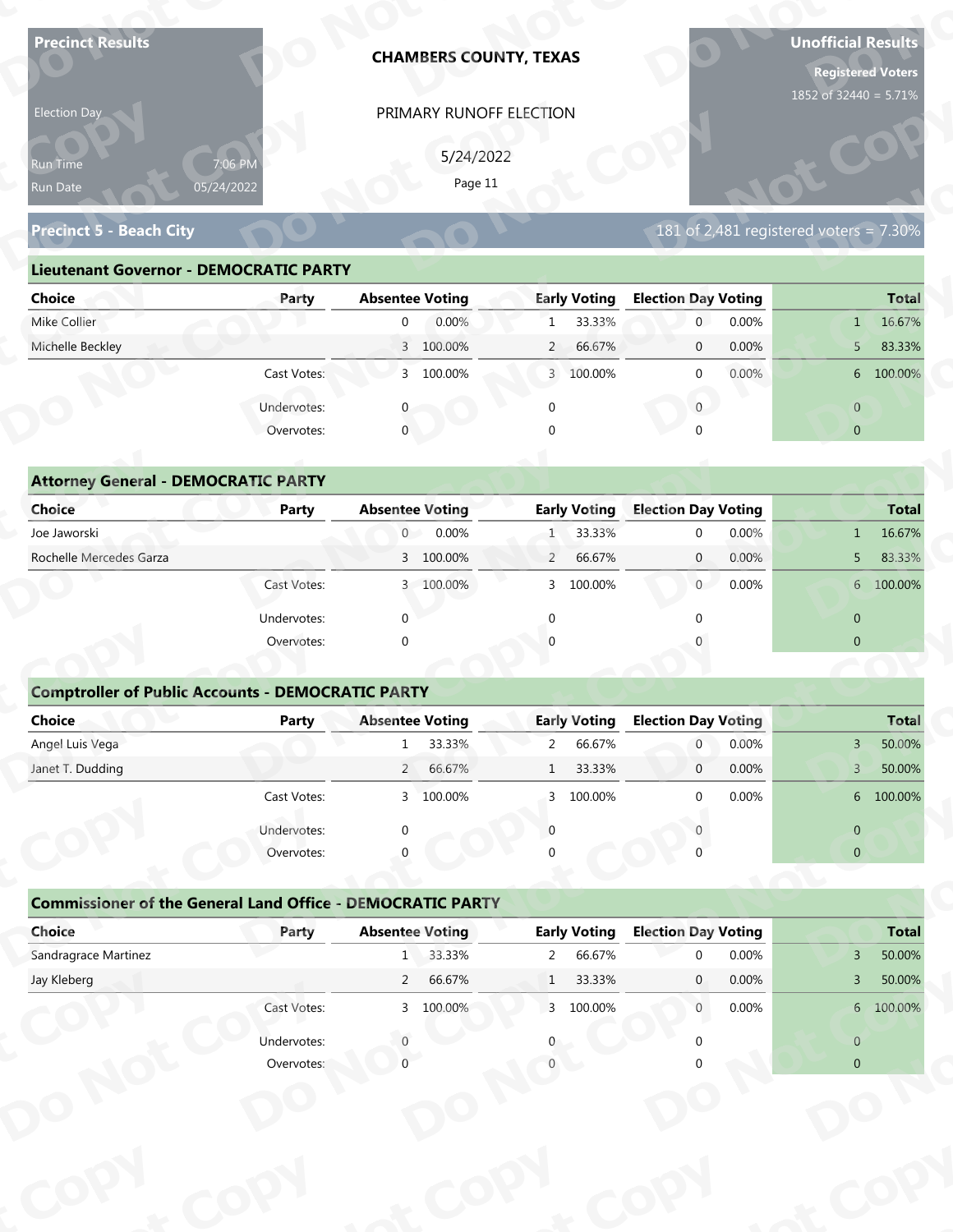| <b>Precinct Results</b>                                           |                                                          |                        | <b>CHAMBERS COUNTY, TEXAS</b> |          |                               |                            |       | <b>Unofficial Results</b><br><b>Registered Voters</b><br>1852 of 32440 = 5.71% |              |
|-------------------------------------------------------------------|----------------------------------------------------------|------------------------|-------------------------------|----------|-------------------------------|----------------------------|-------|--------------------------------------------------------------------------------|--------------|
| Election Day                                                      |                                                          |                        | PRIMARY RUNOFF ELECTION       |          |                               |                            |       |                                                                                |              |
|                                                                   |                                                          |                        |                               |          |                               |                            |       |                                                                                |              |
| Run Time                                                          | 7:06 PM                                                  |                        | 5/24/2022<br>Page 12          |          |                               |                            |       |                                                                                |              |
| Run Date                                                          | 05/24/2022                                               |                        |                               |          |                               |                            |       |                                                                                |              |
| <b>Precinct 5 - Beach City</b>                                    |                                                          |                        |                               |          |                               |                            |       | 181 of 2,481 registered voters = $7.30\%$                                      |              |
| <b>Attorney General - REPUBLICAN PARTY</b>                        |                                                          |                        |                               |          |                               |                            |       |                                                                                |              |
| <b>Choice</b>                                                     | Party                                                    | <b>Absentee Voting</b> |                               |          | <b>Early Voting</b>           | <b>Election Day Voting</b> |       |                                                                                | <b>Total</b> |
| George P. Bush                                                    |                                                          | 10                     | 62.50%                        | 32       | 20.13%                        | $\mathbf 0$                | 0.00% | 42                                                                             | 24.00%       |
| Ken Paxton                                                        |                                                          | 6                      | 37.50%                        | 127      | 79.87%                        | $\mathbf 0$                | 0.00% | 133                                                                            | 76.00%       |
|                                                                   | Cast Votes:                                              |                        | 16 100.00%                    |          | 159 100.00%                   | $\mathbf 0$                | 0.00% | 175                                                                            | 100.00%      |
|                                                                   | Undervotes:                                              |                        |                               | $\Omega$ |                               | $\overline{0}$             |       | $\overline{0}$                                                                 |              |
|                                                                   | Overvotes:                                               | $\mathbf{0}$           |                               | $\Omega$ |                               |                            |       | $\overline{0}$                                                                 |              |
|                                                                   |                                                          |                        |                               |          |                               |                            |       |                                                                                |              |
| <b>Commissioner of the General Land Office - REPUBLICAN PARTY</b> |                                                          |                        |                               |          |                               |                            |       |                                                                                |              |
| <b>Choice</b>                                                     | <b>Party</b>                                             | <b>Absentee Voting</b> |                               |          | <b>Early Voting</b>           | <b>Election Day Voting</b> |       |                                                                                | <b>Total</b> |
| Tim Westley                                                       |                                                          | 5 <sup>7</sup>         | 33.33%                        | 43       | 28.48%                        | $\mathbf 0$                | 0.00% | 48                                                                             | 28.92%       |
| Dawn Buckingham                                                   |                                                          | 10                     | 66.67%                        | 108      | 71.52%                        | $\overline{0}$             | 0.00% | 118                                                                            | 71.08%       |
|                                                                   | Cast Votes:                                              |                        | 15 100.00%                    |          | 151 100.00%                   | 0                          | 0.00% | 166                                                                            | 100.00%      |
|                                                                   | Undervotes:                                              | -1                     |                               | 8        |                               | $\Omega$                   |       | 9                                                                              |              |
|                                                                   | Overvotes:                                               | $\Omega$               |                               |          |                               |                            |       | $\overline{0}$                                                                 |              |
|                                                                   |                                                          |                        |                               |          |                               |                            |       |                                                                                |              |
| <b>Railroad Commissioner - REPUBLICAN PARTY</b>                   |                                                          |                        |                               |          |                               |                            |       |                                                                                |              |
| <b>Choice</b>                                                     | <b>Party</b>                                             | <b>Absentee Voting</b> |                               |          | <b>Early Voting</b>           | <b>Election Day Voting</b> |       |                                                                                | <b>Total</b> |
| Wayne Christian                                                   |                                                          | 11                     | 73.33%                        | 111      | 72.55%                        | $\overline{0}$             | 0.00% | 122                                                                            | 72.62%       |
| Sarah Stogner                                                     |                                                          | 4                      | 26.67%                        | 42       | 27.45%                        | $\overline{0}$             | 0.00% | 46                                                                             | 27.38%       |
|                                                                   | Cast Votes:                                              |                        | 15 100.00%                    | 153      | 100.00%                       | $\Omega$                   | 0.00% |                                                                                | 168 100.00%  |
|                                                                   | Undervotes:                                              |                        |                               | 6        |                               |                            |       | $\overline{7}$                                                                 |              |
|                                                                   | Overvotes:                                               |                        |                               |          |                               |                            |       | $\overline{0}$                                                                 |              |
|                                                                   |                                                          |                        |                               |          |                               |                            |       |                                                                                |              |
|                                                                   | State Representative, District No. 23 - REPUBLICAN PARTY |                        |                               |          |                               |                            |       |                                                                                |              |
|                                                                   |                                                          | <b>Absentee Voting</b> |                               |          | <b>Early Voting</b><br>60.76% | <b>Election Day Voting</b> |       |                                                                                | <b>Total</b> |
| Choice                                                            | Party                                                    |                        |                               |          |                               | $\Omega$                   | 0.00% | 100                                                                            | 57.47%       |
| Terri Leo-Wilson                                                  |                                                          | $4^{\circ}$            | 25.00%                        | 96       |                               |                            |       |                                                                                |              |
| Patrick Gurski                                                    |                                                          | 12                     | 75.00%                        | 62       | 39.24%                        | $\mathbf{0}$               | 0.00% | 74                                                                             | 42.53%       |
|                                                                   | Cast Votes:                                              |                        | 16 100.00%                    |          | 158 100.00%                   | $\overline{0}$             | 0.00% |                                                                                | 174 100.00%  |
|                                                                   | Undervotes:<br>Overvotes:                                |                        |                               |          |                               |                            |       | $\mathbf{1}$                                                                   |              |

| 5/24/2022<br>7:06 PM<br><b>Run Time</b>                                                                               |
|-----------------------------------------------------------------------------------------------------------------------|
| Page 12<br>05/24/2022<br>Run Date                                                                                     |
| 181 of 2,481 registered voters = 7.30%<br><b>Precinct 5 - Beach City</b>                                              |
| <b>Attorney General - REPUBLICAN PARTY</b>                                                                            |
| <b>Early Voting</b><br><b>Election Day Voting</b><br>Choice<br><b>Absentee Voting</b><br><b>Total</b><br>Party        |
| George P. Bush<br>62.50%<br>20.13%<br>0.00%<br>24.00%<br>$10\,$<br>$\overline{0}$<br>42<br>32                         |
| 37.50%<br>79.87%<br>0.00%<br>76.00%<br>Ken Paxton<br>$6\overline{6}$<br>127<br>133<br>$\overline{0}$                  |
| 0.00%<br>Cast Votes:<br>16 100.00%<br>159 100.00%<br>175<br>100.00%<br>$\Omega$                                       |
| Undervotes:<br>$\overline{0}$<br>$\overline{0}$                                                                       |
| $\mathbf{0}$<br>Overvotes:<br>$\Omega$<br>$\overline{0}$                                                              |
|                                                                                                                       |
| <b>Commissioner of the General Land Office - REPUBLICAN PARTY</b>                                                     |
| <b>Choice</b><br><b>Early Voting</b><br><b>Election Day Voting</b><br><b>Absentee Voting</b><br><b>Total</b><br>Party |
| Tim Westley<br>5 33.33%<br>28.48%<br>0.00%<br>48<br>28.92%<br>43<br>$\Omega$                                          |
| Dawn Buckingham<br>66.67%<br>71.52%<br>10<br>0.00%<br>118<br>71.08%<br>108<br>$\overline{0}$                          |
| 0<br>0.00%<br>100.00%<br>15 100.00%<br>151 100.00%<br>166<br>Cast Votes:                                              |

| <b>Choice</b>                                                     | Party       | <b>Absentee Voting</b>             | <b>Early Voting</b>                 | <b>Election Day Voting</b>                          | <b>Total</b>                 |
|-------------------------------------------------------------------|-------------|------------------------------------|-------------------------------------|-----------------------------------------------------|------------------------------|
| George P. Bush                                                    |             | 62.50%<br>10                       | 20.13%<br>32                        | 0.00%<br>$\mathbf{0}$                               | 24.00%<br>42                 |
| Ken Paxton                                                        |             | 37.50%<br>6                        | 79.87%<br>127                       | 0.00%<br>$\mathbf 0$                                | 76.00%<br>133                |
|                                                                   | Cast Votes: | 16 100.00%                         | 100.00%<br>159                      | 0.00%<br>$\mathbf{0}$                               | 175 100.00%                  |
|                                                                   | Undervotes: | $\Omega$                           | 0                                   | $\mathbf{0}$                                        | $\overline{0}$               |
|                                                                   | Overvotes:  | $\mathbf{0}$                       | 0                                   | $\Omega$                                            | $\overline{0}$               |
|                                                                   |             |                                    |                                     |                                                     |                              |
| <b>Commissioner of the General Land Office - REPUBLICAN PARTY</b> |             |                                    |                                     |                                                     |                              |
| Choice<br>Tim Westley                                             | Party       | <b>Absentee Voting</b><br>5 33.33% | <b>Early Voting</b><br>28.48%<br>43 | <b>Election Day Voting</b><br>0.00%<br>$\mathbf{0}$ | <b>Total</b><br>48<br>28.92% |
| Dawn Buckingham                                                   |             | 66.67%<br>10                       | 71.52%<br>108                       | $\overline{0}$<br>0.00%                             | 118<br>71.08%                |
|                                                                   | Cast Votes: | 15 100.00%                         | 151 100.00%                         | 0.00%<br>$\overline{0}$                             | 166 100.00%                  |
|                                                                   | Undervotes: |                                    | 8                                   |                                                     | 9                            |
|                                                                   | Overvotes:  | $\mathbf{0}$                       | $\Omega$                            |                                                     | $\mathbf{0}$                 |
|                                                                   |             |                                    |                                     |                                                     |                              |
| <b>Railroad Commissioner - REPUBLICAN PARTY</b>                   |             |                                    |                                     |                                                     |                              |
| Choice                                                            | Party       | <b>Absentee Voting</b>             | <b>Early Voting</b>                 | <b>Election Day Voting</b>                          | <b>Total</b>                 |
| Wayne Christian                                                   |             | 73.33%<br>11                       | 72.55%<br>111                       | 0.00%<br>$\overline{0}$                             | 72.62%<br>122                |
| Carole Champan                                                    |             | 2C C701<br>$\Lambda$               | 27.450/<br>$\sqrt{2}$               | 0.0001<br>$\sim$                                    | 27.200/<br>AC                |

|                                                                   |                       |                        | PRIMARY RUNOFF ELECTION |             |                     |                            |       |                                          |              |
|-------------------------------------------------------------------|-----------------------|------------------------|-------------------------|-------------|---------------------|----------------------------|-------|------------------------------------------|--------------|
|                                                                   |                       |                        | 5/24/2022               |             |                     |                            |       |                                          |              |
| Run Time<br>Run Date                                              | 7:06 PM<br>05/24/2022 |                        | Page 12                 |             |                     |                            |       |                                          |              |
|                                                                   |                       |                        |                         |             |                     |                            |       |                                          |              |
| <b>Precinct 5 - Beach City</b>                                    |                       |                        |                         |             |                     |                            |       | $181$ of 2,481 registered voters = 7.30% |              |
| <b>Attorney General - REPUBLICAN PARTY</b>                        |                       |                        |                         |             |                     |                            |       |                                          |              |
| <b>Choice</b>                                                     | Party                 | <b>Absentee Voting</b> |                         |             | <b>Early Voting</b> | <b>Election Day Voting</b> |       |                                          | <b>Total</b> |
| George P. Bush                                                    |                       | 10                     | 62.50%                  | 32          | 20.13%              | $\overline{0}$             | 0.00% | 42                                       | 24.00%       |
| Ken Paxton                                                        |                       | 6                      | 37.50%                  | 127         | 79.87%              | $\mathbf{0}$               | 0.00% | 133                                      | 76.00%       |
|                                                                   | Cast Votes:           |                        | 16 100.00%              |             | 159 100.00%         | $\mathbf{0}$               | 0.00% |                                          | 175 100.00%  |
|                                                                   | Undervotes:           | $\mathbf{0}$           |                         | $\mathbf 0$ |                     | $\mathbf{0}$               |       | $\overline{0}$                           |              |
|                                                                   | Overvotes:            | $\mathbf{0}$           |                         |             |                     |                            |       | $\overline{0}$                           |              |
|                                                                   |                       |                        |                         |             |                     |                            |       |                                          |              |
| <b>Commissioner of the General Land Office - REPUBLICAN PARTY</b> |                       |                        |                         |             |                     |                            |       |                                          |              |
| <b>Choice</b>                                                     | Party                 | <b>Absentee Voting</b> |                         |             | <b>Early Voting</b> | <b>Election Day Voting</b> |       |                                          | <b>Total</b> |
| Tim Westley                                                       |                       |                        | 5 33.33%                | 43          | 28.48%              | $\mathbf 0$                | 0.00% | 48                                       | 28.92%       |
| Dawn Buckingham                                                   |                       | 10                     | 66.67%                  | 108         | 71.52%              | $\mathbf{0}$               | 0.00% | 118                                      | 71.08%       |
|                                                                   | Cast Votes:           |                        | 15 100.00%              |             | 151 100.00%         | $\overline{0}$             | 0.00% |                                          | 166 100.00%  |
|                                                                   | Undervotes:           |                        |                         | 8           |                     |                            |       | 9                                        |              |
|                                                                   | Overvotes:            | $\Omega$               |                         |             |                     |                            |       | $\overline{0}$                           |              |
|                                                                   |                       |                        |                         |             |                     |                            |       |                                          |              |
| <b>Railroad Commissioner - REPUBLICAN PARTY</b>                   |                       |                        |                         |             |                     |                            |       |                                          |              |
| <b>Choice</b>                                                     | <b>Party</b>          | <b>Absentee Voting</b> |                         |             | <b>Early Voting</b> | <b>Election Day Voting</b> |       |                                          | <b>Total</b> |
|                                                                   |                       |                        | 73.33%                  |             | 72.55%              | $\overline{0}$             | 0.00% | 122                                      | 72.62%       |
| Wayne Christian                                                   |                       | 11                     |                         | 111         |                     |                            |       |                                          |              |
| Sarah Stogner                                                     |                       | 4                      | 26.67%                  | 42          | 27.45%              | $\mathbf 0$                | 0.00% | 46                                       | 27.38%       |
|                                                                   | Cast Votes:           |                        | 15 100.00%              |             | 153 100.00%         | $\Omega$                   | 0.00% |                                          | 168 100.00%  |
|                                                                   | Undervotes:           |                        |                         | 6           |                     |                            |       | $\overline{7}$                           |              |
|                                                                   | Overvotes:            |                        |                         |             |                     |                            |       | $\overline{0}$                           |              |
|                                                                   |                       |                        |                         |             |                     |                            |       |                                          |              |
| State Representative, District No. 23 - REPUBLICAN PARTY          |                       |                        |                         |             |                     |                            |       |                                          |              |
| Choice                                                            | Party                 | <b>Absentee Voting</b> |                         |             | <b>Early Voting</b> | <b>Election Day Voting</b> |       |                                          | <b>Total</b> |
| Terri Leo-Wilson                                                  |                       |                        | 4 25.00%                | 96          | 60.76%              | $\Omega$                   | 0.00% | 100                                      | 57.47%       |
| Patrick Gurski                                                    |                       | 12                     | 75.00%                  | 62          | 39.24%              | $\mathbf{0}$               | 0.00% | 74                                       | 42.53%       |
|                                                                   | Cast Votes:           |                        | 16 100.00%              |             | 158 100.00%         | $\mathbf{0}$               | 0.00% |                                          | 174 100.00%  |
|                                                                   | Undervotes:           |                        |                         |             |                     |                            |       | $\mathbf{1}$                             |              |

|                                                          | Cast votes. | ᆦ              | TOO'OO XQ              | ככד | TOO'OO XQ           |                            | <b>U.UU70</b> |                | TOO TOO'OO'S |
|----------------------------------------------------------|-------------|----------------|------------------------|-----|---------------------|----------------------------|---------------|----------------|--------------|
|                                                          | Undervotes: |                |                        | 6   |                     |                            |               |                |              |
|                                                          | Overvotes:  | $\Omega$       |                        | 0   |                     |                            |               | $\overline{0}$ |              |
| State Representative, District No. 23 - REPUBLICAN PARTY |             |                |                        |     |                     |                            |               |                |              |
| Choice                                                   | Party       |                | <b>Absentee Voting</b> |     | <b>Early Voting</b> | <b>Election Day Voting</b> |               |                | <b>Total</b> |
| Terri Leo-Wilson                                         |             | $\overline{4}$ | 25.00%                 | 96  | 60.76%              | $\Omega$                   | 0.00%         | 100            | 57.47%       |
| Patrick Gurski                                           |             | 12             | 75.00%                 | 62  | 39.24%              | $\mathbf{0}$               | 0.00%         | 74             | 42.53%       |
|                                                          | Cast Votes: | 16             | 100.00%                | 158 | 100.00%             | $\mathbf 0$                | $0.00\%$      | 174            | 100.00%      |
|                                                          | Undervotes: |                |                        |     |                     |                            |               |                |              |
|                                                          | Overvotes:  |                |                        |     |                     |                            |               | $\overline{0}$ |              |
|                                                          |             |                |                        |     |                     |                            |               |                |              |
|                                                          |             |                |                        |     |                     |                            |               |                |              |
|                                                          |             |                |                        |     |                     |                            |               |                |              |
|                                                          |             |                |                        |     |                     |                            |               |                |              |
|                                                          |             |                |                        |     |                     |                            |               |                |              |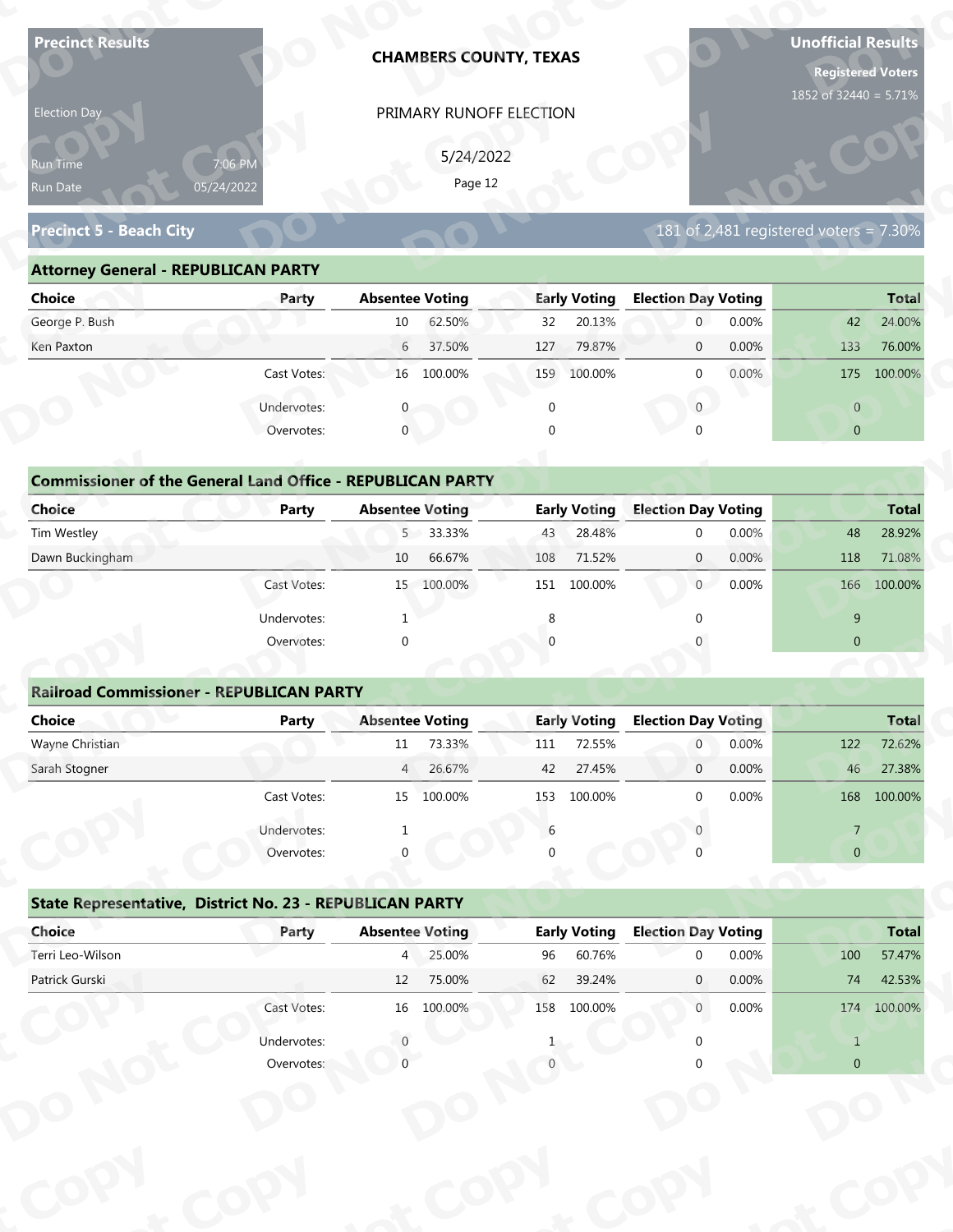| <b>Precinct Results</b>                                           |                           | <b>CHAMBERS COUNTY, TEXAS</b> |                         |                                        | <b>Unofficial Results</b><br><b>Registered Voters</b><br>1852 of 32440 = 5.71% |
|-------------------------------------------------------------------|---------------------------|-------------------------------|-------------------------|----------------------------------------|--------------------------------------------------------------------------------|
| Election Day                                                      |                           |                               | PRIMARY RUNOFF ELECTION |                                        |                                                                                |
|                                                                   |                           |                               |                         |                                        |                                                                                |
| Run Time                                                          | 7:06 PM                   |                               | 5/24/2022<br>Page 13    |                                        |                                                                                |
| Run Date                                                          | 05/24/2022                |                               |                         |                                        |                                                                                |
| Precinct 6 - Anahuac - Legion Hall                                |                           |                               |                         |                                        | 161 of 1,865 registered voters = $8.63\%$                                      |
| <b>Lieutenant Governor - DEMOCRATIC PARTY</b>                     |                           |                               |                         |                                        |                                                                                |
| <b>Choice</b>                                                     | Party                     | <b>Absentee Voting</b>        | <b>Early Voting</b>     | <b>Election Day Voting</b>             | <b>Total</b>                                                                   |
| Mike Collier                                                      |                           | 33.33%<br>1                   | 54.55%<br>6             | 0.00%<br>$\mathbf{0}$                  | 50.00%<br>7 <sup>1</sup>                                                       |
| Michelle Beckley                                                  |                           | 66.67%<br>$\overline{2}$      | 5<br>45.45%             | 0.00%<br>$\mathbf 0$                   | 50.00%<br>$\overline{7}$                                                       |
|                                                                   | Cast Votes:               | 3 100.00%                     | 11 100.00%              | $\mathbf 0$<br>0.00%                   | 14 100.00%                                                                     |
|                                                                   | Undervotes:               |                               | $\mathbf 0$             | $\overline{0}$                         | $\overline{0}$                                                                 |
|                                                                   | Overvotes:                | $\overline{0}$                |                         |                                        | $\overline{0}$                                                                 |
|                                                                   |                           |                               |                         |                                        |                                                                                |
| <b>Attorney General - DEMOCRATIC PARTY</b>                        |                           |                               |                         |                                        |                                                                                |
| <b>Choice</b>                                                     | <b>Party</b>              | <b>Absentee Voting</b>        | <b>Early Voting</b>     | <b>Election Day Voting</b>             | <b>Total</b>                                                                   |
| Joe Jaworski                                                      |                           | 2 66.67%                      | 27.27%<br>3             | 0.00%<br>$\mathbf 0$                   | 35.71%<br>5 <sup>5</sup>                                                       |
| Rochelle Mercedes Garza                                           |                           | 33.33%<br>$\mathbf{1}$        | 72.73%<br>8             | 0.00%<br>$\overline{0}$                | 64.29%<br>9                                                                    |
|                                                                   | Cast Votes:               | 3 100.00%                     | 11 100.00%              | $\overline{0}$<br>0.00%                | 14 100.00%                                                                     |
|                                                                   | Undervotes:               | $\Omega$                      | $\mathbf{0}$            | $\Omega$                               | $\overline{0}$                                                                 |
|                                                                   | Overvotes:                | $\Omega$                      |                         |                                        | $\overline{0}$                                                                 |
|                                                                   |                           |                               |                         |                                        |                                                                                |
| <b>Comptroller of Public Accounts - DEMOCRATIC PARTY</b>          |                           |                               |                         |                                        |                                                                                |
| Choice                                                            | Party                     | <b>Absentee Voting</b>        | <b>Early Voting</b>     | <b>Election Day Voting</b>             | <b>Total</b>                                                                   |
| Angel Luis Vega                                                   |                           | 33.33%<br>1                   | 45.45%<br>5             | 0.00%<br>$\overline{0}$                | $6-$<br>42.86%                                                                 |
| Janet T. Dudding                                                  |                           | $2^{\prime}$<br>66.67%        | 6<br>54.55%             | 0.00%<br>$\overline{0}$                | 8<br>57.14%                                                                    |
|                                                                   | Cast Votes:               | 3 100.00%                     | 11 100.00%              | 0.00%<br>$\Omega$                      | 14 100.00%                                                                     |
|                                                                   | Undervotes:               | ∩                             | $\Omega$                |                                        | $\overline{0}$                                                                 |
|                                                                   | Overvotes:                |                               |                         |                                        | $\overline{0}$                                                                 |
|                                                                   |                           |                               |                         |                                        |                                                                                |
|                                                                   |                           |                               |                         |                                        |                                                                                |
| <b>Commissioner of the General Land Office - DEMOCRATIC PARTY</b> |                           |                               |                         |                                        |                                                                                |
| Choice                                                            | Party                     | <b>Absentee Voting</b>        | <b>Early Voting</b>     | <b>Election Day Voting</b><br>$\Omega$ |                                                                                |
| Sandragrace Martinez                                              |                           | 2 66.67%                      | 54.55%<br>6             | 0.00%                                  | 8                                                                              |
| Jay Kleberg                                                       |                           | 33.33%<br>1                   | 45.45%<br>5             | 0.00%<br>$\mathbf{0}$                  | <b>Total</b><br>57.14%<br>42.86%<br>$6\phantom{.}6$                            |
|                                                                   | Cast Votes:               | 3 100.00%                     | 11 100.00%              | 0.00%<br>$\overline{0}$                | 14 100.00%                                                                     |
|                                                                   | Undervotes:<br>Overvotes: |                               |                         |                                        | $\overline{0}$<br>$\overline{0}$                                               |

| 5/24/2022<br>7:06 PM<br><b>Run Time</b><br>Page 13<br>05/24/2022<br>Run Date<br>161 of 1,865 registered voters = $8.63\%$<br>Precinct 6 - Anahuac - Legion Hall<br><b>Lieutenant Governor - DEMOCRATIC PARTY</b><br><b>Absentee Voting</b><br><b>Early Voting</b><br><b>Election Day Voting</b><br>Choice<br>Party<br>Mike Collier<br>33.33%<br>54.55%<br>0.00%<br>6<br>$\overline{0}$<br>$\overline{7}$<br>$\mathbf{1}$<br>Michelle Beckley<br>66.67%<br>5 45.45%<br>0.00%<br>$\overline{2}$<br>$\overline{0}$<br>7 <sup>7</sup><br>3 100.00%<br>$0.00\%$<br>Cast Votes:<br>11 100.00%<br>14 100.00%<br>$\Omega$<br>Undervotes:<br>$\overline{0}$<br>$\overline{0}$<br>$\mathbf 0$<br>Overvotes:<br>$\Omega$<br>$\overline{0}$<br><b>Attorney General - DEMOCRATIC PARTY</b><br><b>Early Voting</b><br><b>Election Day Voting</b><br><b>Choice</b><br><b>Absentee Voting</b><br><b>Party</b><br>Joe Jaworski<br>2 66.67%<br>27.27%<br>0.00%<br>3<br>5 <sup>1</sup><br>$\Omega$<br>Rochelle Mercedes Garza<br>1 33.33%<br>72.73%<br>8<br>$\overline{0}$<br>0.00%<br>9<br>$\overline{0}$<br>0.00%<br>14 100.00%<br>3 100.00%<br>100.00%<br>Cast Votes:<br>11 | Election Day |  | PRIMARY RUNOFF ELECTION |  |  |              |
|-------------------------------------------------------------------------------------------------------------------------------------------------------------------------------------------------------------------------------------------------------------------------------------------------------------------------------------------------------------------------------------------------------------------------------------------------------------------------------------------------------------------------------------------------------------------------------------------------------------------------------------------------------------------------------------------------------------------------------------------------------------------------------------------------------------------------------------------------------------------------------------------------------------------------------------------------------------------------------------------------------------------------------------------------------------------------------------------------------------------------------------------------------------|--------------|--|-------------------------|--|--|--------------|
|                                                                                                                                                                                                                                                                                                                                                                                                                                                                                                                                                                                                                                                                                                                                                                                                                                                                                                                                                                                                                                                                                                                                                             |              |  |                         |  |  |              |
|                                                                                                                                                                                                                                                                                                                                                                                                                                                                                                                                                                                                                                                                                                                                                                                                                                                                                                                                                                                                                                                                                                                                                             |              |  |                         |  |  |              |
|                                                                                                                                                                                                                                                                                                                                                                                                                                                                                                                                                                                                                                                                                                                                                                                                                                                                                                                                                                                                                                                                                                                                                             |              |  |                         |  |  |              |
|                                                                                                                                                                                                                                                                                                                                                                                                                                                                                                                                                                                                                                                                                                                                                                                                                                                                                                                                                                                                                                                                                                                                                             |              |  |                         |  |  | <b>Total</b> |
|                                                                                                                                                                                                                                                                                                                                                                                                                                                                                                                                                                                                                                                                                                                                                                                                                                                                                                                                                                                                                                                                                                                                                             |              |  |                         |  |  | 50.00%       |
|                                                                                                                                                                                                                                                                                                                                                                                                                                                                                                                                                                                                                                                                                                                                                                                                                                                                                                                                                                                                                                                                                                                                                             |              |  |                         |  |  | 50.00%       |
|                                                                                                                                                                                                                                                                                                                                                                                                                                                                                                                                                                                                                                                                                                                                                                                                                                                                                                                                                                                                                                                                                                                                                             |              |  |                         |  |  |              |
|                                                                                                                                                                                                                                                                                                                                                                                                                                                                                                                                                                                                                                                                                                                                                                                                                                                                                                                                                                                                                                                                                                                                                             |              |  |                         |  |  |              |
|                                                                                                                                                                                                                                                                                                                                                                                                                                                                                                                                                                                                                                                                                                                                                                                                                                                                                                                                                                                                                                                                                                                                                             |              |  |                         |  |  |              |
|                                                                                                                                                                                                                                                                                                                                                                                                                                                                                                                                                                                                                                                                                                                                                                                                                                                                                                                                                                                                                                                                                                                                                             |              |  |                         |  |  |              |
|                                                                                                                                                                                                                                                                                                                                                                                                                                                                                                                                                                                                                                                                                                                                                                                                                                                                                                                                                                                                                                                                                                                                                             |              |  |                         |  |  |              |
|                                                                                                                                                                                                                                                                                                                                                                                                                                                                                                                                                                                                                                                                                                                                                                                                                                                                                                                                                                                                                                                                                                                                                             |              |  |                         |  |  | <b>Total</b> |
|                                                                                                                                                                                                                                                                                                                                                                                                                                                                                                                                                                                                                                                                                                                                                                                                                                                                                                                                                                                                                                                                                                                                                             |              |  |                         |  |  | 35.71%       |
|                                                                                                                                                                                                                                                                                                                                                                                                                                                                                                                                                                                                                                                                                                                                                                                                                                                                                                                                                                                                                                                                                                                                                             |              |  |                         |  |  | 64.29%       |
|                                                                                                                                                                                                                                                                                                                                                                                                                                                                                                                                                                                                                                                                                                                                                                                                                                                                                                                                                                                                                                                                                                                                                             |              |  |                         |  |  |              |

|                                                          |              | PRIMARY RUNOFF ELECTION                                           |                          |                                          |                                                                  |
|----------------------------------------------------------|--------------|-------------------------------------------------------------------|--------------------------|------------------------------------------|------------------------------------------------------------------|
|                                                          |              | 5/24/2022                                                         |                          |                                          |                                                                  |
| Run Time                                                 | 7:06 PM      | Page 13                                                           |                          |                                          |                                                                  |
| Run Date                                                 | 05/24/2022   |                                                                   |                          |                                          |                                                                  |
| Precinct 6 - Anahuac - Legion Hall                       |              |                                                                   |                          | $161$ of 1,865 registered voters = 8.63% |                                                                  |
| <b>Lieutenant Governor - DEMOCRATIC PARTY</b>            |              |                                                                   |                          |                                          |                                                                  |
| <b>Choice</b>                                            | Party        | <b>Absentee Voting</b>                                            | <b>Early Voting</b>      | <b>Election Day Voting</b>               | <b>Total</b>                                                     |
| Mike Collier                                             |              | 33.33%<br>1                                                       | 6<br>54.55%              | $\overline{0}$<br>0.00%                  | 50.00%<br>$7^{\circ}$                                            |
| Michelle Beckley                                         |              | 66.67%<br>$\overline{2}$                                          | 5<br>45.45%              | 0.00%<br>$\mathbf{0}$                    | 50.00%<br>$\overline{7}$                                         |
|                                                          | Cast Votes:  | 3 100.00%                                                         | 11 100.00%               | 0.00%<br>$\mathbf{0}$                    | 14 100.00%                                                       |
|                                                          | Undervotes:  |                                                                   | $\mathbf 0$              | $\overline{0}$                           | $\overline{0}$                                                   |
|                                                          | Overvotes:   | $\mathbf{0}$                                                      |                          |                                          | $\overline{0}$                                                   |
|                                                          |              |                                                                   |                          |                                          |                                                                  |
| <b>Attorney General - DEMOCRATIC PARTY</b>               |              |                                                                   |                          |                                          |                                                                  |
| Choice                                                   | <b>Party</b> | <b>Absentee Voting</b>                                            | <b>Early Voting</b>      | <b>Election Day Voting</b>               | <b>Total</b>                                                     |
| Joe Jaworski                                             |              | 2 66.67%                                                          | 27.27%<br>3              | 0.00%<br>$\mathbf 0$                     | 35.71%<br>5                                                      |
| Rochelle Mercedes Garza                                  |              | 33.33%<br>1                                                       | 8<br>72.73%              | 0.00%<br>$\mathbf{0}$                    | 64.29%<br>9                                                      |
|                                                          | Cast Votes:  | 3 100.00%                                                         | 11 100.00%               | 0.00%<br>$\overline{0}$                  | 14 100.00%                                                       |
|                                                          | Undervotes:  | $\Omega$                                                          | $\Omega$                 |                                          | $\overline{0}$                                                   |
|                                                          | Overvotes:   | $\Omega$                                                          |                          |                                          | $\overline{0}$                                                   |
|                                                          |              |                                                                   |                          |                                          |                                                                  |
| <b>Comptroller of Public Accounts - DEMOCRATIC PARTY</b> |              |                                                                   |                          |                                          |                                                                  |
| <b>Choice</b>                                            | <b>Party</b> | <b>Absentee Voting</b>                                            | <b>Early Voting</b>      | <b>Election Day Voting</b>               | <b>Total</b>                                                     |
| Angel Luis Vega                                          |              | 33.33%<br>$\mathbf{1}$                                            | 45.45%<br>5              | 0.00%<br>$\overline{0}$                  | 42.86%<br>6                                                      |
| Janet T. Dudding                                         |              | 66.67%<br>$2^{\circ}$                                             | 54.55%<br>6              | 0.00%<br>$\mathbf 0$                     | 57.14%<br>8                                                      |
|                                                          | Cast Votes:  | 3 100.00%                                                         | 11 100.00%               | 0.00%<br>$\Omega$                        | 14 100,00%                                                       |
|                                                          |              |                                                                   |                          |                                          |                                                                  |
|                                                          |              |                                                                   | $\Omega$                 |                                          |                                                                  |
|                                                          | Undervotes:  |                                                                   |                          |                                          | $\overline{0}$<br>$\overline{0}$                                 |
|                                                          | Overvotes:   |                                                                   |                          |                                          |                                                                  |
|                                                          |              | <b>Commissioner of the General Land Office - DEMOCRATIC PARTY</b> |                          |                                          |                                                                  |
| Choice                                                   | Party        | <b>Absentee Voting</b>                                            | <b>Early Voting</b>      | <b>Election Day Voting</b>               |                                                                  |
| Sandragrace Martinez                                     |              | 2 66.67%                                                          | 6<br>54.55%              | 0.00%<br>$\Omega$                        | 8 <sup>7</sup>                                                   |
| Jay Kleberg                                              |              | 1 33.33%                                                          | 5 <sub>5</sub><br>45.45% | 0.00%<br>$\mathbf{0}$                    | 6 <sup>1</sup>                                                   |
|                                                          | Cast Votes:  | 3 100.00%                                                         | 11 100.00%               | 0.00%<br>$\overline{0}$                  |                                                                  |
|                                                          | Undervotes:  |                                                                   |                          |                                          | <b>Total</b><br>57.14%<br>42.86%<br>14 100.00%<br>$\overline{0}$ |

### **Comptroller of Public Accounts - DEMOCRATIC PARTY**

| Choice                                                            | Party       | <b>Absentee Voting</b> |           |                | <b>Early Voting</b> | <b>Election Day Voting</b> |       |                | <b>Total</b> |
|-------------------------------------------------------------------|-------------|------------------------|-----------|----------------|---------------------|----------------------------|-------|----------------|--------------|
| Joe Jaworski                                                      |             |                        | 2 66.67%  | 3 <sup>7</sup> | 27.27%              | $\mathbf{0}$               | 0.00% | 5 <sup>1</sup> | 35.71%       |
| Rochelle Mercedes Garza                                           |             | 1                      | 33.33%    | 8              | 72.73%              | $\mathbf{0}$               | 0.00% | 9              | 64.29%       |
|                                                                   | Cast Votes: |                        | 3 100.00% |                | 11 100.00%          | $\overline{0}$             | 0.00% |                | 14 100.00%   |
|                                                                   | Undervotes: | ∩                      |           | $\Omega$       |                     | $\Omega$                   |       | $\mathbf{0}$   |              |
|                                                                   | Overvotes:  | $\Omega$               |           |                |                     |                            |       | $\overline{0}$ |              |
| <b>Comptroller of Public Accounts - DEMOCRATIC PARTY</b>          |             |                        |           |                |                     |                            |       |                |              |
| <b>Choice</b>                                                     | Party       | <b>Absentee Voting</b> |           |                | <b>Early Voting</b> | <b>Election Day Voting</b> |       |                | <b>Total</b> |
| Angel Luis Vega                                                   |             | $\mathbf{1}$           | 33.33%    | 5              | 45.45%              | $\overline{0}$             | 0.00% | 6 <sup>1</sup> | 42.86%       |
| Janet T. Dudding                                                  |             | $2^{\circ}$            | 66.67%    |                | 6 54.55%            | $\overline{0}$             | 0.00% | 8              | 57.14%       |
|                                                                   | Cast Votes: |                        | 3 100.00% |                | 11 100.00%          | $\mathbf{0}$               | 0.00% |                | 14 100.00%   |
|                                                                   |             |                        |           |                |                     |                            |       |                |              |
|                                                                   | Undervotes: | ∩                      |           | <sup>0</sup>   |                     |                            |       | $\overline{0}$ |              |
|                                                                   | Overvotes:  |                        |           |                |                     |                            |       | $\mathbf 0$    |              |
| <b>Commissioner of the General Land Office - DEMOCRATIC PARTY</b> |             |                        |           |                |                     |                            |       |                |              |
| Choice                                                            | Party       | <b>Absentee Voting</b> |           |                | <b>Early Voting</b> | <b>Election Day Voting</b> |       |                | <b>Total</b> |
| Sandragrace Martinez                                              |             | $2^{\sim}$             | 66.67%    | 6              | 54.55%              | $\mathbf{0}$               | 0.00% | 8              | 57.14%       |
| Jay Kleberg                                                       |             | 1                      | 33.33%    | 5              | 45.45%              | $\mathbf{0}$               | 0.00% | 6 <sup>1</sup> | 42.86%       |
|                                                                   | Cast Votes: |                        | 3 100.00% |                | 11 100.00%          | $\mathbf{0}$               | 0.00% |                | 14 100.00%   |
|                                                                   | Undervotes: |                        |           |                |                     |                            |       | $\mathbf{0}$   |              |

|                                                                   | Cast votes. | $\mathcal{D}$          | TOO'OO XQ | ᆠᆂ       | LUU.UU70            |                            | <b>U.UU70</b> |                | 14 100.00%   |
|-------------------------------------------------------------------|-------------|------------------------|-----------|----------|---------------------|----------------------------|---------------|----------------|--------------|
|                                                                   | Undervotes: | $\Omega$               |           | 0        |                     |                            |               | $\Omega$       |              |
|                                                                   | Overvotes:  | $\Omega$               |           | $\Omega$ |                     |                            |               | $\overline{0}$ |              |
|                                                                   |             |                        |           |          |                     |                            |               |                |              |
| <b>Commissioner of the General Land Office - DEMOCRATIC PARTY</b> |             |                        |           |          |                     |                            |               |                |              |
| Choice                                                            | Party       | <b>Absentee Voting</b> |           |          | <b>Early Voting</b> | <b>Election Day Voting</b> |               |                | <b>Total</b> |
| Sandragrace Martinez                                              |             | $2^{\circ}$            | 66.67%    | 6        | 54.55%              | $\Omega$                   | 0.00%         | 8              | 57.14%       |
| Jay Kleberg                                                       |             | $\mathbf{1}$           | 33.33%    | 5        | 45.45%              | $\mathbf{0}$               | $0.00\%$      | 6              | 42.86%       |
|                                                                   | Cast Votes: |                        | 3 100.00% | 11       | 100.00%             | $\mathbf 0$                | $0.00\%$      | 14             | 100.00%      |
|                                                                   | Undervotes: |                        |           | 0        |                     |                            |               | $\overline{0}$ |              |
|                                                                   | Overvotes:  |                        |           |          |                     |                            |               | $\overline{0}$ |              |
|                                                                   |             |                        |           |          |                     |                            |               |                |              |
|                                                                   |             |                        |           |          |                     |                            |               |                |              |
|                                                                   |             |                        |           |          |                     |                            |               |                |              |
|                                                                   |             |                        |           |          |                     |                            |               |                |              |
|                                                                   |             |                        |           |          |                     |                            |               |                |              |
|                                                                   |             |                        |           |          |                     |                            |               |                |              |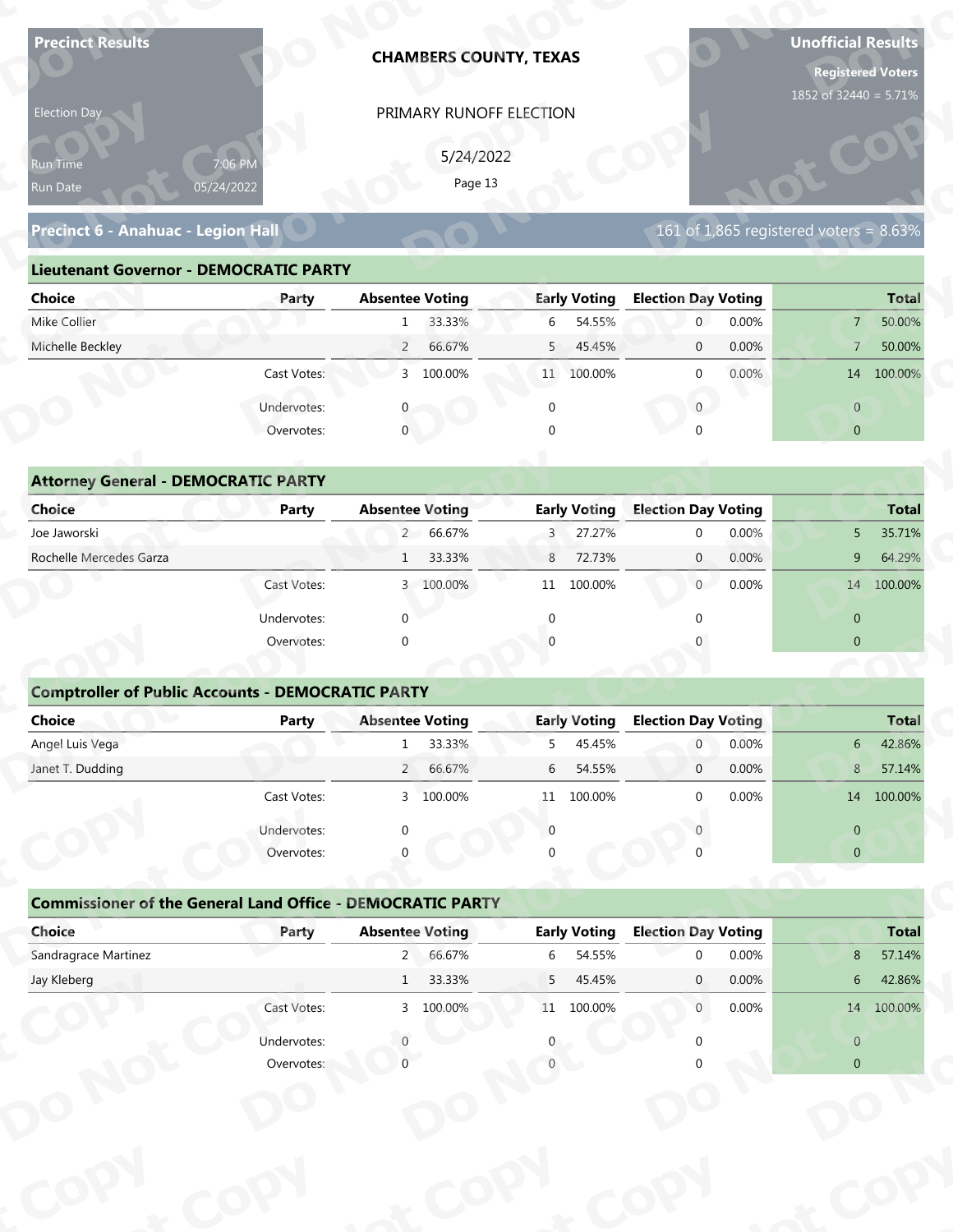| <b>Precinct Results</b>                                           |              |                        | <b>CHAMBERS COUNTY, TEXAS</b> |                |                               |                            |       | <b>Unofficial Results</b><br><b>Registered Voters</b><br>1852 of 32440 = 5.71% |                        |
|-------------------------------------------------------------------|--------------|------------------------|-------------------------------|----------------|-------------------------------|----------------------------|-------|--------------------------------------------------------------------------------|------------------------|
| Election Day                                                      |              |                        | PRIMARY RUNOFF ELECTION       |                |                               |                            |       |                                                                                |                        |
|                                                                   |              |                        |                               |                |                               |                            |       |                                                                                |                        |
| Run Time                                                          | 7:06 PM      |                        | 5/24/2022                     |                |                               |                            |       |                                                                                |                        |
| Run Date                                                          | 05/24/2022   |                        | Page 14                       |                |                               |                            |       |                                                                                |                        |
| Precinct 6 - Anahuac - Legion Hall                                |              |                        |                               |                |                               |                            |       | $161$ of 1,865 registered voters = 8.63%                                       |                        |
| <b>Attorney General - REPUBLICAN PARTY</b>                        |              |                        |                               |                |                               |                            |       |                                                                                |                        |
| <b>Choice</b>                                                     | Party        | <b>Absentee Voting</b> |                               |                | <b>Early Voting</b>           | <b>Election Day Voting</b> |       |                                                                                | <b>Total</b>           |
| George P. Bush                                                    |              | $\overline{0}$         | 0.00%                         | 52             | 38.81%                        | $\mathbf 0$                | 0.00% | 52                                                                             | 37.14%                 |
| Ken Paxton                                                        |              |                        | 6 100.00%                     | 82             | 61.19%                        | $\mathbf 0$                | 0.00% | 88                                                                             | 62.86%                 |
|                                                                   | Cast Votes:  |                        | 6 100.00%                     |                | 134 100.00%                   | $\mathbf 0$                | 0.00% | 140                                                                            | 100.00%                |
|                                                                   | Undervotes:  |                        |                               | $\overline{7}$ |                               | $\overline{0}$             |       | $\overline{7}$                                                                 |                        |
|                                                                   | Overvotes:   | $\mathbf{0}$           |                               | $\Omega$       |                               |                            |       | $\overline{0}$                                                                 |                        |
|                                                                   |              |                        |                               |                |                               |                            |       |                                                                                |                        |
| <b>Commissioner of the General Land Office - REPUBLICAN PARTY</b> |              |                        |                               |                |                               |                            |       |                                                                                |                        |
| <b>Choice</b>                                                     | <b>Party</b> | <b>Absentee Voting</b> |                               |                | <b>Early Voting</b>           | <b>Election Day Voting</b> |       |                                                                                | <b>Total</b>           |
| Tim Westley                                                       |              |                        | 1 16.67%                      | 37             | 33.04%                        | $\mathbf 0$                | 0.00% | 38                                                                             | 32.20%                 |
| Dawn Buckingham                                                   |              | 5                      | 83.33%                        | 75             | 66.96%                        | $\overline{0}$             | 0.00% | 80                                                                             | 67.80%                 |
|                                                                   | Cast Votes:  |                        | 6 100.00%                     |                | 112 100.00%                   | 0                          | 0.00% | 118                                                                            | 100.00%                |
|                                                                   | Undervotes:  | $\Omega$               |                               | 29             |                               | $\Omega$                   |       | 29                                                                             |                        |
|                                                                   | Overvotes:   | $\Omega$               |                               |                |                               |                            |       | $\overline{0}$                                                                 |                        |
|                                                                   |              |                        |                               |                |                               |                            |       |                                                                                |                        |
| <b>Railroad Commissioner - REPUBLICAN PARTY</b>                   |              |                        |                               |                |                               | <b>Election Day Voting</b> |       |                                                                                |                        |
| <b>Choice</b><br>Wayne Christian                                  | <b>Party</b> | <b>Absentee Voting</b> | 6 100.00%                     | 79             | <b>Early Voting</b><br>65.29% | $\overline{0}$             | 0.00% | 85                                                                             | <b>Total</b><br>66.93% |
| Sarah Stogner                                                     |              | $\overline{0}$         | 0.00%                         | 42             | 34.71%                        | $\overline{0}$             | 0.00% | 42                                                                             | 33.07%                 |
|                                                                   | Cast Votes:  |                        | 6 100.00%                     | 121            | 100.00%                       | $\Omega$                   | 0.00% | 127                                                                            | 100.00%                |
|                                                                   | Undervotes:  |                        |                               | 20             |                               |                            |       | 20                                                                             |                        |
|                                                                   | Overvotes:   |                        |                               |                |                               |                            |       | $\overline{0}$                                                                 |                        |
|                                                                   |              |                        |                               |                |                               |                            |       |                                                                                |                        |
|                                                                   |              |                        |                               |                |                               |                            |       |                                                                                |                        |
| State Representative, District No. 23 - REPUBLICAN PARTY          |              |                        |                               |                |                               |                            |       |                                                                                |                        |
| Choice                                                            | Party        | <b>Absentee Voting</b> |                               |                | <b>Early Voting</b>           | <b>Election Day Voting</b> |       |                                                                                | <b>Total</b>           |
| Terri Leo-Wilson                                                  |              |                        | 6 100.00%                     | 85             | 61.59%                        | $\Omega$                   | 0.00% | 91                                                                             | 63.19%                 |
| Patrick Gurski                                                    |              | $\overline{0}$         | 0.00%                         | 53             | 38.41%                        | $\mathbf{0}$               | 0.00% | 53                                                                             | 36.81%                 |
|                                                                   | Cast Votes:  |                        | 6 100.00%                     |                | 138 100.00%                   | $\overline{0}$             | 0.00% |                                                                                | 144 100.00%            |
|                                                                   | Undervotes:  |                        |                               |                |                               |                            |       | $\overline{3}$                                                                 |                        |

### **Precinct 6 - Anahuac - Legion Hall**

### **Attorney General - REPUBLICAN PARTY**

| 5/24/2022<br>7:06 PM<br><b>Run Time</b><br>Page 14<br>05/24/2022<br>Run Date<br>161 of 1,865 registered voters = $8.63\%$<br>Precinct 6 - Anahuac - Legion Hall<br><b>Attorney General - REPUBLICAN PARTY</b><br><b>Early Voting</b><br><b>Election Day Voting</b><br><b>Choice</b><br><b>Absentee Voting</b><br><b>Total</b><br>Party<br>George P. Bush<br>0.00%<br>38.81%<br>0.00%<br>37.14%<br>52<br>$\overline{0}$<br>52<br>$\overline{0}$<br>6 100.00%<br>61.19%<br>0.00%<br>62.86%<br>Ken Paxton<br>82<br>88<br>$\overline{0}$ |
|--------------------------------------------------------------------------------------------------------------------------------------------------------------------------------------------------------------------------------------------------------------------------------------------------------------------------------------------------------------------------------------------------------------------------------------------------------------------------------------------------------------------------------------|
|                                                                                                                                                                                                                                                                                                                                                                                                                                                                                                                                      |
|                                                                                                                                                                                                                                                                                                                                                                                                                                                                                                                                      |
|                                                                                                                                                                                                                                                                                                                                                                                                                                                                                                                                      |
|                                                                                                                                                                                                                                                                                                                                                                                                                                                                                                                                      |
|                                                                                                                                                                                                                                                                                                                                                                                                                                                                                                                                      |
|                                                                                                                                                                                                                                                                                                                                                                                                                                                                                                                                      |
| 6 100.00%<br>0.00%<br>Cast Votes:<br>134 100.00%<br>140 100.00%<br>$\Omega$                                                                                                                                                                                                                                                                                                                                                                                                                                                          |
| Undervotes:<br>$\overline{0}$<br>$\overline{7}$                                                                                                                                                                                                                                                                                                                                                                                                                                                                                      |
| $\mathbf 0$<br>Overvotes:<br>$\Omega$<br>$\overline{0}$                                                                                                                                                                                                                                                                                                                                                                                                                                                                              |
|                                                                                                                                                                                                                                                                                                                                                                                                                                                                                                                                      |
| <b>Commissioner of the General Land Office - REPUBLICAN PARTY</b>                                                                                                                                                                                                                                                                                                                                                                                                                                                                    |
| Choice<br><b>Early Voting</b><br><b>Election Day Voting</b><br><b>Absentee Voting</b><br><b>Total</b><br>Party                                                                                                                                                                                                                                                                                                                                                                                                                       |
| Tim Westley<br>1 16.67%<br>33.04%<br>0.00%<br>38<br>32.20%<br>37<br>$\Omega$                                                                                                                                                                                                                                                                                                                                                                                                                                                         |
| Dawn Buckingham<br>83.33%<br>66.96%<br>0.00%<br>80<br>67.80%<br>75<br>$\overline{0}$<br>$5 -$                                                                                                                                                                                                                                                                                                                                                                                                                                        |
| 0<br>0.00%<br>100.00%<br>6 100.00%<br>100.00%<br>118<br>Cast Votes:<br>112                                                                                                                                                                                                                                                                                                                                                                                                                                                           |

| <b>Choice</b>                                                     | Party       | <b>Absentee Voting</b> | <b>Early Voting</b> | <b>Election Day Voting</b> | <b>Total</b>      |
|-------------------------------------------------------------------|-------------|------------------------|---------------------|----------------------------|-------------------|
| George P. Bush                                                    |             | 0.00%<br>$\mathbf{0}$  | 38.81%<br>52        | 0.00%<br>$\mathbf{0}$      | 37.14%<br>52      |
| Ken Paxton                                                        |             | 6 100.00%              | 82<br>61.19%        | 0.00%<br>$\mathbf 0$       | 88<br>62.86%      |
|                                                                   | Cast Votes: | 6 100.00%              | 100.00%<br>134      | 0.00%<br>$\mathbf{0}$      | 140 100.00%       |
|                                                                   | Undervotes: | $\Omega$               |                     | $\mathbf{0}$               | $\overline{7}$    |
|                                                                   | Overvotes:  | $\mathbf{0}$           | 0                   | $\Omega$                   | $\overline{0}$    |
| <b>Commissioner of the General Land Office - REPUBLICAN PARTY</b> |             |                        |                     |                            |                   |
| Choice                                                            | Party       | <b>Absentee Voting</b> | <b>Early Voting</b> | <b>Election Day Voting</b> | <b>Total</b>      |
| Tim Westley                                                       |             | 1 16.67%               | 33.04%<br>37        | 0.00%<br>$\mathbf{0}$      | 38<br>32.20%      |
| Dawn Buckingham                                                   |             | 5<br>83.33%            | 75<br>66.96%        | 0.00%<br>$\overline{0}$    | 80<br>67.80%      |
|                                                                   | Cast Votes: | 6 100.00%              | 112<br>100.00%      | 0.00%<br>$\overline{0}$    | 100.00%<br>118    |
|                                                                   | Undervotes: | $\Omega$               | 29                  |                            | 29                |
|                                                                   | Overvotes:  | $\mathbf{0}$           | $\overline{0}$      |                            | $\mathbf{0}$      |
|                                                                   |             |                        |                     |                            |                   |
| <b>Railroad Commissioner - REPUBLICAN PARTY</b>                   |             |                        |                     |                            |                   |
| Choice                                                            | Party       | <b>Absentee Voting</b> | <b>Early Voting</b> | <b>Election Day Voting</b> | <b>Total</b>      |
| Wayne Christian                                                   |             | 6 100.00%              | 65.29%<br>79        | 0.00%<br>$\overline{0}$    | 66.93%<br>85      |
| Carole Champan                                                    |             | 0.0001<br>$\cap$       | 12.7101             | 0.0001<br>$\sim$           | 2207<br>$\Lambda$ |

|                                                                   |                           |                        | PRIMARY RUNOFF ELECTION |          |                     |                            |       |                                        |              |
|-------------------------------------------------------------------|---------------------------|------------------------|-------------------------|----------|---------------------|----------------------------|-------|----------------------------------------|--------------|
|                                                                   |                           |                        | 5/24/2022               |          |                     |                            |       |                                        |              |
| Run Time<br>Run Date                                              | 7:06 PM<br>05/24/2022     |                        | Page 14                 |          |                     |                            |       |                                        |              |
|                                                                   |                           |                        |                         |          |                     |                            |       |                                        |              |
| Precinct 6 - Anahuac - Legion Hall                                |                           |                        |                         |          |                     |                            |       | 161 of 1,865 registered voters = 8.63% |              |
| <b>Attorney General - REPUBLICAN PARTY</b>                        |                           |                        |                         |          |                     |                            |       |                                        |              |
| <b>Choice</b>                                                     | Party                     | <b>Absentee Voting</b> |                         |          | <b>Early Voting</b> | <b>Election Day Voting</b> |       |                                        | <b>Total</b> |
| George P. Bush                                                    |                           | $\overline{0}$         | 0.00%                   | 52       | 38.81%              | $\overline{0}$             | 0.00% | 52                                     | 37.14%       |
| Ken Paxton                                                        |                           |                        | 6 100.00%               | 82       | 61.19%              | $\mathbf{0}$               | 0.00% | 88                                     | 62.86%       |
|                                                                   | Cast Votes:               |                        | 6 100.00%               |          | 134 100.00%         | $\mathbf{0}$               | 0.00% |                                        | 140 100.00%  |
|                                                                   | Undervotes:               |                        |                         | 7        |                     | $\mathbf{0}$               |       | $\overline{7}$                         |              |
|                                                                   | Overvotes:                | $\mathbf{0}$           |                         | $\Omega$ |                     |                            |       | $\overline{0}$                         |              |
|                                                                   |                           |                        |                         |          |                     |                            |       |                                        |              |
| <b>Commissioner of the General Land Office - REPUBLICAN PARTY</b> |                           |                        |                         |          |                     |                            |       |                                        |              |
| <b>Choice</b>                                                     | Party                     | <b>Absentee Voting</b> |                         |          | <b>Early Voting</b> | <b>Election Day Voting</b> |       |                                        | <b>Total</b> |
| Tim Westley                                                       |                           |                        | 1 16.67%                | 37       | 33.04%              | $\mathbf 0$                | 0.00% | 38                                     | 32.20%       |
| Dawn Buckingham                                                   |                           | 5                      | 83.33%                  | 75       | 66.96%              | $\mathbf{0}$               | 0.00% | 80                                     | 67.80%       |
|                                                                   | Cast Votes:               |                        | 6 100.00%               | 112      | 100.00%             | $\overline{0}$             | 0.00% |                                        | 118 100.00%  |
|                                                                   | Undervotes:               | $\Omega$               |                         | 29       |                     |                            |       | 29                                     |              |
|                                                                   | Overvotes:                | $\Omega$               |                         | $\Omega$ |                     |                            |       | $\overline{0}$                         |              |
|                                                                   |                           |                        |                         |          |                     |                            |       |                                        |              |
| <b>Railroad Commissioner - REPUBLICAN PARTY</b>                   |                           |                        |                         |          |                     |                            |       |                                        |              |
|                                                                   |                           |                        |                         |          | <b>Early Voting</b> | <b>Election Day Voting</b> |       |                                        | <b>Total</b> |
| <b>Choice</b>                                                     | <b>Party</b>              | <b>Absentee Voting</b> |                         |          |                     |                            |       |                                        |              |
| Wayne Christian                                                   |                           |                        | 6 100.00%               | 79       | 65.29%              | $\overline{0}$             | 0.00% | 85                                     | 66.93%       |
| Sarah Stogner                                                     |                           | $\overline{0}$         | 0.00%                   | 42       | 34.71%              | $\mathbf 0$                | 0.00% | 42                                     | 33.07%       |
|                                                                   | Cast Votes:               |                        | 6 100.00%               |          | 121 100.00%         | $\Omega$                   | 0.00% |                                        | 127 100.00%  |
|                                                                   |                           |                        |                         |          |                     |                            |       |                                        |              |
|                                                                   | Undervotes:<br>Overvotes: |                        |                         | $20\,$   |                     |                            |       | $20\,$<br>$\mathbf{0}$                 |              |
|                                                                   |                           |                        |                         |          |                     |                            |       |                                        |              |
| State Representative, District No. 23 - REPUBLICAN PARTY          |                           |                        |                         |          |                     |                            |       |                                        |              |
| Choice                                                            | Party                     | <b>Absentee Voting</b> |                         |          | <b>Early Voting</b> | <b>Election Day Voting</b> |       |                                        | <b>Total</b> |
| Terri Leo-Wilson                                                  |                           |                        | 6 100.00%               | 85       | 61.59%              | $\Omega$                   | 0.00% | 91                                     | 63.19%       |
| Patrick Gurski                                                    |                           | $\overline{0}$         | 0.00%                   | 53       | 38.41%              | $\mathbf{0}$               | 0.00% | 53                                     | 36.81%       |
|                                                                   | Cast Votes:               |                        | 6 100.00%               |          | 138 100.00%         | $\mathbf{0}$               | 0.00% |                                        | 144 100.00%  |
|                                                                   | Undervotes:               |                        |                         |          |                     |                            |       | $\overline{3}$                         |              |

|                                                          | Cast votes. | $\circ$     | TOO'OO SO              | ⊥∠⊥      | LUU.UU 70           |                            | <b>U.UU70</b> | T S            | <b>LUU.UU 70</b> |
|----------------------------------------------------------|-------------|-------------|------------------------|----------|---------------------|----------------------------|---------------|----------------|------------------|
|                                                          | Undervotes: | $\Omega$    |                        | $20\,$   |                     |                            |               | 20             |                  |
|                                                          | Overvotes:  | $\Omega$    |                        | $\Omega$ |                     |                            |               | $\overline{0}$ |                  |
| State Representative, District No. 23 - REPUBLICAN PARTY |             |             |                        |          |                     |                            |               |                |                  |
| Choice                                                   | Party       |             | <b>Absentee Voting</b> |          | <b>Early Voting</b> | <b>Election Day Voting</b> |               |                | <b>Total</b>     |
| Terri Leo-Wilson                                         |             |             | 6 100.00%              | 85       | 61.59%              | $\Omega$                   | 0.00%         | 91             | 63.19%           |
| Patrick Gurski                                           |             | $\mathbf 0$ | 0.00%                  | 53       | 38.41%              | $\mathbf{0}$               | $0.00\%$      | 53             | 36.81%           |
|                                                          | Cast Votes: |             | 6 100.00%              | 138      | 100.00%             | $\mathbf{0}$               | $0.00\%$      | 144            | 100.00%          |
|                                                          | Undervotes: |             |                        |          |                     |                            |               |                |                  |
|                                                          | Overvotes:  |             |                        |          |                     |                            |               | $\overline{0}$ |                  |
|                                                          |             |             |                        |          |                     |                            |               |                |                  |
|                                                          |             |             |                        |          |                     |                            |               |                |                  |
|                                                          |             |             |                        |          |                     |                            |               |                |                  |
|                                                          |             |             |                        |          |                     |                            |               |                |                  |
|                                                          |             |             |                        |          |                     |                            |               |                |                  |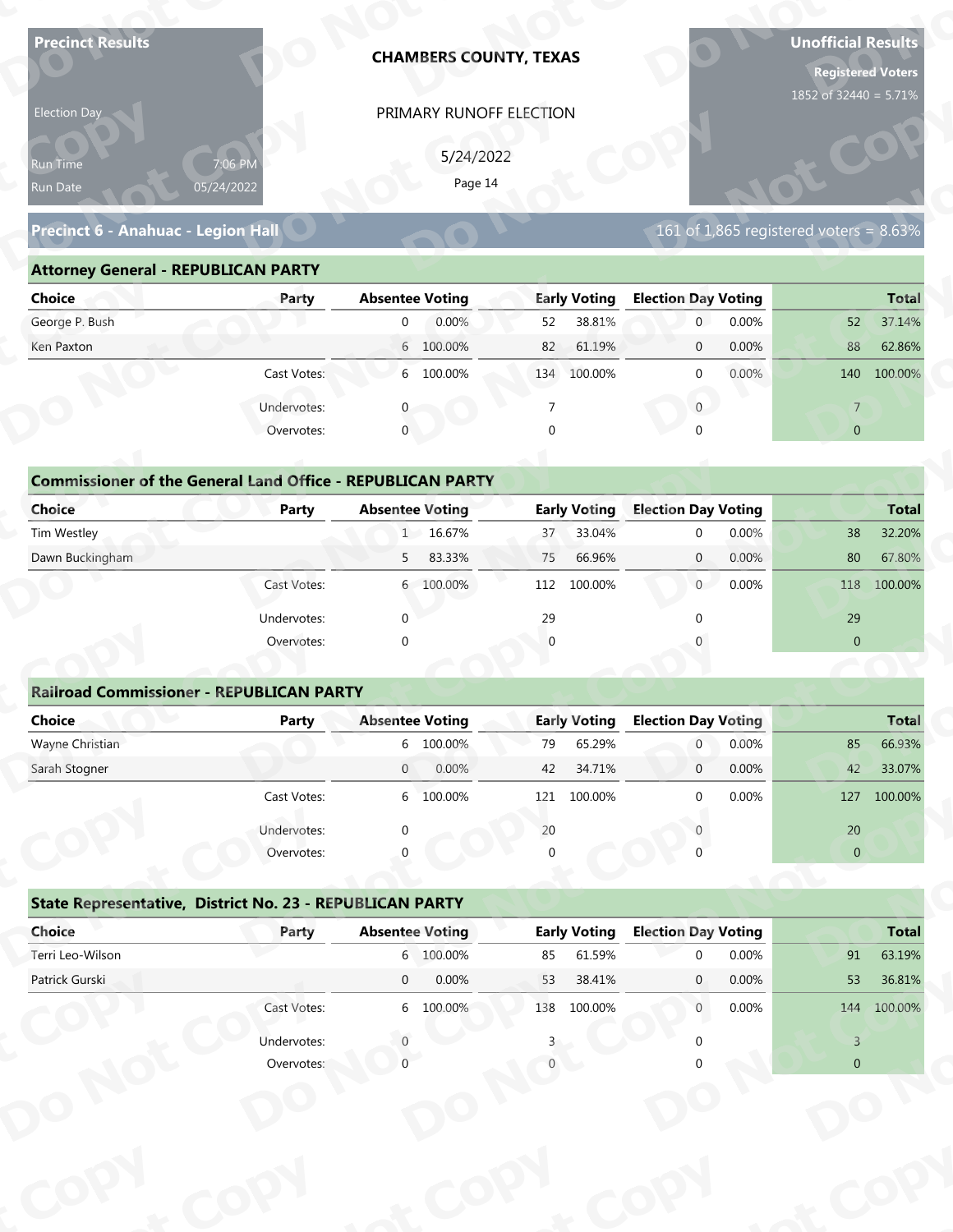| <b>Precinct Results</b><br><b>Election Day</b><br>የun Time |             | <b>CHAMBERS COUNTY, TEXAS</b><br>PRIMARY RUNOFF ELECTION<br>5/24/2022<br>Page 15 |                              |                                | <b>Unofficial Results</b><br><b>Registered Voters</b><br>1852 of 32440 = 5.71% |
|------------------------------------------------------------|-------------|----------------------------------------------------------------------------------|------------------------------|--------------------------------|--------------------------------------------------------------------------------|
| Run Date<br>Precinct 6 - Anahuac - Legion Hall             | 05/24/2022  |                                                                                  |                              |                                | 161 of 1,865 registered voters = $8.63\%$                                      |
| <b>Precinct Chair, Precinct 6 - REPUBLICAN PARTY</b>       |             |                                                                                  |                              |                                |                                                                                |
| <b>Choice</b>                                              | Party       | <b>Absentee Voting</b>                                                           | <b>Early Voting</b>          | <b>Election Day Voting</b>     | <b>Total</b>                                                                   |
| Kevin Foltz<br>Lauren Van Deventer                         |             | 16.67%<br>$\mathbf{1}$<br>5<br>83.33%                                            | 35.77%<br>49<br>88<br>64.23% | 0.00%<br>0.00%<br>$\mathbf{0}$ | 34.97%<br>50<br>93<br>65.03%                                                   |
|                                                            | Cast Votes: | 6 100.00%                                                                        | 100.00%<br>137               | 0.00%<br>$\Omega$              | 100.00%<br>143                                                                 |
|                                                            | Undervotes: |                                                                                  |                              | $\Omega$                       | Δ                                                                              |
|                                                            | Overvotes:  |                                                                                  |                              |                                | $\overline{0}$                                                                 |
| COPY<br>DO NOT COPY                                        |             | DO NOT COPY<br>DO NOT COPY                                                       |                              | DO NOT COPY                    | DO NO                                                                          |
| COPY<br>DO NOT COPY                                        |             | DO NOT COPY<br>DO NOT COPY                                                       |                              | DO NOT COPY                    |                                                                                |
|                                                            |             |                                                                                  |                              |                                | DO NO                                                                          |
| COPY<br>DO NOT COPY                                        |             | DO NOT COPY<br>DO NOT COPY                                                       |                              | DO NOT COPY                    |                                                                                |
|                                                            |             |                                                                                  |                              |                                | DO NO                                                                          |
| COPY                                                       | COPY        | & COPY                                                                           |                              | COPY                           | of COPY                                                                        |

### **Precinct 6 - Anahuac - Legion Hall**

### **Precinct Chair, Precinct 6 - REPUBLICAN PARTY D**

| <b>Election Day</b>                                  |             | PRIMARY RUNOFF ELECTION    |                     |                                           |                |
|------------------------------------------------------|-------------|----------------------------|---------------------|-------------------------------------------|----------------|
| Run Time<br>Run Date                                 | 05/24/2022  | 5/24/2022<br>Page 15       |                     |                                           |                |
| Precinct 6 - Anahuac - Legion Hall                   |             |                            |                     | 161 of 1,865 registered voters = $8.63\%$ |                |
| <b>Precinct Chair, Precinct 6 - REPUBLICAN PARTY</b> |             |                            |                     |                                           |                |
| <b>Choice</b>                                        | Party       | <b>Absentee Voting</b>     | <b>Early Voting</b> | <b>Election Day Voting</b>                | <b>Total</b>   |
| Kevin Foltz                                          |             | 16.67%<br>$\mathbf{1}$     | 35.77%<br>49        | 0.00%<br>$\overline{0}$                   | 34.97%<br>50   |
| Lauren Van Deventer                                  |             | 83.33%<br>5 <sup>7</sup>   | 88<br>64.23%        | 0.00%<br>$\mathbf{0}$                     | 93<br>65.03%   |
|                                                      | Cast Votes: | 6 100.00%                  | 137 100.00%         | 0.00%<br><sup>0</sup>                     | 143 100.00%    |
|                                                      | Undervotes: |                            |                     | $\mathbf{0}$                              | $\Delta$       |
|                                                      | Overvotes:  |                            |                     |                                           | $\overline{0}$ |
|                                                      |             |                            |                     |                                           |                |
|                                                      |             |                            |                     |                                           |                |
|                                                      |             |                            |                     |                                           |                |
|                                                      |             |                            |                     |                                           |                |
|                                                      |             |                            |                     |                                           |                |
|                                                      |             |                            |                     |                                           |                |
|                                                      |             |                            |                     |                                           |                |
|                                                      |             |                            |                     |                                           |                |
|                                                      |             |                            |                     |                                           |                |
|                                                      |             |                            |                     |                                           |                |
|                                                      |             |                            |                     |                                           |                |
|                                                      |             |                            |                     |                                           |                |
| COPY                                                 |             |                            |                     |                                           |                |
|                                                      |             |                            |                     |                                           |                |
|                                                      |             |                            |                     |                                           | DO NO          |
|                                                      |             |                            |                     |                                           |                |
| DO NOT COPY                                          |             | DO NOT COPY<br>DO NOT COPY |                     | DO NOT COPY                               |                |
| COPY                                                 |             |                            |                     |                                           |                |
|                                                      |             |                            |                     |                                           |                |
|                                                      |             |                            |                     |                                           |                |
|                                                      |             |                            |                     |                                           |                |
|                                                      |             |                            |                     |                                           |                |
| DO NOT COPY                                          |             | DO NOT COPY<br>DO NOT COPY |                     | DO NOT COPY                               | DO NO          |
| <b>Poo</b>                                           |             |                            | $P_{\rm O_2}$       |                                           |                |
|                                                      | <b>And</b>  |                            |                     | <b>LON</b>                                | ·ODW           |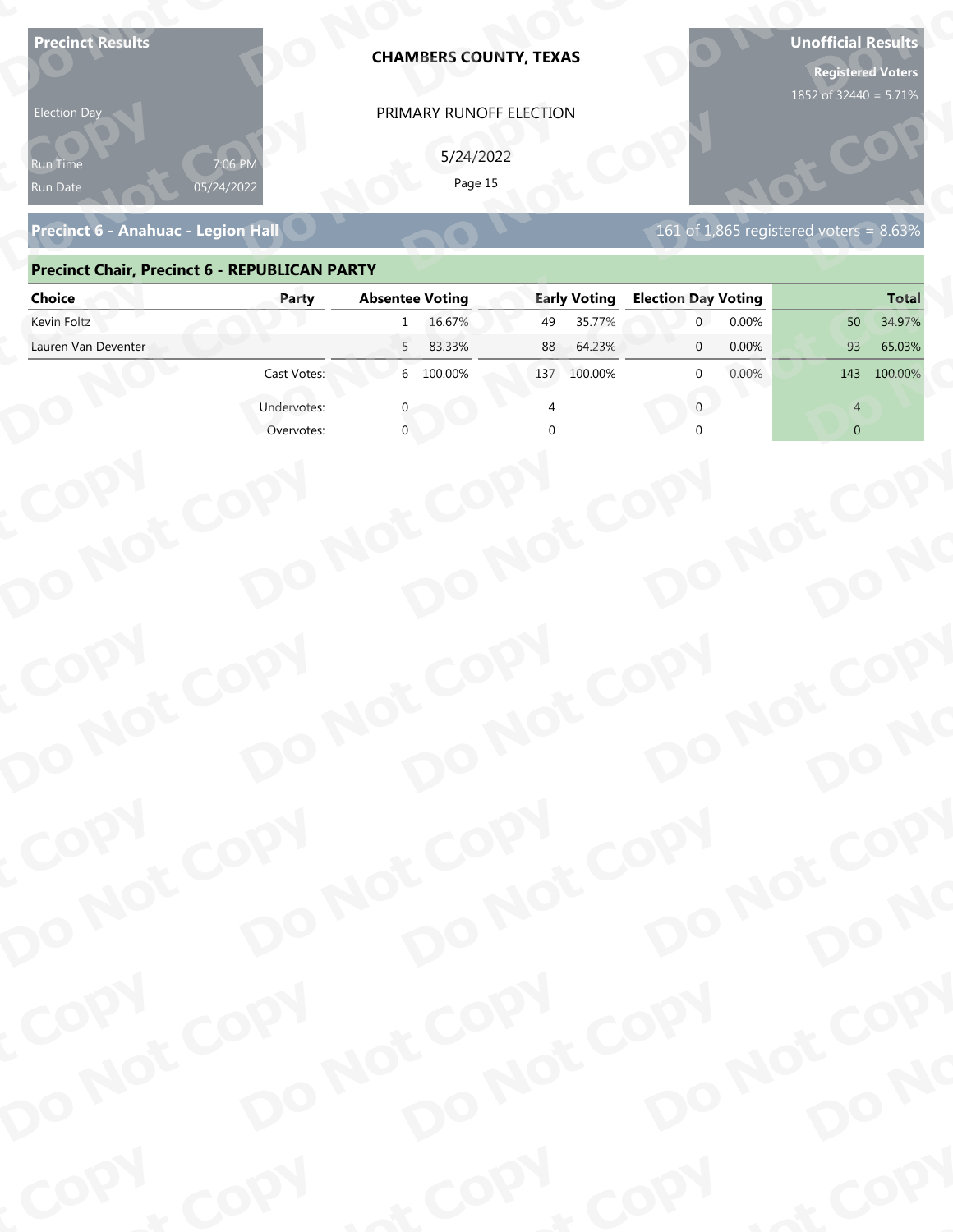| <b>Precinct Results</b>                                           |                           |                        | <b>CHAMBERS COUNTY, TEXAS</b> |                |                               |                                        |       | <b>Unofficial Results</b>                 | <b>Registered Voters</b> |
|-------------------------------------------------------------------|---------------------------|------------------------|-------------------------------|----------------|-------------------------------|----------------------------------------|-------|-------------------------------------------|--------------------------|
| Election Day                                                      |                           |                        | PRIMARY RUNOFF ELECTION       |                |                               |                                        |       | 1852 of 32440 = 5.71%                     |                          |
|                                                                   |                           |                        |                               |                |                               |                                        |       |                                           |                          |
| Run Time                                                          | 7:06 PM                   |                        | 5/24/2022<br>Page 16          |                |                               |                                        |       |                                           |                          |
| Run Date                                                          | 05/24/2022                |                        |                               |                |                               |                                        |       |                                           |                          |
| <b>Precinct 7 - Winnie</b>                                        |                           |                        |                               |                |                               |                                        |       | 120 of 2,388 registered voters = $5.03\%$ |                          |
| <b>Lieutenant Governor - DEMOCRATIC PARTY</b>                     |                           |                        |                               |                |                               |                                        |       |                                           |                          |
| <b>Choice</b>                                                     | Party                     | <b>Absentee Voting</b> |                               |                | <b>Early Voting</b>           | <b>Election Day Voting</b>             |       |                                           | <b>Total</b>             |
| Mike Collier                                                      |                           | 5                      | 50.00%                        | 3              | 75.00%                        | $\mathbf 0$                            | 0.00% | 8                                         | 57.14%                   |
| Michelle Beckley                                                  |                           | 5                      | 50.00%                        | $\mathbf{1}$   | 25.00%                        | $\mathbf 0$                            | 0.00% | $6\phantom{.}6$                           | 42.86%                   |
|                                                                   | Cast Votes:               |                        | 10 100.00%                    |                | 4 100.00%                     | $\mathbf 0$                            | 0.00% |                                           | 14 100.00%               |
|                                                                   | Undervotes:               |                        |                               |                |                               | $\overline{0}$                         |       | $\mathbf{1}$                              |                          |
|                                                                   | Overvotes:                | $\mathbf{0}$           |                               |                |                               |                                        |       | $\overline{0}$                            |                          |
|                                                                   |                           |                        |                               |                |                               |                                        |       |                                           |                          |
| <b>Attorney General - DEMOCRATIC PARTY</b>                        |                           |                        |                               |                |                               |                                        |       |                                           |                          |
| <b>Choice</b>                                                     | <b>Party</b>              | <b>Absentee Voting</b> |                               |                | <b>Early Voting</b>           | <b>Election Day Voting</b>             |       |                                           | <b>Total</b>             |
| Joe Jaworski                                                      |                           |                        | 7 70.00%                      | 3              | 75.00%                        | $\mathbf 0$                            | 0.00% | 10                                        | 71.43%                   |
| Rochelle Mercedes Garza                                           |                           | 3                      | 30.00%                        | $\mathbf{1}$   | 25.00%                        | $\overline{0}$                         | 0.00% | 4                                         | 28.57%                   |
|                                                                   | Cast Votes:               |                        | 10 100.00%                    |                | 4 100.00%                     | 0                                      | 0.00% |                                           | 14 100.00%               |
|                                                                   | Undervotes:               | $\Omega$               |                               | $\mathbf{1}$   |                               | $\Omega$                               |       | $\mathbf{1}$                              |                          |
|                                                                   | Overvotes:                | $\Omega$               |                               |                |                               |                                        |       | $\overline{0}$                            |                          |
|                                                                   |                           |                        |                               |                |                               |                                        |       |                                           |                          |
| <b>Comptroller of Public Accounts - DEMOCRATIC PARTY</b>          |                           |                        |                               |                |                               |                                        |       |                                           |                          |
| <b>Choice</b>                                                     | <b>Party</b>              | <b>Absentee Voting</b> |                               |                | <b>Early Voting</b>           | <b>Election Day Voting</b>             |       |                                           | <b>Total</b>             |
| Angel Luis Vega                                                   |                           | $2^{\circ}$            | 20.00%                        | $\overline{2}$ | 40.00%                        | $\overline{0}$                         | 0.00% | 4                                         | 26.67%                   |
| Janet T. Dudding                                                  |                           | 8                      | 80.00%                        | 3              | 60.00%                        | $\overline{0}$                         | 0.00% | 11                                        | 73.33%                   |
|                                                                   | Cast Votes:               |                        | 10 100.00%                    | 5              | 100.00%                       | $\Omega$                               | 0.00% |                                           | 15 100.00%               |
|                                                                   | Undervotes:               | $\Omega$               |                               | $\Omega$       |                               |                                        |       | $\overline{0}$                            |                          |
|                                                                   | Overvotes:                |                        |                               |                |                               |                                        |       | $\overline{0}$                            |                          |
|                                                                   |                           |                        |                               |                |                               |                                        |       |                                           |                          |
| <b>Commissioner of the General Land Office - DEMOCRATIC PARTY</b> |                           |                        |                               |                |                               |                                        |       |                                           |                          |
|                                                                   | Party                     | <b>Absentee Voting</b> | 1 10.00%                      | $\overline{2}$ | <b>Early Voting</b><br>40.00% | <b>Election Day Voting</b><br>$\Omega$ | 0.00% | $\mathbf{3}$                              | <b>Total</b><br>20.00%   |
| Choice                                                            |                           |                        |                               |                |                               |                                        | 0.00% | 12                                        | 80.00%                   |
| Sandragrace Martinez                                              |                           |                        |                               |                |                               |                                        |       |                                           |                          |
| Jay Kleberg                                                       |                           | 9                      | 90.00%                        | 3              | 60.00%                        | $\mathbf{0}$                           |       |                                           |                          |
|                                                                   | Cast Votes:               |                        | 10 100.00%                    |                | 5 100.00%                     | $\overline{0}$                         | 0.00% |                                           | 15 100.00%               |
|                                                                   | Undervotes:<br>Overvotes: |                        |                               |                |                               |                                        |       | $\overline{0}$<br>$\overline{0}$          |                          |

|  | 120 of 2,388 registered voters = $5.03\%$ |  |  |  |
|--|-------------------------------------------|--|--|--|
|  |                                           |  |  |  |
|  |                                           |  |  |  |
|  |                                           |  |  |  |

| Election Day<br>PRIMARY RUNOFF ELECTION                                                                              |              |
|----------------------------------------------------------------------------------------------------------------------|--------------|
| 5/24/2022<br>7:06 PM<br><b>Run Time</b><br>Page 16<br>05/24/2022<br>Run Date                                         |              |
| 120 of 2,388 registered voters = 5.03%<br><b>Precinct 7 - Winnie</b>                                                 |              |
| <b>Lieutenant Governor - DEMOCRATIC PARTY</b>                                                                        |              |
| <b>Absentee Voting</b><br><b>Early Voting</b><br><b>Election Day Voting</b><br><b>Choice</b><br>Party                | <b>Total</b> |
| Mike Collier<br>50.00%<br>75.00%<br>0.00%<br>3<br>$\overline{0}$<br>8<br>5                                           | 57.14%       |
| Michelle Beckley<br>50.00%<br>25.00%<br>0.00%<br>5 <sup>7</sup><br>$6\overline{6}$<br>$\overline{0}$<br>$\mathbf{1}$ | 42.86%       |
| 10 100.00%<br>$0.00\%$<br>Cast Votes:<br>4 100.00%<br>14 100.00%<br>$\Omega$                                         |              |
| Undervotes:<br>$\overline{0}$                                                                                        |              |
| $\mathbf 0$<br>Overvotes:<br>$\Omega$<br>$\overline{0}$                                                              |              |
|                                                                                                                      |              |
| <b>Attorney General - DEMOCRATIC PARTY</b>                                                                           |              |
| <b>Early Voting</b><br><b>Election Day Voting</b><br><b>Choice</b><br><b>Absentee Voting</b><br><b>Party</b>         | <b>Total</b> |
| Joe Jaworski<br>7 70.00%<br>75.00%<br>0.00%<br>10<br>3<br>$\Omega$                                                   | 71.43%       |
| Rochelle Mercedes Garza<br>30.00%<br>25.00%<br>$\overline{0}$<br>0.00%<br>$\mathbf{3}$<br>$\overline{4}$             | 28.57%       |
| 0<br>0.00%<br>14 100.00%<br>10 100.00%<br>100.00%<br>Cast Votes:<br>$\overline{4}$                                   |              |

| 5/24/2022<br>7:06 PM<br>Run Time<br>Page 16<br>05/24/2022<br>Run Date<br>120 of 2,388 registered voters = 5.03%<br><b>Precinct 7 - Winnie</b><br><b>Lieutenant Governor - DEMOCRATIC PARTY</b><br><b>Absentee Voting</b><br><b>Early Voting</b><br><b>Election Day Voting</b><br><b>Choice</b><br>Party<br>Mike Collier<br>50.00%<br>$\overline{3}$<br>75.00%<br>$\overline{0}$<br>0.00%<br>5<br>8<br>Michelle Beckley<br>50.00%<br>25.00%<br>0.00%<br>5<br>$\mathbf 0$<br>1<br>6<br>Cast Votes:<br>10 100.00%<br>4 100.00%<br>0.00%<br>$\mathbf{0}$<br>$\overline{0}$<br>Undervotes:<br>$\mathbf{1}$<br>$\mathbf{1}$<br>$\mathbf{0}$<br>Overvotes:<br>$\mathbf{0}$<br>$\overline{0}$<br>$\Omega$<br><b>Attorney General - DEMOCRATIC PARTY</b><br><b>Early Voting</b><br><b>Election Day Voting</b><br>Choice<br><b>Absentee Voting</b><br><b>Party</b><br>Joe Jaworski<br>7 70.00%<br>75.00%<br>0.00%<br>10<br>3<br>$\mathbf 0$<br>Rochelle Mercedes Garza<br>30.00%<br>0.00%<br>25.00%<br>$\mathbf{0}$<br>3<br>$\mathbf{1}$<br>4<br>Cast Votes:<br>10 100.00%<br>100.00%<br>0.00%<br>$\overline{0}$<br>4<br>Undervotes:<br>$\Omega$<br>$\mathbf{1}$<br>$\overline{0}$<br>Overvotes:<br>$\Omega$<br><b>Comptroller of Public Accounts - DEMOCRATIC PARTY</b><br><b>Choice</b><br><b>Absentee Voting</b><br><b>Election Day Voting</b><br><b>Party</b><br><b>Early Voting</b><br>Angel Luis Vega<br>20.00%<br>40.00%<br>0.00%<br>$\overline{0}$<br>$\overline{2}$<br>2<br>$\overline{4}$<br>60.00%<br>0.00%<br>Janet T. Dudding<br>80.00%<br>3<br>8<br>$\mathbf 0$<br>11<br>0.00%<br>Cast Votes:<br>10 100.00%<br>5 100.00%<br>$\Omega$<br>Undervotes:<br>$\overline{0}$<br>$\Omega$<br>Overvotes:<br>$\overline{0}$<br><b>Commissioner of the General Land Office - DEMOCRATIC PARTY</b><br>Choice<br><b>Absentee Voting</b><br><b>Early Voting</b><br><b>Election Day Voting</b><br>Party<br>Sandragrace Martinez<br>1 10.00%<br>$\overline{2}$<br>40.00%<br>0.00%<br>3 <sup>7</sup><br>$\Omega$<br>90.00%<br>60.00%<br>Jay Kleberg<br>9<br>$\overline{3}$<br>0.00%<br>12<br>$\mathbf{0}$<br>10 100.00% |             |  | PRIMARY RUNOFF ELECTION |           |                |       |              |
|------------------------------------------------------------------------------------------------------------------------------------------------------------------------------------------------------------------------------------------------------------------------------------------------------------------------------------------------------------------------------------------------------------------------------------------------------------------------------------------------------------------------------------------------------------------------------------------------------------------------------------------------------------------------------------------------------------------------------------------------------------------------------------------------------------------------------------------------------------------------------------------------------------------------------------------------------------------------------------------------------------------------------------------------------------------------------------------------------------------------------------------------------------------------------------------------------------------------------------------------------------------------------------------------------------------------------------------------------------------------------------------------------------------------------------------------------------------------------------------------------------------------------------------------------------------------------------------------------------------------------------------------------------------------------------------------------------------------------------------------------------------------------------------------------------------------------------------------------------------------------------------------------------------------------------------------------------------------------------------------------------------------------------------------------------------------------------------------------------|-------------|--|-------------------------|-----------|----------------|-------|--------------|
|                                                                                                                                                                                                                                                                                                                                                                                                                                                                                                                                                                                                                                                                                                                                                                                                                                                                                                                                                                                                                                                                                                                                                                                                                                                                                                                                                                                                                                                                                                                                                                                                                                                                                                                                                                                                                                                                                                                                                                                                                                                                                                            |             |  |                         |           |                |       |              |
|                                                                                                                                                                                                                                                                                                                                                                                                                                                                                                                                                                                                                                                                                                                                                                                                                                                                                                                                                                                                                                                                                                                                                                                                                                                                                                                                                                                                                                                                                                                                                                                                                                                                                                                                                                                                                                                                                                                                                                                                                                                                                                            |             |  |                         |           |                |       |              |
|                                                                                                                                                                                                                                                                                                                                                                                                                                                                                                                                                                                                                                                                                                                                                                                                                                                                                                                                                                                                                                                                                                                                                                                                                                                                                                                                                                                                                                                                                                                                                                                                                                                                                                                                                                                                                                                                                                                                                                                                                                                                                                            |             |  |                         |           |                |       |              |
|                                                                                                                                                                                                                                                                                                                                                                                                                                                                                                                                                                                                                                                                                                                                                                                                                                                                                                                                                                                                                                                                                                                                                                                                                                                                                                                                                                                                                                                                                                                                                                                                                                                                                                                                                                                                                                                                                                                                                                                                                                                                                                            |             |  |                         |           |                |       |              |
|                                                                                                                                                                                                                                                                                                                                                                                                                                                                                                                                                                                                                                                                                                                                                                                                                                                                                                                                                                                                                                                                                                                                                                                                                                                                                                                                                                                                                                                                                                                                                                                                                                                                                                                                                                                                                                                                                                                                                                                                                                                                                                            |             |  |                         |           |                |       |              |
|                                                                                                                                                                                                                                                                                                                                                                                                                                                                                                                                                                                                                                                                                                                                                                                                                                                                                                                                                                                                                                                                                                                                                                                                                                                                                                                                                                                                                                                                                                                                                                                                                                                                                                                                                                                                                                                                                                                                                                                                                                                                                                            |             |  |                         |           |                |       | <b>Total</b> |
|                                                                                                                                                                                                                                                                                                                                                                                                                                                                                                                                                                                                                                                                                                                                                                                                                                                                                                                                                                                                                                                                                                                                                                                                                                                                                                                                                                                                                                                                                                                                                                                                                                                                                                                                                                                                                                                                                                                                                                                                                                                                                                            |             |  |                         |           |                |       | 57.14%       |
|                                                                                                                                                                                                                                                                                                                                                                                                                                                                                                                                                                                                                                                                                                                                                                                                                                                                                                                                                                                                                                                                                                                                                                                                                                                                                                                                                                                                                                                                                                                                                                                                                                                                                                                                                                                                                                                                                                                                                                                                                                                                                                            |             |  |                         |           |                |       | 42.86%       |
|                                                                                                                                                                                                                                                                                                                                                                                                                                                                                                                                                                                                                                                                                                                                                                                                                                                                                                                                                                                                                                                                                                                                                                                                                                                                                                                                                                                                                                                                                                                                                                                                                                                                                                                                                                                                                                                                                                                                                                                                                                                                                                            |             |  |                         |           |                |       | 14 100.00%   |
|                                                                                                                                                                                                                                                                                                                                                                                                                                                                                                                                                                                                                                                                                                                                                                                                                                                                                                                                                                                                                                                                                                                                                                                                                                                                                                                                                                                                                                                                                                                                                                                                                                                                                                                                                                                                                                                                                                                                                                                                                                                                                                            |             |  |                         |           |                |       |              |
|                                                                                                                                                                                                                                                                                                                                                                                                                                                                                                                                                                                                                                                                                                                                                                                                                                                                                                                                                                                                                                                                                                                                                                                                                                                                                                                                                                                                                                                                                                                                                                                                                                                                                                                                                                                                                                                                                                                                                                                                                                                                                                            |             |  |                         |           |                |       |              |
|                                                                                                                                                                                                                                                                                                                                                                                                                                                                                                                                                                                                                                                                                                                                                                                                                                                                                                                                                                                                                                                                                                                                                                                                                                                                                                                                                                                                                                                                                                                                                                                                                                                                                                                                                                                                                                                                                                                                                                                                                                                                                                            |             |  |                         |           |                |       |              |
|                                                                                                                                                                                                                                                                                                                                                                                                                                                                                                                                                                                                                                                                                                                                                                                                                                                                                                                                                                                                                                                                                                                                                                                                                                                                                                                                                                                                                                                                                                                                                                                                                                                                                                                                                                                                                                                                                                                                                                                                                                                                                                            |             |  |                         |           |                |       |              |
|                                                                                                                                                                                                                                                                                                                                                                                                                                                                                                                                                                                                                                                                                                                                                                                                                                                                                                                                                                                                                                                                                                                                                                                                                                                                                                                                                                                                                                                                                                                                                                                                                                                                                                                                                                                                                                                                                                                                                                                                                                                                                                            |             |  |                         |           |                |       | <b>Total</b> |
|                                                                                                                                                                                                                                                                                                                                                                                                                                                                                                                                                                                                                                                                                                                                                                                                                                                                                                                                                                                                                                                                                                                                                                                                                                                                                                                                                                                                                                                                                                                                                                                                                                                                                                                                                                                                                                                                                                                                                                                                                                                                                                            |             |  |                         |           |                |       | 71.43%       |
|                                                                                                                                                                                                                                                                                                                                                                                                                                                                                                                                                                                                                                                                                                                                                                                                                                                                                                                                                                                                                                                                                                                                                                                                                                                                                                                                                                                                                                                                                                                                                                                                                                                                                                                                                                                                                                                                                                                                                                                                                                                                                                            |             |  |                         |           |                |       | 28.57%       |
|                                                                                                                                                                                                                                                                                                                                                                                                                                                                                                                                                                                                                                                                                                                                                                                                                                                                                                                                                                                                                                                                                                                                                                                                                                                                                                                                                                                                                                                                                                                                                                                                                                                                                                                                                                                                                                                                                                                                                                                                                                                                                                            |             |  |                         |           |                |       | 14 100.00%   |
|                                                                                                                                                                                                                                                                                                                                                                                                                                                                                                                                                                                                                                                                                                                                                                                                                                                                                                                                                                                                                                                                                                                                                                                                                                                                                                                                                                                                                                                                                                                                                                                                                                                                                                                                                                                                                                                                                                                                                                                                                                                                                                            |             |  |                         |           |                |       |              |
|                                                                                                                                                                                                                                                                                                                                                                                                                                                                                                                                                                                                                                                                                                                                                                                                                                                                                                                                                                                                                                                                                                                                                                                                                                                                                                                                                                                                                                                                                                                                                                                                                                                                                                                                                                                                                                                                                                                                                                                                                                                                                                            |             |  |                         |           |                |       |              |
|                                                                                                                                                                                                                                                                                                                                                                                                                                                                                                                                                                                                                                                                                                                                                                                                                                                                                                                                                                                                                                                                                                                                                                                                                                                                                                                                                                                                                                                                                                                                                                                                                                                                                                                                                                                                                                                                                                                                                                                                                                                                                                            |             |  |                         |           |                |       |              |
|                                                                                                                                                                                                                                                                                                                                                                                                                                                                                                                                                                                                                                                                                                                                                                                                                                                                                                                                                                                                                                                                                                                                                                                                                                                                                                                                                                                                                                                                                                                                                                                                                                                                                                                                                                                                                                                                                                                                                                                                                                                                                                            |             |  |                         |           |                |       |              |
|                                                                                                                                                                                                                                                                                                                                                                                                                                                                                                                                                                                                                                                                                                                                                                                                                                                                                                                                                                                                                                                                                                                                                                                                                                                                                                                                                                                                                                                                                                                                                                                                                                                                                                                                                                                                                                                                                                                                                                                                                                                                                                            |             |  |                         |           |                |       | <b>Total</b> |
|                                                                                                                                                                                                                                                                                                                                                                                                                                                                                                                                                                                                                                                                                                                                                                                                                                                                                                                                                                                                                                                                                                                                                                                                                                                                                                                                                                                                                                                                                                                                                                                                                                                                                                                                                                                                                                                                                                                                                                                                                                                                                                            |             |  |                         |           |                |       | 26.67%       |
|                                                                                                                                                                                                                                                                                                                                                                                                                                                                                                                                                                                                                                                                                                                                                                                                                                                                                                                                                                                                                                                                                                                                                                                                                                                                                                                                                                                                                                                                                                                                                                                                                                                                                                                                                                                                                                                                                                                                                                                                                                                                                                            |             |  |                         |           |                |       | 73.33%       |
|                                                                                                                                                                                                                                                                                                                                                                                                                                                                                                                                                                                                                                                                                                                                                                                                                                                                                                                                                                                                                                                                                                                                                                                                                                                                                                                                                                                                                                                                                                                                                                                                                                                                                                                                                                                                                                                                                                                                                                                                                                                                                                            |             |  |                         |           |                |       | 15 100.00%   |
|                                                                                                                                                                                                                                                                                                                                                                                                                                                                                                                                                                                                                                                                                                                                                                                                                                                                                                                                                                                                                                                                                                                                                                                                                                                                                                                                                                                                                                                                                                                                                                                                                                                                                                                                                                                                                                                                                                                                                                                                                                                                                                            |             |  |                         |           |                |       |              |
|                                                                                                                                                                                                                                                                                                                                                                                                                                                                                                                                                                                                                                                                                                                                                                                                                                                                                                                                                                                                                                                                                                                                                                                                                                                                                                                                                                                                                                                                                                                                                                                                                                                                                                                                                                                                                                                                                                                                                                                                                                                                                                            |             |  |                         |           |                |       |              |
|                                                                                                                                                                                                                                                                                                                                                                                                                                                                                                                                                                                                                                                                                                                                                                                                                                                                                                                                                                                                                                                                                                                                                                                                                                                                                                                                                                                                                                                                                                                                                                                                                                                                                                                                                                                                                                                                                                                                                                                                                                                                                                            |             |  |                         |           |                |       |              |
|                                                                                                                                                                                                                                                                                                                                                                                                                                                                                                                                                                                                                                                                                                                                                                                                                                                                                                                                                                                                                                                                                                                                                                                                                                                                                                                                                                                                                                                                                                                                                                                                                                                                                                                                                                                                                                                                                                                                                                                                                                                                                                            |             |  |                         |           |                |       |              |
|                                                                                                                                                                                                                                                                                                                                                                                                                                                                                                                                                                                                                                                                                                                                                                                                                                                                                                                                                                                                                                                                                                                                                                                                                                                                                                                                                                                                                                                                                                                                                                                                                                                                                                                                                                                                                                                                                                                                                                                                                                                                                                            |             |  |                         |           |                |       | <b>Total</b> |
|                                                                                                                                                                                                                                                                                                                                                                                                                                                                                                                                                                                                                                                                                                                                                                                                                                                                                                                                                                                                                                                                                                                                                                                                                                                                                                                                                                                                                                                                                                                                                                                                                                                                                                                                                                                                                                                                                                                                                                                                                                                                                                            |             |  |                         |           |                |       | 20.00%       |
|                                                                                                                                                                                                                                                                                                                                                                                                                                                                                                                                                                                                                                                                                                                                                                                                                                                                                                                                                                                                                                                                                                                                                                                                                                                                                                                                                                                                                                                                                                                                                                                                                                                                                                                                                                                                                                                                                                                                                                                                                                                                                                            |             |  |                         |           |                |       | 80.00%       |
|                                                                                                                                                                                                                                                                                                                                                                                                                                                                                                                                                                                                                                                                                                                                                                                                                                                                                                                                                                                                                                                                                                                                                                                                                                                                                                                                                                                                                                                                                                                                                                                                                                                                                                                                                                                                                                                                                                                                                                                                                                                                                                            | Cast Votes: |  |                         | 5 100.00% | $\overline{0}$ | 0.00% | 15 100.00%   |
| Undervotes:<br>$\overline{0}$                                                                                                                                                                                                                                                                                                                                                                                                                                                                                                                                                                                                                                                                                                                                                                                                                                                                                                                                                                                                                                                                                                                                                                                                                                                                                                                                                                                                                                                                                                                                                                                                                                                                                                                                                                                                                                                                                                                                                                                                                                                                              |             |  |                         |           |                |       |              |
| Overvotes:<br>$\overline{0}$                                                                                                                                                                                                                                                                                                                                                                                                                                                                                                                                                                                                                                                                                                                                                                                                                                                                                                                                                                                                                                                                                                                                                                                                                                                                                                                                                                                                                                                                                                                                                                                                                                                                                                                                                                                                                                                                                                                                                                                                                                                                               |             |  |                         |           |                |       |              |

### **Comptroller of Public Accounts - DEMOCRATIC PARTY**

| Choice                                                            | Party       | <b>Absentee Voting</b> |            |                | <b>Early Voting</b> | <b>Election Day Voting</b> |       |                 | <b>Total</b> |
|-------------------------------------------------------------------|-------------|------------------------|------------|----------------|---------------------|----------------------------|-------|-----------------|--------------|
| Joe Jaworski                                                      |             |                        | 7 70.00%   | $3^{\circ}$    | 75.00%              | $\mathbf{0}$               | 0.00% | 10 <sup>1</sup> | 71.43%       |
| Rochelle Mercedes Garza                                           |             | 3                      | 30.00%     | $\mathbf{1}$   | 25.00%              | $\mathbf{0}$               | 0.00% | $\overline{4}$  | 28.57%       |
|                                                                   | Cast Votes: |                        | 10 100.00% |                | 4 100.00%           | $\overline{0}$             | 0.00% |                 | 14 100.00%   |
|                                                                   | Undervotes: | ∩                      |            |                |                     | $\Omega$                   |       | $\mathbf{1}$    |              |
|                                                                   | Overvotes:  | $\Omega$               |            |                |                     |                            |       | $\overline{0}$  |              |
| <b>Comptroller of Public Accounts - DEMOCRATIC PARTY</b>          |             |                        |            |                |                     |                            |       |                 |              |
| <b>Choice</b>                                                     | Party       | <b>Absentee Voting</b> |            |                | <b>Early Voting</b> | <b>Election Day Voting</b> |       |                 | <b>Total</b> |
| Angel Luis Vega                                                   |             | $\overline{2}$         | 20.00%     | $\overline{2}$ | 40.00%              | $\overline{0}$             | 0.00% | $\overline{4}$  | 26.67%       |
| Janet T. Dudding                                                  |             | 8                      | 80.00%     | 3              | 60.00%              | $\overline{0}$             | 0.00% | 11              | 73.33%       |
|                                                                   | Cast Votes: |                        | 10 100.00% |                | 5 100.00%           | $\mathbf{0}$               | 0.00% |                 | 15 100.00%   |
|                                                                   | Undervotes: | ∩                      |            | <sup>0</sup>   |                     |                            |       | $\overline{0}$  |              |
|                                                                   | Overvotes:  |                        |            |                |                     |                            |       | $\mathbf 0$     |              |
| <b>Commissioner of the General Land Office - DEMOCRATIC PARTY</b> |             |                        |            |                |                     |                            |       |                 |              |
| Choice                                                            | Party       | <b>Absentee Voting</b> |            |                | <b>Early Voting</b> | <b>Election Day Voting</b> |       |                 | <b>Total</b> |
| Sandragrace Martinez                                              |             | 1                      | 10.00%     | $\overline{a}$ | 40.00%              | $\mathbf{0}$               | 0.00% | $\mathsf{3}$    | 20.00%       |
| Jay Kleberg                                                       |             | 9                      | 90.00%     | $\mathbf{3}$   | 60.00%              | $\mathbf{0}$               | 0.00% | 12              | 80.00%       |
|                                                                   | Cast Votes: |                        | 10 100.00% |                | 5 100.00%           | $\mathbf{0}$               | 0.00% |                 | 15 100.00%   |
|                                                                   | Undervotes: |                        |            |                |                     | <sup>n</sup>               |       | $\overline{0}$  |              |
|                                                                   | Overvotes:  |                        |            |                |                     |                            |       | $\overline{0}$  |              |
|                                                                   |             |                        |            |                |                     |                            |       |                 |              |

|                                                                   | Cast votes. | TΩ                     | TOO'OO XQ | ⊃ | TOO'OO SO           |                            | <b>U.UU70</b> |                | 12 100.00%   |
|-------------------------------------------------------------------|-------------|------------------------|-----------|---|---------------------|----------------------------|---------------|----------------|--------------|
|                                                                   | Undervotes: | $\Omega$               |           | 0 |                     |                            |               | $\Omega$       |              |
|                                                                   | Overvotes:  | $\Omega$               |           | 0 |                     |                            |               | $\overline{0}$ |              |
|                                                                   |             |                        |           |   |                     |                            |               |                |              |
| <b>Commissioner of the General Land Office - DEMOCRATIC PARTY</b> |             |                        |           |   |                     |                            |               |                |              |
| Choice                                                            | Party       | <b>Absentee Voting</b> |           |   | <b>Early Voting</b> | <b>Election Day Voting</b> |               |                | <b>Total</b> |
| Sandragrace Martinez                                              |             | 1                      | 10.00%    | 2 | 40.00%              | $\Omega$                   | 0.00%         | $\overline{3}$ | 20.00%       |
| Jay Kleberg                                                       |             | 9                      | 90.00%    | 3 | 60.00%              | $\mathbf{0}$               | $0.00\%$      | 12             | 80.00%       |
|                                                                   | Cast Votes: | 10 <sup>°</sup>        | 100.00%   |   | 5 100.00%           | $\mathbf{0}$               | $0.00\%$      | 15             | 100.00%      |
|                                                                   | Undervotes: |                        |           | 0 |                     |                            |               | $\overline{0}$ |              |
|                                                                   | Overvotes:  |                        |           |   |                     |                            |               | $\overline{0}$ |              |
|                                                                   |             |                        |           |   |                     |                            |               |                |              |
|                                                                   |             |                        |           |   |                     |                            |               |                |              |
|                                                                   |             |                        |           |   |                     |                            |               |                |              |
|                                                                   |             |                        |           |   |                     |                            |               |                |              |
|                                                                   |             |                        |           |   |                     |                            |               |                |              |
|                                                                   |             |                        |           |   |                     |                            |               |                |              |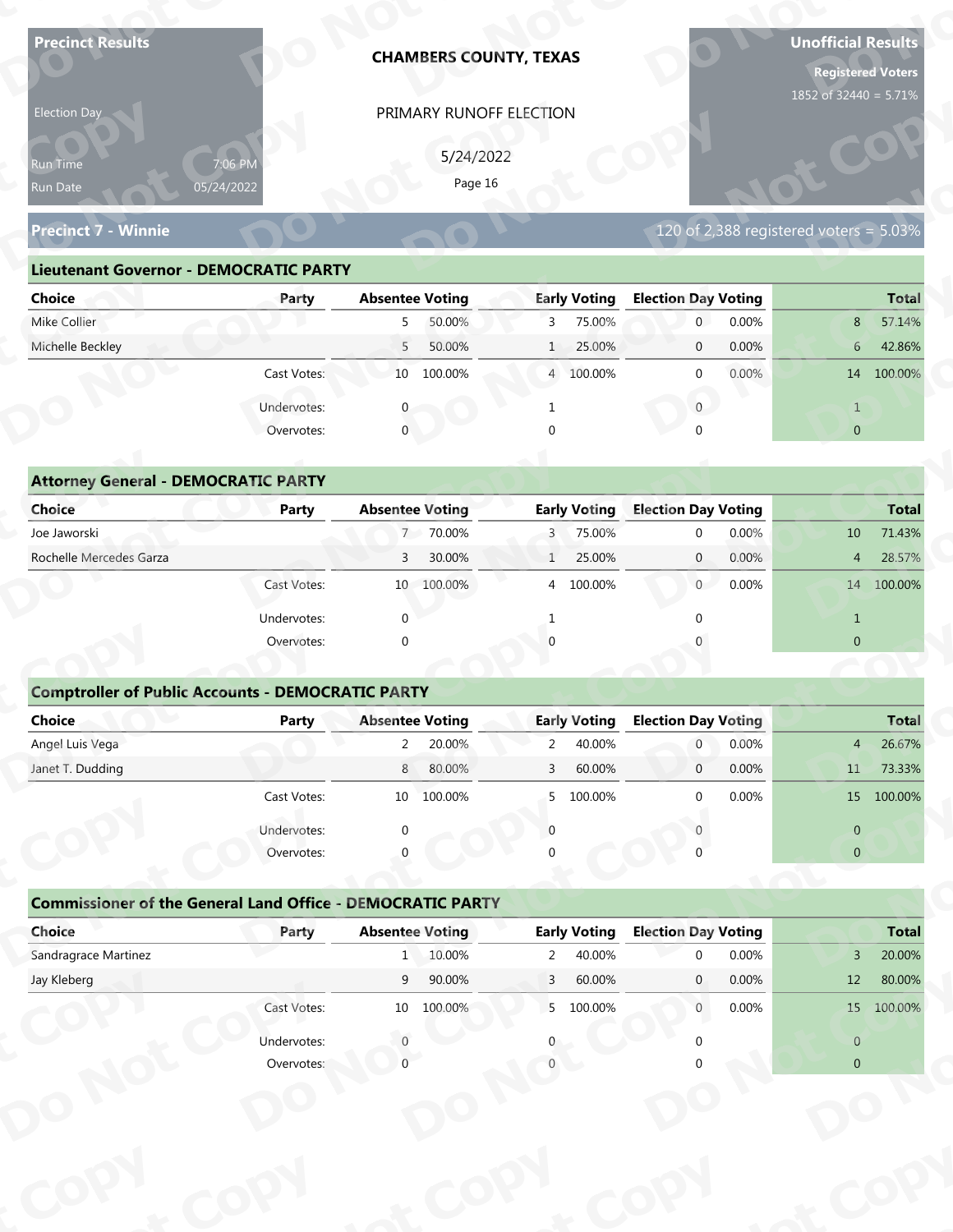| <b>Precinct Results</b>                                           |              |                        | <b>CHAMBERS COUNTY, TEXAS</b> |                |                     |                            |                            | <b>Unofficial Results</b><br><b>Registered Voters</b><br>1852 of 32440 = 5.71% |              |
|-------------------------------------------------------------------|--------------|------------------------|-------------------------------|----------------|---------------------|----------------------------|----------------------------|--------------------------------------------------------------------------------|--------------|
| Election Day                                                      |              |                        | PRIMARY RUNOFF ELECTION       |                |                     |                            |                            |                                                                                |              |
|                                                                   |              |                        |                               |                |                     |                            |                            |                                                                                |              |
| Run Time                                                          | 7:06 PM      |                        | 5/24/2022<br>Page 17          |                |                     |                            |                            |                                                                                |              |
| Run Date                                                          | 05/24/2022   |                        |                               |                |                     |                            |                            |                                                                                |              |
| <b>Precinct 7 - Winnie</b>                                        |              |                        |                               |                |                     |                            |                            | 120 of 2,388 registered voters = $5.03\%$                                      |              |
| <b>Attorney General - REPUBLICAN PARTY</b>                        |              |                        |                               |                |                     |                            |                            |                                                                                |              |
| <b>Choice</b>                                                     | Party        | <b>Absentee Voting</b> |                               |                | <b>Early Voting</b> | <b>Election Day Voting</b> |                            |                                                                                | <b>Total</b> |
| George P. Bush                                                    |              | $\overline{0}$         | 0.00%                         | 23             | 22.55%              | $\mathbf 0$                | 0.00%                      | 23                                                                             | 22.12%       |
| Ken Paxton                                                        |              |                        | 2 100.00%                     | 79             | 77.45%              | $\mathbf 0$                | 0.00%                      | 81                                                                             | 77.88%       |
|                                                                   | Cast Votes:  |                        | 2 100.00%                     |                | 102 100.00%         | $\mathbf 0$                | 0.00%                      | 104                                                                            | 100.00%      |
|                                                                   | Undervotes:  |                        |                               |                |                     | $\overline{0}$             |                            | $\mathbf{1}$                                                                   |              |
|                                                                   | Overvotes:   | $\mathbf{0}$           |                               | $\Omega$       |                     |                            |                            | $\overline{0}$                                                                 |              |
|                                                                   |              |                        |                               |                |                     |                            |                            |                                                                                |              |
| <b>Commissioner of the General Land Office - REPUBLICAN PARTY</b> |              |                        |                               |                |                     |                            |                            |                                                                                |              |
| <b>Choice</b>                                                     | <b>Party</b> | <b>Absentee Voting</b> |                               |                | <b>Early Voting</b> | <b>Election Day Voting</b> |                            |                                                                                | <b>Total</b> |
| Tim Westley                                                       |              | $\overline{0}$         | 0.00%                         | 30             | 30.30%              | $\mathbf 0$                | 0.00%                      | 30 <sup>°</sup>                                                                | 29.70%       |
| Dawn Buckingham                                                   |              |                        | 2 100.00%                     | 69             | 69.70%              | $\overline{0}$             | 0.00%                      | 71                                                                             | 70.30%       |
|                                                                   | Cast Votes:  |                        | 2 100.00%                     |                | 99 100.00%          | 0                          | 0.00%                      |                                                                                | 101 100.00%  |
|                                                                   | Undervotes:  | $\Omega$               |                               | $\overline{4}$ |                     | $\Omega$                   |                            | $\overline{4}$                                                                 |              |
|                                                                   | Overvotes:   | $\Omega$               |                               |                |                     |                            |                            | $\overline{0}$                                                                 |              |
|                                                                   |              |                        |                               |                |                     |                            |                            |                                                                                |              |
| <b>Railroad Commissioner - REPUBLICAN PARTY</b>                   |              |                        |                               |                |                     |                            |                            |                                                                                |              |
| <b>Choice</b>                                                     | <b>Party</b> | <b>Absentee Voting</b> |                               |                | <b>Early Voting</b> | <b>Election Day Voting</b> |                            |                                                                                | <b>Total</b> |
| Wayne Christian                                                   |              |                        | 2 100.00%                     | 89             | 87.25%              | $\overline{0}$             | 0.00%                      | 91                                                                             | 87.50%       |
| Sarah Stogner                                                     |              | $\overline{0}$         | 0.00%                         | 13             | 12.75%              | $\overline{0}$             | 0.00%                      | 13                                                                             | 12.50%       |
|                                                                   | Cast Votes:  |                        | 2 100.00%                     | 102            | 100.00%             | $\Omega$                   | 0.00%                      | 104                                                                            | 100.00%      |
|                                                                   | Undervotes:  |                        |                               | 1              |                     |                            |                            | $\mathbf{1}$                                                                   |              |
|                                                                   | Overvotes:   |                        |                               |                |                     |                            |                            | $\overline{0}$                                                                 |              |
|                                                                   |              |                        |                               |                |                     |                            |                            |                                                                                |              |
|                                                                   |              |                        |                               |                |                     |                            |                            |                                                                                |              |
| State Representative, District No. 23 - REPUBLICAN PARTY          |              |                        |                               |                |                     |                            | <b>Election Day Voting</b> |                                                                                | <b>Total</b> |
| Choice                                                            | Party        | <b>Absentee Voting</b> |                               |                | <b>Early Voting</b> |                            |                            |                                                                                |              |
| Terri Leo-Wilson                                                  |              | $\overline{0}$         | 0.00%                         | 60             | 58.25%              | $\Omega$                   | 0.00%                      | 60                                                                             | 57.14%       |
| Patrick Gurski                                                    |              |                        | 2 100.00%                     | 43             | 41.75%              | $\mathbf{0}$               | 0.00%                      | 45                                                                             | 42.86%       |
|                                                                   | Cast Votes:  |                        | 2 100.00%                     |                | 103 100.00%         | $\mathbf{0}$               | 0.00%                      |                                                                                | 105 100.00%  |
|                                                                   | Undervotes:  |                        |                               |                |                     |                            |                            | $\overline{0}$                                                                 |              |

| 5/24/2022<br>7:06 PM<br><b>Run Time</b><br>Page 17<br>05/24/2022<br>Run Date                                 |              |
|--------------------------------------------------------------------------------------------------------------|--------------|
| 120 of 2,388 registered voters = $5.03\%$<br><b>Precinct 7 - Winnie</b>                                      |              |
| <b>Attorney General - REPUBLICAN PARTY</b>                                                                   |              |
| <b>Early Voting</b><br><b>Election Day Voting</b><br><b>Choice</b><br><b>Absentee Voting</b><br>Party        | <b>Total</b> |
| George P. Bush<br>0.00%<br>22.55%<br>0.00%<br>23<br>$\overline{0}$<br>23<br>$\overline{0}$                   | 22.12%       |
| 2 100.00%<br>77.45%<br>0.00%<br>Ken Paxton<br>79<br>81<br>$\overline{0}$                                     | 77.88%       |
| 2 100.00%<br>$0.00\%$<br>Cast Votes:<br>102 100.00%<br>104 100.00%<br>$\Omega$                               |              |
| Undervotes:<br>$\overline{0}$                                                                                |              |
| $\mathbf 0$<br>$\overline{0}$<br>Overvotes:                                                                  |              |
|                                                                                                              |              |
| <b>Commissioner of the General Land Office - REPUBLICAN PARTY</b>                                            |              |
| <b>Choice</b><br><b>Early Voting</b><br><b>Election Day Voting</b><br><b>Absentee Voting</b><br><b>Party</b> | <b>Total</b> |
| Tim Westley<br>0.00%<br>30.30%<br>0.00%<br>$\overline{0}$<br>30 <sup>°</sup><br>30<br>$\Omega$               | 29.70%       |
| Dawn Buckingham<br>2 100.00%<br>69.70%<br>0.00%<br>69<br>$\overline{0}$<br>71                                | 70.30%       |
| 0<br>0.00%<br>2 100.00%<br>99<br>100.00%<br>101<br>Cast Votes:                                               | 100.00%      |

| <b>Choice</b>                                                     | Party       | <b>Absentee Voting</b> | <b>Early Voting</b> | <b>Election Day Voting</b> | <b>Total</b>              |
|-------------------------------------------------------------------|-------------|------------------------|---------------------|----------------------------|---------------------------|
| George P. Bush                                                    |             | 0.00%<br>$\mathbf{0}$  | 22.55%<br>23        | 0.00%<br>$\mathbf{0}$      | 22.12%<br>23              |
| Ken Paxton                                                        |             | 2 100.00%              | 79<br>77.45%        | 0.00%<br>$\mathbf 0$       | 81<br>77.88%              |
|                                                                   | Cast Votes: | 2 100.00%              | 102 100.00%         | 0.00%<br>$\mathbf{0}$      | 100.00%<br>104            |
|                                                                   | Undervotes: |                        |                     | $\mathbf{0}$               | $\mathbf{1}$              |
|                                                                   | Overvotes:  | $\mathbf{0}$           | $\Omega$            | $\Omega$                   | $\overline{0}$            |
| <b>Commissioner of the General Land Office - REPUBLICAN PARTY</b> |             |                        |                     |                            |                           |
| Choice                                                            | Party       | <b>Absentee Voting</b> | <b>Early Voting</b> | <b>Election Day Voting</b> | <b>Total</b>              |
| Tim Westley                                                       |             | 0<br>0.00%             | 30.30%<br>30        | 0.00%<br>$\mathbf{0}$      | 30 <sup>°</sup><br>29.70% |
| Dawn Buckingham                                                   |             | 2 100.00%              | 69<br>69.70%        | $\overline{0}$<br>0.00%    | 71<br>70.30%              |
|                                                                   | Cast Votes: | 2 100.00%              | 99<br>100.00%       | 0.00%<br>$\overline{0}$    | 100.00%<br>101            |
|                                                                   | Undervotes: | $\mathbf{0}$           |                     |                            | $\overline{4}$            |
|                                                                   | Overvotes:  | $\mathbf{0}$           | $\Omega$            |                            | $\mathbf{0}$              |
|                                                                   |             |                        |                     |                            |                           |
| <b>Railroad Commissioner - REPUBLICAN PARTY</b>                   |             |                        |                     |                            |                           |
| Choice                                                            | Party       | <b>Absentee Voting</b> | <b>Early Voting</b> | <b>Election Day Voting</b> | <b>Total</b>              |
| Wayne Christian                                                   |             | 2 100.00%              | 87.25%<br>89        | 0.00%<br>$\overline{0}$    | 87.50%<br>91              |
| Carole Champan                                                    |             | 0.0001<br>$\cap$       | 12.7770/            | 0.0001<br>$\sim$           | 12 F00<br>12              |

|                                                                   |              | PRIMARY RUNOFF ELECTION |                     |                                        |                                                                                                      |
|-------------------------------------------------------------------|--------------|-------------------------|---------------------|----------------------------------------|------------------------------------------------------------------------------------------------------|
|                                                                   |              | 5/24/2022               |                     |                                        |                                                                                                      |
| Run Time                                                          | 7:06 PM      | Page 17                 |                     |                                        |                                                                                                      |
| Run Date                                                          | 05/24/2022   |                         |                     |                                        |                                                                                                      |
| <b>Precinct 7 - Winnie</b>                                        |              |                         |                     | 120 of 2,388 registered voters = 5.03% |                                                                                                      |
| <b>Attorney General - REPUBLICAN PARTY</b>                        |              |                         |                     |                                        |                                                                                                      |
| <b>Choice</b>                                                     | Party        | <b>Absentee Voting</b>  | <b>Early Voting</b> | <b>Election Day Voting</b>             | <b>Total</b>                                                                                         |
| George P. Bush                                                    |              | 0.00%<br>$\overline{0}$ | 22.55%<br>23        | $\overline{0}$<br>0.00%                | 22.12%<br>23                                                                                         |
| Ken Paxton                                                        |              | 2 100.00%               | 79<br>77.45%        | 0.00%<br>$\mathbf{0}$                  | 81<br>77.88%                                                                                         |
|                                                                   | Cast Votes:  | 2 100.00%               | 102 100.00%         | 0.00%<br>$\mathbf{0}$                  | 104 100.00%                                                                                          |
|                                                                   | Undervotes:  | 0                       | 1                   | $\overline{0}$                         | $\mathbf{1}$                                                                                         |
|                                                                   | Overvotes:   | $\mathbf{0}$            | $\Omega$            |                                        | $\overline{0}$                                                                                       |
|                                                                   |              |                         |                     |                                        |                                                                                                      |
| <b>Commissioner of the General Land Office - REPUBLICAN PARTY</b> |              |                         |                     |                                        |                                                                                                      |
| Choice                                                            | Party        | <b>Absentee Voting</b>  | <b>Early Voting</b> | <b>Election Day Voting</b>             | <b>Total</b>                                                                                         |
| Tim Westley                                                       |              | 0.00%<br>$\overline{0}$ | 30<br>30.30%        | 0.00%<br>$\mathbf 0$                   | 29.70%<br>30                                                                                         |
| Dawn Buckingham                                                   |              | 2 100.00%               | 69.70%<br>69        | 0.00%<br>$\mathbf{0}$                  | 71<br>70.30%                                                                                         |
|                                                                   | Cast Votes:  | 2 100.00%               | 100.00%<br>99       | 0.00%<br>$\overline{0}$                | 101 100.00%                                                                                          |
|                                                                   | Undervotes:  | $\Omega$                |                     |                                        | $\overline{4}$                                                                                       |
|                                                                   | Overvotes:   | $\Omega$                |                     |                                        | $\overline{0}$                                                                                       |
|                                                                   |              |                         |                     |                                        |                                                                                                      |
| <b>Railroad Commissioner - REPUBLICAN PARTY</b>                   |              |                         |                     |                                        |                                                                                                      |
| <b>Choice</b>                                                     | <b>Party</b> | <b>Absentee Voting</b>  | <b>Early Voting</b> | <b>Election Day Voting</b>             | <b>Total</b>                                                                                         |
|                                                                   |              |                         |                     |                                        |                                                                                                      |
| Wayne Christian                                                   |              | 2 100.00%               | 87.25%<br>89        | 0.00%<br>$\overline{0}$                | 91                                                                                                   |
| Sarah Stogner                                                     |              | 0.00%<br>$\overline{0}$ | 12.75%<br>13        | 0.00%<br>$\mathbf 0$                   | 13                                                                                                   |
|                                                                   | Cast Votes:  | 2 100.00%               | 102 100.00%         | 0.00%<br>$\Omega$                      |                                                                                                      |
|                                                                   |              |                         |                     |                                        |                                                                                                      |
|                                                                   | Undervotes:  |                         | -1                  |                                        | $\mathbf{1}$<br>$\mathbf{0}$                                                                         |
|                                                                   | Overvotes:   |                         |                     |                                        |                                                                                                      |
| State Representative, District No. 23 - REPUBLICAN PARTY          |              |                         |                     |                                        |                                                                                                      |
| Choice                                                            | Party        | <b>Absentee Voting</b>  | <b>Early Voting</b> | <b>Election Day Voting</b>             |                                                                                                      |
| Terri Leo-Wilson                                                  |              | 0.00%<br>$\overline{0}$ | 58.25%<br>60        | 0.00%<br>$\Omega$                      | 60                                                                                                   |
| Patrick Gurski                                                    |              | 2 100.00%               | 43<br>41.75%        | 0.00%<br>$\mathbf{0}$                  | 45                                                                                                   |
|                                                                   | Cast Votes:  | 2 100.00%               | 103 100.00%         | 0.00%<br>$\mathbf{0}$                  |                                                                                                      |
|                                                                   | Undervotes:  |                         |                     |                                        | 87.50%<br>12.50%<br>104 100.00%<br><b>Total</b><br>57.14%<br>42.86%<br>105 100.00%<br>$\overline{0}$ |

|                                                          | Cast votes. |                        | 2, 100.0076 | TON | LUU.UU 70           |                            | <b>U.UU70</b> |                | T04 T00.00%  |
|----------------------------------------------------------|-------------|------------------------|-------------|-----|---------------------|----------------------------|---------------|----------------|--------------|
|                                                          | Undervotes: | $\Omega$               |             |     |                     |                            |               |                |              |
|                                                          | Overvotes:  | $\Omega$               |             | 0   |                     |                            |               | $\overline{0}$ |              |
| State Representative, District No. 23 - REPUBLICAN PARTY |             |                        |             |     |                     |                            |               |                |              |
| Choice                                                   | Party       | <b>Absentee Voting</b> |             |     | <b>Early Voting</b> | <b>Election Day Voting</b> |               |                | <b>Total</b> |
| Terri Leo-Wilson                                         |             | $\mathbf 0$            | 0.00%       | 60  | 58.25%              | $\Omega$                   | 0.00%         | 60             | 57.14%       |
| Patrick Gurski                                           |             |                        | 2 100.00%   | 43  | 41.75%              | $\mathbf{0}$               | $0.00\%$      | 45             | 42.86%       |
|                                                          | Cast Votes: |                        | 2 100.00%   | 103 | 100.00%             | $\mathbf{0}$               | 0.00%         | 105            | 100.00%      |
|                                                          | Undervotes: |                        |             | 0   |                     |                            |               | $\overline{0}$ |              |
|                                                          | Overvotes:  |                        |             |     |                     |                            |               | $\overline{0}$ |              |
|                                                          |             |                        |             |     |                     |                            |               |                |              |
|                                                          |             |                        |             |     |                     |                            |               |                |              |
|                                                          |             |                        |             |     |                     |                            |               |                |              |
|                                                          |             |                        |             |     |                     |                            |               |                |              |
|                                                          |             |                        |             |     |                     |                            |               |                |              |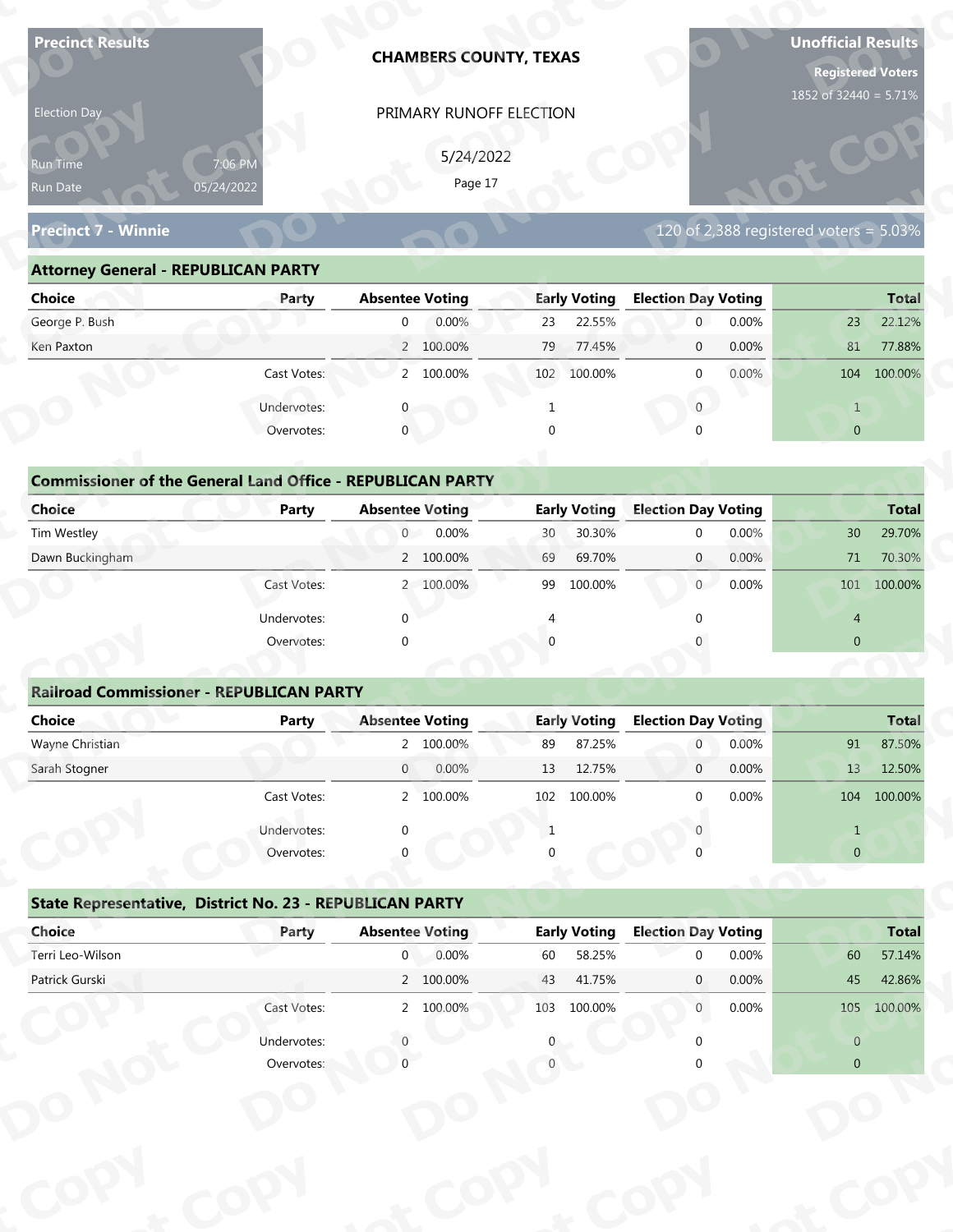| <b>Precinct 7 - Winnie</b><br>120 of 2,388 registered voters = $5.03\%$<br><b>Precinct Chair, Precinct 7 - REPUBLICAN PARTY</b><br><b>Absentee Voting</b><br><b>Early Voting</b><br><b>Election Day Voting</b><br><b>Choice</b><br>Party<br>Jeffrey Jenkins<br>2 100.00%<br>77.00%<br>0.00%<br>77<br>79<br>$\overline{0}$<br>0.00%<br>0.00%<br>Sonja Moore<br>23<br>23.00%<br>23<br>22.55%<br>$\mathbf{0}$<br>2 100.00%<br>Cast Votes:<br>100.00%<br>0.00%<br>102<br>100.00%<br>100<br>$\Omega$<br>Undervotes:<br>$\Omega$<br>3<br>$\overline{0}$<br>Overvotes:<br>COPY<br>DO NOT COPY<br>DO NOT COPY<br>DO NOT COPY<br>DO NOT COPY<br>DO NO<br>COPY | <b>Election Day</b><br>የun Time<br>Run Date | 05/24/2022 | <b>CHAMBERS COUNTY, TEXAS</b><br>PRIMARY RUNOFF ELECTION<br>5/24/2022<br>Page 18 |      | <b>Registered Voters</b><br>1852 of 32440 = 5.71% |
|------------------------------------------------------------------------------------------------------------------------------------------------------------------------------------------------------------------------------------------------------------------------------------------------------------------------------------------------------------------------------------------------------------------------------------------------------------------------------------------------------------------------------------------------------------------------------------------------------------------------------------------------------|---------------------------------------------|------------|----------------------------------------------------------------------------------|------|---------------------------------------------------|
|                                                                                                                                                                                                                                                                                                                                                                                                                                                                                                                                                                                                                                                      |                                             |            |                                                                                  |      |                                                   |
|                                                                                                                                                                                                                                                                                                                                                                                                                                                                                                                                                                                                                                                      |                                             |            |                                                                                  |      |                                                   |
|                                                                                                                                                                                                                                                                                                                                                                                                                                                                                                                                                                                                                                                      |                                             |            |                                                                                  |      | <b>Total</b>                                      |
|                                                                                                                                                                                                                                                                                                                                                                                                                                                                                                                                                                                                                                                      |                                             |            |                                                                                  |      | 77.45%                                            |
|                                                                                                                                                                                                                                                                                                                                                                                                                                                                                                                                                                                                                                                      |                                             |            |                                                                                  |      |                                                   |
|                                                                                                                                                                                                                                                                                                                                                                                                                                                                                                                                                                                                                                                      |                                             |            |                                                                                  |      |                                                   |
|                                                                                                                                                                                                                                                                                                                                                                                                                                                                                                                                                                                                                                                      |                                             |            |                                                                                  |      |                                                   |
|                                                                                                                                                                                                                                                                                                                                                                                                                                                                                                                                                                                                                                                      |                                             |            |                                                                                  |      |                                                   |
|                                                                                                                                                                                                                                                                                                                                                                                                                                                                                                                                                                                                                                                      |                                             |            |                                                                                  |      |                                                   |
| DO NOT COPY<br>DO NOT COPY                                                                                                                                                                                                                                                                                                                                                                                                                                                                                                                                                                                                                           |                                             |            |                                                                                  |      |                                                   |
| DO NOT COPY<br>DO NOT COPY<br>DO NO                                                                                                                                                                                                                                                                                                                                                                                                                                                                                                                                                                                                                  |                                             |            |                                                                                  |      |                                                   |
| COPY<br>DO NOT COPY<br>DO NOT COPY<br>DO NOT COPY<br>DO NOT COPY<br>DO NO                                                                                                                                                                                                                                                                                                                                                                                                                                                                                                                                                                            | COPY                                        | COPY       | & COPY                                                                           | COPY | of COPY                                           |

### **Precinct Chair, Precinct 7 - REPUBLICAN PARTY**

| <b>Election Day</b>                                  |             | PRIMARY RUNOFF ELECTION    |                     |                                        |                |
|------------------------------------------------------|-------------|----------------------------|---------------------|----------------------------------------|----------------|
| Run Time<br>Run Date                                 | 05/24/2022  | 5/24/2022<br>Page 18       |                     |                                        |                |
| <b>Precinct 7 - Winnie</b>                           |             |                            |                     | 120 of 2,388 registered voters = 5.03% |                |
| <b>Precinct Chair, Precinct 7 - REPUBLICAN PARTY</b> |             |                            |                     |                                        |                |
| <b>Choice</b>                                        | Party       | <b>Absentee Voting</b>     | <b>Early Voting</b> | <b>Election Day Voting</b>             | <b>Total</b>   |
| Jeffrey Jenkins                                      |             | 2 100.00%                  | 77.00%<br>77        | 0.00%<br>$\overline{0}$                | 77.45%<br>79   |
| Sonja Moore                                          |             | $\overline{0}$<br>0.00%    | 23.00%<br>23        | 0.00%<br>$\mathbf{0}$                  | 22.55%<br>23   |
|                                                      | Cast Votes: | 2 100.00%                  | 100 100.00%         | 0.00%<br><sup>0</sup>                  | 102 100.00%    |
|                                                      | Undervotes: |                            |                     | $\mathbf{0}$                           | $\overline{3}$ |
|                                                      | Overvotes:  |                            |                     |                                        | $\overline{0}$ |
|                                                      |             |                            |                     |                                        |                |
|                                                      |             |                            |                     |                                        |                |
|                                                      |             |                            |                     |                                        |                |
|                                                      |             |                            |                     |                                        |                |
|                                                      |             |                            |                     |                                        |                |
|                                                      |             |                            |                     |                                        |                |
|                                                      |             |                            |                     |                                        |                |
|                                                      |             |                            |                     |                                        |                |
|                                                      |             |                            |                     |                                        |                |
|                                                      |             |                            |                     |                                        |                |
|                                                      |             |                            |                     |                                        |                |
|                                                      |             |                            |                     |                                        |                |
| COPY<br>DO NOT COPY                                  |             | DO NOT COPY                |                     | DO NOT COPY                            |                |
|                                                      |             |                            |                     |                                        |                |
|                                                      |             |                            |                     |                                        |                |
|                                                      |             |                            |                     |                                        | DO NO          |
|                                                      |             |                            |                     |                                        |                |
|                                                      |             | DO NOT COPY                |                     |                                        |                |
|                                                      |             |                            |                     |                                        |                |
|                                                      |             |                            |                     |                                        |                |
| COPY                                                 |             | DO NOT COPY<br>DO NOT COPY |                     | DO NOT COPY                            |                |
|                                                      |             |                            |                     |                                        |                |
|                                                      |             |                            |                     |                                        | DO NO          |
| DO NOT COPY                                          |             |                            |                     |                                        |                |
| <b>Poo</b>                                           | <b>And</b>  |                            | $P_{\rm O_2}$       | <b>LON</b>                             | ·ODW           |
|                                                      |             |                            |                     |                                        |                |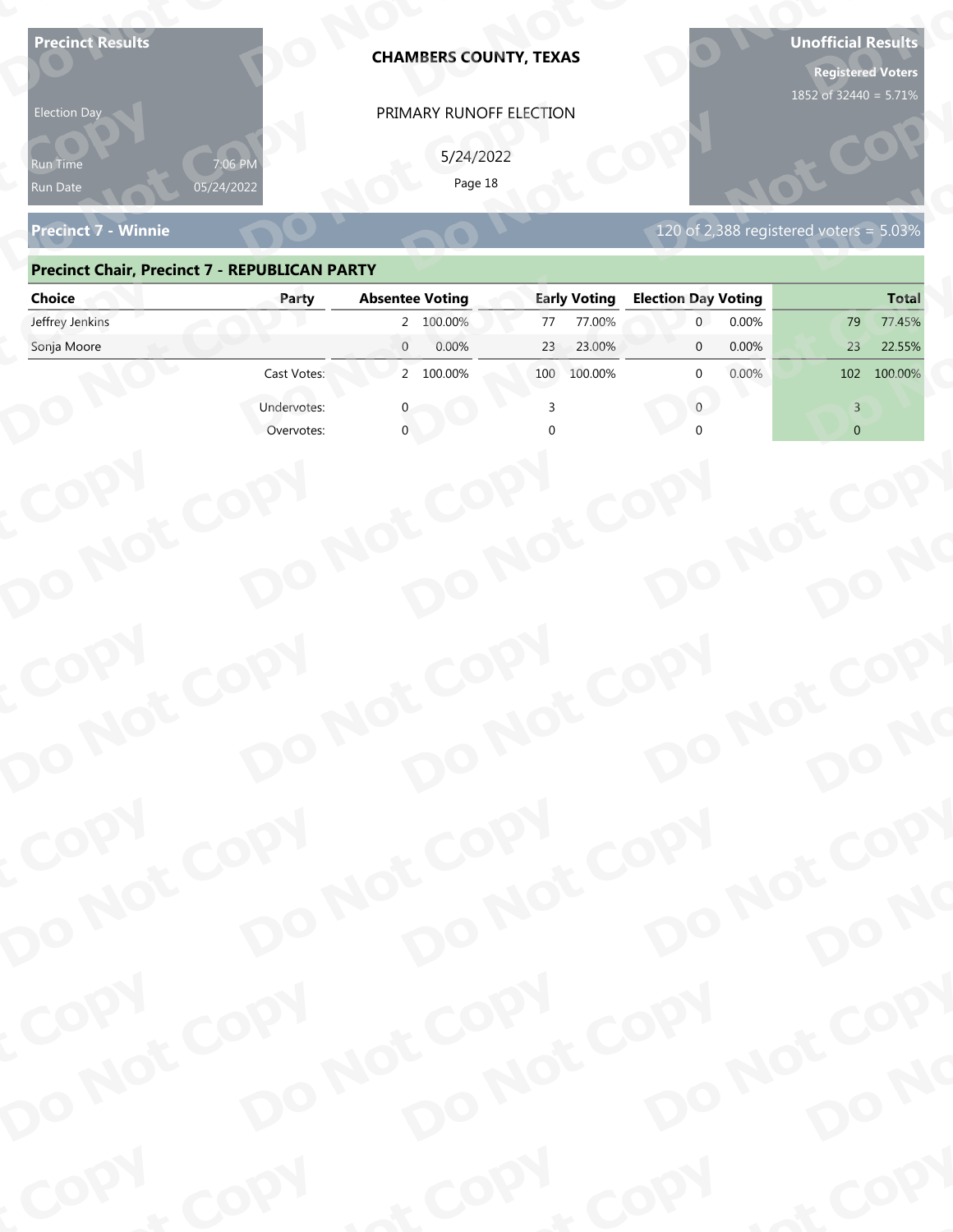| <b>Precinct Results</b>                                           |              | <b>CHAMBERS COUNTY, TEXAS</b> |                                  |                     |                                              |                | <b>Unofficial Results</b><br><b>Registered Voters</b><br>1852 of 32440 = 5.71% |                        |
|-------------------------------------------------------------------|--------------|-------------------------------|----------------------------------|---------------------|----------------------------------------------|----------------|--------------------------------------------------------------------------------|------------------------|
| Election Day                                                      |              | PRIMARY RUNOFF ELECTION       |                                  |                     |                                              |                |                                                                                |                        |
|                                                                   |              |                               |                                  |                     |                                              |                |                                                                                |                        |
| Run Time                                                          | 7:06 PM      |                               | 5/24/2022<br>Page 19             |                     |                                              |                |                                                                                |                        |
| Run Date                                                          | 05/24/2022   |                               |                                  |                     |                                              |                |                                                                                |                        |
| <b>Precinct 8 - Cove</b>                                          |              |                               |                                  |                     |                                              |                | 211 of 4,724 registered voters = $4.47\%$                                      |                        |
| <b>Lieutenant Governor - DEMOCRATIC PARTY</b>                     |              |                               |                                  |                     |                                              |                |                                                                                |                        |
| <b>Choice</b>                                                     | Party        | <b>Absentee Voting</b>        |                                  | <b>Early Voting</b> | <b>Election Day Voting</b>                   |                |                                                                                | <b>Total</b>           |
| Mike Collier                                                      |              | 75.00%<br>$\mathbf{3}$        | $\overline{2}$                   | 50.00%              | $\mathbf{0}$                                 | 0.00%          | 5 <sup>1</sup>                                                                 | 62.50%                 |
| Michelle Beckley                                                  |              | 25.00%<br>$\mathbf{1}$        | $\overline{2}$                   | 50.00%              | $\mathbf 0$                                  | 0.00%          | $\overline{3}$                                                                 | 37.50%                 |
|                                                                   | Cast Votes:  | 4 100.00%                     |                                  | 4 100.00%           | $\mathbf 0$                                  | 0.00%          |                                                                                | 8 100.00%              |
|                                                                   | Undervotes:  |                               | $\Omega$                         |                     | $\overline{0}$                               |                | $\overline{0}$                                                                 |                        |
|                                                                   | Overvotes:   | $\mathbf{0}$                  |                                  |                     |                                              |                | $\overline{0}$                                                                 |                        |
|                                                                   |              |                               |                                  |                     |                                              |                |                                                                                |                        |
| <b>Attorney General - DEMOCRATIC PARTY</b>                        |              |                               |                                  |                     |                                              |                |                                                                                |                        |
| <b>Choice</b>                                                     | <b>Party</b> | <b>Absentee Voting</b>        |                                  | <b>Early Voting</b> | <b>Election Day Voting</b>                   |                |                                                                                | <b>Total</b>           |
| Joe Jaworski                                                      |              | 2 50.00%                      | $\overline{2}$                   | 50.00%              | $\mathbf 0$                                  | 0.00%          | $\overline{4}$                                                                 | 50.00%                 |
| Rochelle Mercedes Garza                                           |              | 50.00%<br>$\overline{2}$      | $\overline{2}$                   | 50.00%              | $\overline{0}$                               | 0.00%          | 4                                                                              | 50.00%                 |
|                                                                   | Cast Votes:  | 4 100.00%                     |                                  | 4 100.00%           | $\overline{0}$                               | 0.00%          |                                                                                | 8 100.00%              |
|                                                                   | Undervotes:  | $\Omega$                      | $\Omega$                         |                     | $\Omega$                                     |                | $\overline{0}$                                                                 |                        |
|                                                                   | Overvotes:   | $\Omega$                      |                                  |                     |                                              |                | $\overline{0}$                                                                 |                        |
|                                                                   |              |                               |                                  |                     |                                              |                |                                                                                |                        |
| <b>Comptroller of Public Accounts - DEMOCRATIC PARTY</b>          |              |                               |                                  |                     |                                              |                |                                                                                |                        |
| Choice<br>Angel Luis Vega                                         | <b>Party</b> | <b>Absentee Voting</b><br>1   |                                  | <b>Early Voting</b> | <b>Election Day Voting</b><br>$\overline{0}$ |                |                                                                                | <b>Total</b><br>37.50% |
| Janet T. Dudding                                                  |              | 25.00%<br>3 75.00%            | $\overline{2}$<br>$\overline{2}$ | 50.00%<br>50.00%    | $\overline{0}$                               | 0.00%<br>0.00% | $3 -$<br>5 <sup>7</sup>                                                        | 62.50%                 |
|                                                                   | Cast Votes:  | 4 100.00%                     | $\overline{4}$                   | 100.00%             | $\Omega$                                     | 0.00%          |                                                                                | 8 100.00%              |
|                                                                   |              |                               |                                  |                     |                                              |                |                                                                                |                        |
|                                                                   | Undervotes:  | ∩                             | $\Omega$                         |                     |                                              |                | $\overline{0}$                                                                 |                        |
|                                                                   | Overvotes:   |                               |                                  |                     |                                              |                | $\overline{0}$                                                                 |                        |
| <b>Commissioner of the General Land Office - DEMOCRATIC PARTY</b> |              |                               |                                  |                     |                                              |                |                                                                                |                        |
| Choice                                                            | Party        | <b>Absentee Voting</b>        |                                  | <b>Early Voting</b> | <b>Election Day Voting</b>                   |                |                                                                                | <b>Total</b>           |
|                                                                   |              | 3 75.00%                      | $\overline{2}$                   | 66.67%              | $\Omega$                                     | 0.00%          | 5 <sup>1</sup>                                                                 | 71.43%                 |
| Sandragrace Martinez                                              |              |                               | $\mathbf{1}$                     | 33.33%              | $\mathbf{0}$                                 | 0.00%          | 2 <sup>7</sup>                                                                 | 28.57%                 |
| Jay Kleberg                                                       |              | 25.00%<br>1                   |                                  |                     |                                              |                |                                                                                |                        |
|                                                                   | Cast Votes:  | 4 100.00%                     |                                  | 3 100.00%           | $\overline{0}$                               | 0.00%          |                                                                                | 7 100.00%              |
|                                                                   | Undervotes:  |                               |                                  |                     |                                              |                | $\mathbf{1}$                                                                   |                        |

|  | 211 of 4,724 registered voters = 4.47% |  |  |
|--|----------------------------------------|--|--|
|  |                                        |  |  |
|  |                                        |  |  |

| Election Day                                  |                       |                        | PRIMARY RUNOFF ELECTION   |                                          |                          |
|-----------------------------------------------|-----------------------|------------------------|---------------------------|------------------------------------------|--------------------------|
| <b>Run Time</b><br>Run Date                   | 7:06 PM<br>05/24/2022 |                        | 5/24/2022<br>Page 19      |                                          |                          |
| <b>Precinct 8 - Cove</b>                      |                       |                        |                           | $211$ of 4,724 registered voters = 4.47% |                          |
| <b>Lieutenant Governor - DEMOCRATIC PARTY</b> |                       |                        |                           |                                          |                          |
| <b>Choice</b>                                 | Party                 | <b>Absentee Voting</b> | <b>Early Voting</b>       | <b>Election Day Voting</b>               | <b>Total</b>             |
| Mike Collier                                  |                       | 75.00%<br>3            | 50.00%<br>$\overline{2}$  | 0.00%<br>$\overline{0}$                  | 62.50%<br>5 <sup>1</sup> |
| Michelle Beckley                              |                       | 25.00%<br>$\mathbf{1}$ | 50.00%<br>$2^{\circ}$     | 0.00%<br>$\overline{0}$                  | 37.50%<br>$\overline{3}$ |
|                                               | Cast Votes:           | 4 100.00%              | 4 100.00%                 | $0.00\%$<br>$\Omega$                     | 8 100.00%                |
|                                               | Undervotes:           |                        |                           | $\overline{0}$                           | $\overline{0}$           |
|                                               | Overvotes:            | $\mathbf 0$            | $\Omega$                  |                                          | $\overline{0}$           |
|                                               |                       |                        |                           |                                          |                          |
| <b>Attorney General - DEMOCRATIC PARTY</b>    |                       |                        |                           |                                          |                          |
| <b>Choice</b>                                 | <b>Party</b>          | <b>Absentee Voting</b> | <b>Early Voting</b>       | <b>Election Day Voting</b>               | <b>Total</b>             |
| Joe Jaworski                                  |                       | 2 50.00%               | 50.00%<br>$\overline{2}$  | 0.00%<br>$\Omega$                        | 50.00%<br>$\overline{4}$ |
| Rochelle Mercedes Garza                       |                       | 50.00%<br>$2^{\circ}$  | $\overline{2}$<br>50.00%  | $\overline{0}$<br>0.00%                  | 50.00%<br>4              |
|                                               | Cast Votes:           | 4 100.00%              | 100.00%<br>$\overline{4}$ | $\overline{0}$<br>0.00%                  | 8 100.00%                |
|                                               |                       |                        |                           |                                          |                          |

| 5/24/2022<br>7:06 PM<br>Run Time<br>Page 19<br>05/24/2022<br>Run Date<br>$211$ of 4,724 registered voters = 4.47%<br><b>Precinct 8 - Cove</b><br><b>Lieutenant Governor - DEMOCRATIC PARTY</b><br><b>Absentee Voting</b><br><b>Early Voting</b><br><b>Election Day Voting</b><br><b>Choice</b><br>Party<br>Mike Collier<br>3 <sup>7</sup><br>75.00%<br>$\overline{2}$<br>50.00%<br>$\overline{0}$<br>0.00%<br>5 <sup>1</sup><br>Michelle Beckley<br>25.00%<br>50.00%<br>0.00%<br>$\overline{2}$<br>$\mathbf 0$<br>1<br>$\overline{3}$<br>Cast Votes:<br>4 100.00%<br>4 100.00%<br>0.00%<br>$\mathbf{0}$<br>$\overline{0}$<br>Undervotes:<br>$\overline{0}$<br>$\mathbf 0$<br>Overvotes:<br>$\mathbf{0}$<br>$\overline{0}$<br><b>Attorney General - DEMOCRATIC PARTY</b><br><b>Early Voting</b><br><b>Election Day Voting</b><br>Choice<br><b>Absentee Voting</b><br><b>Party</b><br>Joe Jaworski<br>2 50.00%<br>50.00%<br>0.00%<br>$\overline{2}$<br>$\mathbf 0$<br>$\overline{4}$<br>Rochelle Mercedes Garza<br>50.00%<br>0.00%<br>$\overline{2}$<br>50.00%<br>$\mathbf{0}$<br>$\overline{2}$<br>$\overline{4}$<br>Cast Votes:<br>4 100.00%<br>100.00%<br>$\overline{0}$<br>0.00%<br>4<br>Undervotes:<br>$\Omega$<br>$\overline{0}$<br>∩<br>$\overline{0}$<br>Overvotes:<br>$\Omega$<br><b>Comptroller of Public Accounts - DEMOCRATIC PARTY</b><br><b>Choice</b><br><b>Absentee Voting</b><br><b>Early Voting</b><br><b>Election Day Voting</b><br><b>Total</b><br><b>Party</b><br>Angel Luis Vega<br>25.00%<br>50.00%<br>0.00%<br>37.50%<br>$\overline{0}$<br>$\mathbf{3}$<br>$\overline{2}$<br>$\mathbf{1}$<br>75.00%<br>50.00%<br>0.00%<br>Janet T. Dudding<br>$\overline{2}$<br>3 <sup>1</sup><br>$\mathbf 0$<br>5<br>0.00%<br>Cast Votes:<br>4 100.00%<br>4 100.00%<br>$\Omega$<br>Undervotes:<br>$\overline{0}$<br>Overvotes:<br>$\overline{0}$<br><b>Commissioner of the General Land Office - DEMOCRATIC PARTY</b><br><b>Early Voting</b><br>Choice<br><b>Absentee Voting</b><br><b>Election Day Voting</b><br>Party<br>Sandragrace Martinez<br>3 75.00%<br>2 66.67%<br>0.00%<br>5 <sub>1</sub><br>$\Omega$<br>1 25.00%<br>33.33%<br>Jay Kleberg<br>1<br>0.00%<br>$\mathbf{0}$<br>$2^{\circ}$<br>Cast Votes:<br>3 100.00%<br>4 100.00%<br>0.00%<br>$\overline{0}$<br>Undervotes:<br>$\mathbf{1}$<br>$\overline{0}$ | Election Day |            | PRIMARY RUNOFF ELECTION |  |              |
|------------------------------------------------------------------------------------------------------------------------------------------------------------------------------------------------------------------------------------------------------------------------------------------------------------------------------------------------------------------------------------------------------------------------------------------------------------------------------------------------------------------------------------------------------------------------------------------------------------------------------------------------------------------------------------------------------------------------------------------------------------------------------------------------------------------------------------------------------------------------------------------------------------------------------------------------------------------------------------------------------------------------------------------------------------------------------------------------------------------------------------------------------------------------------------------------------------------------------------------------------------------------------------------------------------------------------------------------------------------------------------------------------------------------------------------------------------------------------------------------------------------------------------------------------------------------------------------------------------------------------------------------------------------------------------------------------------------------------------------------------------------------------------------------------------------------------------------------------------------------------------------------------------------------------------------------------------------------------------------------------------------------------------------------------------------------------------------------------------------------------------------------------------------------------------------------------------------------------------------------------------------------------------------------------------------------------|--------------|------------|-------------------------|--|--------------|
|                                                                                                                                                                                                                                                                                                                                                                                                                                                                                                                                                                                                                                                                                                                                                                                                                                                                                                                                                                                                                                                                                                                                                                                                                                                                                                                                                                                                                                                                                                                                                                                                                                                                                                                                                                                                                                                                                                                                                                                                                                                                                                                                                                                                                                                                                                                              |              |            |                         |  |              |
|                                                                                                                                                                                                                                                                                                                                                                                                                                                                                                                                                                                                                                                                                                                                                                                                                                                                                                                                                                                                                                                                                                                                                                                                                                                                                                                                                                                                                                                                                                                                                                                                                                                                                                                                                                                                                                                                                                                                                                                                                                                                                                                                                                                                                                                                                                                              |              |            |                         |  |              |
|                                                                                                                                                                                                                                                                                                                                                                                                                                                                                                                                                                                                                                                                                                                                                                                                                                                                                                                                                                                                                                                                                                                                                                                                                                                                                                                                                                                                                                                                                                                                                                                                                                                                                                                                                                                                                                                                                                                                                                                                                                                                                                                                                                                                                                                                                                                              |              |            |                         |  |              |
|                                                                                                                                                                                                                                                                                                                                                                                                                                                                                                                                                                                                                                                                                                                                                                                                                                                                                                                                                                                                                                                                                                                                                                                                                                                                                                                                                                                                                                                                                                                                                                                                                                                                                                                                                                                                                                                                                                                                                                                                                                                                                                                                                                                                                                                                                                                              |              |            |                         |  |              |
|                                                                                                                                                                                                                                                                                                                                                                                                                                                                                                                                                                                                                                                                                                                                                                                                                                                                                                                                                                                                                                                                                                                                                                                                                                                                                                                                                                                                                                                                                                                                                                                                                                                                                                                                                                                                                                                                                                                                                                                                                                                                                                                                                                                                                                                                                                                              |              |            |                         |  |              |
|                                                                                                                                                                                                                                                                                                                                                                                                                                                                                                                                                                                                                                                                                                                                                                                                                                                                                                                                                                                                                                                                                                                                                                                                                                                                                                                                                                                                                                                                                                                                                                                                                                                                                                                                                                                                                                                                                                                                                                                                                                                                                                                                                                                                                                                                                                                              |              |            |                         |  | <b>Total</b> |
|                                                                                                                                                                                                                                                                                                                                                                                                                                                                                                                                                                                                                                                                                                                                                                                                                                                                                                                                                                                                                                                                                                                                                                                                                                                                                                                                                                                                                                                                                                                                                                                                                                                                                                                                                                                                                                                                                                                                                                                                                                                                                                                                                                                                                                                                                                                              |              |            |                         |  | 62.50%       |
|                                                                                                                                                                                                                                                                                                                                                                                                                                                                                                                                                                                                                                                                                                                                                                                                                                                                                                                                                                                                                                                                                                                                                                                                                                                                                                                                                                                                                                                                                                                                                                                                                                                                                                                                                                                                                                                                                                                                                                                                                                                                                                                                                                                                                                                                                                                              |              |            |                         |  | 37.50%       |
|                                                                                                                                                                                                                                                                                                                                                                                                                                                                                                                                                                                                                                                                                                                                                                                                                                                                                                                                                                                                                                                                                                                                                                                                                                                                                                                                                                                                                                                                                                                                                                                                                                                                                                                                                                                                                                                                                                                                                                                                                                                                                                                                                                                                                                                                                                                              |              |            |                         |  | 8 100.00%    |
|                                                                                                                                                                                                                                                                                                                                                                                                                                                                                                                                                                                                                                                                                                                                                                                                                                                                                                                                                                                                                                                                                                                                                                                                                                                                                                                                                                                                                                                                                                                                                                                                                                                                                                                                                                                                                                                                                                                                                                                                                                                                                                                                                                                                                                                                                                                              |              |            |                         |  |              |
|                                                                                                                                                                                                                                                                                                                                                                                                                                                                                                                                                                                                                                                                                                                                                                                                                                                                                                                                                                                                                                                                                                                                                                                                                                                                                                                                                                                                                                                                                                                                                                                                                                                                                                                                                                                                                                                                                                                                                                                                                                                                                                                                                                                                                                                                                                                              |              |            |                         |  |              |
|                                                                                                                                                                                                                                                                                                                                                                                                                                                                                                                                                                                                                                                                                                                                                                                                                                                                                                                                                                                                                                                                                                                                                                                                                                                                                                                                                                                                                                                                                                                                                                                                                                                                                                                                                                                                                                                                                                                                                                                                                                                                                                                                                                                                                                                                                                                              |              |            |                         |  |              |
|                                                                                                                                                                                                                                                                                                                                                                                                                                                                                                                                                                                                                                                                                                                                                                                                                                                                                                                                                                                                                                                                                                                                                                                                                                                                                                                                                                                                                                                                                                                                                                                                                                                                                                                                                                                                                                                                                                                                                                                                                                                                                                                                                                                                                                                                                                                              |              |            |                         |  |              |
|                                                                                                                                                                                                                                                                                                                                                                                                                                                                                                                                                                                                                                                                                                                                                                                                                                                                                                                                                                                                                                                                                                                                                                                                                                                                                                                                                                                                                                                                                                                                                                                                                                                                                                                                                                                                                                                                                                                                                                                                                                                                                                                                                                                                                                                                                                                              |              |            |                         |  | <b>Total</b> |
|                                                                                                                                                                                                                                                                                                                                                                                                                                                                                                                                                                                                                                                                                                                                                                                                                                                                                                                                                                                                                                                                                                                                                                                                                                                                                                                                                                                                                                                                                                                                                                                                                                                                                                                                                                                                                                                                                                                                                                                                                                                                                                                                                                                                                                                                                                                              |              |            |                         |  | 50.00%       |
|                                                                                                                                                                                                                                                                                                                                                                                                                                                                                                                                                                                                                                                                                                                                                                                                                                                                                                                                                                                                                                                                                                                                                                                                                                                                                                                                                                                                                                                                                                                                                                                                                                                                                                                                                                                                                                                                                                                                                                                                                                                                                                                                                                                                                                                                                                                              |              |            |                         |  | 50.00%       |
|                                                                                                                                                                                                                                                                                                                                                                                                                                                                                                                                                                                                                                                                                                                                                                                                                                                                                                                                                                                                                                                                                                                                                                                                                                                                                                                                                                                                                                                                                                                                                                                                                                                                                                                                                                                                                                                                                                                                                                                                                                                                                                                                                                                                                                                                                                                              |              |            |                         |  | 8 100.00%    |
|                                                                                                                                                                                                                                                                                                                                                                                                                                                                                                                                                                                                                                                                                                                                                                                                                                                                                                                                                                                                                                                                                                                                                                                                                                                                                                                                                                                                                                                                                                                                                                                                                                                                                                                                                                                                                                                                                                                                                                                                                                                                                                                                                                                                                                                                                                                              |              |            |                         |  |              |
|                                                                                                                                                                                                                                                                                                                                                                                                                                                                                                                                                                                                                                                                                                                                                                                                                                                                                                                                                                                                                                                                                                                                                                                                                                                                                                                                                                                                                                                                                                                                                                                                                                                                                                                                                                                                                                                                                                                                                                                                                                                                                                                                                                                                                                                                                                                              |              |            |                         |  |              |
|                                                                                                                                                                                                                                                                                                                                                                                                                                                                                                                                                                                                                                                                                                                                                                                                                                                                                                                                                                                                                                                                                                                                                                                                                                                                                                                                                                                                                                                                                                                                                                                                                                                                                                                                                                                                                                                                                                                                                                                                                                                                                                                                                                                                                                                                                                                              |              |            |                         |  |              |
|                                                                                                                                                                                                                                                                                                                                                                                                                                                                                                                                                                                                                                                                                                                                                                                                                                                                                                                                                                                                                                                                                                                                                                                                                                                                                                                                                                                                                                                                                                                                                                                                                                                                                                                                                                                                                                                                                                                                                                                                                                                                                                                                                                                                                                                                                                                              |              |            |                         |  |              |
|                                                                                                                                                                                                                                                                                                                                                                                                                                                                                                                                                                                                                                                                                                                                                                                                                                                                                                                                                                                                                                                                                                                                                                                                                                                                                                                                                                                                                                                                                                                                                                                                                                                                                                                                                                                                                                                                                                                                                                                                                                                                                                                                                                                                                                                                                                                              |              |            |                         |  |              |
|                                                                                                                                                                                                                                                                                                                                                                                                                                                                                                                                                                                                                                                                                                                                                                                                                                                                                                                                                                                                                                                                                                                                                                                                                                                                                                                                                                                                                                                                                                                                                                                                                                                                                                                                                                                                                                                                                                                                                                                                                                                                                                                                                                                                                                                                                                                              |              |            |                         |  |              |
|                                                                                                                                                                                                                                                                                                                                                                                                                                                                                                                                                                                                                                                                                                                                                                                                                                                                                                                                                                                                                                                                                                                                                                                                                                                                                                                                                                                                                                                                                                                                                                                                                                                                                                                                                                                                                                                                                                                                                                                                                                                                                                                                                                                                                                                                                                                              |              |            |                         |  | 62.50%       |
|                                                                                                                                                                                                                                                                                                                                                                                                                                                                                                                                                                                                                                                                                                                                                                                                                                                                                                                                                                                                                                                                                                                                                                                                                                                                                                                                                                                                                                                                                                                                                                                                                                                                                                                                                                                                                                                                                                                                                                                                                                                                                                                                                                                                                                                                                                                              |              |            |                         |  | 8 100.00%    |
|                                                                                                                                                                                                                                                                                                                                                                                                                                                                                                                                                                                                                                                                                                                                                                                                                                                                                                                                                                                                                                                                                                                                                                                                                                                                                                                                                                                                                                                                                                                                                                                                                                                                                                                                                                                                                                                                                                                                                                                                                                                                                                                                                                                                                                                                                                                              |              |            |                         |  |              |
|                                                                                                                                                                                                                                                                                                                                                                                                                                                                                                                                                                                                                                                                                                                                                                                                                                                                                                                                                                                                                                                                                                                                                                                                                                                                                                                                                                                                                                                                                                                                                                                                                                                                                                                                                                                                                                                                                                                                                                                                                                                                                                                                                                                                                                                                                                                              |              |            |                         |  |              |
|                                                                                                                                                                                                                                                                                                                                                                                                                                                                                                                                                                                                                                                                                                                                                                                                                                                                                                                                                                                                                                                                                                                                                                                                                                                                                                                                                                                                                                                                                                                                                                                                                                                                                                                                                                                                                                                                                                                                                                                                                                                                                                                                                                                                                                                                                                                              |              |            |                         |  |              |
|                                                                                                                                                                                                                                                                                                                                                                                                                                                                                                                                                                                                                                                                                                                                                                                                                                                                                                                                                                                                                                                                                                                                                                                                                                                                                                                                                                                                                                                                                                                                                                                                                                                                                                                                                                                                                                                                                                                                                                                                                                                                                                                                                                                                                                                                                                                              |              |            |                         |  |              |
|                                                                                                                                                                                                                                                                                                                                                                                                                                                                                                                                                                                                                                                                                                                                                                                                                                                                                                                                                                                                                                                                                                                                                                                                                                                                                                                                                                                                                                                                                                                                                                                                                                                                                                                                                                                                                                                                                                                                                                                                                                                                                                                                                                                                                                                                                                                              |              |            |                         |  | <b>Total</b> |
|                                                                                                                                                                                                                                                                                                                                                                                                                                                                                                                                                                                                                                                                                                                                                                                                                                                                                                                                                                                                                                                                                                                                                                                                                                                                                                                                                                                                                                                                                                                                                                                                                                                                                                                                                                                                                                                                                                                                                                                                                                                                                                                                                                                                                                                                                                                              |              |            |                         |  | 71.43%       |
|                                                                                                                                                                                                                                                                                                                                                                                                                                                                                                                                                                                                                                                                                                                                                                                                                                                                                                                                                                                                                                                                                                                                                                                                                                                                                                                                                                                                                                                                                                                                                                                                                                                                                                                                                                                                                                                                                                                                                                                                                                                                                                                                                                                                                                                                                                                              |              |            |                         |  | 28.57%       |
|                                                                                                                                                                                                                                                                                                                                                                                                                                                                                                                                                                                                                                                                                                                                                                                                                                                                                                                                                                                                                                                                                                                                                                                                                                                                                                                                                                                                                                                                                                                                                                                                                                                                                                                                                                                                                                                                                                                                                                                                                                                                                                                                                                                                                                                                                                                              |              |            |                         |  | 7 100.00%    |
|                                                                                                                                                                                                                                                                                                                                                                                                                                                                                                                                                                                                                                                                                                                                                                                                                                                                                                                                                                                                                                                                                                                                                                                                                                                                                                                                                                                                                                                                                                                                                                                                                                                                                                                                                                                                                                                                                                                                                                                                                                                                                                                                                                                                                                                                                                                              |              |            |                         |  |              |
|                                                                                                                                                                                                                                                                                                                                                                                                                                                                                                                                                                                                                                                                                                                                                                                                                                                                                                                                                                                                                                                                                                                                                                                                                                                                                                                                                                                                                                                                                                                                                                                                                                                                                                                                                                                                                                                                                                                                                                                                                                                                                                                                                                                                                                                                                                                              |              | Overvotes: |                         |  |              |
|                                                                                                                                                                                                                                                                                                                                                                                                                                                                                                                                                                                                                                                                                                                                                                                                                                                                                                                                                                                                                                                                                                                                                                                                                                                                                                                                                                                                                                                                                                                                                                                                                                                                                                                                                                                                                                                                                                                                                                                                                                                                                                                                                                                                                                                                                                                              |              |            |                         |  |              |
|                                                                                                                                                                                                                                                                                                                                                                                                                                                                                                                                                                                                                                                                                                                                                                                                                                                                                                                                                                                                                                                                                                                                                                                                                                                                                                                                                                                                                                                                                                                                                                                                                                                                                                                                                                                                                                                                                                                                                                                                                                                                                                                                                                                                                                                                                                                              |              |            |                         |  |              |
|                                                                                                                                                                                                                                                                                                                                                                                                                                                                                                                                                                                                                                                                                                                                                                                                                                                                                                                                                                                                                                                                                                                                                                                                                                                                                                                                                                                                                                                                                                                                                                                                                                                                                                                                                                                                                                                                                                                                                                                                                                                                                                                                                                                                                                                                                                                              |              |            |                         |  |              |
|                                                                                                                                                                                                                                                                                                                                                                                                                                                                                                                                                                                                                                                                                                                                                                                                                                                                                                                                                                                                                                                                                                                                                                                                                                                                                                                                                                                                                                                                                                                                                                                                                                                                                                                                                                                                                                                                                                                                                                                                                                                                                                                                                                                                                                                                                                                              |              |            |                         |  |              |
|                                                                                                                                                                                                                                                                                                                                                                                                                                                                                                                                                                                                                                                                                                                                                                                                                                                                                                                                                                                                                                                                                                                                                                                                                                                                                                                                                                                                                                                                                                                                                                                                                                                                                                                                                                                                                                                                                                                                                                                                                                                                                                                                                                                                                                                                                                                              |              |            |                         |  |              |

### **Comptroller of Public Accounts - DEMOCRATIC PARTY**

|                                                                   | Party        | <b>Absentee Voting</b> |           |                | <b>Early Voting</b> | <b>Election Day Voting</b> |       |                | <b>Total</b> |
|-------------------------------------------------------------------|--------------|------------------------|-----------|----------------|---------------------|----------------------------|-------|----------------|--------------|
| Joe Jaworski                                                      |              |                        | 2 50.00%  | $2^{\circ}$    | 50.00%              | $\mathbf{0}$               | 0.00% | $\overline{4}$ | 50.00%       |
| Rochelle Mercedes Garza                                           |              | $\overline{2}$         | 50.00%    | $\overline{2}$ | 50.00%              | $\mathbf{0}$               | 0.00% | $\overline{4}$ | 50.00%       |
|                                                                   | Cast Votes:  |                        | 4 100.00% |                | 4 100.00%           | $\overline{0}$             | 0.00% |                | 8 100.00%    |
|                                                                   | Undervotes:  | ∩                      |           | ∩              |                     | $\Omega$                   |       | $\mathbf{0}$   |              |
|                                                                   | Overvotes:   | $\Omega$               |           |                |                     |                            |       | $\mathbf{0}$   |              |
| <b>Comptroller of Public Accounts - DEMOCRATIC PARTY</b>          |              |                        |           |                |                     |                            |       |                |              |
| <b>Choice</b>                                                     | <b>Party</b> | <b>Absentee Voting</b> |           |                | <b>Early Voting</b> | <b>Election Day Voting</b> |       |                | <b>Total</b> |
| Angel Luis Vega                                                   |              | $\mathbf{1}$           | 25.00%    | $\overline{2}$ | 50.00%              | $\overline{0}$             | 0.00% | $\mathbf{3}$   | 37.50%       |
| Janet T. Dudding                                                  |              | 3 <sup>1</sup>         | 75.00%    | $2^{\circ}$    | 50.00%              | $\overline{0}$             | 0.00% | 5              | 62.50%       |
|                                                                   | Cast Votes:  |                        | 4 100.00% |                | 4 100.00%           | $\mathbf{0}$               | 0.00% |                | 8 100.00%    |
|                                                                   |              |                        |           |                |                     |                            |       | $\mathbf{0}$   |              |
|                                                                   | Undervotes:  | ∩                      |           | <sup>0</sup>   |                     |                            |       |                |              |
|                                                                   | Overvotes:   |                        |           |                |                     |                            |       | $\mathbf 0$    |              |
| <b>Commissioner of the General Land Office - DEMOCRATIC PARTY</b> |              |                        |           |                |                     |                            |       |                |              |
| Choice                                                            | Party        | <b>Absentee Voting</b> |           |                | <b>Early Voting</b> | <b>Election Day Voting</b> |       |                | <b>Total</b> |
| Sandragrace Martinez                                              |              | 3 <sup>7</sup>         | 75.00%    | $\overline{2}$ | 66.67%              | $\mathbf{0}$               | 0.00% | 5 <sub>1</sub> | 71.43%       |
| Jay Kleberg                                                       |              | 1                      | 25.00%    | 1              | 33.33%              | $\mathbf{0}$               | 0.00% | 2 <sup>2</sup> | 28.57%       |
|                                                                   | Cast Votes:  |                        | 4 100.00% |                | 3 100.00%           | $\mathbf{0}$               | 0.00% |                | 7 100.00%    |
|                                                                   | Undervotes:  |                        |           |                |                     | $\Omega$                   |       | $\mathbf{1}$   |              |

|                                                                   | Cast votes. | $^{+}$                 | TOO'OO SO | 4              | TOO'OO XQ           |                            | <b>U.UU70</b> | $\circ$        | LUU.UU 70    |
|-------------------------------------------------------------------|-------------|------------------------|-----------|----------------|---------------------|----------------------------|---------------|----------------|--------------|
|                                                                   | Undervotes: | $\Omega$               |           | 0              |                     |                            |               | $\Omega$       |              |
|                                                                   | Overvotes:  | $\Omega$               |           | 0              |                     |                            |               | $\overline{0}$ |              |
|                                                                   |             |                        |           |                |                     |                            |               |                |              |
| <b>Commissioner of the General Land Office - DEMOCRATIC PARTY</b> |             |                        |           |                |                     |                            |               |                |              |
| Choice                                                            | Party       | <b>Absentee Voting</b> |           |                | <b>Early Voting</b> | <b>Election Day Voting</b> |               |                | <b>Total</b> |
| Sandragrace Martinez                                              |             | 3                      | 75.00%    | $\overline{2}$ | 66.67%              | $\Omega$                   | 0.00%         | 5 <sup>1</sup> | 71.43%       |
| Jay Kleberg                                                       |             | $\mathbf{1}$           | 25.00%    | $\mathbf{1}$   | 33.33%              | $\mathbf{0}$               | $0.00\%$      | $\overline{2}$ | 28.57%       |
|                                                                   | Cast Votes: |                        | 4 100.00% | $\overline{3}$ | 100.00%             | $\mathbf{0}$               | 0.00%         | 7 <sup>7</sup> | 100.00%      |
|                                                                   | Undervotes: |                        |           |                |                     |                            |               |                |              |
|                                                                   | Overvotes:  |                        |           |                |                     |                            |               | $\overline{0}$ |              |
|                                                                   |             |                        |           |                |                     |                            |               |                |              |
|                                                                   |             |                        |           |                |                     |                            |               |                |              |
|                                                                   |             |                        |           |                |                     |                            |               |                |              |
|                                                                   |             |                        |           |                |                     |                            |               |                |              |
|                                                                   |             |                        |           |                |                     |                            |               |                |              |
|                                                                   |             |                        |           |                |                     |                            |               |                |              |
|                                                                   |             |                        |           |                |                     |                            |               |                |              |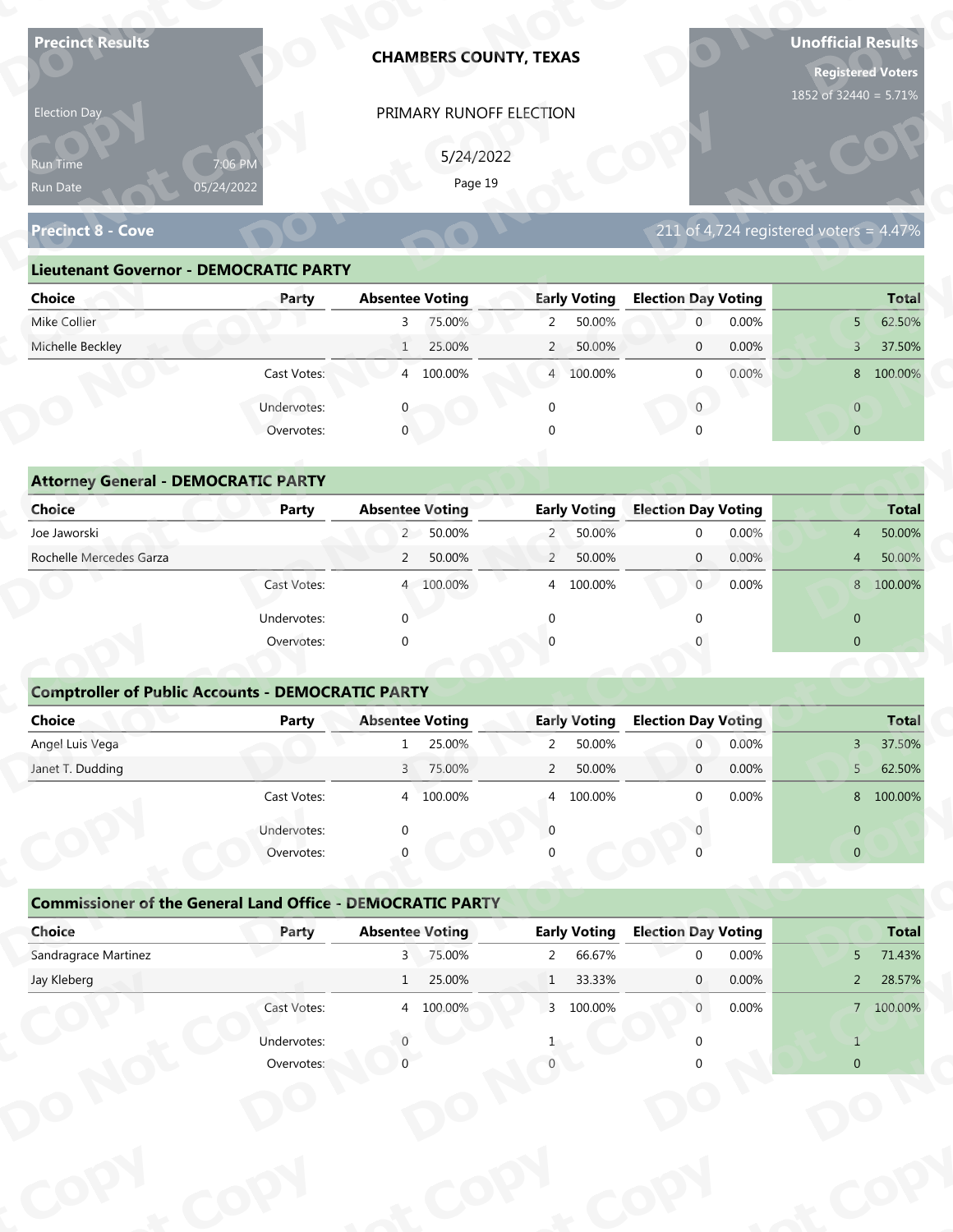| <b>Precinct Results</b>                                           |                           |                        | <b>CHAMBERS COUNTY, TEXAS</b> |          |                     |                            |       | <b>Unofficial Results</b><br><b>Registered Voters</b><br>1852 of 32440 = 5.71% |              |
|-------------------------------------------------------------------|---------------------------|------------------------|-------------------------------|----------|---------------------|----------------------------|-------|--------------------------------------------------------------------------------|--------------|
| Election Day                                                      |                           |                        | PRIMARY RUNOFF ELECTION       |          |                     |                            |       |                                                                                |              |
|                                                                   |                           |                        |                               |          |                     |                            |       |                                                                                |              |
| Run Time                                                          | 7:06 PM                   |                        | 5/24/2022<br>Page 20          |          |                     |                            |       |                                                                                |              |
| Run Date                                                          | 05/24/2022                |                        |                               |          |                     |                            |       |                                                                                |              |
| <b>Precinct 8 - Cove</b>                                          |                           |                        |                               |          |                     |                            |       | 211 of 4,724 registered voters = $4.47\%$                                      |              |
| <b>Attorney General - REPUBLICAN PARTY</b>                        |                           |                        |                               |          |                     |                            |       |                                                                                |              |
| <b>Choice</b>                                                     | Party                     | <b>Absentee Voting</b> |                               |          | <b>Early Voting</b> | <b>Election Day Voting</b> |       |                                                                                | <b>Total</b> |
| George P. Bush                                                    |                           | 8                      | 61.54%                        | 50       | 26.60%              | $\mathbf 0$                | 0.00% | 58                                                                             | 28.86%       |
| Ken Paxton                                                        |                           | 5                      | 38.46%                        | 138      | 73.40%              | $\mathbf 0$                | 0.00% | 143                                                                            | 71.14%       |
|                                                                   | Cast Votes:               |                        | 13 100.00%                    |          | 188 100.00%         | $\mathbf 0$                | 0.00% |                                                                                | 201 100.00%  |
|                                                                   | Undervotes:               |                        |                               | 2        |                     | $\overline{0}$             |       | $\overline{2}$                                                                 |              |
|                                                                   | Overvotes:                | $\mathbf{0}$           |                               | $\Omega$ |                     |                            |       | $\overline{0}$                                                                 |              |
|                                                                   |                           |                        |                               |          |                     |                            |       |                                                                                |              |
| <b>Commissioner of the General Land Office - REPUBLICAN PARTY</b> |                           |                        |                               |          |                     |                            |       |                                                                                |              |
| <b>Choice</b>                                                     | <b>Party</b>              | <b>Absentee Voting</b> |                               |          | <b>Early Voting</b> | <b>Election Day Voting</b> |       |                                                                                | <b>Total</b> |
| Tim Westley                                                       |                           | $6 -$                  | 50.00%                        | 65       | 37.57%              | $\mathbf 0$                | 0.00% | 71                                                                             | 38.38%       |
| Dawn Buckingham                                                   |                           | 6                      | 50.00%                        | 108      | 62.43%              | $\overline{0}$             | 0.00% | 114                                                                            | 61.62%       |
|                                                                   | Cast Votes:               |                        | 12 100.00%                    |          | 173 100.00%         | 0                          | 0.00% | 185                                                                            | 100.00%      |
|                                                                   | Undervotes:               | -1                     |                               | 17       |                     | $\Omega$                   |       | 18                                                                             |              |
|                                                                   | Overvotes:                | $\Omega$               |                               |          |                     |                            |       | $\overline{0}$                                                                 |              |
|                                                                   |                           |                        |                               |          |                     |                            |       |                                                                                |              |
| <b>Railroad Commissioner - REPUBLICAN PARTY</b>                   |                           |                        |                               |          |                     |                            |       |                                                                                |              |
| <b>Choice</b>                                                     | <b>Party</b>              | <b>Absentee Voting</b> |                               |          | <b>Early Voting</b> | <b>Election Day Voting</b> |       |                                                                                | <b>Total</b> |
| Wayne Christian                                                   |                           | $10\,$                 | 83.33%                        | 131      | 75.72%              | $\overline{0}$             | 0.00% | 141                                                                            | 76.22%       |
| Sarah Stogner                                                     |                           |                        | 2 16.67%                      | 42       | 24.28%              | $\overline{0}$             | 0.00% | 44                                                                             | 23.78%       |
|                                                                   | Cast Votes:               |                        | 12 100.00%                    | 173      | 100.00%             | $\Omega$                   | 0.00% | 185                                                                            | 100.00%      |
|                                                                   | Undervotes:               |                        |                               | 17       |                     |                            |       | 18                                                                             |              |
|                                                                   | Overvotes:                |                        |                               |          |                     |                            |       | $\overline{0}$                                                                 |              |
|                                                                   |                           |                        |                               |          |                     |                            |       |                                                                                |              |
| State Representative, District No. 23 - REPUBLICAN PARTY          |                           |                        |                               |          |                     |                            |       |                                                                                |              |
|                                                                   | Party                     | <b>Absentee Voting</b> |                               |          | <b>Early Voting</b> | <b>Election Day Voting</b> |       |                                                                                | <b>Total</b> |
| Choice                                                            |                           |                        |                               | 78       | 41.94%              | $\Omega$                   | 0.00% | 88                                                                             | 44.22%       |
| Terri Leo-Wilson                                                  |                           | 10 <sup>°</sup>        | 76.92%                        |          |                     |                            |       |                                                                                |              |
| Patrick Gurski                                                    |                           | $\mathbf{3}$           | 23.08%                        | 108      | 58.06%              | $\mathbf{0}$               | 0.00% | 111                                                                            | 55.78%       |
|                                                                   | Cast Votes:               |                        | 13 100.00%                    |          | 186 100.00%         | $\overline{0}$             | 0.00% | 199                                                                            | 100.00%      |
|                                                                   | Undervotes:<br>Overvotes: |                        |                               |          |                     |                            |       | $\overline{4}$<br>$\overline{0}$                                               |              |

| Election Day                                                      |                       | PRIMARY RUNOFF ELECTION  |                     |                                           |                |
|-------------------------------------------------------------------|-----------------------|--------------------------|---------------------|-------------------------------------------|----------------|
| <b>Run Time</b><br>Run Date                                       | 7:06 PM<br>05/24/2022 | 5/24/2022<br>Page 20     |                     |                                           |                |
| <b>Precinct 8 - Cove</b>                                          |                       |                          |                     | 211 of 4,724 registered voters = $4.47\%$ |                |
| <b>Attorney General - REPUBLICAN PARTY</b>                        |                       |                          |                     |                                           |                |
| <b>Choice</b>                                                     | Party                 | <b>Absentee Voting</b>   | <b>Early Voting</b> | <b>Election Day Voting</b>                | <b>Total</b>   |
| George P. Bush                                                    |                       | 61.54%<br>8              | 26.60%<br>50        | 0.00%<br>$\overline{0}$                   | 28.86%<br>58   |
| Ken Paxton                                                        |                       | 38.46%<br>5 <sup>7</sup> | 73.40%<br>138       | 0.00%<br>$\overline{0}$                   | 71.14%<br>143  |
|                                                                   | Cast Votes:           | 13 100.00%               | 188 100.00%         | $0.00\%$<br>$\Omega$                      | 201 100.00%    |
|                                                                   | Undervotes:           |                          | 2                   | $\overline{0}$                            | $\overline{2}$ |
|                                                                   | Overvotes:            | $\mathbf 0$              | $\Omega$            |                                           | $\overline{0}$ |
|                                                                   |                       |                          |                     |                                           |                |
| <b>Commissioner of the General Land Office - REPUBLICAN PARTY</b> |                       |                          |                     |                                           |                |
| <b>Choice</b>                                                     | <b>Party</b>          | <b>Absentee Voting</b>   | <b>Early Voting</b> | <b>Election Day Voting</b>                | <b>Total</b>   |
| Tim Westley                                                       |                       | 50.00%<br>$6 -$          | 37.57%<br>65        | 0.00%<br>$\Omega$                         | 38.38%<br>71   |
| Dawn Buckingham                                                   |                       | 50.00%<br>6              | 62.43%<br>108       | 0.00%<br>$\overline{0}$                   | 114<br>61.62%  |
|                                                                   | Cast Votes:           | 12 100.00%               | 173<br>100.00%      | 0<br>0.00%                                | 100.00%<br>185 |

| <b>Choice</b>                                                     | Party       | <b>Absentee Voting</b> | <b>Early Voting</b>   | <b>Election Day Voting</b> | <b>Total</b>         |
|-------------------------------------------------------------------|-------------|------------------------|-----------------------|----------------------------|----------------------|
| George P. Bush                                                    |             | 61.54%<br>8            | 26.60%<br>50          | 0.00%<br>$\mathbf{0}$      | 28.86%<br>58         |
| Ken Paxton                                                        |             | 5<br>38.46%            | 73.40%<br>138         | 0.00%<br>$\mathbf 0$       | 143<br>71.14%        |
|                                                                   | Cast Votes: | 100.00%<br>13          | 100.00%<br>188        | 0.00%<br>$\mathbf 0$       | 100.00%<br>201       |
|                                                                   | Undervotes: |                        | $\overline{2}$        | $\mathbf{0}$               | $\overline{2}$       |
|                                                                   | Overvotes:  | $\mathbf{0}$           | 0                     | $\Omega$                   | $\overline{0}$       |
| <b>Commissioner of the General Land Office - REPUBLICAN PARTY</b> |             |                        |                       |                            |                      |
| Choice                                                            | Party       | <b>Absentee Voting</b> | <b>Early Voting</b>   | <b>Election Day Voting</b> | <b>Total</b>         |
| Tim Westley                                                       |             | $50.00\%$<br>6         | 37.57%<br>65          | 0.00%<br>$\mathbf{0}$      | 38.38%<br>71         |
| Dawn Buckingham                                                   |             | 50.00%<br>6            | 62.43%<br>108         | $\overline{0}$<br>0.00%    | 61.62%<br>114        |
|                                                                   | Cast Votes: | 12 100.00%             | 173<br>100.00%        | 0.00%<br>$\overline{0}$    | 100.00%<br>185       |
|                                                                   | Undervotes: |                        | 17                    |                            | 18                   |
|                                                                   | Overvotes:  | $\mathbf{0}$           | $\overline{0}$        |                            | $\mathbf{0}$         |
|                                                                   |             |                        |                       |                            |                      |
| <b>Railroad Commissioner - REPUBLICAN PARTY</b>                   |             |                        |                       |                            |                      |
| Choice                                                            | Party       | <b>Absentee Voting</b> | <b>Early Voting</b>   | <b>Election Day Voting</b> | <b>Total</b>         |
| Wayne Christian                                                   |             | 83.33%<br>10           | 75.72%<br>131         | 0.00%<br>$\overline{0}$    | 76.22%<br>141        |
| Carole Champan                                                    |             | 2.16670/               | 24.200/<br>$\sqrt{2}$ | 0.0001<br>$\sim$           | 22.700/<br>$\Lambda$ |

| 5/24/2022<br>7:06 PM<br>Run Time<br>Page 20<br>05/24/2022<br>Run Date<br>$211$ of 4,724 registered voters = 4.47%<br><b>Precinct 8 - Cove</b><br><b>Attorney General - REPUBLICAN PARTY</b><br><b>Absentee Voting</b><br><b>Early Voting</b><br><b>Election Day Voting</b><br><b>Choice</b><br>Party<br>George P. Bush<br>61.54%<br>50<br>26.60%<br>$\overline{0}$<br>0.00%<br>8<br>58<br>38.46%<br>73.40%<br>0.00%<br>Ken Paxton<br>5 <sup>7</sup><br>138<br>$\mathbf{0}$<br>143<br>Cast Votes:<br>13 100.00%<br>188 100.00%<br>0.00%<br>$\mathbf{0}$<br>201 100.00%<br>$\overline{0}$<br>Undervotes:<br>2<br>$\overline{2}$<br>$\mathbf{0}$<br>Overvotes:<br>$\mathbf{0}$<br>$\overline{0}$<br>$\Omega$<br><b>Commissioner of the General Land Office - REPUBLICAN PARTY</b><br><b>Early Voting</b><br><b>Election Day Voting</b><br><b>Choice</b><br>Party<br><b>Absentee Voting</b><br>50.00%<br>37.57%<br>0.00%<br>Tim Westley<br>$6\degree$<br>71<br>65<br>$\mathbf 0$<br>Dawn Buckingham<br>50.00%<br>0.00%<br>62.43%<br>114<br>6<br>108<br>$\mathbf{0}$<br>Cast Votes:<br>12 100.00%<br>100.00%<br>0.00%<br>173<br>$\overline{0}$<br>185<br>18<br>Undervotes:<br>17<br>$\overline{0}$<br>Overvotes:<br>$\Omega$<br><b>Railroad Commissioner - REPUBLICAN PARTY</b><br><b>Absentee Voting</b><br><b>Early Voting</b><br><b>Election Day Voting</b><br><b>Choice</b><br><b>Party</b><br>Wayne Christian<br>83.33%<br>75.72%<br>0.00%<br>$\overline{0}$<br>10<br>131<br>141<br>16.67%<br>24.28%<br>Sarah Stogner<br>42<br>0.00%<br>$2^{\circ}$<br>$\mathbf 0$<br>44<br>0.00%<br>Cast Votes:<br>12 100.00%<br>173 100.00%<br>185 100.00%<br>$\Omega$<br>$18\,$<br>Undervotes:<br>17<br>Overvotes:<br>$\overline{0}$<br>State Representative, District No. 23 - REPUBLICAN PARTY<br><b>Early Voting</b><br>Choice<br><b>Election Day Voting</b><br><b>Absentee Voting</b><br>Party<br>Terri Leo-Wilson<br>76.92%<br>41.94%<br>88<br>10<br>78<br>0.00%<br>$\Omega$<br>Patrick Gurski<br>23.08%<br>108<br>58.06%<br>0.00%<br>111<br>$\overline{3}$<br>$\mathbf{0}$<br>Cast Votes:<br>186 100.00%<br>13 100.00%<br>0.00%<br>199<br>$\mathbf{0}$ |             | <b>Total</b><br>28.86%<br>71.14%<br><b>Total</b><br>38.38%<br>61.62% |
|-------------------------------------------------------------------------------------------------------------------------------------------------------------------------------------------------------------------------------------------------------------------------------------------------------------------------------------------------------------------------------------------------------------------------------------------------------------------------------------------------------------------------------------------------------------------------------------------------------------------------------------------------------------------------------------------------------------------------------------------------------------------------------------------------------------------------------------------------------------------------------------------------------------------------------------------------------------------------------------------------------------------------------------------------------------------------------------------------------------------------------------------------------------------------------------------------------------------------------------------------------------------------------------------------------------------------------------------------------------------------------------------------------------------------------------------------------------------------------------------------------------------------------------------------------------------------------------------------------------------------------------------------------------------------------------------------------------------------------------------------------------------------------------------------------------------------------------------------------------------------------------------------------------------------------------------------------------------------------------------------------------------------------------------------------------------------------------------------------------------------------------------------|-------------|----------------------------------------------------------------------|
|                                                                                                                                                                                                                                                                                                                                                                                                                                                                                                                                                                                                                                                                                                                                                                                                                                                                                                                                                                                                                                                                                                                                                                                                                                                                                                                                                                                                                                                                                                                                                                                                                                                                                                                                                                                                                                                                                                                                                                                                                                                                                                                                                 |             |                                                                      |
|                                                                                                                                                                                                                                                                                                                                                                                                                                                                                                                                                                                                                                                                                                                                                                                                                                                                                                                                                                                                                                                                                                                                                                                                                                                                                                                                                                                                                                                                                                                                                                                                                                                                                                                                                                                                                                                                                                                                                                                                                                                                                                                                                 |             |                                                                      |
|                                                                                                                                                                                                                                                                                                                                                                                                                                                                                                                                                                                                                                                                                                                                                                                                                                                                                                                                                                                                                                                                                                                                                                                                                                                                                                                                                                                                                                                                                                                                                                                                                                                                                                                                                                                                                                                                                                                                                                                                                                                                                                                                                 |             |                                                                      |
|                                                                                                                                                                                                                                                                                                                                                                                                                                                                                                                                                                                                                                                                                                                                                                                                                                                                                                                                                                                                                                                                                                                                                                                                                                                                                                                                                                                                                                                                                                                                                                                                                                                                                                                                                                                                                                                                                                                                                                                                                                                                                                                                                 |             |                                                                      |
|                                                                                                                                                                                                                                                                                                                                                                                                                                                                                                                                                                                                                                                                                                                                                                                                                                                                                                                                                                                                                                                                                                                                                                                                                                                                                                                                                                                                                                                                                                                                                                                                                                                                                                                                                                                                                                                                                                                                                                                                                                                                                                                                                 |             |                                                                      |
|                                                                                                                                                                                                                                                                                                                                                                                                                                                                                                                                                                                                                                                                                                                                                                                                                                                                                                                                                                                                                                                                                                                                                                                                                                                                                                                                                                                                                                                                                                                                                                                                                                                                                                                                                                                                                                                                                                                                                                                                                                                                                                                                                 |             |                                                                      |
|                                                                                                                                                                                                                                                                                                                                                                                                                                                                                                                                                                                                                                                                                                                                                                                                                                                                                                                                                                                                                                                                                                                                                                                                                                                                                                                                                                                                                                                                                                                                                                                                                                                                                                                                                                                                                                                                                                                                                                                                                                                                                                                                                 |             |                                                                      |
|                                                                                                                                                                                                                                                                                                                                                                                                                                                                                                                                                                                                                                                                                                                                                                                                                                                                                                                                                                                                                                                                                                                                                                                                                                                                                                                                                                                                                                                                                                                                                                                                                                                                                                                                                                                                                                                                                                                                                                                                                                                                                                                                                 |             |                                                                      |
|                                                                                                                                                                                                                                                                                                                                                                                                                                                                                                                                                                                                                                                                                                                                                                                                                                                                                                                                                                                                                                                                                                                                                                                                                                                                                                                                                                                                                                                                                                                                                                                                                                                                                                                                                                                                                                                                                                                                                                                                                                                                                                                                                 |             |                                                                      |
|                                                                                                                                                                                                                                                                                                                                                                                                                                                                                                                                                                                                                                                                                                                                                                                                                                                                                                                                                                                                                                                                                                                                                                                                                                                                                                                                                                                                                                                                                                                                                                                                                                                                                                                                                                                                                                                                                                                                                                                                                                                                                                                                                 |             |                                                                      |
|                                                                                                                                                                                                                                                                                                                                                                                                                                                                                                                                                                                                                                                                                                                                                                                                                                                                                                                                                                                                                                                                                                                                                                                                                                                                                                                                                                                                                                                                                                                                                                                                                                                                                                                                                                                                                                                                                                                                                                                                                                                                                                                                                 |             |                                                                      |
|                                                                                                                                                                                                                                                                                                                                                                                                                                                                                                                                                                                                                                                                                                                                                                                                                                                                                                                                                                                                                                                                                                                                                                                                                                                                                                                                                                                                                                                                                                                                                                                                                                                                                                                                                                                                                                                                                                                                                                                                                                                                                                                                                 |             |                                                                      |
|                                                                                                                                                                                                                                                                                                                                                                                                                                                                                                                                                                                                                                                                                                                                                                                                                                                                                                                                                                                                                                                                                                                                                                                                                                                                                                                                                                                                                                                                                                                                                                                                                                                                                                                                                                                                                                                                                                                                                                                                                                                                                                                                                 |             |                                                                      |
|                                                                                                                                                                                                                                                                                                                                                                                                                                                                                                                                                                                                                                                                                                                                                                                                                                                                                                                                                                                                                                                                                                                                                                                                                                                                                                                                                                                                                                                                                                                                                                                                                                                                                                                                                                                                                                                                                                                                                                                                                                                                                                                                                 |             |                                                                      |
|                                                                                                                                                                                                                                                                                                                                                                                                                                                                                                                                                                                                                                                                                                                                                                                                                                                                                                                                                                                                                                                                                                                                                                                                                                                                                                                                                                                                                                                                                                                                                                                                                                                                                                                                                                                                                                                                                                                                                                                                                                                                                                                                                 |             |                                                                      |
|                                                                                                                                                                                                                                                                                                                                                                                                                                                                                                                                                                                                                                                                                                                                                                                                                                                                                                                                                                                                                                                                                                                                                                                                                                                                                                                                                                                                                                                                                                                                                                                                                                                                                                                                                                                                                                                                                                                                                                                                                                                                                                                                                 |             |                                                                      |
|                                                                                                                                                                                                                                                                                                                                                                                                                                                                                                                                                                                                                                                                                                                                                                                                                                                                                                                                                                                                                                                                                                                                                                                                                                                                                                                                                                                                                                                                                                                                                                                                                                                                                                                                                                                                                                                                                                                                                                                                                                                                                                                                                 |             | 100.00%                                                              |
|                                                                                                                                                                                                                                                                                                                                                                                                                                                                                                                                                                                                                                                                                                                                                                                                                                                                                                                                                                                                                                                                                                                                                                                                                                                                                                                                                                                                                                                                                                                                                                                                                                                                                                                                                                                                                                                                                                                                                                                                                                                                                                                                                 |             |                                                                      |
|                                                                                                                                                                                                                                                                                                                                                                                                                                                                                                                                                                                                                                                                                                                                                                                                                                                                                                                                                                                                                                                                                                                                                                                                                                                                                                                                                                                                                                                                                                                                                                                                                                                                                                                                                                                                                                                                                                                                                                                                                                                                                                                                                 |             |                                                                      |
|                                                                                                                                                                                                                                                                                                                                                                                                                                                                                                                                                                                                                                                                                                                                                                                                                                                                                                                                                                                                                                                                                                                                                                                                                                                                                                                                                                                                                                                                                                                                                                                                                                                                                                                                                                                                                                                                                                                                                                                                                                                                                                                                                 |             |                                                                      |
|                                                                                                                                                                                                                                                                                                                                                                                                                                                                                                                                                                                                                                                                                                                                                                                                                                                                                                                                                                                                                                                                                                                                                                                                                                                                                                                                                                                                                                                                                                                                                                                                                                                                                                                                                                                                                                                                                                                                                                                                                                                                                                                                                 |             |                                                                      |
|                                                                                                                                                                                                                                                                                                                                                                                                                                                                                                                                                                                                                                                                                                                                                                                                                                                                                                                                                                                                                                                                                                                                                                                                                                                                                                                                                                                                                                                                                                                                                                                                                                                                                                                                                                                                                                                                                                                                                                                                                                                                                                                                                 |             | <b>Total</b>                                                         |
|                                                                                                                                                                                                                                                                                                                                                                                                                                                                                                                                                                                                                                                                                                                                                                                                                                                                                                                                                                                                                                                                                                                                                                                                                                                                                                                                                                                                                                                                                                                                                                                                                                                                                                                                                                                                                                                                                                                                                                                                                                                                                                                                                 |             | 76.22%                                                               |
|                                                                                                                                                                                                                                                                                                                                                                                                                                                                                                                                                                                                                                                                                                                                                                                                                                                                                                                                                                                                                                                                                                                                                                                                                                                                                                                                                                                                                                                                                                                                                                                                                                                                                                                                                                                                                                                                                                                                                                                                                                                                                                                                                 |             | 23.78%                                                               |
|                                                                                                                                                                                                                                                                                                                                                                                                                                                                                                                                                                                                                                                                                                                                                                                                                                                                                                                                                                                                                                                                                                                                                                                                                                                                                                                                                                                                                                                                                                                                                                                                                                                                                                                                                                                                                                                                                                                                                                                                                                                                                                                                                 |             |                                                                      |
|                                                                                                                                                                                                                                                                                                                                                                                                                                                                                                                                                                                                                                                                                                                                                                                                                                                                                                                                                                                                                                                                                                                                                                                                                                                                                                                                                                                                                                                                                                                                                                                                                                                                                                                                                                                                                                                                                                                                                                                                                                                                                                                                                 |             |                                                                      |
|                                                                                                                                                                                                                                                                                                                                                                                                                                                                                                                                                                                                                                                                                                                                                                                                                                                                                                                                                                                                                                                                                                                                                                                                                                                                                                                                                                                                                                                                                                                                                                                                                                                                                                                                                                                                                                                                                                                                                                                                                                                                                                                                                 |             |                                                                      |
|                                                                                                                                                                                                                                                                                                                                                                                                                                                                                                                                                                                                                                                                                                                                                                                                                                                                                                                                                                                                                                                                                                                                                                                                                                                                                                                                                                                                                                                                                                                                                                                                                                                                                                                                                                                                                                                                                                                                                                                                                                                                                                                                                 |             |                                                                      |
|                                                                                                                                                                                                                                                                                                                                                                                                                                                                                                                                                                                                                                                                                                                                                                                                                                                                                                                                                                                                                                                                                                                                                                                                                                                                                                                                                                                                                                                                                                                                                                                                                                                                                                                                                                                                                                                                                                                                                                                                                                                                                                                                                 |             |                                                                      |
|                                                                                                                                                                                                                                                                                                                                                                                                                                                                                                                                                                                                                                                                                                                                                                                                                                                                                                                                                                                                                                                                                                                                                                                                                                                                                                                                                                                                                                                                                                                                                                                                                                                                                                                                                                                                                                                                                                                                                                                                                                                                                                                                                 |             | <b>Total</b>                                                         |
|                                                                                                                                                                                                                                                                                                                                                                                                                                                                                                                                                                                                                                                                                                                                                                                                                                                                                                                                                                                                                                                                                                                                                                                                                                                                                                                                                                                                                                                                                                                                                                                                                                                                                                                                                                                                                                                                                                                                                                                                                                                                                                                                                 |             | 44.22%                                                               |
|                                                                                                                                                                                                                                                                                                                                                                                                                                                                                                                                                                                                                                                                                                                                                                                                                                                                                                                                                                                                                                                                                                                                                                                                                                                                                                                                                                                                                                                                                                                                                                                                                                                                                                                                                                                                                                                                                                                                                                                                                                                                                                                                                 |             | 55.78%                                                               |
|                                                                                                                                                                                                                                                                                                                                                                                                                                                                                                                                                                                                                                                                                                                                                                                                                                                                                                                                                                                                                                                                                                                                                                                                                                                                                                                                                                                                                                                                                                                                                                                                                                                                                                                                                                                                                                                                                                                                                                                                                                                                                                                                                 |             | 100.00%                                                              |
| $\overline{4}$                                                                                                                                                                                                                                                                                                                                                                                                                                                                                                                                                                                                                                                                                                                                                                                                                                                                                                                                                                                                                                                                                                                                                                                                                                                                                                                                                                                                                                                                                                                                                                                                                                                                                                                                                                                                                                                                                                                                                                                                                                                                                                                                  | Undervotes: |                                                                      |
| Overvotes:<br>$\overline{0}$                                                                                                                                                                                                                                                                                                                                                                                                                                                                                                                                                                                                                                                                                                                                                                                                                                                                                                                                                                                                                                                                                                                                                                                                                                                                                                                                                                                                                                                                                                                                                                                                                                                                                                                                                                                                                                                                                                                                                                                                                                                                                                                    |             |                                                                      |

|                                                          | Cast votes. | Ŧ₹                     | <b>TOO:OO XQ</b> | T \ 2    | TOO'OO NO           |                            | <b>U.UU70</b> |                | TOD TOO'OO'S |
|----------------------------------------------------------|-------------|------------------------|------------------|----------|---------------------|----------------------------|---------------|----------------|--------------|
|                                                          | Undervotes: |                        |                  | $17\,$   |                     |                            |               | 18             |              |
|                                                          | Overvotes:  | $\Omega$               |                  | $\Omega$ |                     |                            |               | $\overline{0}$ |              |
| State Representative, District No. 23 - REPUBLICAN PARTY |             |                        |                  |          |                     |                            |               |                |              |
| Choice                                                   | Party       | <b>Absentee Voting</b> |                  |          | <b>Early Voting</b> | <b>Election Day Voting</b> |               |                | <b>Total</b> |
| Terri Leo-Wilson                                         |             | 10                     | 76.92%           | 78       | 41.94%              | $\Omega$                   | 0.00%         | 88             | 44.22%       |
| Patrick Gurski                                           |             | 3                      | 23.08%           | 108      | 58.06%              | $\mathbf{0}$               | 0.00%         | 111            | 55.78%       |
|                                                          | Cast Votes: | 13                     | 100.00%          | 186      | 100.00%             | $\mathbf 0$                | 0.00%         | 199            | 100.00%      |
|                                                          | Undervotes: |                        |                  |          |                     |                            |               | $\overline{4}$ |              |
|                                                          | Overvotes:  |                        |                  |          |                     |                            |               | $\overline{0}$ |              |
|                                                          |             |                        |                  |          |                     |                            |               |                |              |
|                                                          |             |                        |                  |          |                     |                            |               |                |              |
|                                                          |             |                        |                  |          |                     |                            |               |                |              |
|                                                          |             |                        |                  |          |                     |                            |               |                |              |
|                                                          |             |                        |                  |          |                     |                            |               |                |              |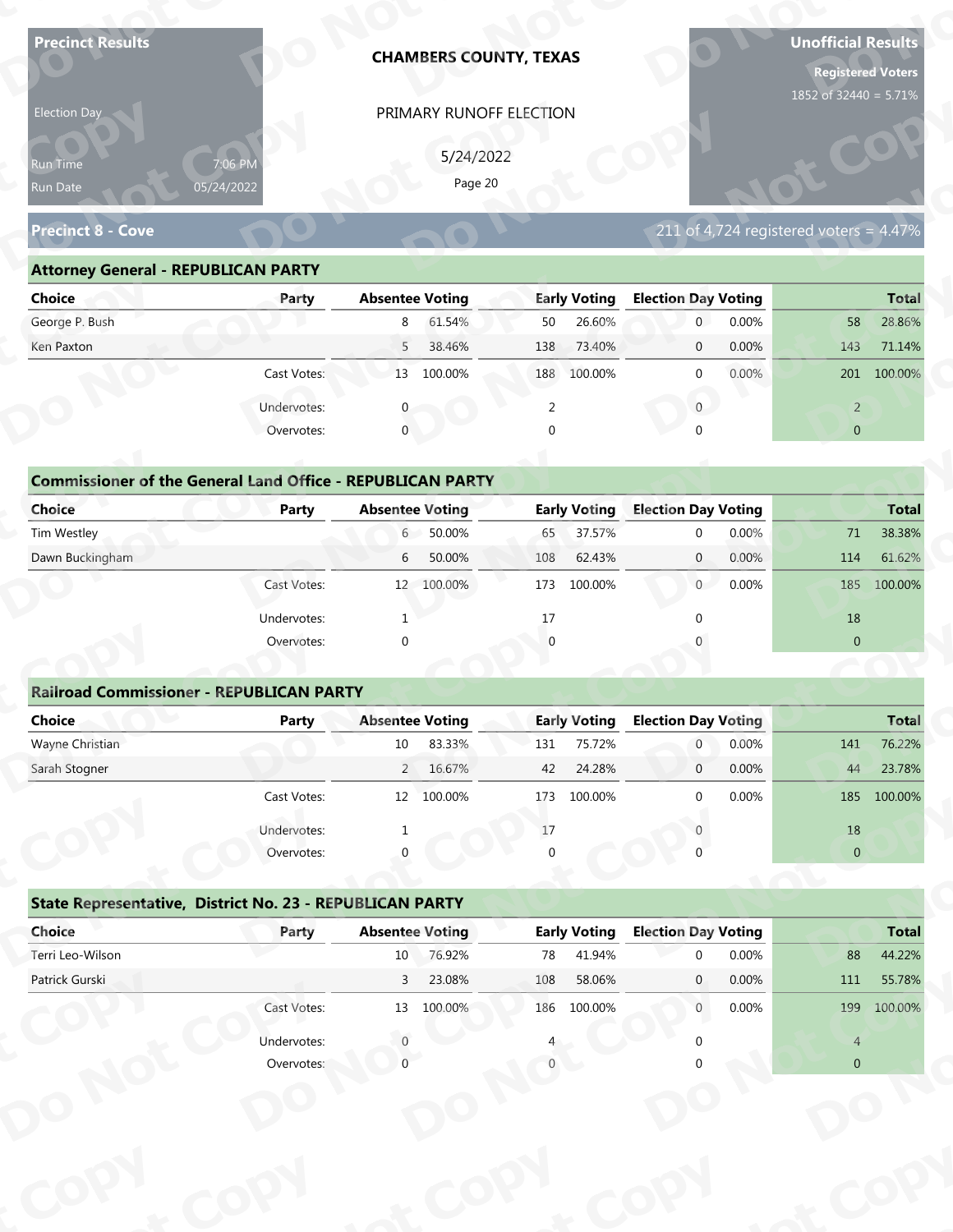| <b>Precinct Results</b>                                           |                           |                        |           | <b>CHAMBERS COUNTY, TEXAS</b> |                     |                            |       | <b>Unofficial Results</b><br><b>Registered Voters</b> |              |
|-------------------------------------------------------------------|---------------------------|------------------------|-----------|-------------------------------|---------------------|----------------------------|-------|-------------------------------------------------------|--------------|
| Election Day                                                      |                           |                        |           | PRIMARY RUNOFF ELECTION       |                     |                            |       | 1852 of 32440 = 5.71%                                 |              |
|                                                                   |                           |                        | 5/24/2022 |                               |                     |                            |       |                                                       |              |
| Run Time<br>Run Date                                              | 7:06 PM<br>05/24/2022     |                        | Page 21   |                               |                     |                            |       |                                                       |              |
|                                                                   |                           |                        |           |                               |                     |                            |       |                                                       |              |
| <b>Precinct 9 - Oak Island</b>                                    |                           |                        |           |                               |                     |                            |       | 35 of 422 registered voters = $8.29\%$                |              |
| <b>Lieutenant Governor - DEMOCRATIC PARTY</b>                     |                           |                        |           |                               |                     |                            |       |                                                       |              |
| <b>Choice</b>                                                     | Party                     | <b>Absentee Voting</b> |           |                               | <b>Early Voting</b> | <b>Election Day Voting</b> |       |                                                       | <b>Total</b> |
| Mike Collier                                                      |                           | $\mathbf 0$            | 0.00%     | $\overline{0}$                | 0.00%               | $\mathbf{0}$               | 0.00% | $\overline{0}$                                        | $0.00\%$     |
| Michelle Beckley                                                  |                           | $\overline{0}$         | 0.00%     | $\mathbf{0}$                  | 0.00%               | $\mathbf 0$                | 0.00% | $\mathbf{0}$                                          | 0.00%        |
|                                                                   | Cast Votes:               | $\mathbf{0}$           | 0.00%     | $\overline{0}$                | 0.00%               | $\mathbf 0$                | 0.00% | $\mathbf 0$                                           | 0.00%        |
|                                                                   | Undervotes:               |                        |           | $\mathbf 0$                   |                     | $\overline{0}$             |       | $\overline{0}$                                        |              |
|                                                                   | Overvotes:                | $\overline{0}$         |           |                               |                     |                            |       | $\overline{0}$                                        |              |
|                                                                   |                           |                        |           |                               |                     |                            |       |                                                       |              |
| <b>Attorney General - DEMOCRATIC PARTY</b>                        |                           |                        |           |                               |                     |                            |       |                                                       |              |
| <b>Choice</b>                                                     | <b>Party</b>              | <b>Absentee Voting</b> |           |                               | <b>Early Voting</b> | <b>Election Day Voting</b> |       |                                                       | <b>Total</b> |
| Joe Jaworski                                                      |                           | $\overline{0}$         | 0.00%     | $\overline{0}$                | 0.00%               | $\mathbf 0$                | 0.00% | $\overline{0}$                                        | 0.00%        |
| Rochelle Mercedes Garza                                           |                           | $\mathbf 0$            | 0.00%     | $\overline{0}$                | 0.00%               | $\overline{0}$             | 0.00% | $\overline{0}$                                        | 0.00%        |
|                                                                   | Cast Votes:               | $\overline{0}$         | 0.00%     | $\mathbf 0$                   | 0.00%               | $\overline{0}$             | 0.00% | $\overline{0}$                                        | 0.00%        |
|                                                                   | Undervotes:               | $\Omega$               |           | $\Omega$                      |                     | $\Omega$                   |       | $\overline{0}$                                        |              |
|                                                                   | Overvotes:                | $\Omega$               |           |                               |                     |                            |       | $\overline{0}$                                        |              |
|                                                                   |                           |                        |           |                               |                     |                            |       |                                                       |              |
| <b>Comptroller of Public Accounts - DEMOCRATIC PARTY</b>          |                           |                        |           |                               |                     |                            |       |                                                       |              |
| <b>Choice</b>                                                     | <b>Party</b>              | <b>Absentee Voting</b> |           |                               | <b>Early Voting</b> | <b>Election Day Voting</b> |       |                                                       | <b>Total</b> |
| Angel Luis Vega                                                   |                           | $\overline{0}$         | 0.00%     | $\mathbf 0$                   | 0.00%               | $\overline{0}$             | 0.00% | $\mathbf{0}$                                          | 0.00%        |
| Janet T. Dudding                                                  |                           | $\overline{0}$         | 0.00%     | $\overline{0}$                | 0.00%               | $\overline{0}$             | 0.00% | $\mathbf{0}$                                          | 0.00%        |
|                                                                   | Cast Votes:               | $\overline{0}$         | 0.00%     | $\overline{0}$                | 0.00%               | $\mathbf{0}$               | 0.00% | $\mathbf{0}$                                          | 0.00%        |
|                                                                   | Undervotes:               | $\Omega$               |           | $\Omega$                      |                     |                            |       | $\overline{0}$                                        |              |
|                                                                   | Overvotes:                |                        |           |                               |                     |                            |       | $\overline{0}$                                        |              |
| <b>Commissioner of the General Land Office - DEMOCRATIC PARTY</b> |                           |                        |           |                               |                     |                            |       |                                                       |              |
|                                                                   |                           | <b>Absentee Voting</b> |           |                               | <b>Early Voting</b> | <b>Election Day Voting</b> |       |                                                       | <b>Total</b> |
|                                                                   | Party                     | $\mathbf{0}$           | 0.00%     | $\overline{0}$                | 0.00%               | $\Omega$                   | 0.00% | $\overline{0}$                                        | 0.00%        |
| Choice                                                            |                           |                        |           | $\overline{0}$                | 0.00%               | $\mathbf{0}$               | 0.00% | $\mathbf{0}$                                          | 0.00%        |
| Sandragrace Martinez                                              |                           | $\overline{0}$         | 0.00%     |                               |                     |                            |       |                                                       |              |
| Jay Kleberg                                                       |                           | $\overline{0}$         |           | $\overline{0}$                |                     | $\overline{0}$             | 0.00% | $\overline{0}$                                        |              |
|                                                                   | Cast Votes:               |                        | 0.00%     |                               | 0.00%               |                            |       |                                                       | 0.00%        |
|                                                                   | Undervotes:<br>Overvotes: |                        |           |                               |                     |                            |       | $\overline{0}$<br>$\overline{0}$                      |              |

| 35 of 422 registered voters = 8.29% |  |  |
|-------------------------------------|--|--|
|                                     |  |  |
|                                     |  |  |

| 5/24/2022<br>7:06 PM<br><b>Run Time</b>                                                                                           |
|-----------------------------------------------------------------------------------------------------------------------------------|
| Page 21<br>05/24/2022<br>Run Date                                                                                                 |
| 35 of 422 registered voters = 8.29%<br><b>Precinct 9 - Oak Island</b>                                                             |
| <b>Lieutenant Governor - DEMOCRATIC PARTY</b>                                                                                     |
| <b>Absentee Voting</b><br><b>Early Voting</b><br><b>Election Day Voting</b><br><b>Choice</b><br><b>Total</b><br>Party             |
| Mike Collier<br>0.00%<br>0.00%<br>0.00%<br>0.00%<br>$\overline{0}$<br>$\overline{0}$<br>$\overline{0}$<br>$\overline{0}$          |
| Michelle Beckley<br>0.00%<br>0.00%<br>0.00%<br>0.00%<br>$\overline{0}$<br>$\mathbf{0}$<br>$\overline{0}$<br>$\overline{0}$        |
| $\overline{0}$<br>0.00%<br>0.00%<br>$0.00\%$<br>0.00%<br>Cast Votes:<br>$\overline{0}$<br>$\overline{0}$<br>$\mathbf{0}$          |
| Undervotes:<br>$\overline{0}$<br>$\overline{0}$<br>$\mathbf 0$                                                                    |
| $\mathbf 0$<br>$\overline{0}$<br>Overvotes:<br>$\Omega$                                                                           |
|                                                                                                                                   |
| <b>Attorney General - DEMOCRATIC PARTY</b>                                                                                        |
| <b>Early Voting</b><br><b>Election Day Voting</b><br><b>Choice</b><br><b>Absentee Voting</b><br><b>Total</b><br><b>Party</b>      |
| Joe Jaworski<br>0.00%<br>0.00%<br>0.00%<br>0.00%<br>$\overline{0}$<br>$\overline{0}$<br>$\Omega$<br>$\overline{0}$                |
| Rochelle Mercedes Garza<br>0.00%<br>0.00%<br>0.00%<br>$\mathbf{0}$<br>$\overline{0}$<br>0.00%<br>$\overline{0}$<br>$\overline{0}$ |
| 0.00%<br>0.00%<br>0.00%<br>$\overline{0}$<br>0.00%<br>$\Omega$<br>$\overline{0}$<br>Cast Votes:<br>$\overline{0}$                 |

| 7:06 PM<br>Run Time<br>05/24/2022<br>Run Date<br><b>Precinct 9 - Oak Island</b><br><b>Lieutenant Governor - DEMOCRATIC PARTY</b> |              |                        | 5/24/2022<br>Page 21 |                |                     |                            |       |                                        |                            |
|----------------------------------------------------------------------------------------------------------------------------------|--------------|------------------------|----------------------|----------------|---------------------|----------------------------|-------|----------------------------------------|----------------------------|
|                                                                                                                                  |              |                        |                      |                |                     |                            |       |                                        |                            |
|                                                                                                                                  |              |                        |                      |                |                     |                            |       |                                        |                            |
|                                                                                                                                  |              |                        |                      |                |                     |                            |       |                                        |                            |
|                                                                                                                                  |              |                        |                      |                |                     |                            |       | $-35$ of 422 registered voters = 8.29% |                            |
|                                                                                                                                  |              |                        |                      |                |                     |                            |       |                                        |                            |
| <b>Choice</b>                                                                                                                    | Party        | <b>Absentee Voting</b> |                      |                | <b>Early Voting</b> | <b>Election Day Voting</b> |       |                                        | <b>Total</b>               |
| Mike Collier                                                                                                                     |              | $\mathbf 0$            | 0.00%                | $\overline{0}$ | 0.00%               | $\overline{0}$             | 0.00% |                                        | 0.00%<br>$\overline{0}$    |
| Michelle Beckley                                                                                                                 |              | $\overline{0}$         | 0.00%                | $\mathbf{0}$   | 0.00%               | $\mathbf 0$                | 0.00% |                                        | $0.00\%$<br>$\overline{0}$ |
|                                                                                                                                  | Cast Votes:  | $\mathbf 0$            | 0.00%                | $\overline{0}$ | 0.00%               | $\mathbf{0}$               | 0.00% |                                        | 0.00%<br>$\overline{0}$    |
|                                                                                                                                  | Undervotes:  | $\mathbf 0$            |                      | $\mathbf 0$    |                     | $\overline{0}$             |       |                                        | $\overline{0}$             |
|                                                                                                                                  | Overvotes:   | $\mathbf{0}$           |                      | $\Omega$       |                     |                            |       |                                        | $\overline{0}$             |
|                                                                                                                                  |              |                        |                      |                |                     |                            |       |                                        |                            |
| <b>Attorney General - DEMOCRATIC PARTY</b>                                                                                       |              |                        |                      |                |                     |                            |       |                                        |                            |
| Choice                                                                                                                           | <b>Party</b> | <b>Absentee Voting</b> |                      |                | <b>Early Voting</b> | <b>Election Day Voting</b> |       |                                        | <b>Total</b>               |
| Joe Jaworski                                                                                                                     |              | $\overline{0}$         | 0.00%                | $\overline{0}$ | 0.00%               | $\mathbf 0$                | 0.00% |                                        | 0.00%<br>$\overline{0}$    |
| Rochelle Mercedes Garza                                                                                                          |              | $\mathbf 0$            | 0.00%                | $\mathbf{0}$   | 0.00%               | $\mathbf{0}$               | 0.00% |                                        | 0.00%<br>$\overline{0}$    |
|                                                                                                                                  | Cast Votes:  | $\mathbf{0}$           | 0.00%                | $\mathbf 0$    | 0.00%               | $\overline{0}$             | 0.00% |                                        | $\overline{0}$<br>0.00%    |
|                                                                                                                                  | Undervotes:  | $\Omega$               |                      | $\Omega$       |                     |                            |       |                                        | $\overline{0}$             |
|                                                                                                                                  | Overvotes:   | $\Omega$               |                      |                |                     |                            |       |                                        | $\mathbf{0}$               |
|                                                                                                                                  |              |                        |                      |                |                     |                            |       |                                        |                            |
| <b>Comptroller of Public Accounts - DEMOCRATIC PARTY</b>                                                                         |              |                        |                      |                |                     |                            |       |                                        |                            |
| <b>Choice</b>                                                                                                                    | Party        | <b>Absentee Voting</b> |                      |                | <b>Early Voting</b> | <b>Election Day Voting</b> |       |                                        | Total                      |
| Angel Luis Vega                                                                                                                  |              | $\mathbf 0$            | 0.00%                | $\mathbf 0$    | 0.00%               | $\overline{0}$             | 0.00% |                                        | $\overline{0}$<br>0.00%    |
| Janet T. Dudding                                                                                                                 |              | $\overline{0}$         | 0.00%                | $\mathbf 0$    | 0.00%               | $\mathbf 0$                | 0.00% |                                        | 0.00%<br>$\mathbf{0}$      |
|                                                                                                                                  | Cast Votes:  | $\Omega$               | 0.00%                | $\overline{0}$ | $0.00\%$            | $\Omega$                   | 0.00% |                                        | 0.00%<br>$\Omega$          |
|                                                                                                                                  | Undervotes:  |                        |                      |                |                     |                            |       |                                        | $\overline{0}$             |
|                                                                                                                                  | Overvotes:   |                        |                      |                |                     |                            |       |                                        | $\overline{0}$             |
|                                                                                                                                  |              |                        |                      |                |                     |                            |       |                                        |                            |
| <b>Commissioner of the General Land Office - DEMOCRATIC PARTY</b>                                                                |              |                        |                      |                |                     |                            |       |                                        |                            |
| Choice                                                                                                                           | Party        | <b>Absentee Voting</b> |                      |                | <b>Early Voting</b> | <b>Election Day Voting</b> |       |                                        | <b>Total</b>               |
|                                                                                                                                  |              | $\overline{0}$         | 0.00%                | $\overline{0}$ | 0.00%               | $\mathbf{0}$               | 0.00% |                                        | $\overline{0}$<br>0.00%    |
| Sandragrace Martinez                                                                                                             |              |                        |                      | $\overline{0}$ | 0.00%               | $\mathbf{0}$               | 0.00% |                                        | $\mathbf{0}$<br>0.00%      |
| Jay Kleberg                                                                                                                      |              | $\overline{0}$         | 0.00%                |                |                     |                            |       |                                        |                            |
|                                                                                                                                  | Cast Votes:  | $\overline{0}$         | 0.00%                | $\overline{0}$ | 0.00%               | $\overline{0}$             | 0.00% |                                        | 0.00%<br>$\overline{0}$    |
|                                                                                                                                  | Undervotes:  | $\Omega$               |                      |                |                     |                            |       |                                        | $\overline{0}$             |

### **Comptroller of Public Accounts - DEMOCRATIC PARTY**

| <b>Choice</b>                                                               | Party       | <b>Absentee Voting</b> |       |                | <b>Early Voting</b> | <b>Election Day Voting</b> |       |                | <b>Total</b> |
|-----------------------------------------------------------------------------|-------------|------------------------|-------|----------------|---------------------|----------------------------|-------|----------------|--------------|
| Joe Jaworski                                                                |             | $\overline{0}$         | 0.00% | $\overline{0}$ | 0.00%               | $\mathbf{0}$               | 0.00% | $\bf 0$        | 0.00%        |
| Rochelle Mercedes Garza                                                     |             | $\mathbf 0$            | 0.00% | $\overline{0}$ | 0.00%               | $\mathbf{0}$               | 0.00% | $\overline{0}$ | $0.00\%$     |
|                                                                             | Cast Votes: | $\overline{0}$         | 0.00% | $\overline{0}$ | 0.00%               | $\overline{0}$             | 0.00% | $\overline{0}$ | 0.00%        |
|                                                                             | Undervotes: | $\Omega$               |       | $\Omega$       |                     | $\Omega$                   |       | $\mathbf{0}$   |              |
|                                                                             | Overvotes:  | $\Omega$               |       |                |                     |                            |       | $\mathbf{0}$   |              |
|                                                                             |             |                        |       |                |                     |                            |       |                |              |
| <b>Comptroller of Public Accounts - DEMOCRATIC PARTY</b>                    |             |                        |       |                |                     |                            |       |                |              |
| <b>Choice</b>                                                               | Party       | <b>Absentee Voting</b> |       |                | <b>Early Voting</b> | <b>Election Day Voting</b> |       |                | <b>Total</b> |
| Angel Luis Vega                                                             |             | $\Omega$               | 0.00% | 0              | 0.00%               | $\overline{0}$             | 0.00% | $\mathbf{0}$   | 0.00%        |
| Janet T. Dudding                                                            |             | $\overline{0}$         | 0.00% | $\mathbf{0}$   | 0.00%               | $\overline{0}$             | 0.00% | $\theta$       | 0.00%        |
|                                                                             | Cast Votes: | $\overline{0}$         | 0.00% | $\overline{0}$ | 0.00%               | $\mathbf{0}$               | 0.00% | $\overline{0}$ | 0.00%        |
|                                                                             |             |                        |       |                |                     |                            |       |                |              |
|                                                                             | Undervotes: | $\Omega$               |       | U              |                     |                            |       | $\overline{0}$ |              |
|                                                                             | Overvotes:  |                        |       |                |                     |                            |       | $\bf 0$        |              |
|                                                                             |             |                        |       |                |                     |                            |       |                |              |
| <b>Commissioner of the General Land Office - DEMOCRATIC PARTY</b><br>Choice | Party       | <b>Absentee Voting</b> |       |                | <b>Early Voting</b> | <b>Election Day Voting</b> |       |                | <b>Total</b> |
| Sandragrace Martinez                                                        |             | $\mathbf{0}$           | 0.00% | $\mathbf 0$    | 0.00%               | $\mathbf{0}$               | 0.00% | $\overline{0}$ | 0.00%        |
| Jay Kleberg                                                                 |             | $\mathbf 0$            | 0.00% | $\overline{0}$ | 0.00%               | $\mathbf{0}$               | 0.00% | $\mathbf 0$    | 0.00%        |
|                                                                             | Cast Votes: | $\mathbf{0}$           | 0.00% | $\overline{0}$ | 0.00%               | $\overline{0}$             | 0.00% | $\overline{0}$ | 0.00%        |
|                                                                             | Undervotes: |                        |       |                |                     | $\Omega$                   |       | $\overline{0}$ |              |

|                                                                   | Cast votes. | U                      | <b>U.UU70</b> | U              | <b>U.UU70</b>       |                            | <b>U.UU70</b> | U.             | <b>U.UU70</b> |
|-------------------------------------------------------------------|-------------|------------------------|---------------|----------------|---------------------|----------------------------|---------------|----------------|---------------|
|                                                                   | Undervotes: | $\Omega$               |               | 0              |                     |                            |               | $\Omega$       |               |
|                                                                   | Overvotes:  | $\Omega$               |               | 0              |                     |                            |               | $\overline{0}$ |               |
|                                                                   |             |                        |               |                |                     |                            |               |                |               |
| <b>Commissioner of the General Land Office - DEMOCRATIC PARTY</b> |             |                        |               |                |                     |                            |               |                |               |
| Choice                                                            | Party       | <b>Absentee Voting</b> |               |                | <b>Early Voting</b> | <b>Election Day Voting</b> |               |                | <b>Total</b>  |
| Sandragrace Martinez                                              |             | $\mathbf{0}$           | 0.00%         | $\overline{0}$ | 0.00%               | $\Omega$                   | 0.00%         | $\overline{0}$ | 0.00%         |
| Jay Kleberg                                                       |             | $\mathbf 0$            | 0.00%         | $\overline{0}$ | 0.00%               | $\mathbf{0}$               | $0.00\%$      | $\overline{0}$ | 0.00%         |
|                                                                   | Cast Votes: | $\mathbf 0$            | 0.00%         | $\overline{0}$ | $0.00\%$            | $\mathbf{0}$               | $0.00\%$      | $\overline{0}$ | 0.00%         |
|                                                                   | Undervotes: |                        |               | 0              |                     |                            |               | $\overline{0}$ |               |
|                                                                   | Overvotes:  |                        |               |                |                     |                            |               | $\overline{0}$ |               |
|                                                                   |             |                        |               |                |                     |                            |               |                |               |
|                                                                   |             |                        |               |                |                     |                            |               |                |               |
|                                                                   |             |                        |               |                |                     |                            |               |                |               |
|                                                                   |             |                        |               |                |                     |                            |               |                |               |
|                                                                   |             |                        |               |                |                     |                            |               |                |               |
|                                                                   |             |                        |               |                |                     |                            |               |                |               |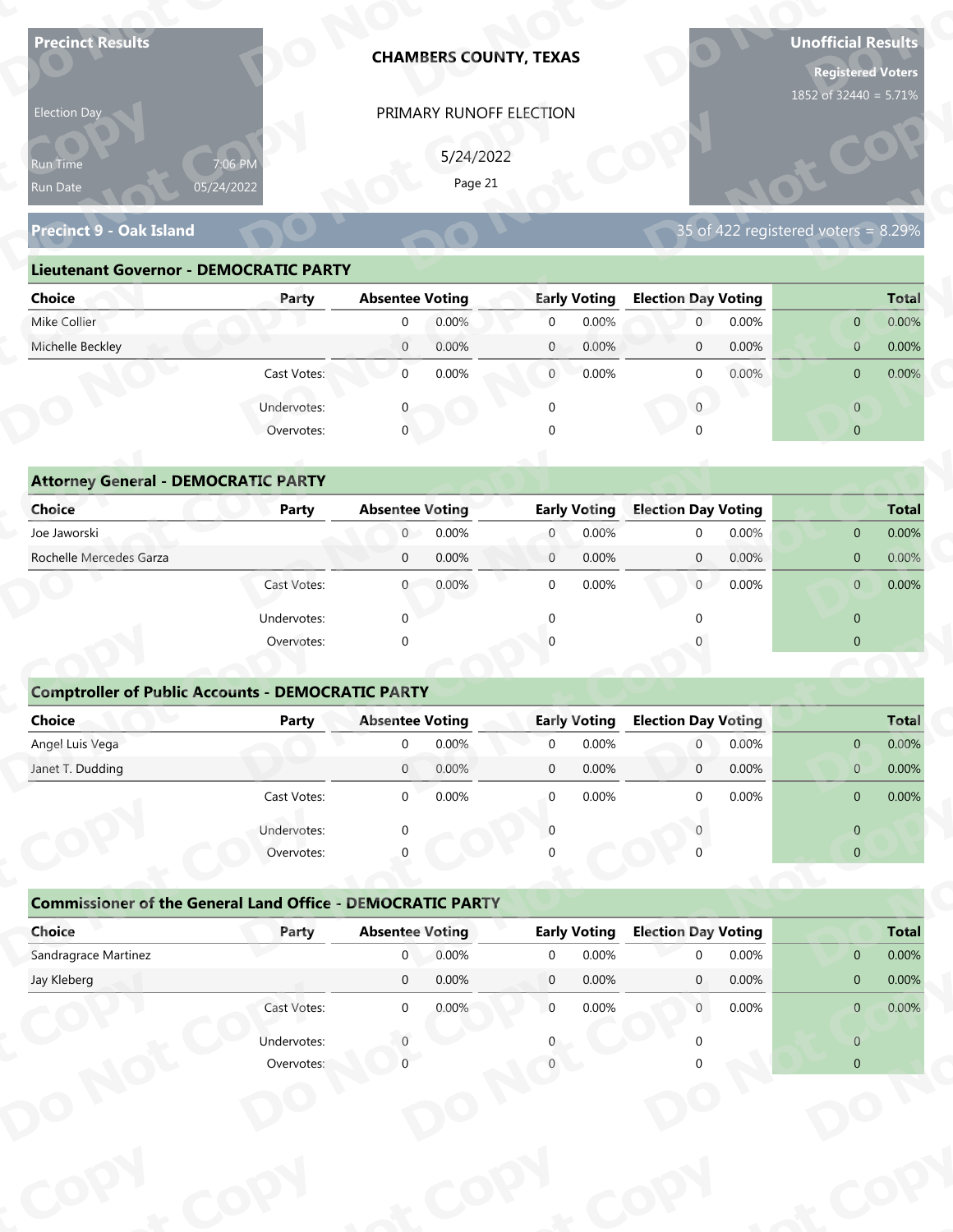| <b>Precinct Results</b>                                           |                       |                        | <b>CHAMBERS COUNTY, TEXAS</b> |                |                     |                            |       | <b>Unofficial Results</b><br><b>Registered Voters</b> |              |
|-------------------------------------------------------------------|-----------------------|------------------------|-------------------------------|----------------|---------------------|----------------------------|-------|-------------------------------------------------------|--------------|
| Election Day                                                      |                       |                        | PRIMARY RUNOFF ELECTION       |                |                     |                            |       | 1852 of 32440 = 5.71%                                 |              |
|                                                                   |                       |                        | 5/24/2022                     |                |                     |                            |       |                                                       |              |
| Run Time                                                          | 7:06 PM<br>05/24/2022 |                        | Page 22                       |                |                     |                            |       |                                                       |              |
| Run Date                                                          |                       |                        |                               |                |                     |                            |       |                                                       |              |
| <b>Precinct 9 - Oak Island</b>                                    |                       |                        |                               |                |                     |                            |       | 35 of 422 registered voters = $8.29\%$                |              |
| <b>Attorney General - REPUBLICAN PARTY</b>                        |                       |                        |                               |                |                     |                            |       |                                                       |              |
| <b>Choice</b>                                                     | Party                 | <b>Absentee Voting</b> |                               |                | <b>Early Voting</b> | <b>Election Day Voting</b> |       |                                                       | <b>Total</b> |
| George P. Bush                                                    |                       | $\mathbf 0$            | 0.00%                         | 10             | 29.41%              | $\mathbf{0}$               | 0.00% | 10                                                    | 29.41%       |
| Ken Paxton                                                        |                       | $\overline{0}$         | 0.00%                         | 24             | 70.59%              | $\mathbf 0$                | 0.00% | 24                                                    | 70.59%       |
|                                                                   | Cast Votes:           | $\mathbf 0$            | 0.00%                         |                | 34 100.00%          | $\mathbf 0$                | 0.00% |                                                       | 34 100.00%   |
|                                                                   | Undervotes:           |                        |                               |                |                     | $\overline{0}$             |       | $\mathbf{1}$                                          |              |
|                                                                   | Overvotes:            | $\mathbf{0}$           |                               | $\Omega$       |                     |                            |       | $\overline{0}$                                        |              |
|                                                                   |                       |                        |                               |                |                     |                            |       |                                                       |              |
| <b>Commissioner of the General Land Office - REPUBLICAN PARTY</b> |                       |                        |                               |                |                     |                            |       |                                                       |              |
| <b>Choice</b>                                                     | <b>Party</b>          | <b>Absentee Voting</b> |                               |                | <b>Early Voting</b> | <b>Election Day Voting</b> |       |                                                       | <b>Total</b> |
| Tim Westley                                                       |                       | $\overline{0}$         | 0.00%                         | 23             | 65.71%              | $\mathbf 0$                | 0.00% | 23                                                    | 65.71%       |
| Dawn Buckingham                                                   |                       | $\mathbf 0$            | 0.00%                         | 12             | 34.29%              | $\overline{0}$             | 0.00% | 12                                                    | 34.29%       |
|                                                                   | Cast Votes:           | $\overline{0}$         | 0.00%                         |                | 35 100.00%          | 0                          | 0.00% |                                                       | 35 100.00%   |
|                                                                   | Undervotes:           | $\Omega$               |                               | $\mathbf{0}$   |                     | $\Omega$                   |       | $\overline{0}$                                        |              |
|                                                                   | Overvotes:            | $\Omega$               |                               |                |                     |                            |       | $\overline{0}$                                        |              |
| <b>Railroad Commissioner - REPUBLICAN PARTY</b>                   |                       |                        |                               |                |                     |                            |       |                                                       |              |
| <b>Choice</b>                                                     | <b>Party</b>          | <b>Absentee Voting</b> |                               |                | <b>Early Voting</b> | <b>Election Day Voting</b> |       |                                                       | <b>Total</b> |
| Wayne Christian                                                   |                       | $\Omega$               | 0.00%                         | 32             | 94.12%              | $\overline{0}$             | 0.00% | 32                                                    | 94.12%       |
| Sarah Stogner                                                     |                       | $\overline{0}$         | 0.00%                         | $\overline{2}$ | 5.88%               | $\overline{0}$             | 0.00% | $\overline{2}$                                        | 5.88%        |
|                                                                   | Cast Votes:           | $\overline{0}$         | 0.00%                         |                | 34 100.00%          | $\Omega$                   | 0.00% |                                                       | 34 100.00%   |
|                                                                   | Undervotes:           | $\Omega$               |                               | 1              |                     |                            |       | $\mathbf{1}$                                          |              |
|                                                                   | Overvotes:            |                        |                               |                |                     |                            |       | $\overline{0}$                                        |              |
|                                                                   |                       |                        |                               |                |                     |                            |       |                                                       |              |
| State Representative, District No. 23 - REPUBLICAN PARTY          |                       |                        |                               |                |                     |                            |       |                                                       |              |
|                                                                   | Party                 | <b>Absentee Voting</b> |                               |                | <b>Early Voting</b> | <b>Election Day Voting</b> |       |                                                       | <b>Total</b> |
| Choice                                                            |                       | $\mathbf{0}$           | 0.00%                         | 28             | 82.35%              | $\Omega$                   | 0.00% | 28                                                    | 82.35%       |
| Terri Leo-Wilson                                                  |                       |                        |                               |                | 17.65%              | $\mathbf{0}$               | 0.00% | 6 <sup>1</sup>                                        | 17.65%       |
| Patrick Gurski                                                    |                       | $\overline{0}$         | 0.00%                         | 6              |                     |                            |       |                                                       |              |
|                                                                   | Cast Votes:           | $\overline{0}$         | 0.00%                         |                | 34 100.00%          | $\overline{0}$             | 0.00% |                                                       | 34 100.00%   |
|                                                                   | Undervotes:           |                        |                               |                |                     |                            |       | $\mathbf{1}$                                          |              |

| 5/24/2022<br>7:06 PM<br><b>Run Time</b><br>Page 22<br>05/24/2022<br>35 of 422 registered voters = 8.29%<br><b>Attorney General - REPUBLICAN PARTY</b><br><b>Early Voting</b><br><b>Election Day Voting</b><br><b>Absentee Voting</b><br>Party<br>0.00%<br>29.41%<br>0.00%<br>10<br>$\overline{0}$<br>10<br>$\overline{0}$<br>0.00%<br>70.59%<br>0.00%<br>$\overline{0}$<br>24<br>24<br>$\overline{0}$<br>0.00%<br>$0.00\%$<br>Cast Votes:<br>$\overline{0}$<br>34 100.00%<br>34 100.00%<br>$\Omega$<br>Undervotes:<br>$\overline{0}$<br>$\mathbf 0$<br>$\overline{0}$<br>Overvotes:<br><b>Commissioner of the General Land Office - REPUBLICAN PARTY</b><br><b>Early Voting</b><br><b>Election Day Voting</b><br><b>Absentee Voting</b><br><b>Party</b><br>0.00%<br>65.71%<br>0.00%<br>$\overline{0}$<br>23<br>23<br>$\Omega$<br>0.00%<br>34.29%<br>$\overline{0}$<br>0.00%<br>$\overline{0}$<br>12<br>12<br>0.00%<br>100.00%<br>$\overline{0}$<br>0.00%<br>35<br>Cast Votes:<br>35<br>$\overline{0}$ | Election Day                   |  | PRIMARY RUNOFF ELECTION |  |  |              |
|-------------------------------------------------------------------------------------------------------------------------------------------------------------------------------------------------------------------------------------------------------------------------------------------------------------------------------------------------------------------------------------------------------------------------------------------------------------------------------------------------------------------------------------------------------------------------------------------------------------------------------------------------------------------------------------------------------------------------------------------------------------------------------------------------------------------------------------------------------------------------------------------------------------------------------------------------------------------------------------------------------|--------------------------------|--|-------------------------|--|--|--------------|
|                                                                                                                                                                                                                                                                                                                                                                                                                                                                                                                                                                                                                                                                                                                                                                                                                                                                                                                                                                                                       |                                |  |                         |  |  |              |
|                                                                                                                                                                                                                                                                                                                                                                                                                                                                                                                                                                                                                                                                                                                                                                                                                                                                                                                                                                                                       | Run Date                       |  |                         |  |  |              |
|                                                                                                                                                                                                                                                                                                                                                                                                                                                                                                                                                                                                                                                                                                                                                                                                                                                                                                                                                                                                       | <b>Precinct 9 - Oak Island</b> |  |                         |  |  |              |
|                                                                                                                                                                                                                                                                                                                                                                                                                                                                                                                                                                                                                                                                                                                                                                                                                                                                                                                                                                                                       |                                |  |                         |  |  |              |
|                                                                                                                                                                                                                                                                                                                                                                                                                                                                                                                                                                                                                                                                                                                                                                                                                                                                                                                                                                                                       | <b>Choice</b>                  |  |                         |  |  | <b>Total</b> |
|                                                                                                                                                                                                                                                                                                                                                                                                                                                                                                                                                                                                                                                                                                                                                                                                                                                                                                                                                                                                       | George P. Bush                 |  |                         |  |  | 29.41%       |
|                                                                                                                                                                                                                                                                                                                                                                                                                                                                                                                                                                                                                                                                                                                                                                                                                                                                                                                                                                                                       | Ken Paxton                     |  |                         |  |  | 70.59%       |
|                                                                                                                                                                                                                                                                                                                                                                                                                                                                                                                                                                                                                                                                                                                                                                                                                                                                                                                                                                                                       |                                |  |                         |  |  |              |
|                                                                                                                                                                                                                                                                                                                                                                                                                                                                                                                                                                                                                                                                                                                                                                                                                                                                                                                                                                                                       |                                |  |                         |  |  |              |
|                                                                                                                                                                                                                                                                                                                                                                                                                                                                                                                                                                                                                                                                                                                                                                                                                                                                                                                                                                                                       |                                |  |                         |  |  |              |
|                                                                                                                                                                                                                                                                                                                                                                                                                                                                                                                                                                                                                                                                                                                                                                                                                                                                                                                                                                                                       |                                |  |                         |  |  |              |
|                                                                                                                                                                                                                                                                                                                                                                                                                                                                                                                                                                                                                                                                                                                                                                                                                                                                                                                                                                                                       |                                |  |                         |  |  |              |
|                                                                                                                                                                                                                                                                                                                                                                                                                                                                                                                                                                                                                                                                                                                                                                                                                                                                                                                                                                                                       | <b>Choice</b>                  |  |                         |  |  | <b>Total</b> |
|                                                                                                                                                                                                                                                                                                                                                                                                                                                                                                                                                                                                                                                                                                                                                                                                                                                                                                                                                                                                       | Tim Westley                    |  |                         |  |  | 65.71%       |
|                                                                                                                                                                                                                                                                                                                                                                                                                                                                                                                                                                                                                                                                                                                                                                                                                                                                                                                                                                                                       | Dawn Buckingham                |  |                         |  |  | 34.29%       |
|                                                                                                                                                                                                                                                                                                                                                                                                                                                                                                                                                                                                                                                                                                                                                                                                                                                                                                                                                                                                       |                                |  |                         |  |  | 100.00%      |

| <b>Choice</b>                                                               | Party       | <b>Absentee Voting</b> |        |              | <b>Early Voting</b> | <b>Election Day Voting</b> |        |                | <b>Total</b> |
|-----------------------------------------------------------------------------|-------------|------------------------|--------|--------------|---------------------|----------------------------|--------|----------------|--------------|
| George P. Bush                                                              |             | $\mathbf{0}$           | 0.00%  | 10           | 29.41%              | $\overline{0}$             | 0.00%  | 10             | 29.41%       |
| Ken Paxton                                                                  |             | $\overline{0}$         | 0.00%  | 24           | 70.59%              | $\mathbf 0$                | 0.00%  | 24             | 70.59%       |
|                                                                             | Cast Votes: | $\mathbf 0$            | 0.00%  |              | 34 100.00%          | $\mathbf 0$                | 0.00%  |                | 34 100.00%   |
|                                                                             | Undervotes: | $\Omega$               |        |              |                     | $\mathbf{0}$               |        | $\mathbf{1}$   |              |
|                                                                             | Overvotes:  | $\mathbf{0}$           |        | $\Omega$     |                     | $\Omega$                   |        | $\overline{0}$ |              |
| <b>Commissioner of the General Land Office - REPUBLICAN PARTY</b><br>Choice | Party       | <b>Absentee Voting</b> |        |              | <b>Early Voting</b> | <b>Election Day Voting</b> |        |                | <b>Total</b> |
| Tim Westley                                                                 |             | $\overline{0}$         | 0.00%  | 23           | 65.71%              | $\mathbf{0}$               | 0.00%  | 23             | 65.71%       |
| Dawn Buckingham                                                             |             | $\mathbf{0}$           | 0.00%  | 12           | 34.29%              | $\overline{0}$             | 0.00%  | 12             | 34.29%       |
|                                                                             | Cast Votes: | $\overline{0}$         | 0.00%  | 35           | 100.00%             | $\overline{0}$             | 0.00%  | 35             | 100.00%      |
|                                                                             | Undervotes: | $\mathbf{0}$           |        | $\mathbf{0}$ |                     |                            |        | $\overline{0}$ |              |
|                                                                             | Overvotes:  | $\mathbf{0}$           |        | $\Omega$     |                     |                            |        | $\mathbf{0}$   |              |
|                                                                             |             |                        |        |              |                     |                            |        |                |              |
| <b>Railroad Commissioner - REPUBLICAN PARTY</b>                             |             |                        |        |              |                     |                            |        |                |              |
| Choice                                                                      | Party       | <b>Absentee Voting</b> |        |              | <b>Early Voting</b> | <b>Election Day Voting</b> |        |                | <b>Total</b> |
| Wayne Christian                                                             |             | $\Omega$               | 0.00%  | 32           | 94.12%              | $\overline{0}$             | 0.00%  | 32             | 94.12%       |
| Carole Champan                                                              |             | $\cap$                 | 0.0001 | $\sim$       | F.000/              | $\sim$                     | 0.0001 | $\bigcap$      | F.000/       |

|                                                                   |                           | PRIMARY RUNOFF ELECTION |           |                 |                     |                            |       |                                        |                                  |
|-------------------------------------------------------------------|---------------------------|-------------------------|-----------|-----------------|---------------------|----------------------------|-------|----------------------------------------|----------------------------------|
|                                                                   |                           |                         | 5/24/2022 |                 |                     |                            |       |                                        |                                  |
| Run Time<br>Run Date                                              | 7:06 PM<br>05/24/2022     |                         | Page 22   |                 |                     |                            |       |                                        |                                  |
|                                                                   |                           |                         |           |                 |                     |                            |       |                                        |                                  |
| <b>Precinct 9 - Oak Island</b>                                    |                           |                         |           |                 |                     |                            |       | 35 of 422 registered voters = $8.29\%$ |                                  |
| <b>Attorney General - REPUBLICAN PARTY</b>                        |                           |                         |           |                 |                     |                            |       |                                        |                                  |
| <b>Choice</b>                                                     | Party                     | <b>Absentee Voting</b>  |           |                 | <b>Early Voting</b> | <b>Election Day Voting</b> |       |                                        | <b>Total</b>                     |
| George P. Bush                                                    |                           | $\mathbf 0$             | 0.00%     | 10              | 29.41%              | $\overline{0}$             | 0.00% | 10                                     | 29.41%                           |
| Ken Paxton                                                        |                           | $\overline{0}$          | 0.00%     | 24              | 70.59%              | $\mathbf{0}$               | 0.00% | 24                                     | 70.59%                           |
|                                                                   | Cast Votes:               | $\mathbf 0$             | 0.00%     |                 | 34 100.00%          | $\mathbf{0}$               | 0.00% |                                        | 34 100.00%                       |
|                                                                   | Undervotes:               | $\mathbf{0}$            |           | $\mathbf{1}$    |                     | $\overline{0}$             |       | $\mathbf{1}$                           |                                  |
|                                                                   | Overvotes:                | $\mathbf{0}$            |           | $\Omega$        |                     |                            |       | $\overline{0}$                         |                                  |
|                                                                   |                           |                         |           |                 |                     |                            |       |                                        |                                  |
| <b>Commissioner of the General Land Office - REPUBLICAN PARTY</b> |                           |                         |           |                 |                     |                            |       |                                        |                                  |
| Choice                                                            | Party                     | <b>Absentee Voting</b>  |           |                 | <b>Early Voting</b> | <b>Election Day Voting</b> |       |                                        | <b>Total</b>                     |
| Tim Westley                                                       |                           | $\overline{0}$          | 0.00%     | 23              | 65.71%              | $\mathbf 0$                | 0.00% | 23                                     | 65.71%                           |
| Dawn Buckingham                                                   |                           | $\mathbf 0$             | 0.00%     | 12              | 34.29%              | $\mathbf{0}$               | 0.00% | 12                                     | 34.29%                           |
|                                                                   | Cast Votes:               | $\mathbf{0}$            | 0.00%     | 35              | 100.00%             | $\overline{0}$             | 0.00% |                                        | 35 100.00%                       |
|                                                                   | Undervotes:               | $\Omega$                |           | $\Omega$        |                     |                            |       | $\overline{0}$                         |                                  |
|                                                                   | Overvotes:                | $\Omega$                |           |                 |                     |                            |       | $\overline{0}$                         |                                  |
|                                                                   |                           |                         |           |                 |                     |                            |       |                                        |                                  |
| <b>Railroad Commissioner - REPUBLICAN PARTY</b>                   |                           |                         |           |                 |                     |                            |       |                                        |                                  |
| <b>Choice</b>                                                     | <b>Party</b>              | <b>Absentee Voting</b>  |           |                 | <b>Early Voting</b> | <b>Election Day Voting</b> |       |                                        | Total                            |
| Wayne Christian                                                   |                           | $\mathbf 0$             | 0.00%     | 32              | 94.12%              | $\overline{0}$             | 0.00% | 32                                     | 94.12%                           |
|                                                                   |                           |                         | 0.00%     | $\overline{2}$  | 5.88%               | $\mathbf 0$                | 0.00% | $\overline{2}$                         | 5.88%                            |
| Sarah Stogner                                                     |                           | $\mathbf{0}$            |           |                 |                     |                            |       |                                        |                                  |
|                                                                   | Cast Votes:               | $\Omega$                | 0.00%     |                 | 34 100.00%          | $\Omega$                   | 0.00% |                                        |                                  |
|                                                                   |                           |                         |           | -1              |                     |                            |       | $\mathbf{1}$                           | 34 100,00%                       |
|                                                                   | Undervotes:<br>Overvotes: |                         |           |                 |                     |                            |       | $\overline{0}$                         |                                  |
|                                                                   |                           |                         |           |                 |                     |                            |       |                                        |                                  |
| State Representative, District No. 23 - REPUBLICAN PARTY          |                           |                         |           |                 |                     |                            |       |                                        |                                  |
| Choice                                                            | Party                     | <b>Absentee Voting</b>  |           |                 | <b>Early Voting</b> | <b>Election Day Voting</b> |       |                                        |                                  |
| Terri Leo-Wilson                                                  |                           | $\overline{0}$          | 0.00%     | 28              | 82.35%              | $\Omega$                   | 0.00% | 28                                     |                                  |
| Patrick Gurski                                                    |                           | $\overline{0}$          | 0.00%     | $6\overline{6}$ | 17.65%              | $\mathbf{0}$               | 0.00% | 6 <sup>1</sup>                         | <b>Total</b><br>82.35%<br>17.65% |
|                                                                   | Cast Votes:               | $\overline{0}$          | 0.00%     |                 | 34 100.00%          | $\overline{0}$             | 0.00% |                                        | 34 100.00%                       |
|                                                                   | Undervotes:               |                         |           |                 |                     |                            |       | $\mathbf{1}$                           |                                  |

|                                                          | Cast votes. | U                      | <b>U.UU70</b> | 54 | LUU.UU70            |                            | <b>U.UU70</b> |                | 54 100.00%   |
|----------------------------------------------------------|-------------|------------------------|---------------|----|---------------------|----------------------------|---------------|----------------|--------------|
|                                                          | Undervotes: | $\Omega$               |               |    |                     |                            |               |                |              |
|                                                          | Overvotes:  | $\Omega$               |               | 0  |                     |                            |               | $\overline{0}$ |              |
| State Representative, District No. 23 - REPUBLICAN PARTY |             |                        |               |    |                     |                            |               |                |              |
| Choice                                                   | Party       | <b>Absentee Voting</b> |               |    | <b>Early Voting</b> | <b>Election Day Voting</b> |               |                | <b>Total</b> |
| Terri Leo-Wilson                                         |             | $\mathbf 0$            | 0.00%         | 28 | 82.35%              | $\Omega$                   | 0.00%         | 28             | 82.35%       |
| Patrick Gurski                                           |             | $\mathbf 0$            | 0.00%         | 6  | 17.65%              | $\mathbf{0}$               | $0.00\%$      | 6              | 17.65%       |
|                                                          | Cast Votes: | $\mathbf 0$            | 0.00%         | 34 | 100.00%             | $\mathbf{0}$               | $0.00\%$      | 34             | 100.00%      |
|                                                          | Undervotes: |                        |               |    |                     |                            |               |                |              |
|                                                          | Overvotes:  |                        |               |    |                     |                            |               | $\overline{0}$ |              |
|                                                          |             |                        |               |    |                     |                            |               |                |              |
|                                                          |             |                        |               |    |                     |                            |               |                |              |
|                                                          |             |                        |               |    |                     |                            |               |                |              |
|                                                          |             |                        |               |    |                     |                            |               |                |              |
|                                                          |             |                        |               |    |                     |                            |               |                |              |
|                                                          |             |                        |               |    |                     |                            |               |                |              |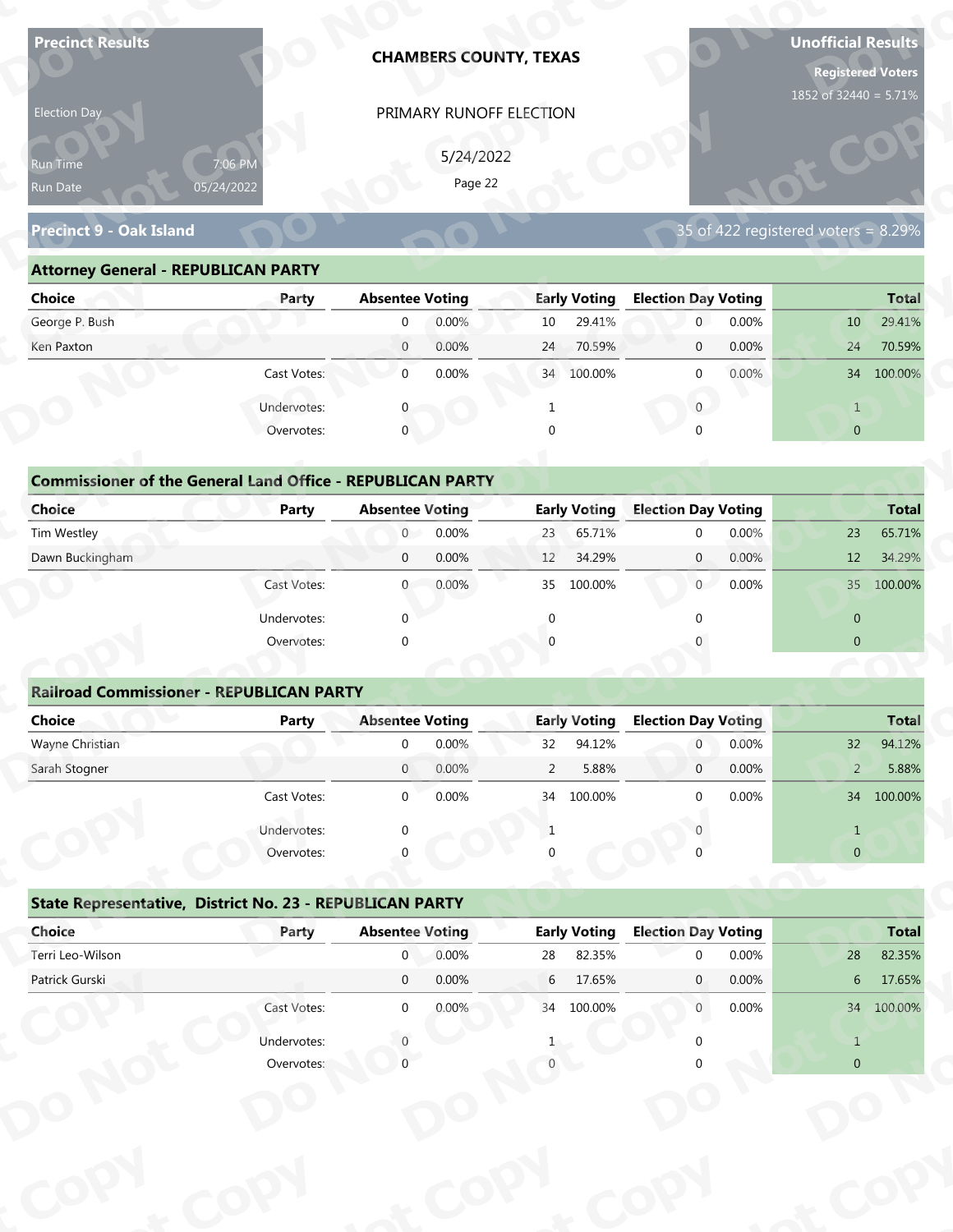| <b>Precinct Results</b><br><b>Election Day</b>       |             |                                              | <b>CHAMBERS COUNTY, TEXAS</b><br>PRIMARY RUNOFF ELECTION |                                | <b>Unofficial Results</b><br><b>Registered Voters</b><br>1852 of 32440 = 5.71% |
|------------------------------------------------------|-------------|----------------------------------------------|----------------------------------------------------------|--------------------------------|--------------------------------------------------------------------------------|
| የun Time<br>Run Date                                 | 05/24/2022  |                                              | 5/24/2022<br>Page 23                                     |                                |                                                                                |
| <b>Precinct 9 - Oak Island</b>                       |             |                                              |                                                          |                                | 35 of 422 registered voters = 8.29%                                            |
| <b>Precinct Chair, Precinct 9 - REPUBLICAN PARTY</b> |             |                                              |                                                          |                                |                                                                                |
| <b>Choice</b>                                        | Party       | <b>Absentee Voting</b>                       | <b>Early Voting</b>                                      | <b>Election Day Voting</b>     | <b>Total</b>                                                                   |
| George Hisler<br>Andrea McClelland                   |             | 0.00%<br>$\Omega$<br>$\overline{0}$<br>0.00% | 85.71%<br>30<br>5<br>14.29%                              | 0.00%<br>0.00%<br>$\mathbf{0}$ | 85.71%<br>30<br>14.29%<br>5                                                    |
|                                                      | Cast Votes: | $\mathbf{0}$<br>0.00%                        | 100.00%<br>35                                            | 0.00%<br>$\Omega$              | 100.00%<br>35 <sup>2</sup>                                                     |
|                                                      | Undervotes: |                                              |                                                          | $\Omega$                       | $\Omega$                                                                       |
|                                                      | Overvotes:  |                                              |                                                          |                                | $\overline{0}$                                                                 |
| COPY<br>DO NOT COPY                                  |             | DO NOT COPY                                  | DO NOT COPY                                              | DO NOT COPY                    | DO NO                                                                          |
| COPY                                                 |             | DO NOT COPY                                  |                                                          | DO NOT COPY                    |                                                                                |
| DO NOT COPY                                          |             |                                              | DO NOT COPY                                              |                                | DO NO                                                                          |
| COPY<br>DO NOT COPY                                  |             | DO NOT COPY                                  | DO NOT COPY                                              | DO NOT COPY                    |                                                                                |
|                                                      |             |                                              |                                                          |                                | DO NO                                                                          |
| COPY                                                 | COPY        | & COPY                                       |                                                          | COPY                           | of COPY                                                                        |

### **Precinct Chair, Precinct 9 - REPUBLICAN PARTY**

| <b>Election Day</b>                                  |             | PRIMARY RUNOFF ELECTION    |                     |                                     |                           |
|------------------------------------------------------|-------------|----------------------------|---------------------|-------------------------------------|---------------------------|
| Run Time<br>Run Date                                 | 05/24/2022  | 5/24/2022<br>Page 23       |                     |                                     |                           |
| <b>Precinct 9 - Oak Island</b>                       |             |                            |                     | 35 of 422 registered voters = 8.29% |                           |
| <b>Precinct Chair, Precinct 9 - REPUBLICAN PARTY</b> |             |                            |                     |                                     |                           |
| <b>Choice</b>                                        | Party       | <b>Absentee Voting</b>     | <b>Early Voting</b> | <b>Election Day Voting</b>          | <b>Total</b>              |
| George Hisler                                        |             | 0.00%<br>$\mathbf{0}$      | 85.71%<br>30        | $\overline{0}$<br>0.00%             | 85.71%<br>30 <sup>°</sup> |
| Andrea McClelland                                    |             | $\overline{0}$<br>0.00%    | 14.29%<br>5         | 0.00%<br>$\mathbf{0}$               | 14.29%<br>5               |
|                                                      | Cast Votes: | $\overline{0}$<br>0.00%    | 35 100.00%          | 0.00%<br><sup>0</sup>               | 35 100.00%                |
|                                                      | Undervotes: |                            | $\Omega$            | $\mathbf{0}$                        | $\overline{0}$            |
|                                                      | Overvotes:  |                            |                     |                                     | $\overline{0}$            |
|                                                      |             |                            |                     |                                     |                           |
|                                                      |             |                            |                     |                                     |                           |
|                                                      |             |                            |                     |                                     |                           |
|                                                      |             |                            |                     |                                     |                           |
|                                                      |             |                            |                     |                                     |                           |
|                                                      |             |                            |                     |                                     |                           |
|                                                      |             |                            |                     |                                     |                           |
|                                                      |             |                            |                     |                                     |                           |
|                                                      |             |                            |                     |                                     |                           |
|                                                      |             |                            |                     |                                     |                           |
|                                                      |             |                            |                     |                                     |                           |
|                                                      |             | DO NOT COPY                |                     |                                     |                           |
| COPY                                                 |             |                            |                     |                                     |                           |
|                                                      |             |                            |                     |                                     |                           |
|                                                      |             |                            |                     |                                     | DO NO                     |
|                                                      |             |                            |                     |                                     |                           |
| DO NOT COPY                                          |             | DO NOT COPY                |                     | DO NOT COPY                         |                           |
|                                                      |             |                            |                     |                                     |                           |
| COPY                                                 |             |                            |                     |                                     |                           |
|                                                      |             |                            |                     |                                     |                           |
|                                                      |             |                            |                     |                                     |                           |
|                                                      |             |                            |                     |                                     |                           |
| DO NOT COPY                                          |             | DO NOT COPY<br>DO NOT COPY |                     | DO NOT COPY                         | DO NO                     |
|                                                      |             |                            |                     |                                     |                           |
| <b>Poo</b>                                           | <b>LON</b>  |                            | $P_{\rm O_2}$       | <b>LON</b>                          | ·ODW                      |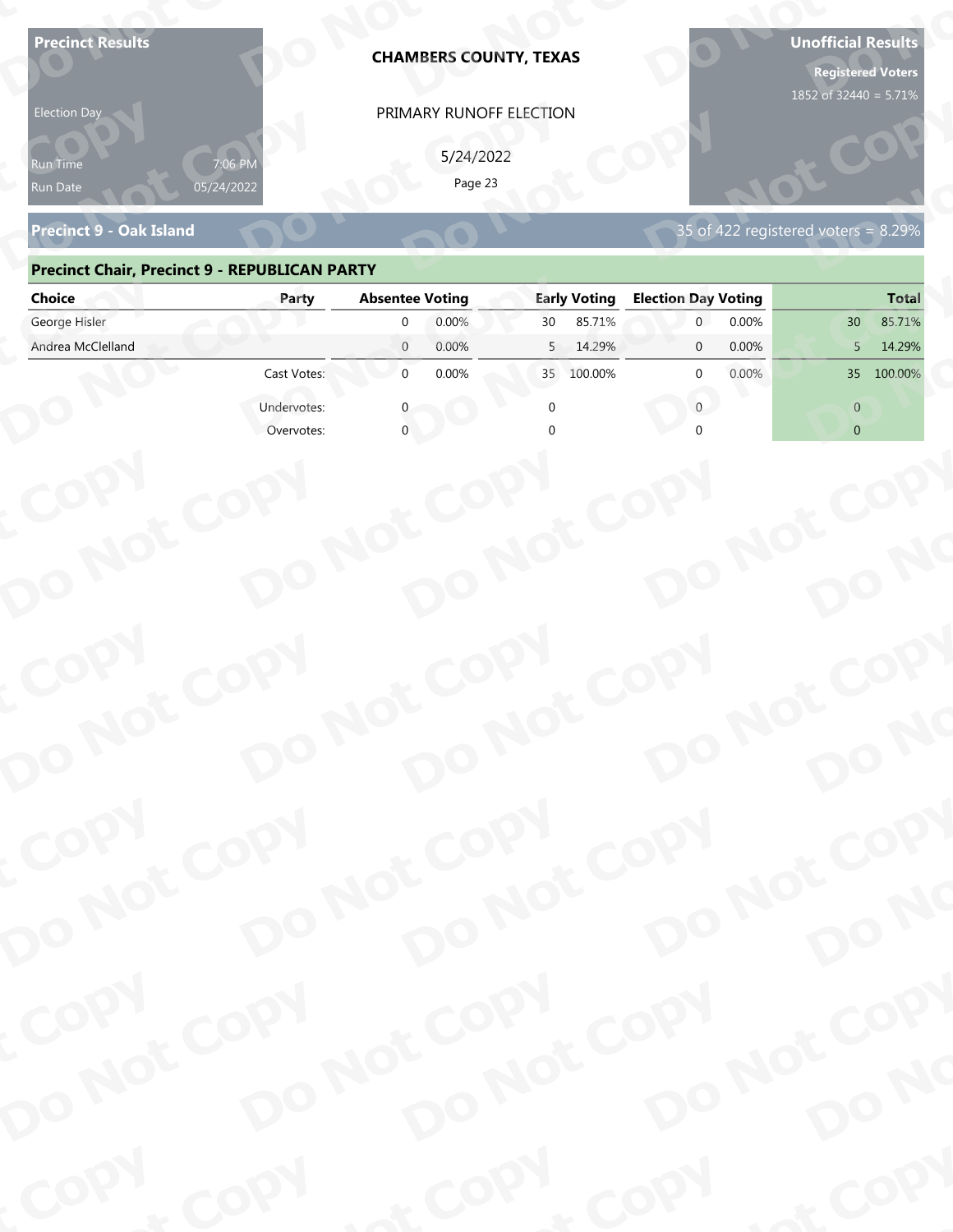| <b>Precinct Results</b>                                           |                           |                        | <b>CHAMBERS COUNTY, TEXAS</b> |                |                     |                            |       | <b>Unofficial Results</b><br><b>Registered Voters</b><br>1852 of 32440 = 5.71% |              |
|-------------------------------------------------------------------|---------------------------|------------------------|-------------------------------|----------------|---------------------|----------------------------|-------|--------------------------------------------------------------------------------|--------------|
| Election Day                                                      |                           |                        | PRIMARY RUNOFF ELECTION       |                |                     |                            |       |                                                                                |              |
|                                                                   |                           |                        | 5/24/2022                     |                |                     |                            |       |                                                                                |              |
| Run Time<br>Run Date                                              | 7:06 PM<br>05/24/2022     |                        | Page 24                       |                |                     |                            |       |                                                                                |              |
|                                                                   |                           |                        |                               |                |                     |                            |       |                                                                                |              |
| <b>Precinct 10 - Old River-Winfree</b>                            |                           |                        |                               |                |                     |                            |       | 100 of 1,654 registered voters = $6.05\%$                                      |              |
| <b>Lieutenant Governor - DEMOCRATIC PARTY</b>                     |                           |                        |                               |                |                     |                            |       |                                                                                |              |
| <b>Choice</b>                                                     | Party                     | <b>Absentee Voting</b> |                               |                | <b>Early Voting</b> | <b>Election Day Voting</b> |       |                                                                                | <b>Total</b> |
| Mike Collier                                                      |                           | $\mathbf 0$            | 0.00%                         |                | 1 100.00%           | $\mathbf{0}$               | 0.00% |                                                                                | 1 100.00%    |
| Michelle Beckley                                                  |                           | $\overline{0}$         | 0.00%                         | $\mathbf{0}$   | 0.00%               | $\mathbf 0$                | 0.00% | $\mathbf{0}$                                                                   | 0.00%        |
|                                                                   | Cast Votes:               | $\mathbf 0$            | 0.00%                         |                | 1 100.00%           | $\mathbf 0$                | 0.00% |                                                                                | 1 100.00%    |
|                                                                   | Undervotes:               |                        |                               | $\mathbf 0$    |                     | $\overline{0}$             |       | $\overline{0}$                                                                 |              |
|                                                                   | Overvotes:                | $\overline{0}$         |                               |                |                     |                            |       | $\overline{0}$                                                                 |              |
|                                                                   |                           |                        |                               |                |                     |                            |       |                                                                                |              |
| <b>Attorney General - DEMOCRATIC PARTY</b>                        |                           |                        |                               |                |                     |                            |       |                                                                                |              |
| <b>Choice</b>                                                     | <b>Party</b>              | <b>Absentee Voting</b> |                               |                | <b>Early Voting</b> | <b>Election Day Voting</b> |       |                                                                                | <b>Total</b> |
| Joe Jaworski                                                      |                           | $\overline{0}$         | 0.00%                         |                | 1 100.00%           | $\mathbf 0$                | 0.00% |                                                                                | 1 100.00%    |
| Rochelle Mercedes Garza                                           |                           | $\mathbf 0$            | 0.00%                         | $\mathbf{0}$   | 0.00%               | $\overline{0}$             | 0.00% | $\overline{0}$                                                                 | 0.00%        |
|                                                                   | Cast Votes:               | $\overline{0}$         | 0.00%                         |                | 1 100.00%           | $\overline{0}$             | 0.00% |                                                                                | 1 100.00%    |
|                                                                   | Undervotes:               | $\Omega$               |                               | $\mathbf{0}$   |                     | $\Omega$                   |       | $\overline{0}$                                                                 |              |
|                                                                   | Overvotes:                | $\Omega$               |                               |                |                     |                            |       | $\overline{0}$                                                                 |              |
|                                                                   |                           |                        |                               |                |                     |                            |       |                                                                                |              |
| <b>Comptroller of Public Accounts - DEMOCRATIC PARTY</b>          |                           |                        |                               |                |                     |                            |       |                                                                                |              |
| Choice                                                            | <b>Party</b>              | <b>Absentee Voting</b> |                               |                | <b>Early Voting</b> | <b>Election Day Voting</b> |       |                                                                                | <b>Total</b> |
| Angel Luis Vega                                                   |                           | $\overline{0}$         | 0.00%                         | $\mathbf{1}$   | 100.00%             | $\overline{0}$             | 0.00% |                                                                                | 1 100.00%    |
| Janet T. Dudding                                                  |                           | $\overline{0}$         | 0.00%                         | $\mathbf 0$    | 0.00%               | $\overline{0}$             | 0.00% | $\mathbf{0}$                                                                   | 0.00%        |
|                                                                   | Cast Votes:               | $\overline{0}$         | 0.00%                         |                | 1 100.00%           | $\mathbf{0}$               | 0.00% |                                                                                | 1 100.00%    |
|                                                                   | Undervotes:               | $\Omega$               |                               | $\Omega$       |                     |                            |       | $\overline{0}$                                                                 |              |
|                                                                   |                           |                        |                               |                |                     |                            |       | $\overline{0}$                                                                 |              |
|                                                                   | Overvotes:                |                        |                               |                |                     |                            |       |                                                                                |              |
|                                                                   |                           |                        |                               |                |                     |                            |       |                                                                                |              |
| <b>Commissioner of the General Land Office - DEMOCRATIC PARTY</b> |                           |                        |                               |                |                     |                            |       |                                                                                |              |
| Choice                                                            | Party                     | <b>Absentee Voting</b> |                               |                | <b>Early Voting</b> | <b>Election Day Voting</b> |       |                                                                                | <b>Total</b> |
| Sandragrace Martinez                                              |                           | $\overline{0}$         | 0.00%                         | $\overline{0}$ | 0.00%               | $\Omega$                   | 0.00% | $\overline{0}$                                                                 | 0.00%        |
| Jay Kleberg                                                       |                           | $\overline{0}$         | 0.00%                         |                | 1 100.00%           | $\mathbf{0}$               | 0.00% |                                                                                | 1 100.00%    |
|                                                                   | Cast Votes:               | $\overline{0}$         | 0.00%                         |                | 1 100.00%           | $\overline{0}$             | 0.00% |                                                                                | 1 100.00%    |
|                                                                   | Undervotes:<br>Overvotes: |                        |                               |                |                     |                            |       | $\overline{0}$<br>$\overline{0}$                                               |              |

### **Precinct 10 - Old River-Winfree**

### **Lieutenant Governor - DEMOCRATIC PARTY**

| 5/24/2022<br>7:06 PM<br><b>Run Time</b><br>Page 24<br>05/24/2022<br>Run Date                                                      |
|-----------------------------------------------------------------------------------------------------------------------------------|
| $100$ of 1,654 registered voters = $6.05\%$<br><b>Precinct 10 - Old River-Winfree</b>                                             |
| <b>Lieutenant Governor - DEMOCRATIC PARTY</b>                                                                                     |
| <b>Absentee Voting</b><br><b>Early Voting</b><br><b>Election Day Voting</b><br><b>Choice</b><br><b>Total</b><br>Party             |
| Mike Collier<br>0.00%<br>1 100.00%<br>0.00%<br>1 100.00%<br>$\overline{0}$<br>$\overline{0}$                                      |
| Michelle Beckley<br>0.00%<br>0.00%<br>0.00%<br>0.00%<br>$\overline{0}$<br>$\mathbf{0}$<br>$\overline{0}$<br>$\mathbf{0}$          |
| 0.00%<br>$0.00\%$<br>Cast Votes:<br>$\overline{0}$<br>1 100.00%<br>1 100.00%<br>$\mathbf{0}$                                      |
| Undervotes:<br>$\overline{0}$<br>$\overline{0}$<br>$\Omega$                                                                       |
| $\mathbf 0$<br>Overvotes:<br>$\Omega$<br>$\overline{0}$                                                                           |
|                                                                                                                                   |
| <b>Attorney General - DEMOCRATIC PARTY</b>                                                                                        |
| <b>Early Voting</b><br><b>Election Day Voting</b><br><b>Choice</b><br><b>Absentee Voting</b><br><b>Total</b><br><b>Party</b>      |
| Joe Jaworski<br>0.00%<br>100.00%<br>0.00%<br>1 100.00%<br>$\overline{0}$<br>$\Omega$                                              |
| Rochelle Mercedes Garza<br>0.00%<br>0.00%<br>$\mathbf{0}$<br>$\overline{0}$<br>0.00%<br>0.00%<br>$\overline{0}$<br>$\overline{0}$ |
| 0.00%<br>$\overline{0}$<br>0.00%<br>1 100.00%<br>100.00%<br>Cast Votes:<br>$\overline{0}$<br>$\mathbf{1}$                         |

| Election Day                                                      |                           |                        | PRIMARY RUNOFF ELECTION |              |                     |                            |       |                                           |              |
|-------------------------------------------------------------------|---------------------------|------------------------|-------------------------|--------------|---------------------|----------------------------|-------|-------------------------------------------|--------------|
|                                                                   |                           |                        | 5/24/2022               |              |                     |                            |       |                                           |              |
| Run Time                                                          | 7:06 PM                   |                        | Page 24                 |              |                     |                            |       |                                           |              |
| Run Date                                                          | 05/24/2022                |                        |                         |              |                     |                            |       |                                           |              |
| <b>Precinct 10 - Old River-Winfree</b>                            |                           |                        |                         |              |                     |                            |       | 100 of 1,654 registered voters = $6.05\%$ |              |
| <b>Lieutenant Governor - DEMOCRATIC PARTY</b>                     |                           |                        |                         |              |                     |                            |       |                                           |              |
| <b>Choice</b>                                                     | Party                     | <b>Absentee Voting</b> |                         |              | <b>Early Voting</b> | <b>Election Day Voting</b> |       |                                           | <b>Total</b> |
| Mike Collier                                                      |                           | $\mathbf 0$            | 0.00%                   |              | 1 100.00%           | $\overline{0}$             | 0.00% |                                           | 1 100.00%    |
| Michelle Beckley                                                  |                           | $\overline{0}$         | 0.00%                   | $\mathbf{0}$ | 0.00%               | $\mathbf 0$                | 0.00% | $\overline{0}$                            | 0.00%        |
|                                                                   | Cast Votes:               | $\overline{0}$         | 0.00%                   |              | 1 100.00%           | $\mathbf{0}$               | 0.00% |                                           | 1 100.00%    |
|                                                                   | Undervotes:               |                        |                         | $\mathbf 0$  |                     | $\overline{0}$             |       | $\overline{0}$                            |              |
|                                                                   | Overvotes:                | $\mathbf{0}$           |                         | $\Omega$     |                     |                            |       | $\overline{0}$                            |              |
|                                                                   |                           |                        |                         |              |                     |                            |       |                                           |              |
| <b>Attorney General - DEMOCRATIC PARTY</b>                        |                           |                        |                         |              |                     |                            |       |                                           |              |
| Choice                                                            | <b>Party</b>              | <b>Absentee Voting</b> |                         |              | <b>Early Voting</b> | <b>Election Day Voting</b> |       |                                           | <b>Total</b> |
| Joe Jaworski                                                      |                           | $\overline{0}$         | 0.00%                   |              | 1 100.00%           | $\mathbf 0$                | 0.00% |                                           | 1 100.00%    |
| Rochelle Mercedes Garza                                           |                           | $\mathbf 0$            | 0.00%                   | $\mathbf{0}$ | 0.00%               | $\mathbf{0}$               | 0.00% | $\overline{0}$                            | $0.00\%$     |
|                                                                   | Cast Votes:               | $\mathbf{0}$           | 0.00%                   | $\mathbf{1}$ | 100.00%             | $\overline{0}$             | 0.00% |                                           | 1 100.00%    |
|                                                                   | Undervotes:               | $\Omega$               |                         | $\Omega$     |                     |                            |       | $\overline{0}$                            |              |
|                                                                   | Overvotes:                | $\Omega$               |                         |              |                     |                            |       | $\overline{0}$                            |              |
|                                                                   |                           |                        |                         |              |                     |                            |       |                                           |              |
| <b>Comptroller of Public Accounts - DEMOCRATIC PARTY</b>          |                           |                        |                         |              |                     |                            |       |                                           |              |
| <b>Choice</b>                                                     | <b>Party</b>              | <b>Absentee Voting</b> |                         |              | <b>Early Voting</b> | <b>Election Day Voting</b> |       |                                           | Total        |
| Angel Luis Vega                                                   |                           | $\mathbf 0$            | 0.00%                   |              | 1 100.00%           | $\overline{0}$             | 0.00% |                                           | 1 100.00%    |
| Janet T. Dudding                                                  |                           | $\mathbf{0}$           | 0.00%                   | $\mathbf 0$  | 0.00%               | $\mathbf 0$                | 0.00% | $\mathbf{0}$                              | 0.00%        |
|                                                                   | Cast Votes:               | $\Omega$               | $0.00\%$                | $\mathbf{1}$ | 100 00%             | $\Omega$                   | 0.00% |                                           | 1 100.00%    |
|                                                                   |                           |                        |                         | $\Omega$     |                     |                            |       |                                           |              |
|                                                                   | Undervotes:<br>Overvotes: |                        |                         |              |                     |                            |       | $\overline{0}$<br>$\overline{0}$          |              |
|                                                                   |                           |                        |                         |              |                     |                            |       |                                           |              |
| <b>Commissioner of the General Land Office - DEMOCRATIC PARTY</b> |                           |                        |                         |              |                     |                            |       |                                           |              |
| Choice                                                            | Party                     | <b>Absentee Voting</b> |                         |              | <b>Early Voting</b> | <b>Election Day Voting</b> |       |                                           | <b>Total</b> |
| Sandragrace Martinez                                              |                           | $\overline{0}$         | 0.00%                   | $\mathbf 0$  | 0.00%               | $\Omega$                   | 0.00% | $\overline{0}$                            | 0.00%        |
| Jay Kleberg                                                       |                           | $\overline{0}$         | 0.00%                   |              | 1 100.00%           | $\mathbf{0}$               | 0.00% |                                           | 1 100.00%    |
|                                                                   | Cast Votes:               | $\overline{0}$         | 0.00%                   |              | 1 100.00%           | $\overline{0}$             | 0.00% |                                           | 1 100.00%    |
|                                                                   | Undervotes:               |                        |                         |              |                     |                            |       | $\overline{0}$                            |              |
|                                                                   | Overvotes:                |                        |                         |              |                     |                            |       | $\overline{0}$                            |              |
|                                                                   |                           |                        |                         |              |                     |                            |       |                                           |              |
|                                                                   |                           |                        |                         |              |                     |                            |       |                                           |              |
|                                                                   |                           |                        |                         |              |                     |                            |       |                                           |              |
|                                                                   |                           |                        |                         |              |                     |                            |       |                                           |              |
|                                                                   |                           |                        |                         |              |                     |                            |       |                                           |              |
|                                                                   |                           |                        |                         |              |                     |                            |       |                                           |              |

### **Comptroller of Public Accounts - DEMOCRATIC PARTY**

| <b>Choice</b>                                                     | Party       | <b>Absentee Voting</b> |          | <b>Early Voting</b> |           | <b>Election Day Voting</b> |       |                | <b>Total</b> |
|-------------------------------------------------------------------|-------------|------------------------|----------|---------------------|-----------|----------------------------|-------|----------------|--------------|
| Joe Jaworski                                                      |             | $\overline{0}$         | 0.00%    |                     | 1 100.00% | $\mathbf{0}$               | 0.00% |                | 1 100.00%    |
| Rochelle Mercedes Garza                                           |             | $\mathbf 0$            | 0.00%    | $\overline{0}$      | 0.00%     | $\mathbf{0}$               | 0.00% | $\overline{0}$ | 0.00%        |
|                                                                   | Cast Votes: | $\overline{0}$         | 0.00%    |                     | 1 100.00% | $\overline{0}$             | 0.00% |                | 1 100.00%    |
|                                                                   | Undervotes: | $\Omega$               |          | $\Omega$            |           | $\Omega$                   |       | $\mathbf{0}$   |              |
|                                                                   | Overvotes:  | $\Omega$               |          |                     |           |                            |       | $\mathbf{0}$   |              |
| <b>Comptroller of Public Accounts - DEMOCRATIC PARTY</b>          |             |                        |          |                     |           |                            |       |                |              |
| <b>Choice</b>                                                     | Party       | <b>Absentee Voting</b> |          | <b>Early Voting</b> |           | <b>Election Day Voting</b> |       |                | <b>Total</b> |
| Angel Luis Vega                                                   |             | $\Omega$               | 0.00%    |                     | 1 100.00% | $\overline{0}$             | 0.00% |                | 1 100.00%    |
| Janet T. Dudding                                                  |             | $\overline{0}$         | $0.00\%$ | $\mathbf{0}$        | 0.00%     | $\overline{0}$             | 0.00% | $\mathbf{0}$   | 0.00%        |
|                                                                   | Cast Votes: | $\overline{0}$         | 0.00%    |                     | 1 100.00% | $\mathbf{0}$               | 0.00% |                | 1 100.00%    |
|                                                                   |             |                        |          |                     |           |                            |       |                |              |
|                                                                   | Undervotes: | ∩                      |          | 0                   |           |                            |       | $\overline{0}$ |              |
|                                                                   | Overvotes:  |                        |          |                     |           |                            |       | $\mathbf 0$    |              |
| <b>Commissioner of the General Land Office - DEMOCRATIC PARTY</b> |             |                        |          |                     |           |                            |       |                |              |
| Choice                                                            | Party       | <b>Absentee Voting</b> |          | <b>Early Voting</b> |           | <b>Election Day Voting</b> |       |                | <b>Total</b> |
| Sandragrace Martinez                                              |             | $\mathbf{0}$           | 0.00%    | $\mathbf 0$         | 0.00%     | $\mathbf{0}$               | 0.00% | $\overline{0}$ | 0.00%        |
| Jay Kleberg                                                       |             | $\mathbf 0$            | 0.00%    |                     | 1 100.00% | $\mathbf{0}$               | 0.00% |                | 1 100.00%    |
|                                                                   | Cast Votes: | $\mathbf{0}$           | 0.00%    |                     | 1 100.00% | $\mathbf{0}$               | 0.00% |                | 1 100.00%    |
|                                                                   | Undervotes: |                        |          |                     |           | $\Omega$                   |       | $\overline{0}$ |              |

|                                                                   | Cast votes. | U                      | <b>U.UU70</b> |   | T TOO'OO NO         |                            | <b>U.UU70</b> |                | $1.100.00\%$ |
|-------------------------------------------------------------------|-------------|------------------------|---------------|---|---------------------|----------------------------|---------------|----------------|--------------|
|                                                                   | Undervotes: | $\Omega$               |               | 0 |                     |                            |               | $\Omega$       |              |
|                                                                   | Overvotes:  | $\Omega$               |               | 0 |                     |                            |               | $\overline{0}$ |              |
|                                                                   |             |                        |               |   |                     |                            |               |                |              |
| <b>Commissioner of the General Land Office - DEMOCRATIC PARTY</b> |             |                        |               |   |                     |                            |               |                |              |
| Choice                                                            | Party       | <b>Absentee Voting</b> |               |   | <b>Early Voting</b> | <b>Election Day Voting</b> |               |                | <b>Total</b> |
| Sandragrace Martinez                                              |             | $\mathbf 0$            | 0.00%         | 0 | 0.00%               | $\Omega$                   | 0.00%         | $\overline{0}$ | 0.00%        |
| Jay Kleberg                                                       |             | $\mathbf 0$            | 0.00%         |   | 1 100.00%           | $\mathbf{0}$               | $0.00\%$      | 1              | 100.00%      |
|                                                                   | Cast Votes: | $\mathbf 0$            | 0.00%         |   | 1 100.00%           | $\mathbf{0}$               | $0.00\%$      | 1              | 100.00%      |
|                                                                   | Undervotes: |                        |               | 0 |                     |                            |               | $\overline{0}$ |              |
|                                                                   | Overvotes:  |                        |               |   |                     |                            |               | $\overline{0}$ |              |
|                                                                   |             |                        |               |   |                     |                            |               |                |              |
|                                                                   |             |                        |               |   |                     |                            |               |                |              |
|                                                                   |             |                        |               |   |                     |                            |               |                |              |
|                                                                   |             |                        |               |   |                     |                            |               |                |              |
|                                                                   |             |                        |               |   |                     |                            |               |                |              |
|                                                                   |             |                        |               |   |                     |                            |               |                |              |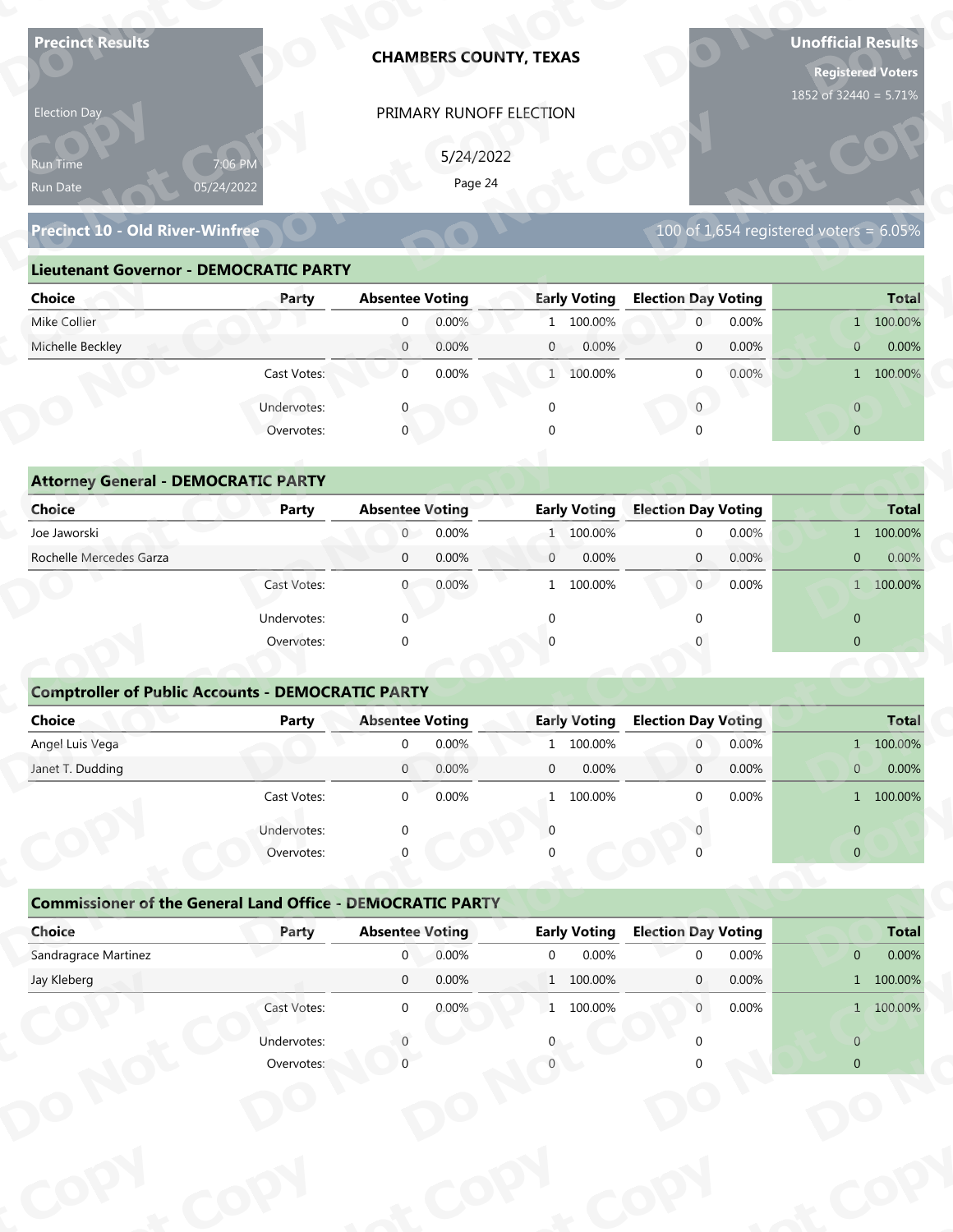| <b>Precinct Results</b>                                           |              |                        | <b>CHAMBERS COUNTY, TEXAS</b> |              |                     |                                  |                | <b>Unofficial Results</b><br><b>Registered Voters</b><br>1852 of 32440 = 5.71% |                  |
|-------------------------------------------------------------------|--------------|------------------------|-------------------------------|--------------|---------------------|----------------------------------|----------------|--------------------------------------------------------------------------------|------------------|
| Election Day                                                      |              |                        | PRIMARY RUNOFF ELECTION       |              |                     |                                  |                |                                                                                |                  |
|                                                                   |              |                        |                               |              |                     |                                  |                |                                                                                |                  |
| Run Time                                                          | 7:06 PM      |                        | 5/24/2022<br>Page 25          |              |                     |                                  |                |                                                                                |                  |
| Run Date                                                          | 05/24/2022   |                        |                               |              |                     |                                  |                |                                                                                |                  |
| <b>Precinct 10 - Old River-Winfree</b>                            |              |                        |                               |              |                     |                                  |                | 100 of 1,654 registered voters = $6.05\%$                                      |                  |
| <b>Attorney General - REPUBLICAN PARTY</b>                        |              |                        |                               |              |                     |                                  |                |                                                                                |                  |
| <b>Choice</b>                                                     | Party        | <b>Absentee Voting</b> |                               |              | <b>Early Voting</b> | <b>Election Day Voting</b>       |                |                                                                                | <b>Total</b>     |
| George P. Bush                                                    |              | $\overline{2}$         | 25.00%                        | 24           | 26.37%              | $\mathbf{0}$                     | 0.00%          | 26                                                                             | 26.26%           |
| Ken Paxton                                                        |              | $6\overline{6}$        | 75.00%                        | 67           | 73.63%              | $\mathbf 0$                      | 0.00%          | 73                                                                             | 73.74%           |
|                                                                   | Cast Votes:  |                        | 8 100.00%                     |              | 91 100.00%          | $\mathbf 0$                      | 0.00%          | 99                                                                             | 100.00%          |
|                                                                   | Undervotes:  |                        |                               | $\mathbf 0$  |                     | $\overline{0}$                   |                | $\overline{0}$                                                                 |                  |
|                                                                   | Overvotes:   | $\mathbf{0}$           |                               | $\Omega$     |                     |                                  |                | $\overline{0}$                                                                 |                  |
|                                                                   |              |                        |                               |              |                     |                                  |                |                                                                                |                  |
| <b>Commissioner of the General Land Office - REPUBLICAN PARTY</b> |              |                        |                               |              |                     |                                  |                |                                                                                |                  |
| <b>Choice</b>                                                     | <b>Party</b> | <b>Absentee Voting</b> |                               |              | <b>Early Voting</b> | <b>Election Day Voting</b>       |                |                                                                                | <b>Total</b>     |
| Tim Westley                                                       |              | 3 <sup>7</sup>         | 37.50%                        | 29           | 35.37%              | $\mathbf 0$                      | 0.00%          | 32                                                                             | 35.56%           |
| Dawn Buckingham                                                   |              | 5                      | 62.50%                        | 53           | 64.63%              | $\overline{0}$                   | 0.00%          | 58                                                                             | 64.44%           |
|                                                                   | Cast Votes:  |                        | 8 100.00%                     |              | 82 100.00%          | 0                                | 0.00%          |                                                                                | 90 100.00%       |
|                                                                   | Undervotes:  | $\Omega$               |                               | $\mathsf{q}$ |                     | $\Omega$                         |                | 9                                                                              |                  |
|                                                                   | Overvotes:   | $\Omega$               |                               |              |                     |                                  |                | $\overline{0}$                                                                 |                  |
|                                                                   |              |                        |                               |              |                     |                                  |                |                                                                                |                  |
| <b>Railroad Commissioner - REPUBLICAN PARTY</b>                   |              |                        |                               |              |                     |                                  |                |                                                                                |                  |
| <b>Choice</b>                                                     | <b>Party</b> | <b>Absentee Voting</b> |                               |              | <b>Early Voting</b> | <b>Election Day Voting</b>       |                |                                                                                | <b>Total</b>     |
| Wayne Christian<br>Sarah Stogner                                  |              | 7 <sup>7</sup>         | 87.50%<br>1 12.50%            | 67<br>19     | 77.91%<br>22.09%    | $\overline{0}$<br>$\overline{0}$ | 0.00%<br>0.00% | 74<br>20 <sup>°</sup>                                                          | 78.72%<br>21.28% |
|                                                                   |              |                        |                               |              |                     |                                  |                |                                                                                |                  |
|                                                                   | Cast Votes:  |                        | 8 100.00%                     |              | 86 100.00%          | $\Omega$                         | 0.00%          |                                                                                | 94 100.00%       |
|                                                                   | Undervotes:  | ∩                      |                               | 5            |                     |                                  |                | 5                                                                              |                  |
|                                                                   | Overvotes:   |                        |                               |              |                     |                                  |                | $\overline{0}$                                                                 |                  |
| State Representative, District No. 23 - REPUBLICAN PARTY          |              |                        |                               |              |                     |                                  |                |                                                                                |                  |
|                                                                   | Party        | <b>Absentee Voting</b> |                               |              | <b>Early Voting</b> | <b>Election Day Voting</b>       |                |                                                                                | <b>Total</b>     |
| Choice                                                            |              |                        | 6 75.00%                      | 44           | 48.89%              | $\Omega$                         | 0.00%          | 50                                                                             | 51.02%           |
| Terri Leo-Wilson                                                  |              |                        |                               |              | 51.11%              | $\mathbf{0}$                     | 0.00%          | 48                                                                             | 48.98%           |
| Patrick Gurski                                                    |              | $2^{\circ}$            | 25.00%                        | 46           |                     |                                  |                |                                                                                |                  |
|                                                                   | Cast Votes:  |                        | 8 100.00%                     |              | 90 100.00%          | $\overline{0}$                   | 0.00%          |                                                                                | 98 100.00%       |
|                                                                   | Undervotes:  |                        |                               |              |                     |                                  |                | $\mathbf{1}$                                                                   |                  |

### **Precinct 10 - Old River-Winfree**

### **Attorney General - REPUBLICAN PARTY**

| Election Day                                                      |                       |                        | PRIMARY RUNOFF ELECTION |             |                     |                            |       |                                             |              |
|-------------------------------------------------------------------|-----------------------|------------------------|-------------------------|-------------|---------------------|----------------------------|-------|---------------------------------------------|--------------|
| Run Time<br>Run Date                                              | 7:06 PM<br>05/24/2022 |                        | 5/24/2022<br>Page 25    |             |                     |                            |       |                                             |              |
| <b>Precinct 10 - Old River-Winfree</b>                            |                       |                        |                         |             |                     |                            |       | $100$ of 1,654 registered voters = $6.05\%$ |              |
| <b>Attorney General - REPUBLICAN PARTY</b>                        |                       |                        |                         |             |                     |                            |       |                                             |              |
| <b>Choice</b>                                                     | Party                 | <b>Absentee Voting</b> |                         |             | <b>Early Voting</b> | <b>Election Day Voting</b> |       |                                             | <b>Total</b> |
| George P. Bush                                                    |                       | $2^{\circ}$            | 25.00%                  | 24          | 26.37%              | $\overline{0}$             | 0.00% | 26                                          | 26.26%       |
| Ken Paxton                                                        |                       | $6\overline{6}$        | 75.00%                  | 67          | 73.63%              | $\mathbf 0$                | 0.00% | 73                                          | 73.74%       |
|                                                                   | Cast Votes:           |                        | 8 100.00%               |             | 91 100.00%          | $\mathbf{0}$               | 0.00% |                                             | 99 100.00%   |
|                                                                   | Undervotes:           |                        |                         | $\mathbf 0$ |                     | $\mathbf{0}$               |       | $\overline{0}$                              |              |
|                                                                   | Overvotes:            | $\mathbf{0}$           |                         | $\Omega$    |                     |                            |       | $\overline{0}$                              |              |
| <b>Commissioner of the General Land Office - REPUBLICAN PARTY</b> |                       |                        |                         |             |                     |                            |       |                                             |              |
| <b>Choice</b>                                                     | Party                 | <b>Absentee Voting</b> |                         |             | <b>Early Voting</b> | <b>Election Day Voting</b> |       |                                             | <b>Total</b> |
| Tim Westley                                                       |                       |                        | 3 37.50%                | 29          | 35.37%              | 0                          | 0.00% | 32                                          | 35.56%       |
| Dawn Buckingham                                                   |                       | 5                      | 62.50%                  | 53          | 64.63%              | $\mathbf{0}$               | 0.00% | 58                                          | 64.44%       |
|                                                                   | Cast Votes:           |                        | 8 100.00%               | 82          | 100.00%             | $\overline{0}$             | 0.00% |                                             | 90 100.00%   |
|                                                                   | Undervotes:           | $\Omega$               |                         | 9           |                     |                            |       | 9                                           |              |
|                                                                   | Overvotes:            | $\Omega$               |                         |             |                     |                            |       | $\mathbf{0}$                                |              |
|                                                                   |                       |                        |                         |             |                     |                            |       |                                             |              |
| <b>Railroad Commissioner - REPUBLICAN PARTY</b>                   |                       |                        |                         |             |                     |                            |       |                                             |              |
| <b>Choice</b>                                                     | Party                 | <b>Absentee Voting</b> |                         |             | <b>Early Voting</b> | <b>Election Day Voting</b> |       |                                             | Total        |
| Wayne Christian                                                   |                       | $7^{\circ}$            | 87.50%                  | 67          | 77.91%              | $\overline{0}$             | 0.00% | 74                                          | 78.72%       |
| Sarah Stogner                                                     |                       |                        | 1 12.50%                | 19          | 22.09%              | $\mathbf 0$                | 0.00% | 20                                          | 21.28%       |
|                                                                   | Cast Votes:           |                        | 8 100.00%               |             | 86 100.00%          | $\Omega$                   | 0.00% |                                             | 94 100.00%   |
|                                                                   | Undervotes:           |                        |                         | 5           |                     |                            |       | 5                                           |              |
|                                                                   | Overvotes:            |                        |                         |             |                     |                            |       | $\overline{0}$                              |              |
|                                                                   |                       |                        |                         |             |                     |                            |       |                                             |              |
| State Representative, District No. 23 - REPUBLICAN PARTY          |                       |                        |                         |             |                     |                            |       |                                             |              |
| Choice                                                            | Party                 | <b>Absentee Voting</b> |                         |             | <b>Early Voting</b> | <b>Election Day Voting</b> |       |                                             | <b>Total</b> |
| Terri Leo-Wilson                                                  |                       |                        | 6 75.00%                | 44          | 48.89%              | $\Omega$                   | 0.00% | 50                                          | 51.02%       |
| Patrick Gurski                                                    |                       |                        | 2 25.00%                | 46          | 51.11%              | $\mathbf{0}$               | 0.00% | 48                                          | 48.98%       |
|                                                                   | Cast Votes:           |                        | 8 100.00%               |             | 90 100.00%          | $\mathbf{0}$               | 0.00% |                                             | 98 100.00%   |
|                                                                   | Undervotes:           |                        |                         |             |                     |                            |       | $\mathbf{1}$                                |              |
|                                                                   | Overvotes:            |                        |                         |             |                     |                            |       | $\overline{0}$                              |              |
|                                                                   |                       |                        |                         |             |                     |                            |       |                                             |              |
|                                                                   |                       |                        |                         |             |                     |                            |       |                                             |              |

## **Commissioner of the General Land Office - REPUBLICAN PARTY**<br> **Party Absentee Voting y**

| Choice                                                            | Party       | <b>Absentee Voting</b>   | <b>Early Voting</b> | <b>Election Day Voting</b> | <b>Total</b>   |
|-------------------------------------------------------------------|-------------|--------------------------|---------------------|----------------------------|----------------|
| George P. Bush                                                    |             | 25.00%<br>$\mathbf{2}$   | 26.37%<br>24        | $0.00\%$<br>$\overline{0}$ | 26<br>26.26%   |
| Ken Paxton                                                        |             | 75.00%<br>6              | 73.63%<br>67        | 0.00%<br>$\overline{0}$    | 73<br>73.74%   |
|                                                                   | Cast Votes: | 8 100.00%                | 100.00%<br>91       | 0.00%<br>$\mathbf 0$       | 99<br>100.00%  |
|                                                                   | Undervotes: |                          | 0                   | $\mathbf{0}$               | $\overline{0}$ |
|                                                                   | Overvotes:  | $\mathbf{0}$             | $\Omega$            | $\mathbf 0$                | $\overline{0}$ |
|                                                                   |             |                          |                     |                            |                |
| <b>Commissioner of the General Land Office - REPUBLICAN PARTY</b> |             |                          |                     |                            |                |
| Choice                                                            | Party       | <b>Absentee Voting</b>   | <b>Early Voting</b> | <b>Election Day Voting</b> | <b>Total</b>   |
| Tim Westley                                                       |             | 37.50%<br>3 <sup>7</sup> | 35.37%<br>29        | 0.00%<br>$\mathbf 0$       | 32<br>35.56%   |
| Dawn Buckingham                                                   |             | 62.50%<br>5              | 64.63%<br>53        | 0.00%<br>$\overline{0}$    | 58<br>64.44%   |
|                                                                   | Cast Votes: | 8 100.00%                | 100.00%<br>82       | $\overline{0}$<br>0.00%    | 90<br>100.00%  |
|                                                                   | Undervotes: | $\Omega$                 |                     |                            | 9              |
|                                                                   | Overvotes:  | $\Omega$                 |                     | $\mathbf 0$                | $\overline{0}$ |
|                                                                   |             |                          |                     |                            |                |
| <b>Railroad Commissioner - REPUBLICAN PARTY</b>                   |             |                          |                     |                            |                |
| Choice                                                            | Party       | <b>Absentee Voting</b>   | <b>Early Voting</b> | <b>Election Day Voting</b> | <b>Total</b>   |

### **Railroad Commissioner - REPUBLICAN PARTY**

| Ken Paxton                                                        |             | 6                      | 75.00%    | 67       | 73.63%              | $\mathbf 0$                | 0.00% |              | 73              | 73.74%       |
|-------------------------------------------------------------------|-------------|------------------------|-----------|----------|---------------------|----------------------------|-------|--------------|-----------------|--------------|
|                                                                   | Cast Votes: |                        | 8 100.00% |          | 91 100.00%          | 0                          | 0.00% |              | 99              | 100.00%      |
|                                                                   | Undervotes: |                        |           | $\Omega$ |                     | 0                          |       |              | $\overline{0}$  |              |
|                                                                   | Overvotes:  | $\Omega$               |           |          |                     | $\Omega$                   |       |              | $\overline{0}$  |              |
|                                                                   |             |                        |           |          |                     |                            |       |              |                 |              |
| <b>Commissioner of the General Land Office - REPUBLICAN PARTY</b> |             |                        |           |          |                     |                            |       |              |                 |              |
| <b>Choice</b>                                                     | Party       | <b>Absentee Voting</b> |           |          | <b>Early Voting</b> | <b>Election Day Voting</b> |       |              |                 | <b>Total</b> |
| Tim Westley                                                       |             |                        | 3 37.50%  | 29       | 35.37%              | $\mathbf{0}$               | 0.00% |              | 32              | 35.56%       |
| Dawn Buckingham                                                   |             | 5                      | 62.50%    | 53       | 64.63%              | $\mathbf{0}$               | 0.00% |              | 58              | 64.44%       |
|                                                                   | Cast Votes: |                        | 8 100.00% |          | 82 100.00%          | $\overline{0}$             | 0.00% |              | 90 100.00%      |              |
|                                                                   | Undervotes: | $\Omega$               |           | 9        |                     | $\Omega$                   |       |              | $9$             |              |
|                                                                   | Overvotes:  | $\Omega$               |           |          |                     |                            |       |              | $\mathbf{0}$    |              |
|                                                                   |             |                        |           |          |                     |                            |       |              |                 |              |
| <b>Railroad Commissioner - REPUBLICAN PARTY</b>                   |             |                        |           |          |                     |                            |       |              |                 |              |
| <b>Choice</b>                                                     | Party       | <b>Absentee Voting</b> |           |          | <b>Early Voting</b> | <b>Election Day Voting</b> |       | <b>Total</b> |                 |              |
| Wayne Christian                                                   |             | $\overline{7}$         | 87.50%    | 67       | 77.91%              | $\boldsymbol{0}$           | 0.00% |              | 74              | 78.72%       |
| Sarah Stogner                                                     |             | 1                      | 12.50%    | 19       | 22.09%              | $\overline{0}$             | 0.00% |              | 20 <sup>°</sup> | 21.28%       |
|                                                                   | Cast Votes: |                        | 8 100.00% | 86       | 100.00%             | $\mathbf 0$                | 0.00% |              | 94              | 100.00%      |
|                                                                   | Undervotes: | $\Omega$               |           | 5        |                     |                            |       |              | 5               |              |
|                                                                   | Overvotes:  |                        |           |          |                     |                            |       |              | $\mathbf 0$     |              |
|                                                                   |             |                        |           |          |                     |                            |       |              |                 |              |
| State Representative, District No. 23 - REPUBLICAN PARTY          |             |                        |           |          |                     |                            |       |              |                 |              |
| Choice                                                            | Party       | <b>Absentee Voting</b> |           |          | <b>Early Voting</b> | <b>Election Day Voting</b> |       |              |                 | <b>Total</b> |
| Terri Leo-Wilson                                                  |             | $6 \sqrt{25}$          | 75.00%    | 44       | 48.89%              | $\mathbf 0$                | 0.00% |              | 50              | 51.02%       |
|                                                                   |             | $\overline{2}$         | 25.00%    | 46       | 51.11%              | $\mathbf{0}$               | 0.00% |              | 48              | 48.98%       |
|                                                                   |             |                        | 8 100.00% | 90       | 100.00%             | $\mathbf{0}$               | 0.00% |              | 98              | 100.00%      |
| Patrick Gurski                                                    | Cast Votes: |                        |           |          |                     |                            |       |              |                 |              |
|                                                                   | Undervotes: | $\Omega$               |           |          |                     | $\mathbf{0}$               |       |              | $\mathbf{1}$    |              |

|                                                          | Cast votes. | $\circ$                | TOO'OO SO | oo | TOO'OO XQ           |                            | <b>U.UU70</b> |                | 94 100.007 <sub>0</sub> |
|----------------------------------------------------------|-------------|------------------------|-----------|----|---------------------|----------------------------|---------------|----------------|-------------------------|
|                                                          | Undervotes: | $\Omega$               |           |    |                     |                            |               | 5              |                         |
|                                                          | Overvotes:  | $\Omega$               |           | 0  |                     |                            |               | $\overline{0}$ |                         |
| State Representative, District No. 23 - REPUBLICAN PARTY |             |                        |           |    |                     |                            |               |                |                         |
| Choice                                                   | Party       | <b>Absentee Voting</b> |           |    | <b>Early Voting</b> | <b>Election Day Voting</b> |               |                | <b>Total</b>            |
| Terri Leo-Wilson                                         |             | 6                      | 75.00%    | 44 | 48.89%              | $\Omega$                   | 0.00%         | 50             | 51.02%                  |
| Patrick Gurski                                           |             | $\overline{2}$         | 25.00%    | 46 | 51.11%              | $\mathbf{0}$               | $0.00\%$      | 48             | 48.98%                  |
|                                                          | Cast Votes: | 8                      | 100.00%   | 90 | 100.00%             | $\mathbf 0$                | $0.00\%$      | 98             | 100.00%                 |
|                                                          | Undervotes: |                        |           |    |                     |                            |               |                |                         |
|                                                          | Overvotes:  |                        |           |    |                     |                            |               | $\overline{0}$ |                         |
|                                                          |             |                        |           |    |                     |                            |               |                |                         |
|                                                          |             |                        |           |    |                     |                            |               |                |                         |
|                                                          |             |                        |           |    |                     |                            |               |                |                         |
|                                                          |             |                        |           |    |                     |                            |               |                |                         |
|                                                          |             |                        |           |    |                     |                            |               |                |                         |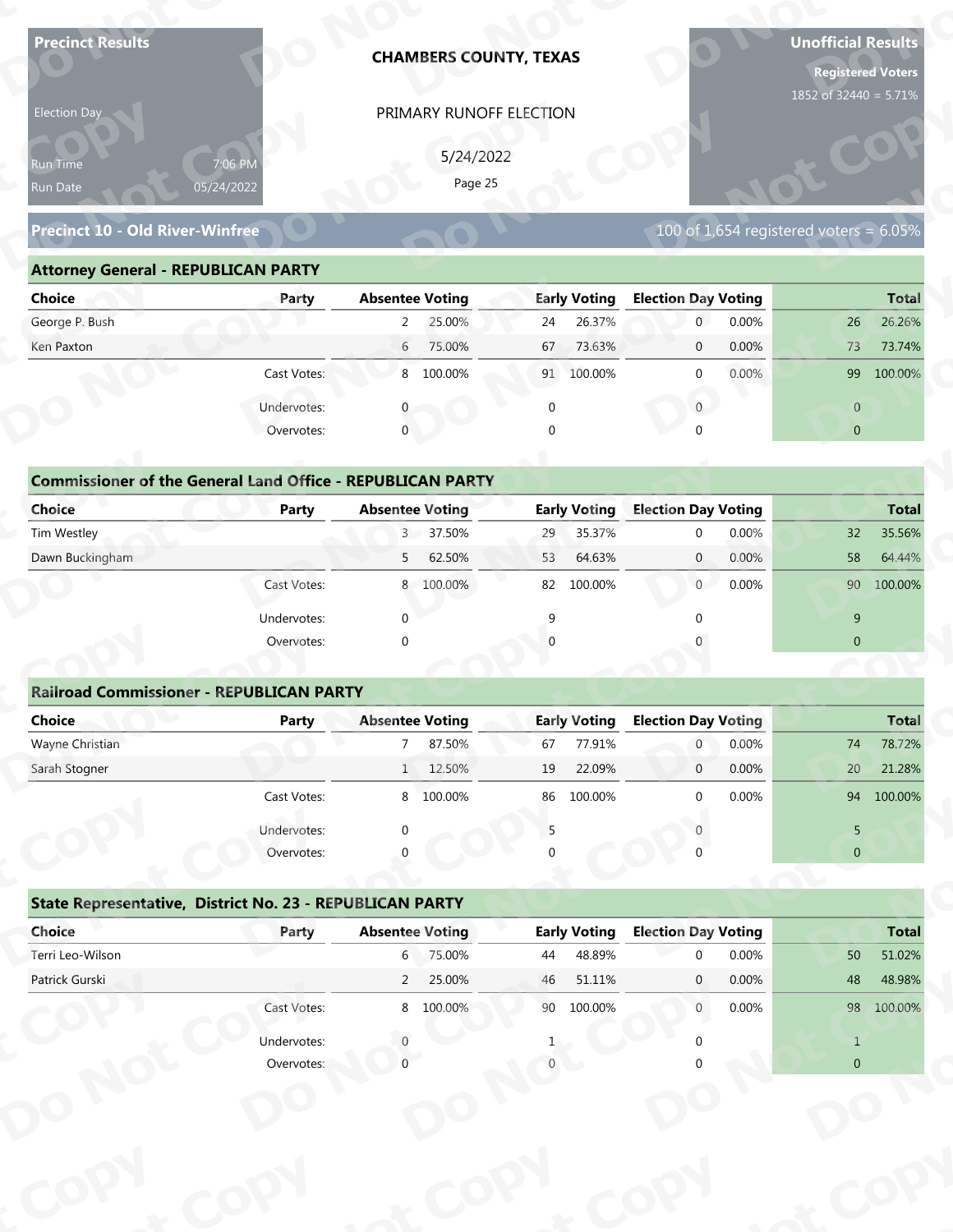| <b>Precinct Results</b>                                           |                       |                        | <b>CHAMBERS COUNTY, TEXAS</b> |                |                     |                            |       | <b>Unofficial Results</b><br><b>Registered Voters</b><br>1852 of 32440 = 5.71% |              |
|-------------------------------------------------------------------|-----------------------|------------------------|-------------------------------|----------------|---------------------|----------------------------|-------|--------------------------------------------------------------------------------|--------------|
| Election Day                                                      |                       |                        | PRIMARY RUNOFF ELECTION       |                |                     |                            |       |                                                                                |              |
|                                                                   |                       |                        | 5/24/2022                     |                |                     |                            |       |                                                                                |              |
| Run Time<br>Run Date                                              | 7:06 PM<br>05/24/2022 |                        | Page 26                       |                |                     |                            |       |                                                                                |              |
|                                                                   |                       |                        |                               |                |                     |                            |       |                                                                                |              |
| Precinct 11 - Cedar Bayou                                         |                       |                        |                               |                |                     |                            |       | 139 of 2,367 registered voters = $5.87\%$                                      |              |
| <b>Lieutenant Governor - DEMOCRATIC PARTY</b>                     |                       |                        |                               |                |                     |                            |       |                                                                                |              |
| <b>Choice</b>                                                     | Party                 | <b>Absentee Voting</b> |                               |                | <b>Early Voting</b> | <b>Election Day Voting</b> |       |                                                                                | <b>Total</b> |
| Mike Collier                                                      |                       | 5                      | 62.50%                        | 6              | 66.67%              | $\mathbf 0$                | 0.00% | 11                                                                             | 64.71%       |
| Michelle Beckley                                                  |                       | $\overline{3}$         | 37.50%                        | $\mathbf{3}$   | 33.33%              | $\mathbf 0$                | 0.00% | $6\phantom{.}6$                                                                | 35.29%       |
|                                                                   | Cast Votes:           |                        | 8 100.00%                     |                | 9 100.00%           | $\mathbf 0$                | 0.00% |                                                                                | 17 100.00%   |
|                                                                   | Undervotes:           |                        |                               | $\mathbf 0$    |                     | $\overline{0}$             |       | $\overline{0}$                                                                 |              |
|                                                                   | Overvotes:            | $\overline{0}$         |                               |                |                     |                            |       | $\overline{0}$                                                                 |              |
|                                                                   |                       |                        |                               |                |                     |                            |       |                                                                                |              |
| <b>Attorney General - DEMOCRATIC PARTY</b>                        |                       |                        |                               |                |                     |                            |       |                                                                                |              |
| <b>Choice</b>                                                     | Party                 | <b>Absentee Voting</b> |                               |                | <b>Early Voting</b> | <b>Election Day Voting</b> |       |                                                                                | <b>Total</b> |
| Joe Jaworski                                                      |                       | 5 <sup>7</sup>         | 62.50%                        | 5              | 55.56%              | $\mathbf 0$                | 0.00% | 10                                                                             | 58.82%       |
| Rochelle Mercedes Garza                                           |                       | 3                      | 37.50%                        | $\overline{4}$ | 44.44%              | $\overline{0}$             | 0.00% | $\overline{7}$                                                                 | 41.18%       |
|                                                                   | Cast Votes:           |                        | 8 100.00%                     |                | 9 100.00%           | $\overline{0}$             | 0.00% |                                                                                | 17 100.00%   |
|                                                                   | Undervotes:           | $\Omega$               |                               | $\Omega$       |                     | $\Omega$                   |       | $\overline{0}$                                                                 |              |
|                                                                   | Overvotes:            | $\Omega$               |                               |                |                     |                            |       | $\overline{0}$                                                                 |              |
|                                                                   |                       |                        |                               |                |                     |                            |       |                                                                                |              |
| <b>Comptroller of Public Accounts - DEMOCRATIC PARTY</b>          |                       |                        |                               |                |                     |                            |       |                                                                                |              |
| Choice                                                            | <b>Party</b>          | <b>Absentee Voting</b> |                               |                | <b>Early Voting</b> | <b>Election Day Voting</b> |       |                                                                                | <b>Total</b> |
| Angel Luis Vega                                                   |                       | $\overline{0}$         | 0.00%                         | 4              | 44.44%              | $\overline{0}$             | 0.00% | 4                                                                              | 23.53%       |
| Janet T. Dudding                                                  |                       |                        | 8 100.00%                     | 5              | 55.56%              | $\overline{0}$             | 0.00% | 13                                                                             | 76.47%       |
|                                                                   | Cast Votes:           |                        | 8 100.00%                     | 9              | 100.00%             | $\Omega$                   | 0.00% |                                                                                | 17 100.00%   |
|                                                                   | Undervotes:           | $\Omega$               |                               | $\Omega$       |                     |                            |       | $\overline{0}$                                                                 |              |
|                                                                   | Overvotes:            |                        |                               |                |                     |                            |       | $\overline{0}$                                                                 |              |
|                                                                   |                       |                        |                               |                |                     |                            |       |                                                                                |              |
|                                                                   |                       |                        |                               |                |                     |                            |       |                                                                                |              |
| <b>Commissioner of the General Land Office - DEMOCRATIC PARTY</b> |                       |                        |                               |                |                     |                            |       |                                                                                |              |
| Choice                                                            | Party                 | <b>Absentee Voting</b> |                               |                | <b>Early Voting</b> | <b>Election Day Voting</b> |       |                                                                                | <b>Total</b> |
| Sandragrace Martinez                                              |                       | $4 \Box$               | 50.00%                        | 8              | 88.89%              | $\Omega$                   | 0.00% | 12                                                                             | 70.59%       |
| Jay Kleberg                                                       |                       | $\overline{4}$         | 50.00%                        | 1              | 11.11%              | $\mathbf{0}$               | 0.00% | 5                                                                              | 29.41%       |
|                                                                   | Cast Votes:           |                        | 8 100.00%                     |                | 9 100.00%           | $\overline{0}$             | 0.00% |                                                                                | 17 100.00%   |
|                                                                   | Undervotes:           |                        |                               |                |                     |                            |       | $\overline{0}$                                                                 |              |

| Election Day                                         |              |                        | PRIMARY RUNOFF ELECTION |                |                     |                            |          |                                        |              |
|------------------------------------------------------|--------------|------------------------|-------------------------|----------------|---------------------|----------------------------|----------|----------------------------------------|--------------|
| 7:06 PM<br><b>Run Time</b><br>05/24/2022<br>Run Date |              |                        | 5/24/2022<br>Page 26    |                |                     |                            |          |                                        |              |
| Precinct 11 - Cedar Bayou                            |              |                        |                         |                |                     |                            |          | 139 of 2,367 registered voters = 5.87% |              |
| <b>Lieutenant Governor - DEMOCRATIC PARTY</b>        |              |                        |                         |                |                     |                            |          |                                        |              |
| Choice                                               | Party        | <b>Absentee Voting</b> |                         |                | <b>Early Voting</b> | <b>Election Day Voting</b> |          |                                        | <b>Total</b> |
| Mike Collier                                         |              | 5 <sub>1</sub>         | 62.50%                  | 6              | 66.67%              | $\overline{0}$             | 0.00%    | 11                                     | 64.71%       |
| Michelle Beckley                                     |              | 3 <sup>7</sup>         | 37.50%                  | $\overline{3}$ | 33.33%              | $\overline{0}$             | 0.00%    | 6 <sup>1</sup>                         | 35.29%       |
|                                                      | Cast Votes:  |                        | 8 100.00%               |                | 9 100.00%           | $\Omega$                   | $0.00\%$ |                                        | 17 100.00%   |
|                                                      | Undervotes:  |                        |                         |                |                     | $\overline{0}$             |          | $\overline{0}$                         |              |
|                                                      | Overvotes:   | $\mathbf 0$            |                         | $\Omega$       |                     |                            |          | $\overline{0}$                         |              |
|                                                      |              |                        |                         |                |                     |                            |          |                                        |              |
| <b>Attorney General - DEMOCRATIC PARTY</b>           |              |                        |                         |                |                     |                            |          |                                        |              |
| <b>Choice</b>                                        | <b>Party</b> | <b>Absentee Voting</b> |                         |                | <b>Early Voting</b> | <b>Election Day Voting</b> |          |                                        | <b>Total</b> |
| Joe Jaworski                                         |              |                        | 5 62.50%                |                | 5 55.56%            | $\Omega$                   | 0.00%    | 10                                     | 58.82%       |
| Rochelle Mercedes Garza                              |              | $\overline{3}$         | 37.50%                  | $\overline{4}$ | 44.44%              | $\overline{0}$             | 0.00%    | 7 <sup>1</sup>                         | 41.18%       |
|                                                      | Cast Votes:  |                        | 8 100.00%               | 9              | 100.00%             | $\overline{0}$             | 0.00%    | 17                                     | 100.00%      |
|                                                      |              |                        |                         |                |                     |                            |          |                                        |              |

| 5/24/2022<br>7:06 PM<br>Run Time<br>Page 26<br>05/24/2022<br>Run Date<br><b>Precinct 11 - Cedar Bayou</b><br><b>Lieutenant Governor - DEMOCRATIC PARTY</b><br><b>Absentee Voting</b><br><b>Early Voting</b><br><b>Election Day Voting</b><br><b>Choice</b><br>Party<br>Mike Collier<br>62.50%<br>6<br>66.67%<br>$\overline{0}$<br>5 <sub>1</sub><br>Michelle Beckley<br>37.50%<br>33.33%<br>3 <sup>7</sup><br>$\mathbf{3}$<br>$\mathbf 0$<br>Cast Votes:<br>8 100.00%<br>9 100.00%<br>$\mathbf{0}$<br>$\overline{0}$<br>Undervotes:<br>$\mathbf 0$<br>0 | 139 of 2,367 registered voters = $5.87\%$<br><b>Total</b><br>0.00%<br>64.71%<br>11<br>0.00%<br>35.29%<br>6 |
|---------------------------------------------------------------------------------------------------------------------------------------------------------------------------------------------------------------------------------------------------------------------------------------------------------------------------------------------------------------------------------------------------------------------------------------------------------------------------------------------------------------------------------------------------------|------------------------------------------------------------------------------------------------------------|
|                                                                                                                                                                                                                                                                                                                                                                                                                                                                                                                                                         |                                                                                                            |
|                                                                                                                                                                                                                                                                                                                                                                                                                                                                                                                                                         |                                                                                                            |
|                                                                                                                                                                                                                                                                                                                                                                                                                                                                                                                                                         |                                                                                                            |
|                                                                                                                                                                                                                                                                                                                                                                                                                                                                                                                                                         |                                                                                                            |
|                                                                                                                                                                                                                                                                                                                                                                                                                                                                                                                                                         |                                                                                                            |
|                                                                                                                                                                                                                                                                                                                                                                                                                                                                                                                                                         |                                                                                                            |
|                                                                                                                                                                                                                                                                                                                                                                                                                                                                                                                                                         |                                                                                                            |
|                                                                                                                                                                                                                                                                                                                                                                                                                                                                                                                                                         |                                                                                                            |
|                                                                                                                                                                                                                                                                                                                                                                                                                                                                                                                                                         | 0.00%<br>17 100.00%                                                                                        |
|                                                                                                                                                                                                                                                                                                                                                                                                                                                                                                                                                         | $\overline{0}$                                                                                             |
| Overvotes:<br>$\mathbf{0}$<br>$\Omega$                                                                                                                                                                                                                                                                                                                                                                                                                                                                                                                  | $\overline{0}$                                                                                             |
|                                                                                                                                                                                                                                                                                                                                                                                                                                                                                                                                                         |                                                                                                            |
| <b>Attorney General - DEMOCRATIC PARTY</b>                                                                                                                                                                                                                                                                                                                                                                                                                                                                                                              |                                                                                                            |
| <b>Early Voting</b><br><b>Election Day Voting</b><br>Choice<br><b>Absentee Voting</b><br><b>Party</b>                                                                                                                                                                                                                                                                                                                                                                                                                                                   | <b>Total</b>                                                                                               |
| Joe Jaworski<br>5 62.50%<br>55.56%<br>5<br>$\mathbf 0$                                                                                                                                                                                                                                                                                                                                                                                                                                                                                                  | 0.00%<br>58.82%<br>10                                                                                      |
| Rochelle Mercedes Garza<br>37.50%<br>44.44%<br>$\mathbf{0}$<br>3<br>$\overline{4}$                                                                                                                                                                                                                                                                                                                                                                                                                                                                      | 0.00%<br>41.18%<br>$\overline{7}$                                                                          |
| Cast Votes:<br>8 100.00%<br>100.00%<br>$\overline{0}$<br>9                                                                                                                                                                                                                                                                                                                                                                                                                                                                                              | 0.00%<br>17 100.00%                                                                                        |
| Undervotes:<br>$\Omega$<br>∩                                                                                                                                                                                                                                                                                                                                                                                                                                                                                                                            | $\overline{0}$                                                                                             |
| Overvotes:<br>$\Omega$                                                                                                                                                                                                                                                                                                                                                                                                                                                                                                                                  | $\overline{0}$                                                                                             |
|                                                                                                                                                                                                                                                                                                                                                                                                                                                                                                                                                         |                                                                                                            |
| <b>Comptroller of Public Accounts - DEMOCRATIC PARTY</b>                                                                                                                                                                                                                                                                                                                                                                                                                                                                                                |                                                                                                            |
| <b>Choice</b><br><b>Absentee Voting</b><br><b>Early Voting</b><br><b>Election Day Voting</b><br><b>Party</b>                                                                                                                                                                                                                                                                                                                                                                                                                                            | Total                                                                                                      |
| Angel Luis Vega<br>0.00%<br>44.44%<br>$\mathbf 0$<br>$\overline{0}$<br>4                                                                                                                                                                                                                                                                                                                                                                                                                                                                                | 0.00%<br>23.53%<br>$\overline{4}$                                                                          |
| 55.56%<br>Janet T. Dudding<br>8 100.00%<br>5<br>$\mathbf 0$                                                                                                                                                                                                                                                                                                                                                                                                                                                                                             | 0.00%<br>76.47%<br>13                                                                                      |
| Cast Votes:<br>8 100.00%<br>9 100.00%<br>$\Omega$                                                                                                                                                                                                                                                                                                                                                                                                                                                                                                       | 0.00%<br>17 100.00%                                                                                        |
| Undervotes:                                                                                                                                                                                                                                                                                                                                                                                                                                                                                                                                             | $\overline{0}$                                                                                             |
| Overvotes:                                                                                                                                                                                                                                                                                                                                                                                                                                                                                                                                              | $\overline{0}$                                                                                             |
|                                                                                                                                                                                                                                                                                                                                                                                                                                                                                                                                                         |                                                                                                            |
| <b>Commissioner of the General Land Office - DEMOCRATIC PARTY</b>                                                                                                                                                                                                                                                                                                                                                                                                                                                                                       |                                                                                                            |
| Choice<br><b>Absentee Voting</b><br><b>Early Voting</b><br><b>Election Day Voting</b><br>Party                                                                                                                                                                                                                                                                                                                                                                                                                                                          | <b>Total</b>                                                                                               |
| Sandragrace Martinez<br>88.89%<br>$4^{\circ}$<br>50.00%<br>8<br>$\Omega$                                                                                                                                                                                                                                                                                                                                                                                                                                                                                | 70.59%<br>0.00%<br>12                                                                                      |
| 50.00%<br>Jay Kleberg<br>$1\quad 11.11\%$<br>4<br>$\mathbf{0}$                                                                                                                                                                                                                                                                                                                                                                                                                                                                                          | 0.00%<br>29.41%<br>5 <sub>1</sub>                                                                          |
| Cast Votes:<br>9 100.00%<br>8 100.00%<br>$\overline{0}$                                                                                                                                                                                                                                                                                                                                                                                                                                                                                                 | 0.00%<br>17 100.00%                                                                                        |
|                                                                                                                                                                                                                                                                                                                                                                                                                                                                                                                                                         |                                                                                                            |
| Undervotes:                                                                                                                                                                                                                                                                                                                                                                                                                                                                                                                                             | $\overline{0}$                                                                                             |

### **Comptroller of Public Accounts - DEMOCRATIC PARTY**

| Choice                                                            | Party       | <b>Absentee Voting</b> |           |                | <b>Early Voting</b> | <b>Election Day Voting</b> |       |                 | <b>Total</b> |
|-------------------------------------------------------------------|-------------|------------------------|-----------|----------------|---------------------|----------------------------|-------|-----------------|--------------|
| Joe Jaworski                                                      |             |                        | 5 62.50%  |                | 5 55.56%            | $\mathbf{0}$               | 0.00% | 10 <sup>1</sup> | 58.82%       |
| Rochelle Mercedes Garza                                           |             | $\mathsf{3}$           | 37.50%    | $\overline{4}$ | 44.44%              | $\mathbf{0}$               | 0.00% | $7^{\circ}$     | 41.18%       |
|                                                                   | Cast Votes: |                        | 8 100.00% |                | 9 100.00%           | $\overline{0}$             | 0.00% |                 | 17 100.00%   |
|                                                                   | Undervotes: | ∩                      |           | $\Omega$       |                     | $\Omega$                   |       | $\mathbf{0}$    |              |
|                                                                   | Overvotes:  | $\Omega$               |           |                |                     |                            |       | $\overline{0}$  |              |
| <b>Comptroller of Public Accounts - DEMOCRATIC PARTY</b>          |             |                        |           |                |                     |                            |       |                 |              |
| <b>Choice</b>                                                     | Party       | <b>Absentee Voting</b> |           |                | <b>Early Voting</b> | <b>Election Day Voting</b> |       |                 | <b>Total</b> |
| Angel Luis Vega                                                   |             | $\Omega$               | 0.00%     | Δ              | 44.44%              | $\overline{0}$             | 0.00% | $\overline{4}$  | 23.53%       |
| Janet T. Dudding                                                  |             |                        | 8 100.00% | 5 <sub>5</sub> | 55.56%              | $\overline{0}$             | 0.00% | 13              | 76.47%       |
|                                                                   | Cast Votes: |                        | 8 100.00% |                | 9 100.00%           | $\mathbf{0}$               | 0.00% |                 | 17 100.00%   |
|                                                                   | Undervotes: | ∩                      |           | U              |                     |                            |       | $\overline{0}$  |              |
|                                                                   |             |                        |           |                |                     |                            |       |                 |              |
|                                                                   | Overvotes:  |                        |           |                |                     |                            |       | $\mathbf{0}$    |              |
| <b>Commissioner of the General Land Office - DEMOCRATIC PARTY</b> |             |                        |           |                |                     |                            |       |                 |              |
| Choice                                                            | Party       | <b>Absentee Voting</b> |           |                | <b>Early Voting</b> | <b>Election Day Voting</b> |       |                 | <b>Total</b> |
| Sandragrace Martinez                                              |             | $4^{\circ}$            | 50.00%    | 8              | 88.89%              | $\mathbf{0}$               | 0.00% | 12              | 70.59%       |
| Jay Kleberg                                                       |             | $\overline{4}$         | 50.00%    |                | 1 11.11%            | $\mathbf{0}$               | 0.00% | 5 <sub>1</sub>  | 29.41%       |
|                                                                   | Cast Votes: |                        | 8 100.00% |                | 9 100.00%           | $\mathbf{0}$               | 0.00% |                 | 17 100.00%   |
|                                                                   | Undervotes: |                        |           |                |                     | <sup>n</sup>               |       | $\overline{0}$  |              |

## **Commissioner of the General Land Office - DEMOCRATIC PARTY o**

|                                                                   | Cast votes. | $\circ$                | TOO'OO SO | ັ            | TOO'OO SO           |                            | <b>U.UU70</b> | $\mathbf{L}$   | 100.00%      |
|-------------------------------------------------------------------|-------------|------------------------|-----------|--------------|---------------------|----------------------------|---------------|----------------|--------------|
|                                                                   | Undervotes: | $\Omega$               |           | 0            |                     |                            |               | $\Omega$       |              |
|                                                                   | Overvotes:  | $\Omega$               |           | 0            |                     |                            |               | $\overline{0}$ |              |
|                                                                   |             |                        |           |              |                     |                            |               |                |              |
| <b>Commissioner of the General Land Office - DEMOCRATIC PARTY</b> |             |                        |           |              |                     |                            |               |                |              |
| Choice                                                            | Party       | <b>Absentee Voting</b> |           |              | <b>Early Voting</b> | <b>Election Day Voting</b> |               |                | <b>Total</b> |
| Sandragrace Martinez                                              |             | $\overline{4}$         | 50.00%    | 8            | 88.89%              | $\Omega$                   | 0.00%         | 12             | 70.59%       |
| Jay Kleberg                                                       |             | $\overline{4}$         | 50.00%    | $\mathbf{1}$ | 11.11%              | $\mathbf{0}$               | $0.00\%$      | 5              | 29.41%       |
|                                                                   | Cast Votes: | 8                      | 100.00%   | 9            | 100.00%             | $\mathbf 0$                | $0.00\%$      | 17             | 100.00%      |
|                                                                   | Undervotes: |                        |           | 0            |                     |                            |               | $\overline{0}$ |              |
|                                                                   | Overvotes:  |                        |           |              |                     |                            |               | $\overline{0}$ |              |
|                                                                   |             |                        |           |              |                     |                            |               |                |              |
|                                                                   |             |                        |           |              |                     |                            |               |                |              |
|                                                                   |             |                        |           |              |                     |                            |               |                |              |
|                                                                   |             |                        |           |              |                     |                            |               |                |              |
|                                                                   |             |                        |           |              |                     |                            |               |                |              |
|                                                                   |             |                        |           |              |                     |                            |               |                |              |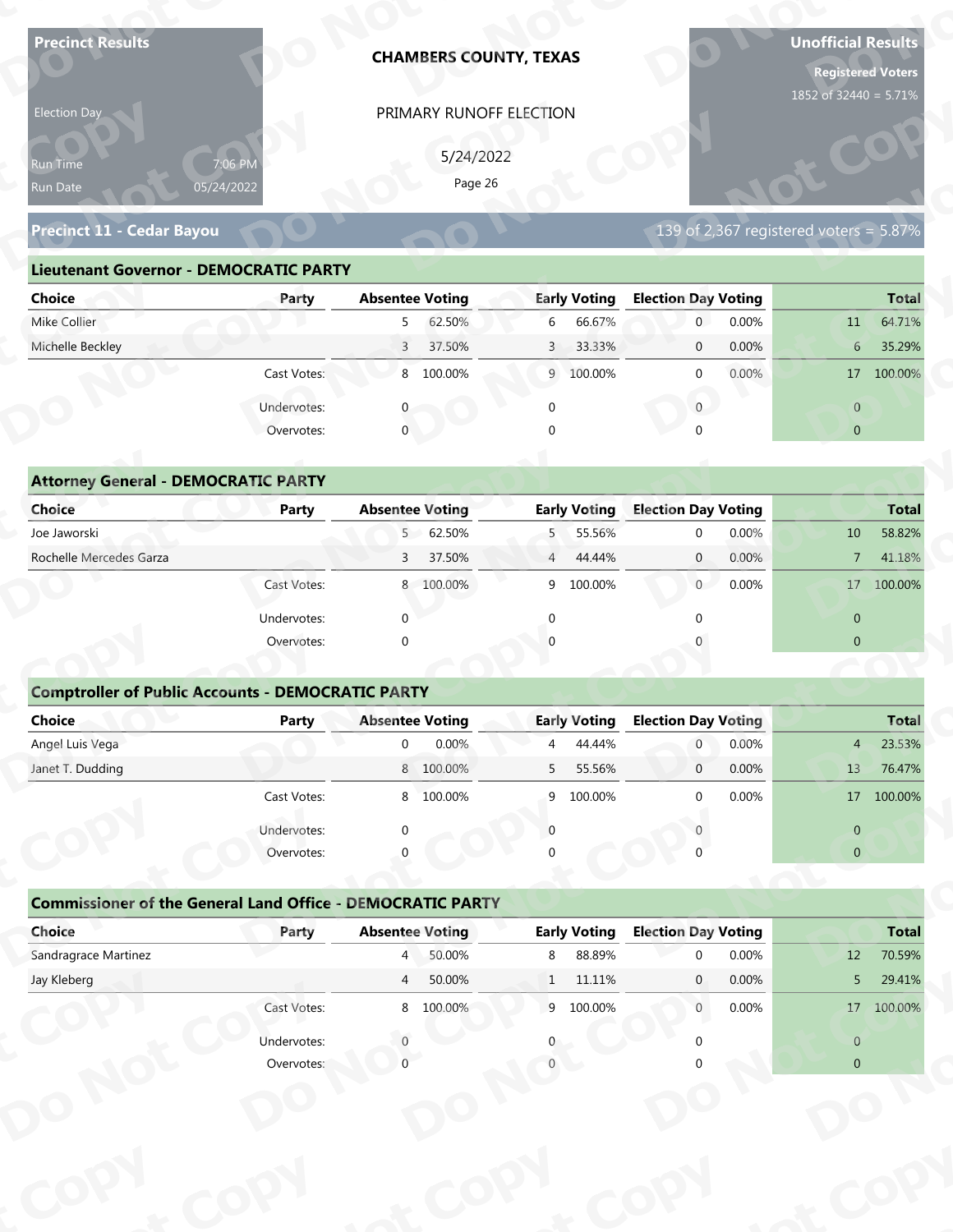| PRIMARY RUNOFF ELECTION<br>Election Day<br>5/24/2022<br>7:06 PM<br>Run Time<br>Page 27<br>05/24/2022<br>Run Date<br>Precinct 11 - Cedar Bayou<br>139 of 2,367 registered voters = $5.87\%$<br><b>Attorney General - REPUBLICAN PARTY</b><br><b>Election Day Voting</b><br><b>Absentee Voting</b><br><b>Early Voting</b><br><b>Choice</b><br>Party | 1852 of 32440 = 5.71% |
|---------------------------------------------------------------------------------------------------------------------------------------------------------------------------------------------------------------------------------------------------------------------------------------------------------------------------------------------------|-----------------------|
|                                                                                                                                                                                                                                                                                                                                                   |                       |
|                                                                                                                                                                                                                                                                                                                                                   |                       |
|                                                                                                                                                                                                                                                                                                                                                   |                       |
|                                                                                                                                                                                                                                                                                                                                                   |                       |
|                                                                                                                                                                                                                                                                                                                                                   |                       |
|                                                                                                                                                                                                                                                                                                                                                   |                       |
|                                                                                                                                                                                                                                                                                                                                                   | <b>Total</b>          |
| George P. Bush<br>80.00%<br>16<br>13.68%<br>0.00%<br>$\mathbf 0$<br>$\overline{4}$                                                                                                                                                                                                                                                                | 16.39%<br>20          |
| 20.00%<br>0.00%<br>Ken Paxton<br>86.32%<br>$\mathbf{1}$<br>101<br>$\mathbf 0$                                                                                                                                                                                                                                                                     | 102<br>83.61%         |
| 5 100.00%<br>Cast Votes:<br>117 100.00%<br>$\mathbf 0$<br>0.00%                                                                                                                                                                                                                                                                                   | 122<br>100.00%        |
| Undervotes:<br>$\overline{0}$<br>$\Omega$                                                                                                                                                                                                                                                                                                         | $\overline{0}$        |
| Overvotes:<br>$\mathbf{0}$<br>$\Omega$                                                                                                                                                                                                                                                                                                            | $\overline{0}$        |
|                                                                                                                                                                                                                                                                                                                                                   |                       |
| <b>Commissioner of the General Land Office - REPUBLICAN PARTY</b>                                                                                                                                                                                                                                                                                 |                       |
| <b>Election Day Voting</b><br><b>Choice</b><br><b>Absentee Voting</b><br><b>Early Voting</b><br>Party                                                                                                                                                                                                                                             | <b>Total</b>          |
| $2^{\circ}$<br>40.00%<br>23.28%<br>0.00%<br>Tim Westley<br>27<br>$\mathbf 0$                                                                                                                                                                                                                                                                      | 23.97%<br>29          |
| Dawn Buckingham<br>60.00%<br>76.72%<br>0.00%<br>89<br>$\overline{0}$<br>3                                                                                                                                                                                                                                                                         | 76.03%<br>92          |
| 116 100.00%<br>0.00%<br>Cast Votes:<br>5 100.00%<br>0                                                                                                                                                                                                                                                                                             | 121 100.00%           |
| $\Omega$<br>Undervotes:<br>$\Omega$<br>1                                                                                                                                                                                                                                                                                                          | $\mathbf{1}$          |
| Overvotes:<br>$\Omega$                                                                                                                                                                                                                                                                                                                            | $\overline{0}$        |
|                                                                                                                                                                                                                                                                                                                                                   |                       |
| <b>Railroad Commissioner - REPUBLICAN PARTY</b>                                                                                                                                                                                                                                                                                                   |                       |
| <b>Absentee Voting</b><br><b>Early Voting</b><br><b>Election Day Voting</b><br><b>Choice</b><br><b>Party</b>                                                                                                                                                                                                                                      | <b>Total</b>          |
| Wayne Christian<br>60.00%<br>90<br>78.26%<br>0.00%<br>3<br>$\overline{0}$                                                                                                                                                                                                                                                                         | 93<br>77.50%          |
| Sarah Stogner<br>2 40.00%<br>21.74%<br>0.00%<br>25<br>$\overline{0}$                                                                                                                                                                                                                                                                              | 27<br>22.50%          |
| Cast Votes:<br>5 100.00%<br>100.00%<br>0.00%<br>115<br>$\Omega$                                                                                                                                                                                                                                                                                   | 120<br>100.00%        |
| Undervotes:<br>2                                                                                                                                                                                                                                                                                                                                  | $\overline{2}$        |
| Overvotes:                                                                                                                                                                                                                                                                                                                                        | $\overline{0}$        |
|                                                                                                                                                                                                                                                                                                                                                   |                       |
| State Representative, District No. 23 - REPUBLICAN PARTY                                                                                                                                                                                                                                                                                          |                       |
| Choice<br><b>Early Voting</b><br><b>Election Day Voting</b><br><b>Absentee Voting</b><br>Party                                                                                                                                                                                                                                                    | <b>Total</b>          |
| Terri Leo-Wilson<br>5 100.00%<br>72.65%<br>0.00%<br>85<br>$\Omega$                                                                                                                                                                                                                                                                                | 90<br>73.77%          |
| Patrick Gurski<br>$\overline{0}$<br>0.00%<br>27.35%<br>0.00%<br>32<br>$\mathbf{0}$                                                                                                                                                                                                                                                                | 26.23%<br>32          |
| Cast Votes:<br>5 100.00%<br>117 100.00%<br>0.00%<br>$\overline{0}$                                                                                                                                                                                                                                                                                | 122 100.00%           |
| Undervotes:                                                                                                                                                                                                                                                                                                                                       | $\overline{0}$        |
| Overvotes:                                                                                                                                                                                                                                                                                                                                        | $\overline{0}$        |

| 5/24/2022<br>7:06 PM<br><b>Run Time</b>                                                                               |
|-----------------------------------------------------------------------------------------------------------------------|
| Page 27<br>05/24/2022<br>Run Date                                                                                     |
| 139 of 2,367 registered voters = $5.87\%$<br><b>Precinct 11 - Cedar Bayou</b>                                         |
| <b>Attorney General - REPUBLICAN PARTY</b>                                                                            |
| <b>Early Voting</b><br><b>Election Day Voting</b><br><b>Choice</b><br><b>Absentee Voting</b><br><b>Total</b><br>Party |
| George P. Bush<br>80.00%<br>13.68%<br>0.00%<br>16.39%<br>16<br>$\overline{0}$<br>20<br>$\overline{4}$                 |
| 20.00%<br>86.32%<br>0.00%<br>83.61%<br>Ken Paxton<br>101<br>102<br>$\overline{0}$<br>1                                |
| 5 100.00%<br>0.00%<br>Cast Votes:<br>117 100.00%<br>122<br>100.00%<br>$\Omega$                                        |
| Undervotes:<br>$\overline{0}$<br>$\overline{0}$                                                                       |
| $\mathbf 0$<br>Overvotes:<br>$\Omega$<br>$\overline{0}$                                                               |
|                                                                                                                       |
| <b>Commissioner of the General Land Office - REPUBLICAN PARTY</b>                                                     |
| Choice<br><b>Early Voting</b><br><b>Election Day Voting</b><br><b>Absentee Voting</b><br><b>Total</b><br>Party        |
| Tim Westley<br>2 40.00%<br>23.28%<br>0.00%<br>29<br>23.97%<br>27<br>$\Omega$                                          |
| Dawn Buckingham<br>60.00%<br>92<br>76.03%<br>76.72%<br>0.00%<br>89<br>$\overline{0}$<br>$\mathbf{3}$                  |
| 0<br>0.00%<br>100.00%<br>5 100.00%<br>100.00%<br>121<br>Cast Votes:<br>116                                            |

| <b>Choice</b>                                                               | Party       | <b>Absentee Voting</b> | <b>Early Voting</b> | <b>Election Day Voting</b> | <b>Total</b>   |
|-----------------------------------------------------------------------------|-------------|------------------------|---------------------|----------------------------|----------------|
| George P. Bush                                                              |             | 80.00%<br>4            | 13.68%<br>16        | 0.00%<br>$\mathbf{0}$      | 16.39%<br>20   |
| Ken Paxton                                                                  |             | 20.00%<br>$\mathbf{1}$ | 86.32%<br>101       | 0.00%<br>$\mathbf 0$       | 83.61%<br>102  |
|                                                                             | Cast Votes: | 100.00%<br>5           | 100.00%<br>117      | 0.00%<br>$\mathbf 0$       | 100.00%<br>122 |
|                                                                             | Undervotes: | $\Omega$               | 0                   | $\mathbf{0}$               | $\overline{0}$ |
|                                                                             | Overvotes:  | $\mathbf{0}$           | 0                   | $\Omega$                   | $\overline{0}$ |
| <b>Commissioner of the General Land Office - REPUBLICAN PARTY</b><br>Choice | Party       | <b>Absentee Voting</b> | <b>Early Voting</b> | <b>Election Day Voting</b> | <b>Total</b>   |
| Tim Westley                                                                 |             | 2 40.00%               | 23.28%<br>27        | 0.00%<br>$\mathbf{0}$      | 29<br>23.97%   |
| Dawn Buckingham                                                             |             | 60.00%<br>3            | 76.72%<br>89        | 0.00%<br>$\overline{0}$    | 92<br>76.03%   |
|                                                                             | Cast Votes: | 100.00%<br>5           | 116<br>100.00%      | 0.00%<br>$\overline{0}$    | 121<br>100.00% |
|                                                                             | Undervotes: | $\mathbf 0$            |                     |                            | $\mathbf{1}$   |
|                                                                             | Overvotes:  | $\mathbf 0$            | $\Omega$            |                            | $\mathbf{0}$   |
|                                                                             |             |                        |                     |                            |                |
| <b>Railroad Commissioner - REPUBLICAN PARTY</b>                             |             |                        |                     |                            |                |
| Choice                                                                      | Party       | <b>Absentee Voting</b> | <b>Early Voting</b> | <b>Election Day Voting</b> | <b>Total</b>   |
| Wayne Christian                                                             |             | 60.00%                 | 78.26%<br>90        | 0.00%<br>$\overline{0}$    | 77.50%<br>93   |
| Carole Champan                                                              |             | $AO$ $00'$<br>$\Omega$ | 21.740/<br>$\Omega$ | 0.0001<br>$\sim$           | 22 F00<br>77   |

| 5/24/2022<br>7:06 PM<br>Run Time<br>Page 27<br>05/24/2022<br>Run Date<br>139 of 2,367 registered voters = $5.\overline{87\%}$<br><b>Precinct 11 - Cedar Bayou</b><br><b>Attorney General - REPUBLICAN PARTY</b><br><b>Absentee Voting</b><br><b>Early Voting</b><br><b>Election Day Voting</b><br><b>Choice</b><br>Party<br>George P. Bush<br>80.00%<br>16<br>13.68%<br>$\overline{0}$<br>0.00%<br>$\overline{4}$<br>20<br>20.00%<br>86.32%<br>0.00%<br>Ken Paxton<br>101<br>$\mathbf{0}$<br>102<br>$\mathbf{1}$<br>Cast Votes:<br>5 100.00%<br>117 100.00%<br>0.00%<br>122 100.00%<br>$\mathbf{0}$<br>$\overline{0}$<br>Undervotes:<br>$\overline{0}$<br>$\mathbf 0$<br>$\mathbf{0}$<br>Overvotes:<br>$\mathbf{0}$<br>$\overline{0}$<br><b>Commissioner of the General Land Office - REPUBLICAN PARTY</b><br><b>Election Day Voting</b><br><b>Choice</b><br><b>Early Voting</b><br>Party<br><b>Absentee Voting</b><br>2 40.00%<br>23.28%<br>0.00%<br>Tim Westley<br>29<br>27<br>$\mathbf 0$<br>Dawn Buckingham<br>60.00%<br>0.00%<br>76.72%<br>$\mathbf{0}$<br>92<br>3<br>89<br>Cast Votes:<br>5 100.00%<br>100.00%<br>0.00%<br>121 100.00%<br>116<br>$\overline{0}$<br>Undervotes:<br>$\Omega$<br>$\mathbf{1}$<br>$\overline{0}$<br>Overvotes:<br>$\Omega$<br><b>Railroad Commissioner - REPUBLICAN PARTY</b><br><b>Absentee Voting</b><br><b>Election Day Voting</b><br>Total<br><b>Choice</b><br><b>Early Voting</b><br><b>Party</b><br>Wayne Christian<br>60.00%<br>90<br>78.26%<br>0.00%<br>77.50%<br>$\overline{0}$<br>93<br>3<br>21.74%<br>0.00%<br>Sarah Stogner<br>40.00%<br>25<br>$2^{\circ}$<br>$\mathbf 0$<br>27<br>0.00%<br>Cast Votes:<br>5 100.00%<br>115 100.00%<br>120 100.00%<br>$\Omega$<br>Undervotes:<br>$\overline{2}$<br>2<br>Overvotes:<br>$\overline{0}$<br>State Representative, District No. 23 - REPUBLICAN PARTY<br><b>Early Voting</b><br>Choice<br><b>Election Day Voting</b><br><b>Absentee Voting</b><br>Party<br>Terri Leo-Wilson<br>5 100.00%<br>72.65%<br>90<br>85<br>0.00%<br>$\Omega$<br>Patrick Gurski<br>0.00%<br>27.35%<br>$\overline{0}$<br>32<br>0.00%<br>32<br>$\mathbf{0}$<br>Cast Votes:<br>117 100.00%<br>5 100.00%<br>0.00%<br>122 100.00%<br>$\mathbf{0}$<br>Undervotes:<br>$\overline{0}$<br>Overvotes:<br>$\overline{0}$ | Election Day |  | PRIMARY RUNOFF ELECTION |  |  |              |
|------------------------------------------------------------------------------------------------------------------------------------------------------------------------------------------------------------------------------------------------------------------------------------------------------------------------------------------------------------------------------------------------------------------------------------------------------------------------------------------------------------------------------------------------------------------------------------------------------------------------------------------------------------------------------------------------------------------------------------------------------------------------------------------------------------------------------------------------------------------------------------------------------------------------------------------------------------------------------------------------------------------------------------------------------------------------------------------------------------------------------------------------------------------------------------------------------------------------------------------------------------------------------------------------------------------------------------------------------------------------------------------------------------------------------------------------------------------------------------------------------------------------------------------------------------------------------------------------------------------------------------------------------------------------------------------------------------------------------------------------------------------------------------------------------------------------------------------------------------------------------------------------------------------------------------------------------------------------------------------------------------------------------------------------------------------------------------------------------------------------------------------------------------------------------------------------------------------------------------------------------------------------------|--------------|--|-------------------------|--|--|--------------|
|                                                                                                                                                                                                                                                                                                                                                                                                                                                                                                                                                                                                                                                                                                                                                                                                                                                                                                                                                                                                                                                                                                                                                                                                                                                                                                                                                                                                                                                                                                                                                                                                                                                                                                                                                                                                                                                                                                                                                                                                                                                                                                                                                                                                                                                                              |              |  |                         |  |  |              |
|                                                                                                                                                                                                                                                                                                                                                                                                                                                                                                                                                                                                                                                                                                                                                                                                                                                                                                                                                                                                                                                                                                                                                                                                                                                                                                                                                                                                                                                                                                                                                                                                                                                                                                                                                                                                                                                                                                                                                                                                                                                                                                                                                                                                                                                                              |              |  |                         |  |  |              |
|                                                                                                                                                                                                                                                                                                                                                                                                                                                                                                                                                                                                                                                                                                                                                                                                                                                                                                                                                                                                                                                                                                                                                                                                                                                                                                                                                                                                                                                                                                                                                                                                                                                                                                                                                                                                                                                                                                                                                                                                                                                                                                                                                                                                                                                                              |              |  |                         |  |  |              |
|                                                                                                                                                                                                                                                                                                                                                                                                                                                                                                                                                                                                                                                                                                                                                                                                                                                                                                                                                                                                                                                                                                                                                                                                                                                                                                                                                                                                                                                                                                                                                                                                                                                                                                                                                                                                                                                                                                                                                                                                                                                                                                                                                                                                                                                                              |              |  |                         |  |  |              |
|                                                                                                                                                                                                                                                                                                                                                                                                                                                                                                                                                                                                                                                                                                                                                                                                                                                                                                                                                                                                                                                                                                                                                                                                                                                                                                                                                                                                                                                                                                                                                                                                                                                                                                                                                                                                                                                                                                                                                                                                                                                                                                                                                                                                                                                                              |              |  |                         |  |  |              |
|                                                                                                                                                                                                                                                                                                                                                                                                                                                                                                                                                                                                                                                                                                                                                                                                                                                                                                                                                                                                                                                                                                                                                                                                                                                                                                                                                                                                                                                                                                                                                                                                                                                                                                                                                                                                                                                                                                                                                                                                                                                                                                                                                                                                                                                                              |              |  |                         |  |  | <b>Total</b> |
|                                                                                                                                                                                                                                                                                                                                                                                                                                                                                                                                                                                                                                                                                                                                                                                                                                                                                                                                                                                                                                                                                                                                                                                                                                                                                                                                                                                                                                                                                                                                                                                                                                                                                                                                                                                                                                                                                                                                                                                                                                                                                                                                                                                                                                                                              |              |  |                         |  |  | 16.39%       |
|                                                                                                                                                                                                                                                                                                                                                                                                                                                                                                                                                                                                                                                                                                                                                                                                                                                                                                                                                                                                                                                                                                                                                                                                                                                                                                                                                                                                                                                                                                                                                                                                                                                                                                                                                                                                                                                                                                                                                                                                                                                                                                                                                                                                                                                                              |              |  |                         |  |  | 83.61%       |
|                                                                                                                                                                                                                                                                                                                                                                                                                                                                                                                                                                                                                                                                                                                                                                                                                                                                                                                                                                                                                                                                                                                                                                                                                                                                                                                                                                                                                                                                                                                                                                                                                                                                                                                                                                                                                                                                                                                                                                                                                                                                                                                                                                                                                                                                              |              |  |                         |  |  |              |
|                                                                                                                                                                                                                                                                                                                                                                                                                                                                                                                                                                                                                                                                                                                                                                                                                                                                                                                                                                                                                                                                                                                                                                                                                                                                                                                                                                                                                                                                                                                                                                                                                                                                                                                                                                                                                                                                                                                                                                                                                                                                                                                                                                                                                                                                              |              |  |                         |  |  |              |
|                                                                                                                                                                                                                                                                                                                                                                                                                                                                                                                                                                                                                                                                                                                                                                                                                                                                                                                                                                                                                                                                                                                                                                                                                                                                                                                                                                                                                                                                                                                                                                                                                                                                                                                                                                                                                                                                                                                                                                                                                                                                                                                                                                                                                                                                              |              |  |                         |  |  |              |
|                                                                                                                                                                                                                                                                                                                                                                                                                                                                                                                                                                                                                                                                                                                                                                                                                                                                                                                                                                                                                                                                                                                                                                                                                                                                                                                                                                                                                                                                                                                                                                                                                                                                                                                                                                                                                                                                                                                                                                                                                                                                                                                                                                                                                                                                              |              |  |                         |  |  |              |
|                                                                                                                                                                                                                                                                                                                                                                                                                                                                                                                                                                                                                                                                                                                                                                                                                                                                                                                                                                                                                                                                                                                                                                                                                                                                                                                                                                                                                                                                                                                                                                                                                                                                                                                                                                                                                                                                                                                                                                                                                                                                                                                                                                                                                                                                              |              |  |                         |  |  |              |
|                                                                                                                                                                                                                                                                                                                                                                                                                                                                                                                                                                                                                                                                                                                                                                                                                                                                                                                                                                                                                                                                                                                                                                                                                                                                                                                                                                                                                                                                                                                                                                                                                                                                                                                                                                                                                                                                                                                                                                                                                                                                                                                                                                                                                                                                              |              |  |                         |  |  | <b>Total</b> |
|                                                                                                                                                                                                                                                                                                                                                                                                                                                                                                                                                                                                                                                                                                                                                                                                                                                                                                                                                                                                                                                                                                                                                                                                                                                                                                                                                                                                                                                                                                                                                                                                                                                                                                                                                                                                                                                                                                                                                                                                                                                                                                                                                                                                                                                                              |              |  |                         |  |  | 23.97%       |
|                                                                                                                                                                                                                                                                                                                                                                                                                                                                                                                                                                                                                                                                                                                                                                                                                                                                                                                                                                                                                                                                                                                                                                                                                                                                                                                                                                                                                                                                                                                                                                                                                                                                                                                                                                                                                                                                                                                                                                                                                                                                                                                                                                                                                                                                              |              |  |                         |  |  | 76.03%       |
|                                                                                                                                                                                                                                                                                                                                                                                                                                                                                                                                                                                                                                                                                                                                                                                                                                                                                                                                                                                                                                                                                                                                                                                                                                                                                                                                                                                                                                                                                                                                                                                                                                                                                                                                                                                                                                                                                                                                                                                                                                                                                                                                                                                                                                                                              |              |  |                         |  |  |              |
|                                                                                                                                                                                                                                                                                                                                                                                                                                                                                                                                                                                                                                                                                                                                                                                                                                                                                                                                                                                                                                                                                                                                                                                                                                                                                                                                                                                                                                                                                                                                                                                                                                                                                                                                                                                                                                                                                                                                                                                                                                                                                                                                                                                                                                                                              |              |  |                         |  |  |              |
|                                                                                                                                                                                                                                                                                                                                                                                                                                                                                                                                                                                                                                                                                                                                                                                                                                                                                                                                                                                                                                                                                                                                                                                                                                                                                                                                                                                                                                                                                                                                                                                                                                                                                                                                                                                                                                                                                                                                                                                                                                                                                                                                                                                                                                                                              |              |  |                         |  |  |              |
|                                                                                                                                                                                                                                                                                                                                                                                                                                                                                                                                                                                                                                                                                                                                                                                                                                                                                                                                                                                                                                                                                                                                                                                                                                                                                                                                                                                                                                                                                                                                                                                                                                                                                                                                                                                                                                                                                                                                                                                                                                                                                                                                                                                                                                                                              |              |  |                         |  |  |              |
|                                                                                                                                                                                                                                                                                                                                                                                                                                                                                                                                                                                                                                                                                                                                                                                                                                                                                                                                                                                                                                                                                                                                                                                                                                                                                                                                                                                                                                                                                                                                                                                                                                                                                                                                                                                                                                                                                                                                                                                                                                                                                                                                                                                                                                                                              |              |  |                         |  |  |              |
|                                                                                                                                                                                                                                                                                                                                                                                                                                                                                                                                                                                                                                                                                                                                                                                                                                                                                                                                                                                                                                                                                                                                                                                                                                                                                                                                                                                                                                                                                                                                                                                                                                                                                                                                                                                                                                                                                                                                                                                                                                                                                                                                                                                                                                                                              |              |  |                         |  |  |              |
|                                                                                                                                                                                                                                                                                                                                                                                                                                                                                                                                                                                                                                                                                                                                                                                                                                                                                                                                                                                                                                                                                                                                                                                                                                                                                                                                                                                                                                                                                                                                                                                                                                                                                                                                                                                                                                                                                                                                                                                                                                                                                                                                                                                                                                                                              |              |  |                         |  |  |              |
|                                                                                                                                                                                                                                                                                                                                                                                                                                                                                                                                                                                                                                                                                                                                                                                                                                                                                                                                                                                                                                                                                                                                                                                                                                                                                                                                                                                                                                                                                                                                                                                                                                                                                                                                                                                                                                                                                                                                                                                                                                                                                                                                                                                                                                                                              |              |  |                         |  |  | 22.50%       |
|                                                                                                                                                                                                                                                                                                                                                                                                                                                                                                                                                                                                                                                                                                                                                                                                                                                                                                                                                                                                                                                                                                                                                                                                                                                                                                                                                                                                                                                                                                                                                                                                                                                                                                                                                                                                                                                                                                                                                                                                                                                                                                                                                                                                                                                                              |              |  |                         |  |  |              |
|                                                                                                                                                                                                                                                                                                                                                                                                                                                                                                                                                                                                                                                                                                                                                                                                                                                                                                                                                                                                                                                                                                                                                                                                                                                                                                                                                                                                                                                                                                                                                                                                                                                                                                                                                                                                                                                                                                                                                                                                                                                                                                                                                                                                                                                                              |              |  |                         |  |  |              |
|                                                                                                                                                                                                                                                                                                                                                                                                                                                                                                                                                                                                                                                                                                                                                                                                                                                                                                                                                                                                                                                                                                                                                                                                                                                                                                                                                                                                                                                                                                                                                                                                                                                                                                                                                                                                                                                                                                                                                                                                                                                                                                                                                                                                                                                                              |              |  |                         |  |  |              |
|                                                                                                                                                                                                                                                                                                                                                                                                                                                                                                                                                                                                                                                                                                                                                                                                                                                                                                                                                                                                                                                                                                                                                                                                                                                                                                                                                                                                                                                                                                                                                                                                                                                                                                                                                                                                                                                                                                                                                                                                                                                                                                                                                                                                                                                                              |              |  |                         |  |  |              |
|                                                                                                                                                                                                                                                                                                                                                                                                                                                                                                                                                                                                                                                                                                                                                                                                                                                                                                                                                                                                                                                                                                                                                                                                                                                                                                                                                                                                                                                                                                                                                                                                                                                                                                                                                                                                                                                                                                                                                                                                                                                                                                                                                                                                                                                                              |              |  |                         |  |  |              |
|                                                                                                                                                                                                                                                                                                                                                                                                                                                                                                                                                                                                                                                                                                                                                                                                                                                                                                                                                                                                                                                                                                                                                                                                                                                                                                                                                                                                                                                                                                                                                                                                                                                                                                                                                                                                                                                                                                                                                                                                                                                                                                                                                                                                                                                                              |              |  |                         |  |  | <b>Total</b> |
|                                                                                                                                                                                                                                                                                                                                                                                                                                                                                                                                                                                                                                                                                                                                                                                                                                                                                                                                                                                                                                                                                                                                                                                                                                                                                                                                                                                                                                                                                                                                                                                                                                                                                                                                                                                                                                                                                                                                                                                                                                                                                                                                                                                                                                                                              |              |  |                         |  |  | 73.77%       |
|                                                                                                                                                                                                                                                                                                                                                                                                                                                                                                                                                                                                                                                                                                                                                                                                                                                                                                                                                                                                                                                                                                                                                                                                                                                                                                                                                                                                                                                                                                                                                                                                                                                                                                                                                                                                                                                                                                                                                                                                                                                                                                                                                                                                                                                                              |              |  |                         |  |  | 26.23%       |
|                                                                                                                                                                                                                                                                                                                                                                                                                                                                                                                                                                                                                                                                                                                                                                                                                                                                                                                                                                                                                                                                                                                                                                                                                                                                                                                                                                                                                                                                                                                                                                                                                                                                                                                                                                                                                                                                                                                                                                                                                                                                                                                                                                                                                                                                              |              |  |                         |  |  |              |
|                                                                                                                                                                                                                                                                                                                                                                                                                                                                                                                                                                                                                                                                                                                                                                                                                                                                                                                                                                                                                                                                                                                                                                                                                                                                                                                                                                                                                                                                                                                                                                                                                                                                                                                                                                                                                                                                                                                                                                                                                                                                                                                                                                                                                                                                              |              |  |                         |  |  |              |
|                                                                                                                                                                                                                                                                                                                                                                                                                                                                                                                                                                                                                                                                                                                                                                                                                                                                                                                                                                                                                                                                                                                                                                                                                                                                                                                                                                                                                                                                                                                                                                                                                                                                                                                                                                                                                                                                                                                                                                                                                                                                                                                                                                                                                                                                              |              |  |                         |  |  |              |
|                                                                                                                                                                                                                                                                                                                                                                                                                                                                                                                                                                                                                                                                                                                                                                                                                                                                                                                                                                                                                                                                                                                                                                                                                                                                                                                                                                                                                                                                                                                                                                                                                                                                                                                                                                                                                                                                                                                                                                                                                                                                                                                                                                                                                                                                              |              |  |                         |  |  |              |
|                                                                                                                                                                                                                                                                                                                                                                                                                                                                                                                                                                                                                                                                                                                                                                                                                                                                                                                                                                                                                                                                                                                                                                                                                                                                                                                                                                                                                                                                                                                                                                                                                                                                                                                                                                                                                                                                                                                                                                                                                                                                                                                                                                                                                                                                              |              |  |                         |  |  |              |
|                                                                                                                                                                                                                                                                                                                                                                                                                                                                                                                                                                                                                                                                                                                                                                                                                                                                                                                                                                                                                                                                                                                                                                                                                                                                                                                                                                                                                                                                                                                                                                                                                                                                                                                                                                                                                                                                                                                                                                                                                                                                                                                                                                                                                                                                              |              |  |                         |  |  |              |
|                                                                                                                                                                                                                                                                                                                                                                                                                                                                                                                                                                                                                                                                                                                                                                                                                                                                                                                                                                                                                                                                                                                                                                                                                                                                                                                                                                                                                                                                                                                                                                                                                                                                                                                                                                                                                                                                                                                                                                                                                                                                                                                                                                                                                                                                              |              |  |                         |  |  |              |

|                                                          | Cast votes. | $\mathcal{P}$ | TOO'OO XQ              | TTD | TOO'OO XQ           |                            | <b>U.UU70</b> |                | <b>IVO.00.01</b> |
|----------------------------------------------------------|-------------|---------------|------------------------|-----|---------------------|----------------------------|---------------|----------------|------------------|
|                                                          | Undervotes: | $\Omega$      |                        |     |                     |                            |               | $\overline{2}$ |                  |
|                                                          | Overvotes:  | $\Omega$      |                        | 0   |                     |                            |               | $\overline{0}$ |                  |
| State Representative, District No. 23 - REPUBLICAN PARTY |             |               |                        |     |                     |                            |               |                |                  |
| Choice                                                   | Party       |               | <b>Absentee Voting</b> |     | <b>Early Voting</b> | <b>Election Day Voting</b> |               |                | <b>Total</b>     |
| Terri Leo-Wilson                                         |             |               | 5 100.00%              | 85  | 72.65%              | $\Omega$                   | 0.00%         | 90             | 73.77%           |
| Patrick Gurski                                           |             | $\mathbf 0$   | 0.00%                  | 32  | 27.35%              | $\mathbf{0}$               | 0.00%         | 32             | 26.23%           |
|                                                          | Cast Votes: |               | 5 100.00%              | 117 | 100.00%             | $\mathbf{0}$               | $0.00\%$      | 122            | 100.00%          |
|                                                          | Undervotes: |               |                        | 0   |                     |                            |               | $\overline{0}$ |                  |
|                                                          | Overvotes:  |               |                        |     |                     |                            |               | $\overline{0}$ |                  |
|                                                          |             |               |                        |     |                     |                            |               |                |                  |
|                                                          |             |               |                        |     |                     |                            |               |                |                  |
|                                                          |             |               |                        |     |                     |                            |               |                |                  |
|                                                          |             |               |                        |     |                     |                            |               |                |                  |
|                                                          |             |               |                        |     |                     |                            |               |                |                  |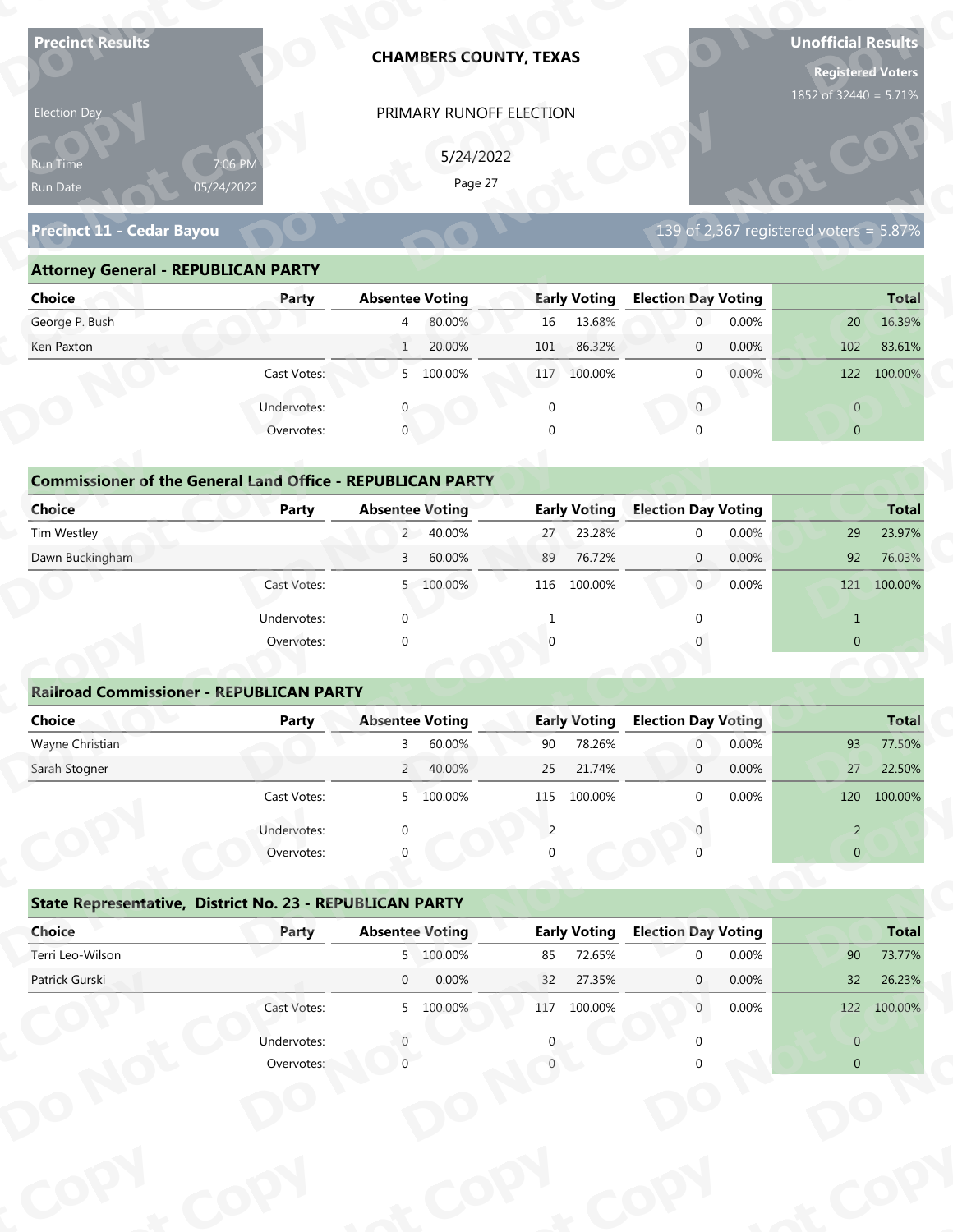| <b>Precinct Results</b>                                           |              | <b>CHAMBERS COUNTY, TEXAS</b> |                           |                            | <b>Unofficial Results</b><br><b>Registered Voters</b><br>1852 of 32440 = 5.71% |
|-------------------------------------------------------------------|--------------|-------------------------------|---------------------------|----------------------------|--------------------------------------------------------------------------------|
| Election Day                                                      |              | PRIMARY RUNOFF ELECTION       |                           |                            |                                                                                |
|                                                                   |              |                               |                           |                            |                                                                                |
| Run Time                                                          | 7:06 PM      | 5/24/2022<br>Page 28          |                           |                            |                                                                                |
| Run Date                                                          | 05/24/2022   |                               |                           |                            |                                                                                |
| <b>Precinct 12 - Stowell</b>                                      |              |                               |                           |                            | 77 of $1,508$ registered voters = $5.11\%$                                     |
| <b>Lieutenant Governor - DEMOCRATIC PARTY</b>                     |              |                               |                           |                            |                                                                                |
| <b>Choice</b>                                                     | Party        | <b>Absentee Voting</b>        | <b>Early Voting</b>       | <b>Election Day Voting</b> | <b>Total</b>                                                                   |
| Mike Collier                                                      |              | 0.00%<br>$\overline{0}$       | 0.00%<br>$\overline{0}$   | 0.00%<br>$\mathbf 0$       | $0.00\%$<br>$\overline{0}$                                                     |
| Michelle Beckley                                                  |              | 1 100.00%                     | 4 100.00%                 | 0.00%<br>$\mathbf 0$       | 5 100.00%                                                                      |
|                                                                   | Cast Votes:  | 1 100.00%                     | 4 100.00%                 | 0.00%<br>$\mathbf 0$       | 5 100.00%                                                                      |
|                                                                   | Undervotes:  |                               | $\Omega$                  | $\overline{0}$             | $\overline{0}$                                                                 |
|                                                                   | Overvotes:   | $\overline{0}$                |                           |                            | $\overline{0}$                                                                 |
|                                                                   |              |                               |                           |                            |                                                                                |
| <b>Attorney General - DEMOCRATIC PARTY</b>                        |              |                               |                           |                            |                                                                                |
| <b>Choice</b>                                                     | Party        | <b>Absentee Voting</b>        | <b>Early Voting</b>       | <b>Election Day Voting</b> | <b>Total</b>                                                                   |
| Joe Jaworski                                                      |              | $\overline{0}$<br>0.00%       | 25.00%<br>$\mathbf{1}$    | 0.00%<br>$\mathbf 0$       | 20.00%<br>$\mathbf{1}$                                                         |
| Rochelle Mercedes Garza                                           |              | 1 100.00%                     | 75.00%<br>3               | 0.00%<br>$\overline{0}$    | 80.00%<br>$\overline{4}$                                                       |
|                                                                   | Cast Votes:  | 1 100.00%                     | 4 100.00%                 | 0.00%<br>$\overline{0}$    | 5 100.00%                                                                      |
|                                                                   | Undervotes:  | $\Omega$                      | $\Omega$                  | $\Omega$                   | $\overline{0}$                                                                 |
|                                                                   | Overvotes:   | $\Omega$                      |                           |                            | $\overline{0}$                                                                 |
|                                                                   |              |                               |                           |                            |                                                                                |
| <b>Comptroller of Public Accounts - DEMOCRATIC PARTY</b>          |              |                               |                           |                            |                                                                                |
| Choice                                                            | <b>Party</b> | <b>Absentee Voting</b>        | <b>Early Voting</b>       | <b>Election Day Voting</b> | <b>Total</b>                                                                   |
| Angel Luis Vega                                                   |              | 0.00%<br>$\overline{0}$       | 75.00%<br>3               | 0.00%<br>$\overline{0}$    | 60.00%<br>$3 -$                                                                |
| Janet T. Dudding                                                  |              | 1 100.00%                     | 25.00%<br>$\mathbf{1}$    | 0.00%<br>$\overline{0}$    | 40.00%<br>$2 -$                                                                |
|                                                                   | Cast Votes:  | 1 100.00%                     | 100.00%<br>$\overline{4}$ | 0.00%<br>$\Omega$          | 5 100.00%                                                                      |
|                                                                   | Undervotes:  | $\Omega$                      | $\Omega$                  |                            | $\overline{0}$                                                                 |
|                                                                   | Overvotes:   |                               |                           |                            | $\overline{0}$                                                                 |
|                                                                   |              |                               |                           |                            |                                                                                |
| <b>Commissioner of the General Land Office - DEMOCRATIC PARTY</b> |              |                               |                           |                            |                                                                                |
| Choice                                                            | Party        | <b>Absentee Voting</b>        | <b>Early Voting</b>       | <b>Election Day Voting</b> | <b>Total</b>                                                                   |
|                                                                   |              | 1 100.00%                     | 25.00%<br>$\mathbf{1}$    | 0.00%<br>$\Omega$          | 40.00%<br>$\overline{2}$                                                       |
| Sandragrace Martinez                                              |              | $\overline{0}$<br>0.00%       | 75.00%<br>$\overline{3}$  | 0.00%<br>$\mathbf{0}$      | 60.00%<br>$\overline{3}$                                                       |
| Jay Kleberg                                                       |              |                               |                           |                            |                                                                                |
|                                                                   | Cast Votes:  | 1 100.00%                     | 4 100.00%                 | 0.00%<br>$\overline{0}$    | 5 100.00%                                                                      |
|                                                                   | Undervotes:  |                               |                           |                            | $\overline{0}$                                                                 |

| 5/24/2022<br>7:06 PM<br><b>Run Time</b><br>Page 28<br>05/24/2022<br>Run Date                                                 |
|------------------------------------------------------------------------------------------------------------------------------|
|                                                                                                                              |
| 77 of 1,508 registered voters = $5.\overline{11\%}$<br><b>Precinct 12 - Stowell</b>                                          |
| <b>Lieutenant Governor - DEMOCRATIC PARTY</b>                                                                                |
| <b>Absentee Voting</b><br><b>Early Voting</b><br><b>Election Day Voting</b><br><b>Choice</b><br><b>Total</b><br>Party        |
| Mike Collier<br>0.00%<br>0.00%<br>0.00%<br>0.00%<br>$\overline{0}$<br>$\overline{0}$<br>$\overline{0}$<br>$\overline{0}$     |
| Michelle Beckley<br>1 100.00%<br>4 100.00%<br>0.00%<br>5 100.00%<br>$\overline{0}$                                           |
| 1 100.00%<br>$0.00\%$<br>5 100.00%<br>Cast Votes:<br>4 100.00%<br>$\Omega$                                                   |
| Undervotes:<br>$\overline{0}$<br>$\overline{0}$                                                                              |
| $\mathbf 0$<br>Overvotes:<br>$\Omega$<br>$\overline{0}$                                                                      |
|                                                                                                                              |
| <b>Attorney General - DEMOCRATIC PARTY</b>                                                                                   |
| <b>Early Voting</b><br><b>Election Day Voting</b><br><b>Choice</b><br><b>Absentee Voting</b><br><b>Total</b><br><b>Party</b> |
| Joe Jaworski<br>0.00%<br>25.00%<br>0.00%<br>20.00%<br>$\overline{0}$<br>$\Omega$<br>$\mathbf{1}$                             |
| Rochelle Mercedes Garza<br>1 100.00%<br>3<br>75.00%<br>$\overline{0}$<br>0.00%<br>80.00%<br>$4\overline{ }$                  |
| $\overline{0}$<br>0.00%<br>5 100.00%<br>1 100.00%<br>100.00%<br>Cast Votes:<br>$\overline{4}$                                |

| 5/24/2022<br>7:06 PM<br>Run Time<br>Page 28<br>05/24/2022<br>Run Date<br>$77$ of 1,508 registered voters = $5.1\overline{1}\%$<br><b>Precinct 12 - Stowell</b><br><b>Lieutenant Governor - DEMOCRATIC PARTY</b><br><b>Absentee Voting</b><br><b>Early Voting</b><br><b>Election Day Voting</b><br><b>Choice</b><br>Party<br>Mike Collier<br>$\mathbf 0$<br>0.00%<br>0.00%<br>$\overline{0}$<br>0.00%<br>$\overline{0}$<br>Michelle Beckley<br>1 100.00%<br>0.00%<br>4 100.00%<br>$\mathbf 0$<br>Cast Votes:<br>1 100.00%<br>4 100.00%<br>0.00%<br>$\mathbf{0}$<br>$\mathbf{0}$<br>Undervotes:<br>$\mathbf 0$<br>0<br>Overvotes:<br>$\mathbf{0}$<br><b>Attorney General - DEMOCRATIC PARTY</b><br><b>Early Voting</b><br><b>Election Day Voting</b><br>Choice<br><b>Absentee Voting</b><br><b>Party</b><br>Joe Jaworski<br>0.00%<br>25.00%<br>0.00%<br>0<br>1<br>$\mathbf 0$<br>Rochelle Mercedes Garza<br>1 100.00%<br>0.00%<br>75.00%<br>$\mathbf{0}$<br>3<br>Cast Votes:<br>1 100.00%<br>100.00%<br>$\overline{0}$<br>0.00%<br>4<br>Undervotes:<br>$\Omega$<br>Overvotes:<br>$\Omega$<br><b>Comptroller of Public Accounts - DEMOCRATIC PARTY</b><br><b>Choice</b><br><b>Absentee Voting</b><br><b>Early Voting</b><br><b>Election Day Voting</b><br><b>Party</b><br>Angel Luis Vega<br>0.00%<br>75.00%<br>0.00%<br>$\mathbf 0$<br>$\overline{0}$<br>3 | <b>Total</b><br>0.00%<br>$\overline{0}$<br>5 100.00%<br>5 100.00%<br>$\overline{0}$<br>$\overline{0}$<br><b>Total</b><br>20.00%<br>$\mathbf{1}$<br>80.00%<br>$\overline{4}$<br>5 100.00%<br>$\mathbf{0}$<br>$\overline{0}$ |
|----------------------------------------------------------------------------------------------------------------------------------------------------------------------------------------------------------------------------------------------------------------------------------------------------------------------------------------------------------------------------------------------------------------------------------------------------------------------------------------------------------------------------------------------------------------------------------------------------------------------------------------------------------------------------------------------------------------------------------------------------------------------------------------------------------------------------------------------------------------------------------------------------------------------------------------------------------------------------------------------------------------------------------------------------------------------------------------------------------------------------------------------------------------------------------------------------------------------------------------------------------------------------------------------------------------------------------------------------------|----------------------------------------------------------------------------------------------------------------------------------------------------------------------------------------------------------------------------|
|                                                                                                                                                                                                                                                                                                                                                                                                                                                                                                                                                                                                                                                                                                                                                                                                                                                                                                                                                                                                                                                                                                                                                                                                                                                                                                                                                          |                                                                                                                                                                                                                            |
|                                                                                                                                                                                                                                                                                                                                                                                                                                                                                                                                                                                                                                                                                                                                                                                                                                                                                                                                                                                                                                                                                                                                                                                                                                                                                                                                                          |                                                                                                                                                                                                                            |
|                                                                                                                                                                                                                                                                                                                                                                                                                                                                                                                                                                                                                                                                                                                                                                                                                                                                                                                                                                                                                                                                                                                                                                                                                                                                                                                                                          |                                                                                                                                                                                                                            |
|                                                                                                                                                                                                                                                                                                                                                                                                                                                                                                                                                                                                                                                                                                                                                                                                                                                                                                                                                                                                                                                                                                                                                                                                                                                                                                                                                          |                                                                                                                                                                                                                            |
|                                                                                                                                                                                                                                                                                                                                                                                                                                                                                                                                                                                                                                                                                                                                                                                                                                                                                                                                                                                                                                                                                                                                                                                                                                                                                                                                                          |                                                                                                                                                                                                                            |
|                                                                                                                                                                                                                                                                                                                                                                                                                                                                                                                                                                                                                                                                                                                                                                                                                                                                                                                                                                                                                                                                                                                                                                                                                                                                                                                                                          |                                                                                                                                                                                                                            |
|                                                                                                                                                                                                                                                                                                                                                                                                                                                                                                                                                                                                                                                                                                                                                                                                                                                                                                                                                                                                                                                                                                                                                                                                                                                                                                                                                          |                                                                                                                                                                                                                            |
|                                                                                                                                                                                                                                                                                                                                                                                                                                                                                                                                                                                                                                                                                                                                                                                                                                                                                                                                                                                                                                                                                                                                                                                                                                                                                                                                                          |                                                                                                                                                                                                                            |
|                                                                                                                                                                                                                                                                                                                                                                                                                                                                                                                                                                                                                                                                                                                                                                                                                                                                                                                                                                                                                                                                                                                                                                                                                                                                                                                                                          |                                                                                                                                                                                                                            |
|                                                                                                                                                                                                                                                                                                                                                                                                                                                                                                                                                                                                                                                                                                                                                                                                                                                                                                                                                                                                                                                                                                                                                                                                                                                                                                                                                          |                                                                                                                                                                                                                            |
|                                                                                                                                                                                                                                                                                                                                                                                                                                                                                                                                                                                                                                                                                                                                                                                                                                                                                                                                                                                                                                                                                                                                                                                                                                                                                                                                                          |                                                                                                                                                                                                                            |
|                                                                                                                                                                                                                                                                                                                                                                                                                                                                                                                                                                                                                                                                                                                                                                                                                                                                                                                                                                                                                                                                                                                                                                                                                                                                                                                                                          |                                                                                                                                                                                                                            |
|                                                                                                                                                                                                                                                                                                                                                                                                                                                                                                                                                                                                                                                                                                                                                                                                                                                                                                                                                                                                                                                                                                                                                                                                                                                                                                                                                          |                                                                                                                                                                                                                            |
|                                                                                                                                                                                                                                                                                                                                                                                                                                                                                                                                                                                                                                                                                                                                                                                                                                                                                                                                                                                                                                                                                                                                                                                                                                                                                                                                                          |                                                                                                                                                                                                                            |
|                                                                                                                                                                                                                                                                                                                                                                                                                                                                                                                                                                                                                                                                                                                                                                                                                                                                                                                                                                                                                                                                                                                                                                                                                                                                                                                                                          |                                                                                                                                                                                                                            |
|                                                                                                                                                                                                                                                                                                                                                                                                                                                                                                                                                                                                                                                                                                                                                                                                                                                                                                                                                                                                                                                                                                                                                                                                                                                                                                                                                          |                                                                                                                                                                                                                            |
|                                                                                                                                                                                                                                                                                                                                                                                                                                                                                                                                                                                                                                                                                                                                                                                                                                                                                                                                                                                                                                                                                                                                                                                                                                                                                                                                                          |                                                                                                                                                                                                                            |
|                                                                                                                                                                                                                                                                                                                                                                                                                                                                                                                                                                                                                                                                                                                                                                                                                                                                                                                                                                                                                                                                                                                                                                                                                                                                                                                                                          |                                                                                                                                                                                                                            |
|                                                                                                                                                                                                                                                                                                                                                                                                                                                                                                                                                                                                                                                                                                                                                                                                                                                                                                                                                                                                                                                                                                                                                                                                                                                                                                                                                          |                                                                                                                                                                                                                            |
|                                                                                                                                                                                                                                                                                                                                                                                                                                                                                                                                                                                                                                                                                                                                                                                                                                                                                                                                                                                                                                                                                                                                                                                                                                                                                                                                                          |                                                                                                                                                                                                                            |
|                                                                                                                                                                                                                                                                                                                                                                                                                                                                                                                                                                                                                                                                                                                                                                                                                                                                                                                                                                                                                                                                                                                                                                                                                                                                                                                                                          |                                                                                                                                                                                                                            |
|                                                                                                                                                                                                                                                                                                                                                                                                                                                                                                                                                                                                                                                                                                                                                                                                                                                                                                                                                                                                                                                                                                                                                                                                                                                                                                                                                          | Total                                                                                                                                                                                                                      |
|                                                                                                                                                                                                                                                                                                                                                                                                                                                                                                                                                                                                                                                                                                                                                                                                                                                                                                                                                                                                                                                                                                                                                                                                                                                                                                                                                          | 60.00%<br>$\mathbf{3}$                                                                                                                                                                                                     |
| 25.00%<br>0.00%<br>Janet T. Dudding<br>1 100.00%<br>$\mathbf{1}$<br>$\mathbf 0$                                                                                                                                                                                                                                                                                                                                                                                                                                                                                                                                                                                                                                                                                                                                                                                                                                                                                                                                                                                                                                                                                                                                                                                                                                                                          | 40.00%<br>$\overline{2}$                                                                                                                                                                                                   |
| 0.00%<br>Cast Votes:<br>1 100.00%<br>4 100.00%<br>$\Omega$                                                                                                                                                                                                                                                                                                                                                                                                                                                                                                                                                                                                                                                                                                                                                                                                                                                                                                                                                                                                                                                                                                                                                                                                                                                                                               | 5 100.00%                                                                                                                                                                                                                  |
| Undervotes:                                                                                                                                                                                                                                                                                                                                                                                                                                                                                                                                                                                                                                                                                                                                                                                                                                                                                                                                                                                                                                                                                                                                                                                                                                                                                                                                              | $\overline{0}$                                                                                                                                                                                                             |
| Overvotes:                                                                                                                                                                                                                                                                                                                                                                                                                                                                                                                                                                                                                                                                                                                                                                                                                                                                                                                                                                                                                                                                                                                                                                                                                                                                                                                                               | $\overline{0}$                                                                                                                                                                                                             |
|                                                                                                                                                                                                                                                                                                                                                                                                                                                                                                                                                                                                                                                                                                                                                                                                                                                                                                                                                                                                                                                                                                                                                                                                                                                                                                                                                          |                                                                                                                                                                                                                            |
| <b>Commissioner of the General Land Office - DEMOCRATIC PARTY</b>                                                                                                                                                                                                                                                                                                                                                                                                                                                                                                                                                                                                                                                                                                                                                                                                                                                                                                                                                                                                                                                                                                                                                                                                                                                                                        |                                                                                                                                                                                                                            |
| <b>Early Voting</b><br>Choice<br><b>Absentee Voting</b><br><b>Election Day Voting</b><br>Party                                                                                                                                                                                                                                                                                                                                                                                                                                                                                                                                                                                                                                                                                                                                                                                                                                                                                                                                                                                                                                                                                                                                                                                                                                                           | <b>Total</b>                                                                                                                                                                                                               |
| Sandragrace Martinez<br>1 100.00%<br>25.00%<br>0.00%<br>1<br>$\Omega$                                                                                                                                                                                                                                                                                                                                                                                                                                                                                                                                                                                                                                                                                                                                                                                                                                                                                                                                                                                                                                                                                                                                                                                                                                                                                    | 40.00%<br>$2^{\circ}$                                                                                                                                                                                                      |
| 0.00%<br>75.00%<br>Jay Kleberg<br>$\overline{0}$<br>$\overline{3}$<br>0.00%<br>$\mathbf{0}$                                                                                                                                                                                                                                                                                                                                                                                                                                                                                                                                                                                                                                                                                                                                                                                                                                                                                                                                                                                                                                                                                                                                                                                                                                                              | 60.00%<br>3 <sup>7</sup>                                                                                                                                                                                                   |
| Cast Votes:<br>4 100.00%<br>1 100.00%<br>0.00%<br>$\overline{0}$                                                                                                                                                                                                                                                                                                                                                                                                                                                                                                                                                                                                                                                                                                                                                                                                                                                                                                                                                                                                                                                                                                                                                                                                                                                                                         | 5 100.00%                                                                                                                                                                                                                  |
| Undervotes:                                                                                                                                                                                                                                                                                                                                                                                                                                                                                                                                                                                                                                                                                                                                                                                                                                                                                                                                                                                                                                                                                                                                                                                                                                                                                                                                              | $\mathbf{0}$                                                                                                                                                                                                               |
| Overvotes:                                                                                                                                                                                                                                                                                                                                                                                                                                                                                                                                                                                                                                                                                                                                                                                                                                                                                                                                                                                                                                                                                                                                                                                                                                                                                                                                               | $\overline{0}$                                                                                                                                                                                                             |

### **Comptroller of Public Accounts - DEMOCRATIC PARTY**

| Choice                                                                      | Party        | <b>Absentee Voting</b> |           |                | <b>Early Voting</b> | <b>Election Day Voting</b> |       |                | <b>Total</b> |
|-----------------------------------------------------------------------------|--------------|------------------------|-----------|----------------|---------------------|----------------------------|-------|----------------|--------------|
| Joe Jaworski                                                                |              |                        | $0$ 0.00% | 1              | 25.00%              | $\mathbf{0}$               | 0.00% | $\mathbf{1}$   | 20.00%       |
| Rochelle Mercedes Garza                                                     |              |                        | 1 100.00% | $\overline{3}$ | 75.00%              | $\mathbf{0}$               | 0.00% | $\overline{4}$ | 80.00%       |
|                                                                             | Cast Votes:  |                        | 1 100.00% |                | 4 100.00%           | $\overline{0}$             | 0.00% |                | 5 100.00%    |
|                                                                             | Undervotes:  | ∩                      |           | ∩              |                     | $\Omega$                   |       | $\mathbf{0}$   |              |
|                                                                             | Overvotes:   | $\Omega$               |           |                |                     |                            |       | $\mathbf{0}$   |              |
|                                                                             |              |                        |           |                |                     |                            |       |                |              |
| <b>Comptroller of Public Accounts - DEMOCRATIC PARTY</b>                    |              |                        |           |                |                     |                            |       |                |              |
| <b>Choice</b>                                                               | <b>Party</b> | <b>Absentee Voting</b> |           |                | <b>Early Voting</b> | <b>Election Day Voting</b> |       |                | <b>Total</b> |
| Angel Luis Vega                                                             |              | $\Omega$               | 0.00%     | 3              | 75.00%              | $\overline{0}$             | 0.00% | $\overline{3}$ | 60.00%       |
| Janet T. Dudding                                                            |              |                        | 1 100.00% | 1              | 25.00%              | $\overline{0}$             | 0.00% | 2 <sup>2</sup> | 40.00%       |
|                                                                             | Cast Votes:  |                        | 1 100.00% |                | 4 100.00%           | $\mathbf{0}$               | 0.00% |                | 5 100.00%    |
|                                                                             |              |                        |           |                |                     |                            |       |                |              |
|                                                                             | Undervotes:  | ∩                      |           | U              |                     |                            |       | $\mathbf{0}$   |              |
|                                                                             | Overvotes:   |                        |           |                |                     |                            |       | $\mathbf 0$    |              |
|                                                                             |              |                        |           |                |                     |                            |       |                |              |
| <b>Commissioner of the General Land Office - DEMOCRATIC PARTY</b><br>Choice | Party        | <b>Absentee Voting</b> |           |                | <b>Early Voting</b> | <b>Election Day Voting</b> |       |                | <b>Total</b> |
| Sandragrace Martinez                                                        |              |                        | 1 100.00% | $\mathbf{1}$   | 25.00%              | $\mathbf{0}$               | 0.00% | 2 <sup>7</sup> | 40.00%       |
| Jay Kleberg                                                                 |              | $\mathbf 0$            | 0.00%     | $\overline{3}$ | 75.00%              | $\mathbf{0}$               | 0.00% | $\overline{3}$ | 60.00%       |
|                                                                             | Cast Votes:  |                        | 1 100.00% |                | 4 100.00%           | $\mathbf{0}$               | 0.00% |                | 5 100.00%    |
|                                                                             | Undervotes:  |                        |           |                |                     | <sup>n</sup>               |       | $\overline{0}$ |              |

|                                                                   | Cast votes. | ÷.                     | TOO'OO XQ | 4              | TOO'OO XQ           |                            | <b>U.UU70</b> | $\mathcal{P}$  | LUU.UU 70    |
|-------------------------------------------------------------------|-------------|------------------------|-----------|----------------|---------------------|----------------------------|---------------|----------------|--------------|
|                                                                   | Undervotes: | $\Omega$               |           | 0              |                     |                            |               | $\Omega$       |              |
|                                                                   | Overvotes:  | $\Omega$               |           | 0              |                     |                            |               | $\overline{0}$ |              |
|                                                                   |             |                        |           |                |                     |                            |               |                |              |
| <b>Commissioner of the General Land Office - DEMOCRATIC PARTY</b> |             |                        |           |                |                     |                            |               |                |              |
| Choice                                                            | Party       | <b>Absentee Voting</b> |           |                | <b>Early Voting</b> | <b>Election Day Voting</b> |               |                | <b>Total</b> |
| Sandragrace Martinez                                              |             |                        | 1 100.00% | $\mathbf{1}$   | 25.00%              | $\Omega$                   | 0.00%         | $\overline{2}$ | 40.00%       |
| Jay Kleberg                                                       |             | $\mathbf 0$            | 0.00%     | 3              | 75.00%              | $\mathbf{0}$               | $0.00\%$      | 3              | 60.00%       |
|                                                                   | Cast Votes: |                        | 1 100.00% | $\overline{4}$ | 100.00%             | $\mathbf{0}$               | $0.00\%$      | 5 <sup>1</sup> | 100.00%      |
|                                                                   | Undervotes: |                        |           | 0              |                     |                            |               | $\overline{0}$ |              |
|                                                                   | Overvotes:  |                        |           |                |                     |                            |               | $\overline{0}$ |              |
|                                                                   |             |                        |           |                |                     |                            |               |                |              |
|                                                                   |             |                        |           |                |                     |                            |               |                |              |
|                                                                   |             |                        |           |                |                     |                            |               |                |              |
|                                                                   |             |                        |           |                |                     |                            |               |                |              |
|                                                                   |             |                        |           |                |                     |                            |               |                |              |
|                                                                   |             |                        |           |                |                     |                            |               |                |              |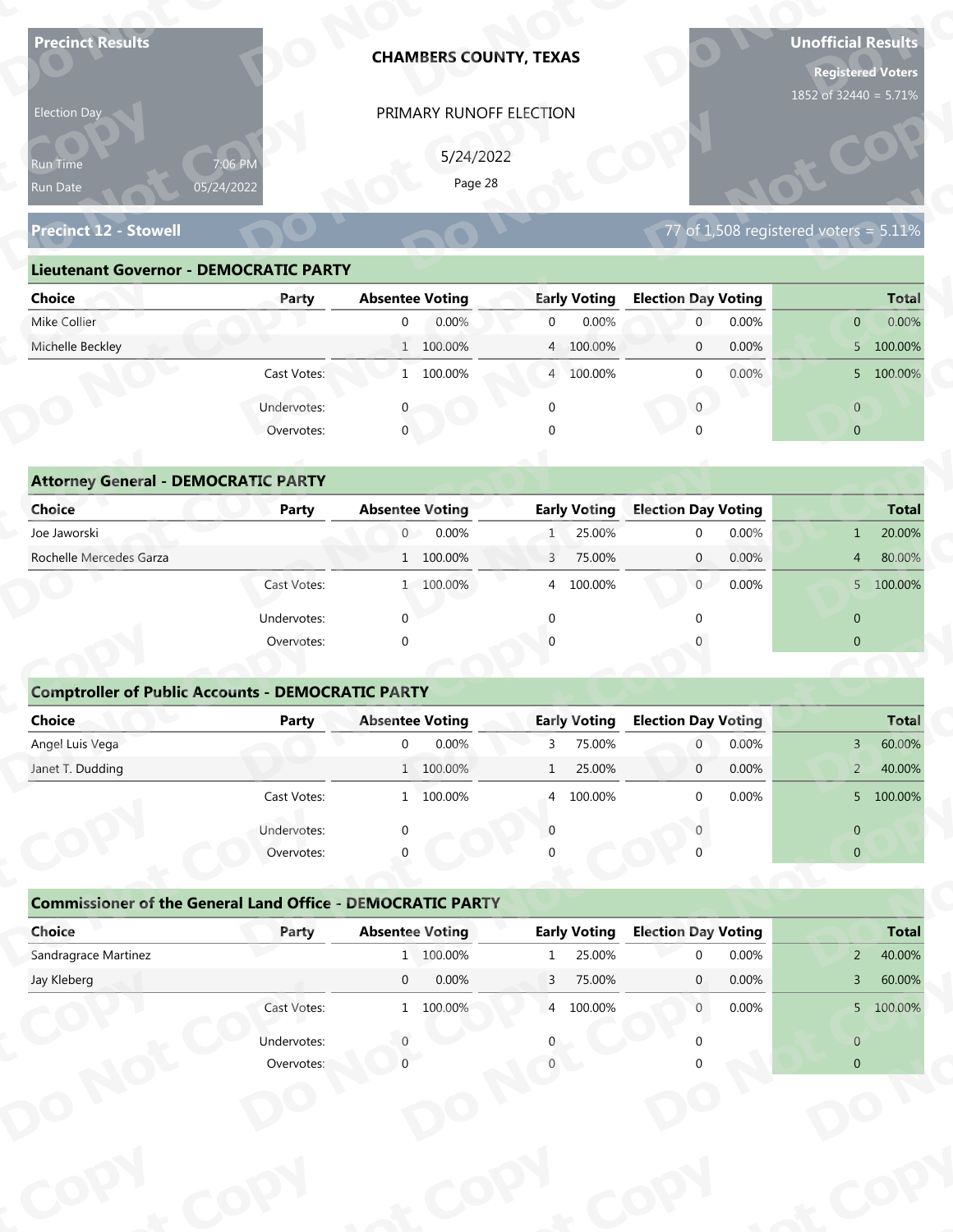| <b>Precinct Results</b>                                           |              |                        | <b>CHAMBERS COUNTY, TEXAS</b> |                |                     |                                  |                | <b>Unofficial Results</b><br><b>Registered Voters</b><br>1852 of 32440 = 5.71% |              |
|-------------------------------------------------------------------|--------------|------------------------|-------------------------------|----------------|---------------------|----------------------------------|----------------|--------------------------------------------------------------------------------|--------------|
| Election Day                                                      |              |                        | PRIMARY RUNOFF ELECTION       |                |                     |                                  |                |                                                                                |              |
|                                                                   |              |                        |                               |                |                     |                                  |                |                                                                                |              |
| Run Time                                                          | 7:06 PM      |                        | 5/24/2022<br>Page 29          |                |                     |                                  |                |                                                                                |              |
| Run Date                                                          | 05/24/2022   |                        |                               |                |                     |                                  |                |                                                                                |              |
| <b>Precinct 12 - Stowell</b>                                      |              |                        |                               |                |                     |                                  |                | 77 of $1,508$ registered voters = $5.11\%$                                     |              |
| <b>Attorney General - REPUBLICAN PARTY</b>                        |              |                        |                               |                |                     |                                  |                |                                                                                |              |
| <b>Choice</b>                                                     | Party        | <b>Absentee Voting</b> |                               |                | <b>Early Voting</b> | <b>Election Day Voting</b>       |                |                                                                                | <b>Total</b> |
| George P. Bush                                                    |              | 1                      | 33.33%                        | 18             | 26.87%              | $\mathbf 0$                      | 0.00%          | 19                                                                             | 27.14%       |
| Ken Paxton                                                        |              | $\overline{2}$         | 66.67%                        | 49             | 73.13%              | $\mathbf 0$                      | 0.00%          | 51                                                                             | 72.86%       |
|                                                                   | Cast Votes:  |                        | 3 100.00%                     | 67             | 100.00%             | $\mathbf 0$                      | 0.00%          |                                                                                | 70 100.00%   |
|                                                                   | Undervotes:  |                        |                               | 2              |                     | $\overline{0}$                   |                | $\overline{2}$                                                                 |              |
|                                                                   | Overvotes:   | $\mathbf{0}$           |                               | $\Omega$       |                     |                                  |                | $\overline{0}$                                                                 |              |
|                                                                   |              |                        |                               |                |                     |                                  |                |                                                                                |              |
| <b>Commissioner of the General Land Office - REPUBLICAN PARTY</b> |              |                        |                               |                |                     |                                  |                |                                                                                |              |
| <b>Choice</b>                                                     | <b>Party</b> | <b>Absentee Voting</b> |                               |                | <b>Early Voting</b> | <b>Election Day Voting</b>       |                |                                                                                | <b>Total</b> |
| Tim Westley                                                       |              |                        | 3 100.00%                     | 24             | 36.36%              | $\mathbf 0$                      | 0.00%          | 27                                                                             | 39.13%       |
| Dawn Buckingham                                                   |              | $\overline{0}$         | 0.00%                         | 42             | 63.64%              | $\overline{0}$                   | 0.00%          | 42                                                                             | 60.87%       |
|                                                                   | Cast Votes:  |                        | 3 100.00%                     |                | 66 100.00%          | 0                                | 0.00%          |                                                                                | 69 100.00%   |
|                                                                   | Undervotes:  | $\Omega$               |                               | $\overline{3}$ |                     | $\Omega$                         |                | $\overline{3}$                                                                 |              |
|                                                                   | Overvotes:   | $\Omega$               |                               |                |                     |                                  |                | $\overline{0}$                                                                 |              |
|                                                                   |              |                        |                               |                |                     |                                  |                |                                                                                |              |
| <b>Railroad Commissioner - REPUBLICAN PARTY</b>                   |              |                        |                               |                |                     |                                  |                |                                                                                |              |
| <b>Choice</b>                                                     | <b>Party</b> | <b>Absentee Voting</b> |                               |                | <b>Early Voting</b> | <b>Election Day Voting</b>       |                |                                                                                | <b>Total</b> |
| Wayne Christian<br>Sarah Stogner                                  |              | $\overline{0}$         | 3 100.00%<br>0.00%            | 55             | 82.09%<br>17.91%    | $\overline{0}$<br>$\overline{0}$ | 0.00%<br>0.00% | 58                                                                             | 82.86%       |
|                                                                   |              |                        |                               | 12             |                     |                                  |                | 12                                                                             | 17.14%       |
|                                                                   | Cast Votes:  |                        | 3 100.00%                     | 67             | 100.00%             | $\Omega$                         | 0.00%          |                                                                                | 70 100.00%   |
|                                                                   | Undervotes:  |                        |                               | 2              |                     |                                  |                | $\overline{2}$                                                                 |              |
|                                                                   | Overvotes:   |                        |                               |                |                     |                                  |                | $\overline{0}$                                                                 |              |
|                                                                   |              |                        |                               |                |                     |                                  |                |                                                                                |              |
| State Representative, District No. 23 - REPUBLICAN PARTY          |              |                        |                               |                |                     |                                  |                |                                                                                |              |
| Choice                                                            | Party        | <b>Absentee Voting</b> |                               |                | <b>Early Voting</b> | <b>Election Day Voting</b>       |                |                                                                                | <b>Total</b> |
| Terri Leo-Wilson                                                  |              | $\overline{0}$         | 0.00%                         | 47             | 68.12%              | $\Omega$                         | 0.00%          | 47                                                                             | 65.28%       |
| Patrick Gurski                                                    |              |                        | 3 100.00%                     | 22             | 31.88%              | $\mathbf{0}$                     | 0.00%          | 25                                                                             | 34.72%       |
|                                                                   | Cast Votes:  |                        | 3 100.00%                     |                | 69 100.00%          | $\overline{0}$                   | 0.00%          |                                                                                | 72 100.00%   |
|                                                                   | Undervotes:  |                        |                               |                |                     |                                  |                | $\overline{0}$                                                                 |              |

| Election Day                                                      |                       | PRIMARY RUNOFF ELECTION  |                     |                                            |                |
|-------------------------------------------------------------------|-----------------------|--------------------------|---------------------|--------------------------------------------|----------------|
| <b>Run Time</b><br>Run Date                                       | 7:06 PM<br>05/24/2022 | 5/24/2022<br>Page 29     |                     |                                            |                |
| <b>Precinct 12 - Stowell</b>                                      |                       |                          |                     | 77 of $1,508$ registered voters = $5.11\%$ |                |
| <b>Attorney General - REPUBLICAN PARTY</b>                        |                       |                          |                     |                                            |                |
| <b>Choice</b>                                                     | Party                 | <b>Absentee Voting</b>   | <b>Early Voting</b> | <b>Election Day Voting</b>                 | <b>Total</b>   |
| George P. Bush                                                    |                       | 33.33%<br>$\mathbf{1}$   | 26.87%<br>18        | 0.00%<br>$\overline{0}$                    | 27.14%<br>19   |
| Ken Paxton                                                        |                       | 66.67%<br>$\overline{2}$ | 73.13%<br>49        | 0.00%<br>$\overline{0}$                    | 72.86%<br>51   |
|                                                                   | Cast Votes:           | 3 100.00%                | 67<br>100.00%       | $0.00\%$<br>$\Omega$                       | 70 100.00%     |
|                                                                   | Undervotes:           |                          | 2                   | $\overline{0}$                             | $\overline{2}$ |
|                                                                   | Overvotes:            | $\mathbf 0$              | $\Omega$            |                                            | $\overline{0}$ |
|                                                                   |                       |                          |                     |                                            |                |
| <b>Commissioner of the General Land Office - REPUBLICAN PARTY</b> |                       |                          |                     |                                            |                |
| <b>Choice</b>                                                     | <b>Party</b>          | <b>Absentee Voting</b>   | <b>Early Voting</b> | <b>Election Day Voting</b>                 | <b>Total</b>   |
| Tim Westley                                                       |                       | 3 100.00%                | 36.36%<br>24        | 0.00%<br>$\Omega$                          | 27<br>39.13%   |
| Dawn Buckingham                                                   |                       | 0.00%<br>$\overline{0}$  | 63.64%<br>42        | $\overline{0}$<br>0.00%                    | 42<br>60.87%   |
|                                                                   | Cast Votes:           | 3 100.00%                | 100.00%<br>66       | $\overline{0}$<br>0.00%                    | 100.00%<br>69  |
|                                                                   |                       |                          |                     |                                            |                |

| <b>Choice</b>                                                               | Party       | <b>Absentee Voting</b>   | <b>Early Voting</b> | <b>Election Day Voting</b> | <b>Total</b>   |
|-----------------------------------------------------------------------------|-------------|--------------------------|---------------------|----------------------------|----------------|
| George P. Bush                                                              |             | 33.33%<br>$\mathbf{1}$   | 26.87%<br>18        | 0.00%<br>$\overline{0}$    | 27.14%<br>19   |
| Ken Paxton                                                                  |             | 66.67%<br>$\overline{2}$ | 73.13%<br>49        | 0.00%<br>$\mathbf 0$       | 51<br>72.86%   |
|                                                                             | Cast Votes: | 100.00%<br>3             | 100.00%<br>67       | 0.00%<br>$\mathbf 0$       | 70 100.00%     |
|                                                                             | Undervotes: | $\Omega$                 | 2                   | $\mathbf{0}$               | $\overline{2}$ |
|                                                                             | Overvotes:  | $\mathbf{0}$             | 0                   | $\Omega$                   | $\overline{0}$ |
| <b>Commissioner of the General Land Office - REPUBLICAN PARTY</b><br>Choice | Party       | <b>Absentee Voting</b>   | <b>Early Voting</b> | <b>Election Day Voting</b> | <b>Total</b>   |
| Tim Westley                                                                 |             | 3 100.00%                | 36.36%<br>24        | 0.00%<br>$\mathbf{0}$      | 39.13%<br>27   |
| Dawn Buckingham                                                             |             | 0.00%<br>$\mathbf{0}$    | 42<br>63.64%        | 0.00%<br>$\overline{0}$    | 42<br>60.87%   |
|                                                                             | Cast Votes: | 100.00%<br>$\mathbf{3}$  | 66 100.00%          | 0.00%<br>$\overline{0}$    | 69<br>100.00%  |
|                                                                             | Undervotes: | $\mathbf{0}$             |                     |                            | $\overline{3}$ |
|                                                                             | Overvotes:  | $\mathbf{0}$             | $\Omega$            |                            | $\mathbf{0}$   |
|                                                                             |             |                          |                     |                            |                |
| <b>Railroad Commissioner - REPUBLICAN PARTY</b>                             |             |                          |                     |                            |                |
| Choice                                                                      | Party       | <b>Absentee Voting</b>   | <b>Early Voting</b> | <b>Election Day Voting</b> | <b>Total</b>   |
| Wayne Christian                                                             |             | 3 100.00%                | 82.09%<br>55        | 0.00%<br>$\overline{0}$    | 58<br>82.86%   |
| Carole Champan                                                              |             | 0.0001<br>$\cap$         | 12.7010             | 0.000<br>$\sim$            | 171101<br>12   |

|                                                                   |                           | PRIMARY RUNOFF ELECTION  |                     |                                                     |                                         |
|-------------------------------------------------------------------|---------------------------|--------------------------|---------------------|-----------------------------------------------------|-----------------------------------------|
|                                                                   |                           | 5/24/2022                |                     |                                                     |                                         |
| Run Time<br>Run Date                                              | 7:06 PM<br>05/24/2022     | Page 29                  |                     |                                                     |                                         |
|                                                                   |                           |                          |                     |                                                     |                                         |
| <b>Precinct 12 - Stowell</b>                                      |                           |                          |                     | 77 of 1,508 registered voters = $5.\overline{11\%}$ |                                         |
| <b>Attorney General - REPUBLICAN PARTY</b>                        |                           |                          |                     |                                                     |                                         |
| <b>Choice</b>                                                     | Party                     | <b>Absentee Voting</b>   | <b>Early Voting</b> | <b>Election Day Voting</b>                          | <b>Total</b>                            |
| George P. Bush                                                    |                           | 33.33%<br>1              | 26.87%<br>18        | $\overline{0}$<br>0.00%                             | 27.14%<br>19                            |
| Ken Paxton                                                        |                           | 66.67%<br>$\overline{2}$ | 73.13%<br>49        | 0.00%<br>$\mathbf{0}$                               | 51<br>72.86%                            |
|                                                                   | Cast Votes:               | 3 100.00%                | 67 100.00%          | 0.00%<br>$\mathbf{0}$                               | 70 100.00%                              |
|                                                                   | Undervotes:               | $\mathbf{0}$             | 2                   | $\overline{0}$                                      | $\overline{2}$                          |
|                                                                   | Overvotes:                | $\mathbf{0}$             | $\Omega$            |                                                     | $\overline{0}$                          |
|                                                                   |                           |                          |                     |                                                     |                                         |
| <b>Commissioner of the General Land Office - REPUBLICAN PARTY</b> |                           |                          |                     |                                                     |                                         |
| Choice                                                            | Party                     | <b>Absentee Voting</b>   | <b>Early Voting</b> | <b>Election Day Voting</b>                          | <b>Total</b>                            |
| Tim Westley                                                       |                           | 3 100.00%                | 36.36%<br>24        | 0.00%<br>$\mathbf 0$                                | 39.13%<br>27                            |
| Dawn Buckingham                                                   |                           | 0.00%<br>$\mathbf{0}$    | 63.64%<br>42        | 0.00%<br>$\mathbf{0}$                               | 60.87%<br>42                            |
|                                                                   | Cast Votes:               | 3 100.00%                | 100.00%<br>66       | $\overline{0}$<br>0.00%                             | 69 100.00%                              |
|                                                                   | Undervotes:               | $\Omega$                 |                     |                                                     | 3                                       |
|                                                                   | Overvotes:                | $\Omega$                 |                     |                                                     | $\overline{0}$                          |
|                                                                   |                           |                          |                     |                                                     |                                         |
|                                                                   |                           |                          |                     |                                                     |                                         |
| <b>Railroad Commissioner - REPUBLICAN PARTY</b>                   |                           |                          |                     |                                                     |                                         |
| <b>Choice</b>                                                     | <b>Party</b>              | <b>Absentee Voting</b>   | <b>Early Voting</b> | <b>Election Day Voting</b>                          |                                         |
| Wayne Christian                                                   |                           | 3 100.00%                | 82.09%<br>55        | 0.00%<br>$\overline{0}$                             | 58                                      |
| Sarah Stogner                                                     |                           | 0.00%<br>$\overline{0}$  | 17.91%<br>12        | 0.00%<br>$\mathbf 0$                                | 12                                      |
|                                                                   | Cast Votes:               | 3 100.00%                | 67 100.00%          | 0.00%<br>$\Omega$                                   |                                         |
|                                                                   |                           |                          | 2                   |                                                     | $\overline{2}$                          |
|                                                                   | Undervotes:<br>Overvotes: |                          |                     |                                                     | $\overline{0}$                          |
|                                                                   |                           |                          |                     |                                                     | Total<br>82.86%<br>17.14%<br>70 100,00% |
| State Representative, District No. 23 - REPUBLICAN PARTY          |                           |                          |                     |                                                     |                                         |
| Choice                                                            | Party                     | <b>Absentee Voting</b>   | <b>Early Voting</b> | <b>Election Day Voting</b>                          |                                         |
| Terri Leo-Wilson                                                  |                           | 0.00%<br>$\overline{0}$  | 68.12%<br>47        | 0.00%<br>$\Omega$                                   | 47                                      |
| Patrick Gurski                                                    |                           | 3 100.00%                | 22<br>31.88%        | 0.00%<br>$\mathbf{0}$                               | <b>Total</b><br>65.28%<br>25<br>34.72%  |
|                                                                   | Cast Votes:               | 3 100.00%                | 69 100.00%          | 0.00%<br>$\overline{0}$                             | 72 100.00%                              |
|                                                                   | Undervotes:               |                          |                     |                                                     | $\overline{0}$                          |

## **State Representative, District No. 23 - REPUBLICAN PARTY o**

|             |             |       |                                                                                                              |                                        |                                 |          |                                             | 70 100.00%   |
|-------------|-------------|-------|--------------------------------------------------------------------------------------------------------------|----------------------------------------|---------------------------------|----------|---------------------------------------------|--------------|
| Undervotes: | $\Omega$    |       |                                                                                                              |                                        |                                 |          | $\overline{2}$                              |              |
| Overvotes:  | $\Omega$    |       | 0                                                                                                            |                                        |                                 |          | $\overline{0}$                              |              |
|             |             |       |                                                                                                              |                                        |                                 |          |                                             |              |
| Party       |             |       |                                                                                                              |                                        |                                 |          |                                             | <b>Total</b> |
|             | $\mathbf 0$ | 0.00% | 47                                                                                                           | 68.12%                                 | $\Omega$                        | 0.00%    | 47                                          | 65.28%       |
|             |             |       | 22                                                                                                           | 31.88%                                 | $\mathbf{0}$                    | $0.00\%$ | 25                                          | 34.72%       |
| Cast Votes: |             |       | 69                                                                                                           | 100.00%                                | $\mathbf{0}$                    | $0.00\%$ | 72                                          | 100.00%      |
| Undervotes: |             |       | 0                                                                                                            |                                        |                                 |          | $\overline{0}$                              |              |
| Overvotes:  |             |       |                                                                                                              |                                        |                                 |          | $\overline{0}$                              |              |
|             |             |       |                                                                                                              |                                        |                                 |          |                                             |              |
|             |             |       |                                                                                                              |                                        |                                 |          |                                             |              |
|             |             |       |                                                                                                              |                                        |                                 |          |                                             |              |
|             |             |       |                                                                                                              |                                        |                                 |          |                                             |              |
|             |             |       |                                                                                                              |                                        |                                 |          |                                             |              |
|             | Cast votes. |       | State Representative, District No. 23 - REPUBLICAN PARTY<br><b>Absentee Voting</b><br>3 100.00%<br>3 100.00% | $\mathcal{P}$<br>TOO'OO XQ<br>$\sigma$ | LUU.UU70<br><b>Early Voting</b> |          | <b>U.UU70</b><br><b>Election Day Voting</b> |              |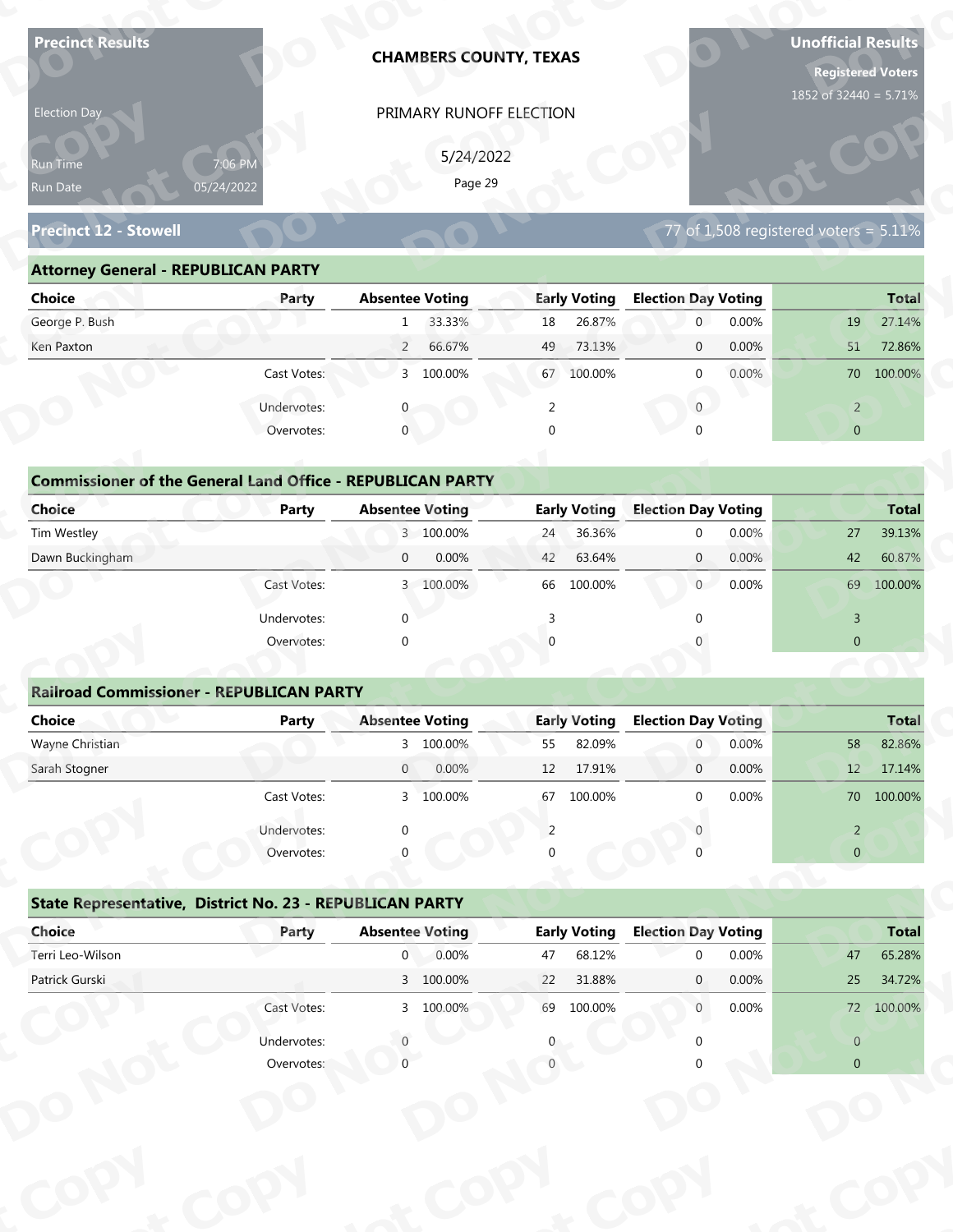| <b>Precinct Results</b>                                                     |                           |                                          |           | <b>CHAMBERS COUNTY, TEXAS</b> |                               |                                        |       | <b>Unofficial Results</b><br><b>Registered Voters</b> |                        |
|-----------------------------------------------------------------------------|---------------------------|------------------------------------------|-----------|-------------------------------|-------------------------------|----------------------------------------|-------|-------------------------------------------------------|------------------------|
| Election Day                                                                |                           |                                          |           | PRIMARY RUNOFF ELECTION       |                               |                                        |       | 1852 of 32440 = 5.71%                                 |                        |
|                                                                             |                           |                                          |           |                               |                               |                                        |       |                                                       |                        |
| Run Time                                                                    | 7:06 PM                   |                                          | 5/24/2022 |                               |                               |                                        |       |                                                       |                        |
| Run Date                                                                    | 05/24/2022                |                                          | Page 30   |                               |                               |                                        |       |                                                       |                        |
| <b>Precinct 14 - Anahuac Airport</b>                                        |                           |                                          |           |                               |                               |                                        |       | 48 of 967 registered voters = 4.96%                   |                        |
| <b>Lieutenant Governor - DEMOCRATIC PARTY</b>                               |                           |                                          |           |                               |                               |                                        |       |                                                       |                        |
| <b>Choice</b>                                                               | Party                     | <b>Absentee Voting</b>                   |           |                               | <b>Early Voting</b>           | <b>Election Day Voting</b>             |       |                                                       | <b>Total</b>           |
| Mike Collier                                                                |                           |                                          | 1 100.00% |                               | 3 100.00%                     | $\mathbf 0$                            | 0.00% |                                                       | 4 100.00%              |
| Michelle Beckley                                                            |                           | $\overline{0}$                           | 0.00%     | $\mathbf{0}$                  | 0.00%                         | $\mathbf 0$                            | 0.00% | $\mathbf{0}$                                          | 0.00%                  |
|                                                                             | Cast Votes:               |                                          | 1 100.00% |                               | 3 100.00%                     | $\mathbf 0$                            | 0.00% |                                                       | 4 100.00%              |
|                                                                             | Undervotes:               |                                          |           | $\mathbf 0$                   |                               | $\overline{0}$                         |       | $\overline{0}$                                        |                        |
|                                                                             | Overvotes:                | $\overline{0}$                           |           |                               |                               |                                        |       | $\overline{0}$                                        |                        |
|                                                                             |                           |                                          |           |                               |                               |                                        |       |                                                       |                        |
| <b>Attorney General - DEMOCRATIC PARTY</b>                                  |                           |                                          |           |                               |                               |                                        |       |                                                       |                        |
| <b>Choice</b>                                                               | <b>Party</b>              | <b>Absentee Voting</b>                   |           |                               | <b>Early Voting</b>           | <b>Election Day Voting</b>             |       |                                                       | <b>Total</b>           |
| Joe Jaworski                                                                |                           |                                          | 1 100.00% | $\overline{2}$                | 66.67%                        | $\mathbf 0$                            | 0.00% | $\mathbf{3}$                                          | 75.00%                 |
| Rochelle Mercedes Garza                                                     |                           | $\mathbf{0}$                             | 0.00%     | $\mathbf{1}$                  | 33.33%                        | $\overline{0}$                         | 0.00% | $\mathbf{1}$                                          | 25.00%                 |
|                                                                             | Cast Votes:               |                                          | 1 100.00% |                               | 3 100.00%                     | 0                                      | 0.00% |                                                       | 4 100.00%              |
|                                                                             | Undervotes:               | $\Omega$                                 |           | $\Omega$                      |                               | $\Omega$                               |       | $\overline{0}$                                        |                        |
|                                                                             | Overvotes:                | $\Omega$                                 |           |                               |                               |                                        |       | $\overline{0}$                                        |                        |
|                                                                             |                           |                                          |           |                               |                               |                                        |       |                                                       |                        |
| <b>Comptroller of Public Accounts - DEMOCRATIC PARTY</b>                    |                           |                                          |           |                               |                               |                                        |       |                                                       |                        |
| Choice                                                                      | <b>Party</b>              | <b>Absentee Voting</b>                   |           |                               | <b>Early Voting</b>           | <b>Election Day Voting</b>             |       |                                                       | <b>Total</b>           |
| Angel Luis Vega                                                             |                           | $\overline{0}$                           | 0.00%     | $\mathbf{1}$                  | 33.33%                        | $\overline{0}$                         | 0.00% | $1 -$                                                 | 25.00%                 |
| Janet T. Dudding                                                            |                           |                                          | 1 100.00% | $\overline{2}$                | 66.67%                        | $\overline{0}$                         | 0.00% | 3 <sup>7</sup>                                        | 75.00%                 |
|                                                                             | Cast Votes:               |                                          | 1 100.00% | 3                             | 100.00%                       | $\Omega$                               | 0.00% |                                                       | 4 100.00%              |
|                                                                             | Undervotes:               | ∩                                        |           | $\Omega$                      |                               |                                        |       | $\overline{0}$                                        |                        |
|                                                                             | Overvotes:                |                                          |           |                               |                               |                                        |       | $\overline{0}$                                        |                        |
|                                                                             |                           |                                          |           |                               |                               |                                        |       |                                                       |                        |
| <b>Commissioner of the General Land Office - DEMOCRATIC PARTY</b><br>Choice |                           |                                          |           |                               |                               |                                        |       |                                                       |                        |
| Sandragrace Martinez                                                        | Party                     | <b>Absentee Voting</b><br>$\overline{0}$ | 0.00%     | $\mathbf{1}$                  | <b>Early Voting</b><br>33.33% | <b>Election Day Voting</b><br>$\Omega$ | 0.00% | $\mathbf{1}$                                          | <b>Total</b><br>25.00% |
| Jay Kleberg                                                                 |                           |                                          | 1 100.00% | $\overline{2}$                | 66.67%                        | $\mathbf{0}$                           | 0.00% | $\overline{3}$                                        | 75.00%                 |
|                                                                             | Cast Votes:               |                                          | 1 100.00% |                               | 3 100.00%                     | $\overline{0}$                         | 0.00% |                                                       | 4 100.00%              |
|                                                                             |                           |                                          |           |                               |                               |                                        |       |                                                       |                        |
|                                                                             |                           |                                          |           |                               |                               |                                        |       |                                                       |                        |
|                                                                             | Undervotes:<br>Overvotes: |                                          |           |                               |                               |                                        |       | $\overline{0}$<br>$\overline{0}$                      |                        |

### **Precinct 14 - Anahuac Airport**

### **Lieutenant Governor - DEMOCRATIC PARTY**

| 5/24/2022<br>7:06 PM<br><b>Run Time</b><br>Page 30<br>05/24/2022<br>Run Date                                                 |
|------------------------------------------------------------------------------------------------------------------------------|
| 48 of 967 registered voters = 4.96%<br><b>Precinct 14 - Anahuac Airport</b>                                                  |
| <b>Lieutenant Governor - DEMOCRATIC PARTY</b>                                                                                |
| <b>Absentee Voting</b><br><b>Early Voting</b><br><b>Election Day Voting</b><br><b>Choice</b><br><b>Total</b><br>Party        |
| Mike Collier<br>1 100.00%<br>3 100.00%<br>0.00%<br>4 100.00%<br>$\overline{0}$                                               |
| Michelle Beckley<br>0.00%<br>0.00%<br>0.00%<br>0.00%<br>$\overline{0}$<br>$\overline{0}$<br>$\overline{0}$<br>$\mathbf{0}$   |
| 1 100.00%<br>$0.00\%$<br>4 100.00%<br>Cast Votes:<br>3 100.00%<br>$\Omega$                                                   |
| Undervotes:<br>$\overline{0}$<br>$\overline{0}$                                                                              |
| $\mathbf 0$<br>Overvotes:<br>$\Omega$<br>$\overline{0}$                                                                      |
|                                                                                                                              |
| <b>Attorney General - DEMOCRATIC PARTY</b>                                                                                   |
| <b>Early Voting</b><br><b>Election Day Voting</b><br><b>Choice</b><br><b>Absentee Voting</b><br><b>Total</b><br><b>Party</b> |
| Joe Jaworski<br>1 100.00%<br>66.67%<br>0.00%<br>75.00%<br>$2 -$<br>$\Omega$<br>3                                             |
| Rochelle Mercedes Garza<br>0.00%<br>33.33%<br>$\overline{0}$<br>0.00%<br>25.00%<br>$\overline{0}$<br>$\mathbf{1}$            |
| $\overline{0}$<br>0.00%<br>4 100.00%<br>1 100.00%<br>100.00%<br>Cast Votes:<br>3                                             |

| 5/24/2022<br>7:06 PM<br>Run Time<br>Page 30<br>05/24/2022<br>Run Date<br>48 of 967 registered voters = 4.96%<br><b>Precinct 14 - Anahuac Airport</b><br><b>Lieutenant Governor - DEMOCRATIC PARTY</b><br><b>Absentee Voting</b><br><b>Early Voting</b><br><b>Election Day Voting</b><br><b>Choice</b><br>Party<br>Mike Collier<br>1 100.00%<br>3 100.00%<br>$\overline{0}$<br>0.00%<br>Michelle Beckley<br>$\overline{0}$<br>0.00%<br>0.00%<br>0.00%<br>$\mathbf{0}$<br>$\mathbf 0$<br>$\overline{0}$<br>Cast Votes:<br>1 100.00%<br>3 100.00%<br>0.00%<br>$\mathbf{0}$<br>$\overline{0}$<br>Undervotes:<br>$\overline{0}$<br>$\mathbf 0$<br>0<br>Overvotes:<br>$\mathbf{0}$<br>$\overline{0}$<br>$\Omega$<br><b>Attorney General - DEMOCRATIC PARTY</b><br><b>Early Voting</b><br><b>Election Day Voting</b><br>Choice<br><b>Absentee Voting</b><br><b>Party</b><br>Joe Jaworski<br>1 100.00%<br>66.67%<br>0.00%<br>$2 -$<br>$\mathbf 0$<br>3<br>Rochelle Mercedes Garza<br>0.00%<br>0.00%<br>$\mathbf{0}$<br>33.33%<br>$\mathbf{0}$<br>$\mathbf{1}$<br>$\mathbf{1}$<br>Cast Votes:<br>1 100.00%<br>100.00%<br>$\overline{0}$<br>0.00%<br>3<br>Undervotes:<br>$\Omega$<br>$\overline{0}$<br>∩<br>$\overline{0}$<br>Overvotes:<br>$\Omega$<br><b>Comptroller of Public Accounts - DEMOCRATIC PARTY</b><br><b>Choice</b><br><b>Absentee Voting</b><br><b>Early Voting</b><br><b>Election Day Voting</b><br>Party<br>Angel Luis Vega<br>0.00%<br>33.33%<br>0.00%<br>$\mathbf 0$<br>$\overline{0}$<br>$\mathbf{1}$<br>$\mathbf{1}$<br>66.67%<br>0.00%<br>Janet T. Dudding<br>1 100.00%<br>$\overline{2}$<br>$\mathbf 0$<br>3<br>0.00%<br>Cast Votes:<br>1 100.00%<br>3 100.00%<br>$\Omega$<br>Undervotes:<br>$\overline{0}$<br>Overvotes:<br>$\overline{0}$<br><b>Commissioner of the General Land Office - DEMOCRATIC PARTY</b><br><b>Early Voting</b><br>Choice<br><b>Absentee Voting</b><br><b>Election Day Voting</b><br>Party<br>Sandragrace Martinez<br>0.00%<br>33.33%<br>$\overline{0}$<br>0.00%<br>1<br>$\Omega$<br>1<br>$1\quad 100.00\%$<br>Jay Kleberg<br>$\overline{2}$<br>66.67%<br>0.00%<br>$\mathbf{0}$<br>3 <sup>7</sup><br>Cast Votes:<br>3 100.00%<br>1 100.00%<br>0.00%<br>$\overline{0}$<br>Undervotes:<br>$\overline{0}$ | Election Day |            | PRIMARY RUNOFF ELECTION |  |                |
|---------------------------------------------------------------------------------------------------------------------------------------------------------------------------------------------------------------------------------------------------------------------------------------------------------------------------------------------------------------------------------------------------------------------------------------------------------------------------------------------------------------------------------------------------------------------------------------------------------------------------------------------------------------------------------------------------------------------------------------------------------------------------------------------------------------------------------------------------------------------------------------------------------------------------------------------------------------------------------------------------------------------------------------------------------------------------------------------------------------------------------------------------------------------------------------------------------------------------------------------------------------------------------------------------------------------------------------------------------------------------------------------------------------------------------------------------------------------------------------------------------------------------------------------------------------------------------------------------------------------------------------------------------------------------------------------------------------------------------------------------------------------------------------------------------------------------------------------------------------------------------------------------------------------------------------------------------------------------------------------------------------------------------------------------------------------------------------------------------------------------------------------------------------------------------------------------------------------------------------------|--------------|------------|-------------------------|--|----------------|
|                                                                                                                                                                                                                                                                                                                                                                                                                                                                                                                                                                                                                                                                                                                                                                                                                                                                                                                                                                                                                                                                                                                                                                                                                                                                                                                                                                                                                                                                                                                                                                                                                                                                                                                                                                                                                                                                                                                                                                                                                                                                                                                                                                                                                                             |              |            |                         |  |                |
|                                                                                                                                                                                                                                                                                                                                                                                                                                                                                                                                                                                                                                                                                                                                                                                                                                                                                                                                                                                                                                                                                                                                                                                                                                                                                                                                                                                                                                                                                                                                                                                                                                                                                                                                                                                                                                                                                                                                                                                                                                                                                                                                                                                                                                             |              |            |                         |  |                |
|                                                                                                                                                                                                                                                                                                                                                                                                                                                                                                                                                                                                                                                                                                                                                                                                                                                                                                                                                                                                                                                                                                                                                                                                                                                                                                                                                                                                                                                                                                                                                                                                                                                                                                                                                                                                                                                                                                                                                                                                                                                                                                                                                                                                                                             |              |            |                         |  |                |
|                                                                                                                                                                                                                                                                                                                                                                                                                                                                                                                                                                                                                                                                                                                                                                                                                                                                                                                                                                                                                                                                                                                                                                                                                                                                                                                                                                                                                                                                                                                                                                                                                                                                                                                                                                                                                                                                                                                                                                                                                                                                                                                                                                                                                                             |              |            |                         |  |                |
|                                                                                                                                                                                                                                                                                                                                                                                                                                                                                                                                                                                                                                                                                                                                                                                                                                                                                                                                                                                                                                                                                                                                                                                                                                                                                                                                                                                                                                                                                                                                                                                                                                                                                                                                                                                                                                                                                                                                                                                                                                                                                                                                                                                                                                             |              |            |                         |  |                |
|                                                                                                                                                                                                                                                                                                                                                                                                                                                                                                                                                                                                                                                                                                                                                                                                                                                                                                                                                                                                                                                                                                                                                                                                                                                                                                                                                                                                                                                                                                                                                                                                                                                                                                                                                                                                                                                                                                                                                                                                                                                                                                                                                                                                                                             |              |            |                         |  | <b>Total</b>   |
|                                                                                                                                                                                                                                                                                                                                                                                                                                                                                                                                                                                                                                                                                                                                                                                                                                                                                                                                                                                                                                                                                                                                                                                                                                                                                                                                                                                                                                                                                                                                                                                                                                                                                                                                                                                                                                                                                                                                                                                                                                                                                                                                                                                                                                             |              |            |                         |  | 4 100.00%      |
|                                                                                                                                                                                                                                                                                                                                                                                                                                                                                                                                                                                                                                                                                                                                                                                                                                                                                                                                                                                                                                                                                                                                                                                                                                                                                                                                                                                                                                                                                                                                                                                                                                                                                                                                                                                                                                                                                                                                                                                                                                                                                                                                                                                                                                             |              |            |                         |  | 0.00%          |
|                                                                                                                                                                                                                                                                                                                                                                                                                                                                                                                                                                                                                                                                                                                                                                                                                                                                                                                                                                                                                                                                                                                                                                                                                                                                                                                                                                                                                                                                                                                                                                                                                                                                                                                                                                                                                                                                                                                                                                                                                                                                                                                                                                                                                                             |              |            |                         |  | 4 100.00%      |
|                                                                                                                                                                                                                                                                                                                                                                                                                                                                                                                                                                                                                                                                                                                                                                                                                                                                                                                                                                                                                                                                                                                                                                                                                                                                                                                                                                                                                                                                                                                                                                                                                                                                                                                                                                                                                                                                                                                                                                                                                                                                                                                                                                                                                                             |              |            |                         |  |                |
|                                                                                                                                                                                                                                                                                                                                                                                                                                                                                                                                                                                                                                                                                                                                                                                                                                                                                                                                                                                                                                                                                                                                                                                                                                                                                                                                                                                                                                                                                                                                                                                                                                                                                                                                                                                                                                                                                                                                                                                                                                                                                                                                                                                                                                             |              |            |                         |  |                |
|                                                                                                                                                                                                                                                                                                                                                                                                                                                                                                                                                                                                                                                                                                                                                                                                                                                                                                                                                                                                                                                                                                                                                                                                                                                                                                                                                                                                                                                                                                                                                                                                                                                                                                                                                                                                                                                                                                                                                                                                                                                                                                                                                                                                                                             |              |            |                         |  |                |
|                                                                                                                                                                                                                                                                                                                                                                                                                                                                                                                                                                                                                                                                                                                                                                                                                                                                                                                                                                                                                                                                                                                                                                                                                                                                                                                                                                                                                                                                                                                                                                                                                                                                                                                                                                                                                                                                                                                                                                                                                                                                                                                                                                                                                                             |              |            |                         |  |                |
|                                                                                                                                                                                                                                                                                                                                                                                                                                                                                                                                                                                                                                                                                                                                                                                                                                                                                                                                                                                                                                                                                                                                                                                                                                                                                                                                                                                                                                                                                                                                                                                                                                                                                                                                                                                                                                                                                                                                                                                                                                                                                                                                                                                                                                             |              |            |                         |  | <b>Total</b>   |
|                                                                                                                                                                                                                                                                                                                                                                                                                                                                                                                                                                                                                                                                                                                                                                                                                                                                                                                                                                                                                                                                                                                                                                                                                                                                                                                                                                                                                                                                                                                                                                                                                                                                                                                                                                                                                                                                                                                                                                                                                                                                                                                                                                                                                                             |              |            |                         |  | 75.00%         |
|                                                                                                                                                                                                                                                                                                                                                                                                                                                                                                                                                                                                                                                                                                                                                                                                                                                                                                                                                                                                                                                                                                                                                                                                                                                                                                                                                                                                                                                                                                                                                                                                                                                                                                                                                                                                                                                                                                                                                                                                                                                                                                                                                                                                                                             |              |            |                         |  | 25.00%         |
|                                                                                                                                                                                                                                                                                                                                                                                                                                                                                                                                                                                                                                                                                                                                                                                                                                                                                                                                                                                                                                                                                                                                                                                                                                                                                                                                                                                                                                                                                                                                                                                                                                                                                                                                                                                                                                                                                                                                                                                                                                                                                                                                                                                                                                             |              |            |                         |  | 4 100.00%      |
|                                                                                                                                                                                                                                                                                                                                                                                                                                                                                                                                                                                                                                                                                                                                                                                                                                                                                                                                                                                                                                                                                                                                                                                                                                                                                                                                                                                                                                                                                                                                                                                                                                                                                                                                                                                                                                                                                                                                                                                                                                                                                                                                                                                                                                             |              |            |                         |  |                |
|                                                                                                                                                                                                                                                                                                                                                                                                                                                                                                                                                                                                                                                                                                                                                                                                                                                                                                                                                                                                                                                                                                                                                                                                                                                                                                                                                                                                                                                                                                                                                                                                                                                                                                                                                                                                                                                                                                                                                                                                                                                                                                                                                                                                                                             |              |            |                         |  |                |
|                                                                                                                                                                                                                                                                                                                                                                                                                                                                                                                                                                                                                                                                                                                                                                                                                                                                                                                                                                                                                                                                                                                                                                                                                                                                                                                                                                                                                                                                                                                                                                                                                                                                                                                                                                                                                                                                                                                                                                                                                                                                                                                                                                                                                                             |              |            |                         |  |                |
|                                                                                                                                                                                                                                                                                                                                                                                                                                                                                                                                                                                                                                                                                                                                                                                                                                                                                                                                                                                                                                                                                                                                                                                                                                                                                                                                                                                                                                                                                                                                                                                                                                                                                                                                                                                                                                                                                                                                                                                                                                                                                                                                                                                                                                             |              |            |                         |  |                |
|                                                                                                                                                                                                                                                                                                                                                                                                                                                                                                                                                                                                                                                                                                                                                                                                                                                                                                                                                                                                                                                                                                                                                                                                                                                                                                                                                                                                                                                                                                                                                                                                                                                                                                                                                                                                                                                                                                                                                                                                                                                                                                                                                                                                                                             |              |            |                         |  | Total          |
|                                                                                                                                                                                                                                                                                                                                                                                                                                                                                                                                                                                                                                                                                                                                                                                                                                                                                                                                                                                                                                                                                                                                                                                                                                                                                                                                                                                                                                                                                                                                                                                                                                                                                                                                                                                                                                                                                                                                                                                                                                                                                                                                                                                                                                             |              |            |                         |  | 25.00%         |
|                                                                                                                                                                                                                                                                                                                                                                                                                                                                                                                                                                                                                                                                                                                                                                                                                                                                                                                                                                                                                                                                                                                                                                                                                                                                                                                                                                                                                                                                                                                                                                                                                                                                                                                                                                                                                                                                                                                                                                                                                                                                                                                                                                                                                                             |              |            |                         |  | 75.00%         |
|                                                                                                                                                                                                                                                                                                                                                                                                                                                                                                                                                                                                                                                                                                                                                                                                                                                                                                                                                                                                                                                                                                                                                                                                                                                                                                                                                                                                                                                                                                                                                                                                                                                                                                                                                                                                                                                                                                                                                                                                                                                                                                                                                                                                                                             |              |            |                         |  | 4 100.00%      |
|                                                                                                                                                                                                                                                                                                                                                                                                                                                                                                                                                                                                                                                                                                                                                                                                                                                                                                                                                                                                                                                                                                                                                                                                                                                                                                                                                                                                                                                                                                                                                                                                                                                                                                                                                                                                                                                                                                                                                                                                                                                                                                                                                                                                                                             |              |            |                         |  |                |
|                                                                                                                                                                                                                                                                                                                                                                                                                                                                                                                                                                                                                                                                                                                                                                                                                                                                                                                                                                                                                                                                                                                                                                                                                                                                                                                                                                                                                                                                                                                                                                                                                                                                                                                                                                                                                                                                                                                                                                                                                                                                                                                                                                                                                                             |              |            |                         |  |                |
|                                                                                                                                                                                                                                                                                                                                                                                                                                                                                                                                                                                                                                                                                                                                                                                                                                                                                                                                                                                                                                                                                                                                                                                                                                                                                                                                                                                                                                                                                                                                                                                                                                                                                                                                                                                                                                                                                                                                                                                                                                                                                                                                                                                                                                             |              |            |                         |  |                |
|                                                                                                                                                                                                                                                                                                                                                                                                                                                                                                                                                                                                                                                                                                                                                                                                                                                                                                                                                                                                                                                                                                                                                                                                                                                                                                                                                                                                                                                                                                                                                                                                                                                                                                                                                                                                                                                                                                                                                                                                                                                                                                                                                                                                                                             |              |            |                         |  |                |
|                                                                                                                                                                                                                                                                                                                                                                                                                                                                                                                                                                                                                                                                                                                                                                                                                                                                                                                                                                                                                                                                                                                                                                                                                                                                                                                                                                                                                                                                                                                                                                                                                                                                                                                                                                                                                                                                                                                                                                                                                                                                                                                                                                                                                                             |              |            |                         |  | <b>Total</b>   |
|                                                                                                                                                                                                                                                                                                                                                                                                                                                                                                                                                                                                                                                                                                                                                                                                                                                                                                                                                                                                                                                                                                                                                                                                                                                                                                                                                                                                                                                                                                                                                                                                                                                                                                                                                                                                                                                                                                                                                                                                                                                                                                                                                                                                                                             |              |            |                         |  | 25.00%         |
|                                                                                                                                                                                                                                                                                                                                                                                                                                                                                                                                                                                                                                                                                                                                                                                                                                                                                                                                                                                                                                                                                                                                                                                                                                                                                                                                                                                                                                                                                                                                                                                                                                                                                                                                                                                                                                                                                                                                                                                                                                                                                                                                                                                                                                             |              |            |                         |  | 75.00%         |
|                                                                                                                                                                                                                                                                                                                                                                                                                                                                                                                                                                                                                                                                                                                                                                                                                                                                                                                                                                                                                                                                                                                                                                                                                                                                                                                                                                                                                                                                                                                                                                                                                                                                                                                                                                                                                                                                                                                                                                                                                                                                                                                                                                                                                                             |              |            |                         |  | 4 100.00%      |
|                                                                                                                                                                                                                                                                                                                                                                                                                                                                                                                                                                                                                                                                                                                                                                                                                                                                                                                                                                                                                                                                                                                                                                                                                                                                                                                                                                                                                                                                                                                                                                                                                                                                                                                                                                                                                                                                                                                                                                                                                                                                                                                                                                                                                                             |              |            |                         |  |                |
|                                                                                                                                                                                                                                                                                                                                                                                                                                                                                                                                                                                                                                                                                                                                                                                                                                                                                                                                                                                                                                                                                                                                                                                                                                                                                                                                                                                                                                                                                                                                                                                                                                                                                                                                                                                                                                                                                                                                                                                                                                                                                                                                                                                                                                             |              | Overvotes: |                         |  | $\overline{0}$ |
|                                                                                                                                                                                                                                                                                                                                                                                                                                                                                                                                                                                                                                                                                                                                                                                                                                                                                                                                                                                                                                                                                                                                                                                                                                                                                                                                                                                                                                                                                                                                                                                                                                                                                                                                                                                                                                                                                                                                                                                                                                                                                                                                                                                                                                             |              |            |                         |  |                |
|                                                                                                                                                                                                                                                                                                                                                                                                                                                                                                                                                                                                                                                                                                                                                                                                                                                                                                                                                                                                                                                                                                                                                                                                                                                                                                                                                                                                                                                                                                                                                                                                                                                                                                                                                                                                                                                                                                                                                                                                                                                                                                                                                                                                                                             |              |            |                         |  |                |
|                                                                                                                                                                                                                                                                                                                                                                                                                                                                                                                                                                                                                                                                                                                                                                                                                                                                                                                                                                                                                                                                                                                                                                                                                                                                                                                                                                                                                                                                                                                                                                                                                                                                                                                                                                                                                                                                                                                                                                                                                                                                                                                                                                                                                                             |              |            |                         |  |                |
|                                                                                                                                                                                                                                                                                                                                                                                                                                                                                                                                                                                                                                                                                                                                                                                                                                                                                                                                                                                                                                                                                                                                                                                                                                                                                                                                                                                                                                                                                                                                                                                                                                                                                                                                                                                                                                                                                                                                                                                                                                                                                                                                                                                                                                             |              |            |                         |  |                |

### **Comptroller of Public Accounts - DEMOCRATIC PARTY**

| <b>Choice</b>                                                     | Party       | <b>Absentee Voting</b> |           |                | <b>Early Voting</b> | <b>Election Day Voting</b> |       |                | <b>Total</b> |
|-------------------------------------------------------------------|-------------|------------------------|-----------|----------------|---------------------|----------------------------|-------|----------------|--------------|
| Joe Jaworski                                                      |             |                        | 1 100.00% | $2^{\circ}$    | 66.67%              | $\mathbf{0}$               | 0.00% | $\overline{3}$ | 75.00%       |
| Rochelle Mercedes Garza                                           |             | $\boldsymbol{0}$       | 0.00%     | $\mathbf{1}$   | 33.33%              | $\mathbf{0}$               | 0.00% | $\mathbf{1}$   | 25.00%       |
|                                                                   | Cast Votes: |                        | 1 100.00% |                | 3 100.00%           | $\overline{0}$             | 0.00% |                | 4 100.00%    |
|                                                                   | Undervotes: | ∩                      |           | ∩              |                     | $\Omega$                   |       | $\mathbf{0}$   |              |
|                                                                   | Overvotes:  | $\Omega$               |           |                |                     |                            |       | $\mathbf{0}$   |              |
| <b>Comptroller of Public Accounts - DEMOCRATIC PARTY</b>          |             |                        |           |                |                     |                            |       |                |              |
| <b>Choice</b>                                                     | Party       | <b>Absentee Voting</b> |           |                | <b>Early Voting</b> | <b>Election Day Voting</b> |       |                | <b>Total</b> |
| Angel Luis Vega                                                   |             | $\Omega$               | 0.00%     | $\mathbf{1}$   | 33.33%              | $\overline{0}$             | 0.00% | 1              | 25.00%       |
| Janet T. Dudding                                                  |             |                        | 1 100.00% | $2^{\circ}$    | 66.67%              | $\overline{0}$             | 0.00% | $\mathsf{3}$   | 75.00%       |
|                                                                   | Cast Votes: |                        | 1 100.00% |                | 3 100.00%           | $\mathbf{0}$               | 0.00% |                | 4 100.00%    |
|                                                                   |             |                        |           |                |                     |                            |       |                |              |
|                                                                   | Undervotes: | ∩                      |           | U              |                     |                            |       | $\mathbf{0}$   |              |
|                                                                   | Overvotes:  |                        |           |                |                     |                            |       | $\mathbf 0$    |              |
| <b>Commissioner of the General Land Office - DEMOCRATIC PARTY</b> |             |                        |           |                |                     |                            |       |                |              |
| Choice                                                            | Party       | <b>Absentee Voting</b> |           |                | <b>Early Voting</b> | <b>Election Day Voting</b> |       |                | <b>Total</b> |
| Sandragrace Martinez                                              |             | $\overline{0}$         | 0.00%     | 1              | 33.33%              | $\mathbf{0}$               | 0.00% | $\mathbf{1}$   | 25.00%       |
| Jay Kleberg                                                       |             |                        | 1 100.00% | $\overline{2}$ | 66.67%              | $\mathbf{0}$               | 0.00% | $\overline{3}$ | 75.00%       |
|                                                                   | Cast Votes: |                        | 1 100.00% |                | 3 100.00%           | $\mathbf{0}$               | 0.00% |                | 4 100.00%    |
|                                                                   | Undervotes: |                        |           |                |                     |                            |       | $\mathbf{0}$   |              |

|                                                                   | Cast votes. | $\mathbf{r}$           | TOO'OO XQ | $\mathcal{P}$  | TOO'OO SO           |                            | <b>U.UU70</b> | $^{4}$         | LUU.UU70     |
|-------------------------------------------------------------------|-------------|------------------------|-----------|----------------|---------------------|----------------------------|---------------|----------------|--------------|
|                                                                   | Undervotes: | $\Omega$               |           | 0              |                     |                            |               | $\Omega$       |              |
|                                                                   | Overvotes:  | $\Omega$               |           | 0              |                     |                            |               | $\overline{0}$ |              |
|                                                                   |             |                        |           |                |                     |                            |               |                |              |
| <b>Commissioner of the General Land Office - DEMOCRATIC PARTY</b> |             |                        |           |                |                     |                            |               |                |              |
| Choice                                                            | Party       | <b>Absentee Voting</b> |           |                | <b>Early Voting</b> | <b>Election Day Voting</b> |               |                | <b>Total</b> |
| Sandragrace Martinez                                              |             | $\mathbf 0$            | 0.00%     | $\mathbf{1}$   | 33.33%              | $\Omega$                   | 0.00%         | $\mathbf{1}$   | 25.00%       |
| Jay Kleberg                                                       |             |                        | 1 100.00% | $\overline{2}$ | 66.67%              | $\mathbf{0}$               | $0.00\%$      | 3              | 75.00%       |
|                                                                   | Cast Votes: |                        | 1 100.00% | $\overline{3}$ | 100.00%             | $\mathbf{0}$               | $0.00\%$      | $\overline{4}$ | 100.00%      |
|                                                                   | Undervotes: |                        |           | 0              |                     |                            |               | $\overline{0}$ |              |
|                                                                   | Overvotes:  |                        |           |                |                     |                            |               | $\overline{0}$ |              |
|                                                                   |             |                        |           |                |                     |                            |               |                |              |
|                                                                   |             |                        |           |                |                     |                            |               |                |              |
|                                                                   |             |                        |           |                |                     |                            |               |                |              |
|                                                                   |             |                        |           |                |                     |                            |               |                |              |
|                                                                   |             |                        |           |                |                     |                            |               |                |              |
|                                                                   |             |                        |           |                |                     |                            |               |                |              |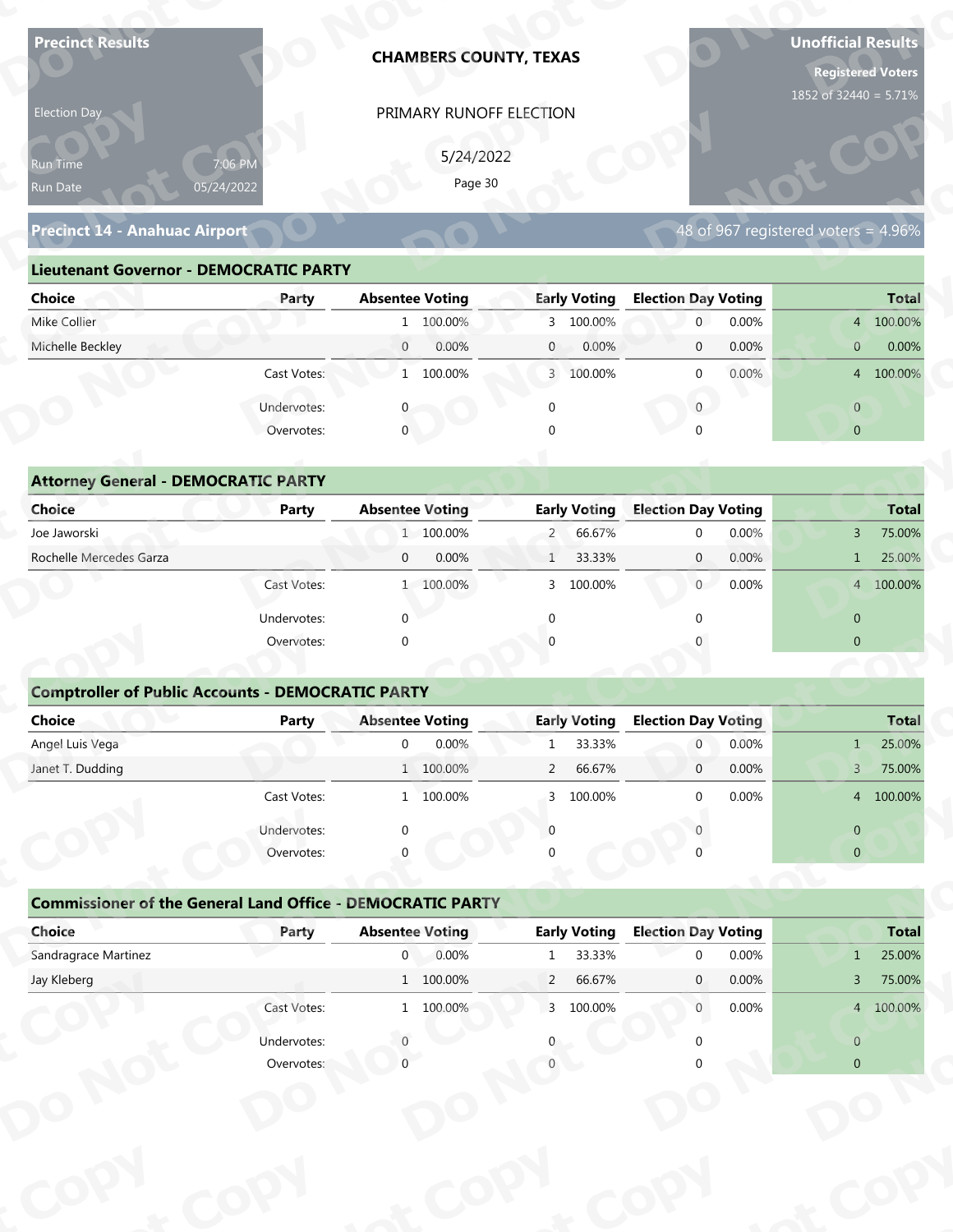| <b>Precinct Results</b>                                            |              |                        | <b>CHAMBERS COUNTY, TEXAS</b> |                |                     |                            |       | <b>Unofficial Results</b><br><b>Registered Voters</b><br>1852 of 32440 = 5.71% |              |
|--------------------------------------------------------------------|--------------|------------------------|-------------------------------|----------------|---------------------|----------------------------|-------|--------------------------------------------------------------------------------|--------------|
| Election Day                                                       |              |                        | PRIMARY RUNOFF ELECTION       |                |                     |                            |       |                                                                                |              |
|                                                                    |              |                        |                               |                |                     |                            |       |                                                                                |              |
| 7:06 PM<br>Run Time                                                |              |                        | 5/24/2022<br>Page 31          |                |                     |                            |       |                                                                                |              |
| 05/24/2022<br>Run Date                                             |              |                        |                               |                |                     |                            |       |                                                                                |              |
| <b>Precinct 14 - Anahuac Airport</b>                               |              |                        |                               |                |                     |                            |       | 48 of 967 registered voters = 4.96%                                            |              |
| <b>Attorney General - REPUBLICAN PARTY</b>                         |              |                        |                               |                |                     |                            |       |                                                                                |              |
| <b>Choice</b>                                                      | Party        | <b>Absentee Voting</b> |                               |                | <b>Early Voting</b> | <b>Election Day Voting</b> |       |                                                                                | <b>Total</b> |
| George P. Bush                                                     |              | $\overline{0}$         | 0.00%                         | 13             | 31.71%              | $\mathbf 0$                | 0.00% | 13                                                                             | 29.55%       |
| Ken Paxton                                                         |              |                        | 3 100.00%                     | 28             | 68.29%              | $\mathbf 0$                | 0.00% | 31                                                                             | 70.45%       |
|                                                                    | Cast Votes:  |                        | 3 100.00%                     |                | 41 100.00%          | $\mathbf 0$                | 0.00% |                                                                                | 44 100.00%   |
|                                                                    | Undervotes:  |                        |                               | $\mathbf 0$    |                     | $\overline{0}$             |       | $\overline{0}$                                                                 |              |
|                                                                    | Overvotes:   | $\mathbf{0}$           |                               | $\Omega$       |                     |                            |       | $\overline{0}$                                                                 |              |
|                                                                    |              |                        |                               |                |                     |                            |       |                                                                                |              |
| <b>Commissioner of the General Land Office - REPUBLICAN PARTY</b>  |              |                        |                               |                |                     |                            |       |                                                                                |              |
| <b>Choice</b>                                                      | <b>Party</b> | <b>Absentee Voting</b> |                               |                | <b>Early Voting</b> | <b>Election Day Voting</b> |       |                                                                                | <b>Total</b> |
| Tim Westley                                                        |              | $\overline{0}$         | 0.00%                         | 11             | 29.73%              | $\mathbf 0$                | 0.00% | 11                                                                             | 27.50%       |
| Dawn Buckingham                                                    |              |                        | 3 100.00%                     | 26             | 70.27%              | $\overline{0}$             | 0.00% | 29                                                                             | 72.50%       |
|                                                                    | Cast Votes:  |                        | 3 100.00%                     |                | 37 100.00%          | 0                          | 0.00% |                                                                                | 40 100.00%   |
|                                                                    | Undervotes:  | $\Omega$               |                               | $\overline{4}$ |                     | $\Omega$                   |       | $\overline{4}$                                                                 |              |
|                                                                    | Overvotes:   | $\Omega$               |                               |                |                     |                            |       | $\overline{0}$                                                                 |              |
|                                                                    |              |                        |                               |                |                     |                            |       |                                                                                |              |
| <b>Railroad Commissioner - REPUBLICAN PARTY</b>                    |              |                        |                               |                |                     |                            |       |                                                                                |              |
| <b>Choice</b>                                                      | <b>Party</b> | <b>Absentee Voting</b> |                               |                | <b>Early Voting</b> | <b>Election Day Voting</b> |       |                                                                                | <b>Total</b> |
| Wayne Christian                                                    |              | 1                      | 33.33%                        | 26             | 70.27%              | $\overline{0}$             | 0.00% | 27                                                                             | 67.50%       |
| Sarah Stogner                                                      |              | $2^{\prime}$           | 66.67%                        | 11             | 29.73%              | $\overline{0}$             | 0.00% | 13                                                                             | 32.50%       |
|                                                                    | Cast Votes:  |                        | 3 100.00%                     | 37             | 100.00%             | $\Omega$                   | 0.00% |                                                                                | 40 100.00%   |
|                                                                    | Undervotes:  |                        |                               |                |                     |                            |       | 4                                                                              |              |
|                                                                    | Overvotes:   |                        |                               |                |                     |                            |       | $\overline{0}$                                                                 |              |
|                                                                    |              |                        |                               |                |                     |                            |       |                                                                                |              |
|                                                                    |              |                        |                               |                |                     |                            |       |                                                                                |              |
| State Representative, District No. 23 - REPUBLICAN PARTY<br>Choice | Party        | <b>Absentee Voting</b> |                               |                | <b>Early Voting</b> | <b>Election Day Voting</b> |       |                                                                                | <b>Total</b> |
| Terri Leo-Wilson                                                   |              |                        | 2 66.67%                      | 29             | 70.73%              | $\Omega$                   | 0.00% | 31                                                                             | 70.45%       |
| Patrick Gurski                                                     |              | 1                      | 33.33%                        | 12             | 29.27%              | $\mathbf{0}$               | 0.00% | 13                                                                             | 29.55%       |
|                                                                    | Cast Votes:  |                        | 3 100.00%                     |                | 41 100.00%          | $\overline{0}$             | 0.00% |                                                                                | 44 100.00%   |
|                                                                    | Undervotes:  |                        |                               |                |                     |                            |       | $\overline{0}$                                                                 |              |

### **Precinct 14 - Anahuac Airport**

### **Attorney General - REPUBLICAN PARTY**

| Election Day                                                      |             |                        | PRIMARY RUNOFF ELECTION |             |                     |                            |       |                                     |              |
|-------------------------------------------------------------------|-------------|------------------------|-------------------------|-------------|---------------------|----------------------------|-------|-------------------------------------|--------------|
| Run Time<br>05/24/2022<br>Run Date                                | 7:06 PM     |                        | 5/24/2022<br>Page 31    |             |                     |                            |       |                                     |              |
| <b>Precinct 14 - Anahuac Airport</b>                              |             |                        |                         |             |                     |                            |       | 48 of 967 registered voters = 4.96% |              |
| <b>Attorney General - REPUBLICAN PARTY</b>                        |             |                        |                         |             |                     |                            |       |                                     |              |
| <b>Choice</b>                                                     | Party       | <b>Absentee Voting</b> |                         |             | <b>Early Voting</b> | <b>Election Day Voting</b> |       |                                     | <b>Total</b> |
| George P. Bush                                                    |             | $\overline{0}$         | 0.00%                   | 13          | 31.71%              | $\overline{0}$             | 0.00% | 13                                  | 29.55%       |
| Ken Paxton                                                        |             |                        | 3 100.00%               | 28          | 68.29%              | $\mathbf 0$                | 0.00% | 31                                  | 70.45%       |
|                                                                   | Cast Votes: |                        | 3 100.00%               |             | 41 100.00%          | $\mathbf{0}$               | 0.00% |                                     | 44 100.00%   |
|                                                                   | Undervotes: | 0                      |                         | $\mathbf 0$ |                     | $\mathbf{0}$               |       | $\overline{0}$                      |              |
|                                                                   | Overvotes:  | $\mathbf{0}$           |                         | $\Omega$    |                     |                            |       | $\overline{0}$                      |              |
| <b>Commissioner of the General Land Office - REPUBLICAN PARTY</b> |             |                        |                         |             |                     |                            |       |                                     |              |
| <b>Choice</b>                                                     | Party       | <b>Absentee Voting</b> |                         |             | <b>Early Voting</b> | <b>Election Day Voting</b> |       |                                     | <b>Total</b> |
| Tim Westley                                                       |             | $\overline{0}$         | 0.00%                   | 11          | 29.73%              | 0                          | 0.00% | 11                                  | 27.50%       |
| Dawn Buckingham                                                   |             |                        | 3 100.00%               | 26          | 70.27%              | $\mathbf{0}$               | 0.00% | 29                                  | 72.50%       |
|                                                                   | Cast Votes: |                        | 3 100.00%               | 37          | 100.00%             | $\overline{0}$             | 0.00% |                                     | 40 100.00%   |
|                                                                   | Undervotes: | $\Omega$               |                         |             |                     |                            |       | 4                                   |              |
|                                                                   | Overvotes:  | $\Omega$               |                         |             |                     |                            |       | $\overline{0}$                      |              |
|                                                                   |             |                        |                         |             |                     |                            |       |                                     |              |
| <b>Railroad Commissioner - REPUBLICAN PARTY</b>                   |             |                        |                         |             |                     |                            |       |                                     |              |
| <b>Choice</b>                                                     | Party       | <b>Absentee Voting</b> |                         |             | <b>Early Voting</b> | <b>Election Day Voting</b> |       |                                     | Total        |
| Wayne Christian                                                   |             | $\mathbf{1}$           | 33.33%                  | 26          | 70.27%              | $\overline{0}$             | 0.00% | 27                                  | 67.50%       |
| Sarah Stogner                                                     |             | $2^{\circ}$            | 66.67%                  | 11          | 29.73%              | $\mathbf 0$                | 0.00% | 13                                  | 32.50%       |
|                                                                   | Cast Votes: |                        | 3 100.00%               |             | 37 100.00%          | $\Omega$                   | 0.00% |                                     | 40 100.00%   |
|                                                                   | Undervotes: |                        |                         |             |                     |                            |       | 4                                   |              |
|                                                                   | Overvotes:  |                        |                         |             |                     |                            |       | $\mathbf{0}$                        |              |
|                                                                   |             |                        |                         |             |                     |                            |       |                                     |              |
| State Representative, District No. 23 - REPUBLICAN PARTY          |             |                        |                         |             |                     |                            |       |                                     |              |
| Choice                                                            | Party       | <b>Absentee Voting</b> |                         |             | <b>Early Voting</b> | <b>Election Day Voting</b> |       |                                     | <b>Total</b> |
| Terri Leo-Wilson                                                  |             |                        | 2 66.67%                | 29          | 70.73%              | $\Omega$                   | 0.00% | 31                                  | 70.45%       |
| Patrick Gurski                                                    |             |                        | 1 33.33%                | 12          | 29.27%              | $\mathbf{0}$               | 0.00% | 13                                  | 29.55%       |
|                                                                   | Cast Votes: |                        | 3 100.00%               |             | 41 100.00%          | $\overline{0}$             | 0.00% |                                     | 44 100.00%   |
|                                                                   | Undervotes: |                        |                         |             |                     |                            |       | $\overline{0}$                      |              |
|                                                                   | Overvotes:  |                        |                         |             |                     |                            |       | $\overline{0}$                      |              |
|                                                                   |             |                        |                         |             |                     |                            |       |                                     |              |
|                                                                   |             |                        |                         |             |                     |                            |       |                                     |              |

| <b>Choice</b>                                                     | Party       | <b>Absentee Voting</b>   | <b>Early Voting</b> | <b>Election Day Voting</b> | <b>Total</b>                                        |
|-------------------------------------------------------------------|-------------|--------------------------|---------------------|----------------------------|-----------------------------------------------------|
| George P. Bush                                                    |             | 0.00%<br>$\mathbf 0$     | 31.71%<br>13        | $\overline{0}$<br>0.00%    | 29.55%<br>13                                        |
| Ken Paxton                                                        |             | 3 100.00%                | 68.29%<br>28        | 0.00%<br>$\mathbf 0$       | 31<br>70.45%                                        |
|                                                                   | Cast Votes: | 3 100.00%                | 41 100.00%          | 0.00%<br>$\mathbf 0$       | 44 100.00%                                          |
|                                                                   | Undervotes: | $\mathbf{0}$             | $\mathbf 0$         | $\mathbf{0}$               | $\overline{0}$                                      |
|                                                                   | Overvotes:  | $\overline{0}$           | $\Omega$            | $\Omega$                   | $\overline{0}$                                      |
|                                                                   |             |                          |                     |                            |                                                     |
| <b>Commissioner of the General Land Office - REPUBLICAN PARTY</b> |             |                          |                     |                            |                                                     |
| <b>Choice</b>                                                     | Party       | <b>Absentee Voting</b>   | <b>Early Voting</b> | <b>Election Day Voting</b> | <b>Total</b>                                        |
| Tim Westley                                                       |             | 0.00%<br>$\overline{0}$  | 29.73%<br>11        | 0.00%<br>$\mathbf 0$       | 27.50%<br>11                                        |
| Dawn Buckingham                                                   |             | 3 100.00%                | 70.27%<br>26        | 0.00%<br>$\mathbf{0}$      | 29<br>72.50%                                        |
|                                                                   | Cast Votes: | 3 100.00%                | 100.00%<br>37       | 0.00%<br>$\overline{0}$    | 40 100.00%                                          |
|                                                                   | Undervotes: | $\mathbf{0}$             | 4                   | $\Omega$                   | $\overline{4}$                                      |
|                                                                   | Overvotes:  | $\mathbf 0$              | $\Omega$            |                            | $\overline{0}$                                      |
|                                                                   |             |                          |                     |                            |                                                     |
| <b>Railroad Commissioner - REPUBLICAN PARTY</b>                   |             |                          |                     |                            |                                                     |
| <b>Choice</b>                                                     | Party       | <b>Absentee Voting</b>   | <b>Early Voting</b> | <b>Election Day Voting</b> | <b>Total</b>                                        |
| Wayne Christian                                                   |             | 33.33%<br>$\mathbf{1}$   | 70.27%<br>26        | 0.00%<br>$\overline{0}$    | 67.50%<br>27                                        |
| Sarah Stogner                                                     |             | $\overline{2}$<br>66.67% | 29.73%<br>11        | 0.00%<br>$\overline{0}$    | 13<br>32.50%                                        |
|                                                                   | Cast Votes: | 3 100.00%                | 37 100.00%          | 0.00%<br>$\mathbf 0$       | 40 100.00%                                          |
|                                                                   | Undervotes: | $\mathbf 0$              | $\overline{4}$      |                            | 4                                                   |
|                                                                   | Overvotes:  | $\mathbf{0}$             |                     |                            | $\pmb{0}$                                           |
|                                                                   |             |                          |                     |                            |                                                     |
|                                                                   |             |                          |                     |                            |                                                     |
| State Representative, District No. 23 - REPUBLICAN PARTY          |             |                          |                     |                            |                                                     |
| Choice                                                            | Party       | <b>Absentee Voting</b>   | <b>Early Voting</b> | <b>Election Day Voting</b> |                                                     |
| Terri Leo-Wilson                                                  |             | 66.67%<br>$\overline{2}$ | 70.73%<br>29        | 0.00%<br>$\mathbf{0}$      | 31                                                  |
| Patrick Gurski                                                    |             | 33.33%<br>$\mathbf{1}$   | 29.27%<br>12        | 0.00%<br>0                 | <b>Total</b><br>70.45%<br>29.55%<br>13 <sup>2</sup> |
|                                                                   | Cast Votes: | 3 100.00%                | 41 100.00%          | $\overline{0}$<br>0.00%    | 44 100.00%                                          |
|                                                                   | Undervotes: | $\theta$                 |                     | 0                          | $\mathsf{O}\xspace$                                 |

### **Railroad Commissioner - REPUBLICAN PARTY**

| Choice                                                   | Party                     | <b>Absentee Voting</b> |           |    | <b>Early Voting</b> | <b>Election Day Voting</b> |       |                                  | <b>Total</b> |
|----------------------------------------------------------|---------------------------|------------------------|-----------|----|---------------------|----------------------------|-------|----------------------------------|--------------|
| Tim Westley                                              |                           | 0                      | 0.00%     | 11 | 29.73%              | $\mathbf{0}$               | 0.00% | 11                               | 27.50%       |
| Dawn Buckingham                                          |                           |                        | 3 100.00% | 26 | 70.27%              | $\mathbf{0}$               | 0.00% | 29                               | 72.50%       |
|                                                          | Cast Votes:               |                        | 3 100.00% | 37 | 100.00%             | $\overline{0}$             | 0.00% |                                  | 40 100.00%   |
|                                                          | Undervotes:               | $\Omega$               |           |    |                     | $\Omega$                   |       | $\overline{4}$                   |              |
|                                                          | Overvotes:                | $\Omega$               |           |    |                     |                            |       | $\overline{0}$                   |              |
| <b>Railroad Commissioner - REPUBLICAN PARTY</b>          |                           |                        |           |    |                     |                            |       |                                  |              |
| <b>Choice</b>                                            | Party                     | <b>Absentee Voting</b> |           |    | <b>Early Voting</b> | <b>Election Day Voting</b> |       |                                  | <b>Total</b> |
| Wayne Christian                                          |                           | $\mathbf{1}$           | 33.33%    | 26 | 70.27%              | $\overline{0}$             | 0.00% | 27                               | 67.50%       |
| Sarah Stogner                                            |                           | $2^{\circ}$            | 66.67%    | 11 | 29.73%              | $\overline{0}$             | 0.00% | 13                               | 32.50%       |
|                                                          | Cast Votes:               |                        | 3 100.00% | 37 | 100.00%             | $\mathbf{0}$               | 0.00% |                                  | 40 100.00%   |
|                                                          |                           |                        |           |    |                     |                            |       |                                  |              |
|                                                          | Undervotes:               | $\Omega$               |           |    |                     |                            |       | $\overline{4}$                   |              |
|                                                          | Overvotes:                |                        |           |    |                     |                            |       | $\mathbf 0$                      |              |
| State Representative, District No. 23 - REPUBLICAN PARTY |                           |                        |           |    |                     |                            |       |                                  |              |
| Choice                                                   | Party                     | <b>Absentee Voting</b> |           |    | <b>Early Voting</b> | <b>Election Day Voting</b> |       |                                  | <b>Total</b> |
| Terri Leo-Wilson                                         |                           | $2^{\circ}$            | 66.67%    | 29 | 70.73%              | $\mathbf{0}$               | 0.00% | 31                               | 70.45%       |
| Patrick Gurski                                           |                           | 1                      | 33.33%    | 12 | 29.27%              | $\mathbf{0}$               | 0.00% | 13                               | 29.55%       |
|                                                          | Cast Votes:               |                        | 3 100.00% |    | 41 100.00%          | $\overline{0}$             | 0.00% |                                  | 44 100.00%   |
|                                                          | Undervotes:<br>Overvotes: |                        |           |    |                     | $\Omega$                   |       | $\overline{0}$<br>$\overline{0}$ |              |

|                                                          | Cast votes. | $\mathcal{P}$          | TOO'OO XQ | $\mathcal{L}$ | TOO'OO XQ           |                            | <b>U.UU70</b> |                | 40 100.00%   |
|----------------------------------------------------------|-------------|------------------------|-----------|---------------|---------------------|----------------------------|---------------|----------------|--------------|
|                                                          | Undervotes: | $\Omega$               |           |               |                     |                            |               | 4              |              |
|                                                          | Overvotes:  | $\Omega$               |           | 0             |                     |                            |               | $\overline{0}$ |              |
| State Representative, District No. 23 - REPUBLICAN PARTY |             |                        |           |               |                     |                            |               |                |              |
| Choice                                                   | Party       | <b>Absentee Voting</b> |           |               | <b>Early Voting</b> | <b>Election Day Voting</b> |               |                | <b>Total</b> |
| Terri Leo-Wilson                                         |             | $2^{\circ}$            | 66.67%    | 29            | 70.73%              | $\Omega$                   | 0.00%         | 31             | 70.45%       |
| Patrick Gurski                                           |             | $\mathbf{1}$           | 33.33%    | 12            | 29.27%              | $\mathbf{0}$               | $0.00\%$      | 13             | 29.55%       |
|                                                          | Cast Votes: |                        | 3 100.00% | 41            | 100.00%             | $\mathbf{0}$               | $0.00\%$      | 44             | 100.00%      |
|                                                          | Undervotes: |                        |           | 0             |                     |                            |               | $\Omega$       |              |
|                                                          | Overvotes:  |                        |           |               |                     |                            |               | $\overline{0}$ |              |
|                                                          |             |                        |           |               |                     |                            |               |                |              |
|                                                          |             |                        |           |               |                     |                            |               |                |              |
|                                                          |             |                        |           |               |                     |                            |               |                |              |
|                                                          |             |                        |           |               |                     |                            |               |                |              |
|                                                          |             |                        |           |               |                     |                            |               |                |              |
|                                                          |             |                        |           |               |                     |                            |               |                |              |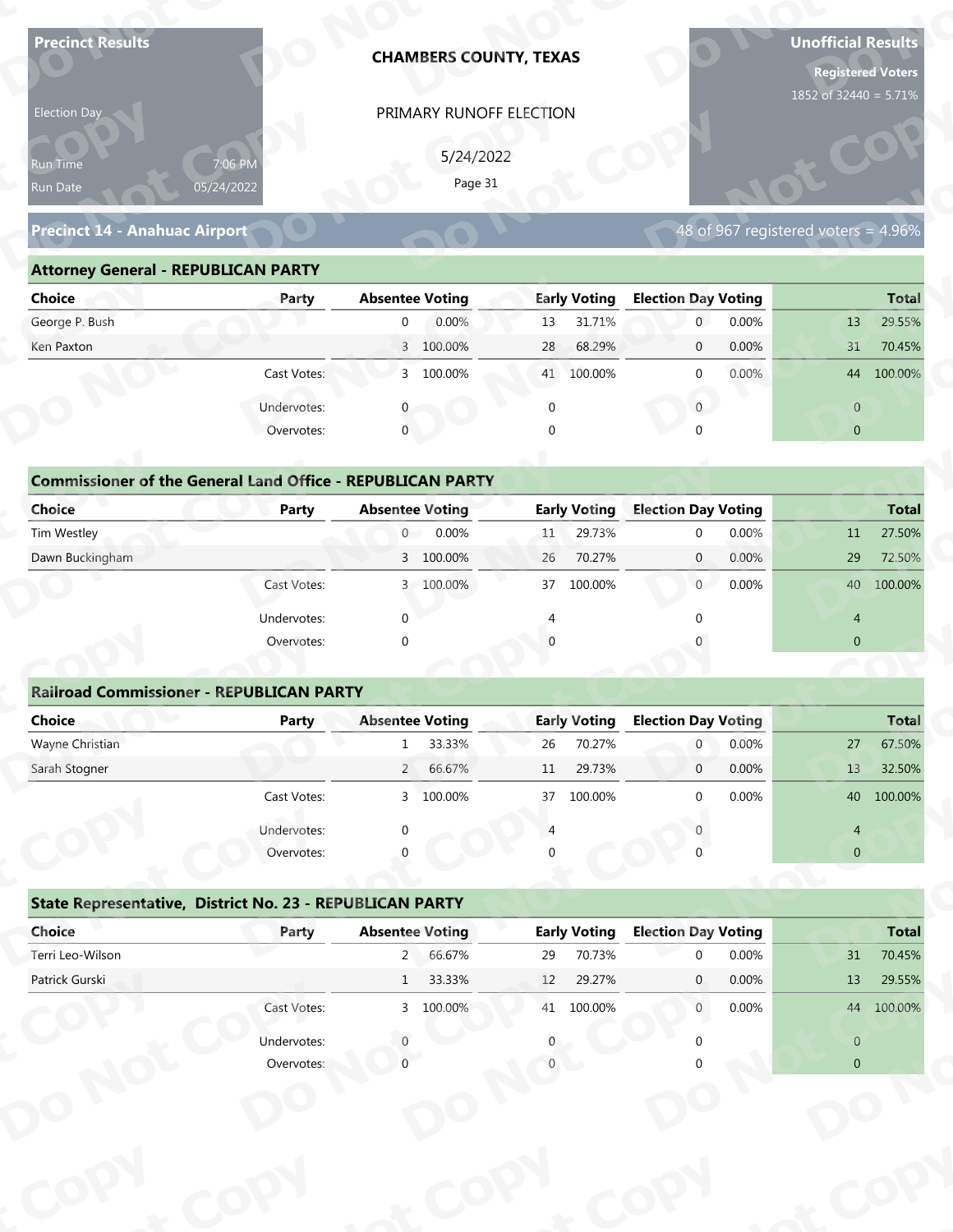| <b>Precinct Results</b>                                           |                       |                                       | <b>CHAMBERS COUNTY, TEXAS</b> |                                |                               |                                              |       | <b>Unofficial Results</b><br><b>Registered Voters</b><br>1852 of 32440 = 5.71% |                        |
|-------------------------------------------------------------------|-----------------------|---------------------------------------|-------------------------------|--------------------------------|-------------------------------|----------------------------------------------|-------|--------------------------------------------------------------------------------|------------------------|
| Election Day                                                      |                       |                                       | PRIMARY RUNOFF ELECTION       |                                |                               |                                              |       |                                                                                |                        |
|                                                                   |                       |                                       | 5/24/2022                     |                                |                               |                                              |       |                                                                                |                        |
| Run Time                                                          | 7:06 PM<br>05/24/2022 |                                       | Page 32                       |                                |                               |                                              |       |                                                                                |                        |
| Run Date                                                          |                       |                                       |                               |                                |                               |                                              |       |                                                                                |                        |
| Precinct 15 - Baytown-Kilgore                                     |                       |                                       |                               |                                |                               |                                              |       | 100 of 2,951 registered voters = $3.39\%$                                      |                        |
| <b>Lieutenant Governor - DEMOCRATIC PARTY</b>                     |                       |                                       |                               |                                |                               |                                              |       |                                                                                |                        |
| <b>Choice</b>                                                     | Party                 | <b>Absentee Voting</b>                |                               |                                | <b>Early Voting</b>           | <b>Election Day Voting</b>                   |       |                                                                                | <b>Total</b>           |
| Mike Collier                                                      |                       | 3                                     | 75.00%                        | $\mathbf{1}$                   | 33.33%                        | $\mathbf{0}$                                 | 0.00% | $\overline{4}$                                                                 | 57.14%                 |
| Michelle Beckley                                                  |                       | $\mathbf{1}$                          | 25.00%                        | $\overline{2}$                 | 66.67%                        | $\mathbf 0$                                  | 0.00% | $\overline{3}$                                                                 | 42.86%                 |
|                                                                   | Cast Votes:           |                                       | 4 100.00%                     |                                | 3 100.00%                     | $\mathbf 0$                                  | 0.00% |                                                                                | 7 100.00%              |
|                                                                   | Undervotes:           |                                       |                               | $\mathbf 0$                    |                               | $\overline{0}$                               |       | $\overline{0}$                                                                 |                        |
|                                                                   | Overvotes:            | $\mathbf{0}$                          |                               |                                |                               |                                              |       | $\overline{0}$                                                                 |                        |
|                                                                   |                       |                                       |                               |                                |                               |                                              |       |                                                                                |                        |
| <b>Attorney General - DEMOCRATIC PARTY</b>                        |                       |                                       |                               |                                |                               |                                              |       |                                                                                |                        |
| <b>Choice</b>                                                     | <b>Party</b>          | <b>Absentee Voting</b>                |                               |                                | <b>Early Voting</b>           | <b>Election Day Voting</b>                   |       |                                                                                | <b>Total</b>           |
| Joe Jaworski                                                      |                       |                                       | 3 75.00%                      | $\mathbf{1}$                   | 33.33%                        | $\mathbf 0$                                  | 0.00% | $\overline{4}$                                                                 | 57.14%                 |
| Rochelle Mercedes Garza                                           |                       | $\mathbf{1}$                          | 25.00%                        | $\overline{2}$                 | 66.67%                        | $\overline{0}$                               | 0.00% | $\mathbf{3}$                                                                   | 42.86%                 |
|                                                                   | Cast Votes:           |                                       | 4 100.00%                     |                                | 3 100.00%                     | $\overline{0}$                               | 0.00% |                                                                                | 7 100.00%              |
|                                                                   | Undervotes:           | $\Omega$                              |                               | $\Omega$                       |                               | $\Omega$                                     |       | $\overline{0}$                                                                 |                        |
|                                                                   | Overvotes:            | $\Omega$                              |                               |                                |                               |                                              |       | $\overline{0}$                                                                 |                        |
|                                                                   |                       |                                       |                               |                                |                               |                                              |       |                                                                                |                        |
| <b>Comptroller of Public Accounts - DEMOCRATIC PARTY</b>          |                       |                                       |                               |                                |                               |                                              |       |                                                                                |                        |
| Choice<br>Angel Luis Vega                                         | <b>Party</b>          | <b>Absentee Voting</b><br>$2^{\circ}$ |                               |                                | <b>Early Voting</b><br>33.33% | <b>Election Day Voting</b><br>$\overline{0}$ | 0.00% |                                                                                | <b>Total</b><br>42.86% |
| Janet T. Dudding                                                  |                       | $2^{\prime}$                          | 50.00%<br>50.00%              | $\mathbf{1}$<br>$\overline{2}$ | 66.67%                        | $\overline{0}$                               | 0.00% | $3 -$<br>$4 -$                                                                 | 57.14%                 |
|                                                                   | Cast Votes:           |                                       | 4 100.00%                     | $\mathbf{3}$                   | 100.00%                       | $\Omega$                                     | 0.00% |                                                                                | 7 100.00%              |
|                                                                   |                       |                                       |                               |                                |                               |                                              |       |                                                                                |                        |
|                                                                   | Undervotes:           | $\Omega$                              |                               | $\Omega$                       |                               |                                              |       | $\overline{0}$                                                                 |                        |
|                                                                   | Overvotes:            |                                       |                               |                                |                               |                                              |       | $\overline{0}$                                                                 |                        |
| <b>Commissioner of the General Land Office - DEMOCRATIC PARTY</b> |                       |                                       |                               |                                |                               |                                              |       |                                                                                |                        |
|                                                                   |                       | <b>Absentee Voting</b>                |                               |                                | <b>Early Voting</b>           | <b>Election Day Voting</b>                   |       |                                                                                | <b>Total</b>           |
| Choice                                                            | Party                 |                                       |                               |                                | 66.67%                        | $\Omega$                                     | 0.00% | $\overline{4}$                                                                 | 57.14%                 |
| Sandragrace Martinez                                              |                       | $2^{\circ}$                           | 50.00%                        | $\overline{2}$                 |                               |                                              |       |                                                                                |                        |
| Jay Kleberg                                                       |                       | $2^{\circ}$                           | 50.00%                        | $\mathbf{1}$                   | 33.33%                        | $\mathbf{0}$                                 | 0.00% | $\mathbf{3}$                                                                   | 42.86%                 |
|                                                                   | Cast Votes:           |                                       | 4 100.00%                     |                                | 3 100.00%                     | $\overline{0}$                               | 0.00% |                                                                                | 7 100.00%              |
|                                                                   | Undervotes:           |                                       |                               |                                |                               |                                              |       | $\overline{0}$                                                                 |                        |

### **Precinct 15 - Baytown-Kilgore**

### **Lieutenant Governor - DEMOCRATIC PARTY**

| 5/24/2022                                                                                                                    |
|------------------------------------------------------------------------------------------------------------------------------|
| 7:06 PM<br><b>Run Time</b><br>Page 32<br>05/24/2022<br>Run Date                                                              |
| 100 of 2,951 registered voters = 3.39%<br>Precinct 15 - Baytown-Kilgore                                                      |
| <b>Lieutenant Governor - DEMOCRATIC PARTY</b>                                                                                |
| <b>Absentee Voting</b><br><b>Early Voting</b><br><b>Election Day Voting</b><br><b>Choice</b><br><b>Total</b><br>Party        |
| Mike Collier<br>75.00%<br>33.33%<br>0.00%<br>57.14%<br>$\overline{0}$<br>3<br>$\mathbf{1}$<br>$4 \overline{ }$               |
| Michelle Beckley<br>25.00%<br>2 66.67%<br>0.00%<br>42.86%<br>$\overline{0}$<br>$\overline{3}$                                |
| 4 100.00%<br>$0.00\%$<br>Cast Votes:<br>3 100.00%<br>7 100.00%<br>$\Omega$                                                   |
| Undervotes:<br>$\overline{0}$<br>$\overline{0}$                                                                              |
| $\mathbf 0$<br>Overvotes:<br>$\Omega$<br>$\overline{0}$                                                                      |
|                                                                                                                              |
| <b>Attorney General - DEMOCRATIC PARTY</b>                                                                                   |
| <b>Early Voting</b><br><b>Election Day Voting</b><br><b>Choice</b><br><b>Absentee Voting</b><br><b>Total</b><br><b>Party</b> |
| Joe Jaworski<br>3 75.00%<br>33.33%<br>0.00%<br>57.14%<br>$\Omega$<br>$\overline{4}$                                          |
| Rochelle Mercedes Garza<br>25.00%<br>66.67%<br>$\overline{2}$<br>$\overline{0}$<br>0.00%<br>42.86%<br>$\mathbf{3}$<br>1      |
| $\overline{0}$<br>0.00%<br>7 100.00%<br>4 100.00%<br>100.00%<br>Cast Votes:<br>3                                             |

|                                                                   |                           | PRIMARY RUNOFF ELECTION  |                          |                                          |                                                    |
|-------------------------------------------------------------------|---------------------------|--------------------------|--------------------------|------------------------------------------|----------------------------------------------------|
|                                                                   |                           | 5/24/2022                |                          |                                          |                                                    |
| Run Time                                                          | 7:06 PM                   | Page 32                  |                          |                                          |                                                    |
| Run Date                                                          | 05/24/2022                |                          |                          |                                          |                                                    |
| Precinct 15 - Baytown-Kilgore                                     |                           |                          |                          | $100$ of 2,951 registered voters = 3.39% |                                                    |
| <b>Lieutenant Governor - DEMOCRATIC PARTY</b>                     |                           |                          |                          |                                          |                                                    |
| <b>Choice</b>                                                     | Party                     | <b>Absentee Voting</b>   | <b>Early Voting</b>      | <b>Election Day Voting</b>               | <b>Total</b>                                       |
| Mike Collier                                                      |                           | 3 <sup>7</sup><br>75.00% | 33.33%<br>$\mathbf{1}$   | $\overline{0}$<br>0.00%                  | 57.14%<br>$\overline{4}$                           |
| Michelle Beckley                                                  |                           | 25.00%<br>1              | 66.67%<br>$\overline{2}$ | 0.00%<br>$\mathbf{0}$                    | 42.86%<br>$\overline{3}$                           |
|                                                                   | Cast Votes:               | 4 100.00%                | 3 100.00%                | 0.00%<br>$\mathbf{0}$                    | 7 100.00%                                          |
|                                                                   | Undervotes:               |                          | $\mathbf 0$              | $\overline{0}$                           | $\overline{0}$                                     |
|                                                                   | Overvotes:                | $\mathbf{0}$             |                          |                                          | $\overline{0}$                                     |
|                                                                   |                           |                          |                          |                                          |                                                    |
| <b>Attorney General - DEMOCRATIC PARTY</b>                        |                           |                          |                          |                                          |                                                    |
| Choice                                                            | <b>Party</b>              | <b>Absentee Voting</b>   | <b>Early Voting</b>      | <b>Election Day Voting</b>               | <b>Total</b>                                       |
| Joe Jaworski                                                      |                           | 3 75.00%                 | 33.33%<br>1 <sup>1</sup> | 0.00%<br>$\mathbf 0$                     | 57.14%<br>$\overline{4}$                           |
| Rochelle Mercedes Garza                                           |                           | 25.00%<br>$\mathbf{1}$   | 66.67%<br>$\overline{2}$ | 0.00%<br>$\mathbf{0}$                    | 42.86%<br>3                                        |
|                                                                   | Cast Votes:               | 4 100.00%                | 100.00%<br>3             | $\overline{0}$<br>0.00%                  | 7 100.00%                                          |
|                                                                   | Undervotes:               | $\Omega$                 | ∩                        |                                          | $\overline{0}$                                     |
|                                                                   | Overvotes:                | $\Omega$                 |                          |                                          | $\overline{0}$                                     |
|                                                                   |                           |                          |                          |                                          |                                                    |
| <b>Comptroller of Public Accounts - DEMOCRATIC PARTY</b>          |                           |                          |                          |                                          |                                                    |
| <b>Choice</b>                                                     | <b>Party</b>              | <b>Absentee Voting</b>   | <b>Early Voting</b>      | <b>Election Day Voting</b>               | Total                                              |
| Angel Luis Vega                                                   |                           | 50.00%<br>$\overline{2}$ | 33.33%<br>$\mathbf{1}$   | 0.00%<br>$\overline{0}$                  | 42.86%<br>$\mathbf{3}$                             |
| Janet T. Dudding                                                  |                           | 50.00%<br>$\overline{2}$ | 66.67%<br>$\overline{2}$ | 0.00%<br>$\mathbf 0$                     | 57.14%<br>$\overline{4}$                           |
|                                                                   |                           |                          |                          |                                          |                                                    |
|                                                                   | Cast Votes:               | 4 100.00%                | 3 100.00%                | 0.00%<br>$\Omega$                        |                                                    |
|                                                                   |                           |                          | $\Omega$                 |                                          |                                                    |
|                                                                   | Undervotes:<br>Overvotes: |                          |                          |                                          | 7 100.00%<br>$\overline{0}$<br>$\overline{0}$      |
|                                                                   |                           |                          |                          |                                          |                                                    |
| <b>Commissioner of the General Land Office - DEMOCRATIC PARTY</b> |                           |                          |                          |                                          |                                                    |
| Choice                                                            | Party                     | <b>Absentee Voting</b>   | <b>Early Voting</b>      | <b>Election Day Voting</b>               |                                                    |
| Sandragrace Martinez                                              |                           | 2 50.00%                 | 2 66.67%                 | 0.00%<br>$\Omega$                        | 4                                                  |
| Jay Kleberg                                                       |                           | 50.00%<br>$2^{\circ}$    | 33.33%<br>1              | 0.00%<br>$\mathbf{0}$                    | <b>Total</b><br>57.14%<br>42.86%<br>3 <sup>7</sup> |
|                                                                   | Cast Votes:               | 4 100.00%                | 3 100.00%                | 0.00%<br>$\overline{0}$                  | 7 100.00%                                          |
|                                                                   | Undervotes:               |                          |                          |                                          | $\overline{0}$                                     |

### **Comptroller of Public Accounts - DEMOCRATIC PARTY**

| Choice                                                            | Party       | <b>Absentee Voting</b> |           |                | <b>Early Voting</b> | <b>Election Day Voting</b> |       |                | <b>Total</b> |
|-------------------------------------------------------------------|-------------|------------------------|-----------|----------------|---------------------|----------------------------|-------|----------------|--------------|
| Joe Jaworski                                                      |             |                        | 3 75.00%  | 1              | 33.33%              | $\mathbf{0}$               | 0.00% | $\overline{4}$ | 57.14%       |
| Rochelle Mercedes Garza                                           |             | 1                      | 25.00%    | $\overline{2}$ | 66.67%              | $\mathbf{0}$               | 0.00% | $\overline{3}$ | 42.86%       |
|                                                                   | Cast Votes: |                        | 4 100.00% |                | 3 100.00%           | $\overline{0}$             | 0.00% |                | 7 100.00%    |
|                                                                   | Undervotes: | ∩                      |           | ∩              |                     | $\Omega$                   |       | $\mathbf{0}$   |              |
|                                                                   | Overvotes:  | $\Omega$               |           |                |                     |                            |       | $\mathbf{0}$   |              |
| <b>Comptroller of Public Accounts - DEMOCRATIC PARTY</b>          |             |                        |           |                |                     |                            |       |                |              |
| <b>Choice</b>                                                     | Party       | <b>Absentee Voting</b> |           |                | <b>Early Voting</b> | <b>Election Day Voting</b> |       |                | <b>Total</b> |
| Angel Luis Vega                                                   |             | $\overline{2}$         | 50.00%    | $\mathbf{1}$   | 33.33%              | $\overline{0}$             | 0.00% | $\overline{3}$ | 42.86%       |
| Janet T. Dudding                                                  |             | $2^{\circ}$            | 50.00%    | $2^{\circ}$    | 66.67%              | $\overline{0}$             | 0.00% | 4              | 57.14%       |
|                                                                   | Cast Votes: |                        | 4 100.00% |                | 3 100.00%           | $\mathbf{0}$               | 0.00% |                | 7 100.00%    |
|                                                                   |             |                        |           |                |                     |                            |       |                |              |
|                                                                   | Undervotes: | ∩                      |           | U              |                     |                            |       | $\mathbf{0}$   |              |
|                                                                   | Overvotes:  |                        |           |                |                     |                            |       | $\mathbf 0$    |              |
| <b>Commissioner of the General Land Office - DEMOCRATIC PARTY</b> |             |                        |           |                |                     |                            |       |                |              |
| Choice                                                            | Party       | <b>Absentee Voting</b> |           |                | <b>Early Voting</b> | <b>Election Day Voting</b> |       |                | <b>Total</b> |
| Sandragrace Martinez                                              |             | $2^{\sim}$             | 50.00%    | $\overline{2}$ | 66.67%              | $\mathbf{0}$               | 0.00% | $\overline{4}$ | 57.14%       |
| Jay Kleberg                                                       |             | $\overline{2}$         | 50.00%    | 1              | 33.33%              | $\mathbf{0}$               | 0.00% | $\overline{3}$ | 42.86%       |
|                                                                   | Cast Votes: |                        | 4 100.00% |                | 3 100.00%           | $\mathbf{0}$               | 0.00% |                | 7 100.00%    |
|                                                                   | Undervotes: |                        |           |                |                     | <sup>n</sup>               |       | $\mathbf{0}$   |              |

|                                                                             | Cast votes. | $^{+}$                 | TOO'OO SO | $\mathcal{P}$  | TOO'OO SO           |                            | <b>U.UU70</b> | $\mathcal{L}$  | LUU.UU 70    |
|-----------------------------------------------------------------------------|-------------|------------------------|-----------|----------------|---------------------|----------------------------|---------------|----------------|--------------|
|                                                                             | Undervotes: | $\Omega$               |           | 0              |                     |                            |               | $\Omega$       |              |
|                                                                             | Overvotes:  | $\Omega$               |           | 0              |                     |                            |               | $\overline{0}$ |              |
|                                                                             |             |                        |           |                |                     |                            |               |                |              |
| <b>Commissioner of the General Land Office - DEMOCRATIC PARTY</b><br>Choice | Party       | <b>Absentee Voting</b> |           |                | <b>Early Voting</b> | <b>Election Day Voting</b> |               |                | <b>Total</b> |
| Sandragrace Martinez                                                        |             | 2                      | 50.00%    | $2^{\circ}$    | 66.67%              | $\Omega$                   | 0.00%         | $\overline{4}$ | 57.14%       |
| Jay Kleberg                                                                 |             | $\overline{2}$         | 50.00%    | $\mathbf{1}$   | 33.33%              | $\mathbf{0}$               | $0.00\%$      | 3              | 42.86%       |
|                                                                             | Cast Votes: |                        | 4 100.00% | $\overline{3}$ | 100.00%             | $\mathbf 0$                | $0.00\%$      | 7 <sup>1</sup> | 100.00%      |
|                                                                             | Undervotes: |                        |           | 0              |                     |                            |               | $\overline{0}$ |              |
|                                                                             | Overvotes:  |                        |           |                |                     |                            |               | $\overline{0}$ |              |
|                                                                             |             |                        |           |                |                     |                            |               |                |              |
|                                                                             |             |                        |           |                |                     |                            |               |                |              |
|                                                                             |             |                        |           |                |                     |                            |               |                |              |
|                                                                             |             |                        |           |                |                     |                            |               |                |              |
|                                                                             |             |                        |           |                |                     |                            |               |                |              |
|                                                                             |             |                        |           |                |                     |                            |               |                |              |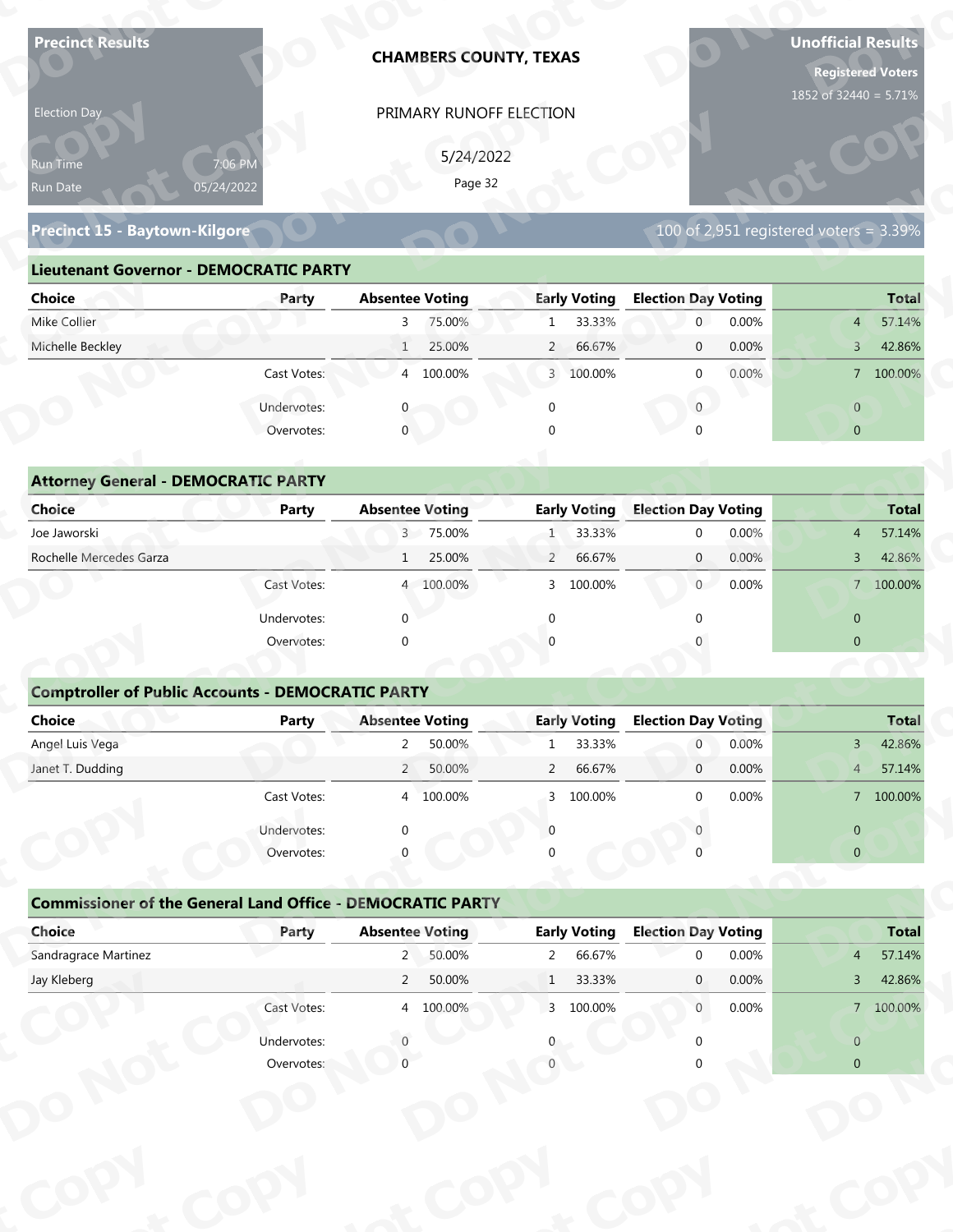| <b>Precinct Results</b>                                           |              |                        | <b>CHAMBERS COUNTY, TEXAS</b> |          |                     |                                  |                | <b>Unofficial Results</b><br><b>Registered Voters</b><br>1852 of 32440 = 5.71% |              |
|-------------------------------------------------------------------|--------------|------------------------|-------------------------------|----------|---------------------|----------------------------------|----------------|--------------------------------------------------------------------------------|--------------|
| Election Day                                                      |              |                        | PRIMARY RUNOFF ELECTION       |          |                     |                                  |                |                                                                                |              |
|                                                                   |              |                        |                               |          |                     |                                  |                |                                                                                |              |
| 7:06 PM<br>Run Time                                               |              |                        | 5/24/2022<br>Page 33          |          |                     |                                  |                |                                                                                |              |
| 05/24/2022<br>Run Date                                            |              |                        |                               |          |                     |                                  |                |                                                                                |              |
| Precinct 15 - Baytown-Kilgore                                     |              |                        |                               |          |                     |                                  |                | 100 of 2,951 registered voters = $3.39\%$                                      |              |
| <b>Attorney General - REPUBLICAN PARTY</b>                        |              |                        |                               |          |                     |                                  |                |                                                                                |              |
| <b>Choice</b>                                                     | Party        | <b>Absentee Voting</b> |                               |          | <b>Early Voting</b> | <b>Election Day Voting</b>       |                |                                                                                | <b>Total</b> |
| George P. Bush                                                    |              | 1                      | 50.00%                        | 16       | 17.78%              | $\mathbf 0$                      | 0.00%          | 17                                                                             | 18.48%       |
| Ken Paxton                                                        |              | $\mathbf{1}$           | 50.00%                        | 74       | 82.22%              | $\mathbf 0$                      | 0.00%          | 75                                                                             | 81.52%       |
|                                                                   | Cast Votes:  |                        | 2 100.00%                     | 90       | 100.00%             | $\mathbf 0$                      | 0.00%          |                                                                                | 92 100.00%   |
|                                                                   | Undervotes:  |                        |                               |          |                     | $\overline{0}$                   |                | $\mathbf{1}$                                                                   |              |
|                                                                   | Overvotes:   | $\mathbf{0}$           |                               | $\Omega$ |                     |                                  |                | $\overline{0}$                                                                 |              |
|                                                                   |              |                        |                               |          |                     |                                  |                |                                                                                |              |
| <b>Commissioner of the General Land Office - REPUBLICAN PARTY</b> |              |                        |                               |          |                     |                                  |                |                                                                                |              |
| <b>Choice</b>                                                     | <b>Party</b> | <b>Absentee Voting</b> |                               |          | <b>Early Voting</b> | <b>Election Day Voting</b>       |                |                                                                                | <b>Total</b> |
| Tim Westley                                                       |              | $\overline{0}$         | 0.00%                         | 28       | 31.46%              | $\mathbf 0$                      | 0.00%          | 28                                                                             | 30.77%       |
| Dawn Buckingham                                                   |              |                        | 2 100.00%                     | 61       | 68.54%              | $\overline{0}$                   | 0.00%          | 63                                                                             | 69.23%       |
|                                                                   | Cast Votes:  |                        | 2 100.00%                     |          | 89 100.00%          | 0                                | 0.00%          |                                                                                | 91 100.00%   |
|                                                                   | Undervotes:  | $\Omega$               |                               | 2        |                     | $\Omega$                         |                | $\overline{2}$                                                                 |              |
|                                                                   | Overvotes:   | $\Omega$               |                               |          |                     |                                  |                | $\overline{0}$                                                                 |              |
|                                                                   |              |                        |                               |          |                     |                                  |                |                                                                                |              |
| <b>Railroad Commissioner - REPUBLICAN PARTY</b>                   |              |                        |                               |          |                     |                                  |                |                                                                                |              |
| <b>Choice</b>                                                     | <b>Party</b> | <b>Absentee Voting</b> |                               |          | <b>Early Voting</b> | <b>Election Day Voting</b>       |                |                                                                                | <b>Total</b> |
| Wayne Christian<br>Sarah Stogner                                  |              | 1                      | 50.00%<br>50.00%              | 73       | 81.11%<br>18.89%    | $\overline{0}$<br>$\overline{0}$ | 0.00%<br>0.00% | 74                                                                             | 80.43%       |
|                                                                   |              | 1                      |                               | 17       |                     |                                  |                | 18                                                                             | 19.57%       |
|                                                                   | Cast Votes:  |                        | 2 100.00%                     | 90       | 100.00%             | $\Omega$                         | 0.00%          |                                                                                | 92 100.00%   |
|                                                                   | Undervotes:  |                        |                               | 1        |                     |                                  |                | $\mathbf{1}$                                                                   |              |
|                                                                   | Overvotes:   |                        |                               |          |                     |                                  |                | $\overline{0}$                                                                 |              |
| State Representative, District No. 23 - REPUBLICAN PARTY          |              |                        |                               |          |                     |                                  |                |                                                                                |              |
| Choice                                                            | Party        | <b>Absentee Voting</b> |                               |          | <b>Early Voting</b> | <b>Election Day Voting</b>       |                |                                                                                | <b>Total</b> |
| Terri Leo-Wilson                                                  |              | 1                      | 50.00%                        | 52       | 57.78%              | $\Omega$                         | 0.00%          | 53                                                                             | 57.61%       |
|                                                                   |              | 1                      | 50.00%                        | 38       | 42.22%              | $\mathbf{0}$                     | 0.00%          | 39                                                                             | 42.39%       |
| Patrick Gurski                                                    |              |                        |                               |          | 90 100.00%          | $\overline{0}$                   | 0.00%          |                                                                                | 92 100.00%   |
|                                                                   | Cast Votes:  |                        | 2 100.00%                     |          |                     |                                  |                |                                                                                |              |
|                                                                   | Undervotes:  |                        |                               |          |                     |                                  |                | $\mathbf{1}$                                                                   |              |

| Election Day                               |                                                                            | PRIMARY RUNOFF ELECTION                          |                     |                                           |                |
|--------------------------------------------|----------------------------------------------------------------------------|--------------------------------------------------|---------------------|-------------------------------------------|----------------|
| Run Time<br>Run Date                       | 7:06 PM<br>05/24/2022                                                      | 5/24/2022<br>Page 33                             |                     |                                           |                |
| <b>Precinct 15 - Baytown-Kilgore</b>       |                                                                            |                                                  |                     | 100 of 2,951 registered voters = $3.39\%$ |                |
| <b>Attorney General - REPUBLICAN PARTY</b> |                                                                            |                                                  |                     |                                           |                |
| <b>Choice</b>                              | Party                                                                      | <b>Absentee Voting</b>                           | <b>Early Voting</b> | <b>Election Day Voting</b>                | <b>Total</b>   |
| George P. Bush                             |                                                                            | 50.00%                                           | 17.78%<br>16        | $\overline{0}$<br>0.00%                   | 18.48%<br>17   |
| Ken Paxton                                 |                                                                            | 50.00%<br>$\mathbf{1}$                           | 82.22%<br>74        | 0.00%<br>$\mathbf{0}$                     | 81.52%<br>75   |
|                                            | Cast Votes:                                                                | 2 100.00%                                        | 90 100.00%          | 0.00%<br>$\mathbf{0}$                     | 92 100.00%     |
|                                            | Undervotes:                                                                |                                                  |                     | $\overline{0}$                            | $\mathbf{1}$   |
|                                            | Overvotes:                                                                 | $\Omega$                                         |                     |                                           | $\overline{0}$ |
| <b>Choice</b>                              | <b>Commissioner of the General Land Office - REPUBLICAN PARTY</b><br>Party | <b>Absentee Voting</b>                           | <b>Early Voting</b> | <b>Election Day Voting</b>                | <b>Total</b>   |
| Tim Westley                                |                                                                            | $\overline{0}$<br>0.00%                          | 31.46%<br>28        | 0.00%<br>$\Omega$                         | 30.77%<br>28   |
| Dawn Buckingham                            |                                                                            | 2 100.00%                                        | 68.54%<br>61        | 0.00%<br>$\overline{0}$                   | 63<br>69.23%   |
|                                            | Cast Votes:                                                                | 2 100.00%                                        | 100.00%<br>89       | 0.00%<br>0                                | 91 100.00%     |
|                                            | Undervotes:                                                                | $\Omega$                                         | 2                   |                                           | $\overline{2}$ |
|                                            | Overvotes:                                                                 |                                                  |                     |                                           | $\overline{0}$ |
|                                            |                                                                            |                                                  |                     |                                           |                |
|                                            | <b>Railroad Commissioner - REPUBLICAN PARTY</b>                            |                                                  |                     |                                           |                |
| <b>Choice</b>                              | <b>Party</b>                                                               | <b>Absentee Voting</b>                           | <b>Early Voting</b> | <b>Election Day Voting</b>                | <b>Total</b>   |
| Wayne Christian                            |                                                                            | 50.00%                                           | 81.11%<br>73        | 0.00%                                     | 80.43%<br>74   |
| Carole Champsu                             |                                                                            | $\Gamma$ $\cap$ $\cap$ $\Omega'$<br>$\mathbf{1}$ | 17.10000            | 0.0001<br>$\cap$                          | 10F70/<br>10   |

### **Commissioner of the General Land Office - REPUBLICAN PARTY**<br> **Party Absentee Voting Choice Party Absentee Voting Early Voting Election Day Voting Total p** Tim Westley 0 0.00% 28 31.46% 0 0.00% 28 30.77% Dawn Buckingham 2 100.00% 61 68.54% 0 0.00% 63 69.23% **o**Cast Votes: 2 100.00% 89 100.00% 0 0.00% 91 100.00% Undervotes: 0 2 0 2 **Commissioner of Choice**<br>
Tim Westley<br>
Dawn Buckingham **CCommissioner of the General Land Office**<br> **Choice**<br> **Party**<br> **Tim Westley y Noy ICAN PARTY**<br>tee Voting<br>0 0.00% **y y REPUBLICAN PARTY**<br>- Absentee Voting<br>0 0.00%<br>2 100.00% **Elec Day Voting**<br>
0 0.00%<br>
0 0.00%<br>
0 0.00% Tim Westley<br>Dawn Buckingham **t <sup>o</sup> Early Voting**<br>28 31.46% **Cast Votes o**Absentee Voting<br>0 0.00% **pydbox 10 magnitive COV 10 magnitude 10 magnitude 10 magnitude 10 magnitude 10 magnitude 10 magnitude 10 magnitude 10 magnitude 10 magnitude 10 magnitude 10 magnitude 10 magnitude 10 magnitude 10 magnitude 10 magnitude 10 CD 10tal**<br>
28 30.77%<br>
63 69.23%<br>
91 100.00%<br>
2

|                                                                   |                       | <b>CHAMBERS COUNTY, TEXAS</b>                   |                     |                            | Unofficial Results<br><b>Registered Voters</b><br>1852 of 32440 = 5.71% |
|-------------------------------------------------------------------|-----------------------|-------------------------------------------------|---------------------|----------------------------|-------------------------------------------------------------------------|
| Election Day<br>kun Tim <u>e </u><br>Run Date                     | 7:06 PM<br>05/24/2022 | PRIMARY RUNOFF ELECTION<br>5/24/2022<br>Page 33 |                     |                            |                                                                         |
| <b>Precinct 15 - Baytown-Kilgore</b>                              |                       |                                                 |                     |                            | 100 of 2,951 registered voters = $3.39\%$                               |
| <b>Attorney General - REPUBLICAN PARTY</b>                        |                       |                                                 |                     |                            |                                                                         |
| <b>Choice</b>                                                     | Party                 | <b>Absentee Voting</b>                          | <b>Early Voting</b> | <b>Election Day Voting</b> | <b>Total</b>                                                            |
| George P. Bush                                                    |                       | 50.00%<br>1                                     | 17.78%<br>16        | 0.00%<br>$\overline{0}$    | 18.48%<br>17                                                            |
| Ken Paxton                                                        |                       | 50.00%<br>$\mathbf{1}$                          | 74<br>82.22%        | 0.00%<br>$\mathbf 0$       | 81.52%<br>75                                                            |
|                                                                   | Cast Votes:           | 2 100.00%                                       | 90<br>100.00%       | 0.00%<br>$\mathbf{0}$      | 92 100.00%                                                              |
|                                                                   | Undervotes:           |                                                 | 1                   | $\overline{0}$             | $\mathbf{1}$                                                            |
|                                                                   | Overvotes:            | $\mathbf 0$                                     | $\Omega$            |                            | $\overline{0}$                                                          |
|                                                                   |                       |                                                 |                     |                            |                                                                         |
| <b>Commissioner of the General Land Office - REPUBLICAN PARTY</b> |                       |                                                 |                     |                            |                                                                         |
| <b>Choice</b>                                                     | <b>Party</b>          | <b>Absentee Voting</b>                          | <b>Early Voting</b> | <b>Election Day Voting</b> | <b>Total</b>                                                            |
| Tim Westley                                                       |                       | 0.00%<br>$\overline{0}$                         | 31.46%<br>28        | 0.00%<br>$\mathbf 0$       | 30.77%<br>28                                                            |
| Dawn Buckingham                                                   |                       | 2 100.00%                                       | 68.54%<br>61        | 0.00%<br>$\overline{0}$    | 69.23%<br>63                                                            |
|                                                                   | Cast Votes:           | 2 100.00%                                       | 100.00%<br>89       | 0.00%<br>$\overline{0}$    | 91 100.00%                                                              |
|                                                                   | Undervotes:           | $\Omega$                                        | 2                   |                            | $\overline{2}$                                                          |
|                                                                   | Overvotes:            | $\Omega$                                        |                     |                            | $\overline{0}$                                                          |
|                                                                   |                       |                                                 |                     |                            |                                                                         |
| <b>Railroad Commissioner - REPUBLICAN PARTY</b>                   |                       |                                                 |                     |                            |                                                                         |
| <b>Choice</b>                                                     | <b>Party</b>          | <b>Absentee Voting</b>                          | <b>Early Voting</b> | <b>Election Day Voting</b> | <b>Total</b>                                                            |
| Wayne Christian                                                   |                       | 50.00%                                          | 73<br>81.11%        | $\boldsymbol{0}$<br>0.00%  | 74<br>80.43%                                                            |
| Sarah Stogner                                                     |                       | $1\sqrt{ }$<br>50.00%                           | 18.89%<br>17        | 0.00%<br>$\mathbf 0$       | 18<br>19.57%                                                            |
|                                                                   | Cast Votes:           | 2 100.00%                                       | 90 100.00%          | 0.00%<br>$\mathbf 0$       | 92 100.00%                                                              |
|                                                                   | Undervotes:           | $\Omega$                                        | 1                   |                            | $\mathbf{1}$                                                            |
|                                                                   | Overvotes:            |                                                 |                     |                            | $\overline{0}$                                                          |
| State Representative, District No. 23 - REPUBLICAN PARTY          |                       |                                                 |                     |                            |                                                                         |
| Choice                                                            | Party                 | <b>Absentee Voting</b>                          | <b>Early Voting</b> | <b>Election Day Voting</b> | <b>Total</b>                                                            |
| Terri Leo-Wilson                                                  |                       | 50.00%<br>1                                     | 57.78%<br>52        | 0.00%<br>$\mathbf 0$       | 53<br>57.61%                                                            |
|                                                                   |                       | 50.00%<br>1                                     | 42.22%<br>38        | 0.00%<br>$\mathbf{0}$      | 39<br>42.39%                                                            |
|                                                                   |                       |                                                 |                     |                            |                                                                         |
|                                                                   | Cast Votes:           | 2 100.00%                                       | 90 100.00%          | 0.00%<br>$\mathbf{0}$      |                                                                         |
| Patrick Gurski                                                    | Undervotes:           |                                                 |                     |                            | 92 100.00%<br>$\mathbf{1}$                                              |

|                                                          | Cast votes. |                        | 2, 100.0076 | ັບ | TOO'OO XQ           |                            | <b>U.UU70</b> |                | 92 100.0070  |
|----------------------------------------------------------|-------------|------------------------|-------------|----|---------------------|----------------------------|---------------|----------------|--------------|
|                                                          | Undervotes: | $\Omega$               |             |    |                     |                            |               |                |              |
|                                                          | Overvotes:  | $\Omega$               |             | 0  |                     |                            |               | $\overline{0}$ |              |
| State Representative, District No. 23 - REPUBLICAN PARTY |             |                        |             |    |                     |                            |               |                |              |
| Choice                                                   | Party       | <b>Absentee Voting</b> |             |    | <b>Early Voting</b> | <b>Election Day Voting</b> |               |                | <b>Total</b> |
| Terri Leo-Wilson                                         |             | 1                      | 50.00%      | 52 | 57.78%              | $\Omega$                   | 0.00%         | 53             | 57.61%       |
| Patrick Gurski                                           |             | $\mathbf{1}$           | 50.00%      | 38 | 42.22%              | $\mathbf{0}$               | $0.00\%$      | 39             | 42.39%       |
|                                                          | Cast Votes: |                        | 2 100.00%   | 90 | 100.00%             | $\mathbf 0$                | $0.00\%$      | 92             | 100.00%      |
|                                                          | Undervotes: |                        |             |    |                     |                            |               |                |              |
|                                                          | Overvotes:  |                        |             |    |                     |                            |               | $\overline{0}$ |              |
|                                                          |             |                        |             |    |                     |                            |               |                |              |
|                                                          |             |                        |             |    |                     |                            |               |                |              |
|                                                          |             |                        |             |    |                     |                            |               |                |              |
|                                                          |             |                        |             |    |                     |                            |               |                |              |
|                                                          |             |                        |             |    |                     |                            |               |                |              |
|                                                          |             |                        |             |    |                     |                            |               |                |              |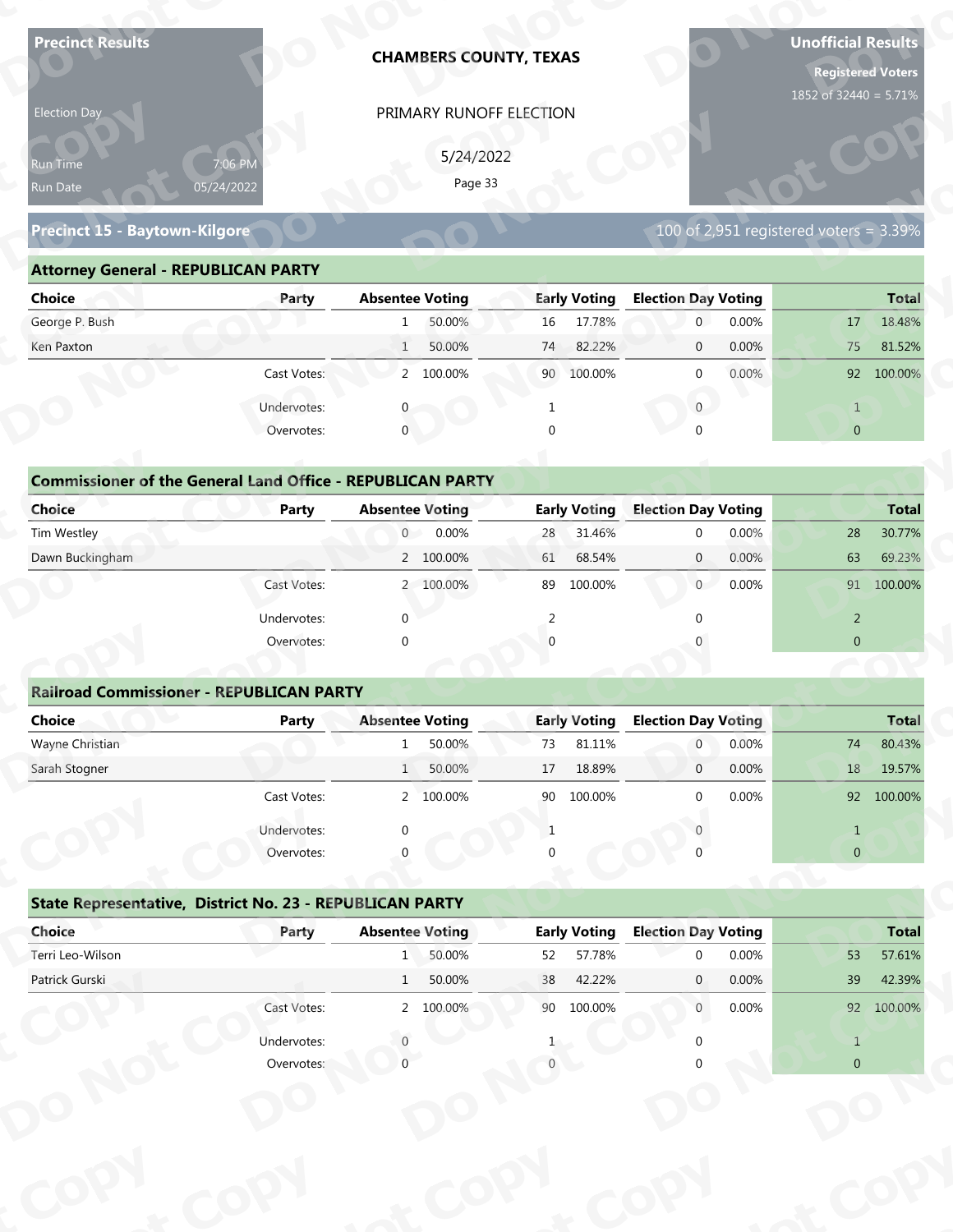| <b>Precinct Results</b>                                           |                       |                                     | <b>CHAMBERS COUNTY, TEXAS</b>                  |                                                 | <b>Unofficial Results</b><br><b>Registered Voters</b><br>1852 of 32440 = 5.71% |
|-------------------------------------------------------------------|-----------------------|-------------------------------------|------------------------------------------------|-------------------------------------------------|--------------------------------------------------------------------------------|
| Election Day                                                      |                       |                                     | PRIMARY RUNOFF ELECTION                        |                                                 |                                                                                |
|                                                                   |                       |                                     | 5/24/2022                                      |                                                 |                                                                                |
| Run Time<br>Run Date                                              | 7:06 PM<br>05/24/2022 |                                     | Page 34                                        |                                                 |                                                                                |
| Precinct 16 - Grand Parkway                                       |                       |                                     |                                                |                                                 | 138 of 2,201 registered voters = $6.27\%$                                      |
|                                                                   |                       |                                     |                                                |                                                 |                                                                                |
| <b>Lieutenant Governor - DEMOCRATIC PARTY</b>                     |                       |                                     |                                                |                                                 |                                                                                |
| <b>Choice</b>                                                     | Party                 | <b>Absentee Voting</b>              | <b>Early Voting</b>                            | <b>Election Day Voting</b>                      | <b>Total</b>                                                                   |
| Mike Collier                                                      |                       | 1 100.00%                           | 2 100.00%                                      | 0.00%<br>$\mathbf 0$                            | 3 100.00%                                                                      |
| Michelle Beckley                                                  |                       | $\overline{0}$<br>0.00%             | $\mathbf{0}$<br>0.00%                          | 0.00%<br>$\mathbf 0$                            | $\mathbf{0}$<br>0.00%                                                          |
|                                                                   | Cast Votes:           | 1 100.00%                           | 2 100.00%                                      | 0.00%<br>$\mathbf 0$                            | 3 100.00%                                                                      |
|                                                                   | Undervotes:           |                                     | $\mathbf 0$                                    | $\overline{0}$                                  | $\overline{0}$                                                                 |
|                                                                   | Overvotes:            | $\overline{0}$                      |                                                |                                                 | $\overline{0}$                                                                 |
| <b>Attorney General - DEMOCRATIC PARTY</b>                        |                       |                                     |                                                |                                                 |                                                                                |
| <b>Choice</b>                                                     | <b>Party</b>          | <b>Absentee Voting</b>              | <b>Early Voting</b>                            | <b>Election Day Voting</b>                      | <b>Total</b>                                                                   |
| Joe Jaworski                                                      |                       | 1 100.00%                           | 2 100.00%                                      | 0.00%<br>$\mathbf 0$                            | 3 100.00%                                                                      |
| Rochelle Mercedes Garza                                           |                       | 0.00%<br>$\mathbf{0}$               | 0.00%<br>$\mathbf{0}$                          | 0.00%<br>$\overline{0}$                         | 0.00%<br>$\overline{0}$                                                        |
|                                                                   | Cast Votes:           | 1 100.00%                           | 2 100.00%                                      | 0.00%<br>$\overline{0}$                         | 3 100.00%                                                                      |
|                                                                   | Undervotes:           | $\Omega$                            | $\Omega$                                       | $\Omega$                                        | $\overline{0}$                                                                 |
|                                                                   | Overvotes:            | $\Omega$                            |                                                |                                                 | $\overline{0}$                                                                 |
|                                                                   |                       |                                     |                                                |                                                 |                                                                                |
| <b>Comptroller of Public Accounts - DEMOCRATIC PARTY</b>          |                       |                                     |                                                |                                                 |                                                                                |
| Choice                                                            | <b>Party</b>          | <b>Absentee Voting</b>              | <b>Early Voting</b>                            | <b>Election Day Voting</b>                      | <b>Total</b>                                                                   |
| Angel Luis Vega                                                   |                       | 1 100.00%                           | 0.00%<br>$\mathbf 0$                           | 0.00%<br>$\overline{0}$                         | 33.33%<br>$1 -$                                                                |
| Janet T. Dudding                                                  |                       | $\overline{0}$<br>0.00%             | 2 100.00%                                      | 0.00%<br>$\overline{0}$                         | 66.67%<br>$2 -$                                                                |
|                                                                   | Cast Votes:           | 1 100.00%                           | 2 100.00%                                      | 0.00%<br>$\Omega$                               | 3 100.00%                                                                      |
|                                                                   | Undervotes:           | $\Omega$                            | $\Omega$                                       |                                                 | $\overline{0}$                                                                 |
|                                                                   | Overvotes:            |                                     |                                                |                                                 | $\overline{0}$                                                                 |
|                                                                   |                       |                                     |                                                |                                                 |                                                                                |
| <b>Commissioner of the General Land Office - DEMOCRATIC PARTY</b> |                       |                                     |                                                |                                                 |                                                                                |
| Choice<br>Sandragrace Martinez                                    | Party                 | <b>Absentee Voting</b><br>1 100.00% | <b>Early Voting</b><br>0.00%<br>$\overline{0}$ | <b>Election Day Voting</b><br>0.00%<br>$\Omega$ | <b>Total</b><br>33.33%<br>$\mathbf{1}$                                         |
| Jay Kleberg                                                       |                       | $\overline{0}$<br>0.00%             | 2 100.00%                                      | 0.00%<br>$\mathbf{0}$                           | 66.67%<br>2 <sup>7</sup>                                                       |
|                                                                   | Cast Votes:           | 1 100.00%                           | 2 100.00%                                      | $\overline{0}$<br>0.00%                         | 3 100.00%                                                                      |
|                                                                   |                       |                                     |                                                |                                                 |                                                                                |
|                                                                   | Undervotes:           |                                     |                                                |                                                 | $\overline{0}$                                                                 |
|                                                                   | Overvotes:            |                                     |                                                |                                                 | $\overline{0}$                                                                 |
|                                                                   |                       |                                     |                                                |                                                 |                                                                                |

| Election Day                                         |              | PRIMARY RUNOFF ELECTION |                           |                                           |                         |
|------------------------------------------------------|--------------|-------------------------|---------------------------|-------------------------------------------|-------------------------|
| 7:06 PM<br><b>Run Time</b><br>05/24/2022<br>Run Date |              | 5/24/2022<br>Page 34    |                           |                                           |                         |
| <b>Precinct 16 - Grand Parkway</b>                   |              |                         |                           | 138 of 2,201 registered voters = $6.27\%$ |                         |
| <b>Lieutenant Governor - DEMOCRATIC PARTY</b>        |              |                         |                           |                                           |                         |
| <b>Choice</b>                                        | Party        | <b>Absentee Voting</b>  | <b>Early Voting</b>       | <b>Election Day Voting</b>                | <b>Total</b>            |
| Mike Collier                                         |              | 1 100.00%               | 2 100.00%                 | 0.00%<br>$\overline{0}$                   | 3 100.00%               |
| Michelle Beckley                                     |              | 0.00%<br>$\overline{0}$ | 0.00%<br>$\overline{0}$   | 0.00%<br>$\overline{0}$                   | 0.00%<br>$\overline{0}$ |
|                                                      | Cast Votes:  | 1 100.00%               | 2 100.00%                 | $0.00\%$<br>$\Omega$                      | 3 100.00%               |
|                                                      | Undervotes:  |                         |                           | $\overline{0}$                            | $\overline{0}$          |
|                                                      | Overvotes:   | $\mathbf 0$             | $\Omega$                  |                                           | $\overline{0}$          |
|                                                      |              |                         |                           |                                           |                         |
| <b>Attorney General - DEMOCRATIC PARTY</b>           |              |                         |                           |                                           |                         |
| <b>Choice</b>                                        | <b>Party</b> | <b>Absentee Voting</b>  | <b>Early Voting</b>       | <b>Election Day Voting</b>                | <b>Total</b>            |
| Joe Jaworski                                         |              | 1 100.00%               | 2 100.00%                 | 0.00%<br>$\Omega$                         | 3 100.00%               |
| Rochelle Mercedes Garza                              |              | 0.00%<br>$\overline{0}$ | $\mathbf{0}$<br>0.00%     | $\overline{0}$<br>0.00%                   | 0.00%<br>$\overline{0}$ |
|                                                      | Cast Votes:  | 1 100.00%               | $\overline{2}$<br>100.00% | $\overline{0}$<br>0.00%                   | 3 100.00%               |

| 5/24/2022<br>7:06 PM<br>Run Time<br>Page 34<br>05/24/2022<br>Run Date<br>138 of 2,201 registered voters = $6.\overline{27\%}$<br><b>Precinct 16 - Grand Parkway</b><br><b>Lieutenant Governor - DEMOCRATIC PARTY</b><br><b>Absentee Voting</b><br><b>Early Voting</b><br><b>Election Day Voting</b><br><b>Choice</b><br><b>Total</b><br>Party<br>Mike Collier<br>0.00%<br>1 100.00%<br>2 100.00%<br>$\overline{0}$<br>3 100.00%<br>Michelle Beckley<br>$\overline{0}$<br>0.00%<br>0.00%<br>0.00%<br>0.00%<br>$\mathbf{0}$<br>$\mathbf{0}$<br>$\overline{0}$<br>Cast Votes:<br>1 100.00%<br>2 100.00%<br>0.00%<br>3 100.00%<br>$\mathbf{0}$<br>$\mathbf{0}$<br>Undervotes:<br>$\mathbf{0}$<br>$\overline{0}$<br>Overvotes:<br>$\mathbf{0}$<br>$\overline{0}$<br><b>Attorney General - DEMOCRATIC PARTY</b><br><b>Early Voting</b><br><b>Election Day Voting</b><br>Choice<br><b>Absentee Voting</b><br><b>Total</b><br><b>Party</b><br>Joe Jaworski<br>1 100.00%<br>0.00%<br>3 100.00%<br>2 100.00%<br>$\mathbf 0$<br>Rochelle Mercedes Garza<br>0.00%<br>0.00%<br>$0.00\%$<br>$\mathbf{0}$<br>$\mathbf{0}$<br>0.00%<br>$\mathbf{0}$<br>$\overline{0}$<br>Cast Votes:<br>1 100.00%<br>100.00%<br>$\overline{0}$<br>0.00%<br>3 100.00%<br>$\overline{2}$<br>Undervotes:<br>$\Omega$<br>$\overline{0}$<br>$\overline{0}$<br>Overvotes:<br>$\Omega$<br><b>Comptroller of Public Accounts - DEMOCRATIC PARTY</b><br><b>Choice</b><br><b>Absentee Voting</b><br><b>Election Day Voting</b><br><b>Total</b><br>Party<br><b>Early Voting</b><br>0.00%<br>Angel Luis Vega<br>1 100.00%<br>0.00%<br>33.33%<br>$\mathbf 0$<br>$\overline{0}$<br>$\mathbf{1}$<br>2 100.00%<br>0.00%<br>66.67%<br>Janet T. Dudding<br>0.00%<br>$\overline{0}$<br>$\mathbf 0$<br>$\overline{2}$<br>0.00%<br>3 100.00%<br>Cast Votes:<br>1 100.00%<br>2 100.00%<br>$\Omega$<br>Undervotes:<br>$\overline{0}$<br>$\Omega$<br>Overvotes:<br>$\overline{0}$<br><b>Commissioner of the General Land Office - DEMOCRATIC PARTY</b><br>Choice<br><b>Absentee Voting</b><br><b>Early Voting</b><br><b>Election Day Voting</b><br><b>Total</b><br>Party<br>Sandragrace Martinez<br>1 100.00%<br>33.33%<br>$\mathbf 0$<br>0.00%<br>0.00%<br>$\Omega$<br>1<br>0.00%<br>2 100.00%<br>Jay Kleberg<br>$\overline{0}$<br>0.00%<br>66.67%<br>$\mathbf{0}$<br>$2^{\circ}$<br>Cast Votes:<br>2 100.00%<br>1 100.00%<br>0.00%<br>3 100.00%<br>$\overline{0}$<br>Undervotes:<br>$\overline{0}$<br>Overvotes:<br>$\overline{0}$ | Election Day | PRIMARY RUNOFF ELECTION |  |  |
|------------------------------------------------------------------------------------------------------------------------------------------------------------------------------------------------------------------------------------------------------------------------------------------------------------------------------------------------------------------------------------------------------------------------------------------------------------------------------------------------------------------------------------------------------------------------------------------------------------------------------------------------------------------------------------------------------------------------------------------------------------------------------------------------------------------------------------------------------------------------------------------------------------------------------------------------------------------------------------------------------------------------------------------------------------------------------------------------------------------------------------------------------------------------------------------------------------------------------------------------------------------------------------------------------------------------------------------------------------------------------------------------------------------------------------------------------------------------------------------------------------------------------------------------------------------------------------------------------------------------------------------------------------------------------------------------------------------------------------------------------------------------------------------------------------------------------------------------------------------------------------------------------------------------------------------------------------------------------------------------------------------------------------------------------------------------------------------------------------------------------------------------------------------------------------------------------------------------------------------------------------------------------------------------------------------------------------------------------------------------------------------------------------------------------------------------------------------------------|--------------|-------------------------|--|--|
|                                                                                                                                                                                                                                                                                                                                                                                                                                                                                                                                                                                                                                                                                                                                                                                                                                                                                                                                                                                                                                                                                                                                                                                                                                                                                                                                                                                                                                                                                                                                                                                                                                                                                                                                                                                                                                                                                                                                                                                                                                                                                                                                                                                                                                                                                                                                                                                                                                                                              |              |                         |  |  |
|                                                                                                                                                                                                                                                                                                                                                                                                                                                                                                                                                                                                                                                                                                                                                                                                                                                                                                                                                                                                                                                                                                                                                                                                                                                                                                                                                                                                                                                                                                                                                                                                                                                                                                                                                                                                                                                                                                                                                                                                                                                                                                                                                                                                                                                                                                                                                                                                                                                                              |              |                         |  |  |
|                                                                                                                                                                                                                                                                                                                                                                                                                                                                                                                                                                                                                                                                                                                                                                                                                                                                                                                                                                                                                                                                                                                                                                                                                                                                                                                                                                                                                                                                                                                                                                                                                                                                                                                                                                                                                                                                                                                                                                                                                                                                                                                                                                                                                                                                                                                                                                                                                                                                              |              |                         |  |  |
|                                                                                                                                                                                                                                                                                                                                                                                                                                                                                                                                                                                                                                                                                                                                                                                                                                                                                                                                                                                                                                                                                                                                                                                                                                                                                                                                                                                                                                                                                                                                                                                                                                                                                                                                                                                                                                                                                                                                                                                                                                                                                                                                                                                                                                                                                                                                                                                                                                                                              |              |                         |  |  |
|                                                                                                                                                                                                                                                                                                                                                                                                                                                                                                                                                                                                                                                                                                                                                                                                                                                                                                                                                                                                                                                                                                                                                                                                                                                                                                                                                                                                                                                                                                                                                                                                                                                                                                                                                                                                                                                                                                                                                                                                                                                                                                                                                                                                                                                                                                                                                                                                                                                                              |              |                         |  |  |
|                                                                                                                                                                                                                                                                                                                                                                                                                                                                                                                                                                                                                                                                                                                                                                                                                                                                                                                                                                                                                                                                                                                                                                                                                                                                                                                                                                                                                                                                                                                                                                                                                                                                                                                                                                                                                                                                                                                                                                                                                                                                                                                                                                                                                                                                                                                                                                                                                                                                              |              |                         |  |  |
|                                                                                                                                                                                                                                                                                                                                                                                                                                                                                                                                                                                                                                                                                                                                                                                                                                                                                                                                                                                                                                                                                                                                                                                                                                                                                                                                                                                                                                                                                                                                                                                                                                                                                                                                                                                                                                                                                                                                                                                                                                                                                                                                                                                                                                                                                                                                                                                                                                                                              |              |                         |  |  |
|                                                                                                                                                                                                                                                                                                                                                                                                                                                                                                                                                                                                                                                                                                                                                                                                                                                                                                                                                                                                                                                                                                                                                                                                                                                                                                                                                                                                                                                                                                                                                                                                                                                                                                                                                                                                                                                                                                                                                                                                                                                                                                                                                                                                                                                                                                                                                                                                                                                                              |              |                         |  |  |
|                                                                                                                                                                                                                                                                                                                                                                                                                                                                                                                                                                                                                                                                                                                                                                                                                                                                                                                                                                                                                                                                                                                                                                                                                                                                                                                                                                                                                                                                                                                                                                                                                                                                                                                                                                                                                                                                                                                                                                                                                                                                                                                                                                                                                                                                                                                                                                                                                                                                              |              |                         |  |  |
|                                                                                                                                                                                                                                                                                                                                                                                                                                                                                                                                                                                                                                                                                                                                                                                                                                                                                                                                                                                                                                                                                                                                                                                                                                                                                                                                                                                                                                                                                                                                                                                                                                                                                                                                                                                                                                                                                                                                                                                                                                                                                                                                                                                                                                                                                                                                                                                                                                                                              |              |                         |  |  |
|                                                                                                                                                                                                                                                                                                                                                                                                                                                                                                                                                                                                                                                                                                                                                                                                                                                                                                                                                                                                                                                                                                                                                                                                                                                                                                                                                                                                                                                                                                                                                                                                                                                                                                                                                                                                                                                                                                                                                                                                                                                                                                                                                                                                                                                                                                                                                                                                                                                                              |              |                         |  |  |
|                                                                                                                                                                                                                                                                                                                                                                                                                                                                                                                                                                                                                                                                                                                                                                                                                                                                                                                                                                                                                                                                                                                                                                                                                                                                                                                                                                                                                                                                                                                                                                                                                                                                                                                                                                                                                                                                                                                                                                                                                                                                                                                                                                                                                                                                                                                                                                                                                                                                              |              |                         |  |  |
|                                                                                                                                                                                                                                                                                                                                                                                                                                                                                                                                                                                                                                                                                                                                                                                                                                                                                                                                                                                                                                                                                                                                                                                                                                                                                                                                                                                                                                                                                                                                                                                                                                                                                                                                                                                                                                                                                                                                                                                                                                                                                                                                                                                                                                                                                                                                                                                                                                                                              |              |                         |  |  |
|                                                                                                                                                                                                                                                                                                                                                                                                                                                                                                                                                                                                                                                                                                                                                                                                                                                                                                                                                                                                                                                                                                                                                                                                                                                                                                                                                                                                                                                                                                                                                                                                                                                                                                                                                                                                                                                                                                                                                                                                                                                                                                                                                                                                                                                                                                                                                                                                                                                                              |              |                         |  |  |
|                                                                                                                                                                                                                                                                                                                                                                                                                                                                                                                                                                                                                                                                                                                                                                                                                                                                                                                                                                                                                                                                                                                                                                                                                                                                                                                                                                                                                                                                                                                                                                                                                                                                                                                                                                                                                                                                                                                                                                                                                                                                                                                                                                                                                                                                                                                                                                                                                                                                              |              |                         |  |  |
|                                                                                                                                                                                                                                                                                                                                                                                                                                                                                                                                                                                                                                                                                                                                                                                                                                                                                                                                                                                                                                                                                                                                                                                                                                                                                                                                                                                                                                                                                                                                                                                                                                                                                                                                                                                                                                                                                                                                                                                                                                                                                                                                                                                                                                                                                                                                                                                                                                                                              |              |                         |  |  |
|                                                                                                                                                                                                                                                                                                                                                                                                                                                                                                                                                                                                                                                                                                                                                                                                                                                                                                                                                                                                                                                                                                                                                                                                                                                                                                                                                                                                                                                                                                                                                                                                                                                                                                                                                                                                                                                                                                                                                                                                                                                                                                                                                                                                                                                                                                                                                                                                                                                                              |              |                         |  |  |
|                                                                                                                                                                                                                                                                                                                                                                                                                                                                                                                                                                                                                                                                                                                                                                                                                                                                                                                                                                                                                                                                                                                                                                                                                                                                                                                                                                                                                                                                                                                                                                                                                                                                                                                                                                                                                                                                                                                                                                                                                                                                                                                                                                                                                                                                                                                                                                                                                                                                              |              |                         |  |  |
|                                                                                                                                                                                                                                                                                                                                                                                                                                                                                                                                                                                                                                                                                                                                                                                                                                                                                                                                                                                                                                                                                                                                                                                                                                                                                                                                                                                                                                                                                                                                                                                                                                                                                                                                                                                                                                                                                                                                                                                                                                                                                                                                                                                                                                                                                                                                                                                                                                                                              |              |                         |  |  |
|                                                                                                                                                                                                                                                                                                                                                                                                                                                                                                                                                                                                                                                                                                                                                                                                                                                                                                                                                                                                                                                                                                                                                                                                                                                                                                                                                                                                                                                                                                                                                                                                                                                                                                                                                                                                                                                                                                                                                                                                                                                                                                                                                                                                                                                                                                                                                                                                                                                                              |              |                         |  |  |
|                                                                                                                                                                                                                                                                                                                                                                                                                                                                                                                                                                                                                                                                                                                                                                                                                                                                                                                                                                                                                                                                                                                                                                                                                                                                                                                                                                                                                                                                                                                                                                                                                                                                                                                                                                                                                                                                                                                                                                                                                                                                                                                                                                                                                                                                                                                                                                                                                                                                              |              |                         |  |  |
|                                                                                                                                                                                                                                                                                                                                                                                                                                                                                                                                                                                                                                                                                                                                                                                                                                                                                                                                                                                                                                                                                                                                                                                                                                                                                                                                                                                                                                                                                                                                                                                                                                                                                                                                                                                                                                                                                                                                                                                                                                                                                                                                                                                                                                                                                                                                                                                                                                                                              |              |                         |  |  |
|                                                                                                                                                                                                                                                                                                                                                                                                                                                                                                                                                                                                                                                                                                                                                                                                                                                                                                                                                                                                                                                                                                                                                                                                                                                                                                                                                                                                                                                                                                                                                                                                                                                                                                                                                                                                                                                                                                                                                                                                                                                                                                                                                                                                                                                                                                                                                                                                                                                                              |              |                         |  |  |
|                                                                                                                                                                                                                                                                                                                                                                                                                                                                                                                                                                                                                                                                                                                                                                                                                                                                                                                                                                                                                                                                                                                                                                                                                                                                                                                                                                                                                                                                                                                                                                                                                                                                                                                                                                                                                                                                                                                                                                                                                                                                                                                                                                                                                                                                                                                                                                                                                                                                              |              |                         |  |  |
|                                                                                                                                                                                                                                                                                                                                                                                                                                                                                                                                                                                                                                                                                                                                                                                                                                                                                                                                                                                                                                                                                                                                                                                                                                                                                                                                                                                                                                                                                                                                                                                                                                                                                                                                                                                                                                                                                                                                                                                                                                                                                                                                                                                                                                                                                                                                                                                                                                                                              |              |                         |  |  |
|                                                                                                                                                                                                                                                                                                                                                                                                                                                                                                                                                                                                                                                                                                                                                                                                                                                                                                                                                                                                                                                                                                                                                                                                                                                                                                                                                                                                                                                                                                                                                                                                                                                                                                                                                                                                                                                                                                                                                                                                                                                                                                                                                                                                                                                                                                                                                                                                                                                                              |              |                         |  |  |
|                                                                                                                                                                                                                                                                                                                                                                                                                                                                                                                                                                                                                                                                                                                                                                                                                                                                                                                                                                                                                                                                                                                                                                                                                                                                                                                                                                                                                                                                                                                                                                                                                                                                                                                                                                                                                                                                                                                                                                                                                                                                                                                                                                                                                                                                                                                                                                                                                                                                              |              |                         |  |  |
|                                                                                                                                                                                                                                                                                                                                                                                                                                                                                                                                                                                                                                                                                                                                                                                                                                                                                                                                                                                                                                                                                                                                                                                                                                                                                                                                                                                                                                                                                                                                                                                                                                                                                                                                                                                                                                                                                                                                                                                                                                                                                                                                                                                                                                                                                                                                                                                                                                                                              |              |                         |  |  |
|                                                                                                                                                                                                                                                                                                                                                                                                                                                                                                                                                                                                                                                                                                                                                                                                                                                                                                                                                                                                                                                                                                                                                                                                                                                                                                                                                                                                                                                                                                                                                                                                                                                                                                                                                                                                                                                                                                                                                                                                                                                                                                                                                                                                                                                                                                                                                                                                                                                                              |              |                         |  |  |
|                                                                                                                                                                                                                                                                                                                                                                                                                                                                                                                                                                                                                                                                                                                                                                                                                                                                                                                                                                                                                                                                                                                                                                                                                                                                                                                                                                                                                                                                                                                                                                                                                                                                                                                                                                                                                                                                                                                                                                                                                                                                                                                                                                                                                                                                                                                                                                                                                                                                              |              |                         |  |  |
|                                                                                                                                                                                                                                                                                                                                                                                                                                                                                                                                                                                                                                                                                                                                                                                                                                                                                                                                                                                                                                                                                                                                                                                                                                                                                                                                                                                                                                                                                                                                                                                                                                                                                                                                                                                                                                                                                                                                                                                                                                                                                                                                                                                                                                                                                                                                                                                                                                                                              |              |                         |  |  |
|                                                                                                                                                                                                                                                                                                                                                                                                                                                                                                                                                                                                                                                                                                                                                                                                                                                                                                                                                                                                                                                                                                                                                                                                                                                                                                                                                                                                                                                                                                                                                                                                                                                                                                                                                                                                                                                                                                                                                                                                                                                                                                                                                                                                                                                                                                                                                                                                                                                                              |              |                         |  |  |
|                                                                                                                                                                                                                                                                                                                                                                                                                                                                                                                                                                                                                                                                                                                                                                                                                                                                                                                                                                                                                                                                                                                                                                                                                                                                                                                                                                                                                                                                                                                                                                                                                                                                                                                                                                                                                                                                                                                                                                                                                                                                                                                                                                                                                                                                                                                                                                                                                                                                              |              |                         |  |  |
|                                                                                                                                                                                                                                                                                                                                                                                                                                                                                                                                                                                                                                                                                                                                                                                                                                                                                                                                                                                                                                                                                                                                                                                                                                                                                                                                                                                                                                                                                                                                                                                                                                                                                                                                                                                                                                                                                                                                                                                                                                                                                                                                                                                                                                                                                                                                                                                                                                                                              |              |                         |  |  |
|                                                                                                                                                                                                                                                                                                                                                                                                                                                                                                                                                                                                                                                                                                                                                                                                                                                                                                                                                                                                                                                                                                                                                                                                                                                                                                                                                                                                                                                                                                                                                                                                                                                                                                                                                                                                                                                                                                                                                                                                                                                                                                                                                                                                                                                                                                                                                                                                                                                                              |              |                         |  |  |
|                                                                                                                                                                                                                                                                                                                                                                                                                                                                                                                                                                                                                                                                                                                                                                                                                                                                                                                                                                                                                                                                                                                                                                                                                                                                                                                                                                                                                                                                                                                                                                                                                                                                                                                                                                                                                                                                                                                                                                                                                                                                                                                                                                                                                                                                                                                                                                                                                                                                              |              |                         |  |  |
|                                                                                                                                                                                                                                                                                                                                                                                                                                                                                                                                                                                                                                                                                                                                                                                                                                                                                                                                                                                                                                                                                                                                                                                                                                                                                                                                                                                                                                                                                                                                                                                                                                                                                                                                                                                                                                                                                                                                                                                                                                                                                                                                                                                                                                                                                                                                                                                                                                                                              |              |                         |  |  |
|                                                                                                                                                                                                                                                                                                                                                                                                                                                                                                                                                                                                                                                                                                                                                                                                                                                                                                                                                                                                                                                                                                                                                                                                                                                                                                                                                                                                                                                                                                                                                                                                                                                                                                                                                                                                                                                                                                                                                                                                                                                                                                                                                                                                                                                                                                                                                                                                                                                                              |              |                         |  |  |
|                                                                                                                                                                                                                                                                                                                                                                                                                                                                                                                                                                                                                                                                                                                                                                                                                                                                                                                                                                                                                                                                                                                                                                                                                                                                                                                                                                                                                                                                                                                                                                                                                                                                                                                                                                                                                                                                                                                                                                                                                                                                                                                                                                                                                                                                                                                                                                                                                                                                              |              |                         |  |  |
|                                                                                                                                                                                                                                                                                                                                                                                                                                                                                                                                                                                                                                                                                                                                                                                                                                                                                                                                                                                                                                                                                                                                                                                                                                                                                                                                                                                                                                                                                                                                                                                                                                                                                                                                                                                                                                                                                                                                                                                                                                                                                                                                                                                                                                                                                                                                                                                                                                                                              |              |                         |  |  |

### **Comptroller of Public Accounts - DEMOCRATIC PARTY**

| <b>Choice</b>                                                     | Party                     | <b>Absentee Voting</b> |           |                | <b>Early Voting</b>          | <b>Election Day Voting</b>                 |       |                | <b>Total</b>           |
|-------------------------------------------------------------------|---------------------------|------------------------|-----------|----------------|------------------------------|--------------------------------------------|-------|----------------|------------------------|
| Joe Jaworski                                                      |                           |                        | 1 100.00% |                | 2 100.00%                    | $\mathbf{0}$                               | 0.00% |                | 3 100.00%              |
| Rochelle Mercedes Garza                                           |                           | $\boldsymbol{0}$       | 0.00%     | $\overline{0}$ | 0.00%                        | $\mathbf{0}$                               | 0.00% | $\overline{0}$ | 0.00%                  |
|                                                                   | Cast Votes:               |                        | 1 100.00% |                | 2 100.00%                    | $\overline{0}$                             | 0.00% |                | 3 100.00%              |
|                                                                   | Undervotes:               | ∩                      |           | ∩              |                              | $\Omega$                                   |       | $\mathbf{0}$   |                        |
|                                                                   | Overvotes:                | $\Omega$               |           |                |                              |                                            |       | $\mathbf{0}$   |                        |
| <b>Comptroller of Public Accounts - DEMOCRATIC PARTY</b>          |                           |                        |           |                |                              |                                            |       |                |                        |
| <b>Choice</b>                                                     | Party                     | <b>Absentee Voting</b> |           |                | <b>Early Voting</b>          | <b>Election Day Voting</b>                 |       |                | <b>Total</b>           |
| Angel Luis Vega                                                   |                           |                        | 1 100.00% | 0              | 0.00%                        | $\overline{0}$                             | 0.00% | 1              | 33.33%                 |
| Janet T. Dudding                                                  |                           | $\overline{0}$         | 0.00%     |                | 2 100.00%                    | $\overline{0}$                             | 0.00% | 2 <sup>2</sup> | 66.67%                 |
|                                                                   | Cast Votes:               |                        | 1 100.00% |                | 2 100.00%                    | $\mathbf{0}$                               | 0.00% |                | 3 100.00%              |
|                                                                   |                           |                        |           |                |                              |                                            |       |                |                        |
|                                                                   |                           | ∩                      |           | <sup>0</sup>   |                              |                                            |       | $\mathbf{0}$   |                        |
|                                                                   | Undervotes:<br>Overvotes: |                        |           |                |                              |                                            |       | $\mathbf 0$    |                        |
| <b>Commissioner of the General Land Office - DEMOCRATIC PARTY</b> |                           |                        |           |                |                              |                                            |       |                |                        |
| Choice<br>Sandragrace Martinez                                    | Party                     | <b>Absentee Voting</b> | 1 100.00% | $\overline{0}$ | <b>Early Voting</b><br>0.00% | <b>Election Day Voting</b><br>$\mathbf{0}$ | 0.00% | $\mathbf{1}$   | <b>Total</b><br>33.33% |
| Jay Kleberg                                                       |                           | $\mathbf 0$            | 0.00%     |                | 2 100.00%                    | $\mathbf{0}$                               | 0.00% | 2 <sup>2</sup> | 66.67%                 |
|                                                                   | Cast Votes:               |                        | 1 100.00% |                | 2 100.00%                    | $\mathbf{0}$                               | 0.00% |                | 3 100.00%              |
|                                                                   | Undervotes:               |                        |           |                |                              |                                            |       | $\overline{0}$ |                        |

|                                                                   | Cast votes. | $\mathbf{r}$           | TOO'OO XQ |   | 2, 100.0076         |                            | <b>U.UU70</b> | $\mathcal{P}$  | LUU.UU70     |
|-------------------------------------------------------------------|-------------|------------------------|-----------|---|---------------------|----------------------------|---------------|----------------|--------------|
|                                                                   | Undervotes: | $\Omega$               |           | 0 |                     |                            |               | $\Omega$       |              |
|                                                                   | Overvotes:  | $\Omega$               |           | 0 |                     |                            |               | $\overline{0}$ |              |
|                                                                   |             |                        |           |   |                     |                            |               |                |              |
| <b>Commissioner of the General Land Office - DEMOCRATIC PARTY</b> |             |                        |           |   |                     |                            |               |                |              |
| Choice                                                            | Party       | <b>Absentee Voting</b> |           |   | <b>Early Voting</b> | <b>Election Day Voting</b> |               |                | <b>Total</b> |
| Sandragrace Martinez                                              |             |                        | 1 100.00% | 0 | 0.00%               | $\Omega$                   | 0.00%         | $\mathbf{1}$   | 33.33%       |
| Jay Kleberg                                                       |             | $\mathbf 0$            | 0.00%     |   | 2 100.00%           | $\mathbf{0}$               | $0.00\%$      | $2^{\circ}$    | 66.67%       |
|                                                                   | Cast Votes: |                        | 1 100.00% |   | 2 100.00%           | $\mathbf 0$                | $0.00\%$      | $\overline{3}$ | 100.00%      |
|                                                                   | Undervotes: |                        |           | 0 |                     |                            |               | $\overline{0}$ |              |
|                                                                   | Overvotes:  |                        |           |   |                     |                            |               | $\overline{0}$ |              |
|                                                                   |             |                        |           |   |                     |                            |               |                |              |
|                                                                   |             |                        |           |   |                     |                            |               |                |              |
|                                                                   |             |                        |           |   |                     |                            |               |                |              |
|                                                                   |             |                        |           |   |                     |                            |               |                |              |
|                                                                   |             |                        |           |   |                     |                            |               |                |              |
|                                                                   |             |                        |           |   |                     |                            |               |                |              |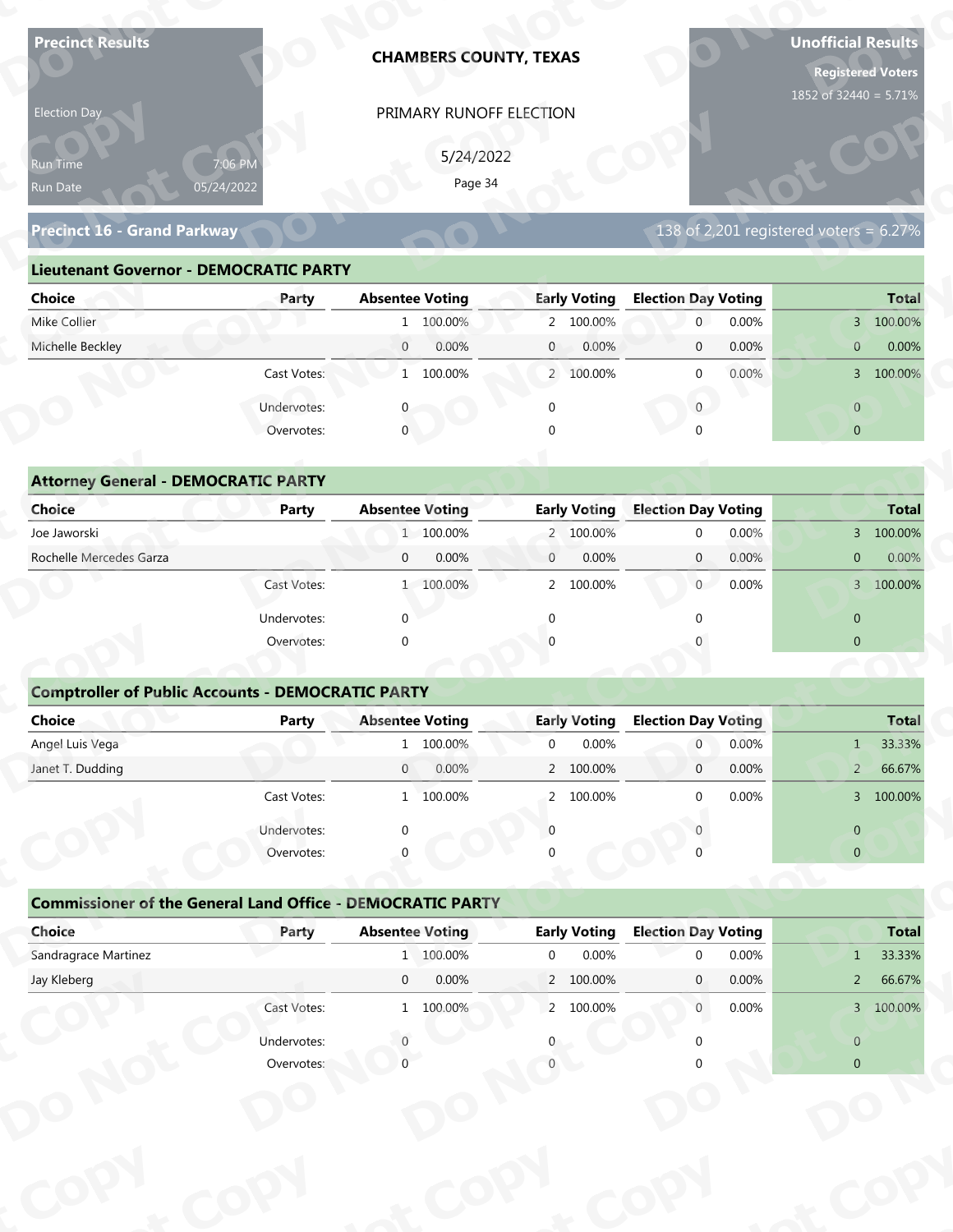| <b>Precinct Results</b>                                           |                           |                        |           | <b>CHAMBERS COUNTY, TEXAS</b> |                     |                            |       | <b>Unofficial Results</b><br><b>Registered Voters</b><br>1852 of 32440 = 5.71% |              |
|-------------------------------------------------------------------|---------------------------|------------------------|-----------|-------------------------------|---------------------|----------------------------|-------|--------------------------------------------------------------------------------|--------------|
| Election Day                                                      |                           |                        |           | PRIMARY RUNOFF ELECTION       |                     |                            |       |                                                                                |              |
|                                                                   |                           |                        | 5/24/2022 |                               |                     |                            |       |                                                                                |              |
| 7:06 PM<br>Run Time<br>Run Date                                   |                           |                        | Page 35   |                               |                     |                            |       |                                                                                |              |
| 05/24/2022                                                        |                           |                        |           |                               |                     |                            |       |                                                                                |              |
| Precinct 16 - Grand Parkway                                       |                           |                        |           |                               |                     |                            |       | 138 of 2,201 registered voters = $6.27\%$                                      |              |
| <b>Attorney General - REPUBLICAN PARTY</b>                        |                           |                        |           |                               |                     |                            |       |                                                                                |              |
| <b>Choice</b>                                                     | Party                     | <b>Absentee Voting</b> |           |                               | <b>Early Voting</b> | <b>Election Day Voting</b> |       |                                                                                | <b>Total</b> |
| George P. Bush                                                    |                           | 1                      | 14.29%    | 29                            | 23.02%              | $\mathbf 0$                | 0.00% | 30 <sup>°</sup>                                                                | 22.56%       |
| Ken Paxton                                                        |                           | 6                      | 85.71%    | 97                            | 76.98%              | $\mathbf 0$                | 0.00% | 103                                                                            | 77.44%       |
|                                                                   | Cast Votes:               |                        | 7 100.00% |                               | 126 100.00%         | $\mathbf 0$                | 0.00% | 133                                                                            | 100.00%      |
|                                                                   | Undervotes:               |                        |           | 2                             |                     | $\overline{0}$             |       | $\overline{2}$                                                                 |              |
|                                                                   | Overvotes:                | $\mathbf{0}$           |           | $\Omega$                      |                     |                            |       | $\overline{0}$                                                                 |              |
|                                                                   |                           |                        |           |                               |                     |                            |       |                                                                                |              |
| <b>Commissioner of the General Land Office - REPUBLICAN PARTY</b> |                           |                        |           |                               |                     |                            |       |                                                                                |              |
| <b>Choice</b>                                                     | <b>Party</b>              | <b>Absentee Voting</b> |           |                               | <b>Early Voting</b> | <b>Election Day Voting</b> |       |                                                                                | <b>Total</b> |
| Tim Westley                                                       |                           | $2^{\circ}$            | 40.00%    | 45                            | 37.50%              | $\mathbf 0$                | 0.00% | 47                                                                             | 37.60%       |
| Dawn Buckingham                                                   |                           | 3                      | 60.00%    | 75                            | 62.50%              | $\overline{0}$             | 0.00% | 78                                                                             | 62.40%       |
|                                                                   | Cast Votes:               |                        | 5 100.00% |                               | 120 100.00%         | 0                          | 0.00% | 125                                                                            | 100.00%      |
|                                                                   | Undervotes:               | 2                      |           | 8                             |                     | $\Omega$                   |       | 10                                                                             |              |
|                                                                   | Overvotes:                | $\Omega$               |           |                               |                     |                            |       | $\overline{0}$                                                                 |              |
|                                                                   |                           |                        |           |                               |                     |                            |       |                                                                                |              |
| <b>Railroad Commissioner - REPUBLICAN PARTY</b>                   |                           |                        |           |                               |                     |                            |       |                                                                                |              |
| <b>Choice</b>                                                     | <b>Party</b>              | <b>Absentee Voting</b> |           |                               | <b>Early Voting</b> | <b>Election Day Voting</b> |       |                                                                                | <b>Total</b> |
| Wayne Christian                                                   |                           | $\mathbf{3}$           | 60.00%    | 95                            | 77.87%              | $\overline{0}$             | 0.00% | 98                                                                             | 77.17%       |
| Sarah Stogner                                                     |                           |                        | 2 40.00%  | 27                            | 22.13%              | $\overline{0}$             | 0.00% | 29                                                                             | 22.83%       |
|                                                                   | Cast Votes:               |                        | 5 100.00% | 122                           | 100.00%             | $\Omega$                   | 0.00% | 127                                                                            | 100.00%      |
|                                                                   | Undervotes:               | 2                      |           | 6                             |                     |                            |       | 8                                                                              |              |
|                                                                   | Overvotes:                |                        |           |                               |                     |                            |       | $\overline{0}$                                                                 |              |
| State Representative, District No. 23 - REPUBLICAN PARTY          |                           |                        |           |                               |                     |                            |       |                                                                                |              |
| Choice                                                            | Party                     | <b>Absentee Voting</b> |           |                               | <b>Early Voting</b> | <b>Election Day Voting</b> |       |                                                                                | <b>Total</b> |
|                                                                   |                           | $3^{\circ}$            | 42.86%    | 78                            | 60.94%              | $\Omega$                   | 0.00% | 81                                                                             | 60.00%       |
| Terri Leo-Wilson                                                  |                           | $4\overline{ }$        | 57.14%    | 50                            | 39.06%              | $\mathbf{0}$               | 0.00% | 54                                                                             | 40.00%       |
| Patrick Gurski                                                    |                           |                        |           |                               |                     |                            |       |                                                                                |              |
|                                                                   | Cast Votes:               |                        | 7 100.00% |                               | 128 100.00%         | $\overline{0}$             | 0.00% |                                                                                | 135 100.00%  |
|                                                                   |                           |                        |           |                               |                     |                            |       |                                                                                |              |
|                                                                   | Undervotes:<br>Overvotes: |                        |           |                               |                     |                            |       | $\overline{0}$<br>$\overline{0}$                                               |              |

| Election Day                               |                                                                            | PRIMARY RUNOFF ELECTION   |                     |                                           |                           |
|--------------------------------------------|----------------------------------------------------------------------------|---------------------------|---------------------|-------------------------------------------|---------------------------|
| Run Time<br>Run Date                       | 7:06 PM<br>05/24/2022                                                      | 5/24/2022<br>Page 35      |                     |                                           |                           |
| Precinct 16 - Grand Parkway                |                                                                            |                           |                     | 138 of 2,201 registered voters = $6.27\%$ |                           |
| <b>Attorney General - REPUBLICAN PARTY</b> |                                                                            |                           |                     |                                           |                           |
| <b>Choice</b>                              | Party                                                                      | <b>Absentee Voting</b>    | <b>Early Voting</b> | <b>Election Day Voting</b>                | <b>Total</b>              |
| George P. Bush                             |                                                                            | 1 14.29%                  | 23.02%<br>29        | $\overline{0}$<br>0.00%                   | 22.56%<br>30 <sup>°</sup> |
| Ken Paxton                                 |                                                                            | $6\overline{6}$<br>85.71% | 97<br>76.98%        | 0.00%<br>$\mathbf{0}$                     | 103<br>77.44%             |
|                                            | Cast Votes:                                                                | 7 100.00%                 | 126 100.00%         | 0.00%<br>$\mathbf{0}$                     | 133 100.00%               |
|                                            | Undervotes:                                                                |                           | 2                   | $\overline{0}$                            | $\overline{2}$            |
|                                            | Overvotes:                                                                 | $\Omega$                  |                     |                                           | $\overline{0}$            |
| Choice                                     | <b>Commissioner of the General Land Office - REPUBLICAN PARTY</b><br>Party | <b>Absentee Voting</b>    | <b>Early Voting</b> | <b>Election Day Voting</b>                | <b>Total</b>              |
| Tim Westley                                |                                                                            | 2 40.00%                  | 37.50%<br>45        | 0.00%<br>$\Omega$                         | 37.60%<br>47              |
| Dawn Buckingham                            |                                                                            | 60.00%<br>$\overline{3}$  | 62.50%<br>75        | 0.00%<br>$\overline{0}$                   | 62.40%<br>78              |
|                                            | Cast Votes:                                                                | 5 100.00%                 | 100.00%<br>120      | 0.00%<br>$\overline{0}$                   | 100.00%<br>125            |
|                                            | Undervotes:                                                                | 2                         |                     |                                           | 10                        |
|                                            | Overvotes:                                                                 |                           |                     |                                           | $\overline{0}$            |
|                                            |                                                                            |                           |                     |                                           |                           |
|                                            | <b>Railroad Commissioner - REPUBLICAN PARTY</b>                            |                           |                     |                                           |                           |
| <b>Choice</b>                              | <b>Party</b>                                                               | <b>Absentee Voting</b>    | <b>Early Voting</b> | <b>Election Day Voting</b>                | <b>Total</b>              |
| Wayne Christian                            |                                                                            | 60.00%                    | 77.87%<br>95        | 0.00%                                     | 77.17%<br>98              |
| Carole Champsu                             |                                                                            | $\Omega$<br>10.000        | 27<br>22.120/       | 0.0001<br>$\sim$                          | 22000<br>20               |

| Choice                                          | Party       | <b>Absentee Voting</b>                                            | <b>Early Voting</b> | <b>Election Day Voting</b> | <b>Total</b>   |
|-------------------------------------------------|-------------|-------------------------------------------------------------------|---------------------|----------------------------|----------------|
| George P. Bush                                  |             | 14.29%<br>$\mathbf{1}$                                            | 23.02%<br>29        | $\overline{0}$<br>0.00%    | 22.56%<br>30   |
| Ken Paxton                                      |             | 85.71%<br>6                                                       | 76.98%<br>97        | 0.00%<br>$\overline{0}$    | 103<br>77.44%  |
|                                                 | Cast Votes: | 7 100.00%                                                         | 100.00%<br>126      | 0.00%<br>$\mathbf 0$       | 100.00%<br>133 |
|                                                 | Undervotes: |                                                                   |                     | $\mathbf{0}$               | $\overline{2}$ |
|                                                 | Overvotes:  | 0                                                                 |                     | $\mathbf 0$                | $\overline{0}$ |
|                                                 |             |                                                                   |                     |                            |                |
|                                                 |             | <b>Commissioner of the General Land Office - REPUBLICAN PARTY</b> |                     |                            |                |
| Choice                                          | Party       | <b>Absentee Voting</b>                                            | <b>Early Voting</b> | <b>Election Day Voting</b> | <b>Total</b>   |
| Tim Westley                                     |             | 40.00%<br>$2^{\circ}$                                             | 37.50%<br>45        | 0.00%<br>$\mathbf 0$       | 37.60%<br>47   |
| Dawn Buckingham                                 |             | 60.00%<br>3                                                       | 62.50%<br>75        | 0.00%<br>$\overline{0}$    | 78<br>62.40%   |
|                                                 | Cast Votes: | 5 100.00%                                                         | 100.00%<br>120      | $\overline{0}$<br>0.00%    | 125<br>100.00% |
|                                                 | Undervotes: | $\mathcal{P}$                                                     |                     | ∩                          | 10             |
|                                                 | Overvotes:  | $\Omega$                                                          |                     | 0                          | $\overline{0}$ |
| <b>Railroad Commissioner - REPUBLICAN PARTY</b> |             |                                                                   |                     |                            |                |
| Choice                                          | Party       | <b>Absentee Voting</b>                                            | <b>Early Voting</b> | <b>Election Day Voting</b> | <b>Total</b>   |
| Wayne Christian                                 |             | 60.00%<br>3                                                       | 77.87%<br>95        | 0.00%<br>$\overline{0}$    | 98<br>77.17%   |
| Carole Champan                                  |             | 2.40000                                                           | 22.120<br>77        | 0.0001<br>$\Omega$         | 22000<br>20    |

### **Railroad Commissioner - REPUBLICAN PARTY Choice Party Absentee Voting Early Voting Election Day Voting Total** Wayne Christian 3 60.00% 95 77.87% 0 0.00% 98 77.17% Sarah Stogner 2 40.00% 27 22.13% 0 0.00% 29 22.83% Cast Votes: 5 100.00% 122 100.00% 0 0.00% 127 100.00% Undervotes: 2 6 0 8 8 Overvotes: 0 0 0 0 **Example 20**<br> **Railroad Commissioner - REPUBLICAN P<br>
Choice Party t C** Under<br>Over **Railroad Com**<br> **Choice**<br> **Wayne Christian**<br> **Sarab Stegner oEarly Voting t <sup>p</sup> y d**<br>Absentee  $\frac{3}{2}$  60.00%<br> **b** 40.00%<br> **b** 400.00% **e Voting**<br>60.00%<br>40.00%<br>100.00% **op PRIMARY RUNOFF ELECTIO**<br>
5/24/2022<br>
Page 35<br> **Absentee Voting**<br>
1 1429%<br> **Buse 10 1429%**<br> **PRIMARY RUNOFF ELECTIO**<br>
5/24/2022<br>
Page 35<br> **Buse 1429%**<br>
2 9<br> **PRIMARY**<br> **Buse 126**<br> **Buse 126**<br> **CONS**<br> **E**<br> **Buse 126**<br> **PRIMA**  $\begin{bmatrix} 1 & 1 & 1 \\ 6 & 0 & 0 \end{bmatrix}$ **<u>Ioting</u> DtC**<u>P</u><br>29 **Railroad Commiss<br>
Choice**<br>
Wayne Christian<br>
Sarah Stogner **Choice**<br>
Wayne Christian<br>
Sarah Stogner Overvotes<br> **Railroad Commissioner - REPUBLICAN P<br>
Choice Party**<br>
Sarah Stogner<br>
Cast Votes<br>
Undervotes<br>
Overvotes<br>
State Representative, District No. 23 - F<br>
Choice Party<br>
Terri Leo-Wilson<br>
Patrick Gurski<br>
Cast Votes<br>
Unde mmissior<br>**ot** Precinct 16 - Grand Parkway<br> **Attorney General - REPUBLICAN PARTY**<br>
Choice<br>
George P. Bush<br>
Ken Paxton<br>
Cast Votes<br>
Undervotes<br>
Orm**missioner of the General Land Offic**<br>
Choice<br>
Tim Westley<br>
Dawn Buckingham<br>
Cast Votes<br>
Un **totDDCommissioner of the C**<br>Choice<br>Dawn Buckingham<br>**Railroad Commissione**<br>Choice<br>Mayne Christian<br>Sarah Stogner<br>**State Representative,**<br>Choice<br>Choice<br>Terri Leo-Wilson **State Representat dervotes Copyright Copyright Copyright Copyright Copyright Copyright Copyright Copyright Copyright Copyright Copyright Copyright Copyright Copyright Copyright Copyright Copyright Copyright Copyright Copyright Copyright Copyright C Commissioner of the General Land Office<br>
Tim Westley<br>
Dawn Buckingham<br>
Davan Buckingham<br>
Cast Votes<br>
Undervotes<br>
Overvotes<br>
Railroad Commissioner - REPUBLICAN P<br>
Choice<br>
Wayne Christian<br>
Sarah Stogner<br>
Cast Votes<br>
Undervo N pyot PRIMARY RUNOFF ELECTION**<br>  $5/24/2022$ <br>  $Page 35$ <br> **Absentee Voting**<br> **Absentee Voting**<br> **Early Voting Election Day V<br>
6 85.71% 97 76.98% 0<br>
7 100.00% 126 100.00% 0<br>
8 7 100.00% 126 100.00% 0<br>
8 2<br>
<b>Absentee Voting Early Vo yot rotal**<br>
47 37.60%<br>
78 62.40%<br>
125 100.00%<br>
10<br>
0<br> **o**<br> **o**<br> **o**<br> **o**<br>
127 100.00%<br>
8<br>
0<br>
8<br>
0<br> **o**<br> **o**<br>
127 100.00%<br>
8<br>
0<br>
100.00%<br>
8<br>
127 100.00%<br>
8<br>
0<br>
100.00%<br>
8<br>
127 100.00%<br>
8<br>
127 100.00%<br>
8<br>
100.00%<br>
8<br>
127 100.00 **Example 19 AN PARTY**<br> **PyCoting Election Day V<br>
40.00% 45 37.50% 0<br>
60.00% 75 62.50% 0<br>
100.00% 120 100.00% 0<br>
8 0<br>
0<br>
0<br>
0<br>
<b>PyCoting Early Voting Election Day V<br>
40.00% 95 77.87% 0<br>
100.00% 27 22.13% 0<br>
100.00% 122 100. o** $\overline{0}$ **ot pyo** $\frac{\text{Total}}{3}$ <br>3 77.17%<br>3 22.83% **pyNTotal**<br>77.17% 22.83% **pyD N o**  $\begin{bmatrix} 8 \\ 0 \end{bmatrix}$ **ot op p**<br>**p**<br>**p**<br>**p**<br>**p**<br>**p 8**<br> **0**<br> **0**<br> **lection Day Voting**<br> **0**<br> **0**<br> **0**<br> **0**<br> **8**<br> **1**<br> **10**<br> **10**<br> **8**<br> **10**<br> **10**<br> **10**<br> **10**<br> **10**<br> **10**<br> **10**<br> **10**<br> **10**

## **State Representative, District No. 23 - REPUBLICAN PARTY o** $\frac{1}{\sqrt{2}}$

|                                                          | Cast votes. | $\mathcal{P}$          | TOO'OO SO | ⊥∠∠ | LUU.UU 70           |                            | <b>U.UU70</b> | T S            | <b>LUU.UU 70</b> |
|----------------------------------------------------------|-------------|------------------------|-----------|-----|---------------------|----------------------------|---------------|----------------|------------------|
|                                                          | Undervotes: |                        |           | 6   |                     |                            |               | 8              |                  |
|                                                          | Overvotes:  | $\Omega$               |           | 0   |                     |                            |               | $\overline{0}$ |                  |
| State Representative, District No. 23 - REPUBLICAN PARTY |             |                        |           |     |                     |                            |               |                |                  |
| Choice                                                   | Party       | <b>Absentee Voting</b> |           |     | <b>Early Voting</b> | <b>Election Day Voting</b> |               |                | <b>Total</b>     |
| Terri Leo-Wilson                                         |             | 3                      | 42.86%    | 78  | 60.94%              | $\Omega$                   | 0.00%         | 81             | 60.00%           |
| Patrick Gurski                                           |             | $\overline{4}$         | 57.14%    | 50  | 39.06%              | $\mathbf{0}$               | $0.00\%$      | 54             | 40.00%           |
|                                                          | Cast Votes: |                        | 7 100.00% | 128 | 100.00%             | $\mathbf{0}$               | $0.00\%$      | 135            | 100.00%          |
|                                                          | Undervotes: |                        |           | 0   |                     |                            |               | $\overline{0}$ |                  |
|                                                          | Overvotes:  |                        |           |     |                     |                            |               | $\overline{0}$ |                  |
|                                                          |             |                        |           |     |                     |                            |               |                |                  |
|                                                          |             |                        |           |     |                     |                            |               |                |                  |
|                                                          |             |                        |           |     |                     |                            |               |                |                  |
|                                                          |             |                        |           |     |                     |                            |               |                |                  |
|                                                          |             |                        |           |     |                     |                            |               |                |                  |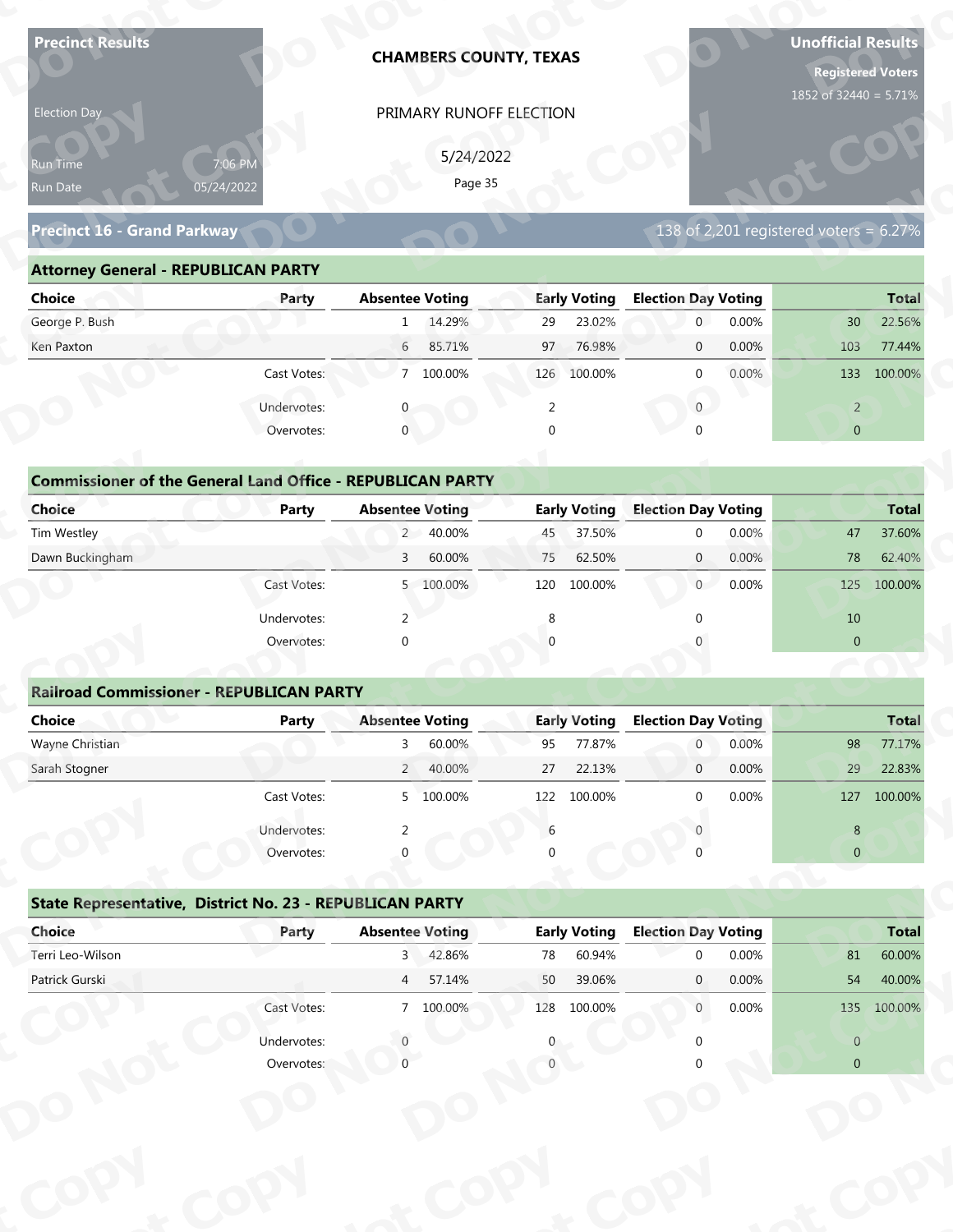| Page 36<br>05/24/2022<br>Run Date<br>138 of 2,201 registered voters = 6.27%<br><b>Precinct 16 - Grand Parkway</b><br><b>Precinct Chair, Precinct 16 - REPUBLICAN PARTY</b><br><b>Absentee Voting</b><br><b>Early Voting</b><br><b>Election Day Voting</b><br><b>Choice</b><br>Party<br>David Redd<br>60.00%<br>45.69%<br>0.00%<br>46.28%<br>53<br>56<br>3<br>Jami Massengale Navarre<br>0.00%<br>$\overline{2}$<br>40.00%<br>54.31%<br>65<br>53.72%<br>63<br>$\mathbf{0}$<br>5 100.00%<br>Cast Votes:<br>100.00%<br>0.00%<br>100.00%<br>116<br>$\Omega$<br>121<br>Undervotes:<br>12<br>14<br>$\Omega$<br>$\overline{0}$<br>Overvotes:<br>COPY<br>DO NOT COPY<br>DO NOT COPY<br>DO NOT COPY<br>DO NOT COPY<br>DO NO | <b>Precinct Results</b><br><b>Election Day</b><br>የun Time |      | <b>CHAMBERS COUNTY, TEXAS</b><br>PRIMARY RUNOFF ELECTION<br>5/24/2022 |      | <b>Unofficial Results</b><br><b>Registered Voters</b><br>1852 of 32440 = 5.71% |
|--------------------------------------------------------------------------------------------------------------------------------------------------------------------------------------------------------------------------------------------------------------------------------------------------------------------------------------------------------------------------------------------------------------------------------------------------------------------------------------------------------------------------------------------------------------------------------------------------------------------------------------------------------------------------------------------------------------------|------------------------------------------------------------|------|-----------------------------------------------------------------------|------|--------------------------------------------------------------------------------|
|                                                                                                                                                                                                                                                                                                                                                                                                                                                                                                                                                                                                                                                                                                                    |                                                            |      |                                                                       |      |                                                                                |
|                                                                                                                                                                                                                                                                                                                                                                                                                                                                                                                                                                                                                                                                                                                    |                                                            |      |                                                                       |      |                                                                                |
|                                                                                                                                                                                                                                                                                                                                                                                                                                                                                                                                                                                                                                                                                                                    |                                                            |      |                                                                       |      | <b>Total</b>                                                                   |
|                                                                                                                                                                                                                                                                                                                                                                                                                                                                                                                                                                                                                                                                                                                    |                                                            |      |                                                                       |      |                                                                                |
|                                                                                                                                                                                                                                                                                                                                                                                                                                                                                                                                                                                                                                                                                                                    |                                                            |      |                                                                       |      |                                                                                |
|                                                                                                                                                                                                                                                                                                                                                                                                                                                                                                                                                                                                                                                                                                                    |                                                            |      |                                                                       |      |                                                                                |
|                                                                                                                                                                                                                                                                                                                                                                                                                                                                                                                                                                                                                                                                                                                    |                                                            |      |                                                                       |      |                                                                                |
|                                                                                                                                                                                                                                                                                                                                                                                                                                                                                                                                                                                                                                                                                                                    | COPY                                                       |      |                                                                       |      |                                                                                |
|                                                                                                                                                                                                                                                                                                                                                                                                                                                                                                                                                                                                                                                                                                                    |                                                            |      |                                                                       |      |                                                                                |
| DO NOT COPY<br>DO NOT COPY<br>DO NOT COPY                                                                                                                                                                                                                                                                                                                                                                                                                                                                                                                                                                                                                                                                          |                                                            |      |                                                                       |      |                                                                                |
| DO NOT COPY<br>DO NO<br>COPY                                                                                                                                                                                                                                                                                                                                                                                                                                                                                                                                                                                                                                                                                       |                                                            |      |                                                                       |      |                                                                                |
| DO NOT COPY<br>DO NOT COPY<br>DO NOT COPY<br>DO NOT COPY<br>DO NO                                                                                                                                                                                                                                                                                                                                                                                                                                                                                                                                                                                                                                                  | COPY                                                       | COPY | & COPY                                                                | COPY | of COPY                                                                        |

### **Precinct Chair, Precinct 16 - REPUBLICAN PARTY**

| <b>Election Day</b>                                   |             | PRIMARY RUNOFF ELECTION    |                     |                                        |                |
|-------------------------------------------------------|-------------|----------------------------|---------------------|----------------------------------------|----------------|
| Run Time<br>Run Date                                  | 05/24/2022  | 5/24/2022<br>Page 36       |                     |                                        |                |
| <b>Precinct 16 - Grand Parkway</b>                    |             |                            |                     | 138 of 2,201 registered voters = 6.27% |                |
| <b>Precinct Chair, Precinct 16 - REPUBLICAN PARTY</b> |             |                            |                     |                                        |                |
| <b>Choice</b>                                         | Party       | <b>Absentee Voting</b>     | <b>Early Voting</b> | <b>Election Day Voting</b>             | <b>Total</b>   |
| David Redd                                            |             | 60.00%<br>3                | 45.69%<br>53        | 0.00%<br>$\overline{0}$                | 46.28%<br>56   |
| Jami Massengale Navarre                               |             | $\overline{2}$<br>40.00%   | 63<br>54.31%        | 0.00%<br>$\mathbf{0}$                  | 65<br>53.72%   |
|                                                       | Cast Votes: | 5 100.00%                  | 116 100.00%         | 0.00%<br><sup>0</sup>                  | 121 100.00%    |
|                                                       | Undervotes: |                            | 12                  | $\overline{0}$                         | 14             |
|                                                       | Overvotes:  |                            |                     |                                        | $\overline{0}$ |
|                                                       |             |                            |                     |                                        |                |
|                                                       |             |                            |                     |                                        |                |
|                                                       |             |                            |                     |                                        |                |
|                                                       |             |                            |                     |                                        |                |
|                                                       |             |                            |                     |                                        |                |
|                                                       |             |                            |                     |                                        |                |
|                                                       |             |                            |                     |                                        |                |
|                                                       |             |                            |                     |                                        |                |
|                                                       |             |                            |                     |                                        |                |
|                                                       |             |                            |                     |                                        |                |
|                                                       |             |                            |                     |                                        |                |
|                                                       |             |                            |                     |                                        |                |
| COPY<br>DO NOT COPY                                   |             | DO NOT COPY<br>DO NOT COPY |                     | DO NOT COPY                            |                |
|                                                       |             |                            |                     |                                        |                |
|                                                       |             |                            |                     |                                        |                |
|                                                       |             |                            |                     |                                        | DO NO          |
|                                                       |             |                            |                     |                                        |                |
|                                                       |             |                            |                     |                                        |                |
|                                                       |             |                            |                     |                                        |                |
|                                                       |             |                            |                     |                                        |                |
| COPY                                                  |             |                            |                     |                                        |                |
| DO NOT COPY                                           |             | DO NOT COPY                |                     | DO NOT COPY<br>DO NOT COPY             | DO NO          |
|                                                       |             |                            |                     |                                        |                |
|                                                       |             |                            |                     |                                        |                |
| <b>POO.</b>                                           | <b>And</b>  |                            | $P_{\rm O_2}$       | <b>LON</b>                             | ·ODW           |
|                                                       |             |                            |                     |                                        |                |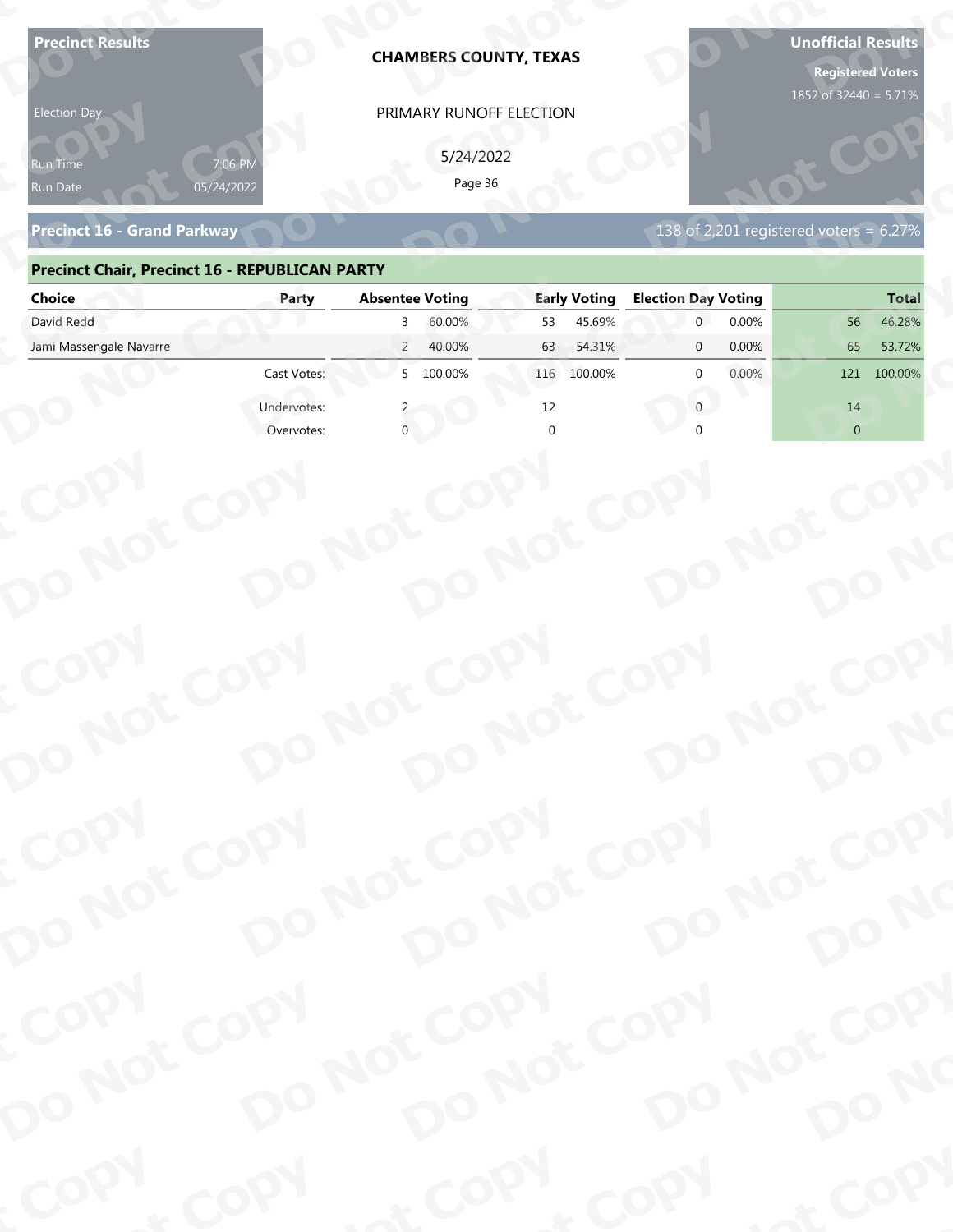| <b>Precinct Results</b>                                           |                       |                               |                | <b>CHAMBERS COUNTY, TEXAS</b>  |                     |                                |                | <b>Unofficial Results</b><br><b>Registered Voters</b> |                    |
|-------------------------------------------------------------------|-----------------------|-------------------------------|----------------|--------------------------------|---------------------|--------------------------------|----------------|-------------------------------------------------------|--------------------|
| Election Day                                                      |                       |                               |                | PRIMARY RUNOFF ELECTION        |                     |                                |                | 1852 of 32440 = 5.71%                                 |                    |
|                                                                   |                       |                               | 5/24/2022      |                                |                     |                                |                |                                                       |                    |
| Run Time                                                          | 7:06 PM<br>05/24/2022 |                               | Page 37        |                                |                     |                                |                |                                                       |                    |
| Run Date                                                          |                       |                               |                |                                |                     |                                |                |                                                       |                    |
| <b>Precinct 17 - Legends Bay</b>                                  |                       |                               |                |                                |                     |                                |                | 20 of $722$ registered voters = $2.77\%$              |                    |
| <b>Lieutenant Governor - DEMOCRATIC PARTY</b>                     |                       |                               |                |                                |                     |                                |                |                                                       |                    |
| <b>Choice</b>                                                     | Party                 | <b>Absentee Voting</b>        |                |                                | <b>Early Voting</b> | <b>Election Day Voting</b>     |                |                                                       | <b>Total</b>       |
| Mike Collier                                                      |                       | $\Omega$                      | 0.00%          | $\overline{0}$                 | 0.00%               | $\mathbf{0}$                   | 0.00%          | $\overline{0}$                                        | $0.00\%$           |
| Michelle Beckley                                                  |                       | $\overline{0}$                | 0.00%          |                                | 1 100.00%           | $\mathbf 0$                    | 0.00%          |                                                       | 1 100.00%          |
|                                                                   | Cast Votes:           | $\mathbf 0$                   | 0.00%          |                                | 1 100.00%           | $\mathbf 0$                    | 0.00%          |                                                       | 1 100.00%          |
|                                                                   | Undervotes:           |                               |                | $\mathbf 0$                    |                     | $\overline{0}$                 |                | $\overline{0}$                                        |                    |
|                                                                   | Overvotes:            | $\overline{0}$                |                |                                |                     |                                |                | $\overline{0}$                                        |                    |
|                                                                   |                       |                               |                |                                |                     |                                |                |                                                       |                    |
| <b>Attorney General - DEMOCRATIC PARTY</b>                        |                       |                               |                |                                |                     |                                |                |                                                       |                    |
| <b>Choice</b>                                                     | <b>Party</b>          | <b>Absentee Voting</b>        |                |                                | <b>Early Voting</b> | <b>Election Day Voting</b>     |                |                                                       | <b>Total</b>       |
| Joe Jaworski<br>Rochelle Mercedes Garza                           |                       | $\overline{0}$<br>$\mathbf 0$ | 0.00%<br>0.00% | $\overline{0}$<br>$\mathbf{1}$ | 0.00%<br>100.00%    | $\mathbf 0$<br>$\overline{0}$  | 0.00%<br>0.00% | $\overline{0}$                                        | 0.00%<br>1 100.00% |
|                                                                   | Cast Votes:           | $\overline{0}$                | 0.00%          |                                | 1 100.00%           | 0                              | 0.00%          |                                                       | 1 100.00%          |
|                                                                   |                       |                               |                |                                |                     |                                |                |                                                       |                    |
|                                                                   | Undervotes:           | $\Omega$                      |                | $\mathbf{0}$                   |                     | $\Omega$                       |                | $\overline{0}$                                        |                    |
|                                                                   | Overvotes:            | $\Omega$                      |                |                                |                     |                                |                | $\overline{0}$                                        |                    |
| <b>Comptroller of Public Accounts - DEMOCRATIC PARTY</b>          |                       |                               |                |                                |                     |                                |                |                                                       |                    |
| <b>Choice</b>                                                     | <b>Party</b>          | <b>Absentee Voting</b>        |                |                                | <b>Early Voting</b> | <b>Election Day Voting</b>     |                |                                                       | <b>Total</b>       |
| Angel Luis Vega                                                   |                       | $\overline{0}$                | 0.00%          | $\mathbf 0$                    | 0.00%               | $\overline{0}$                 | 0.00%          | $\mathbf{0}$                                          | 0.00%              |
| Janet T. Dudding                                                  |                       | $\overline{0}$                | 0.00%          |                                | 1 100.00%           | $\overline{0}$                 | 0.00%          |                                                       | 1 100.00%          |
|                                                                   | Cast Votes:           | $\overline{0}$                | 0.00%          |                                | 1 100.00%           | $\Omega$                       | 0.00%          |                                                       | 1 100.00%          |
|                                                                   | Undervotes:           | $\Omega$                      |                | $\Omega$                       |                     |                                |                | $\overline{0}$                                        |                    |
|                                                                   | Overvotes:            |                               |                |                                |                     |                                |                | $\overline{0}$                                        |                    |
|                                                                   |                       |                               |                |                                |                     |                                |                |                                                       |                    |
| <b>Commissioner of the General Land Office - DEMOCRATIC PARTY</b> |                       |                               |                |                                |                     |                                |                |                                                       |                    |
| Choice                                                            | Party                 | <b>Absentee Voting</b>        |                |                                | <b>Early Voting</b> | <b>Election Day Voting</b>     |                |                                                       | <b>Total</b>       |
| Sandragrace Martinez                                              |                       | $\overline{0}$                | 0.00%          |                                | 1 100.00%           | $\Omega$                       | 0.00%          |                                                       | 1 100.00%          |
| Jay Kleberg                                                       |                       | $\overline{0}$                | 0.00%          | $\overline{0}$                 | 0.00%               | $\mathbf{0}$<br>$\overline{0}$ | 0.00%<br>0.00% | $\mathbf{0}$                                          | 0.00%              |
|                                                                   | Cast Votes:           | $\overline{0}$                | 0.00%          |                                | 1 100.00%           |                                |                |                                                       | 1 100.00%          |
|                                                                   | Undervotes:           |                               |                |                                |                     |                                |                | $\overline{0}$                                        |                    |
|                                                                   | Overvotes:            |                               |                |                                |                     |                                |                | $\overline{0}$                                        |                    |
|                                                                   |                       |                               |                |                                |                     |                                |                |                                                       |                    |

| 5/24/2022<br>7:06 PM<br><b>Run Time</b><br>Page 37<br>05/24/2022<br>Run Date<br><b>Precinct 17 - Legends Bay</b><br>20 of 722 registered voters = 2.77%<br><b>Lieutenant Governor - DEMOCRATIC PARTY</b><br><b>Absentee Voting</b><br><b>Early Voting</b><br><b>Election Day Voting</b><br><b>Choice</b><br><b>Total</b><br>Party<br>Mike Collier<br>0.00%<br>0.00%<br>0.00%<br>0.00%<br>$\overline{0}$<br>$\overline{0}$<br>$\overline{0}$<br>$\overline{0}$ |
|---------------------------------------------------------------------------------------------------------------------------------------------------------------------------------------------------------------------------------------------------------------------------------------------------------------------------------------------------------------------------------------------------------------------------------------------------------------|
|                                                                                                                                                                                                                                                                                                                                                                                                                                                               |
|                                                                                                                                                                                                                                                                                                                                                                                                                                                               |
|                                                                                                                                                                                                                                                                                                                                                                                                                                                               |
|                                                                                                                                                                                                                                                                                                                                                                                                                                                               |
|                                                                                                                                                                                                                                                                                                                                                                                                                                                               |
| Michelle Beckley<br>0.00%<br>1 100.00%<br>0.00%<br>1 100.00%<br>$\overline{0}$<br>$\overline{0}$                                                                                                                                                                                                                                                                                                                                                              |
| 0.00%<br>$0.00\%$<br>Cast Votes:<br>$\overline{0}$<br>1 100.00%<br>1 100.00%<br>$\Omega$                                                                                                                                                                                                                                                                                                                                                                      |
| Undervotes:<br>$\overline{0}$<br>$\overline{0}$<br>$\Omega$                                                                                                                                                                                                                                                                                                                                                                                                   |
| $\mathbf 0$<br>Overvotes:<br>$\Omega$<br>$\overline{0}$                                                                                                                                                                                                                                                                                                                                                                                                       |
|                                                                                                                                                                                                                                                                                                                                                                                                                                                               |
| <b>Attorney General - DEMOCRATIC PARTY</b>                                                                                                                                                                                                                                                                                                                                                                                                                    |
| <b>Early Voting</b><br><b>Election Day Voting</b><br><b>Choice</b><br><b>Absentee Voting</b><br><b>Total</b><br><b>Party</b>                                                                                                                                                                                                                                                                                                                                  |
| Joe Jaworski<br>0.00%<br>0.00%<br>0.00%<br>0.00%<br>$\overline{0}$<br>$\overline{0}$<br>$\mathbf{0}$<br>$\Omega$                                                                                                                                                                                                                                                                                                                                              |
| Rochelle Mercedes Garza<br>0.00%<br>1 100.00%<br>$\overline{0}$<br>0.00%<br>1 100.00%<br>$\overline{0}$                                                                                                                                                                                                                                                                                                                                                       |
| 0.00%<br>0<br>0.00%<br>1 100.00%<br>100.00%<br>Cast Votes:<br>$\overline{0}$<br>$\mathbf{1}$                                                                                                                                                                                                                                                                                                                                                                  |

| Election Day                               |                                                                   |                        | PRIMARY RUNOFF ELECTION |                |                     |                            |       |                                     |              |
|--------------------------------------------|-------------------------------------------------------------------|------------------------|-------------------------|----------------|---------------------|----------------------------|-------|-------------------------------------|--------------|
|                                            |                                                                   |                        | 5/24/2022               |                |                     |                            |       |                                     |              |
| Run Time                                   | 7:06 PM<br>05/24/2022                                             |                        | Page 37                 |                |                     |                            |       |                                     |              |
| Run Date                                   |                                                                   |                        |                         |                |                     |                            |       |                                     |              |
| <b>Precinct 17 - Legends Bay</b>           |                                                                   |                        |                         |                |                     |                            |       | 20 of 722 registered voters = 2.77% |              |
|                                            | <b>Lieutenant Governor - DEMOCRATIC PARTY</b>                     |                        |                         |                |                     |                            |       |                                     |              |
| <b>Choice</b>                              | Party                                                             | <b>Absentee Voting</b> |                         |                | <b>Early Voting</b> | <b>Election Day Voting</b> |       |                                     | <b>Total</b> |
| Mike Collier                               |                                                                   | $\mathbf 0$            | 0.00%                   | $\overline{0}$ | 0.00%               | $\overline{0}$             | 0.00% | $\overline{0}$                      | 0.00%        |
| Michelle Beckley                           |                                                                   | $\overline{0}$         | 0.00%                   |                | 1 100.00%           | $\mathbf{0}$               | 0.00% |                                     | 1 100.00%    |
|                                            | Cast Votes:                                                       | $\mathbf 0$            | 0.00%                   |                | 1 100.00%           | $\mathbf{0}$               | 0.00% |                                     | 1 100.00%    |
|                                            | Undervotes:                                                       | $\mathbf 0$            |                         | $\mathbf 0$    |                     | $\overline{0}$             |       | $\overline{0}$                      |              |
|                                            | Overvotes:                                                        | $\mathbf{0}$           |                         | $\Omega$       |                     |                            |       | $\overline{0}$                      |              |
|                                            |                                                                   |                        |                         |                |                     |                            |       |                                     |              |
| <b>Attorney General - DEMOCRATIC PARTY</b> |                                                                   |                        |                         |                |                     |                            |       |                                     |              |
| Choice                                     | <b>Party</b>                                                      | <b>Absentee Voting</b> |                         |                | <b>Early Voting</b> | <b>Election Day Voting</b> |       |                                     | <b>Total</b> |
| Joe Jaworski                               |                                                                   | $\overline{0}$         | 0.00%                   | $\overline{0}$ | 0.00%               | $\mathbf 0$                | 0.00% | $\overline{0}$                      | 0.00%        |
| Rochelle Mercedes Garza                    |                                                                   | $\mathbf 0$            | 0.00%                   |                | 1 100.00%           | $\mathbf{0}$               | 0.00% |                                     | 1 100.00%    |
|                                            | Cast Votes:                                                       | $\mathbf{0}$           | 0.00%                   |                | 1 100.00%           | $\overline{0}$             | 0.00% |                                     | 1 100.00%    |
|                                            | Undervotes:                                                       | $\Omega$               |                         | $\Omega$       |                     |                            |       | $\overline{0}$                      |              |
|                                            | Overvotes:                                                        | $\Omega$               |                         |                |                     |                            |       | $\overline{0}$                      |              |
|                                            |                                                                   |                        |                         |                |                     |                            |       |                                     |              |
|                                            | <b>Comptroller of Public Accounts - DEMOCRATIC PARTY</b>          |                        |                         |                |                     |                            |       |                                     |              |
| <b>Choice</b>                              | <b>Party</b>                                                      | <b>Absentee Voting</b> |                         |                | <b>Early Voting</b> | <b>Election Day Voting</b> |       |                                     | Total        |
| Angel Luis Vega                            |                                                                   | $\mathbf 0$            | 0.00%                   | $\mathbf 0$    | 0.00%               | $\overline{0}$             | 0.00% | $\overline{0}$                      | 0.00%        |
| Janet T. Dudding                           |                                                                   | $\mathbf{0}$           | 0.00%                   |                | 1 100.00%           | $\mathbf 0$                | 0.00% |                                     | 1 100.00%    |
|                                            | Cast Votes:                                                       | $\Omega$               | $0.00\%$                | $\mathbf{1}$   | 100.00%             | $\Omega$                   | 0.00% |                                     | 1 100.00%    |
|                                            |                                                                   |                        |                         |                |                     |                            |       |                                     |              |
|                                            | Undervotes:<br>Overvotes:                                         |                        |                         | $\Omega$       |                     |                            |       | $\overline{0}$<br>$\overline{0}$    |              |
|                                            |                                                                   |                        |                         |                |                     |                            |       |                                     |              |
|                                            | <b>Commissioner of the General Land Office - DEMOCRATIC PARTY</b> |                        |                         |                |                     |                            |       |                                     |              |
| Choice                                     | Party                                                             | <b>Absentee Voting</b> |                         |                | <b>Early Voting</b> | <b>Election Day Voting</b> |       |                                     | <b>Total</b> |
| Sandragrace Martinez                       |                                                                   | $\overline{0}$         | 0.00%                   |                | 1 100.00%           | $\Omega$                   | 0.00% |                                     | $1 100.00\%$ |
| Jay Kleberg                                |                                                                   | $\overline{0}$         | 0.00%                   | $\overline{0}$ | 0.00%               | $\mathbf{0}$               | 0.00% | $\overline{0}$                      | 0.00%        |
|                                            | Cast Votes:                                                       | $\overline{0}$         | 0.00%                   |                | 1 100.00%           | $\overline{0}$             | 0.00% |                                     | 1 100.00%    |
|                                            | Undervotes:                                                       |                        |                         |                |                     |                            |       | $\overline{0}$                      |              |
|                                            | Overvotes:                                                        |                        |                         |                |                     |                            |       | $\overline{0}$                      |              |
|                                            |                                                                   |                        |                         |                |                     |                            |       |                                     |              |
|                                            |                                                                   |                        |                         |                |                     |                            |       |                                     |              |
|                                            |                                                                   |                        |                         |                |                     |                            |       |                                     |              |
|                                            |                                                                   |                        |                         |                |                     |                            |       |                                     |              |
|                                            |                                                                   |                        |                         |                |                     |                            |       |                                     |              |
|                                            |                                                                   |                        |                         |                |                     |                            |       |                                     |              |

### **Comptroller of Public Accounts - DEMOCRATIC PARTY**

| <b>Choice</b>                                                     | Party       | <b>Absentee Voting</b> |       |                | <b>Early Voting</b> | <b>Election Day Voting</b> |       |                | <b>Total</b> |
|-------------------------------------------------------------------|-------------|------------------------|-------|----------------|---------------------|----------------------------|-------|----------------|--------------|
| Joe Jaworski                                                      |             | $\overline{0}$         | 0.00% | $\overline{0}$ | 0.00%               | $\mathbf{0}$               | 0.00% | $\overline{0}$ | 0.00%        |
| Rochelle Mercedes Garza                                           |             | $\mathbf 0$            | 0.00% |                | 1 100.00%           | $\mathbf{0}$               | 0.00% |                | 1 100.00%    |
|                                                                   | Cast Votes: | $\overline{0}$         | 0.00% |                | 1 100.00%           | $\overline{0}$             | 0.00% |                | 1 100.00%    |
|                                                                   | Undervotes: | $\Omega$               |       | $\Omega$       |                     | $\Omega$                   |       | $\mathbf{0}$   |              |
|                                                                   | Overvotes:  | $\Omega$               |       |                |                     |                            |       | $\overline{0}$ |              |
| <b>Comptroller of Public Accounts - DEMOCRATIC PARTY</b>          |             |                        |       |                |                     |                            |       |                |              |
| <b>Choice</b>                                                     | Party       | <b>Absentee Voting</b> |       |                | <b>Early Voting</b> | <b>Election Day Voting</b> |       |                | <b>Total</b> |
| Angel Luis Vega                                                   |             | $\Omega$               | 0.00% | 0              | 0.00%               | $\overline{0}$             | 0.00% | $\mathbf{0}$   | 0.00%        |
| Janet T. Dudding                                                  |             | $\overline{0}$         | 0.00% |                | 1 100.00%           | $\overline{0}$             | 0.00% |                | 1 100.00%    |
|                                                                   | Cast Votes: | $\overline{0}$         | 0.00% |                | 1 100.00%           | $\mathbf{0}$               | 0.00% |                | 1 100.00%    |
|                                                                   |             |                        |       |                |                     |                            |       |                |              |
|                                                                   | Undervotes: | ∩                      |       | 0              |                     |                            |       | $\overline{0}$ |              |
|                                                                   | Overvotes:  |                        |       |                |                     |                            |       | $\mathbf 0$    |              |
| <b>Commissioner of the General Land Office - DEMOCRATIC PARTY</b> |             |                        |       |                |                     |                            |       |                |              |
| Choice                                                            | Party       | <b>Absentee Voting</b> |       |                | <b>Early Voting</b> | <b>Election Day Voting</b> |       |                | <b>Total</b> |
| Sandragrace Martinez                                              |             | $\mathbf{0}$           | 0.00% |                | 1 100.00%           | $\mathbf{0}$               | 0.00% |                | 1 100.00%    |
| Jay Kleberg                                                       |             | $\mathbf 0$            | 0.00% | $\overline{0}$ | 0.00%               | $\mathbf{0}$               | 0.00% | $\overline{0}$ | 0.00%        |
|                                                                   | Cast Votes: | $\mathbf{0}$           | 0.00% |                | 1 100.00%           | $\mathbf{0}$               | 0.00% |                | 1 100.00%    |
|                                                                   | Undervotes: |                        |       |                |                     |                            |       | $\overline{0}$ |              |

|                                                                   | Cast votes. | U                      | <b>U.UU70</b> |             | T TOO'OO NO         |                            | <b>U.UU70</b> |                | $1.100.00\%$ |
|-------------------------------------------------------------------|-------------|------------------------|---------------|-------------|---------------------|----------------------------|---------------|----------------|--------------|
|                                                                   | Undervotes: | $\Omega$               |               | 0           |                     |                            |               | $\Omega$       |              |
|                                                                   | Overvotes:  | $\Omega$               |               | 0           |                     |                            |               | $\overline{0}$ |              |
|                                                                   |             |                        |               |             |                     |                            |               |                |              |
| <b>Commissioner of the General Land Office - DEMOCRATIC PARTY</b> |             |                        |               |             |                     |                            |               |                |              |
| Choice                                                            | Party       | <b>Absentee Voting</b> |               |             | <b>Early Voting</b> | <b>Election Day Voting</b> |               |                | <b>Total</b> |
| Sandragrace Martinez                                              |             | $\mathbf 0$            | 0.00%         |             | 1 100.00%           | $\Omega$                   | 0.00%         | 1              | 100.00%      |
| Jay Kleberg                                                       |             | $\mathbf 0$            | 0.00%         | $\mathbf 0$ | $0.00\%$            | $\mathbf{0}$               | $0.00\%$      | $\overline{0}$ | 0.00%        |
|                                                                   | Cast Votes: | $\mathbf 0$            | 0.00%         |             | 1 100.00%           | $\mathbf 0$                | $0.00\%$      | 1              | 100.00%      |
|                                                                   | Undervotes: |                        |               | 0           |                     |                            |               | $\overline{0}$ |              |
|                                                                   | Overvotes:  |                        |               |             |                     |                            |               | $\overline{0}$ |              |
|                                                                   |             |                        |               |             |                     |                            |               |                |              |
|                                                                   |             |                        |               |             |                     |                            |               |                |              |
|                                                                   |             |                        |               |             |                     |                            |               |                |              |
|                                                                   |             |                        |               |             |                     |                            |               |                |              |
|                                                                   |             |                        |               |             |                     |                            |               |                |              |
|                                                                   |             |                        |               |             |                     |                            |               |                |              |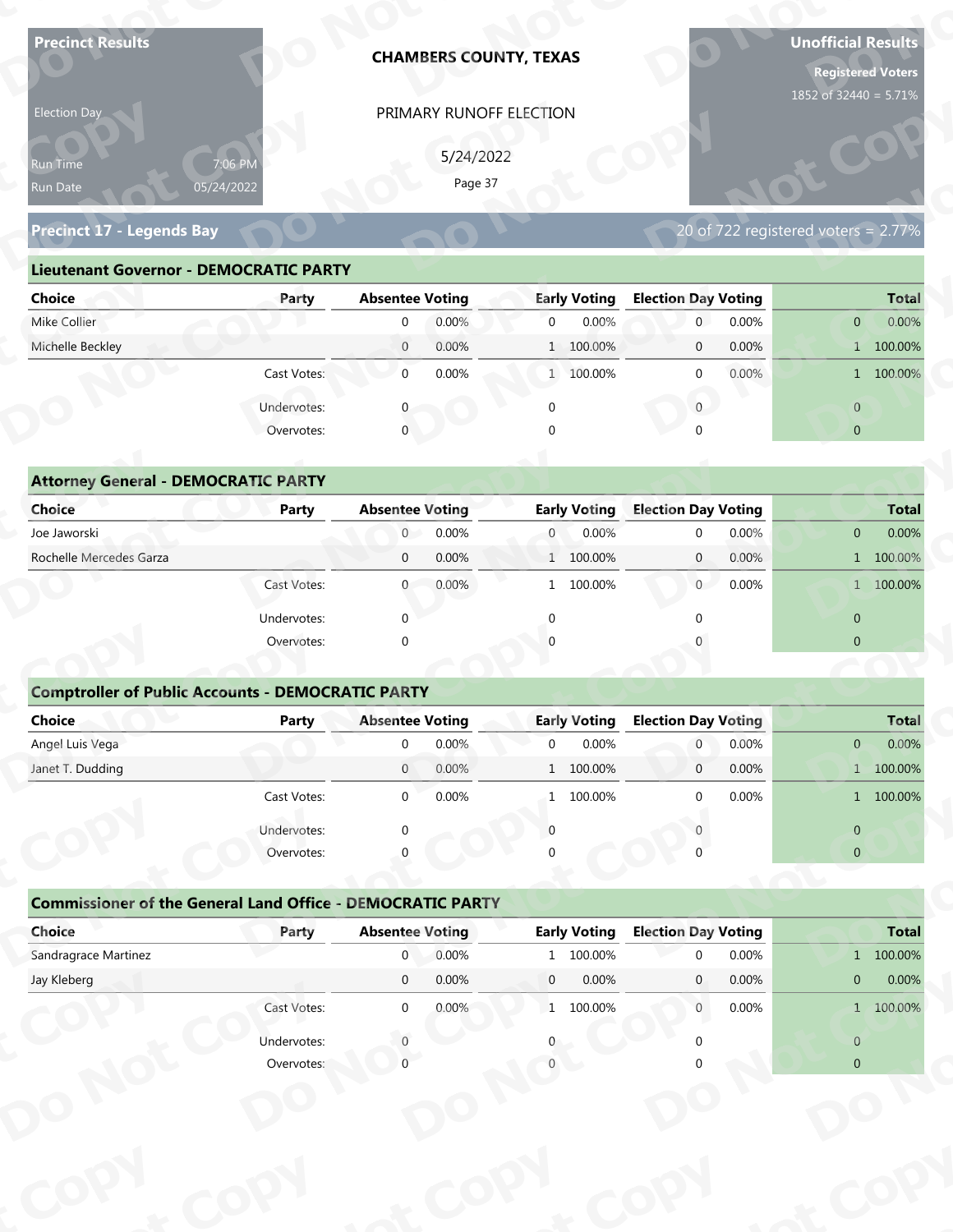| <b>Precinct Results</b>                                           |              |                            |                        | <b>CHAMBERS COUNTY, TEXAS</b> |                     |                                  |                | <b>Unofficial Results</b>                | <b>Registered Voters</b> |
|-------------------------------------------------------------------|--------------|----------------------------|------------------------|-------------------------------|---------------------|----------------------------------|----------------|------------------------------------------|--------------------------|
| Election Day                                                      |              |                            |                        | PRIMARY RUNOFF ELECTION       |                     |                                  |                | 1852 of 32440 = 5.71%                    |                          |
|                                                                   |              |                            | 5/24/2022              |                               |                     |                                  |                |                                          |                          |
| Run Time<br>05/24/2022                                            | 7:06 PM      |                            | Page 38                |                               |                     |                                  |                |                                          |                          |
| Run Date                                                          |              |                            |                        |                               |                     |                                  |                |                                          |                          |
| <b>Precinct 17 - Legends Bay</b>                                  |              |                            |                        |                               |                     |                                  |                | 20 of $722$ registered voters = $2.77\%$ |                          |
| <b>Attorney General - REPUBLICAN PARTY</b>                        |              |                            |                        |                               |                     |                                  |                |                                          |                          |
| <b>Choice</b>                                                     | Party        | <b>Absentee Voting</b>     |                        |                               | <b>Early Voting</b> | <b>Election Day Voting</b>       |                |                                          | <b>Total</b>             |
| George P. Bush                                                    |              | $\mathbf 0$                | 0.00%                  | 6                             | 31.58%              | $\mathbf 0$                      | 0.00%          | 6 <sup>1</sup>                           | 31.58%                   |
| Ken Paxton                                                        |              | $\overline{0}$             | 0.00%                  | 13                            | 68.42%              | $\mathbf 0$                      | 0.00%          | 13                                       | 68.42%                   |
|                                                                   | Cast Votes:  | $\mathbf{0}$               | 0.00%                  |                               | 19 100.00%          | $\mathbf 0$                      | 0.00%          |                                          | 19 100.00%               |
|                                                                   | Undervotes:  |                            |                        | $\mathbf 0$                   |                     | $\overline{0}$                   |                | $\overline{0}$                           |                          |
|                                                                   | Overvotes:   | $\overline{0}$             |                        | $\Omega$                      |                     |                                  |                | $\overline{0}$                           |                          |
|                                                                   |              |                            |                        |                               |                     |                                  |                |                                          |                          |
| <b>Commissioner of the General Land Office - REPUBLICAN PARTY</b> |              |                            |                        |                               |                     |                                  |                |                                          |                          |
| <b>Choice</b>                                                     | <b>Party</b> | <b>Absentee Voting</b>     |                        |                               | <b>Early Voting</b> | <b>Election Day Voting</b>       |                |                                          | <b>Total</b>             |
| Tim Westley                                                       |              | $\overline{0}$             | 0.00%                  | 8                             | 44.44%              | $\mathbf 0$                      | 0.00%          | 8                                        | 44.44%                   |
| Dawn Buckingham                                                   |              | $\mathbf 0$                | 0.00%                  | 10                            | 55.56%              | $\overline{0}$                   | 0.00%          | 10                                       | 55.56%                   |
|                                                                   | Cast Votes:  | $\overline{0}$             | 0.00%                  |                               | 18 100.00%          | $\overline{0}$                   | 0.00%          |                                          | 18 100.00%               |
|                                                                   | Undervotes:  | $\Omega$                   |                        | $\mathbf{1}$                  |                     | $\Omega$                         |                | $\mathbf{1}$                             |                          |
|                                                                   | Overvotes:   | $\Omega$                   |                        |                               |                     |                                  |                | $\overline{0}$                           |                          |
|                                                                   |              |                            |                        |                               |                     |                                  |                |                                          |                          |
| <b>Railroad Commissioner - REPUBLICAN PARTY</b>                   |              |                            |                        |                               |                     |                                  |                |                                          |                          |
| <b>Choice</b>                                                     | <b>Party</b> | <b>Absentee Voting</b>     |                        |                               | <b>Early Voting</b> | <b>Election Day Voting</b>       |                |                                          | <b>Total</b>             |
| Wayne Christian<br>Sarah Stogner                                  |              | $\Omega$<br>$\overline{0}$ | 0.00%<br>0.00%         | 11<br>$7\overline{ }$         | 61.11%<br>38.89%    | $\overline{0}$<br>$\overline{0}$ | 0.00%<br>0.00% | 11                                       | 61.11%<br>38.89%         |
|                                                                   | Cast Votes:  | $\overline{0}$             | 0.00%                  | 18                            | 100.00%             | $\Omega$                         | 0.00%          | 7 <sup>7</sup>                           | 18 100.00%               |
|                                                                   |              |                            |                        |                               |                     |                                  |                |                                          |                          |
|                                                                   | Undervotes:  | $\Omega$                   |                        | 1                             |                     |                                  |                | $\mathbf{1}$                             |                          |
|                                                                   | Overvotes:   |                            |                        |                               |                     |                                  |                | $\overline{0}$                           |                          |
|                                                                   |              |                            |                        |                               |                     |                                  |                |                                          |                          |
| State Representative, District No. 23 - REPUBLICAN PARTY          |              |                            | <b>Absentee Voting</b> |                               | <b>Early Voting</b> | <b>Election Day Voting</b>       |                |                                          | <b>Total</b>             |
| Choice                                                            | Party        |                            |                        |                               |                     |                                  |                |                                          |                          |
| Terri Leo-Wilson                                                  |              | $\mathbf{0}$               | 0.00%                  | 9                             | 50.00%              | $\Omega$                         | 0.00%          | 9                                        | 50.00%                   |
| Patrick Gurski                                                    |              | $\overline{0}$             | 0.00%                  | 9                             | 50.00%              | $\mathbf{0}$                     | 0.00%          | 9                                        | 50.00%                   |
|                                                                   | Cast Votes:  | $\overline{0}$             | 0.00%                  |                               | 18 100.00%          | $\overline{0}$                   | 0.00%          |                                          | 18 100.00%               |
|                                                                   | Undervotes:  |                            |                        |                               |                     |                                  |                | $\mathbf{1}$                             |                          |

| Election Day                                                |                                                                            |                        | PRIMARY RUNOFF ELECTION |              |                     |                            |                                     |                |              |
|-------------------------------------------------------------|----------------------------------------------------------------------------|------------------------|-------------------------|--------------|---------------------|----------------------------|-------------------------------------|----------------|--------------|
| <b>Run Time</b><br>Run Date                                 | 7:06 PM<br>05/24/2022                                                      |                        | 5/24/2022<br>Page 38    |              |                     |                            |                                     |                |              |
| Precinct 17 - Legends Bay                                   |                                                                            |                        |                         |              |                     |                            | 20 of 722 registered voters = 2.77% |                |              |
| <b>Attorney General - REPUBLICAN PARTY</b><br><b>Choice</b> | Party                                                                      | <b>Absentee Voting</b> |                         |              | <b>Early Voting</b> | <b>Election Day Voting</b> |                                     |                | <b>Total</b> |
| George P. Bush                                              |                                                                            | $\Omega$               | 0.00%                   | 6            | 31.58%              | $\overline{0}$             | 0.00%                               | 6              | 31.58%       |
| Ken Paxton                                                  |                                                                            | $\overline{0}$         | 0.00%                   | 13           | 68.42%              | $\mathbf 0$                | 0.00%                               | 13             | 68.42%       |
|                                                             | Cast Votes:                                                                | $\overline{0}$         | 0.00%                   |              | 19 100.00%          | $\overline{0}$             | 0.00%                               |                | 19 100.00%   |
|                                                             | Undervotes:                                                                |                        |                         | $\mathbf{0}$ |                     | $\mathbf{0}$               |                                     | $\overline{0}$ |              |
|                                                             | Overvotes:                                                                 | $\overline{0}$         |                         |              |                     |                            |                                     | $\overline{0}$ |              |
| <b>Choice</b>                                               | <b>Commissioner of the General Land Office - REPUBLICAN PARTY</b><br>Party | <b>Absentee Voting</b> |                         |              | <b>Early Voting</b> | <b>Election Day Voting</b> |                                     |                | <b>Total</b> |
| Tim Westley                                                 |                                                                            | $\overline{0}$         | 0.00%                   | 8            | 44.44%              |                            | 0.00%                               | 8              | 44.44%       |
| Dawn Buckingham                                             |                                                                            | $\mathbf 0$            | 0.00%                   | 10           | 55.56%              | $\mathbf{0}$               | 0.00%                               | 10             | 55.56%       |
|                                                             | Cast Votes:                                                                | $\overline{0}$         | 0.00%                   |              | 18 100.00%          | 0                          | 0.00%                               |                | 18 100.00%   |
|                                                             | Undervotes:                                                                |                        |                         |              |                     |                            |                                     | $\mathbf{1}$   |              |
|                                                             | Overvotes:                                                                 |                        |                         |              |                     |                            |                                     | $\overline{0}$ |              |
|                                                             | <b>Railroad Commissioner - REPUBLICAN PARTY</b>                            |                        |                         |              |                     |                            |                                     |                |              |
| <b>Choice</b>                                               | <b>Party</b>                                                               | <b>Absentee Voting</b> |                         |              | <b>Early Voting</b> | <b>Election Day Voting</b> |                                     |                | <b>Total</b> |
|                                                             |                                                                            |                        |                         |              |                     |                            |                                     |                |              |

| <b>Choice</b>                                                     | Party       | <b>Absentee Voting</b>  | <b>Early Voting</b> | <b>Election Day Voting</b> | <b>Total</b>             |
|-------------------------------------------------------------------|-------------|-------------------------|---------------------|----------------------------|--------------------------|
| George P. Bush                                                    |             | 0.00%<br>$\mathbf 0$    | 31.58%<br>6         | 0.00%<br>$\mathbf{0}$      | 31.58%<br>6              |
| Ken Paxton                                                        |             | 0.00%<br>$\overline{0}$ | 68.42%<br>13        | 0.00%<br>$\mathbf{0}$      | 13<br>68.42%             |
|                                                                   | Cast Votes: | 0.00%<br>$\mathbf 0$    | 19 100.00%          | 0.00%<br>$\mathbf{0}$      | 19<br>100.00%            |
|                                                                   | Undervotes: | $\mathbf{0}$            | $\mathbf 0$         | $\mathbf{0}$               | $\overline{0}$           |
|                                                                   | Overvotes:  | $\mathbf{0}$            | $\mathbf{0}$        | $\Omega$                   | $\overline{0}$           |
|                                                                   |             |                         |                     |                            |                          |
| <b>Commissioner of the General Land Office - REPUBLICAN PARTY</b> |             |                         |                     |                            |                          |
| Choice                                                            | Party       | <b>Absentee Voting</b>  | <b>Early Voting</b> | <b>Election Day Voting</b> | <b>Total</b>             |
| Tim Westley                                                       |             | 0.00%<br>$\overline{0}$ | 8 44.44%            | 0.00%<br>$\mathbf{0}$      | 44.44%<br>8              |
| Dawn Buckingham                                                   |             | $\mathbf 0$<br>0.00%    | 55.56%<br>10        | 0.00%<br>$\overline{0}$    | 10<br>55.56%             |
|                                                                   | Cast Votes: | 0.00%<br>$\Omega$       | 100.00%<br>18       | 0.00%<br>$\overline{0}$    | 100.00%<br>18            |
|                                                                   | Undervotes: | $\Omega$                |                     | U                          | $\mathbf{1}$             |
|                                                                   | Overvotes:  | $\mathbf{0}$            |                     |                            | $\overline{0}$           |
|                                                                   |             |                         |                     |                            |                          |
| <b>Railroad Commissioner - REPUBLICAN PARTY</b>                   |             |                         |                     |                            |                          |
| <b>Choice</b>                                                     | Party       | <b>Absentee Voting</b>  | <b>Early Voting</b> | <b>Election Day Voting</b> | <b>Total</b>             |
| Wayne Christian                                                   |             | 0.00%<br>$\Omega$       | 61.11%<br>11        | 0.00%<br>$\overline{0}$    | 61.11%<br>11             |
| Carole Champan                                                    |             | 0.0001<br>$\cap$        | 7.20000             | 0.000<br>$\sim$            | 20.000<br>$\overline{ }$ |

| 5/24/2022<br>7:06 PM<br>Run Time<br>Page 38<br>05/24/2022<br>Run Date<br><b>Precinct 17 - Legends Bay</b><br>20 of 722 registered voters = 2.77%<br><b>Attorney General - REPUBLICAN PARTY</b><br><b>Absentee Voting</b><br><b>Early Voting</b><br><b>Election Day Voting</b><br><b>Choice</b><br>Party<br>George P. Bush<br>0.00%<br>6<br>31.58%<br>$\overline{0}$<br>0.00%<br>$\mathbf 0$<br>6 <sup>1</sup><br>$\overline{0}$<br>0.00%<br>68.42%<br>0.00%<br>Ken Paxton<br>13<br>$\mathbf{0}$<br>13<br>0.00%<br>Cast Votes:<br>$\mathbf 0$<br>19 100.00%<br>0.00%<br>19 100.00%<br>$\mathbf{0}$<br>$\overline{0}$<br>Undervotes:<br>$\overline{0}$<br>$\mathbf 0$<br>$\mathbf{0}$<br>Overvotes:<br>$\mathbf{0}$<br>$\overline{0}$<br>$\Omega$<br><b>Commissioner of the General Land Office - REPUBLICAN PARTY</b><br><b>Election Day Voting</b><br>Choice<br><b>Early Voting</b><br>Party<br><b>Absentee Voting</b><br>0.00%<br>0.00%<br>Tim Westley<br>$\overline{0}$<br>8<br>44.44%<br>8<br>$\mathbf 0$<br>Dawn Buckingham<br>0.00%<br>0.00%<br>55.56%<br>$\mathbf{0}$<br>10<br>$\mathbf 0$<br>10<br>Cast Votes:<br>0.00%<br>100.00%<br>$\overline{0}$<br>0.00%<br>18 100.00%<br>$\mathbf{0}$<br>18<br>Undervotes:<br>$\Omega$<br>$\mathbf{1}$<br>$\overline{0}$<br>Overvotes:<br>$\Omega$<br><b>Railroad Commissioner - REPUBLICAN PARTY</b><br><b>Choice</b><br><b>Absentee Voting</b><br><b>Early Voting</b><br><b>Election Day Voting</b><br><b>Party</b><br>Wayne Christian<br>0.00%<br>61.11%<br>0.00%<br>$\mathbf 0$<br>$\overline{0}$<br>11<br>11<br>38.89%<br>0.00%<br>Sarah Stogner<br>0.00%<br>$\overline{7}$<br>$\mathbf{0}$<br>$\mathbf 0$<br>$\overline{7}$<br>0.00%<br>0.00%<br>18 100,00%<br>Cast Votes:<br>$\Omega$<br>18 100.00%<br>$\Omega$<br>Undervotes:<br>$\mathbf{1}$<br>-1<br>Overvotes:<br>$\overline{0}$<br>State Representative, District No. 23 - REPUBLICAN PARTY<br><b>Election Day Voting</b><br>Choice<br><b>Absentee Voting</b><br><b>Early Voting</b><br>Party<br>Terri Leo-Wilson<br>0.00%<br>9 <sup>1</sup><br>$\overline{0}$<br>9<br>50.00%<br>0.00%<br>$\Omega$<br>Patrick Gurski<br>0.00%<br>$\overline{0}$<br>9<br>50.00%<br>0.00%<br>9 <sup>1</sup><br>$\mathbf{0}$<br>Cast Votes:<br>18 100.00%<br>$\overline{0}$<br>0.00%<br>0.00%<br>18 100.00%<br>$\mathbf{0}$ | Election Day |  | PRIMARY RUNOFF ELECTION |  |  |              |
|-------------------------------------------------------------------------------------------------------------------------------------------------------------------------------------------------------------------------------------------------------------------------------------------------------------------------------------------------------------------------------------------------------------------------------------------------------------------------------------------------------------------------------------------------------------------------------------------------------------------------------------------------------------------------------------------------------------------------------------------------------------------------------------------------------------------------------------------------------------------------------------------------------------------------------------------------------------------------------------------------------------------------------------------------------------------------------------------------------------------------------------------------------------------------------------------------------------------------------------------------------------------------------------------------------------------------------------------------------------------------------------------------------------------------------------------------------------------------------------------------------------------------------------------------------------------------------------------------------------------------------------------------------------------------------------------------------------------------------------------------------------------------------------------------------------------------------------------------------------------------------------------------------------------------------------------------------------------------------------------------------------------------------------------------------------------------------------------------------------------------------------------------------------------------------------------------------------------------------------------------------------------------------------------------------------------|--------------|--|-------------------------|--|--|--------------|
|                                                                                                                                                                                                                                                                                                                                                                                                                                                                                                                                                                                                                                                                                                                                                                                                                                                                                                                                                                                                                                                                                                                                                                                                                                                                                                                                                                                                                                                                                                                                                                                                                                                                                                                                                                                                                                                                                                                                                                                                                                                                                                                                                                                                                                                                                                                   |              |  |                         |  |  |              |
|                                                                                                                                                                                                                                                                                                                                                                                                                                                                                                                                                                                                                                                                                                                                                                                                                                                                                                                                                                                                                                                                                                                                                                                                                                                                                                                                                                                                                                                                                                                                                                                                                                                                                                                                                                                                                                                                                                                                                                                                                                                                                                                                                                                                                                                                                                                   |              |  |                         |  |  |              |
|                                                                                                                                                                                                                                                                                                                                                                                                                                                                                                                                                                                                                                                                                                                                                                                                                                                                                                                                                                                                                                                                                                                                                                                                                                                                                                                                                                                                                                                                                                                                                                                                                                                                                                                                                                                                                                                                                                                                                                                                                                                                                                                                                                                                                                                                                                                   |              |  |                         |  |  |              |
|                                                                                                                                                                                                                                                                                                                                                                                                                                                                                                                                                                                                                                                                                                                                                                                                                                                                                                                                                                                                                                                                                                                                                                                                                                                                                                                                                                                                                                                                                                                                                                                                                                                                                                                                                                                                                                                                                                                                                                                                                                                                                                                                                                                                                                                                                                                   |              |  |                         |  |  |              |
|                                                                                                                                                                                                                                                                                                                                                                                                                                                                                                                                                                                                                                                                                                                                                                                                                                                                                                                                                                                                                                                                                                                                                                                                                                                                                                                                                                                                                                                                                                                                                                                                                                                                                                                                                                                                                                                                                                                                                                                                                                                                                                                                                                                                                                                                                                                   |              |  |                         |  |  |              |
|                                                                                                                                                                                                                                                                                                                                                                                                                                                                                                                                                                                                                                                                                                                                                                                                                                                                                                                                                                                                                                                                                                                                                                                                                                                                                                                                                                                                                                                                                                                                                                                                                                                                                                                                                                                                                                                                                                                                                                                                                                                                                                                                                                                                                                                                                                                   |              |  |                         |  |  | <b>Total</b> |
|                                                                                                                                                                                                                                                                                                                                                                                                                                                                                                                                                                                                                                                                                                                                                                                                                                                                                                                                                                                                                                                                                                                                                                                                                                                                                                                                                                                                                                                                                                                                                                                                                                                                                                                                                                                                                                                                                                                                                                                                                                                                                                                                                                                                                                                                                                                   |              |  |                         |  |  | 31.58%       |
|                                                                                                                                                                                                                                                                                                                                                                                                                                                                                                                                                                                                                                                                                                                                                                                                                                                                                                                                                                                                                                                                                                                                                                                                                                                                                                                                                                                                                                                                                                                                                                                                                                                                                                                                                                                                                                                                                                                                                                                                                                                                                                                                                                                                                                                                                                                   |              |  |                         |  |  | 68.42%       |
|                                                                                                                                                                                                                                                                                                                                                                                                                                                                                                                                                                                                                                                                                                                                                                                                                                                                                                                                                                                                                                                                                                                                                                                                                                                                                                                                                                                                                                                                                                                                                                                                                                                                                                                                                                                                                                                                                                                                                                                                                                                                                                                                                                                                                                                                                                                   |              |  |                         |  |  |              |
|                                                                                                                                                                                                                                                                                                                                                                                                                                                                                                                                                                                                                                                                                                                                                                                                                                                                                                                                                                                                                                                                                                                                                                                                                                                                                                                                                                                                                                                                                                                                                                                                                                                                                                                                                                                                                                                                                                                                                                                                                                                                                                                                                                                                                                                                                                                   |              |  |                         |  |  |              |
|                                                                                                                                                                                                                                                                                                                                                                                                                                                                                                                                                                                                                                                                                                                                                                                                                                                                                                                                                                                                                                                                                                                                                                                                                                                                                                                                                                                                                                                                                                                                                                                                                                                                                                                                                                                                                                                                                                                                                                                                                                                                                                                                                                                                                                                                                                                   |              |  |                         |  |  |              |
|                                                                                                                                                                                                                                                                                                                                                                                                                                                                                                                                                                                                                                                                                                                                                                                                                                                                                                                                                                                                                                                                                                                                                                                                                                                                                                                                                                                                                                                                                                                                                                                                                                                                                                                                                                                                                                                                                                                                                                                                                                                                                                                                                                                                                                                                                                                   |              |  |                         |  |  |              |
|                                                                                                                                                                                                                                                                                                                                                                                                                                                                                                                                                                                                                                                                                                                                                                                                                                                                                                                                                                                                                                                                                                                                                                                                                                                                                                                                                                                                                                                                                                                                                                                                                                                                                                                                                                                                                                                                                                                                                                                                                                                                                                                                                                                                                                                                                                                   |              |  |                         |  |  |              |
|                                                                                                                                                                                                                                                                                                                                                                                                                                                                                                                                                                                                                                                                                                                                                                                                                                                                                                                                                                                                                                                                                                                                                                                                                                                                                                                                                                                                                                                                                                                                                                                                                                                                                                                                                                                                                                                                                                                                                                                                                                                                                                                                                                                                                                                                                                                   |              |  |                         |  |  | <b>Total</b> |
|                                                                                                                                                                                                                                                                                                                                                                                                                                                                                                                                                                                                                                                                                                                                                                                                                                                                                                                                                                                                                                                                                                                                                                                                                                                                                                                                                                                                                                                                                                                                                                                                                                                                                                                                                                                                                                                                                                                                                                                                                                                                                                                                                                                                                                                                                                                   |              |  |                         |  |  | 44.44%       |
|                                                                                                                                                                                                                                                                                                                                                                                                                                                                                                                                                                                                                                                                                                                                                                                                                                                                                                                                                                                                                                                                                                                                                                                                                                                                                                                                                                                                                                                                                                                                                                                                                                                                                                                                                                                                                                                                                                                                                                                                                                                                                                                                                                                                                                                                                                                   |              |  |                         |  |  | 55.56%       |
|                                                                                                                                                                                                                                                                                                                                                                                                                                                                                                                                                                                                                                                                                                                                                                                                                                                                                                                                                                                                                                                                                                                                                                                                                                                                                                                                                                                                                                                                                                                                                                                                                                                                                                                                                                                                                                                                                                                                                                                                                                                                                                                                                                                                                                                                                                                   |              |  |                         |  |  |              |
|                                                                                                                                                                                                                                                                                                                                                                                                                                                                                                                                                                                                                                                                                                                                                                                                                                                                                                                                                                                                                                                                                                                                                                                                                                                                                                                                                                                                                                                                                                                                                                                                                                                                                                                                                                                                                                                                                                                                                                                                                                                                                                                                                                                                                                                                                                                   |              |  |                         |  |  |              |
|                                                                                                                                                                                                                                                                                                                                                                                                                                                                                                                                                                                                                                                                                                                                                                                                                                                                                                                                                                                                                                                                                                                                                                                                                                                                                                                                                                                                                                                                                                                                                                                                                                                                                                                                                                                                                                                                                                                                                                                                                                                                                                                                                                                                                                                                                                                   |              |  |                         |  |  |              |
|                                                                                                                                                                                                                                                                                                                                                                                                                                                                                                                                                                                                                                                                                                                                                                                                                                                                                                                                                                                                                                                                                                                                                                                                                                                                                                                                                                                                                                                                                                                                                                                                                                                                                                                                                                                                                                                                                                                                                                                                                                                                                                                                                                                                                                                                                                                   |              |  |                         |  |  |              |
|                                                                                                                                                                                                                                                                                                                                                                                                                                                                                                                                                                                                                                                                                                                                                                                                                                                                                                                                                                                                                                                                                                                                                                                                                                                                                                                                                                                                                                                                                                                                                                                                                                                                                                                                                                                                                                                                                                                                                                                                                                                                                                                                                                                                                                                                                                                   |              |  |                         |  |  |              |
|                                                                                                                                                                                                                                                                                                                                                                                                                                                                                                                                                                                                                                                                                                                                                                                                                                                                                                                                                                                                                                                                                                                                                                                                                                                                                                                                                                                                                                                                                                                                                                                                                                                                                                                                                                                                                                                                                                                                                                                                                                                                                                                                                                                                                                                                                                                   |              |  |                         |  |  | Total        |
|                                                                                                                                                                                                                                                                                                                                                                                                                                                                                                                                                                                                                                                                                                                                                                                                                                                                                                                                                                                                                                                                                                                                                                                                                                                                                                                                                                                                                                                                                                                                                                                                                                                                                                                                                                                                                                                                                                                                                                                                                                                                                                                                                                                                                                                                                                                   |              |  |                         |  |  | 61.11%       |
|                                                                                                                                                                                                                                                                                                                                                                                                                                                                                                                                                                                                                                                                                                                                                                                                                                                                                                                                                                                                                                                                                                                                                                                                                                                                                                                                                                                                                                                                                                                                                                                                                                                                                                                                                                                                                                                                                                                                                                                                                                                                                                                                                                                                                                                                                                                   |              |  |                         |  |  | 38.89%       |
|                                                                                                                                                                                                                                                                                                                                                                                                                                                                                                                                                                                                                                                                                                                                                                                                                                                                                                                                                                                                                                                                                                                                                                                                                                                                                                                                                                                                                                                                                                                                                                                                                                                                                                                                                                                                                                                                                                                                                                                                                                                                                                                                                                                                                                                                                                                   |              |  |                         |  |  |              |
|                                                                                                                                                                                                                                                                                                                                                                                                                                                                                                                                                                                                                                                                                                                                                                                                                                                                                                                                                                                                                                                                                                                                                                                                                                                                                                                                                                                                                                                                                                                                                                                                                                                                                                                                                                                                                                                                                                                                                                                                                                                                                                                                                                                                                                                                                                                   |              |  |                         |  |  |              |
|                                                                                                                                                                                                                                                                                                                                                                                                                                                                                                                                                                                                                                                                                                                                                                                                                                                                                                                                                                                                                                                                                                                                                                                                                                                                                                                                                                                                                                                                                                                                                                                                                                                                                                                                                                                                                                                                                                                                                                                                                                                                                                                                                                                                                                                                                                                   |              |  |                         |  |  |              |
|                                                                                                                                                                                                                                                                                                                                                                                                                                                                                                                                                                                                                                                                                                                                                                                                                                                                                                                                                                                                                                                                                                                                                                                                                                                                                                                                                                                                                                                                                                                                                                                                                                                                                                                                                                                                                                                                                                                                                                                                                                                                                                                                                                                                                                                                                                                   |              |  |                         |  |  |              |
|                                                                                                                                                                                                                                                                                                                                                                                                                                                                                                                                                                                                                                                                                                                                                                                                                                                                                                                                                                                                                                                                                                                                                                                                                                                                                                                                                                                                                                                                                                                                                                                                                                                                                                                                                                                                                                                                                                                                                                                                                                                                                                                                                                                                                                                                                                                   |              |  |                         |  |  |              |
|                                                                                                                                                                                                                                                                                                                                                                                                                                                                                                                                                                                                                                                                                                                                                                                                                                                                                                                                                                                                                                                                                                                                                                                                                                                                                                                                                                                                                                                                                                                                                                                                                                                                                                                                                                                                                                                                                                                                                                                                                                                                                                                                                                                                                                                                                                                   |              |  |                         |  |  | <b>Total</b> |
|                                                                                                                                                                                                                                                                                                                                                                                                                                                                                                                                                                                                                                                                                                                                                                                                                                                                                                                                                                                                                                                                                                                                                                                                                                                                                                                                                                                                                                                                                                                                                                                                                                                                                                                                                                                                                                                                                                                                                                                                                                                                                                                                                                                                                                                                                                                   |              |  |                         |  |  | 50.00%       |
|                                                                                                                                                                                                                                                                                                                                                                                                                                                                                                                                                                                                                                                                                                                                                                                                                                                                                                                                                                                                                                                                                                                                                                                                                                                                                                                                                                                                                                                                                                                                                                                                                                                                                                                                                                                                                                                                                                                                                                                                                                                                                                                                                                                                                                                                                                                   |              |  |                         |  |  | 50.00%       |
|                                                                                                                                                                                                                                                                                                                                                                                                                                                                                                                                                                                                                                                                                                                                                                                                                                                                                                                                                                                                                                                                                                                                                                                                                                                                                                                                                                                                                                                                                                                                                                                                                                                                                                                                                                                                                                                                                                                                                                                                                                                                                                                                                                                                                                                                                                                   |              |  |                         |  |  |              |
|                                                                                                                                                                                                                                                                                                                                                                                                                                                                                                                                                                                                                                                                                                                                                                                                                                                                                                                                                                                                                                                                                                                                                                                                                                                                                                                                                                                                                                                                                                                                                                                                                                                                                                                                                                                                                                                                                                                                                                                                                                                                                                                                                                                                                                                                                                                   |              |  |                         |  |  |              |
| Undervotes:<br>$\mathbf{1}$                                                                                                                                                                                                                                                                                                                                                                                                                                                                                                                                                                                                                                                                                                                                                                                                                                                                                                                                                                                                                                                                                                                                                                                                                                                                                                                                                                                                                                                                                                                                                                                                                                                                                                                                                                                                                                                                                                                                                                                                                                                                                                                                                                                                                                                                                       |              |  |                         |  |  |              |
| Overvotes:<br>$\overline{0}$                                                                                                                                                                                                                                                                                                                                                                                                                                                                                                                                                                                                                                                                                                                                                                                                                                                                                                                                                                                                                                                                                                                                                                                                                                                                                                                                                                                                                                                                                                                                                                                                                                                                                                                                                                                                                                                                                                                                                                                                                                                                                                                                                                                                                                                                                      |              |  |                         |  |  |              |

|                                                          | Cast votes. | U                      | <b>U.UU70</b> | ΤO | TOO'OO XQ           |                            | <b>U.UU70</b> |                | TO TOO'OO'S  |
|----------------------------------------------------------|-------------|------------------------|---------------|----|---------------------|----------------------------|---------------|----------------|--------------|
|                                                          | Undervotes: | $\Omega$               |               |    |                     |                            |               |                |              |
|                                                          | Overvotes:  | $\Omega$               |               | 0  |                     |                            |               | $\overline{0}$ |              |
| State Representative, District No. 23 - REPUBLICAN PARTY |             |                        |               |    |                     |                            |               |                |              |
| Choice                                                   | Party       | <b>Absentee Voting</b> |               |    | <b>Early Voting</b> | <b>Election Day Voting</b> |               |                | <b>Total</b> |
| Terri Leo-Wilson                                         |             | $\mathbf{0}$           | 0.00%         | 9  | 50.00%              | $\Omega$                   | 0.00%         | 9              | 50.00%       |
| Patrick Gurski                                           |             | $\mathbf 0$            | 0.00%         | 9  | 50.00%              | $\mathbf{0}$               | $0.00\%$      | 9              | 50.00%       |
|                                                          | Cast Votes: | $\mathbf 0$            | 0.00%         | 18 | 100.00%             | $\mathbf{0}$               | $0.00\%$      | 18             | 100.00%      |
|                                                          | Undervotes: |                        |               |    |                     |                            |               |                |              |
|                                                          | Overvotes:  |                        |               |    |                     |                            |               | $\overline{0}$ |              |
|                                                          |             |                        |               |    |                     |                            |               |                |              |
|                                                          |             |                        |               |    |                     |                            |               |                |              |
|                                                          |             |                        |               |    |                     |                            |               |                |              |
|                                                          |             |                        |               |    |                     |                            |               |                |              |
|                                                          |             |                        |               |    |                     |                            |               |                |              |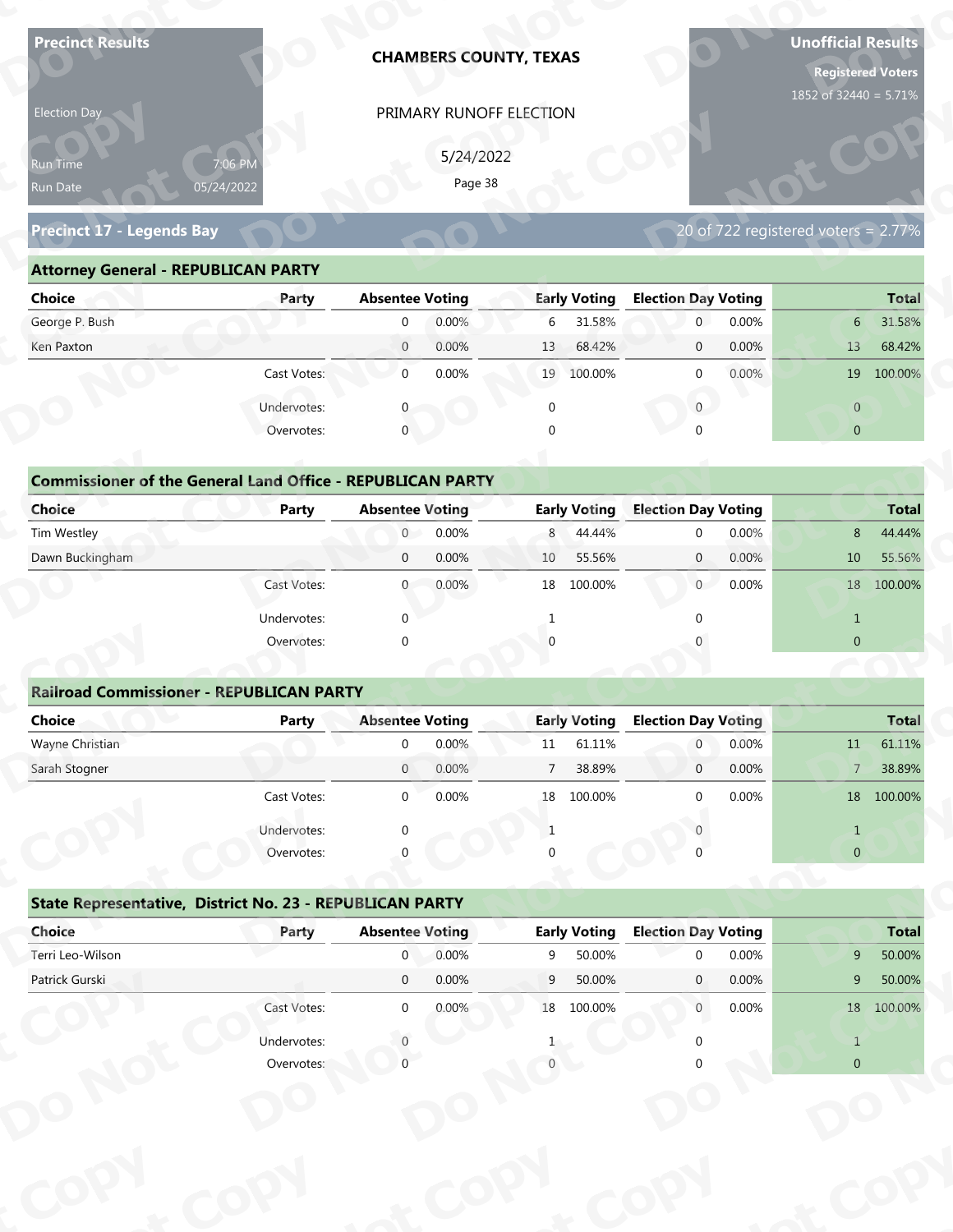| 5/24/2022<br>የun Time<br>Page 39<br>05/24/2022<br>Run Date<br><b>Precinct 17 - Legends Bay</b><br>20 of 722 registered voters = $2.77\%$<br><b>Precinct Chair, Precinct 17 - REPUBLICAN PARTY</b><br><b>Choice</b><br><b>Absentee Voting</b><br><b>Early Voting</b><br><b>Election Day Voting</b><br>Party<br>Christian Johnson<br>0.00%<br>73.68%<br>0.00%<br>$\Omega$<br>14<br>14<br>$\overline{0}$<br>0.00%<br>26.32%<br>0.00%<br>Greg Turner<br>5<br>$\mathbf{0}$<br>5<br>$\mathbf{0}$<br>0.00%<br>0.00%<br>Cast Votes:<br>100.00%<br>$\Omega$<br>19<br>100.00%<br>19<br>Undervotes:<br>$\Omega$<br>$\Omega$<br>$\overline{0}$<br>Overvotes: | COPY<br>DO NOT COPY<br>DO NOT COPY<br>DO NOT COPY<br>DO NOT COPY<br>DO NO<br>COPY<br>DO NOT COPY<br>DO NOT COPY<br>DO NOT COPY<br>DO NOT COPY<br>DO NO<br>COPY<br>DO NOT COPY<br>DO NOT COPY<br>DO NOT COPY<br>DO NOT COPY<br>DO NO<br>COPY<br>& COPY<br>of COPY | <b>Precinct Results</b><br><b>Election Day</b> |  | <b>CHAMBERS COUNTY, TEXAS</b><br>PRIMARY RUNOFF ELECTION | <b>Registered Voters</b><br>1852 of 32440 = 5.71% |
|--------------------------------------------------------------------------------------------------------------------------------------------------------------------------------------------------------------------------------------------------------------------------------------------------------------------------------------------------------------------------------------------------------------------------------------------------------------------------------------------------------------------------------------------------------------------------------------------------------------------------------------------------|------------------------------------------------------------------------------------------------------------------------------------------------------------------------------------------------------------------------------------------------------------------|------------------------------------------------|--|----------------------------------------------------------|---------------------------------------------------|
|                                                                                                                                                                                                                                                                                                                                                                                                                                                                                                                                                                                                                                                  |                                                                                                                                                                                                                                                                  |                                                |  |                                                          |                                                   |
|                                                                                                                                                                                                                                                                                                                                                                                                                                                                                                                                                                                                                                                  |                                                                                                                                                                                                                                                                  |                                                |  |                                                          |                                                   |
|                                                                                                                                                                                                                                                                                                                                                                                                                                                                                                                                                                                                                                                  |                                                                                                                                                                                                                                                                  |                                                |  |                                                          | <b>Total</b>                                      |
|                                                                                                                                                                                                                                                                                                                                                                                                                                                                                                                                                                                                                                                  |                                                                                                                                                                                                                                                                  |                                                |  |                                                          | 73.68%                                            |
|                                                                                                                                                                                                                                                                                                                                                                                                                                                                                                                                                                                                                                                  |                                                                                                                                                                                                                                                                  |                                                |  |                                                          | 26.32%                                            |
|                                                                                                                                                                                                                                                                                                                                                                                                                                                                                                                                                                                                                                                  |                                                                                                                                                                                                                                                                  |                                                |  |                                                          |                                                   |
|                                                                                                                                                                                                                                                                                                                                                                                                                                                                                                                                                                                                                                                  |                                                                                                                                                                                                                                                                  |                                                |  |                                                          |                                                   |
|                                                                                                                                                                                                                                                                                                                                                                                                                                                                                                                                                                                                                                                  |                                                                                                                                                                                                                                                                  |                                                |  |                                                          |                                                   |
|                                                                                                                                                                                                                                                                                                                                                                                                                                                                                                                                                                                                                                                  |                                                                                                                                                                                                                                                                  |                                                |  |                                                          |                                                   |
|                                                                                                                                                                                                                                                                                                                                                                                                                                                                                                                                                                                                                                                  |                                                                                                                                                                                                                                                                  |                                                |  |                                                          |                                                   |
|                                                                                                                                                                                                                                                                                                                                                                                                                                                                                                                                                                                                                                                  |                                                                                                                                                                                                                                                                  |                                                |  |                                                          |                                                   |

### **Precinct Chair, Precinct 17 - REPUBLICAN PARTY**

| <b>Election Day</b>                                   |             | PRIMARY RUNOFF ELECTION |                     |                            |                                     |
|-------------------------------------------------------|-------------|-------------------------|---------------------|----------------------------|-------------------------------------|
| Run Time                                              | 05/24/2022  | 5/24/2022<br>Page 39    |                     |                            |                                     |
| Run Date<br><b>Precinct 17 - Legends Bay</b>          |             |                         |                     |                            | 20 of 722 registered voters = 2.77% |
| <b>Precinct Chair, Precinct 17 - REPUBLICAN PARTY</b> |             |                         |                     |                            |                                     |
| <b>Choice</b>                                         | Party       | <b>Absentee Voting</b>  | <b>Early Voting</b> | <b>Election Day Voting</b> | <b>Total</b>                        |
| Christian Johnson                                     |             | 0.00%<br>$\mathbf{0}$   | 73.68%<br>14        | $\overline{0}$<br>0.00%    | 73.68%<br>14                        |
| Greg Turner                                           |             | $\overline{0}$<br>0.00% | 26.32%<br>5         | 0.00%<br>$\mathbf{0}$      | 26.32%<br>5                         |
|                                                       | Cast Votes: | 0.00%<br>$\overline{0}$ | 19 100.00%          | 0.00%<br><sup>0</sup>      | 19 100.00%                          |
|                                                       | Undervotes: |                         |                     | $\mathbf{0}$               | $\overline{0}$                      |
|                                                       | Overvotes:  |                         |                     |                            | $\overline{0}$                      |
|                                                       |             |                         |                     |                            |                                     |
|                                                       |             |                         |                     |                            |                                     |
|                                                       |             |                         |                     |                            |                                     |
|                                                       |             |                         |                     |                            |                                     |
|                                                       |             |                         |                     |                            |                                     |
|                                                       |             |                         |                     |                            |                                     |
|                                                       |             |                         |                     |                            |                                     |
|                                                       |             |                         |                     |                            |                                     |
|                                                       |             |                         |                     |                            |                                     |
|                                                       |             |                         |                     |                            |                                     |
|                                                       |             |                         |                     |                            |                                     |
|                                                       |             |                         |                     |                            |                                     |
| COPY                                                  |             |                         |                     |                            |                                     |
|                                                       |             |                         |                     |                            |                                     |
|                                                       |             |                         |                     |                            | DO NO                               |
|                                                       |             |                         |                     |                            |                                     |
| DO NOT COPY                                           |             | DO NOT COPY             | DO NOT COPY         | DO NOT COPY                |                                     |
| COPY                                                  |             |                         |                     |                            |                                     |
|                                                       |             |                         |                     |                            |                                     |
|                                                       |             |                         |                     |                            |                                     |
|                                                       |             |                         |                     |                            |                                     |
|                                                       |             |                         |                     |                            |                                     |
| DO NOT COPY                                           |             | DO NOT COPY             | DO NOT COPY         | DO NOT COPY                | DO NO                               |
|                                                       |             |                         |                     |                            |                                     |
| <b>Poo</b>                                            | <b>And</b>  |                         | $P_{\rm O_2}$       | <b>LON</b>                 | ·ODW                                |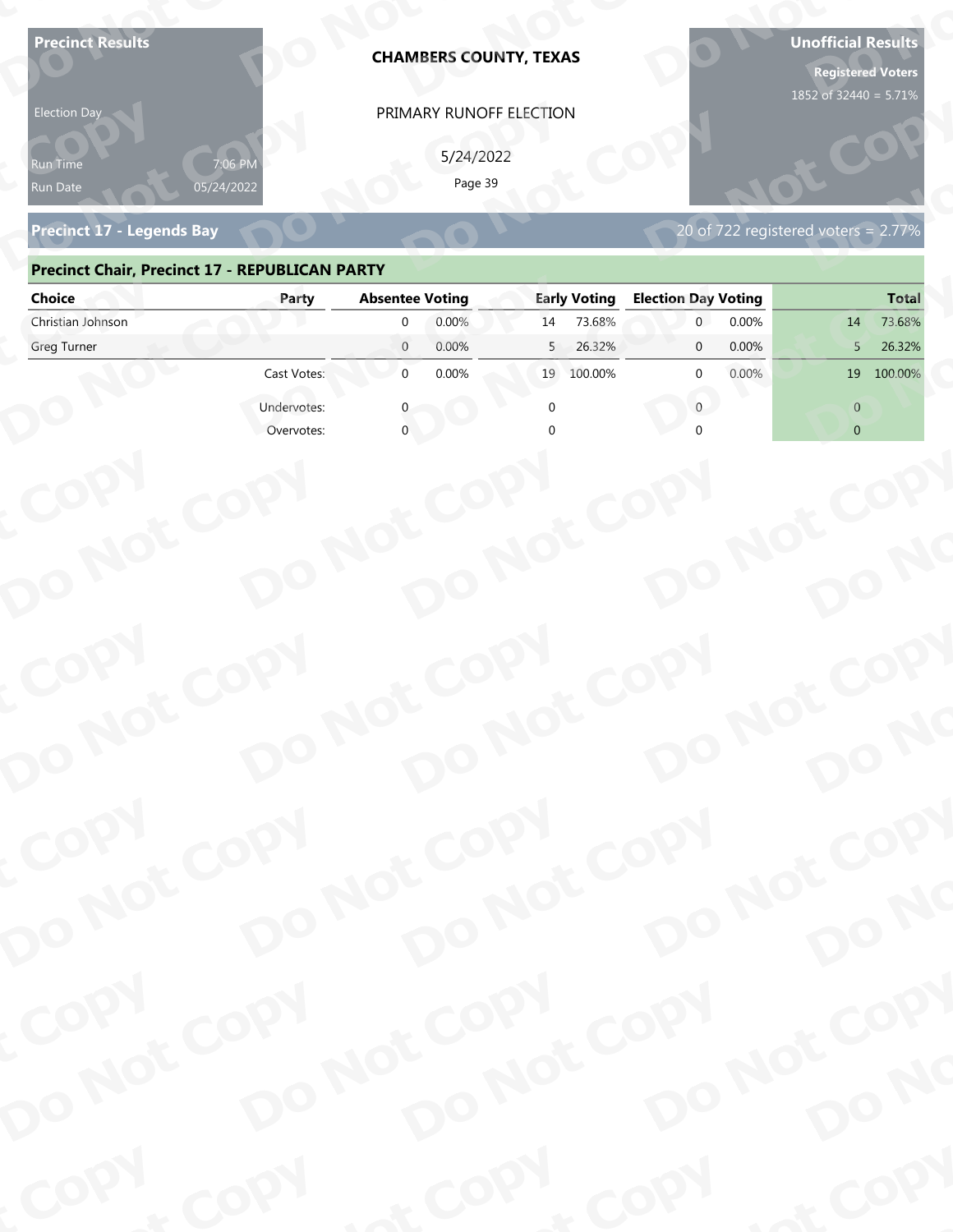| <b>Precinct Results</b>                                           |                           |                        | <b>CHAMBERS COUNTY, TEXAS</b> |                         |                            |       | <b>Unofficial Results</b><br><b>Registered Voters</b><br>1852 of 32440 = 5.71% |              |
|-------------------------------------------------------------------|---------------------------|------------------------|-------------------------------|-------------------------|----------------------------|-------|--------------------------------------------------------------------------------|--------------|
| Election Day                                                      |                           |                        | PRIMARY RUNOFF ELECTION       |                         |                            |       |                                                                                |              |
|                                                                   |                           |                        |                               |                         |                            |       |                                                                                |              |
| Run Time                                                          | 7:06 PM                   |                        | 5/24/2022<br>Page 40          |                         |                            |       |                                                                                |              |
| Run Date                                                          | 05/24/2022                |                        |                               |                         |                            |       |                                                                                |              |
| Precinct 18 - Mont Belvieu - East                                 |                           |                        |                               |                         |                            |       | 107 of 2,076 registered voters = $5.15\%$                                      |              |
| <b>Lieutenant Governor - DEMOCRATIC PARTY</b>                     |                           |                        |                               |                         |                            |       |                                                                                |              |
| <b>Choice</b>                                                     | Party                     | <b>Absentee Voting</b> |                               | <b>Early Voting</b>     | <b>Election Day Voting</b> |       |                                                                                | <b>Total</b> |
| Mike Collier                                                      |                           | $\overline{2}$         | 66.67%                        | 2 100.00%               | $\mathbf 0$                | 0.00% | $\overline{4}$                                                                 | 80.00%       |
| Michelle Beckley                                                  |                           | $\mathbf{1}$           | 33.33%                        | $\mathbf{0}$<br>0.00%   | $\mathbf 0$                | 0.00% | $\mathbf{1}$                                                                   | 20.00%       |
|                                                                   | Cast Votes:               | 3 100.00%              |                               | 2 100.00%               | $\mathbf 0$                | 0.00% |                                                                                | 5 100.00%    |
|                                                                   | Undervotes:               |                        |                               | $\mathbf 0$             | $\overline{0}$             |       | $\overline{0}$                                                                 |              |
|                                                                   | Overvotes:                | $\mathbf{0}$           |                               |                         |                            |       | $\overline{0}$                                                                 |              |
|                                                                   |                           |                        |                               |                         |                            |       |                                                                                |              |
| <b>Attorney General - DEMOCRATIC PARTY</b>                        |                           |                        |                               |                         |                            |       |                                                                                |              |
| <b>Choice</b>                                                     | <b>Party</b>              | <b>Absentee Voting</b> |                               | <b>Early Voting</b>     | <b>Election Day Voting</b> |       |                                                                                | <b>Total</b> |
| Joe Jaworski                                                      |                           | 66.67%<br>$2 -$        |                               | 1 100.00%               | $\mathbf 0$                | 0.00% | $\mathbf{3}$                                                                   | 75.00%       |
| Rochelle Mercedes Garza                                           |                           | $\mathbf{1}$           | 33.33%                        | 0.00%<br>$\mathbf{0}$   | $\overline{0}$             | 0.00% | $\mathbf{1}$                                                                   | 25.00%       |
|                                                                   | Cast Votes:               | 3 100.00%              |                               | 1 100.00%               | $0^-$                      | 0.00% |                                                                                | 4 100.00%    |
|                                                                   | Undervotes:               | $\Omega$               |                               | $\mathbf{1}$            | $\Omega$                   |       | $\mathbf{1}$                                                                   |              |
|                                                                   | Overvotes:                | $\Omega$               |                               |                         |                            |       | $\overline{0}$                                                                 |              |
|                                                                   |                           |                        |                               |                         |                            |       |                                                                                |              |
| <b>Comptroller of Public Accounts - DEMOCRATIC PARTY</b>          |                           |                        |                               |                         |                            |       |                                                                                |              |
| Choice                                                            | <b>Party</b>              | <b>Absentee Voting</b> |                               | <b>Early Voting</b>     | <b>Election Day Voting</b> |       |                                                                                | <b>Total</b> |
| Angel Luis Vega                                                   |                           | $\overline{0}$         | 0.00%                         | 100.00%<br>$\mathbf{1}$ | $\overline{0}$             | 0.00% | $1 -$                                                                          | 25.00%       |
| Janet T. Dudding                                                  |                           | 3 100.00%              |                               | 0.00%<br>$\mathbf 0$    | $\overline{0}$             | 0.00% | 3 <sup>7</sup>                                                                 | 75.00%       |
|                                                                   | Cast Votes:               | 3 100.00%              |                               | 1 100.00%               | $\Omega$                   | 0.00% |                                                                                | 4 100.00%    |
|                                                                   | Undervotes:               |                        |                               | 1                       |                            |       | $\mathbf{1}$                                                                   |              |
|                                                                   | Overvotes:                |                        |                               |                         |                            |       | $\overline{0}$                                                                 |              |
|                                                                   |                           |                        |                               |                         |                            |       |                                                                                |              |
|                                                                   |                           |                        |                               |                         |                            |       |                                                                                |              |
| <b>Commissioner of the General Land Office - DEMOCRATIC PARTY</b> |                           |                        |                               |                         | <b>Election Day Voting</b> |       |                                                                                | <b>Total</b> |
| Choice                                                            | Party                     | <b>Absentee Voting</b> |                               | <b>Early Voting</b>     |                            |       |                                                                                |              |
| Sandragrace Martinez                                              |                           | $\mathbf{0}$           | 0.00%                         | 1 100.00%               | $\Omega$                   | 0.00% | $\mathbf{1}$                                                                   | 25.00%       |
| Jay Kleberg                                                       |                           | 3 100.00%              |                               | $\mathbf{0}$<br>0.00%   | $\mathbf{0}$               | 0.00% | $\overline{3}$                                                                 | 75.00%       |
|                                                                   | Cast Votes:               | 3 100.00%              |                               | 1 100.00%               | $\overline{0}$             | 0.00% |                                                                                | 4 100.00%    |
|                                                                   | Undervotes:<br>Overvotes: |                        |                               |                         |                            |       | $\mathbf{1}$                                                                   |              |

| 5/24/2022<br>7:06 PM<br><b>Run Time</b><br>Page 40<br>05/24/2022<br>107 of 2,076 registered voters = 5.15%<br>Precinct 18 - Mont Belvieu - East<br><b>Lieutenant Governor - DEMOCRATIC PARTY</b><br><b>Absentee Voting</b><br><b>Early Voting</b><br><b>Election Day Voting</b><br>Party<br>66.67%<br>2 100.00%<br>0.00%<br>$2^{\circ}$<br>$\overline{0}$<br>$\overline{4}$<br>33.33%<br>0.00%<br>0.00%<br>1<br>$\overline{0}$<br>$\overline{0}$<br>1<br>3 100.00%<br>$0.00\%$<br>Cast Votes:<br>2 100.00%<br>$\Omega$<br>Undervotes:<br>$\overline{0}$<br>$\overline{0}$<br>$\mathbf 0$<br>Overvotes:<br>$\Omega$<br>$\overline{0}$<br><b>Attorney General - DEMOCRATIC PARTY</b><br><b>Early Voting</b><br><b>Election Day Voting</b><br><b>Absentee Voting</b><br><b>Party</b><br>2 66.67%<br>100.00%<br>0.00%<br>$\Omega$<br>3<br>1<br>33.33%<br>0.00%<br>$\mathbf{0}$<br>0.00%<br>$\overline{0}$<br>$\mathbf{1}$<br>1<br>0<br>0.00%<br>3 100.00%<br>100.00%<br>Cast Votes:<br>$\mathbf{1}$ | Election Day            |  | PRIMARY RUNOFF ELECTION |  |  |              |
|-------------------------------------------------------------------------------------------------------------------------------------------------------------------------------------------------------------------------------------------------------------------------------------------------------------------------------------------------------------------------------------------------------------------------------------------------------------------------------------------------------------------------------------------------------------------------------------------------------------------------------------------------------------------------------------------------------------------------------------------------------------------------------------------------------------------------------------------------------------------------------------------------------------------------------------------------------------------------------------------------|-------------------------|--|-------------------------|--|--|--------------|
|                                                                                                                                                                                                                                                                                                                                                                                                                                                                                                                                                                                                                                                                                                                                                                                                                                                                                                                                                                                                 | Run Date                |  |                         |  |  |              |
|                                                                                                                                                                                                                                                                                                                                                                                                                                                                                                                                                                                                                                                                                                                                                                                                                                                                                                                                                                                                 |                         |  |                         |  |  |              |
|                                                                                                                                                                                                                                                                                                                                                                                                                                                                                                                                                                                                                                                                                                                                                                                                                                                                                                                                                                                                 |                         |  |                         |  |  |              |
|                                                                                                                                                                                                                                                                                                                                                                                                                                                                                                                                                                                                                                                                                                                                                                                                                                                                                                                                                                                                 | Choice                  |  |                         |  |  | <b>Total</b> |
|                                                                                                                                                                                                                                                                                                                                                                                                                                                                                                                                                                                                                                                                                                                                                                                                                                                                                                                                                                                                 | Mike Collier            |  |                         |  |  | 80.00%       |
|                                                                                                                                                                                                                                                                                                                                                                                                                                                                                                                                                                                                                                                                                                                                                                                                                                                                                                                                                                                                 | Michelle Beckley        |  |                         |  |  | 20.00%       |
|                                                                                                                                                                                                                                                                                                                                                                                                                                                                                                                                                                                                                                                                                                                                                                                                                                                                                                                                                                                                 |                         |  |                         |  |  | 5 100.00%    |
|                                                                                                                                                                                                                                                                                                                                                                                                                                                                                                                                                                                                                                                                                                                                                                                                                                                                                                                                                                                                 |                         |  |                         |  |  |              |
|                                                                                                                                                                                                                                                                                                                                                                                                                                                                                                                                                                                                                                                                                                                                                                                                                                                                                                                                                                                                 |                         |  |                         |  |  |              |
|                                                                                                                                                                                                                                                                                                                                                                                                                                                                                                                                                                                                                                                                                                                                                                                                                                                                                                                                                                                                 |                         |  |                         |  |  |              |
|                                                                                                                                                                                                                                                                                                                                                                                                                                                                                                                                                                                                                                                                                                                                                                                                                                                                                                                                                                                                 |                         |  |                         |  |  |              |
|                                                                                                                                                                                                                                                                                                                                                                                                                                                                                                                                                                                                                                                                                                                                                                                                                                                                                                                                                                                                 | <b>Choice</b>           |  |                         |  |  | <b>Total</b> |
|                                                                                                                                                                                                                                                                                                                                                                                                                                                                                                                                                                                                                                                                                                                                                                                                                                                                                                                                                                                                 | Joe Jaworski            |  |                         |  |  | 75.00%       |
|                                                                                                                                                                                                                                                                                                                                                                                                                                                                                                                                                                                                                                                                                                                                                                                                                                                                                                                                                                                                 | Rochelle Mercedes Garza |  |                         |  |  | 25.00%       |
|                                                                                                                                                                                                                                                                                                                                                                                                                                                                                                                                                                                                                                                                                                                                                                                                                                                                                                                                                                                                 |                         |  |                         |  |  | 4 100.00%    |

| 5/24/2022<br>7:06 PM<br>Run Time<br>Page 40<br>05/24/2022<br>Run Date<br>Precinct 18 - Mont Belvieu - East<br><b>Lieutenant Governor - DEMOCRATIC PARTY</b><br><b>Absentee Voting</b><br><b>Early Voting</b><br><b>Election Day Voting</b><br><b>Choice</b><br>Party<br>Mike Collier<br>66.67%<br>2 100.00%<br>$\overline{0}$<br>0.00%<br>$2^{\circ}$<br>$\overline{4}$<br>Michelle Beckley<br>33.33%<br>0.00%<br>0.00%<br>1<br>$\mathbf{0}$<br>$\mathbf 0$<br>$\mathbf{1}$<br>Cast Votes:<br>3 100.00%<br>2 100.00%<br>0.00%<br>$\mathbf{0}$<br>$\mathbf{0}$<br>Undervotes:<br>$\mathbf{0}$<br>$\overline{0}$<br>Overvotes:<br>$\mathbf{0}$<br>$\overline{0}$<br><b>Attorney General - DEMOCRATIC PARTY</b><br><b>Early Voting</b><br><b>Election Day Voting</b><br>Choice<br><b>Absentee Voting</b><br><b>Party</b><br>Joe Jaworski<br>2 66.67%<br>0.00%<br>1 100.00%<br>$\mathbf 0$<br>3<br>Rochelle Mercedes Garza<br>0.00%<br>33.33%<br>$\mathbf{0}$<br>0.00%<br>$\mathbf{0}$<br>1<br>$\mathbf{1}$<br>Cast Votes:<br>3 100.00%<br>1 100.00%<br>0.00%<br>$\overline{0}$<br>Undervotes:<br>$\Omega$<br>$\mathbf{1}$<br>$\overline{0}$<br>Overvotes:<br>$\Omega$<br><b>Comptroller of Public Accounts - DEMOCRATIC PARTY</b><br><b>Choice</b><br><b>Absentee Voting</b><br><b>Early Voting</b><br><b>Election Day Voting</b><br>Party<br>Angel Luis Vega<br>0.00%<br>1 100.00%<br>0.00%<br>$\mathbf 0$<br>$\overline{0}$<br>$\mathbf{1}$<br>0.00%<br>0.00%<br>Janet T. Dudding<br>3 100.00%<br>$\mathbf 0$<br>$\mathbf 0$<br>3<br>0.00%<br>Cast Votes:<br>3 100.00%<br>100 00%<br>$\Omega$<br>$\mathbf{1}$<br>Undervotes:<br>$\mathbf{1}$<br>-1<br>Overvotes:<br>$\overline{0}$<br><b>Commissioner of the General Land Office - DEMOCRATIC PARTY</b><br><b>Early Voting</b><br>Choice<br><b>Absentee Voting</b><br><b>Election Day Voting</b><br>Party<br>Sandragrace Martinez<br>0.00%<br>$\overline{0}$<br>1 100.00%<br>0.00%<br>$\Omega$<br>1<br>3 100.00%<br>0.00%<br>Jay Kleberg<br>$\overline{0}$<br>0.00%<br>$\mathbf{0}$<br>3 <sup>7</sup><br>Cast Votes:<br>3 100.00%<br>1 100.00%<br>0.00%<br>$\overline{0}$<br>Undervotes:<br>$\mathbf{1}$<br>$\overline{0}$ | $107$ of 2,076 registered voters = $5.\overline{15\%}$<br>Total<br>Overvotes: | Election Day | PRIMARY RUNOFF ELECTION |  |              |
|---------------------------------------------------------------------------------------------------------------------------------------------------------------------------------------------------------------------------------------------------------------------------------------------------------------------------------------------------------------------------------------------------------------------------------------------------------------------------------------------------------------------------------------------------------------------------------------------------------------------------------------------------------------------------------------------------------------------------------------------------------------------------------------------------------------------------------------------------------------------------------------------------------------------------------------------------------------------------------------------------------------------------------------------------------------------------------------------------------------------------------------------------------------------------------------------------------------------------------------------------------------------------------------------------------------------------------------------------------------------------------------------------------------------------------------------------------------------------------------------------------------------------------------------------------------------------------------------------------------------------------------------------------------------------------------------------------------------------------------------------------------------------------------------------------------------------------------------------------------------------------------------------------------------------------------------------------------------------------------------------------------------------------------------------------------------------------------------------------------------------------------------------------------------------|-------------------------------------------------------------------------------|--------------|-------------------------|--|--------------|
|                                                                                                                                                                                                                                                                                                                                                                                                                                                                                                                                                                                                                                                                                                                                                                                                                                                                                                                                                                                                                                                                                                                                                                                                                                                                                                                                                                                                                                                                                                                                                                                                                                                                                                                                                                                                                                                                                                                                                                                                                                                                                                                                                                           |                                                                               |              |                         |  |              |
|                                                                                                                                                                                                                                                                                                                                                                                                                                                                                                                                                                                                                                                                                                                                                                                                                                                                                                                                                                                                                                                                                                                                                                                                                                                                                                                                                                                                                                                                                                                                                                                                                                                                                                                                                                                                                                                                                                                                                                                                                                                                                                                                                                           |                                                                               |              |                         |  |              |
|                                                                                                                                                                                                                                                                                                                                                                                                                                                                                                                                                                                                                                                                                                                                                                                                                                                                                                                                                                                                                                                                                                                                                                                                                                                                                                                                                                                                                                                                                                                                                                                                                                                                                                                                                                                                                                                                                                                                                                                                                                                                                                                                                                           |                                                                               |              |                         |  |              |
|                                                                                                                                                                                                                                                                                                                                                                                                                                                                                                                                                                                                                                                                                                                                                                                                                                                                                                                                                                                                                                                                                                                                                                                                                                                                                                                                                                                                                                                                                                                                                                                                                                                                                                                                                                                                                                                                                                                                                                                                                                                                                                                                                                           |                                                                               |              |                         |  |              |
|                                                                                                                                                                                                                                                                                                                                                                                                                                                                                                                                                                                                                                                                                                                                                                                                                                                                                                                                                                                                                                                                                                                                                                                                                                                                                                                                                                                                                                                                                                                                                                                                                                                                                                                                                                                                                                                                                                                                                                                                                                                                                                                                                                           |                                                                               |              |                         |  |              |
|                                                                                                                                                                                                                                                                                                                                                                                                                                                                                                                                                                                                                                                                                                                                                                                                                                                                                                                                                                                                                                                                                                                                                                                                                                                                                                                                                                                                                                                                                                                                                                                                                                                                                                                                                                                                                                                                                                                                                                                                                                                                                                                                                                           |                                                                               |              |                         |  | <b>Total</b> |
|                                                                                                                                                                                                                                                                                                                                                                                                                                                                                                                                                                                                                                                                                                                                                                                                                                                                                                                                                                                                                                                                                                                                                                                                                                                                                                                                                                                                                                                                                                                                                                                                                                                                                                                                                                                                                                                                                                                                                                                                                                                                                                                                                                           |                                                                               |              |                         |  | 80.00%       |
|                                                                                                                                                                                                                                                                                                                                                                                                                                                                                                                                                                                                                                                                                                                                                                                                                                                                                                                                                                                                                                                                                                                                                                                                                                                                                                                                                                                                                                                                                                                                                                                                                                                                                                                                                                                                                                                                                                                                                                                                                                                                                                                                                                           |                                                                               |              |                         |  | 20.00%       |
|                                                                                                                                                                                                                                                                                                                                                                                                                                                                                                                                                                                                                                                                                                                                                                                                                                                                                                                                                                                                                                                                                                                                                                                                                                                                                                                                                                                                                                                                                                                                                                                                                                                                                                                                                                                                                                                                                                                                                                                                                                                                                                                                                                           |                                                                               |              |                         |  | 5 100.00%    |
|                                                                                                                                                                                                                                                                                                                                                                                                                                                                                                                                                                                                                                                                                                                                                                                                                                                                                                                                                                                                                                                                                                                                                                                                                                                                                                                                                                                                                                                                                                                                                                                                                                                                                                                                                                                                                                                                                                                                                                                                                                                                                                                                                                           |                                                                               |              |                         |  |              |
|                                                                                                                                                                                                                                                                                                                                                                                                                                                                                                                                                                                                                                                                                                                                                                                                                                                                                                                                                                                                                                                                                                                                                                                                                                                                                                                                                                                                                                                                                                                                                                                                                                                                                                                                                                                                                                                                                                                                                                                                                                                                                                                                                                           |                                                                               |              |                         |  |              |
|                                                                                                                                                                                                                                                                                                                                                                                                                                                                                                                                                                                                                                                                                                                                                                                                                                                                                                                                                                                                                                                                                                                                                                                                                                                                                                                                                                                                                                                                                                                                                                                                                                                                                                                                                                                                                                                                                                                                                                                                                                                                                                                                                                           |                                                                               |              |                         |  |              |
|                                                                                                                                                                                                                                                                                                                                                                                                                                                                                                                                                                                                                                                                                                                                                                                                                                                                                                                                                                                                                                                                                                                                                                                                                                                                                                                                                                                                                                                                                                                                                                                                                                                                                                                                                                                                                                                                                                                                                                                                                                                                                                                                                                           |                                                                               |              |                         |  |              |
|                                                                                                                                                                                                                                                                                                                                                                                                                                                                                                                                                                                                                                                                                                                                                                                                                                                                                                                                                                                                                                                                                                                                                                                                                                                                                                                                                                                                                                                                                                                                                                                                                                                                                                                                                                                                                                                                                                                                                                                                                                                                                                                                                                           |                                                                               |              |                         |  | <b>Total</b> |
|                                                                                                                                                                                                                                                                                                                                                                                                                                                                                                                                                                                                                                                                                                                                                                                                                                                                                                                                                                                                                                                                                                                                                                                                                                                                                                                                                                                                                                                                                                                                                                                                                                                                                                                                                                                                                                                                                                                                                                                                                                                                                                                                                                           |                                                                               |              |                         |  | 75.00%       |
|                                                                                                                                                                                                                                                                                                                                                                                                                                                                                                                                                                                                                                                                                                                                                                                                                                                                                                                                                                                                                                                                                                                                                                                                                                                                                                                                                                                                                                                                                                                                                                                                                                                                                                                                                                                                                                                                                                                                                                                                                                                                                                                                                                           |                                                                               |              |                         |  | 25.00%       |
|                                                                                                                                                                                                                                                                                                                                                                                                                                                                                                                                                                                                                                                                                                                                                                                                                                                                                                                                                                                                                                                                                                                                                                                                                                                                                                                                                                                                                                                                                                                                                                                                                                                                                                                                                                                                                                                                                                                                                                                                                                                                                                                                                                           |                                                                               |              |                         |  | 4 100.00%    |
|                                                                                                                                                                                                                                                                                                                                                                                                                                                                                                                                                                                                                                                                                                                                                                                                                                                                                                                                                                                                                                                                                                                                                                                                                                                                                                                                                                                                                                                                                                                                                                                                                                                                                                                                                                                                                                                                                                                                                                                                                                                                                                                                                                           |                                                                               |              |                         |  |              |
|                                                                                                                                                                                                                                                                                                                                                                                                                                                                                                                                                                                                                                                                                                                                                                                                                                                                                                                                                                                                                                                                                                                                                                                                                                                                                                                                                                                                                                                                                                                                                                                                                                                                                                                                                                                                                                                                                                                                                                                                                                                                                                                                                                           |                                                                               |              |                         |  |              |
|                                                                                                                                                                                                                                                                                                                                                                                                                                                                                                                                                                                                                                                                                                                                                                                                                                                                                                                                                                                                                                                                                                                                                                                                                                                                                                                                                                                                                                                                                                                                                                                                                                                                                                                                                                                                                                                                                                                                                                                                                                                                                                                                                                           |                                                                               |              |                         |  |              |
|                                                                                                                                                                                                                                                                                                                                                                                                                                                                                                                                                                                                                                                                                                                                                                                                                                                                                                                                                                                                                                                                                                                                                                                                                                                                                                                                                                                                                                                                                                                                                                                                                                                                                                                                                                                                                                                                                                                                                                                                                                                                                                                                                                           |                                                                               |              |                         |  |              |
|                                                                                                                                                                                                                                                                                                                                                                                                                                                                                                                                                                                                                                                                                                                                                                                                                                                                                                                                                                                                                                                                                                                                                                                                                                                                                                                                                                                                                                                                                                                                                                                                                                                                                                                                                                                                                                                                                                                                                                                                                                                                                                                                                                           |                                                                               |              |                         |  |              |
|                                                                                                                                                                                                                                                                                                                                                                                                                                                                                                                                                                                                                                                                                                                                                                                                                                                                                                                                                                                                                                                                                                                                                                                                                                                                                                                                                                                                                                                                                                                                                                                                                                                                                                                                                                                                                                                                                                                                                                                                                                                                                                                                                                           |                                                                               |              |                         |  | 25.00%       |
|                                                                                                                                                                                                                                                                                                                                                                                                                                                                                                                                                                                                                                                                                                                                                                                                                                                                                                                                                                                                                                                                                                                                                                                                                                                                                                                                                                                                                                                                                                                                                                                                                                                                                                                                                                                                                                                                                                                                                                                                                                                                                                                                                                           |                                                                               |              |                         |  | 75.00%       |
|                                                                                                                                                                                                                                                                                                                                                                                                                                                                                                                                                                                                                                                                                                                                                                                                                                                                                                                                                                                                                                                                                                                                                                                                                                                                                                                                                                                                                                                                                                                                                                                                                                                                                                                                                                                                                                                                                                                                                                                                                                                                                                                                                                           |                                                                               |              |                         |  | 4 100.00%    |
|                                                                                                                                                                                                                                                                                                                                                                                                                                                                                                                                                                                                                                                                                                                                                                                                                                                                                                                                                                                                                                                                                                                                                                                                                                                                                                                                                                                                                                                                                                                                                                                                                                                                                                                                                                                                                                                                                                                                                                                                                                                                                                                                                                           |                                                                               |              |                         |  |              |
|                                                                                                                                                                                                                                                                                                                                                                                                                                                                                                                                                                                                                                                                                                                                                                                                                                                                                                                                                                                                                                                                                                                                                                                                                                                                                                                                                                                                                                                                                                                                                                                                                                                                                                                                                                                                                                                                                                                                                                                                                                                                                                                                                                           |                                                                               |              |                         |  |              |
|                                                                                                                                                                                                                                                                                                                                                                                                                                                                                                                                                                                                                                                                                                                                                                                                                                                                                                                                                                                                                                                                                                                                                                                                                                                                                                                                                                                                                                                                                                                                                                                                                                                                                                                                                                                                                                                                                                                                                                                                                                                                                                                                                                           |                                                                               |              |                         |  |              |
|                                                                                                                                                                                                                                                                                                                                                                                                                                                                                                                                                                                                                                                                                                                                                                                                                                                                                                                                                                                                                                                                                                                                                                                                                                                                                                                                                                                                                                                                                                                                                                                                                                                                                                                                                                                                                                                                                                                                                                                                                                                                                                                                                                           |                                                                               |              |                         |  |              |
|                                                                                                                                                                                                                                                                                                                                                                                                                                                                                                                                                                                                                                                                                                                                                                                                                                                                                                                                                                                                                                                                                                                                                                                                                                                                                                                                                                                                                                                                                                                                                                                                                                                                                                                                                                                                                                                                                                                                                                                                                                                                                                                                                                           |                                                                               |              |                         |  | <b>Total</b> |
|                                                                                                                                                                                                                                                                                                                                                                                                                                                                                                                                                                                                                                                                                                                                                                                                                                                                                                                                                                                                                                                                                                                                                                                                                                                                                                                                                                                                                                                                                                                                                                                                                                                                                                                                                                                                                                                                                                                                                                                                                                                                                                                                                                           |                                                                               |              |                         |  | 25.00%       |
|                                                                                                                                                                                                                                                                                                                                                                                                                                                                                                                                                                                                                                                                                                                                                                                                                                                                                                                                                                                                                                                                                                                                                                                                                                                                                                                                                                                                                                                                                                                                                                                                                                                                                                                                                                                                                                                                                                                                                                                                                                                                                                                                                                           |                                                                               |              |                         |  | 75.00%       |
|                                                                                                                                                                                                                                                                                                                                                                                                                                                                                                                                                                                                                                                                                                                                                                                                                                                                                                                                                                                                                                                                                                                                                                                                                                                                                                                                                                                                                                                                                                                                                                                                                                                                                                                                                                                                                                                                                                                                                                                                                                                                                                                                                                           |                                                                               |              |                         |  | 4 100.00%    |
|                                                                                                                                                                                                                                                                                                                                                                                                                                                                                                                                                                                                                                                                                                                                                                                                                                                                                                                                                                                                                                                                                                                                                                                                                                                                                                                                                                                                                                                                                                                                                                                                                                                                                                                                                                                                                                                                                                                                                                                                                                                                                                                                                                           |                                                                               |              |                         |  |              |
|                                                                                                                                                                                                                                                                                                                                                                                                                                                                                                                                                                                                                                                                                                                                                                                                                                                                                                                                                                                                                                                                                                                                                                                                                                                                                                                                                                                                                                                                                                                                                                                                                                                                                                                                                                                                                                                                                                                                                                                                                                                                                                                                                                           |                                                                               |              |                         |  |              |
|                                                                                                                                                                                                                                                                                                                                                                                                                                                                                                                                                                                                                                                                                                                                                                                                                                                                                                                                                                                                                                                                                                                                                                                                                                                                                                                                                                                                                                                                                                                                                                                                                                                                                                                                                                                                                                                                                                                                                                                                                                                                                                                                                                           |                                                                               |              |                         |  |              |
|                                                                                                                                                                                                                                                                                                                                                                                                                                                                                                                                                                                                                                                                                                                                                                                                                                                                                                                                                                                                                                                                                                                                                                                                                                                                                                                                                                                                                                                                                                                                                                                                                                                                                                                                                                                                                                                                                                                                                                                                                                                                                                                                                                           |                                                                               |              |                         |  |              |
|                                                                                                                                                                                                                                                                                                                                                                                                                                                                                                                                                                                                                                                                                                                                                                                                                                                                                                                                                                                                                                                                                                                                                                                                                                                                                                                                                                                                                                                                                                                                                                                                                                                                                                                                                                                                                                                                                                                                                                                                                                                                                                                                                                           |                                                                               |              |                         |  |              |

### **Comptroller of Public Accounts - DEMOCRATIC PARTY**

| <b>Choice</b>                                                     | Party       | <b>Absentee Voting</b> |                    |                | <b>Early Voting</b> | <b>Election Day Voting</b>                 |                |                                | <b>Total</b>     |
|-------------------------------------------------------------------|-------------|------------------------|--------------------|----------------|---------------------|--------------------------------------------|----------------|--------------------------------|------------------|
| Joe Jaworski                                                      |             |                        | 2 66.67%           |                | 1 100.00%           | $\mathbf{0}$                               | 0.00%          | $\overline{3}$                 | 75.00%           |
| Rochelle Mercedes Garza                                           |             | 1                      | 33.33%             | $\overline{0}$ | 0.00%               | $\mathbf{0}$                               | 0.00%          | $\mathbf{1}$                   | 25.00%           |
|                                                                   | Cast Votes: |                        | 3 100.00%          |                | 1 100.00%           | $\overline{0}$                             | 0.00%          |                                | 4 100.00%        |
|                                                                   | Undervotes: |                        |                    |                |                     | $\Omega$                                   |                |                                |                  |
|                                                                   | Overvotes:  | $\Omega$               |                    |                |                     |                                            |                | $\mathbf{0}$                   |                  |
| <b>Comptroller of Public Accounts - DEMOCRATIC PARTY</b>          |             |                        |                    |                |                     |                                            |                |                                |                  |
| <b>Choice</b>                                                     | Party       | <b>Absentee Voting</b> |                    |                | <b>Early Voting</b> | <b>Election Day Voting</b>                 |                |                                | <b>Total</b>     |
| Angel Luis Vega                                                   |             | $\Omega$               | 0.00%              |                | 1 100.00%           | $\overline{0}$                             | 0.00%          | $1 -$                          | 25.00%           |
| Janet T. Dudding                                                  |             |                        | 3 100.00%          | $\mathbf{0}$   | 0.00%               | $\overline{0}$                             | 0.00%          | $\mathsf{3}$                   | 75.00%           |
|                                                                   | Cast Votes: |                        | 3 100.00%          |                | 1 100.00%           | $\mathbf{0}$                               | 0.00%          |                                | 4 100.00%        |
|                                                                   |             |                        |                    |                |                     |                                            |                |                                |                  |
|                                                                   | Undervotes: | ∩                      |                    |                |                     |                                            |                | $\mathbf{1}$                   |                  |
|                                                                   | Overvotes:  |                        |                    |                |                     |                                            |                | $\mathbf 0$                    |                  |
| <b>Commissioner of the General Land Office - DEMOCRATIC PARTY</b> |             |                        |                    |                |                     |                                            |                |                                |                  |
| Choice                                                            | Party       | <b>Absentee Voting</b> |                    |                | <b>Early Voting</b> | <b>Election Day Voting</b><br>$\mathbf{0}$ |                |                                | <b>Total</b>     |
| Sandragrace Martinez<br>Jay Kleberg                               |             | $\overline{0}$         | 0.00%<br>3 100.00% | $\overline{0}$ | 1 100.00%<br>0.00%  | $\mathbf{0}$                               | 0.00%<br>0.00% | $\mathbf{1}$<br>$\overline{3}$ | 25.00%<br>75.00% |
|                                                                   | Cast Votes: |                        | 3 100.00%          |                | 1 100.00%           | $\mathbf{0}$                               | 0.00%          |                                | 4 100.00%        |
|                                                                   | Undervotes: |                        |                    |                |                     |                                            |                |                                |                  |

|                                                                   | Cast votes. | $\mathcal{D}$          | TOO'OO XQ |             | T TOO'OO NO         |                            | <b>U.UU70</b> | $^{4}$         | TOO'OO XO    |
|-------------------------------------------------------------------|-------------|------------------------|-----------|-------------|---------------------|----------------------------|---------------|----------------|--------------|
|                                                                   | Undervotes: | $\Omega$               |           |             |                     |                            |               |                |              |
|                                                                   | Overvotes:  | $\Omega$               |           | 0           |                     |                            |               | $\overline{0}$ |              |
|                                                                   |             |                        |           |             |                     |                            |               |                |              |
| <b>Commissioner of the General Land Office - DEMOCRATIC PARTY</b> |             |                        |           |             |                     |                            |               |                |              |
| Choice                                                            | Party       | <b>Absentee Voting</b> |           |             | <b>Early Voting</b> | <b>Election Day Voting</b> |               |                | <b>Total</b> |
| Sandragrace Martinez                                              |             | $\mathbf 0$            | 0.00%     |             | 1 100.00%           | $\Omega$                   | 0.00%         | $\mathbf{1}$   | 25.00%       |
| Jay Kleberg                                                       |             |                        | 3 100.00% | $\mathbf 0$ | $0.00\%$            | $\mathbf{0}$               | $0.00\%$      | 3              | 75.00%       |
|                                                                   | Cast Votes: |                        | 3 100.00% |             | 1 100.00%           | $\mathbf 0$                | 0.00%         | $\overline{4}$ | 100.00%      |
|                                                                   | Undervotes: |                        |           |             |                     |                            |               |                |              |
|                                                                   | Overvotes:  |                        |           |             |                     |                            |               | $\overline{0}$ |              |
|                                                                   |             |                        |           |             |                     |                            |               |                |              |
|                                                                   |             |                        |           |             |                     |                            |               |                |              |
|                                                                   |             |                        |           |             |                     |                            |               |                |              |
|                                                                   |             |                        |           |             |                     |                            |               |                |              |
|                                                                   |             |                        |           |             |                     |                            |               |                |              |
|                                                                   |             |                        |           |             |                     |                            |               |                |              |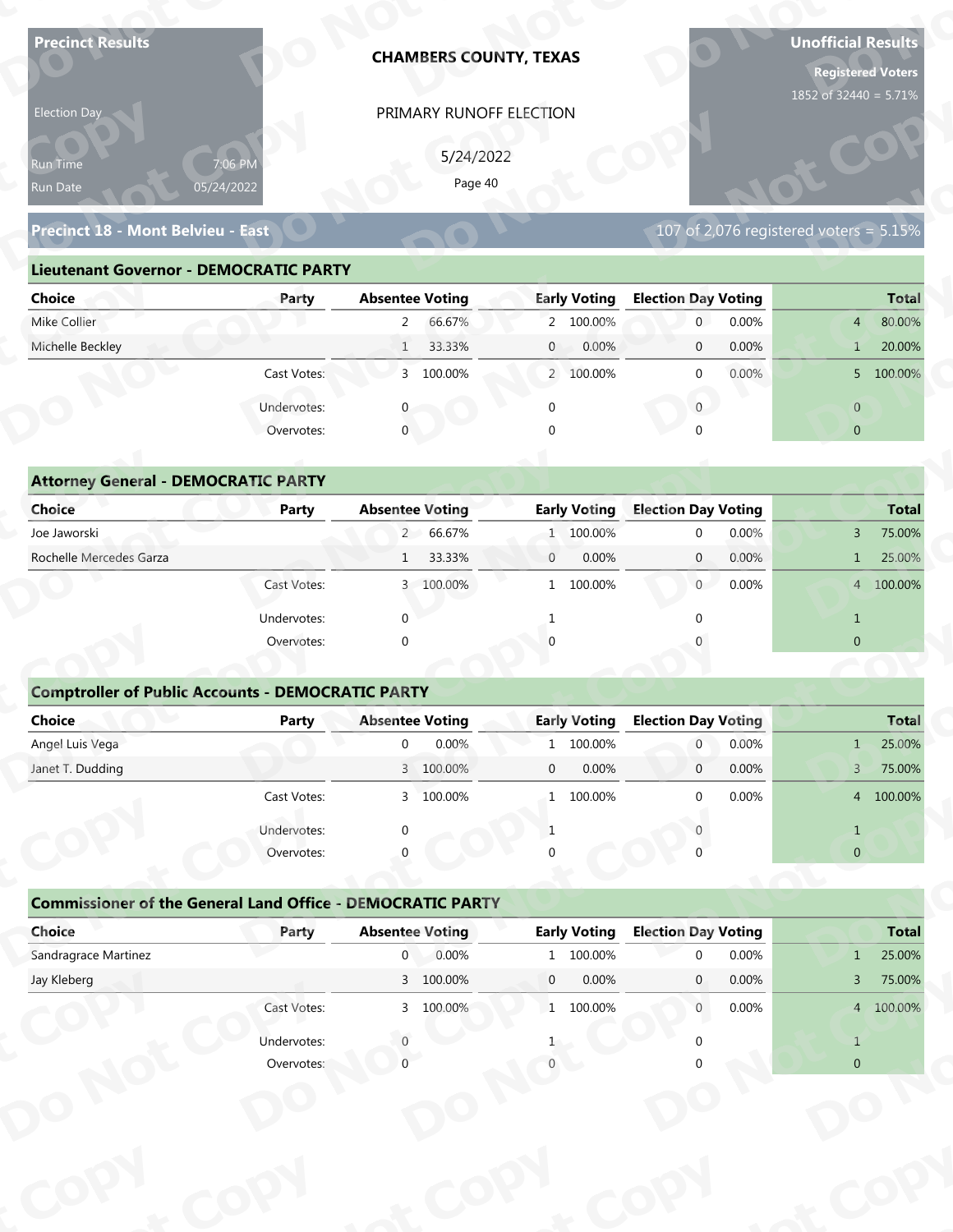| <b>Precinct Results</b>                                           |              |                        | <b>CHAMBERS COUNTY, TEXAS</b> |                 |                     |                            |                | <b>Unofficial Results</b><br><b>Registered Voters</b><br>1852 of 32440 = 5.71% |                  |
|-------------------------------------------------------------------|--------------|------------------------|-------------------------------|-----------------|---------------------|----------------------------|----------------|--------------------------------------------------------------------------------|------------------|
| Election Day                                                      |              |                        | PRIMARY RUNOFF ELECTION       |                 |                     |                            |                |                                                                                |                  |
|                                                                   |              |                        |                               |                 |                     |                            |                |                                                                                |                  |
| Run Time                                                          | 7:06 PM      |                        | 5/24/2022<br>Page 41          |                 |                     |                            |                |                                                                                |                  |
| Run Date                                                          | 05/24/2022   |                        |                               |                 |                     |                            |                |                                                                                |                  |
| Precinct 18 - Mont Belvieu - East                                 |              |                        |                               |                 |                     |                            |                | 107 of 2,076 registered voters = $5.15\%$                                      |                  |
| <b>Attorney General - REPUBLICAN PARTY</b>                        |              |                        |                               |                 |                     |                            |                |                                                                                |                  |
| <b>Choice</b>                                                     | Party        | <b>Absentee Voting</b> |                               |                 | <b>Early Voting</b> | <b>Election Day Voting</b> |                |                                                                                | <b>Total</b>     |
| George P. Bush                                                    |              | $\overline{2}$         | 40.00%                        | 25              | 26.04%              | $\mathbf{0}$               | 0.00%          | 27                                                                             | 26.73%           |
| Ken Paxton                                                        |              | $\overline{3}$         | 60.00%                        | 71              | 73.96%              | $\mathbf 0$                | 0.00%          | 74                                                                             | 73.27%           |
|                                                                   | Cast Votes:  |                        | 5 100.00%                     |                 | 96 100.00%          | $\mathbf 0$                | 0.00%          |                                                                                | 101 100.00%      |
|                                                                   | Undervotes:  |                        |                               |                 |                     | $\overline{0}$             |                | $\mathbf{1}$                                                                   |                  |
|                                                                   | Overvotes:   | $\mathbf{0}$           |                               | $\Omega$        |                     |                            |                | $\overline{0}$                                                                 |                  |
|                                                                   |              |                        |                               |                 |                     |                            |                |                                                                                |                  |
| <b>Commissioner of the General Land Office - REPUBLICAN PARTY</b> |              |                        |                               |                 |                     |                            |                |                                                                                |                  |
| <b>Choice</b>                                                     | <b>Party</b> | <b>Absentee Voting</b> |                               |                 | <b>Early Voting</b> | <b>Election Day Voting</b> |                |                                                                                | <b>Total</b>     |
| Tim Westley                                                       |              | 3 <sup>7</sup>         | 60.00%                        | 30 <sup>°</sup> | 34.09%              | $\mathbf 0$                | 0.00%          | 33                                                                             | 35.48%           |
| Dawn Buckingham                                                   |              | $\overline{2}$         | 40.00%                        | 58              | 65.91%              | $\overline{0}$             | 0.00%          | 60                                                                             | 64.52%           |
|                                                                   | Cast Votes:  |                        | 5 100.00%                     |                 | 88 100.00%          | $0^-$                      | 0.00%          |                                                                                | 93 100.00%       |
|                                                                   | Undervotes:  | $\Omega$               |                               | $\mathsf{q}$    |                     | $\Omega$                   |                | 9                                                                              |                  |
|                                                                   | Overvotes:   | $\Omega$               |                               |                 |                     |                            |                | $\overline{0}$                                                                 |                  |
|                                                                   |              |                        |                               |                 |                     |                            |                |                                                                                |                  |
| <b>Railroad Commissioner - REPUBLICAN PARTY</b>                   |              |                        |                               |                 |                     |                            |                |                                                                                |                  |
| <b>Choice</b>                                                     | <b>Party</b> | <b>Absentee Voting</b> |                               |                 | <b>Early Voting</b> | <b>Election Day Voting</b> |                |                                                                                | <b>Total</b>     |
| Wayne Christian                                                   |              | $2^{\circ}$            | 40.00%                        | 70              | 76.92%              | $\overline{0}$             | 0.00%          | 72                                                                             | 75.00%           |
| Sarah Stogner                                                     |              | 3 <sup>1</sup>         | 60.00%                        | 21              | 23.08%              | $\overline{0}$             | 0.00%          | 24                                                                             | 25.00%           |
|                                                                   | Cast Votes:  |                        | 5 100.00%                     |                 | 91 100.00%          | $\Omega$                   | 0.00%          |                                                                                | 96 100.00%       |
|                                                                   | Undervotes:  |                        |                               | 6               |                     |                            |                | 6                                                                              |                  |
|                                                                   | Overvotes:   |                        |                               |                 |                     |                            |                | $\overline{0}$                                                                 |                  |
|                                                                   |              |                        |                               |                 |                     |                            |                |                                                                                |                  |
| State Representative, District No. 23 - REPUBLICAN PARTY          |              |                        |                               |                 |                     |                            |                |                                                                                |                  |
|                                                                   | Party        | <b>Absentee Voting</b> |                               |                 | <b>Early Voting</b> | <b>Election Day Voting</b> |                |                                                                                | <b>Total</b>     |
| Choice                                                            |              | $2^{\circ}$            | 40.00%                        | 49              | 50.52%              | $\Omega$                   | 0.00%<br>0.00% | 51<br>51                                                                       | 50.00%<br>50.00% |
| Terri Leo-Wilson                                                  |              |                        |                               |                 |                     |                            |                |                                                                                |                  |
| Patrick Gurski                                                    |              | 3 <sup>7</sup>         | 60.00%                        | 48              | 49.48%              | $\mathbf{0}$               |                |                                                                                |                  |
|                                                                   | Cast Votes:  |                        | 5 100.00%                     |                 | 97 100.00%          | $\mathbf{0}$               | 0.00%          |                                                                                | 102 100.00%      |
|                                                                   | Undervotes:  |                        |                               |                 |                     |                            |                | $\overline{0}$                                                                 |                  |

### **Precinct 18 - Mont Belvieu - East**

### **Attorney General - REPUBLICAN PARTY**

| Election Day                               |                                                                            |                        | PRIMARY RUNOFF ELECTION |          |                     |                            |                                        |                |              |
|--------------------------------------------|----------------------------------------------------------------------------|------------------------|-------------------------|----------|---------------------|----------------------------|----------------------------------------|----------------|--------------|
| <b>Run Time</b>                            | 7:06 PM                                                                    |                        | 5/24/2022               |          |                     |                            |                                        |                |              |
| Run Date                                   | 05/24/2022                                                                 |                        | Page 41                 |          |                     |                            |                                        |                |              |
| Precinct 18 - Mont Belvieu - East          |                                                                            |                        |                         |          |                     |                            | 107 of 2,076 registered voters = 5.15% |                |              |
| <b>Attorney General - REPUBLICAN PARTY</b> |                                                                            |                        |                         |          |                     |                            |                                        |                |              |
| <b>Choice</b>                              | Party                                                                      | <b>Absentee Voting</b> |                         |          | <b>Early Voting</b> | <b>Election Day Voting</b> |                                        |                | <b>Total</b> |
| George P. Bush                             |                                                                            | $\mathbf{2}$           | 40.00%                  | 25       | 26.04%              | $\overline{0}$             | 0.00%                                  | 27             | 26.73%       |
| Ken Paxton                                 |                                                                            | $\overline{3}$         | 60.00%                  | 71       | 73.96%              | $\mathbf 0$                | 0.00%                                  | 74             | 73.27%       |
|                                            | Cast Votes:                                                                |                        | 5 100.00%               |          | 96 100.00%          | $\mathbf{0}$               | 0.00%                                  |                | 101 100.00%  |
|                                            | Undervotes:                                                                |                        |                         | 1        |                     | $\mathbf{0}$               |                                        | $\mathbf{1}$   |              |
|                                            | Overvotes:                                                                 | $\mathbf{0}$           |                         | $\Omega$ |                     |                            |                                        | $\overline{0}$ |              |
| Choice                                     | <b>Commissioner of the General Land Office - REPUBLICAN PARTY</b><br>Party | <b>Absentee Voting</b> |                         |          | <b>Early Voting</b> | <b>Election Day Voting</b> |                                        |                | <b>Total</b> |
| Tim Westley                                |                                                                            | 3 <sup>7</sup>         | 60.00%                  | 30       | 34.09%              |                            | 0.00%                                  | 33             | 35.48%       |
| Dawn Buckingham                            |                                                                            | $\overline{2}$         | 40.00%                  | 58       | 65.91%              | $\mathbf{0}$               | 0.00%                                  | 60             | 64.52%       |
|                                            | Cast Votes:                                                                |                        | 5 100.00%               | 88       | 100.00%             | 0                          | 0.00%                                  |                | 93 100.00%   |
|                                            | Undervotes:                                                                |                        |                         |          |                     |                            |                                        | 9              |              |
|                                            | Overvotes:                                                                 |                        |                         |          |                     |                            |                                        | $\mathbf{0}$   |              |
|                                            |                                                                            |                        |                         |          |                     |                            |                                        |                |              |
|                                            | <b>Railroad Commissioner - REPUBLICAN PARTY</b>                            |                        |                         |          |                     |                            |                                        |                |              |
| <b>Choice</b>                              | <b>Party</b>                                                               | <b>Absentee Voting</b> |                         |          | <b>Early Voting</b> | <b>Election Day Voting</b> |                                        |                | <b>Total</b> |
|                                            |                                                                            |                        |                         |          |                     |                            |                                        |                |              |

| <b>Choice</b>                                                     | Party       | <b>Absentee Voting</b>       | <b>Early Voting</b> | <b>Election Day Voting</b> | <b>Total</b>     |
|-------------------------------------------------------------------|-------------|------------------------------|---------------------|----------------------------|------------------|
| George P. Bush                                                    |             | 2<br>40.00%                  | 26.04%<br>25        | 0.00%<br>$\mathbf{0}$      | 27<br>26.73%     |
| Ken Paxton                                                        |             | 60.00%<br>3                  | 73.96%<br>71        | 0.00%<br>$\mathbf{0}$      | 74<br>73.27%     |
|                                                                   | Cast Votes: | 5 100.00%                    | 96 100.00%          | 0.00%<br>$\mathbf{0}$      | 100.00%<br>101   |
|                                                                   | Undervotes: | 0                            |                     | $\mathbf{0}$               | $\mathbf{1}$     |
|                                                                   | Overvotes:  | $\overline{0}$               | $\Omega$            | $\Omega$                   | $\overline{0}$   |
|                                                                   |             |                              |                     |                            |                  |
| <b>Commissioner of the General Land Office - REPUBLICAN PARTY</b> |             |                              |                     |                            |                  |
| Choice                                                            | Party       | <b>Absentee Voting</b>       | <b>Early Voting</b> | <b>Election Day Voting</b> | <b>Total</b>     |
| Tim Westley                                                       |             | 60.00%<br>$\overline{3}$     | 34.09%<br>30        | 0.00%<br>$\mathbf{0}$      | 33<br>35.48%     |
| Dawn Buckingham                                                   |             | 2<br>40.00%                  | 65.91%<br>58        | 0.00%<br>$\overline{0}$    | 60<br>64.52%     |
|                                                                   | Cast Votes: | 100.00%<br>5                 | 88<br>100.00%       | 0.00%<br>$\overline{0}$    | 93<br>100.00%    |
|                                                                   | Undervotes: | $\Omega$                     | 9                   | $\Omega$                   | 9                |
|                                                                   | Overvotes:  | $\mathbf 0$                  | $\Omega$            |                            | $\mathbf{0}$     |
|                                                                   |             |                              |                     |                            |                  |
| <b>Railroad Commissioner - REPUBLICAN PARTY</b>                   |             |                              |                     |                            |                  |
| <b>Choice</b>                                                     | Party       | <b>Absentee Voting</b>       | <b>Early Voting</b> | <b>Election Day Voting</b> | <b>Total</b>     |
| Wayne Christian                                                   |             | 40.00%                       | 76.92%<br>70        | 0.00%<br>$\overline{0}$    | 75.00%<br>72     |
| Carole Champan                                                    |             | $C_{0}$ $0.00$<br>$\sqrt{ }$ | 22000<br>$\neg$ 1   | 0.000<br>$\sim$            | $2F$ $00V$<br>21 |

| Precinct Results                                                  |                       | <b>CHAMBERS COUNTY, TEXAS</b> |                      |          |                     |                            |       | Unofficial Results<br><b>Registered Voters</b><br>1852 of 32440 = 5.71% |              |
|-------------------------------------------------------------------|-----------------------|-------------------------------|----------------------|----------|---------------------|----------------------------|-------|-------------------------------------------------------------------------|--------------|
| Election Day<br>kun Tim <u>e </u><br>Run Date                     | 7:06 PM<br>05/24/2022 | PRIMARY RUNOFF ELECTION       | 5/24/2022<br>Page 41 |          |                     |                            |       |                                                                         |              |
| Precinct 18 - Mont Belvieu - East                                 |                       |                               |                      |          |                     |                            |       | 107 of 2,076 registered voters = $5.15\%$                               |              |
| <b>Attorney General - REPUBLICAN PARTY</b>                        |                       |                               |                      |          |                     |                            |       |                                                                         |              |
| <b>Choice</b>                                                     | Party                 | <b>Absentee Voting</b>        |                      |          | <b>Early Voting</b> | <b>Election Day Voting</b> |       |                                                                         | <b>Total</b> |
| George P. Bush                                                    |                       | $2^{\circ}$                   | 40.00%               | 25       | 26.04%              | $\overline{0}$             | 0.00% | 27                                                                      | 26.73%       |
| Ken Paxton                                                        |                       | $\overline{3}$                | 60.00%               | 71       | 73.96%              | $\mathbf 0$                | 0.00% | 74                                                                      | 73.27%       |
|                                                                   | Cast Votes:           | 5 100.00%                     |                      |          | 96 100.00%          | $\mathbf{0}$               | 0.00% |                                                                         | 101 100.00%  |
|                                                                   | Undervotes:           |                               |                      | 1        |                     | $\mathbf{0}$               |       | $\mathbf{1}$                                                            |              |
|                                                                   | Overvotes:            | $\mathbf{0}$                  |                      | $\Omega$ |                     |                            |       | $\overline{0}$                                                          |              |
| <b>Commissioner of the General Land Office - REPUBLICAN PARTY</b> |                       |                               |                      |          |                     |                            |       |                                                                         |              |
| <b>Choice</b>                                                     | <b>Party</b>          | <b>Absentee Voting</b>        |                      |          | <b>Early Voting</b> | <b>Election Day Voting</b> |       |                                                                         | <b>Total</b> |
| Tim Westley                                                       |                       | 3 <sup>7</sup>                | 60.00%               | 30       | 34.09%              | $\mathbf 0$                | 0.00% | 33 <sup>°</sup>                                                         | 35.48%       |
| Dawn Buckingham                                                   |                       | $2^{\circ}$                   | 40.00%               | 58       | 65.91%              | $\overline{0}$             | 0.00% | 60                                                                      | 64.52%       |
|                                                                   | Cast Votes:           | 5 100.00%                     |                      | 88       | 100.00%             | $\overline{0}$             | 0.00% |                                                                         | 93 100.00%   |
|                                                                   |                       |                               |                      |          |                     |                            |       |                                                                         |              |
|                                                                   | Undervotes:           | $\Omega$                      |                      | 9        |                     |                            |       | 9<br>$\overline{0}$                                                     |              |
|                                                                   | Overvotes:            |                               |                      |          |                     |                            |       |                                                                         |              |
| <b>Railroad Commissioner - REPUBLICAN PARTY</b>                   |                       |                               |                      |          |                     |                            |       |                                                                         |              |
| <b>Choice</b>                                                     | <b>Party</b>          | <b>Absentee Voting</b>        |                      |          | <b>Early Voting</b> | <b>Election Day Voting</b> |       |                                                                         | <b>Total</b> |
| Wayne Christian                                                   |                       | $\overline{a}$                | 40.00%               | 70       | 76.92%              | $\boldsymbol{0}$           | 0.00% | 72                                                                      | 75.00%       |
| Sarah Stogner                                                     |                       | $\overline{3}$                | 60.00%               | 21       | 23.08%              | $\mathbf 0$                | 0.00% | 24                                                                      | 25.00%       |
|                                                                   | Cast Votes:           | 5 100.00%                     |                      |          | 91 100.00%          | $\mathbf 0$                | 0.00% |                                                                         | 96 100.00%   |
|                                                                   |                       |                               |                      |          |                     |                            |       |                                                                         |              |
|                                                                   | Undervotes:           | $\Omega$                      |                      | 6        |                     |                            |       | $6\phantom{.}6$                                                         |              |
|                                                                   | Overvotes:            |                               |                      |          |                     |                            |       | $\overline{0}$                                                          |              |
| State Representative, District No. 23 - REPUBLICAN PARTY          |                       |                               |                      |          |                     |                            |       |                                                                         |              |
| Choice                                                            | Party                 | <b>Absentee Voting</b>        |                      |          | <b>Early Voting</b> | <b>Election Day Voting</b> |       |                                                                         | <b>Total</b> |
| Terri Leo-Wilson                                                  |                       | $2^{\circ}$                   | 40.00%               | 49       | 50.52%              | $\mathbf 0$                | 0.00% | 51                                                                      | 50.00%       |
|                                                                   |                       | $\mathsf{3}$                  | 60.00%               | 48       | 49.48%              | $\mathbf{0}$               | 0.00% | 51                                                                      | 50.00%       |
|                                                                   |                       |                               |                      |          | 97 100.00%          | $\mathbf{0}$               | 0.00% |                                                                         | 102 100.00%  |
| Patrick Gurski                                                    | Cast Votes:           | 5 100.00%                     |                      |          |                     |                            |       |                                                                         |              |
|                                                                   | Undervotes:           |                               |                      |          |                     |                            |       | $\overline{0}$                                                          |              |

|                                                          | Cast votes. | $\mathcal{P}$          | TOO'OO XQ | דב | TOO'OO XQ           |                            | <b>U.UU70</b> |                | <b>20 100.00%</b> |
|----------------------------------------------------------|-------------|------------------------|-----------|----|---------------------|----------------------------|---------------|----------------|-------------------|
|                                                          | Undervotes: | $\Omega$               |           | 6  |                     |                            |               | 6              |                   |
|                                                          | Overvotes:  | $\Omega$               |           | 0  |                     |                            |               | $\overline{0}$ |                   |
| State Representative, District No. 23 - REPUBLICAN PARTY |             |                        |           |    |                     |                            |               |                |                   |
| Choice                                                   | Party       | <b>Absentee Voting</b> |           |    | <b>Early Voting</b> | <b>Election Day Voting</b> |               |                | <b>Total</b>      |
| Terri Leo-Wilson                                         |             | 2                      | 40.00%    | 49 | 50.52%              | $\Omega$                   | 0.00%         | 51             | 50.00%            |
| Patrick Gurski                                           |             | 3                      | 60.00%    | 48 | 49.48%              | $\mathbf{0}$               | $0.00\%$      | $51\,$         | 50.00%            |
|                                                          | Cast Votes: |                        | 5 100.00% | 97 | 100.00%             | $\mathbf{0}$               | 0.00%         | 102            | 100.00%           |
|                                                          | Undervotes: |                        |           | 0  |                     |                            |               | $\overline{0}$ |                   |
|                                                          | Overvotes:  |                        |           |    |                     |                            |               | $\overline{0}$ |                   |
|                                                          |             |                        |           |    |                     |                            |               |                |                   |
|                                                          |             |                        |           |    |                     |                            |               |                |                   |
|                                                          |             |                        |           |    |                     |                            |               |                |                   |
|                                                          |             |                        |           |    |                     |                            |               |                |                   |
|                                                          |             |                        |           |    |                     |                            |               |                |                   |
|                                                          |             |                        |           |    |                     |                            |               |                |                   |